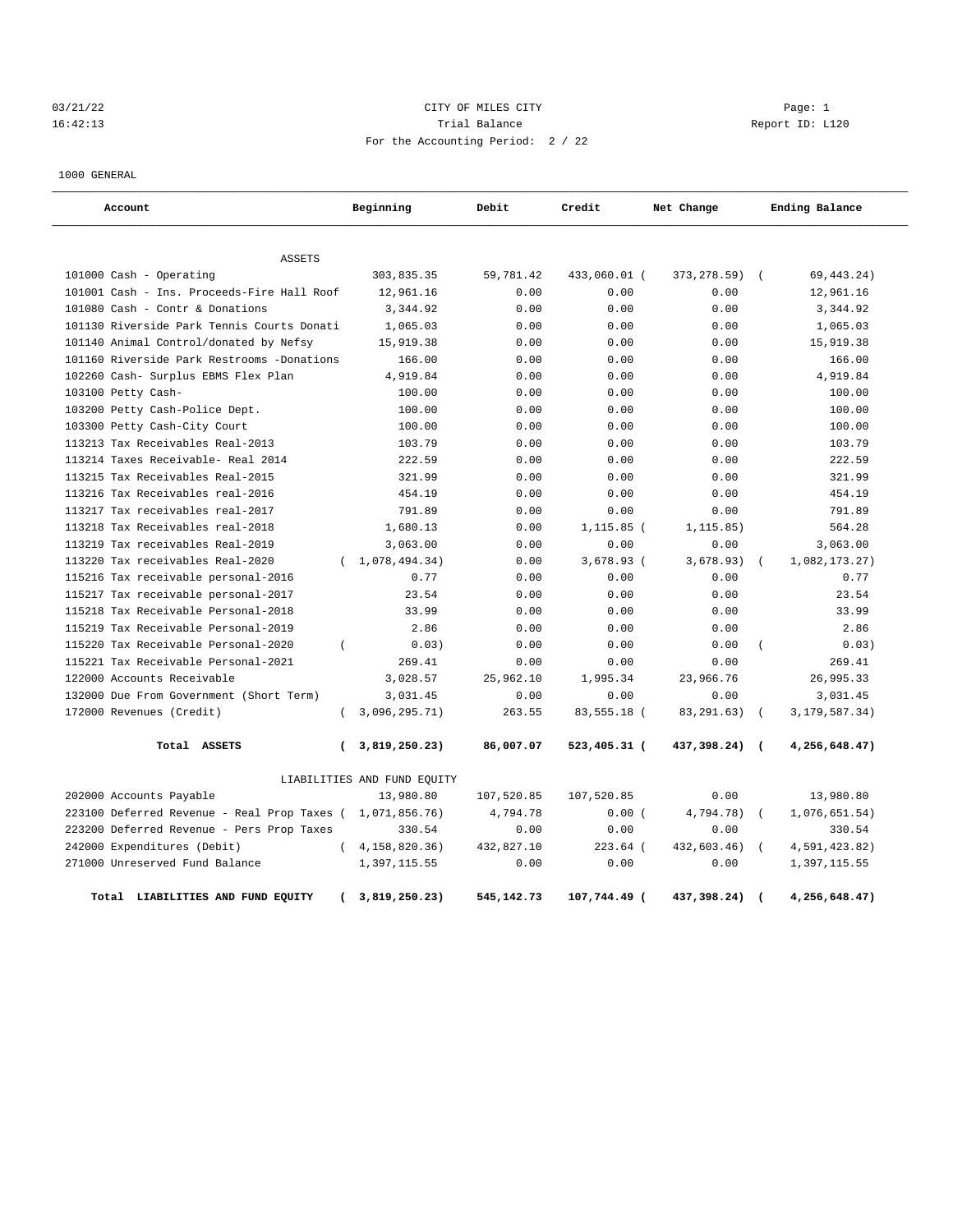# 03/21/22 Page: 2 16:42:13 Trial Balance Report ID: L120 For the Accounting Period: 2 / 22

2220 LIBRARY

| Account                                    | Beginning                   | Debit     | Credit       | Net Change    | Ending Balance |
|--------------------------------------------|-----------------------------|-----------|--------------|---------------|----------------|
|                                            |                             |           |              |               |                |
| ASSETS                                     |                             |           |              |               |                |
| 101000 Cash - Operating                    | 136,829.94                  | 76,854.19 | 19,275.48    | 57,578.71     | 194,408.65     |
| 101021 Cash-One Time Endowments            | 1,000.00                    | 0.00      | 0.00         | 0.00          | 1,000.00       |
| 101032 Cash- Library Board of Trustees Mul | 10,513.60                   | 0.00      | 0.00         | 0.00          | 10,513.60      |
| 103000 Petty Cash                          | 75.00                       | 0.00      | 0.00         | 0.00          | 75.00          |
| 172000 Revenues (Credit)                   | 183,037.15)                 | 0.00      | 76,854.19 (  | 76,854.19) (  | 259,891.34)    |
| Total ASSETS                               | 34,618.61)                  | 76,854.19 | 96,129.67 (  | $19,275.48$ ( | 53,894.09)     |
|                                            | LIABILITIES AND FUND EQUITY |           |              |               |                |
| 202000 Accounts Payable                    | 0.00                        | 2,214.05  | 2,214.05     | 0.00          | 0.00           |
| 242000 Expenditures (Debit)                | 150,842.95)                 | 19,275.48 | 0.00(        | 19,275.48) (  | 170, 118.43)   |
| 271000 Unreserved Fund Balance             | 116,224.34                  | 0.00      | 0.00         | 0.00          | 116,224.34     |
| LIABILITIES AND FUND EQUITY<br>Total       | 34,618.61)                  | 21,489.53 | $2,214.05$ ( | 19,275.48)    | 53,894.09)     |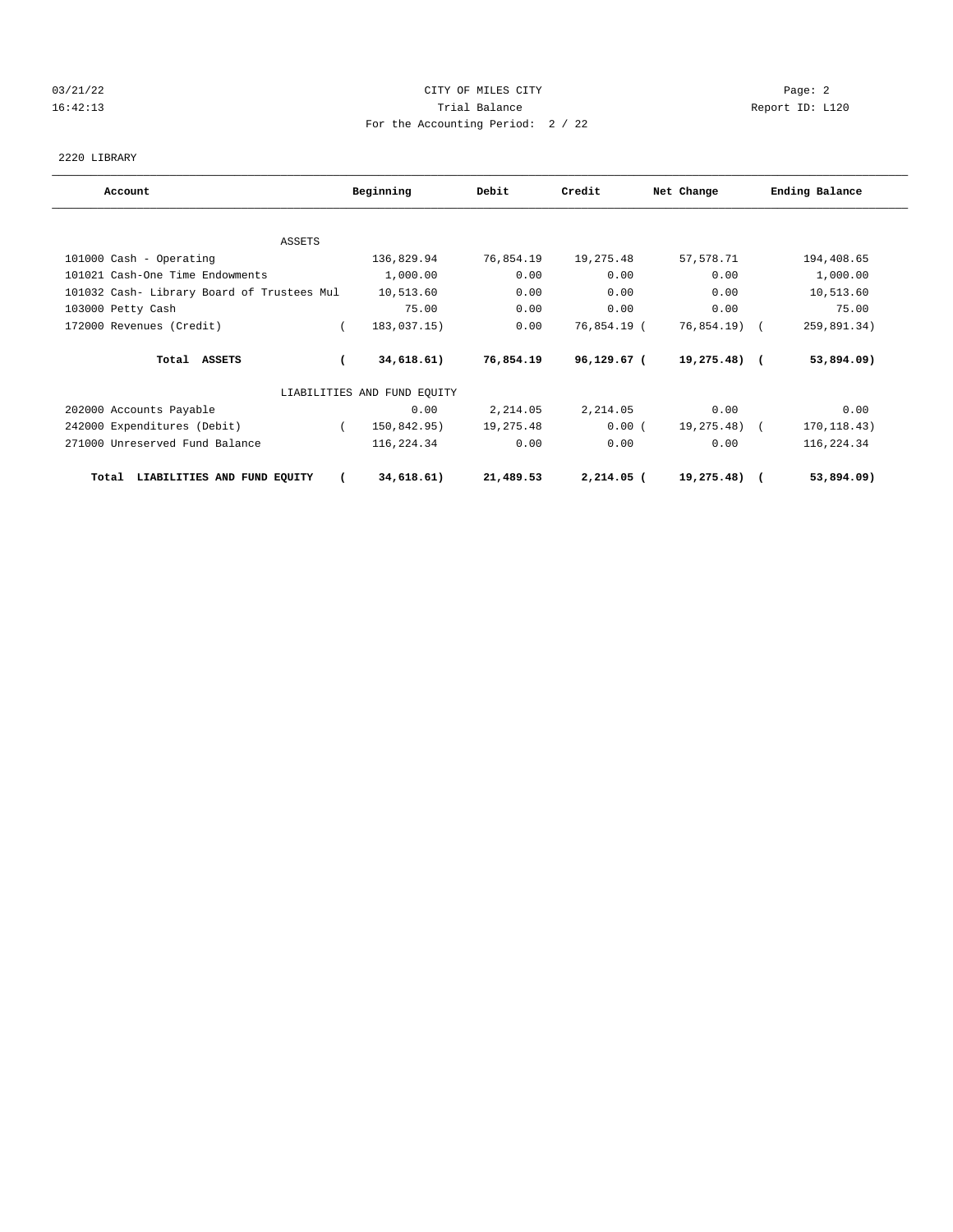# 03/21/22 Page: 3 CITY OF MILES CITY 16:42:13 Trial Balance Report ID: L120 For the Accounting Period: 2 / 22

2260 EMERGENCY DISASTER

| Account                                     | Beginning<br>Debit          |       | Credit    | Net Change | Ending Balance |         |  |
|---------------------------------------------|-----------------------------|-------|-----------|------------|----------------|---------|--|
|                                             |                             |       |           |            |                |         |  |
| <b>ASSETS</b>                               |                             |       |           |            |                |         |  |
| 101000 Cash - Operating                     | 109.44                      | 15.66 | 0.00      | 15.66      |                | 125.10  |  |
| 113218 Tax Receivables real-2018            | 44.89)                      | 0.00  | $11.73$ ( | $11.73)$ ( |                | 56.62)  |  |
| 115219 Tax Receivable Personal-2019         | 0.19)                       | 0.00  | 0.00      | 0.00       |                | 0.19)   |  |
| 172000 Revenues (Credit)                    | 84.56)                      | 0.00  | $15.66$ ( | 15.66)     |                | 100.22) |  |
| Total ASSETS                                | 20.20)                      | 15.66 | $27.39$ ( | $11.73)$ ( |                | 31.93)  |  |
|                                             | LIABILITIES AND FUND EQUITY |       |           |            |                |         |  |
| 223100 Deferred Revenue - Real Prop Taxes ( | 44.89)                      | 11.73 | 0.00(     | $11.73)$ ( |                | 56.62)  |  |
| 223200 Deferred Revenue - Pers Prop Taxes ( | 0.19)                       | 0.00  | 0.00      | 0.00       |                | 0.19)   |  |
| 271000 Unreserved Fund Balance              | 24.88                       | 0.00  | 0.00      | 0.00       |                | 24.88   |  |
| LIABILITIES AND FUND EQUITY<br>Total        | 20.20)                      | 11.73 | $0.00$ (  | $11.73)$ ( |                | 31.93)  |  |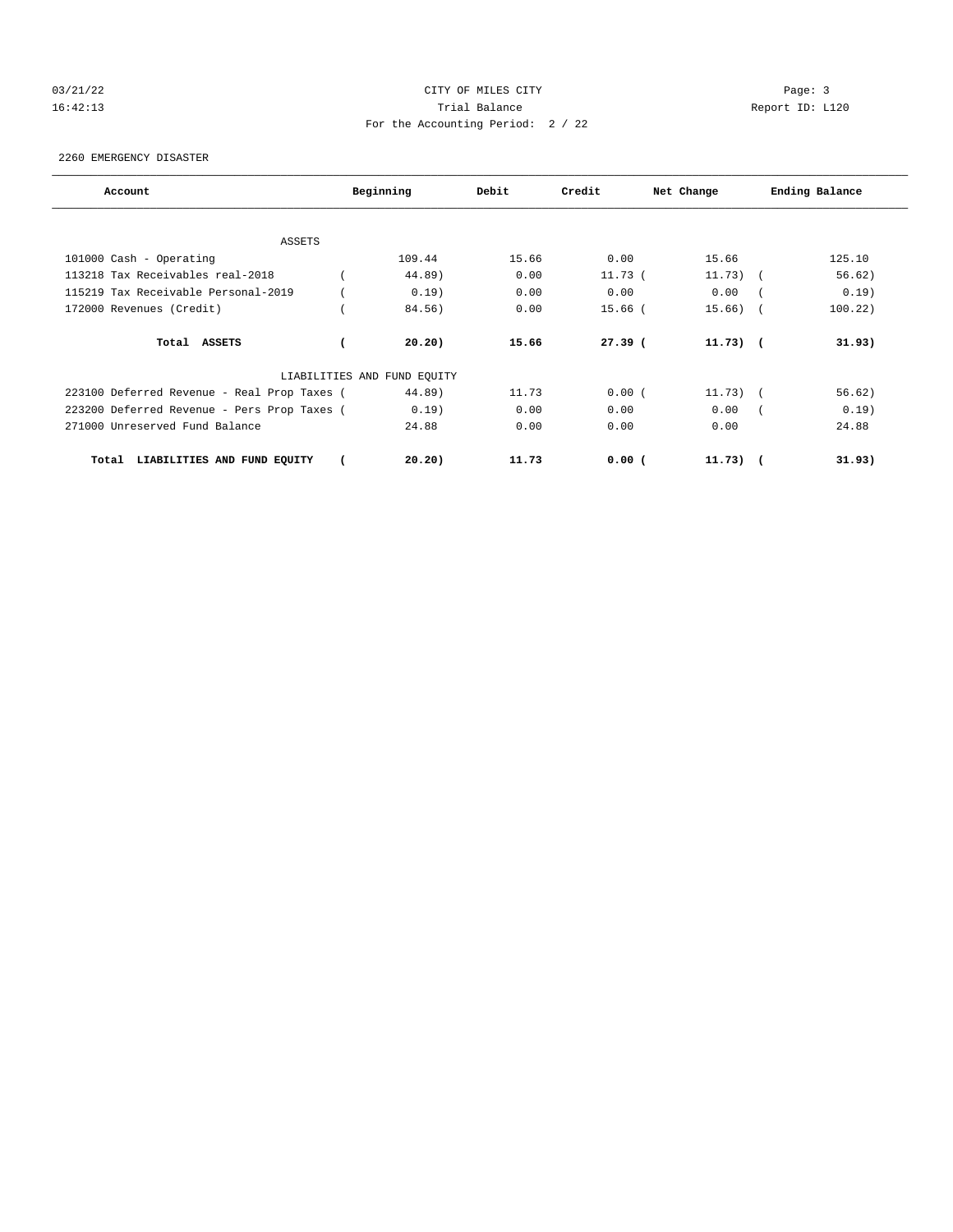# 03/21/22 Page: 4 16:42:13 Trial Balance Report ID: L120 For the Accounting Period: 2 / 22

2270 Health

| Account                              | Beginning |                             | Debit | Credit | Net Change | Ending Balance |  |
|--------------------------------------|-----------|-----------------------------|-------|--------|------------|----------------|--|
|                                      |           |                             |       |        |            |                |  |
|                                      | ASSETS    |                             |       |        |            |                |  |
| 101000 Cash - Operating              |           | 19,070.47                   | 0.00  | 0.00   | 0.00       | 19,070.47      |  |
| 172000 Revenues (Credit)             |           | 13,000.00)                  | 0.00  | 0.00   | 0.00       | 13,000.00)     |  |
| Total<br><b>ASSETS</b>               |           | 6,070.47                    | 0.00  | 0.00   | 0.00       | 6,070.47       |  |
|                                      |           | LIABILITIES AND FUND EQUITY |       |        |            |                |  |
| 202000 Accounts Payable              |           | 13,976.16                   | 0.00  | 0.00   | 0.00       | 13,976.16      |  |
| 242000 Expenditures (Debit)          |           | 14,006.16)                  | 0.00  | 0.00   | 0.00       | 14,006.16)     |  |
| 271000 Unreserved Fund Balance       |           | 6,100.47                    | 0.00  | 0.00   | 0.00       | 6,100.47       |  |
| LIABILITIES AND FUND EQUITY<br>Total |           | 6,070.47                    | 0.00  | 0.00   | 0.00       | 6,070.47       |  |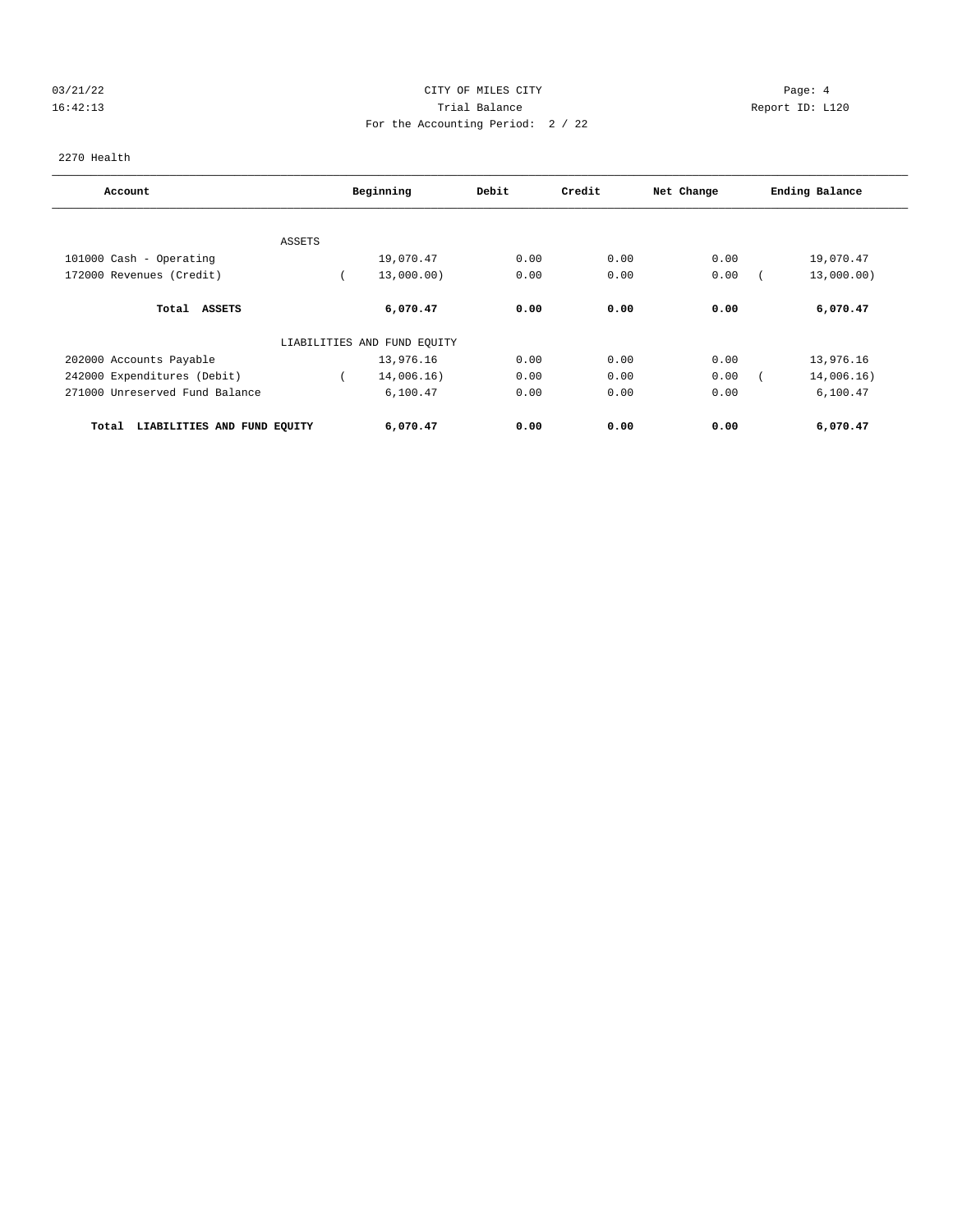# 03/21/22 Page: 5 CITY OF MILES CITY 16:42:13 Trial Balance Report ID: L120 For the Accounting Period: 2 / 22

2310 TIFD-Downtown

| Account                                   | Beginning                   | Debit  | Credit     | Net Change | Ending Balance |  |
|-------------------------------------------|-----------------------------|--------|------------|------------|----------------|--|
| <b>ASSETS</b>                             |                             |        |            |            |                |  |
| 101000 Cash - Operating                   | 318,627.00                  | 240.02 | 98.34      | 141.68     | 318,768.68     |  |
| 113170 Deferred revenue                   | 79.85                       | 0.00   | 0.00       | 0.00       | 79.85          |  |
| 113218 Tax Receivables real-2018          | 515.69                      | 0.00   | 0.00       | 0.00       | 515.69         |  |
| 113219 Tax receivables Real-2019          | 1,255.25                    | 0.00   | 0.00       | 0.00       | 1,255.25       |  |
| 115180 Deferred revenue-audit             | 1.46                        | 0.00   | 0.00       | 0.00       | 1.46           |  |
| 115219 Tax Receivable Personal-2019       | 6.99                        | 0.00   | 0.00       | 0.00       | 6.99           |  |
| 115220 Tax Receivable Personal-2020       | 488.73                      | 0.00   | 0.00       | 0.00       | 488.73         |  |
| 172000 Revenues (Credit)                  | 108,289.10)<br>$\left($     | 0.00   | $240.02$ ( | 240.02)    | 108, 529.12)   |  |
| Total ASSETS                              | 212,685.87                  | 240.02 | 338.36 (   | 98.34)     | 212,587.53     |  |
|                                           | LIABILITIES AND FUND EQUITY |        |            |            |                |  |
| 202000 Accounts Payable                   | 0.00                        | 98.34  | 98.34      | 0.00       | 0.00           |  |
| 223100 Deferred Revenue - Real Prop Taxes | 1,850.79                    | 0.00   | 0.00       | 0.00       | 1,850.79       |  |
| 223200 Deferred Revenue - Pers Prop Taxes | 497.18                      | 0.00   | 0.00       | 0.00       | 497.18         |  |
| 242000 Expenditures (Debit)               | 47,859.29)                  | 98.34  | 0.00(      | 98.34)     | 47,957.63)     |  |
| 271000 Unreserved Fund Balance            | 258,197.19                  | 0.00   | 0.00       | 0.00       | 258,197.19     |  |
| Total LIABILITIES AND FUND EQUITY         | 212,685.87                  | 196.68 | 98.34 (    | 98.34)     | 212,587.53     |  |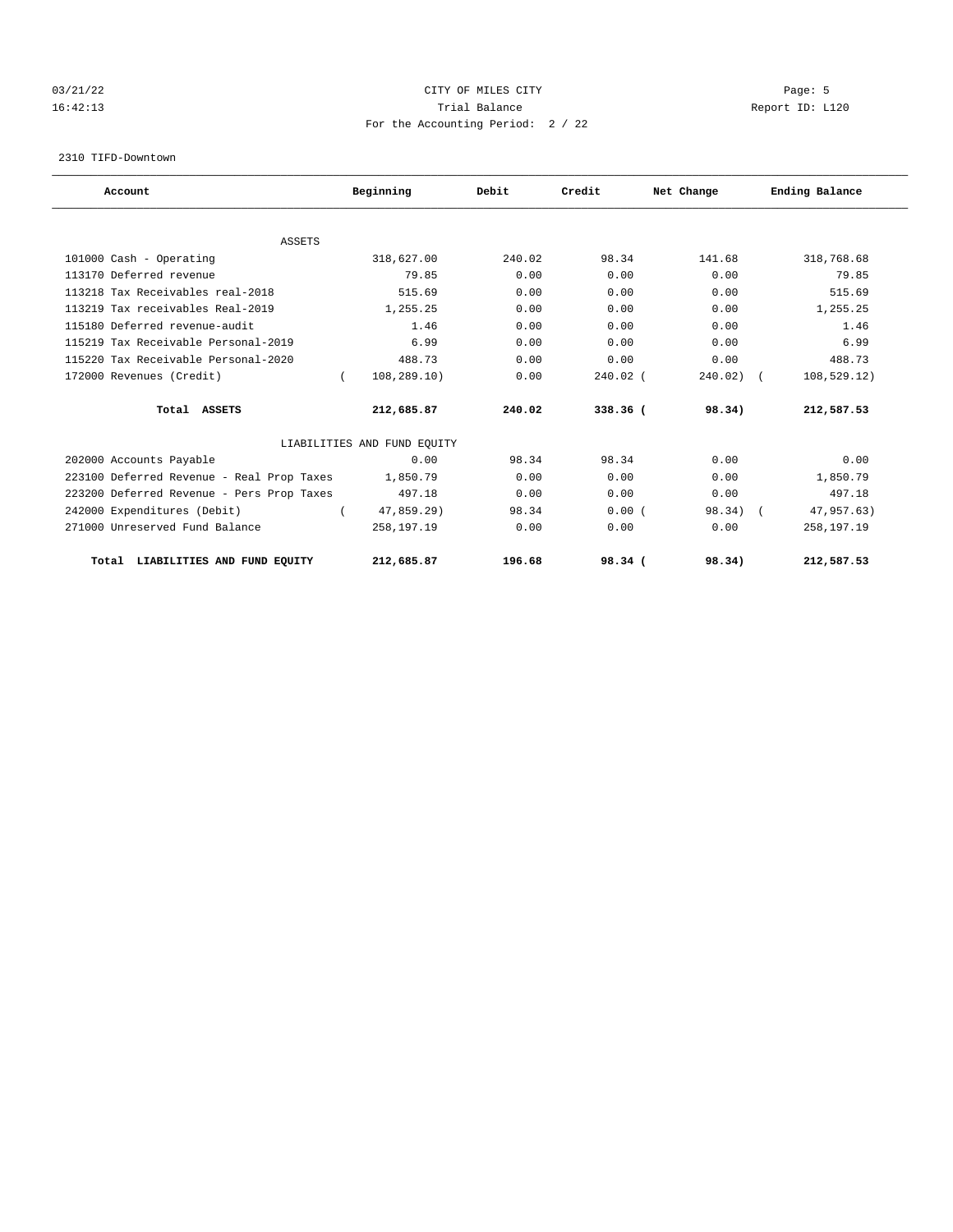# 03/21/22 Page: 6 Page: 6 Page: 6 Page: 6 Page: 6 Page: 6 Page: 6 Page: 6 Page: 6 Page: 6 Page: 6 Page: 6 Page: 6 Page: 6 Page: 6 Page: 6 Page: 6 Page: 6 Page: 6 Page: 6 Page: 6 Page: 6 Page: 6 Page: 6 Page: 6 Page: 6 Page: 16:42:13 Trial Balance Report ID: L120 For the Accounting Period: 2 / 22

2350 Local Government/Study Commission

| Account                                     |  | Beginning                   | Debit | Credit | Net Change | Ending Balance |  |
|---------------------------------------------|--|-----------------------------|-------|--------|------------|----------------|--|
|                                             |  |                             |       |        |            |                |  |
| <b>ASSETS</b>                               |  |                             |       |        |            |                |  |
| 101000 Cash - Operating                     |  | 0.54                        | 0.00  | 0.00   | 0.00       | 0.54           |  |
| 113214 Taxes Receivable- Real 2014          |  | 0.03)                       | 0.00  | 0.00   | 0.00       | 0.03)          |  |
| 113215 Tax Receivables Real-2015            |  | 0.01)                       | 0.00  | 0.00   | 0.00       | 0.01)          |  |
| 115216 Tax receivable personal-2016         |  | 0.03)                       | 0.00  | 0.00   | 0.00       | 0.03)          |  |
| 172000 Revenues (Credit)                    |  | 0.07)                       | 0.00  | 0.00   | 0.00       | 0.07)          |  |
| Total ASSETS                                |  | 0.40                        | 0.00  | 0.00   | 0.00       | 0.40           |  |
|                                             |  | LIABILITIES AND FUND EQUITY |       |        |            |                |  |
| 223100 Deferred Revenue - Real Prop Taxes ( |  | 0.04)                       | 0.00  | 0.00   | 0.00       | 0.04)          |  |
| 223200 Deferred Revenue - Pers Prop Taxes ( |  | 0.03)                       | 0.00  | 0.00   | 0.00       | 0.03)          |  |
| 271000 Unreserved Fund Balance              |  | 0.47                        | 0.00  | 0.00   | 0.00       | 0.47           |  |
| LIABILITIES AND FUND EQUITY<br>Total        |  | 0.40                        | 0.00  | 0.00   | 0.00       | 0.40           |  |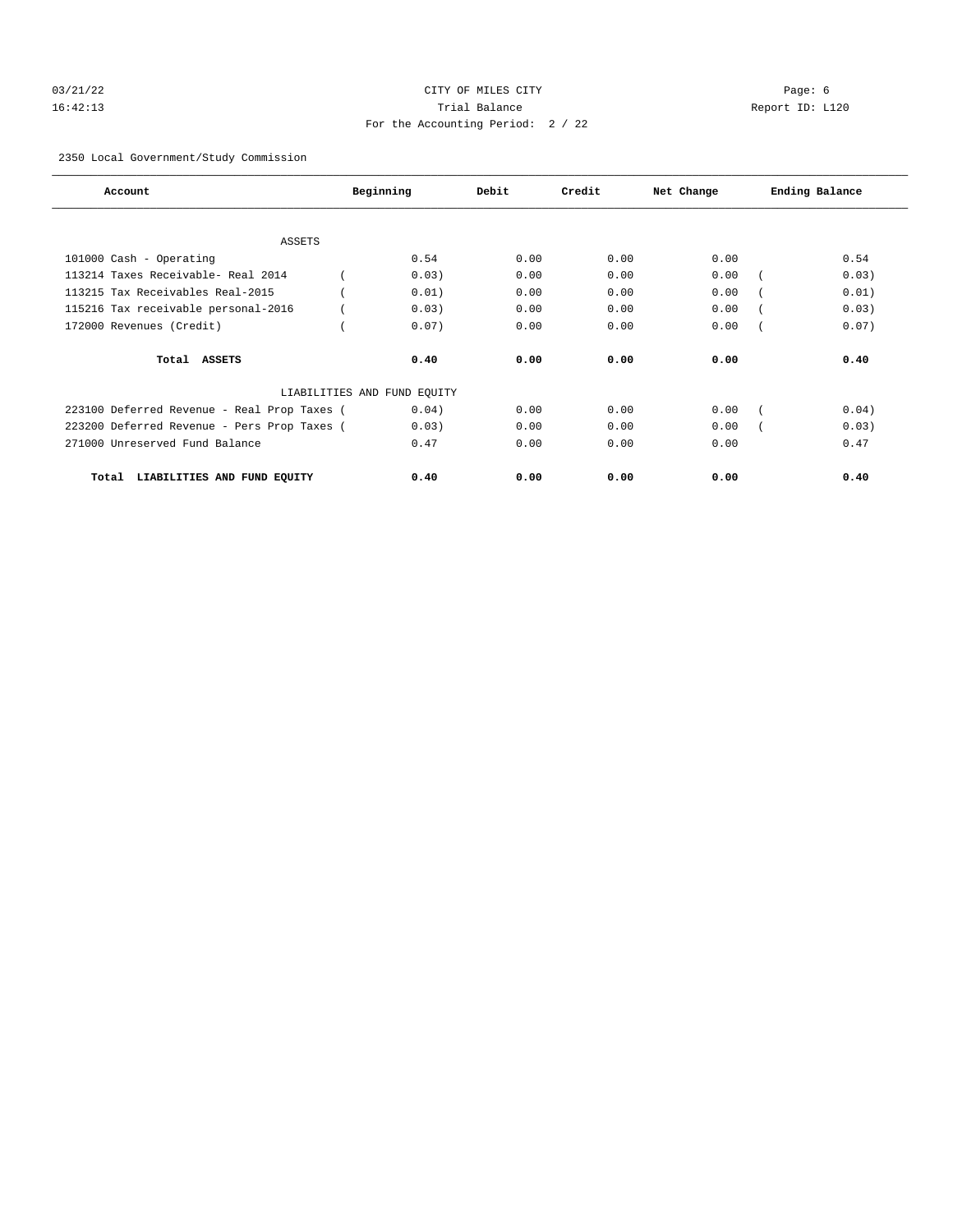# $03/21/22$  Page: 7 16:42:13 Trial Balance Report ID: L120 For the Accounting Period: 2 / 22

2372 Permissive Medical Levy

| Account                                     |          | Beginning                   | Debit<br>Credit |              | Net Change   | Ending Balance |  |
|---------------------------------------------|----------|-----------------------------|-----------------|--------------|--------------|----------------|--|
|                                             |          |                             |                 |              |              |                |  |
| <b>ASSETS</b>                               |          |                             |                 |              |              |                |  |
| 101000 Cash - Operating                     |          | 188, 155.05                 | 714.60          | 0.00         | 714.60       | 188,869.65     |  |
| 113214 Taxes Receivable- Real 2014          |          | 0.80)                       | 0.00            | 0.00         | 0.00         | 0.80)          |  |
| 113215 Tax Receivables Real-2015            |          | 0.23                        | 0.00            | 0.00         | 0.00         | 0.23)          |  |
| 113216 Tax Receivables real-2016            |          | 53.89)                      | 0.00            | 0.00         | 0.00         | 53.89)         |  |
| 113217 Tax receivables real-2017            |          | 221.93)                     | 0.00            | 0.00         | 0.00         | 221.93)        |  |
| 113218 Tax Receivables real-2018            |          | 211.63                      | 0.00            | $140.56$ (   | 140.56)      | 71.07          |  |
| 113219 Tax receivables Real-2019            |          | 436.52                      | 0.00            | 0.00         | 0.00         | 436.52         |  |
| 113220 Tax receivables Real-2020            | $\left($ | 164, 144. 75)               | 0.00            | $560.31$ (   | 560.31)      | 164,705.06)    |  |
| 115216 Tax receivable personal-2016         |          | 0.66)                       | 0.00            | 0.00         | 0.00         | 0.66)          |  |
| 115217 Tax receivable personal-2017         |          | 2.16)                       | 0.00            | 0.00         | 0.00         | 2.16)          |  |
| 115218 Tax Receivable Personal-2018         |          | 1.19)                       | 0.00            | 0.00         | 0.00         | 1.19)          |  |
| 115219 Tax Receivable Personal-2019         |          | 0.37                        | 0.00            | 0.00         | 0.00         | 0.37           |  |
| 115221 Tax Receivable Personal-2021         |          | 41.95                       | 0.00            | 0.00         | 0.00         | 41.95          |  |
| 172000 Revenues (Credit)                    |          | 170,474.96)                 | 0.00            | 714.60 (     | 714.60)      | 171,189.56)    |  |
| Total ASSETS                                | $\left($ | 146,055.05)                 | 714.60          | $1,415.47$ ( | $700.87$ ) ( | 146,755.92)    |  |
|                                             |          | LIABILITIES AND FUND EQUITY |                 |              |              |                |  |
| 223100 Deferred Revenue - Real Prop Taxes ( |          | 163,773.45)                 | 700.87          | 0.00(        | 700.87)      | 164, 474. 32)  |  |
| 223200 Deferred Revenue - Pers Prop Taxes   |          | 38.31                       | 0.00            | 0.00         | 0.00         | 38.31          |  |
| 271000 Unreserved Fund Balance              |          | 17,680.09                   | 0.00            | 0.00         | 0.00         | 17,680.09      |  |
| Total LIABILITIES AND FUND EQUITY           |          | 146,055.05)                 | 700.87          | 0.00(        | 700.87)      | 146,755.92)    |  |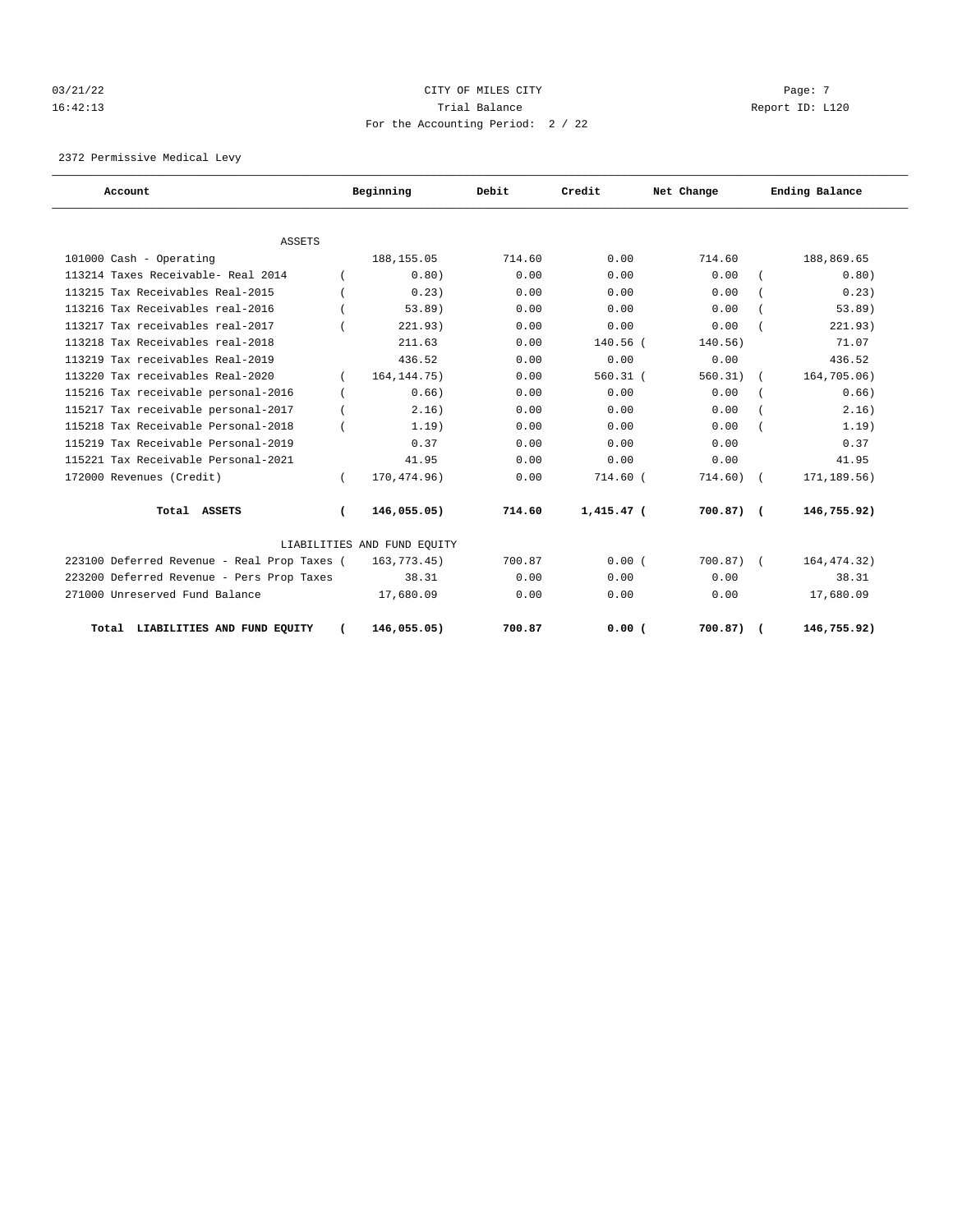# 03/21/22 Page: 8 CITY OF MILES CITY 16:42:13 Trial Balance Report ID: L120 For the Accounting Period: 2 / 22

2390 DRUG FORFEITURE

| Account                              | Beginning                   | Debit | Credit | Net Change | Ending Balance |
|--------------------------------------|-----------------------------|-------|--------|------------|----------------|
| <b>ASSETS</b>                        |                             |       |        |            |                |
| 101000 Cash - Operating              | 4,652.42                    | 0.00  | 0.00   | 0.00       | 4,652.42       |
| Total ASSETS                         | 4,652.42                    | 0.00  | 0.00   | 0.00       | 4,652.42       |
|                                      | LIABILITIES AND FUND EQUITY |       |        |            |                |
| 271000 Unreserved Fund Balance       | 4,652.42                    | 0.00  | 0.00   | 0.00       | 4,652.42       |
| Total<br>LIABILITIES AND FUND EQUITY | 4,652.42                    | 0.00  | 0.00   | 0.00       | 4,652.42       |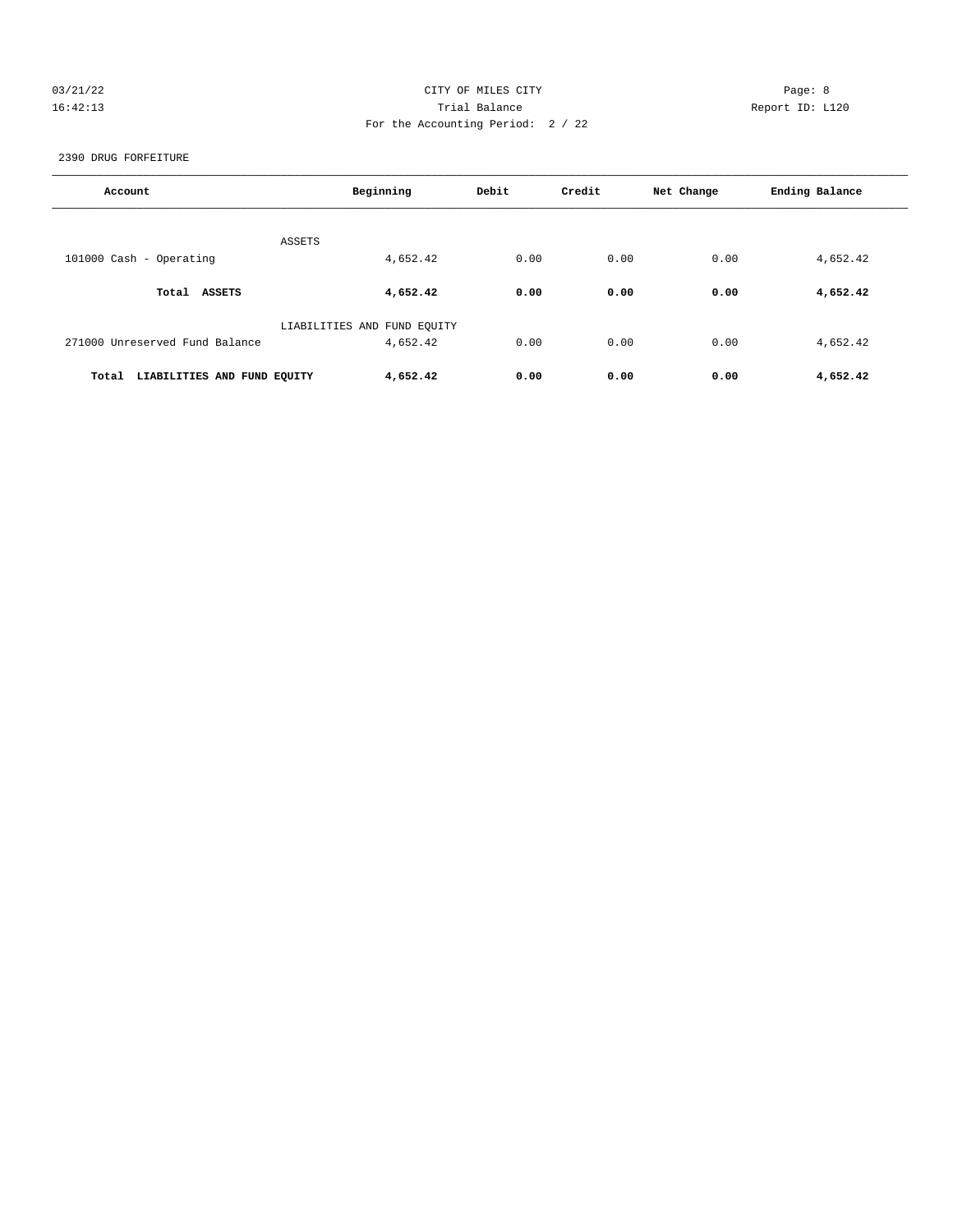# 03/21/22 Page: 9 16:42:13 Trial Balance Report ID: L120 For the Accounting Period: 2 / 22

2394 BUILDING CODE ENFORCEMENT

| Account                              | Beginning |                             | Debit     | Credit       | Net Change   | Ending Balance |  |  |
|--------------------------------------|-----------|-----------------------------|-----------|--------------|--------------|----------------|--|--|
|                                      |           |                             |           |              |              |                |  |  |
|                                      | ASSETS    |                             |           |              |              |                |  |  |
| 101000 Cash - Operating              |           | 65,567.41                   | 2,993.00  | $9,208.64$ ( | 6, 215.64)   | 59, 351. 77    |  |  |
| 172000 Revenues (Credit)             |           | 47,101.81)                  | 0.00      | $2,993.00$ ( | $2,993.00$ ( | 50,094.81)     |  |  |
| Total<br><b>ASSETS</b>               |           | 18,465.60                   | 2,993.00  | 12,201.64 (  | 9,208.64)    | 9,256.96       |  |  |
|                                      |           | LIABILITIES AND FUND EQUITY |           |              |              |                |  |  |
| 202000 Accounts Payable              |           | 0.00                        | 1,090.10  | 1,090.10     | 0.00         | 0.00           |  |  |
| 242000 Expenditures (Debit)          |           | 74,865.08)                  | 9,208.64  | 0.00(        | $9,208.64$ ( | 84,073.72)     |  |  |
| 271000 Unreserved Fund Balance       |           | 93,330.68                   | 0.00      | 0.00         | 0.00         | 93,330.68      |  |  |
| LIABILITIES AND FUND EOUITY<br>Total |           | 18,465.60                   | 10,298.74 | $1,090.10$ ( | 9,208.64)    | 9,256.96       |  |  |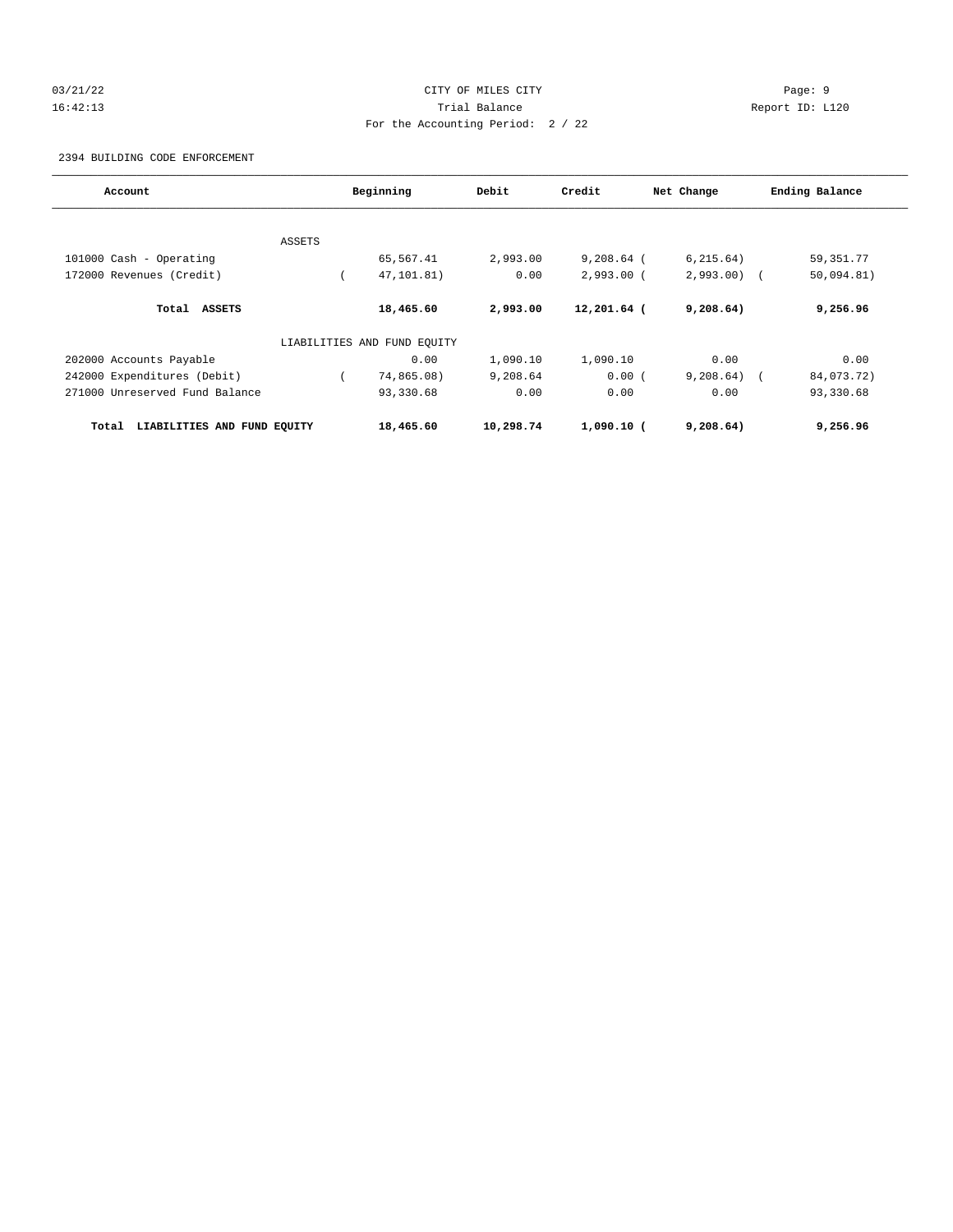# 03/21/22 Page: 10 16:42:13 Trial Balance Report ID: L120 For the Accounting Period: 2 / 22

2400 LTG M D#165-(Gen City)

| Account                                     | Beginning                   | Debit     | Credit      | Net Change     | Ending Balance  |  |
|---------------------------------------------|-----------------------------|-----------|-------------|----------------|-----------------|--|
|                                             |                             |           |             |                |                 |  |
| <b>ASSETS</b>                               |                             |           |             |                |                 |  |
| 101000 Cash - Operating                     | 102,166.92                  | 545.46    | 12,714.31 ( | 12,168.85)     | 89,998.07       |  |
| 118160 Special Assessments Receivables-201( | 0.13)                       | 0.00      | 0.00        | 0.00           | 0.13)           |  |
| 118170 Special Assessments Receivables-201  | 204.64                      | 0.00      | 0.00        | 0.00           | 204.64          |  |
| 118180 Special Assessments Received-2018    | 158.16                      | 0.00      | $38.12$ (   | 38.12          | 120.04          |  |
| 118190 Special Assessments Receivables-201  | 558.35                      | 0.00      | 0.00        | 0.00           | 558.35          |  |
| 118200 Special Assmts Receivable 2000       | 922.04                      | 0.00      | 19.79(      | 19.79)         | 902.25          |  |
| 118210 Special Assmts Receivable 2021       | 60,708.08                   | 0.00      | $469.86$ (  | 469.86)        | 60,238.22       |  |
| 172000 Revenues (Credit)                    | 100,129.87)<br>$\left($     | 0.00      | 545.46 (    | $545.46$ ) (   | 100, 675.33)    |  |
| Total ASSETS                                | 64,588.19                   | 545.46    | 13,787.54 ( | 13,242.08)     | 51,346.11       |  |
|                                             | LIABILITIES AND FUND EOUITY |           |             |                |                 |  |
| 202000 Accounts Payable                     | 0.00                        | 12,714.31 | 12,714.31   | 0.00           | 0.00            |  |
| 223000 Deferred Revenue/Uncollected Taxes   | 62,551.14                   | 527.77    | 0.00(       | 527.77)        | 62,023.37       |  |
| 242000 Expenditures (Debit)                 | 91, 435.88)                 | 12,714.31 | 0.00(       | $12, 714.31$ ( | $104, 150.19$ ) |  |
| 271000 Unreserved Fund Balance              | 93, 472.93                  | 0.00      | 0.00        | 0.00           | 93, 472.93      |  |
| Total LIABILITIES AND FUND EQUITY           | 64,588.19                   | 25,956.39 | 12,714.31 ( | 13,242.08)     | 51,346.11       |  |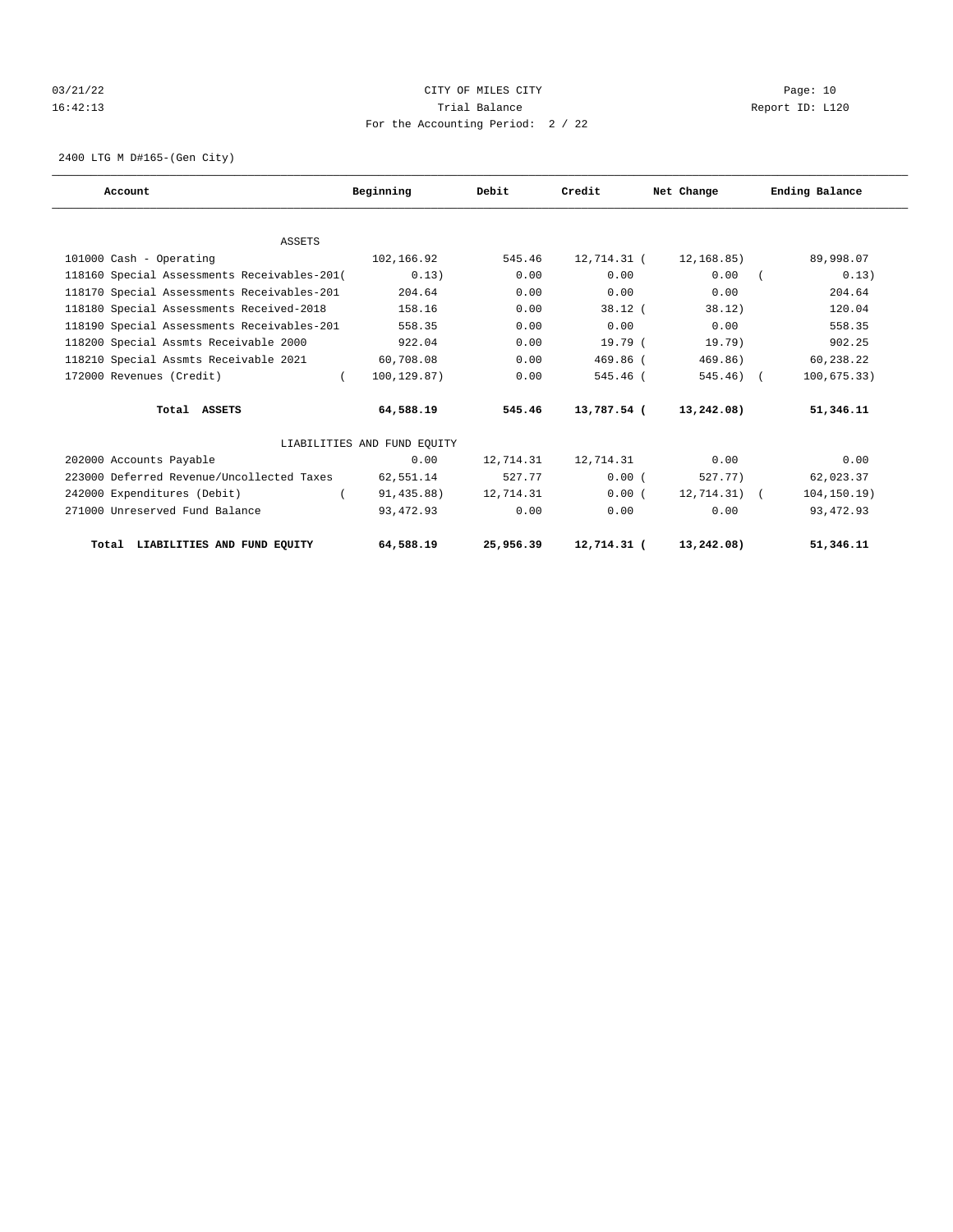# 03/21/22 Page: 11 CITY OF MILES CITY CONTROL PAGE: 11 16:42:13 Trial Balance Report ID: L120 For the Accounting Period: 2 / 22

2420 LTG M D#167-(MilesAddn Etc)

| Account                                    | Beginning                   | Debit    | Credit     | Net Change  | Ending Balance |
|--------------------------------------------|-----------------------------|----------|------------|-------------|----------------|
|                                            |                             |          |            |             |                |
| ASSETS                                     |                             |          |            |             |                |
| 101000 Cash - Operating                    | 16,106.69                   | 0.00     | 1,601.94 ( | 1,601.94)   | 14,504.75      |
| 118170 Special Assessments Receivables-201 | 0.04                        | 0.00     | 0.00       | 0.00        | 0.04           |
| 118190 Special Assessments Receivables-201 | 78.76                       | 0.00     | 0.00       | 0.00        | 78.76          |
| 118210 Special Assmts Receivable 2021      | 6,912.78                    | 0.00     | 0.00       | 0.00        | 6,912.78       |
| 172000 Revenues (Credit)                   | $\sqrt{2}$<br>11, 148. 38)  | 0.00     | 0.00       | 0.00        | 11, 148. 38)   |
| Total ASSETS                               | 11,949.89                   | 0.00     | 1,601.94 ( | 1,601.94)   | 10,347.95      |
|                                            | LIABILITIES AND FUND EQUITY |          |            |             |                |
| 202000 Accounts Payable                    | 0.00                        | 1,601.94 | 1,601.94   | 0.00        | 0.00           |
| 223000 Deferred Revenue/Uncollected Taxes  | 6,991.58                    | 0.00     | 0.00       | 0.00        | 6,991.58       |
| 242000 Expenditures (Debit)                | 12,484.32)                  | 1,601.94 | 0.00(      | 1,601.94) ( | 14,086.26)     |
| 271000 Unreserved Fund Balance             | 17,442.63                   | 0.00     | 0.00       | 0.00        | 17,442.63      |
| Total LIABILITIES AND FUND EQUITY          | 11,949.89                   | 3,203.88 | 1,601.94 ( | 1,601.94)   | 10,347.95      |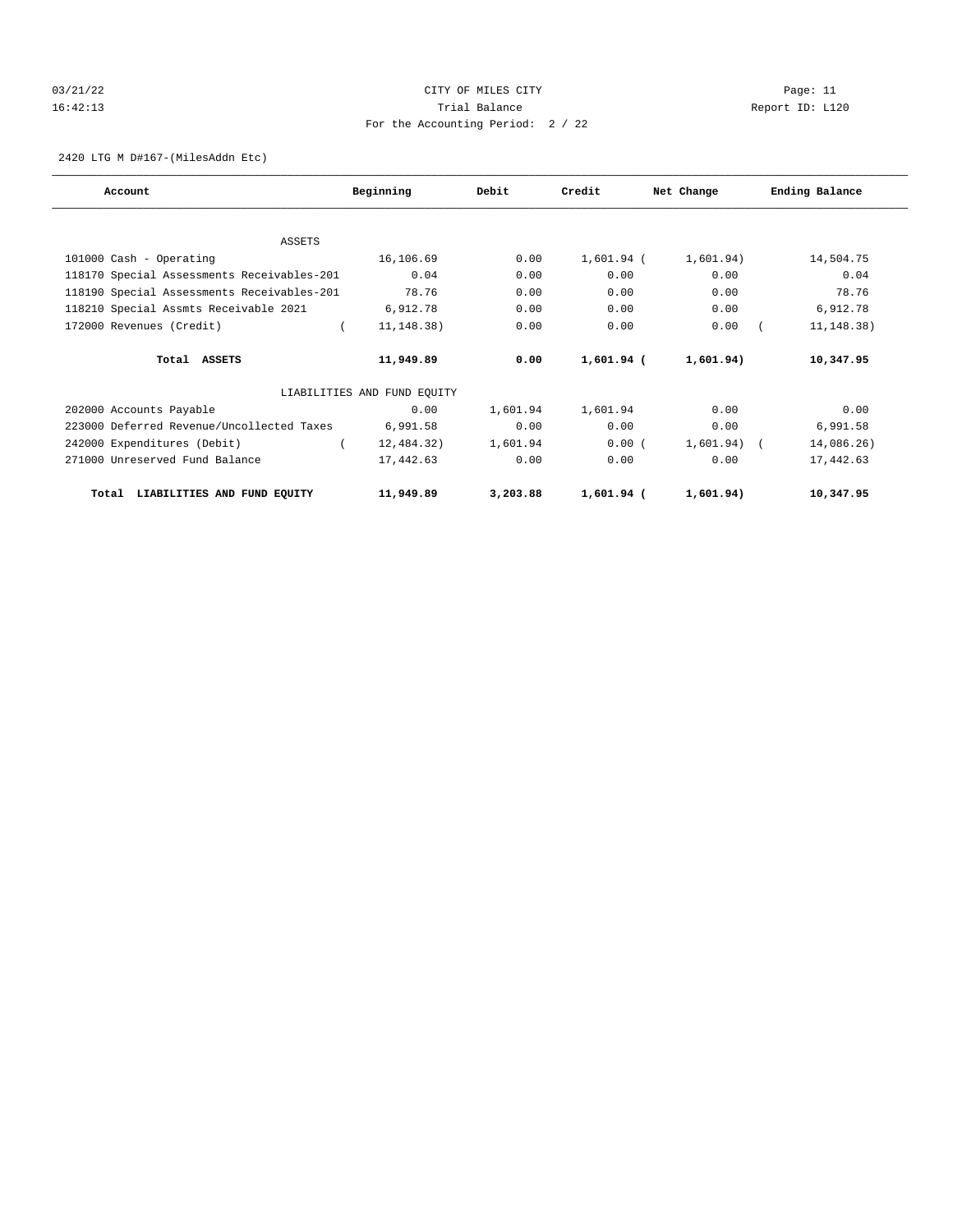# 03/21/22 Page: 12 16:42:13 Trial Balance Report ID: L120 For the Accounting Period: 2 / 22

2430 LTG M D#171-(Balsam Est)

| Account                                   | Beginning |                             | Debit  | Credit<br>Net Change |             | Ending Balance |           |
|-------------------------------------------|-----------|-----------------------------|--------|----------------------|-------------|----------------|-----------|
|                                           |           |                             |        |                      |             |                |           |
| ASSETS                                    |           |                             |        |                      |             |                |           |
| 101000 Cash - Operating                   |           | 1,457.58                    | 50.88  | 161.37 (             | 110.49)     |                | 1,347.09  |
| 118210 Special Assmts Receivable 2021     |           | 3,711.50                    | 0.00   | $50.44$ (            | 50.44)      |                | 3,661.06  |
| 172000 Revenues (Credit)                  |           | 5,278.66                    | 0.00   | $50.88$ (            | $50.88$ (   |                | 5,329.54) |
| Total ASSETS                              |           | 109.58)                     | 50.88  | $262.69$ (           | $211.81$ (  |                | 321.39)   |
|                                           |           | LIABILITIES AND FUND EQUITY |        |                      |             |                |           |
| 202000 Accounts Payable                   |           | 0.00                        | 161.37 | 161.37               | 0.00        |                | 0.00      |
| 223000 Deferred Revenue/Uncollected Taxes |           | 3,711.50                    | 50.44  | 0.00(                | 50.44)      |                | 3,661.06  |
| 242000 Expenditures (Debit)               |           | 5,460.87)                   | 161.37 | 0.00(                | $161.37)$ ( |                | 5,622.24) |
| 271000 Unreserved Fund Balance            |           | 1,639.79                    | 0.00   | 0.00                 | 0.00        |                | 1,639.79  |
| LIABILITIES AND FUND EQUITY<br>Total      |           | 109.58)                     | 373.18 | 161.37 <sub>0</sub>  | $211.81)$ ( |                | 321.39)   |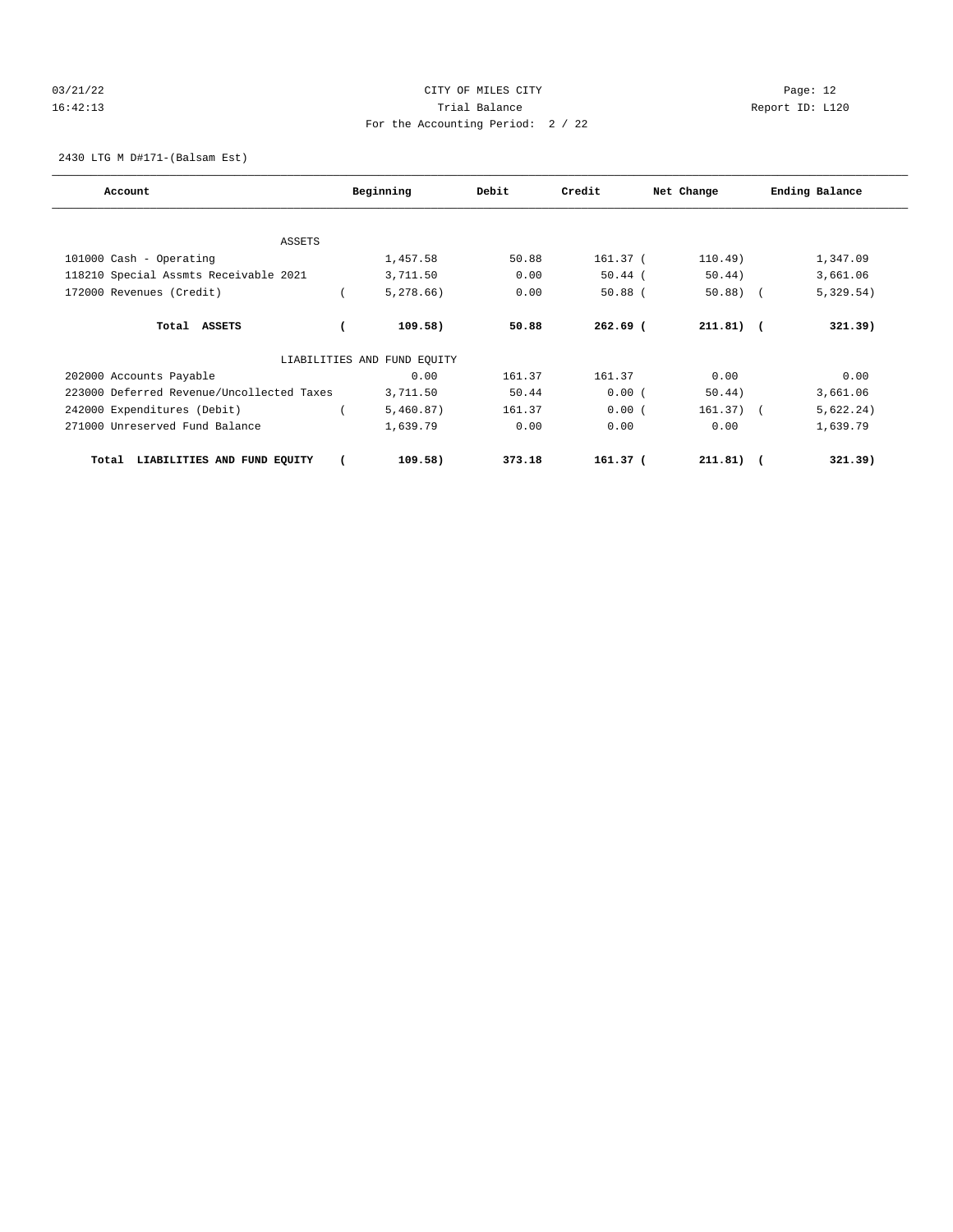# 03/21/22 Page: 13 16:42:13 Trial Balance Report ID: L120 For the Accounting Period: 2 / 22

2440 LTG M D#172-(Main Str)

| Account                                   | Beginning |                             | Debit    | Credit     | Net Change    | Ending Balance |
|-------------------------------------------|-----------|-----------------------------|----------|------------|---------------|----------------|
|                                           |           |                             |          |            |               |                |
| <b>ASSETS</b>                             |           |                             |          |            |               |                |
| 101000 Cash - Operating                   |           | 14,438.20                   | 0.00     | 1,251.81 ( | 1, 251, 81)   | 13,186.39      |
| 118210 Special Assmts Receivable 2021     |           | 11,847.12                   | 0.00     | 0.00       | 0.00          | 11,847.12      |
| 172000 Revenues (Credit)                  |           | 21,013.87)                  | 0.00     | 0.00       | 0.00          | 21,013.87)     |
| Total ASSETS                              |           | 5,271.45                    | 0.00     | 1,251.81 ( | 1,251.81)     | 4,019.64       |
|                                           |           | LIABILITIES AND FUND EQUITY |          |            |               |                |
| 202000 Accounts Payable                   |           | 0.00                        | 1,251.81 | 1,251.81   | 0.00          | 0.00           |
| 223000 Deferred Revenue/Uncollected Taxes |           | 11,847.12                   | 0.00     | 0.00       | 0.00          | 11,847.12      |
| 242000 Expenditures (Debit)               |           | 18,824.18)                  | 1,251.81 | 0.00(      | $1,251.81)$ ( | 20,075.99)     |
| 271000 Unreserved Fund Balance            |           | 12,248.51                   | 0.00     | 0.00       | 0.00          | 12,248.51      |
| LIABILITIES AND FUND EQUITY<br>Total      |           | 5,271.45                    | 2,503.62 | 1,251.81 ( | 1,251.81)     | 4,019.64       |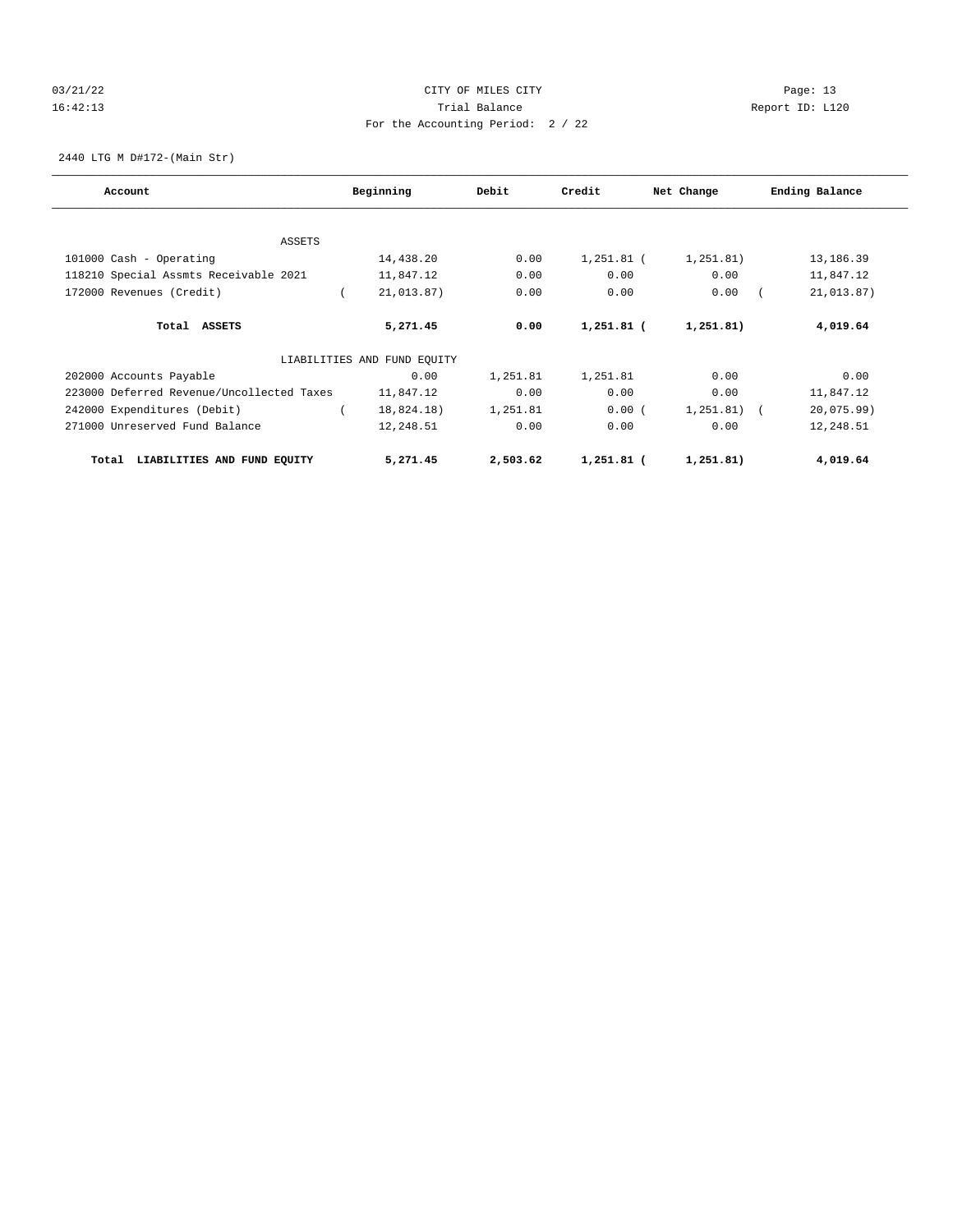# 03/21/22 Page: 14 16:42:13 Trial Balance Report ID: L120 For the Accounting Period: 2 / 22

2450 LTG M D#195-(SG-Trico)

| Account                                   | Beginning                   | Debit | Credit | Net Change | Ending Balance |
|-------------------------------------------|-----------------------------|-------|--------|------------|----------------|
|                                           |                             |       |        |            |                |
| ASSETS                                    |                             |       |        |            |                |
| 101000 Cash - Operating                   | 655.59                      | 0.00  | 0.00   | 0.00       | 655.59         |
| 118210 Special Assmts Receivable 2021     | 2,930.46                    | 0.00  | 0.00   | 0.00       | 2,930.46       |
| 172000 Revenues (Credit)                  | 4,243.97)                   | 0.00  | 0.00   | 0.00       | 4,243.97)      |
|                                           |                             |       |        |            |                |
| Total ASSETS                              | 657.92)                     | 0.00  | 0.00   | 0.00       | 657.92)        |
|                                           | LIABILITIES AND FUND EQUITY |       |        |            |                |
| 223000 Deferred Revenue/Uncollected Taxes | 2,930.46                    | 0.00  | 0.00   | 0.00       | 2,930.46       |
| 242000 Expenditures (Debit)               | 4,753.86)                   | 0.00  | 0.00   | 0.00       | 4,753.86)      |
| 271000 Unreserved Fund Balance            | 1,165.48                    | 0.00  | 0.00   | 0.00       | 1,165.48       |
|                                           |                             |       |        |            |                |
| LIABILITIES AND FUND EQUITY<br>Total      | 657.92)                     | 0.00  | 0.00   | 0.00       | 657.92)        |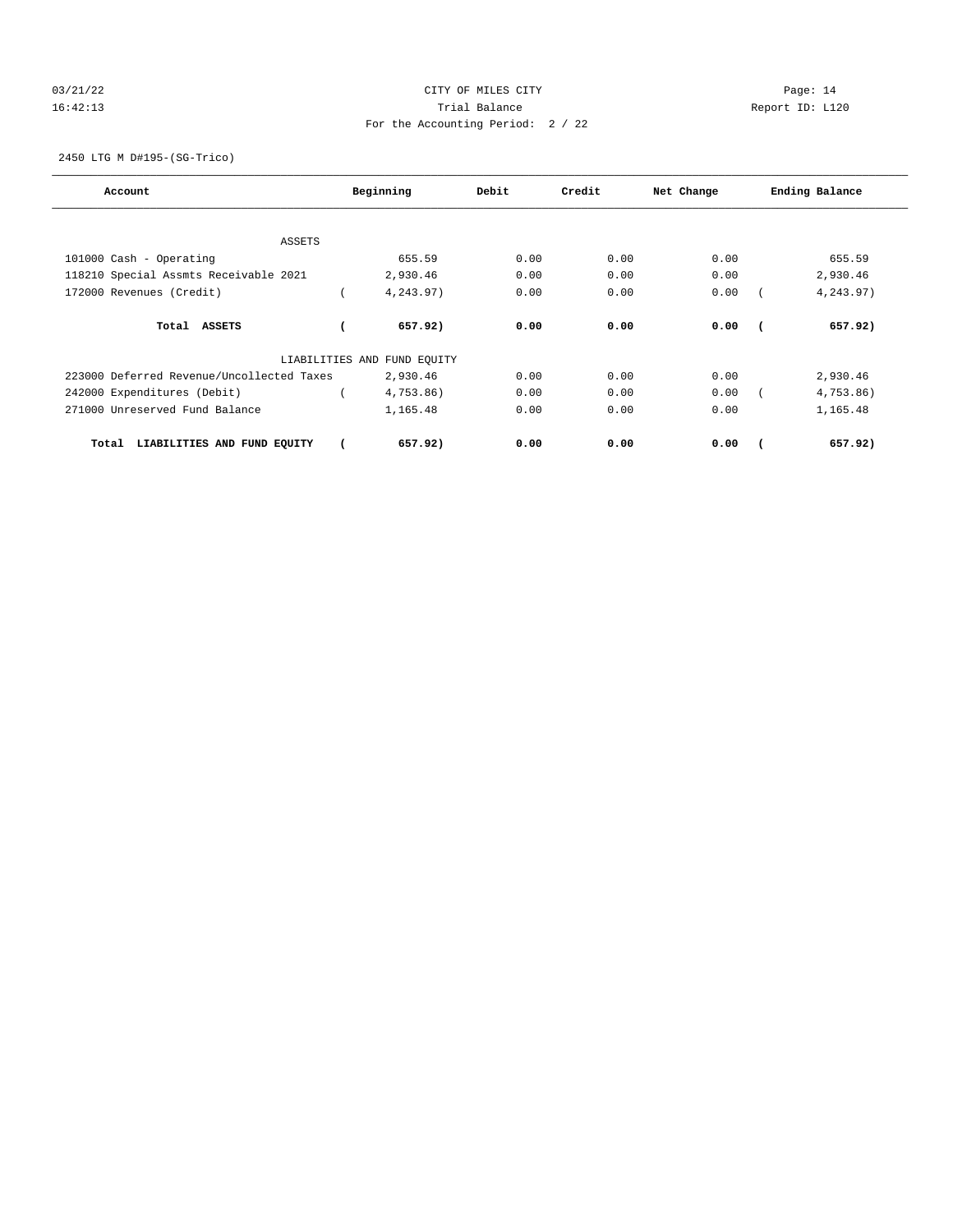# 03/21/22 Page: 15 16:42:13 Trial Balance Report ID: L120 For the Accounting Period: 2 / 22

2470 LTG M D#202-(SG-MDU&NV)

| Account                                   | Beginning                   | Debit  | Credit     | Net Change | Ending Balance |
|-------------------------------------------|-----------------------------|--------|------------|------------|----------------|
|                                           |                             |        |            |            |                |
| ASSETS                                    |                             |        |            |            |                |
| 101000 Cash - Operating                   | 4,054.60                    | 40.59  | $439.41$ ( | 398.82)    | 3,655.78       |
| 118210 Special Assmts Receivable 2021     | 2,135.24                    | 0.00   | $40.24$ (  | 40.24)     | 2,095.00       |
| 172000 Revenues (Credit)                  | 3,568.08)                   | 0.00   | $40.59$ (  | $40.59$ (  | 3,608.67)      |
| Total ASSETS                              | 2,621.76                    | 40.59  | $520.24$ ( | 479.65)    | 2,142.11       |
|                                           | LIABILITIES AND FUND EQUITY |        |            |            |                |
| 202000 Accounts Payable                   | 0.00                        | 439.41 | 439.41     | 0.00       | 0.00           |
| 223000 Deferred Revenue/Uncollected Taxes | 2,135.24                    | 40.24  | 0.00(      | 40.24)     | 2,095.00       |
| 242000 Expenditures (Debit)               | 4,194.42)                   | 439.41 | 0.00(      | 439.41) (  | 4,633.83)      |
| 271000 Unreserved Fund Balance            | 4,680.94                    | 0.00   | 0.00       | 0.00       | 4,680.94       |
| LIABILITIES AND FUND EQUITY<br>Total      | 2,621.76                    | 919.06 | $439.41$ ( | 479.65)    | 2,142.11       |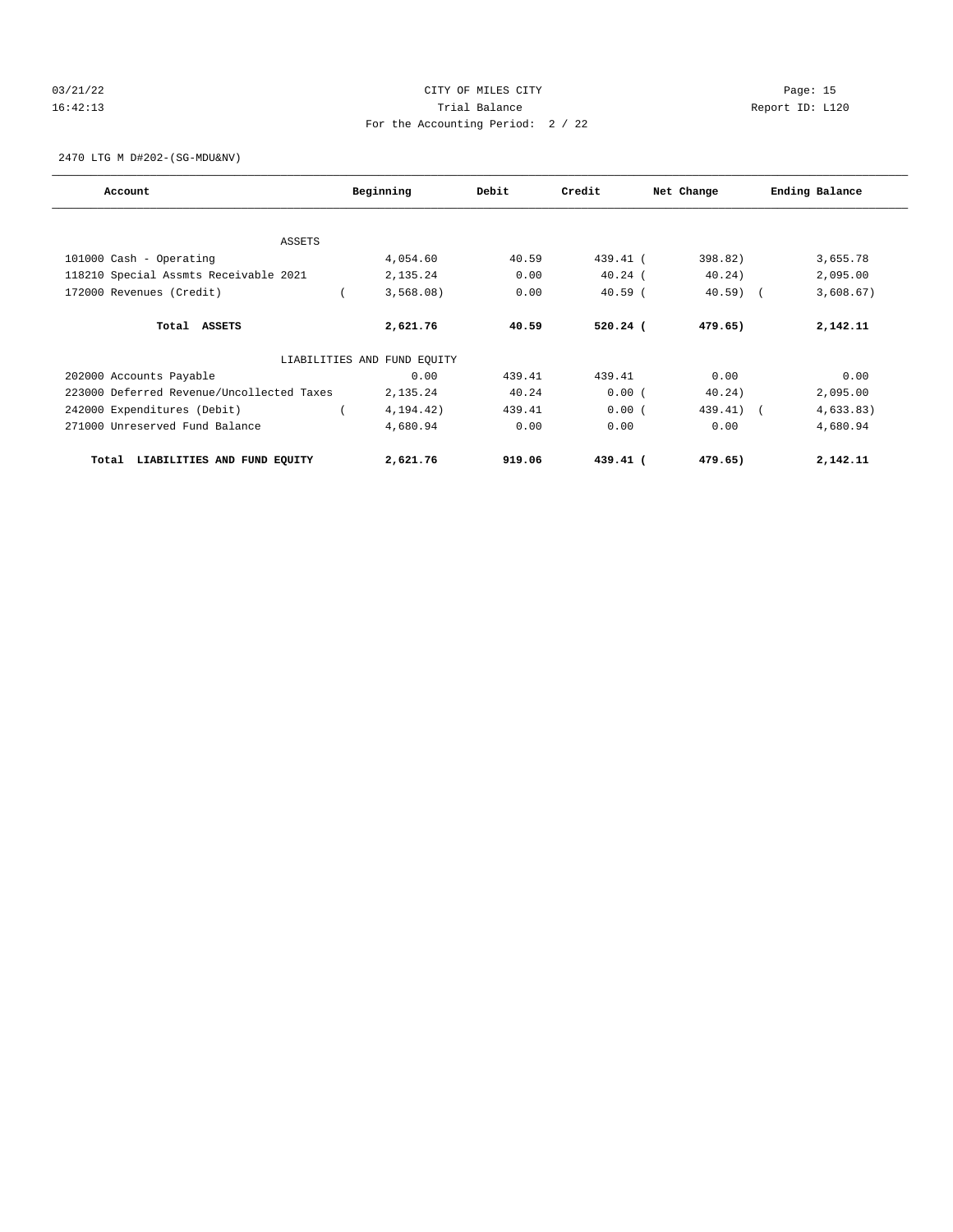# 03/21/22 Page: 16 16:42:13 Trial Balance Report ID: L120 For the Accounting Period: 2 / 22

#### 2480 LTG M M#173-(Milestown Estates)

| Account                                   | Beginning                   | Debit | Credit    | Net Change | Ending Balance |
|-------------------------------------------|-----------------------------|-------|-----------|------------|----------------|
|                                           |                             |       |           |            |                |
| <b>ASSETS</b>                             |                             |       |           |            |                |
| 101000 Cash - Operating                   | 2,777.27                    | 0.00  | $31.08$ ( | 31.08)     | 2,746.19       |
| 118210 Special Assmts Receivable 2021     | 628.21                      | 0.00  | 0.00      | 0.00       | 628.21         |
| 172000 Revenues (Credit)                  | 2,848.66)                   | 0.00  | 0.00      | 0.00       | 2,848.66)      |
| Total ASSETS                              | 556.82                      | 0.00  | $31.08$ ( | 31.08)     | 525.74         |
|                                           | LIABILITIES AND FUND EQUITY |       |           |            |                |
| 202000 Accounts Payable                   | 0.00                        | 31.08 | 31.08     | 0.00       | 0.00           |
| 223000 Deferred Revenue/Uncollected Taxes | 628.21                      | 0.00  | 0.00      | 0.00       | 628.21         |
| 242000 Expenditures (Debit)               | 1,744.29)                   | 31.08 | 0.00(     | $31.08$ (  | 1,775.37)      |
| 271000 Unreserved Fund Balance            | 1,672.90                    | 0.00  | 0.00      | 0.00       | 1,672.90       |
| LIABILITIES AND FUND EQUITY<br>Total      | 556.82                      | 62.16 | $31.08$ ( | 31.08)     | 525.74         |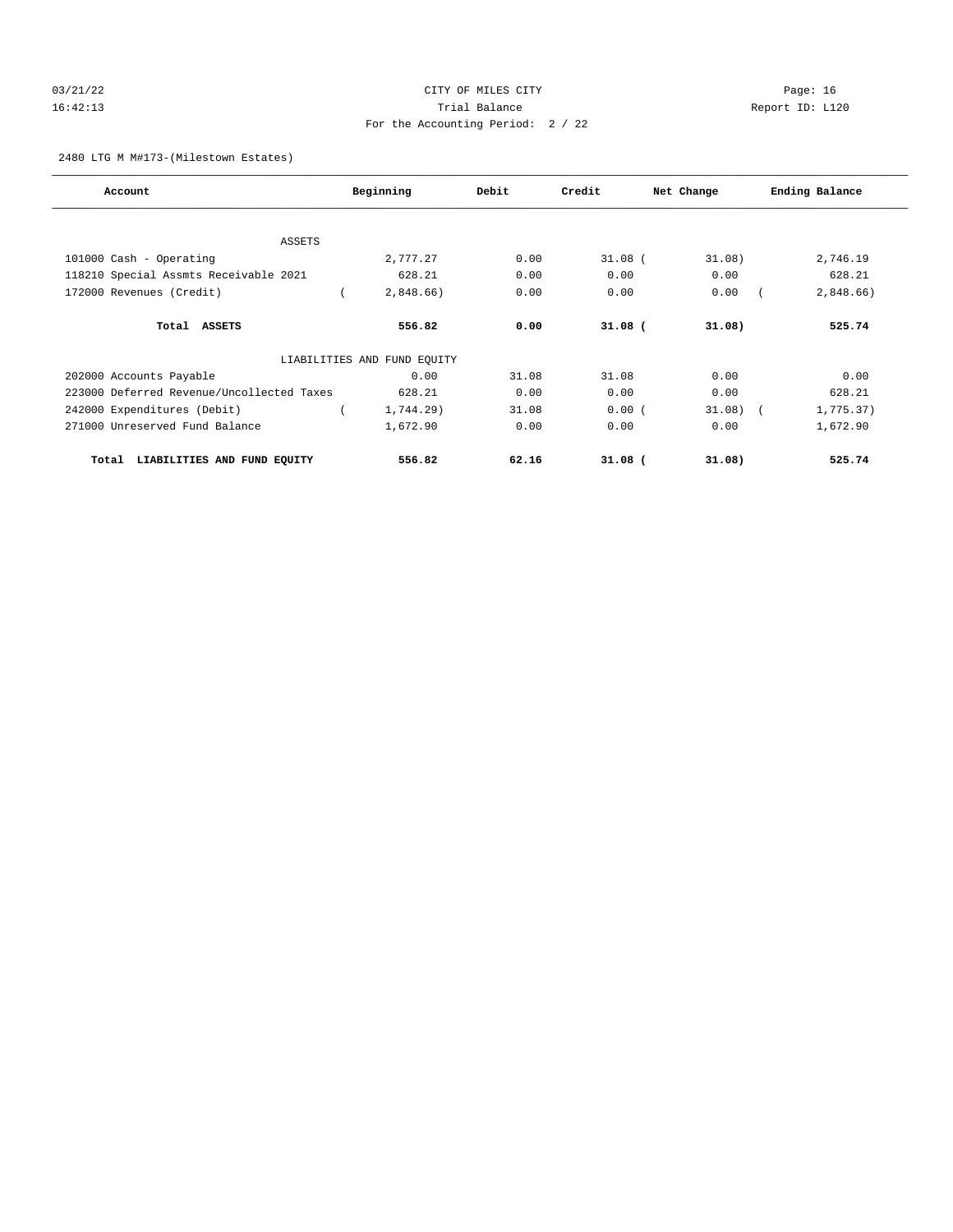# 03/21/22 Page: 17 CITY OF MILES CITY CONTROL PAGE: 17 16:42:13 Trial Balance Report ID: L120 For the Accounting Period: 2 / 22

2510 STR MAINT DIST #204

| Account                                    | Beginning                   | Debit     | Credit       | Net Change   | Ending Balance  |
|--------------------------------------------|-----------------------------|-----------|--------------|--------------|-----------------|
|                                            |                             |           |              |              |                 |
| <b>ASSETS</b>                              |                             |           |              |              |                 |
| 101000 Cash - Operating                    | 1,160,505.72                | 3,709.43  | 60,257.84 (  | 56, 548.41)  | 1,103,957.31    |
| 118130 Special Assessments Receivable 2013 | 32.59                       | 0.00      | 0.00         | 0.00         | 32.59           |
| 118140 Special Assessments Receivables-201 | 31.99                       | 0.00      | 0.00         | 0.00         | 31.99           |
| 118150 Special Assessments Receivables-201 | 34.52                       | 0.00      | 0.00         | 0.00         | 34.52           |
| 118160 Special Assessments Receivables-201 | 38.92                       | 0.00      | 0.00         | 0.00         | 38.92           |
| 118170 Special Assessments Receivables-201 | 192.84                      | 0.00      | 0.00         | 0.00         | 192.84          |
| 118180 Special Assessments Received-2018   | 513.37                      | 0.00      | $268.26$ (   | 268.26)      | 245.11          |
| 118190 Special Assessments Receivables-201 | 3,360.59                    | 0.00      | 0.00         | 0.00         | 3,360.59        |
| 118200 Special Assmts Receivable 2000      | 5,150.43                    | 0.00      | $209.99$ (   | 209.99)      | 4,940.44        |
| 118210 Special Assmts Receivable 2021      | 732,018.40                  | 0.00      | $3,102.66$ ( | 3,102.66)    | 728, 915.74     |
| 172000 Revenues (Credit)                   | (1, 172, 476, 73)           | 0.00      | $3,709.43$ ( | $3,709.43$ ( | 1, 176, 186.16) |
| Total ASSETS                               | 729,402.64                  | 3,709.43  | 67,548.18 (  | 63,838.75)   | 665,563.89      |
|                                            | LIABILITIES AND FUND EQUITY |           |              |              |                 |
| 202000 Accounts Payable                    | 0.00                        | 21,280.87 | 21,280.87    | 0.00         | 0.00            |
| 211000 Due to Revolving Fund               | 100,000.00)<br>$\left($     | 0.00      | 0.00         | 0.00         | 100,000.00)     |
| 223000 Deferred Revenue/Uncollected Taxes  | 741,373.66                  | 3,580.91  | 0.00(        | 3,580.91)    | 737,792.75      |
| 242000 Expenditures (Debit)                | $400, 554.99$ )             | 60,257.84 | 0.00(        | 60, 257.84)  | 460,812.83)     |
| 271000 Unreserved Fund Balance             | 488,583.97                  | 0.00      | 0.00         | 0.00         | 488,583.97      |
| Total LIABILITIES AND FUND EQUITY          | 729,402.64                  | 85,119.62 | 21,280.87 (  | 63,838.75)   | 665,563.89      |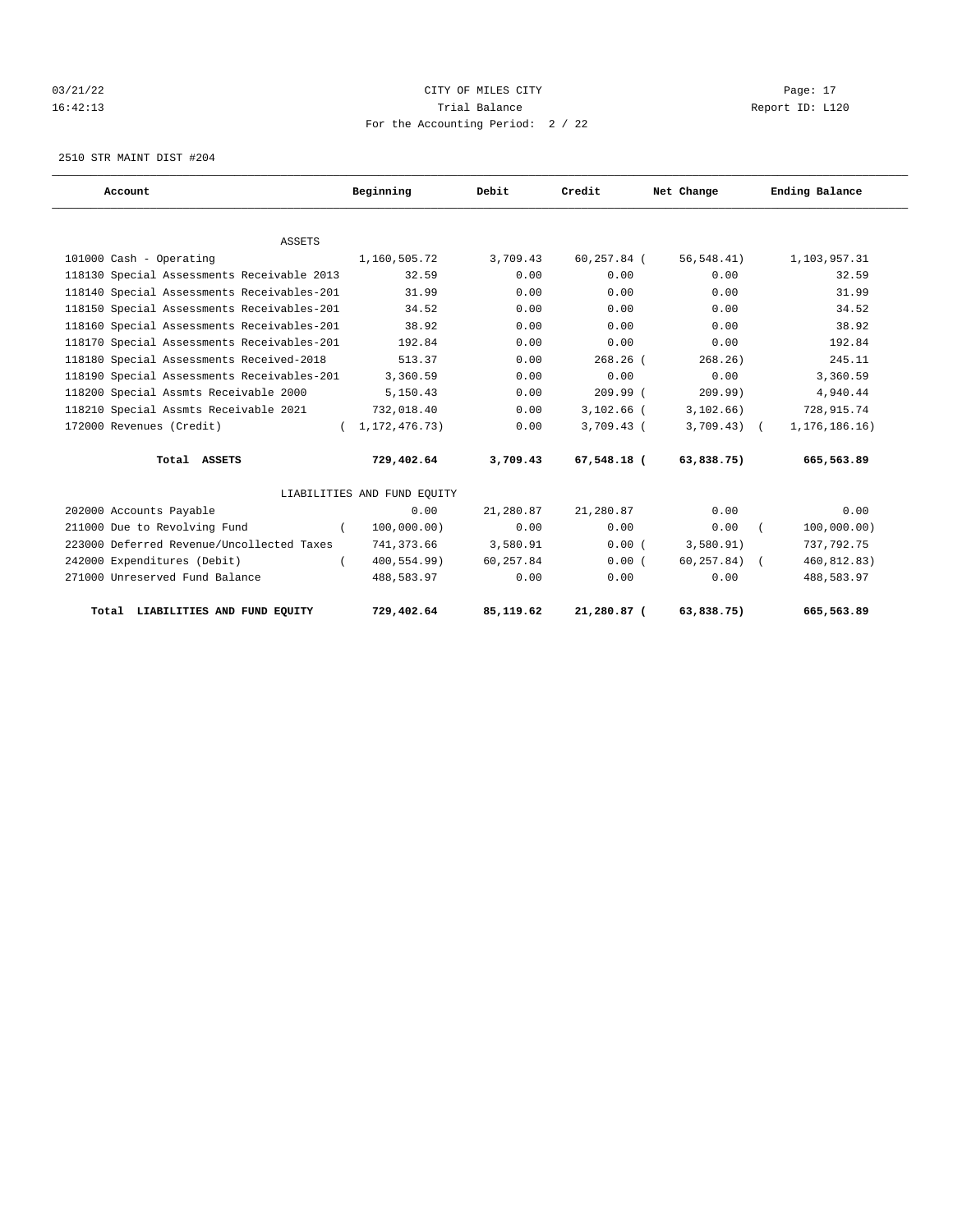# 03/21/22 Page: 18 16:42:13 Trial Balance Report ID: L120 For the Accounting Period: 2 / 22

2520 STR MAINT DIST #205

| Account                                     | Beginning                   | Debit     | Credit       | Net Change    | Ending Balance |
|---------------------------------------------|-----------------------------|-----------|--------------|---------------|----------------|
|                                             |                             |           |              |               |                |
| <b>ASSETS</b>                               |                             |           |              |               |                |
| 101000 Cash - Operating                     | 313,171.02                  | 1,720.19  | 15,628.64 (  | 13,908.45)    | 299, 262.57    |
| 118160 Special Assessments Receivables-201( | 0.01)                       | 0.00      | 0.00         | 0.00          | 0.01)          |
| 118170 Special Assessments Receivables-201  | 551.76                      | 0.00      | 0.00         | 0.00          | 551.76         |
| 118180 Special Assessments Received-2018    | 908.18                      | 0.00      | 0.00         | 0.00          | 908.18         |
| 118190 Special Assessments Receivables-201  | 688.60                      | 0.00      | 0.00         | 0.00          | 688.60         |
| 118200 Special Assmts Receivable 2000       | 1,893.97                    | 0.00      | 0.00         | 0.00          | 1,893.97       |
| 118210 Special Assmts Receivable 2021       | 98,651.92                   | 0.00      | 1,705.43 (   | 1,705.43)     | 96,946.49      |
| 172000 Revenues (Credit)<br>$\left($        | 179,444.22)                 | 0.00      | 1,720.19 (   | $1,720.19$ (  | 181, 164. 41)  |
| Total ASSETS                                | 236,421.22                  | 1,720.19  | 19,054.26 (  | 17,334.07)    | 219,087.15     |
|                                             | LIABILITIES AND FUND EQUITY |           |              |               |                |
| 202000 Accounts Payable                     | 0.00                        | 4,168.25  | 4,168.25     | 0.00          | 0.00           |
| 223000 Deferred Revenue/Uncollected Taxes   | 102,694.26                  | 1,705.43  | 0.00(        | 1,705.43)     | 100,988.83     |
| 242000 Expenditures (Debit)<br>$\left($     | 129,046.01)                 | 15,628.64 | 0.00(        | $15,628.64$ ( | 144,674.65)    |
| 271000 Unreserved Fund Balance              | 262,772.97                  | 0.00      | 0.00         | 0.00          | 262,772.97     |
| Total LIABILITIES AND FUND EQUITY           | 236,421.22                  | 21,502.32 | $4,168,25$ ( | 17,334.07)    | 219,087.15     |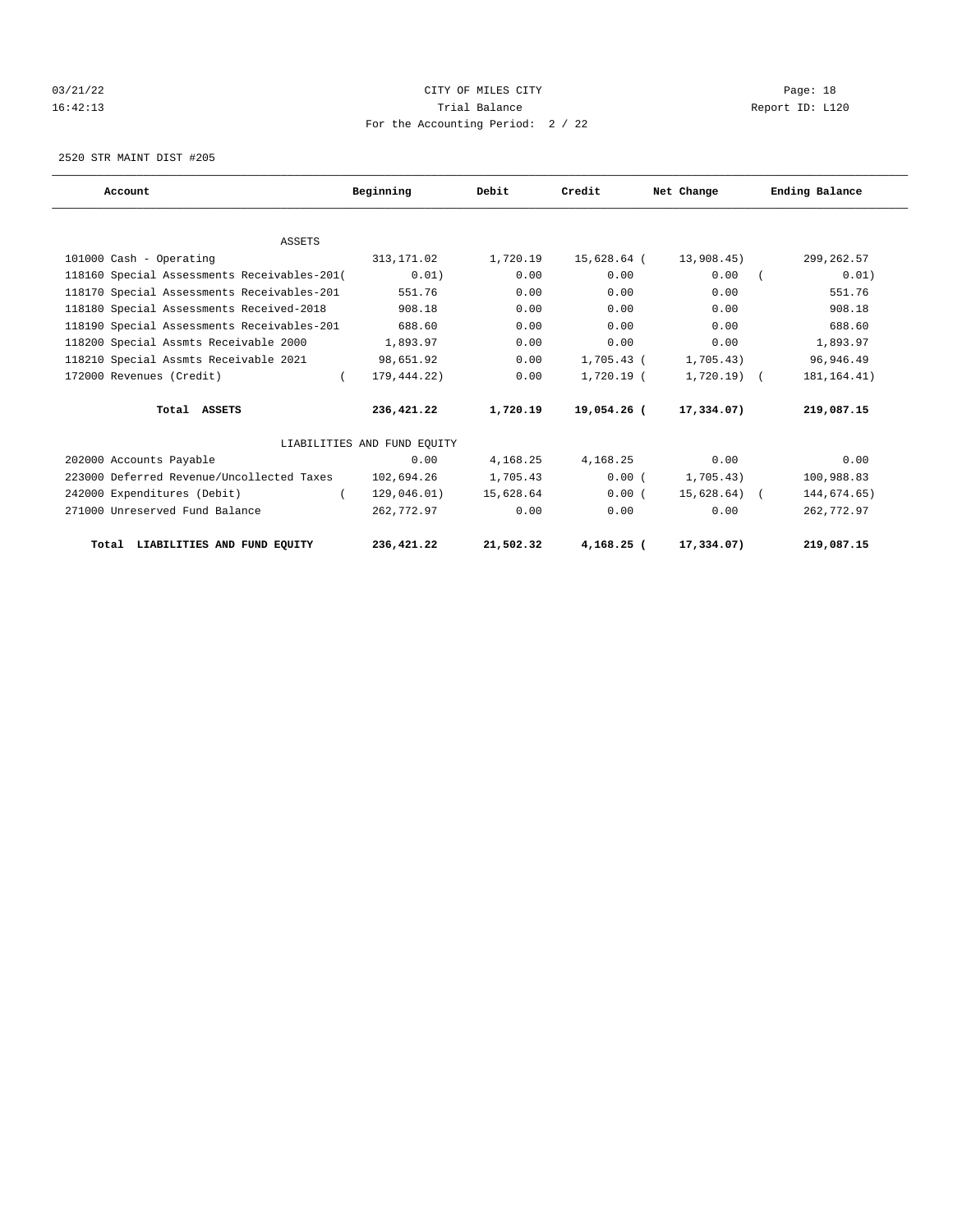# 03/21/22 Page: 19 16:42:13 Trial Balance Report ID: L120 For the Accounting Period: 2 / 22

#### 2540 STR MAINT DIST#207-(MILESTOWN ESTATES)

| Account                                   | Beginning                   | Debit  | Credit     | Net Change   | Ending Balance |
|-------------------------------------------|-----------------------------|--------|------------|--------------|----------------|
|                                           |                             |        |            |              |                |
| <b>ASSETS</b>                             |                             |        |            |              |                |
| 101000 Cash - Operating                   | 5,916.85                    | 0.00   | $463.24$ ( | 463.24)      | 5,453.61       |
| 118210 Special Assmts Receivable 2021     | 975.98                      | 0.00   | 0.00       | 0.00         | 975.98         |
| 172000 Revenues (Credit)                  | 4,674.32)                   | 0.00   | 0.00       | 0.00         | 4,674.32)      |
| Total ASSETS                              | 2,218.51                    | 0.00   | $463.24$ ( | 463.24)      | 1,755.27       |
|                                           | LIABILITIES AND FUND EQUITY |        |            |              |                |
| 202000 Accounts Payable                   | 0.00                        | 0.09   | 0.09       | 0.00         | 0.00           |
| 223000 Deferred Revenue/Uncollected Taxes | 975.98                      | 0.00   | 0.00       | 0.00         | 975.98         |
| 242000 Expenditures (Debit)               | 3,230.16)                   | 463.24 | 0.00(      | $463.24$ ) ( | 3,693.40)      |
| 271000 Unreserved Fund Balance            | 4,472.69                    | 0.00   | 0.00       | 0.00         | 4,472.69       |
| LIABILITIES AND FUND EQUITY<br>Total      | 2,218.51                    | 463.33 | $0.09$ $($ | 463.24)      | 1,755.27       |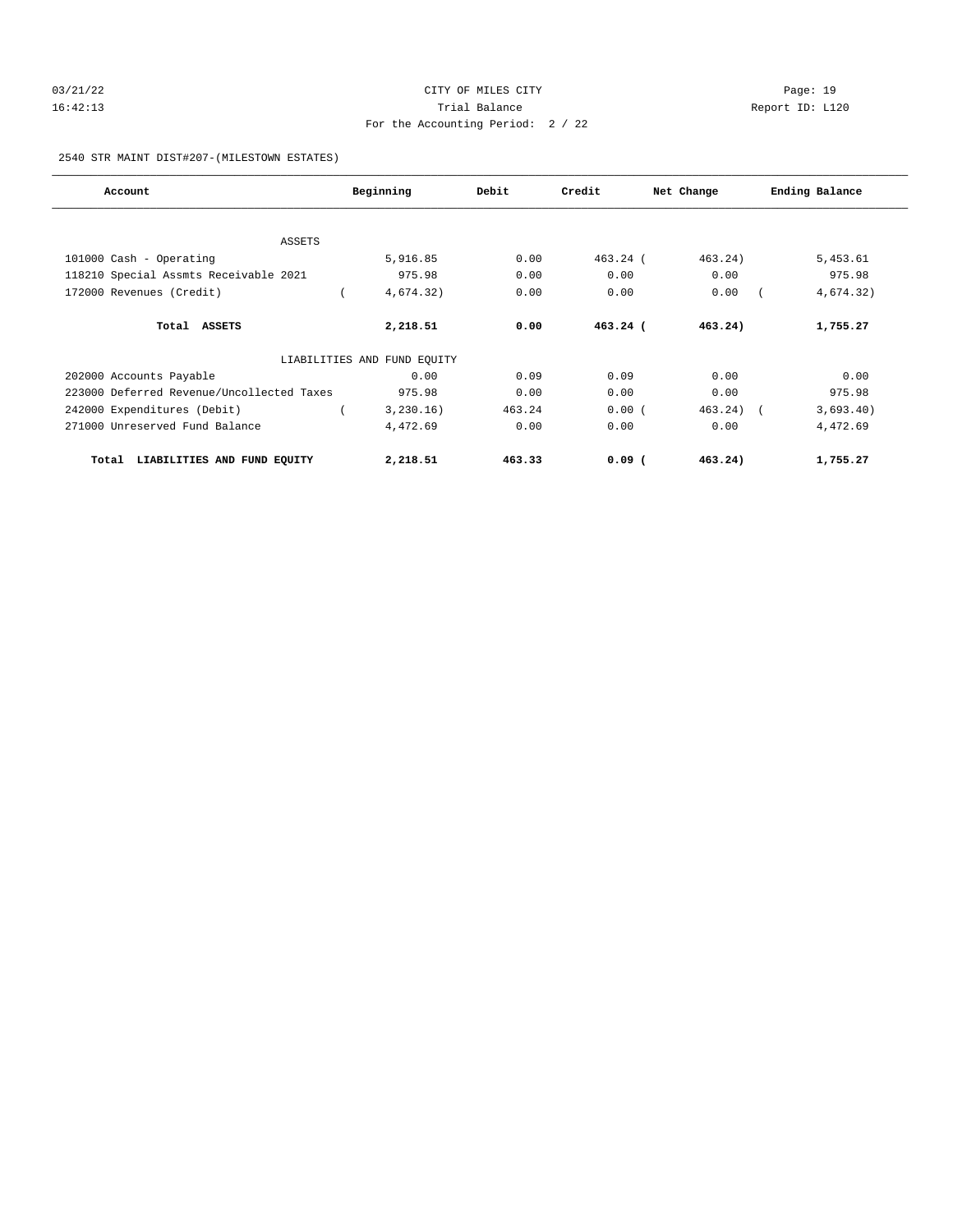# 03/21/22 Page: 20 16:42:13 Trial Balance Report ID: L120 For the Accounting Period: 2 / 22

#### 2701 Fire Grants

| Account                              | Beginning                               | Debit | Credit | Net Change | Ending Balance |
|--------------------------------------|-----------------------------------------|-------|--------|------------|----------------|
|                                      | ASSETS                                  |       |        |            |                |
| 101000 Cash - Operating              | 6,460.70                                | 0.00  | 0.00   | 0.00       | 6,460.70       |
| Total<br>ASSETS                      | 6,460.70                                | 0.00  | 0.00   | 0.00       | 6,460.70       |
| 271000 Unreserved Fund Balance       | LIABILITIES AND FUND EQUITY<br>6,460.70 | 0.00  | 0.00   | 0.00       | 6,460.70       |
| LIABILITIES AND FUND EQUITY<br>Total | 6,460.70                                | 0.00  | 0.00   | 0.00       | 6,460.70       |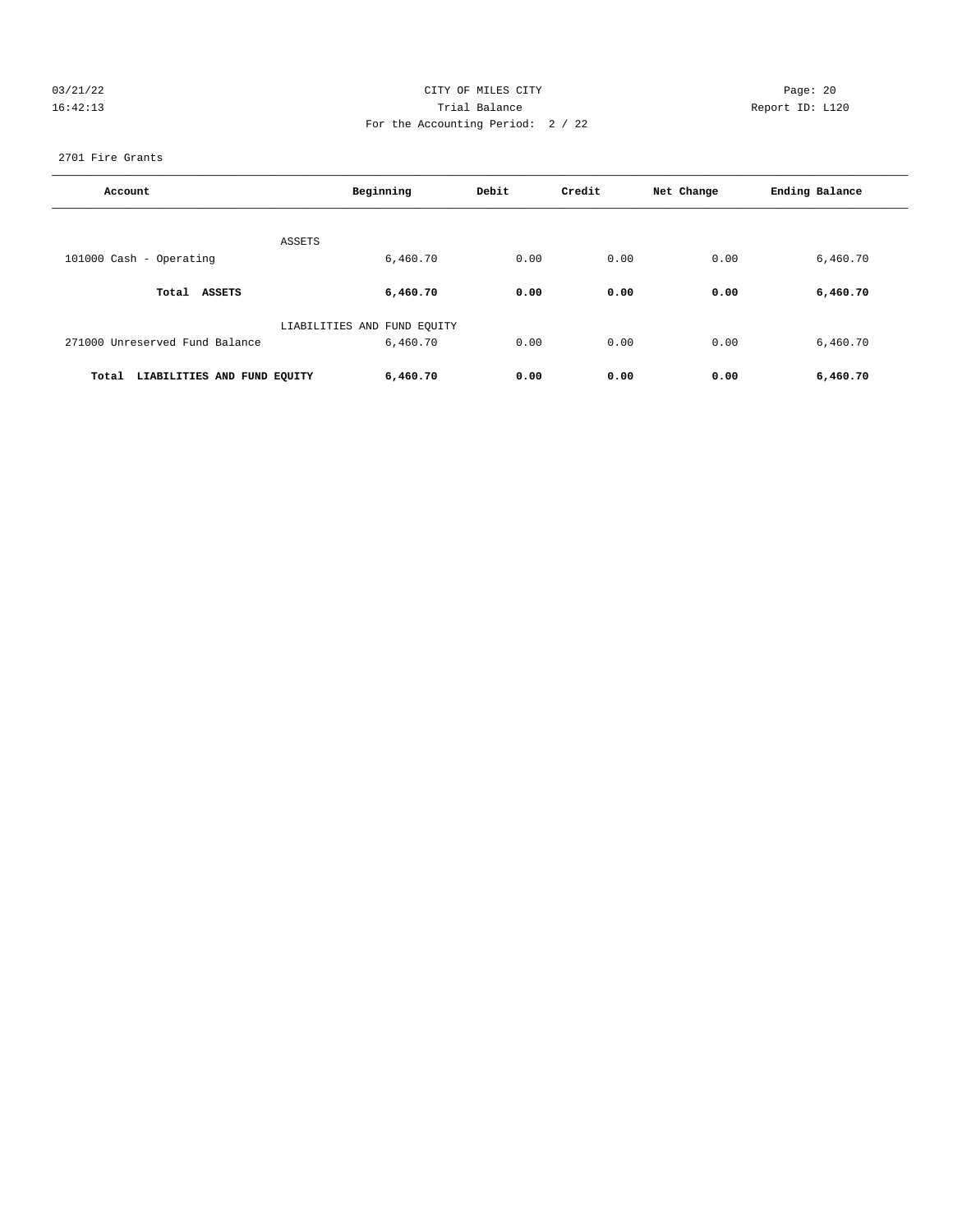# 03/21/22 Page: 21 CITY OF MILES CITY CONTROL Page: 21 16:42:13 Trial Balance Report ID: L120 For the Accounting Period: 2 / 22

2820 GAS TAX

| Account                              |        | Beginning                   | Debit     | Credit      | Net Change   | Ending Balance            |
|--------------------------------------|--------|-----------------------------|-----------|-------------|--------------|---------------------------|
|                                      |        |                             |           |             |              |                           |
|                                      | ASSETS | 96,632.18                   | 14,011.80 | 207.20      | 13,804.60    | 110,436.78                |
| 101000 Cash - Operating              |        |                             |           |             |              |                           |
| 172000 Revenues (Credit)             |        | 98,082.58)                  | 0.00      | 14,011.80 ( | 14,011.80)   | 112,094.38)<br>$\sqrt{1}$ |
| Total ASSETS                         |        | 1,450.40)                   | 14,011.80 | 14,219.00 ( | $207.20$ ) ( | 1,657.60)                 |
|                                      |        | LIABILITIES AND FUND EQUITY |           |             |              |                           |
| 242000 Expenditures (Debit)          |        | 1,450,40)                   | 207.20    | 0.00(       | $207.20$ $($ | 1,657.60)                 |
| LIABILITIES AND FUND EQUITY<br>Total |        | 1,450.40)                   | 207.20    | $0.00$ (    | 207.20)      | 1,657.60)<br>$\sqrt{2}$   |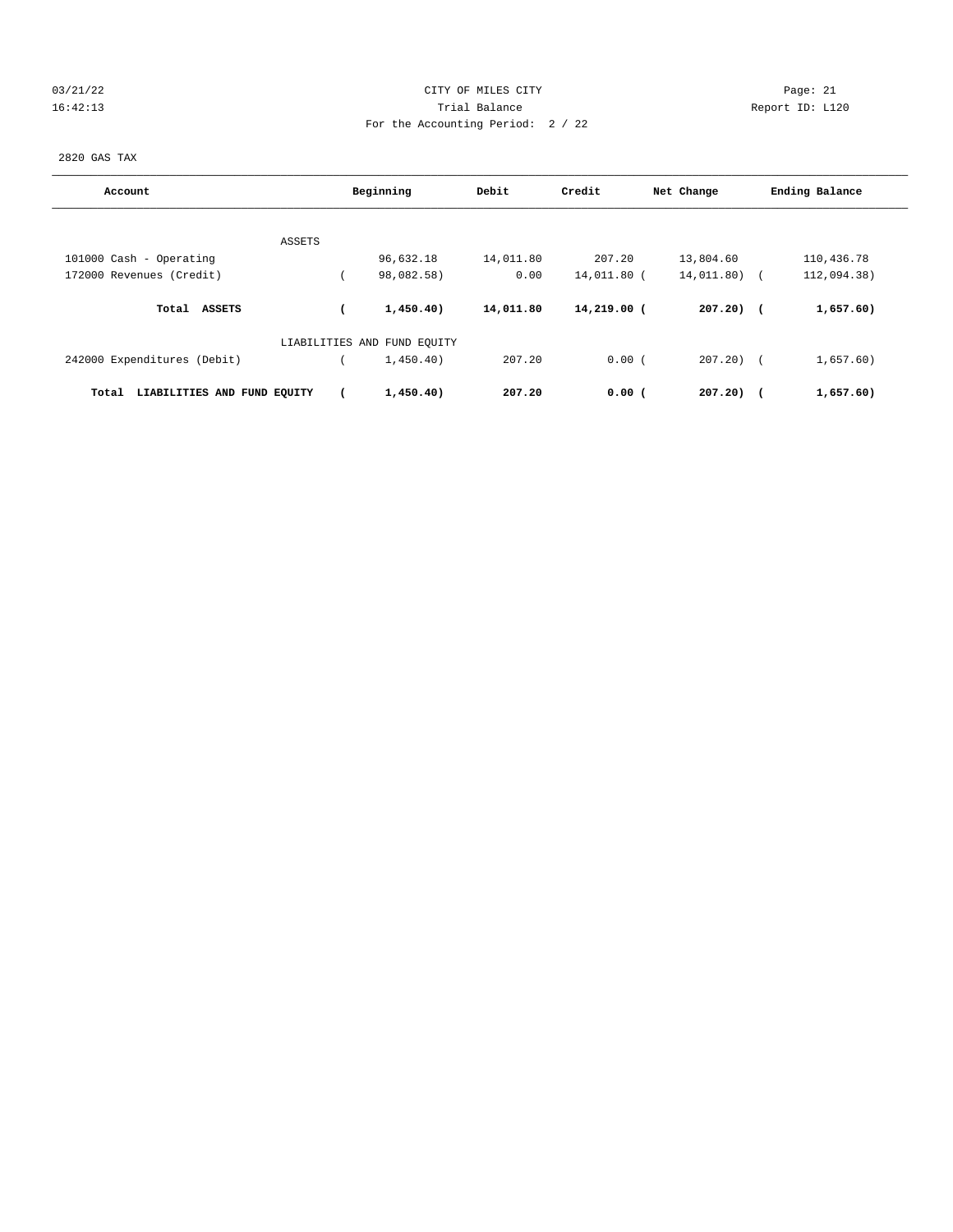# 03/21/22 Page: 22 16:42:13 Trial Balance Report ID: L120 For the Accounting Period: 2 / 22

2821 HB473- Fuel Tax

| Account                              | Beginning                   | Debit | Credit | Net Change | Ending Balance |
|--------------------------------------|-----------------------------|-------|--------|------------|----------------|
|                                      |                             |       |        |            |                |
| 102131 Restricted Cash- HB473        | ASSETS<br>205, 415.27       | 0.00  | 0.00   | 0.00       | 205, 415.27    |
| 172000 Revenues (Credit)             | 10,000.00)                  | 0.00  | 0.00   | 0.00       | 10,000.00)     |
|                                      |                             |       |        |            |                |
| Total ASSETS                         | 195,415.27                  | 0.00  | 0.00   | 0.00       | 195,415.27     |
|                                      | LIABILITIES AND FUND EQUITY |       |        |            |                |
| 271000 Unreserved Fund Balance       | 195, 415.27                 | 0.00  | 0.00   | 0.00       | 195, 415.27    |
| LIABILITIES AND FUND EQUITY<br>Total | 195,415.27                  | 0.00  | 0.00   | 0.00       | 195,415.27     |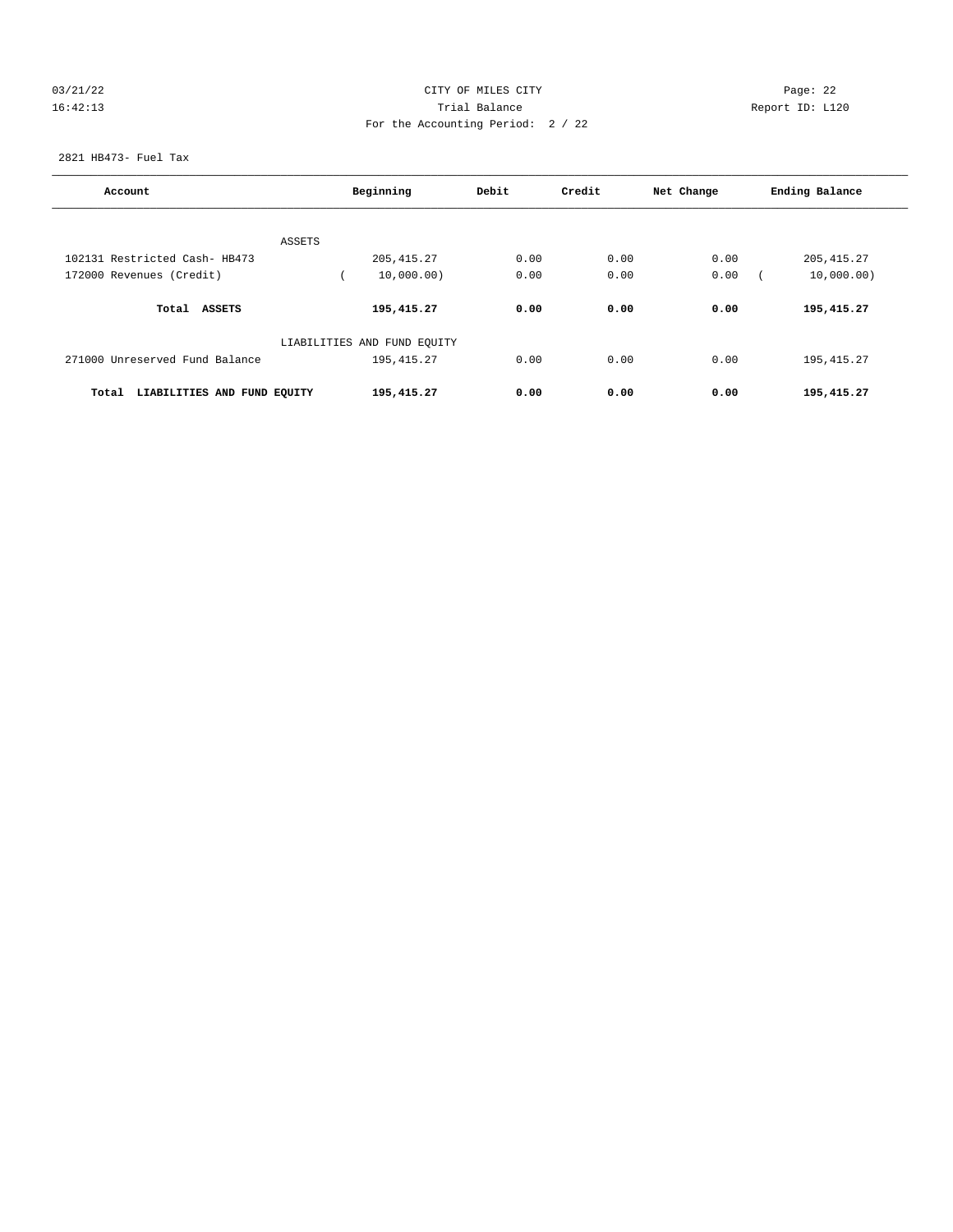# 03/21/22 Page: 23 16:42:13 Trial Balance Report ID: L120 For the Accounting Period: 2 / 22

2850 Southeastern Montana Dispatch-911

| Account                              |        | Beginning                   | Debit     | Credit         | Net Change     | Ending Balance |
|--------------------------------------|--------|-----------------------------|-----------|----------------|----------------|----------------|
|                                      |        |                             |           |                |                |                |
|                                      | ASSETS |                             |           |                |                |                |
| 101000 Cash - Operating              |        | 472,657.28                  | 79,025.01 | 7,120.12       | 71,904.89      | 544,562.17     |
| 172000 Revenues (Credit)             |        | 565, 334. 73)               | 0.00      | 79,025.01 (    | $79,025.01)$ ( | 644, 359. 74)  |
| Total ASSETS                         |        | 92,677.45)                  | 79,025.01 | $86, 145.13$ ( | $7,120.12)$ (  | 99,797.57)     |
|                                      |        | LIABILITIES AND FUND EQUITY |           |                |                |                |
| 202000 Accounts Payable              |        | 5,645.00                    | 7,120.12  | 7,120.12       | 0.00           | 5,645.00       |
| 242000 Expenditures (Debit)          |        | 199,769.48)                 | 7,120.12  | 0.00(          | 7,120.12)      | 206,889.60     |
| 271000 Unreserved Fund Balance       |        | 101,447.03                  | 0.00      | 0.00           | 0.00           | 101,447.03     |
| LIABILITIES AND FUND EQUITY<br>Total |        | 92,677.45)                  | 14,240.24 | 7,120.12 (     | 7,120.12)      | 99,797.57)     |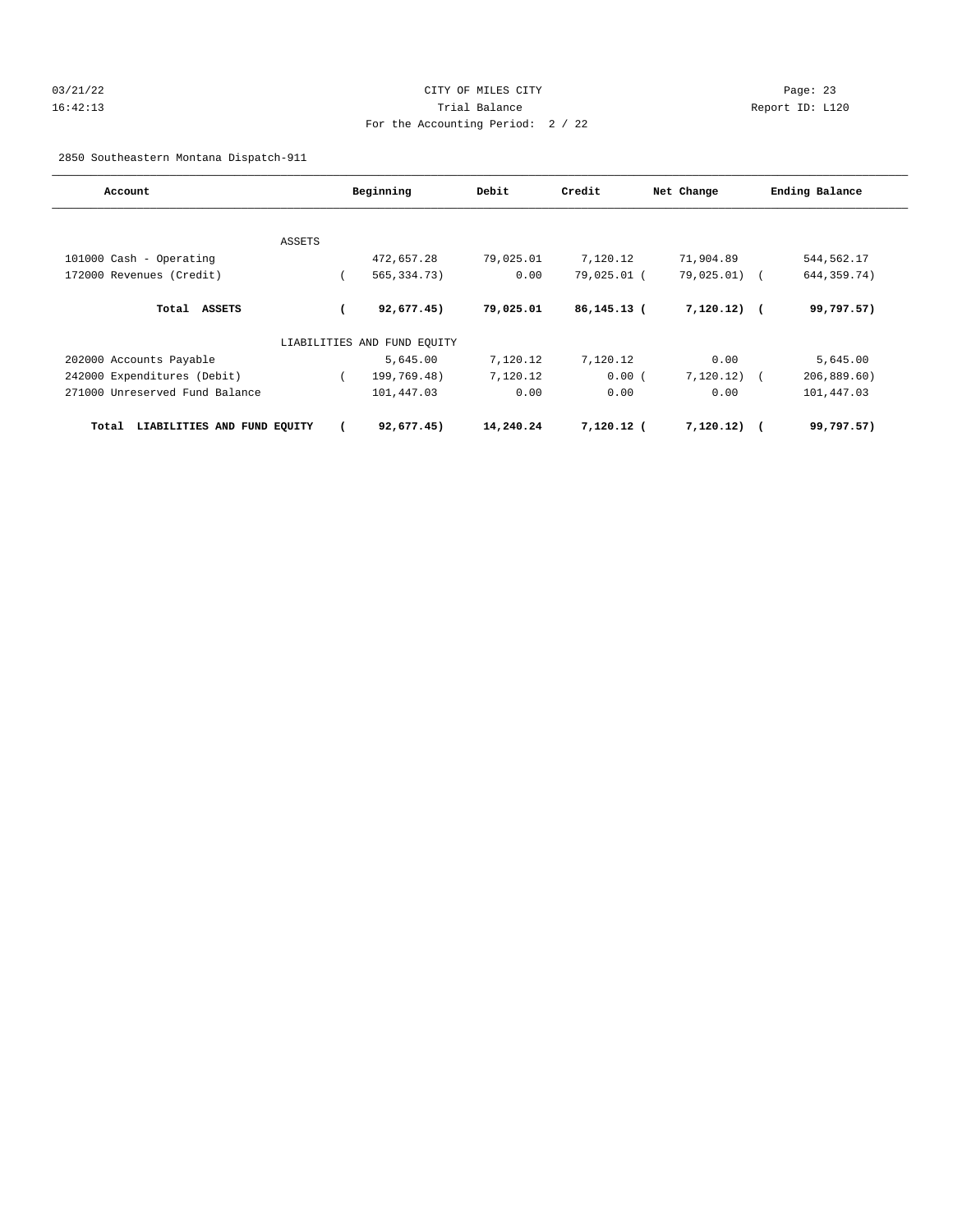# 03/21/22 Page: 24 16:42:13 Trial Balance Report ID: L120 For the Accounting Period: 2 / 22

#### 2880 LIBRARY GRANTS

| Account                                    | Beginning                   | Debit    | Credit       | Net Change | Ending Balance |
|--------------------------------------------|-----------------------------|----------|--------------|------------|----------------|
|                                            |                             |          |              |            |                |
| <b>ASSETS</b>                              |                             |          |              |            |                |
| 101000 Cash - Operating                    | 1,857.53                    | 320.00   | 100.00       | 220.00     | 2,077.53       |
| 101003 Cash - per capita                   | 28,048.08                   | 0.00     | 0.00         | 0.00       | 28,048.08      |
| 101020 Cash - Partners Program             | 26,731.89                   | 0.00     | $282.15$ (   | 282.15)    | 26, 449. 74    |
| 101021 Cash-One Time Endowments            | 1,784.09                    | 0.00     | 0.00         | 0.00       | 1,784.09       |
| 101030 Cash - Sagebrush Fed/Base Grant     | 25,018.90                   | 0.00     | $1,932.00$ ( | 1,932,00)  | 23,086.90      |
| 101032 Cash- Library Board of Trustees Mul | 84,050.97                   | 0.00     | 0.00         | 0.00       | 84,050.97      |
| 172000 Revenues (Credit)                   | 12, 449.21)                 | 2,032.00 | 320.00       | 1,712.00   | 10,737.21)     |
| Total ASSETS                               | 155,042.25                  | 2,352.00 | $2,634.15$ ( | 282.15)    | 154,760.10     |
|                                            | LIABILITIES AND FUND EQUITY |          |              |            |                |
| 202000 Accounts Payable                    | 0.00                        | 2,214.15 | 2,214.15     | 0.00       | 0.00           |
| 242000 Expenditures (Debit)                | 1,493.25)                   | 282.15   | 0.00(        | 282.15)    | 1,775.40)      |
| 271000 Unreserved Fund Balance             | 156,535.50                  | 0.00     | 0.00         | 0.00       | 156,535.50     |
| LIABILITIES AND FUND EQUITY<br>Total       | 155,042.25                  | 2,496.30 | $2,214.15$ ( | 282.15)    | 154,760.10     |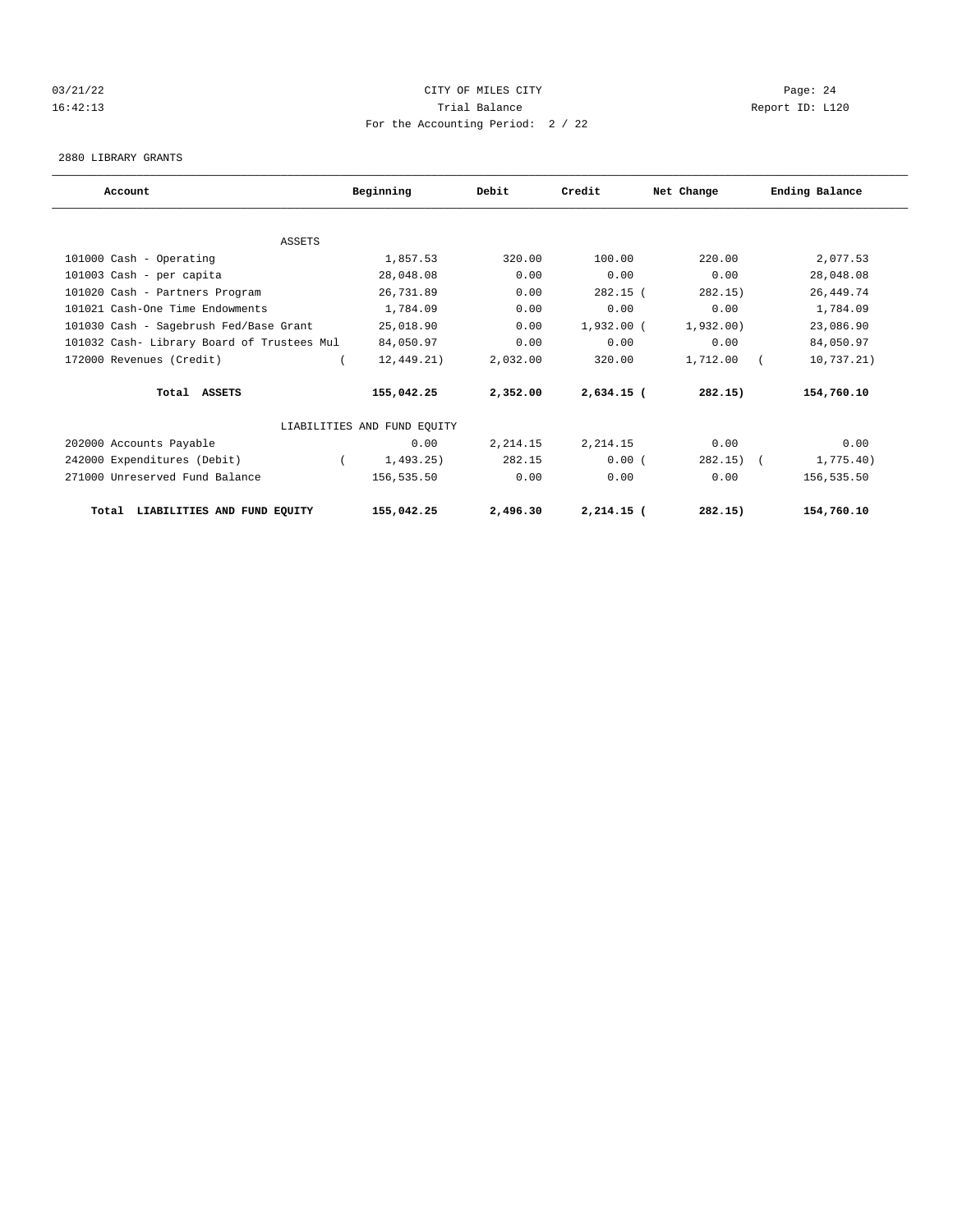# 03/21/22 Page: 25 16:42:13 Trial Balance Report ID: L120 For the Accounting Period: 2 / 22

2935 Historic Preservation

| Account                              |        | Beginning                   | Debit | Credit   | Net Change | Ending Balance |
|--------------------------------------|--------|-----------------------------|-------|----------|------------|----------------|
|                                      |        |                             |       |          |            |                |
|                                      | ASSETS |                             |       |          |            |                |
| 101000 Cash - Operating              |        | 29,001.94                   | 0.00  | 0.09(    | 0.09       | 29,001.85      |
| 172000 Revenues (Credit)             |        | 3,108.59)                   | 0.00  | 0.00     | 0.00       | 3,108.59)      |
| <b>ASSETS</b><br>Total               |        | 25,893.35                   | 0.00  | $0.09$ ( | 0.09       | 25,893.26      |
|                                      |        | LIABILITIES AND FUND EQUITY |       |          |            |                |
| 202000 Accounts Payable              |        | 0.00                        | 0.09  | 0.09     | 0.00       | 0.00           |
| 242000 Expenditures (Debit)          |        | 1,810.95)                   | 0.09  | 0.00(    | $0.09)$ (  | 1,811.04)      |
| 271000 Unreserved Fund Balance       |        | 27,704.30                   | 0.00  | 0.00     | 0.00       | 27,704.30      |
| LIABILITIES AND FUND EQUITY<br>Total |        | 25,893.35                   | 0.18  | $0.09$ ( | 0.09       | 25,893.26      |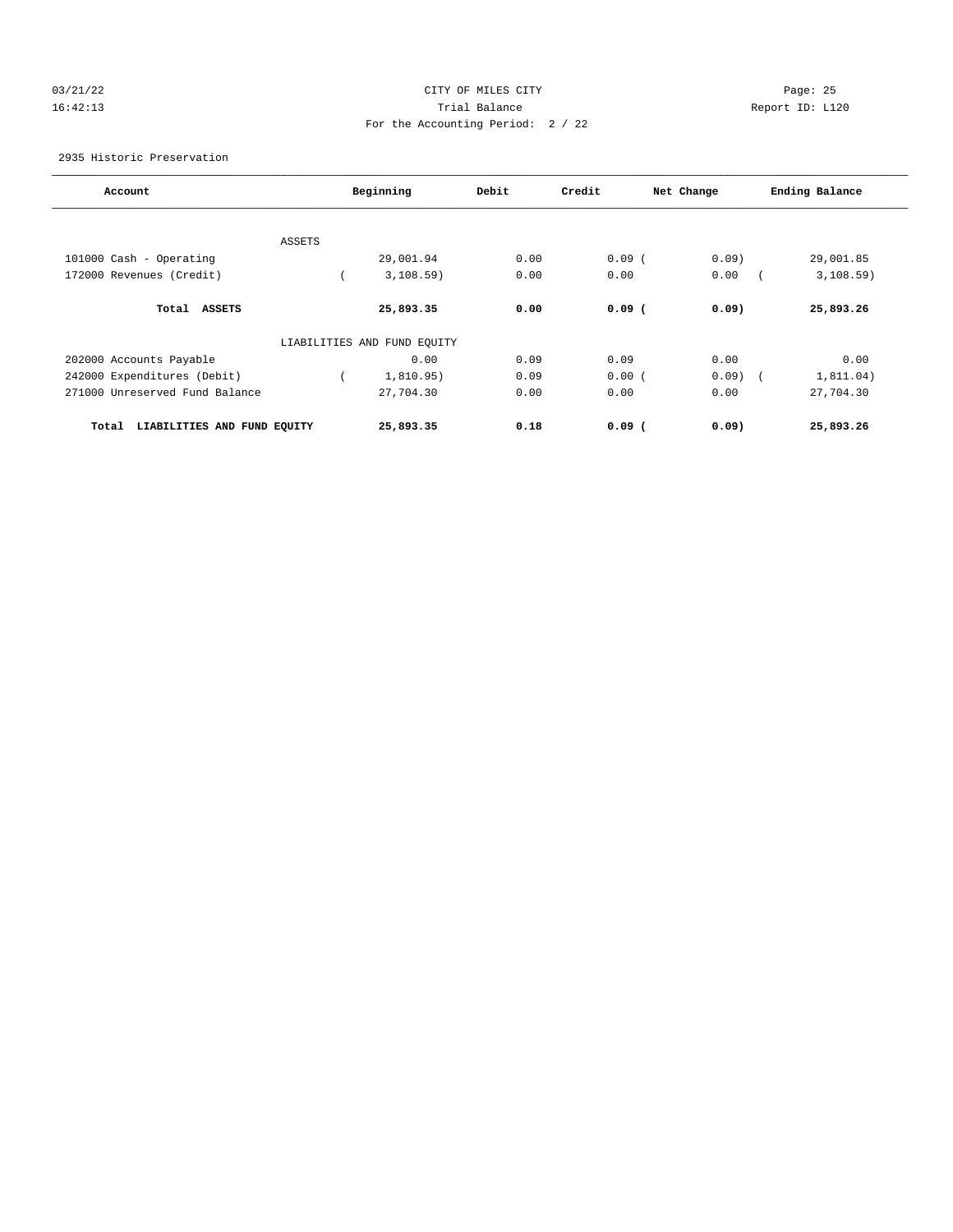# 03/21/22 Page: 26 16:42:13 Trial Balance Report ID: L120 For the Accounting Period: 2 / 22

2985 RETIRED SENIOR VOLUNTEER PROG (RSVP)

| Account                                    | Beginning                   | Debit     | Credit         | Net Change   | Ending Balance |
|--------------------------------------------|-----------------------------|-----------|----------------|--------------|----------------|
|                                            |                             |           |                |              |                |
| ASSETS                                     |                             |           |                |              |                |
| 101000 Cash - Operating                    | 9,034.62)                   | 6,689.98  | 8,827.09 (     | 2, 137.11)   | 11, 171. 73)   |
| 101004 RSVP Non-Federal Cash Operating-Cus | 7,720.35                    | 42.60     | 756.53 (       | 713.93)      | 7,006.42       |
| 101008 RSVP- Custer Excess                 | 18,528.61                   | 0.00      | 0.00           | 0.00         | 18,528.61      |
| 103100 Petty Cash-                         | 200.00                      | 0.00      | 0.00           | 0.00         | 200.00         |
| 172000 Revenues (Credit)                   | 54,494.99)                  | 0.00      | $6,568.34$ (   | 6, 568.34)   | 61,063.33)     |
| Total ASSETS                               | 37,080.65)                  | 6,732.58  | $16, 151.96$ ( | $9,419.38$ ( | 46,500.03)     |
|                                            | LIABILITIES AND FUND EQUITY |           |                |              |                |
| 202000 Accounts Payable                    | 0.00                        | 2,852.91  | 2,852.91       | 0.00         | 0.00           |
| 242000 Expenditures (Debit)                | 58,836.31)                  | 9,583.62  | $164.24$ (     | 9,419.38)    | 68, 255.69)    |
| 271000 Unreserved Fund Balance             | 21,755.66                   | 0.00      | 0.00           | 0.00         | 21,755.66      |
| LIABILITIES AND FUND EQUITY<br>Total       | 37,080.65)                  | 12,436.53 | $3,017.15$ (   | 9,419.38)    | 46,500.03      |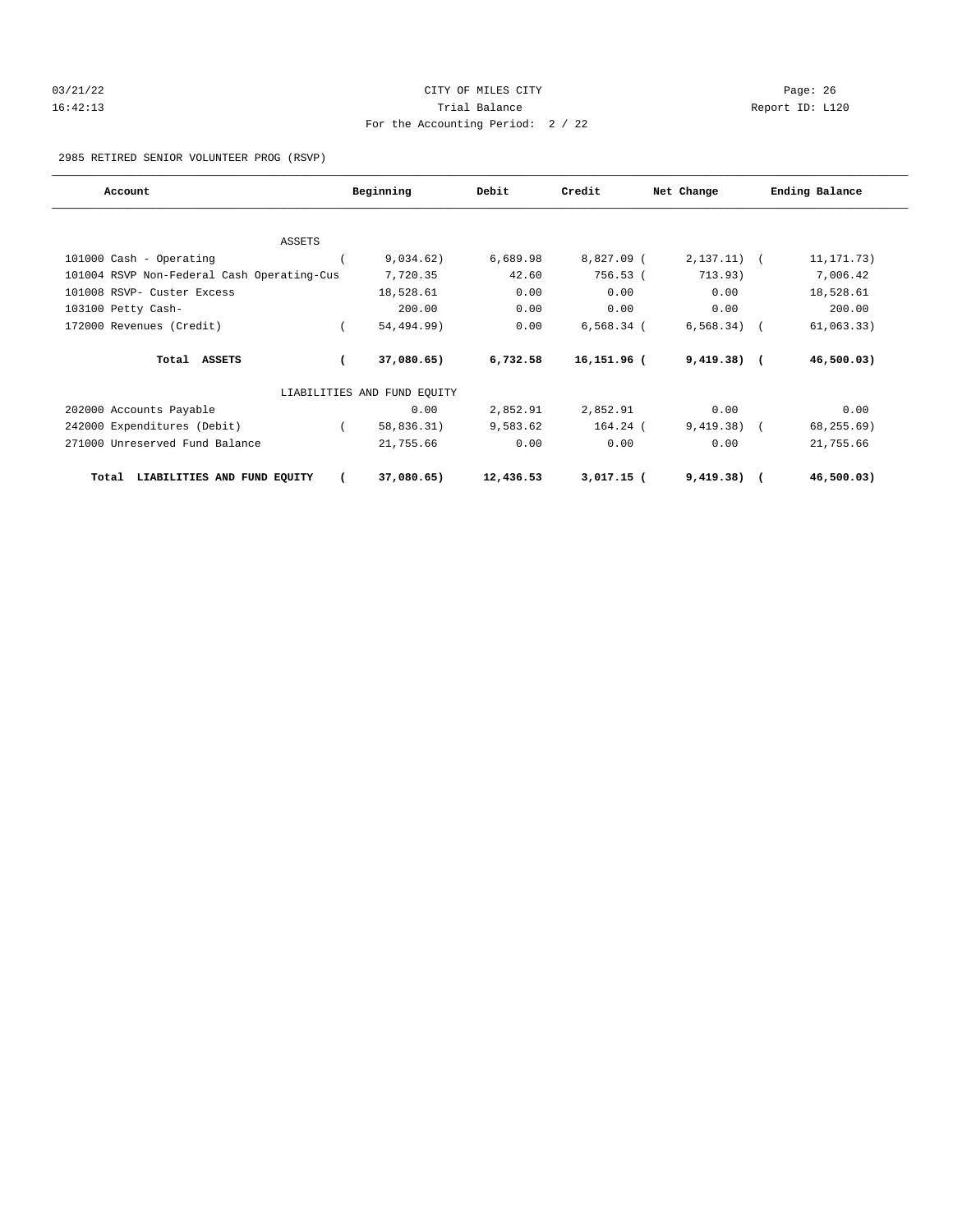# 03/21/22 Page: 27 16:42:13 Trial Balance Report ID: L120 For the Accounting Period: 2 / 22

2991 Federal Recovery Funds

| Account                              | Beginning                   | Debit    | Credit       | Net Change   | Ending Balance |
|--------------------------------------|-----------------------------|----------|--------------|--------------|----------------|
|                                      |                             |          |              |              |                |
|                                      | ASSETS                      |          |              |              |                |
| 101000 Cash - Operating              | 1,057,447.07                | 0.00     | $3,525.87$ ( | 3,525.87)    | 1,053,921.20   |
| 172000 Revenues (Credit)             | 3, 174.50)                  | 0.00     | 0.00         | 0.00         | 3, 174.50)     |
| Total<br>ASSETS                      | 1,054,272.57                | 0.00     | $3,525.87$ ( | 3,525.87)    | 1,050,746.70   |
|                                      | LIABILITIES AND FUND EQUITY |          |              |              |                |
| 202000 Accounts Payable              | 0.00                        | 3,525.87 | 3,525.87     | 0.00         | 0.00           |
| 223800 Deferred Revenue-Other        | 1,055,475.28                | 0.00     | 0.00         | 0.00         | 1,055,475.28   |
| 242000 Expenditures (Debit)          | 1,202.71)                   | 3,525.87 | 0.00(        | $3,525.87$ ( | 4,728.58)      |
| LIABILITIES AND FUND EQUITY<br>Total | 1,054,272.57                | 7,051.74 | $3.525.87$ ( | 3,525.87)    | 1,050,746.70   |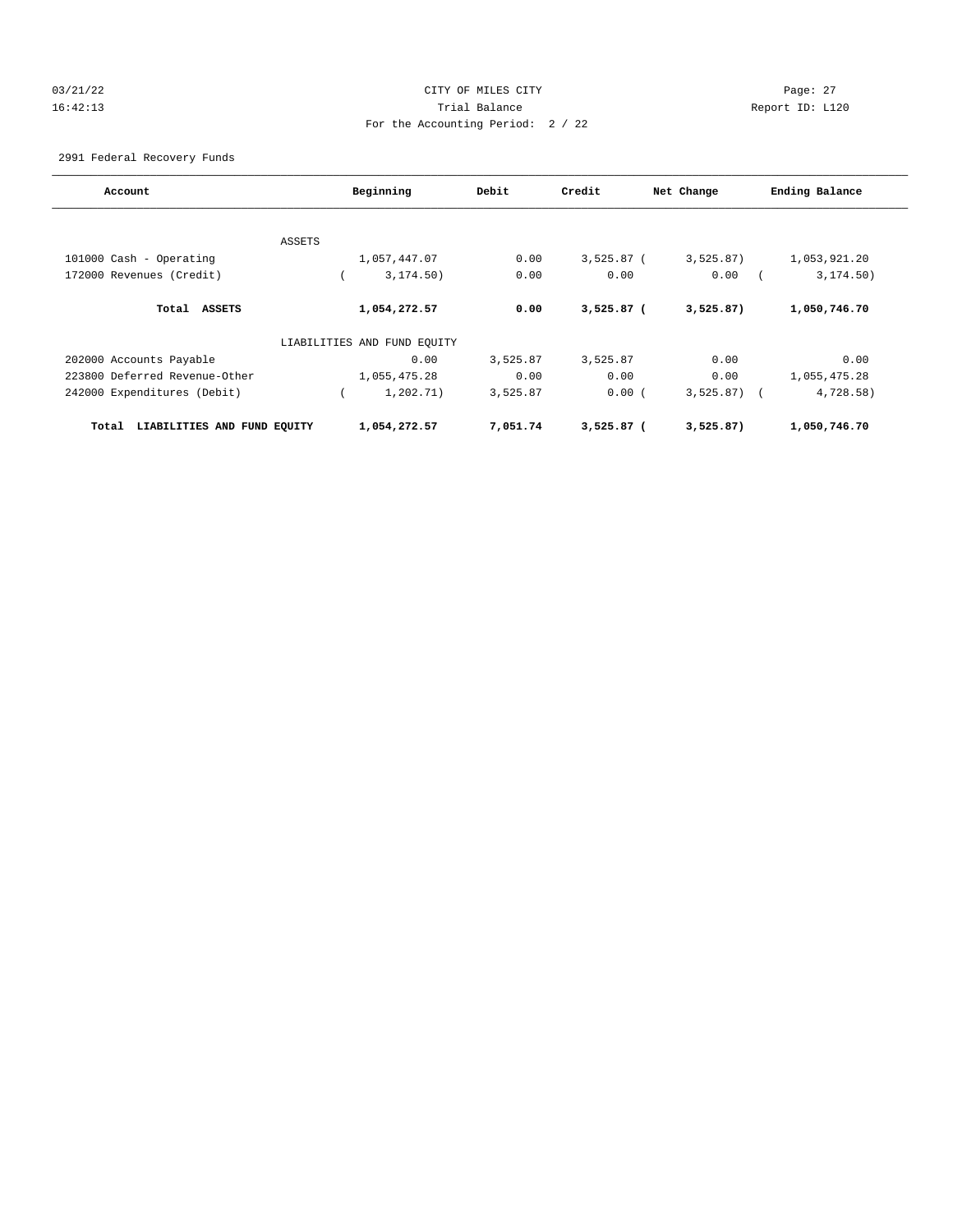# 03/21/22 Page: 28 16:42:13 Trial Balance Report ID: L120 For the Accounting Period: 2 / 22

3301 Judgement Settlement/Southgate

| Account                                   | Beginning                   | Debit | Credit            | Net Change   |            | Ending Balance |
|-------------------------------------------|-----------------------------|-------|-------------------|--------------|------------|----------------|
|                                           |                             |       |                   |              |            |                |
| <b>ASSETS</b>                             |                             |       |                   |              |            |                |
| 101000 Cash - Operating                   | 752.53)                     | 4.86  | 0.00              | 4.86         |            | 747.67)        |
| 113220 Tax receivables Real-2020          | 376.09                      | 0.00  | $4.86$ (          | 4.86)        |            | 371.23         |
| 115221 Tax Receivable Personal-2021       | 14.84                       | 0.00  | 0.00              | 0.00         |            | 14.84          |
| 172000 Revenues (Credit)                  | 1,438.39)                   | 0.00  | $4.86$ (          | 4.86)        | $\sqrt{2}$ | 1,443.25)      |
| Total ASSETS                              | 1,799.99)                   | 4.86  | 9.72 <sub>0</sub> | $4.86$ ) $($ |            | 1,804.85)      |
|                                           | LIABILITIES AND FUND EQUITY |       |                   |              |            |                |
| 223100 Deferred Revenue - Real Prop Taxes | 376.09                      | 4.86  | 0.00(             | 4.86)        |            | 371.23         |
| 223200 Deferred Revenue - Pers Prop Taxes | 14.84                       | 0.00  | 0.00              | 0.00         |            | 14.84          |
| 271000 Unreserved Fund Balance            | 2, 190.92)                  | 0.00  | 0.00              | 0.00         |            | 2,190.92)      |
| LIABILITIES AND FUND EQUITY<br>Total      | 1,799.99)                   | 4.86  | $0.00$ (          | $4.86)$ (    |            | 1,804.85)      |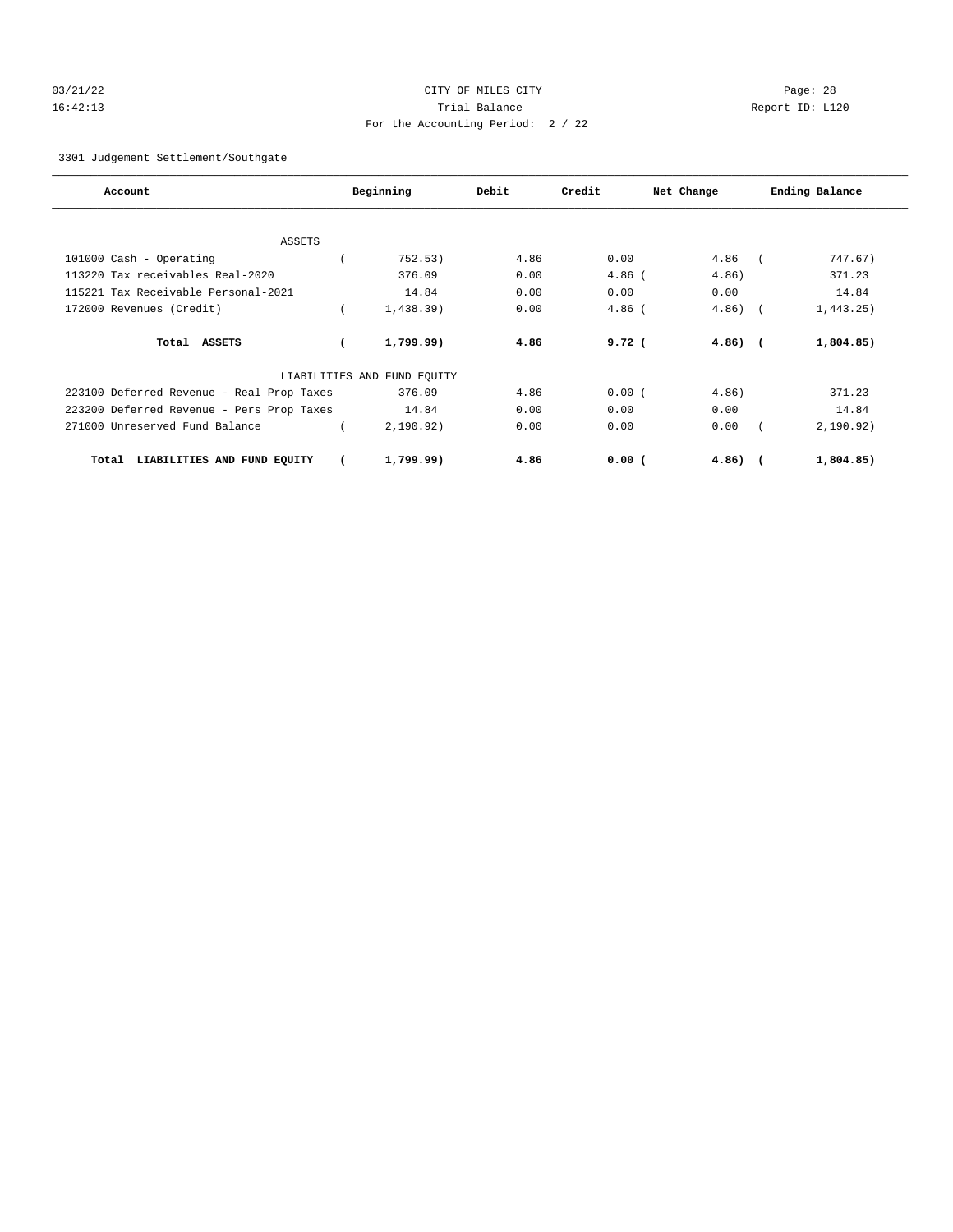# 03/21/22 Page: 29 16:42:13 Trial Balance Report ID: L120 For the Accounting Period: 2 / 22

3400 SID REVOLVING FUND

| Account                              | Beginning                   | Debit | Credit | Net Change | Ending Balance |
|--------------------------------------|-----------------------------|-------|--------|------------|----------------|
|                                      | <b>ASSETS</b>               |       |        |            |                |
| 101000 Cash - Operating              | 2,985.00                    | 0.00  | 0.00   | 0.00       | 2,985.00       |
| Total ASSETS                         | 2,985.00                    | 0.00  | 0.00   | 0.00       | 2,985.00       |
|                                      | LIABILITIES AND FUND EQUITY |       |        |            |                |
| 271000 Unreserved Fund Balance       | 2,985.00                    | 0.00  | 0.00   | 0.00       | 2,985.00       |
| Total<br>LIABILITIES AND FUND EQUITY | 2,985.00                    | 0.00  | 0.00   | 0.00       | 2,985.00       |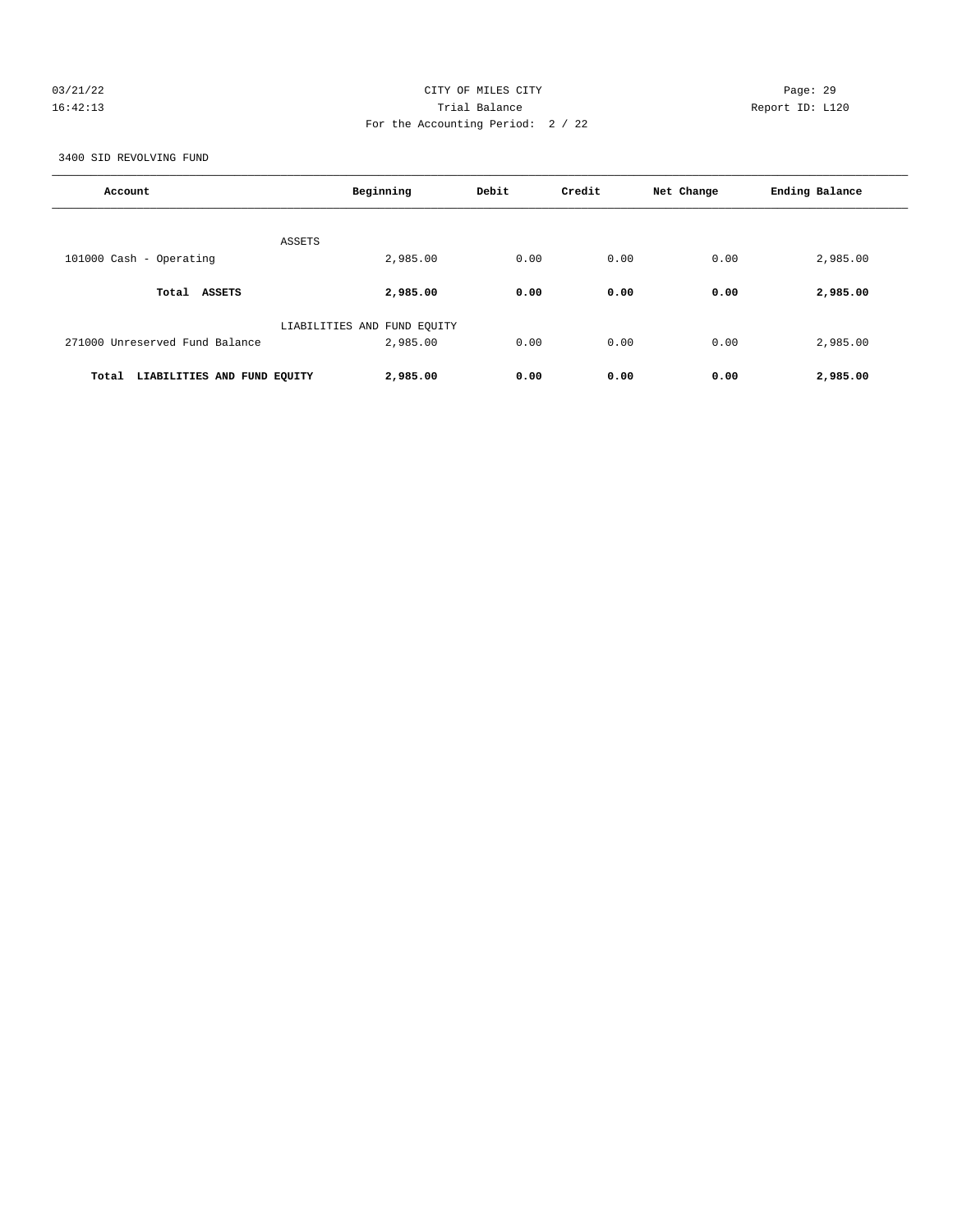# 03/21/22 Page: 30 16:42:13 Trial Balance Report ID: L120 For the Accounting Period: 2 / 22

# 3670 SID 211

| Account                                   | Beginning                   | Debit    | Credit       | Net Change  | Ending Balance |
|-------------------------------------------|-----------------------------|----------|--------------|-------------|----------------|
|                                           |                             |          |              |             |                |
| ASSETS                                    |                             |          |              |             |                |
| 101000 Cash - Operating                   | 9,354.95                    | 0.00     | $2,263.46$ ( | 2, 263, 46) | 7,091.49       |
| 118210 Special Assmts Receivable 2021     | 1,138.77                    | 0.00     | 0.00         | 0.00        | 1,138.77       |
| 119000 Special Assmt Recbl - Deferred     | 29,443.89                   | 0.00     | 0.00         | 0.00        | 29, 443.89     |
| 172000 Revenues (Credit)                  | 3,024.54)                   | 0.00     | 0.00         | 0.00        | 3,024.54)      |
| Total ASSETS                              | 36,913.07                   | 0.00     | $2,263.46$ ( | 2, 263.46)  | 34,649.61      |
|                                           | LIABILITIES AND FUND EQUITY |          |              |             |                |
| 202000 Accounts Payable                   | 0.00                        | 2,263.46 | 2,263.46     | 0.00        | 0.00           |
| 223000 Deferred Revenue/Uncollected Taxes | 30,209.41                   | 0.00     | 0.00         | 0.00        | 30,209.41      |
| 223100 Deferred Revenue - Real Prop Taxes | 373.25                      | 0.00     | 0.00         | 0.00        | 373.25         |
| 242000 Expenditures (Debit)               | 2, 266.10)                  | 2,263.46 | 0.00(        | 2, 263, 46) | 4,529.56)      |
| 271000 Unreserved Fund Balance            | 8,596.51                    | 0.00     | 0.00         | 0.00        | 8,596.51       |
| LIABILITIES AND FUND EQUITY<br>Total      | 36,913.07                   | 4,526.92 | 2,263.46 (   | 2, 263.46)  | 34,649.61      |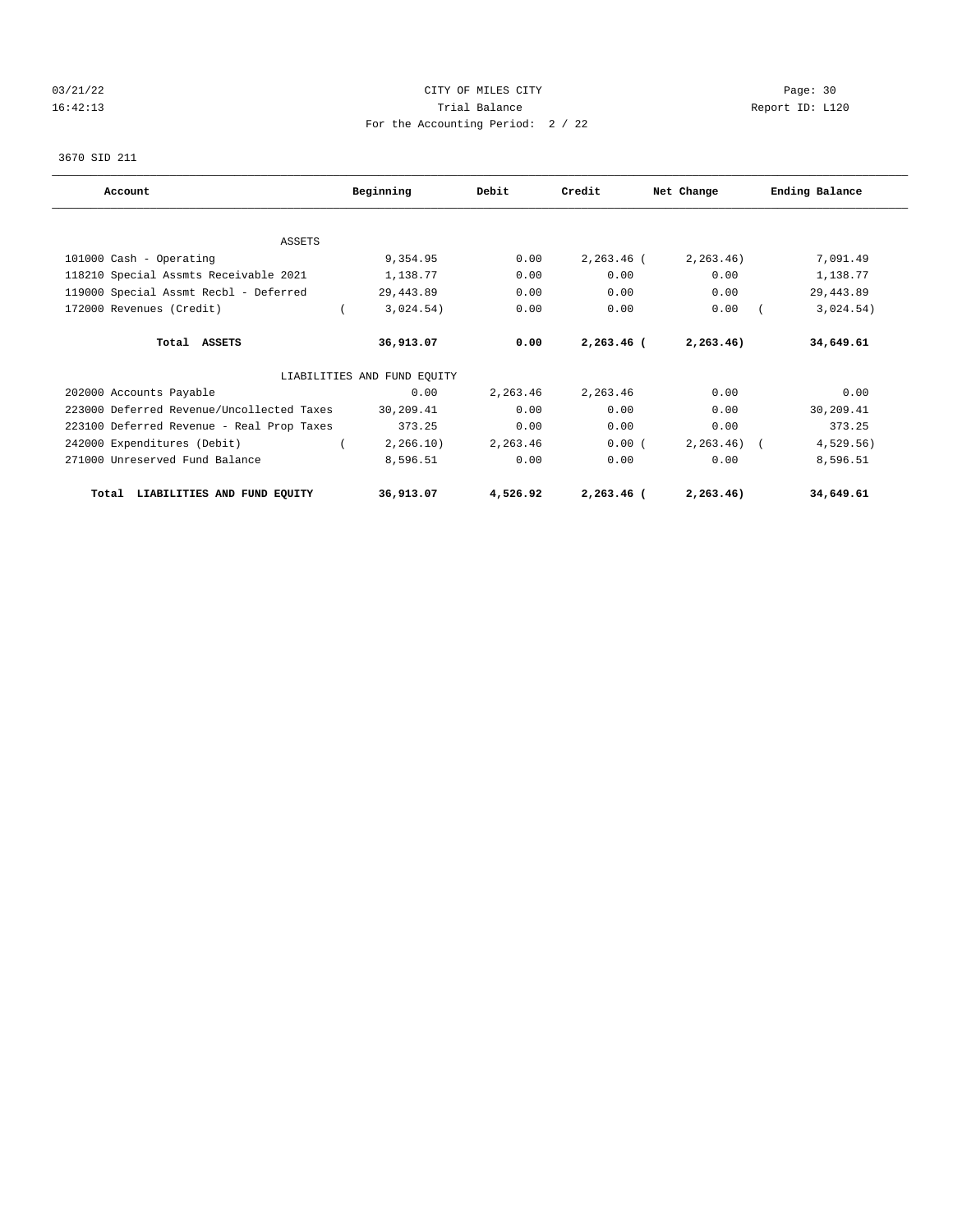# 03/21/22 Page: 31 16:42:13 Trial Balance Report ID: L120 For the Accounting Period: 2 / 22

4000 General Fund Capitol Improvement Fund

| Account                              | Beginning                   | Debit | Credit | Net Change | Ending Balance |  |
|--------------------------------------|-----------------------------|-------|--------|------------|----------------|--|
| ASSETS                               |                             |       |        |            |                |  |
| 101000 Cash - Operating              | 55, 542.57                  | 0.00  | 0.00   | 0.00       | 55, 542.57     |  |
| 172000 Revenues (Credit)             | 80,016.92)                  | 0.00  | 0.00   | 0.00       | 80,016.92)     |  |
| Total<br><b>ASSETS</b>               | 24,474.35)                  | 0.00  | 0.00   | 0.00       | 24,474.35)     |  |
|                                      | LIABILITIES AND FUND EQUITY |       |        |            |                |  |
| 242000 Expenditures (Debit)          | 63, 551.95)                 | 0.00  | 0.00   | 0.00       | 63, 551.95)    |  |
| 271000 Unreserved Fund Balance       | 39,077.60                   | 0.00  | 0.00   | 0.00       | 39,077.60      |  |
| LIABILITIES AND FUND EQUITY<br>Total | 24,474.35)                  | 0.00  | 0.00   | 0.00       | 24,474.35)     |  |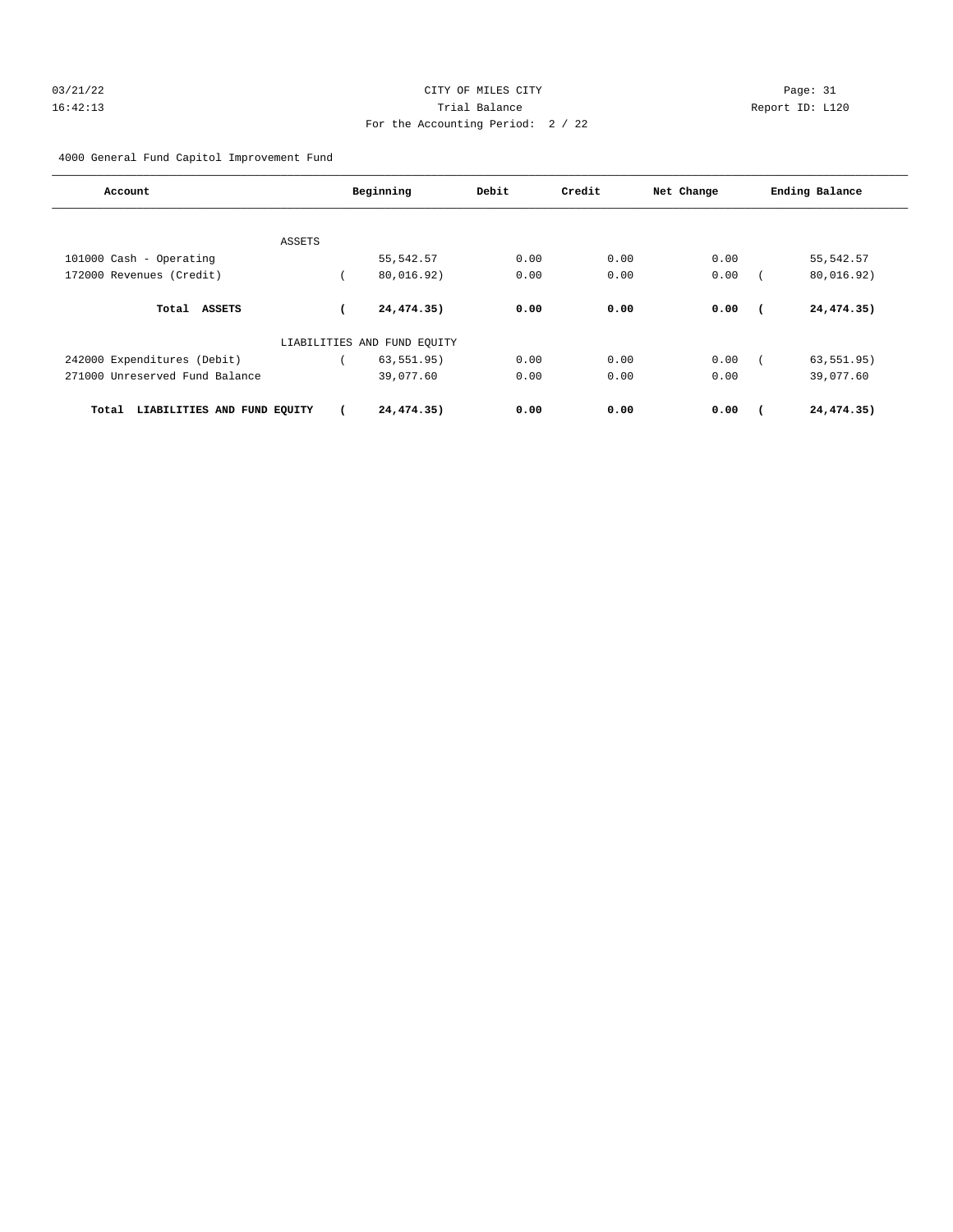# 03/21/22 Page: 32 16:42:13 Trial Balance Report ID: L120 For the Accounting Period: 2 / 22

4010 Fire Dept Captial Imprvmt Fund

| Account                                    | Beginning                   | Debit | Credit | Net Change | Ending Balance |
|--------------------------------------------|-----------------------------|-------|--------|------------|----------------|
|                                            |                             |       |        |            |                |
| ASSETS                                     |                             |       |        |            |                |
| 101000 Cash - Operating                    | 123,689.00                  | 0.00  | 0.00   | 0.00       | 123,689.00     |
| 101040 Cash - FD(Exhaust Removal & Turnout | 1,726.00                    | 0.00  | 0.00   | 0.00       | 1,726.00       |
| 172000 Revenues (Credit)                   | 124,415.00)                 | 0.00  | 0.00   | 0.00       | 124, 415.00)   |
| Total ASSETS                               | 1,000.00                    | 0.00  | 0.00   | 0.00       | 1,000.00       |
|                                            | LIABILITIES AND FUND EOUITY |       |        |            |                |
| 271000 Unreserved Fund Balance             | 1,000.00                    | 0.00  | 0.00   | 0.00       | 1,000.00       |
| LIABILITIES AND FUND EQUITY<br>Total       | 1,000.00                    | 0.00  | 0.00   | 0.00       | 1,000.00       |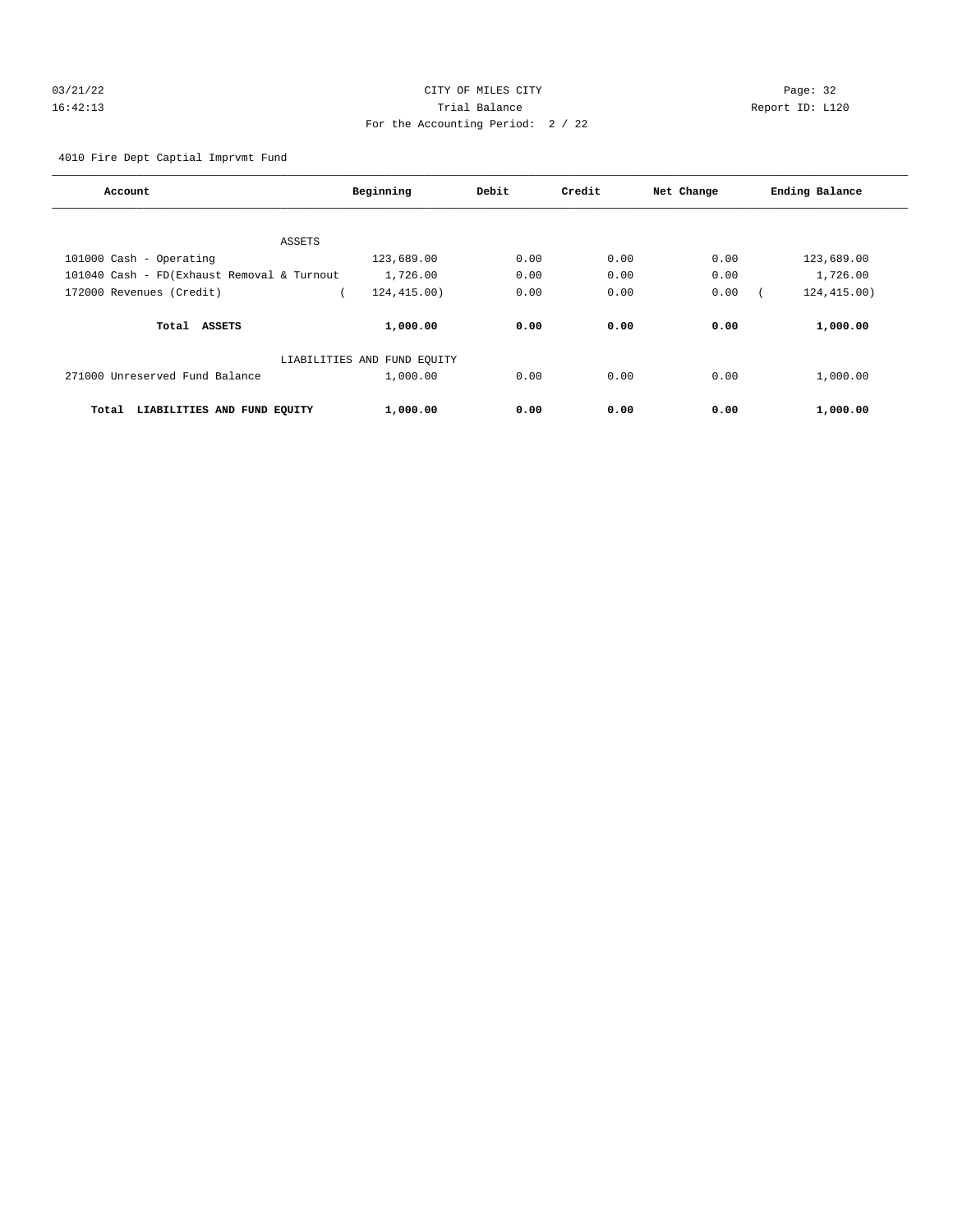# 03/21/22 Page: 33 16:42:13 Trial Balance Report ID: L120 For the Accounting Period: 2 / 22

4050 Ambulance Capital Improvement Fund

| Account                              | Beginning                   | Debit              | Credit | Net Change | Ending Balance |
|--------------------------------------|-----------------------------|--------------------|--------|------------|----------------|
|                                      |                             |                    |        |            |                |
| ASSETS                               |                             |                    |        |            |                |
| 101000 Cash - Operating              |                             | 64,479.06<br>0.00  | 0.00   | 0.00       | 64,479.06      |
| 172000 Revenues (Credit)             |                             | 0.00<br>50,000,00) | 0.00   | 0.00       | 50,000.00)     |
|                                      |                             |                    |        |            |                |
| <b>ASSETS</b><br>Total               |                             | 14,479.06<br>0.00  | 0.00   | 0.00       | 14,479.06      |
|                                      | LIABILITIES AND FUND EQUITY |                    |        |            |                |
| 271000 Unreserved Fund Balance       |                             | 14,479.06<br>0.00  | 0.00   | 0.00       | 14,479.06      |
| LIABILITIES AND FUND EQUITY<br>Total |                             | 14,479.06<br>0.00  | 0.00   | 0.00       | 14,479.06      |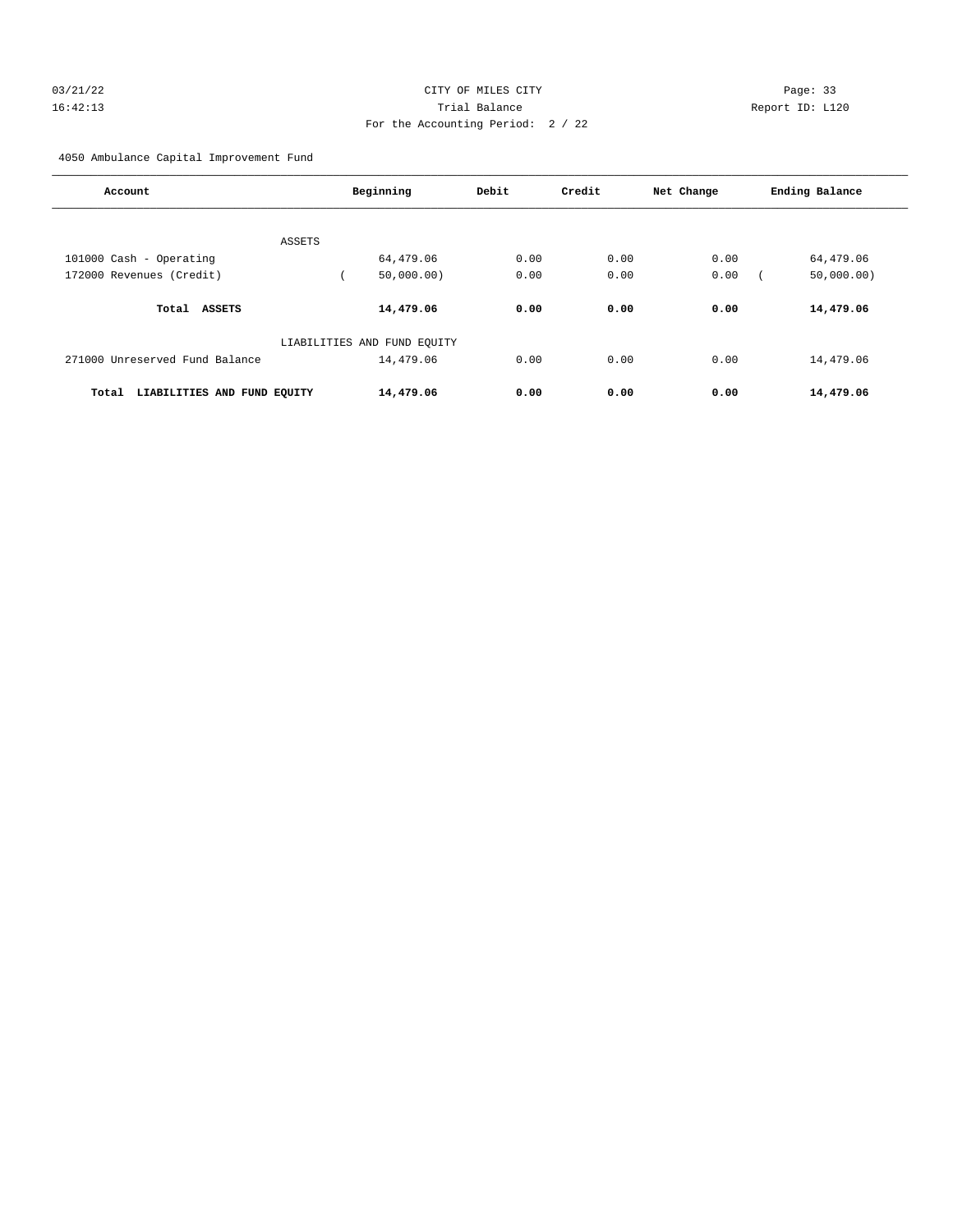# 03/21/22 Page: 34 16:42:13 Trial Balance Report ID: L120 For the Accounting Period: 2 / 22

4060 CAPITAL IMPROV-PUBLIC WORKS

| Account                              |        | Beginning                   | Debit  | Credit       | Net Change | Ending Balance |
|--------------------------------------|--------|-----------------------------|--------|--------------|------------|----------------|
|                                      |        |                             |        |              |            |                |
|                                      | ASSETS |                             |        |              |            |                |
| 101000 Cash - Operating              |        | 87,694.48                   | 400.00 | 0.00         | 400.00     | 88,094.48      |
| 122000 Accounts Receivable           |        | 10,800.00                   | 0.00   | 0.00         | 0.00       | 10,800.00      |
| 172000 Revenues (Credit)             |        | 12, 229.31)                 | 0.00   | $400.00$ $($ | 400.00     | 12,629.31)     |
| Total ASSETS                         |        | 86,265.17                   | 400.00 | 400.00       | 0.00       | 86,265.17      |
|                                      |        | LIABILITIES AND FUND EQUITY |        |              |            |                |
| 242000 Expenditures (Debit)          |        | 20,000.00)                  | 0.00   | 0.00         | 0.00       | 20,000.00)     |
| 271000 Unreserved Fund Balance       |        | 106,265.17                  | 0.00   | 0.00         | 0.00       | 106, 265.17    |
| LIABILITIES AND FUND EQUITY<br>Total |        | 86,265.17                   | 0.00   | 0.00         | 0.00       | 86,265.17      |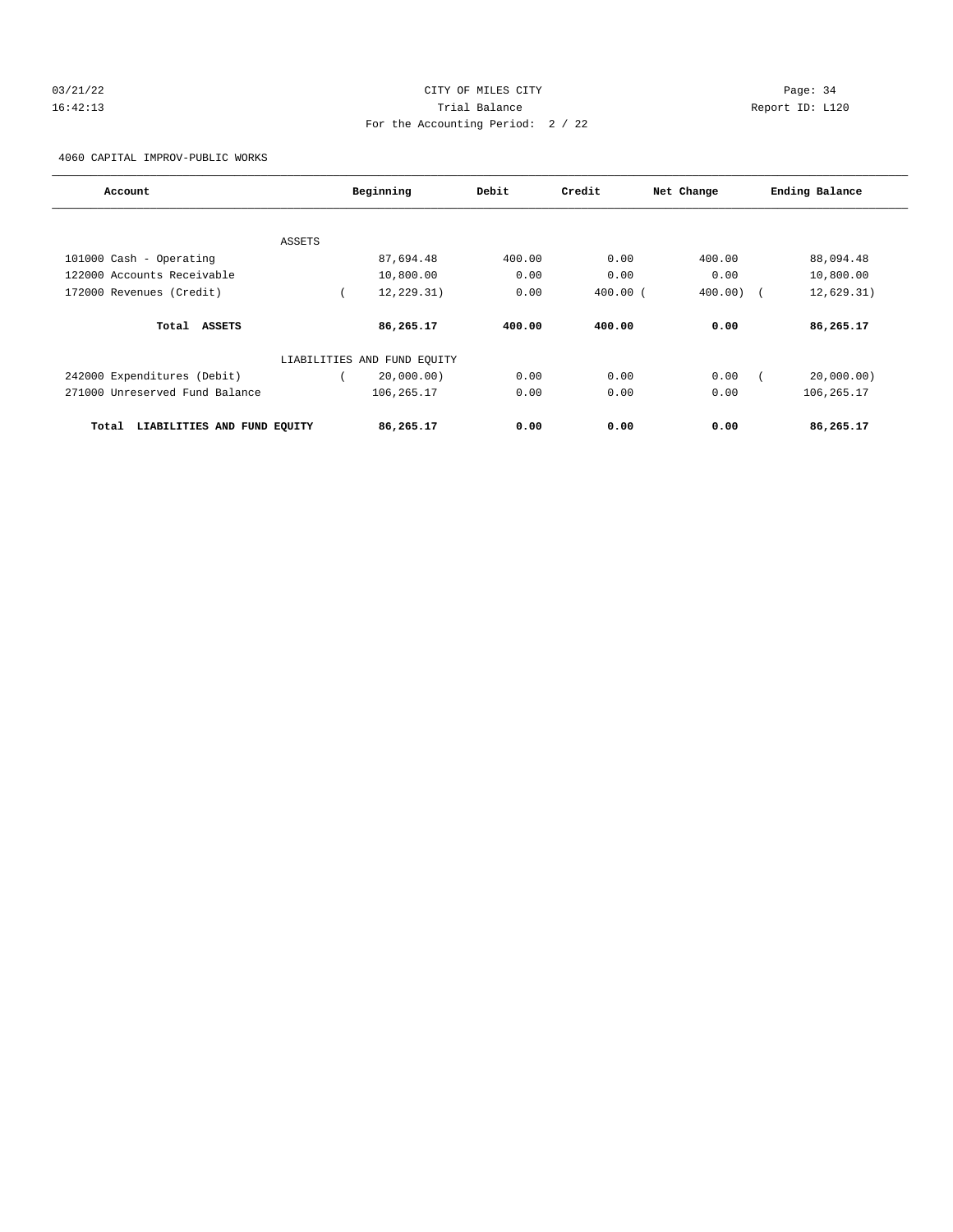# 03/21/22 Page: 35 16:42:13 Trial Balance Report ID: L120 For the Accounting Period: 2 / 22

5210 WATER UTILITY

| <b>ASSETS</b><br>101000 Cash - Operating<br>2,191,871.94<br>134,002.35<br>177,231.70<br>43,229.35<br>2,235,101.29<br>101010 Deposit Cash<br>118,750.00<br>3,950.00<br>2,750.00<br>1,200.00<br>119,950.00<br>102113 Cash - NE Water Line Proj<br>764,994.48<br>0.00<br>764,994.48<br>0.00<br>0.00<br>1,489,589.35<br>1,489,589.35<br>102240 Cash - Replacement & Depreciation<br>0.00<br>0.00<br>0.00<br>325,064.92<br>600.00<br>600.00<br>325,664.92<br>102250 Cash - System Devlopment Fees<br>0.00<br>102270 Cash - Curb Stop Replacement Fee<br>443,481.80<br>3,686.13<br>892.18<br>2,793.95<br>446, 275.75<br>102312 RevBnd/CurYearDebt-DNRC/CarbonTank<br>11,223.75<br>11,541.25<br>0.00<br>11,541.25<br>22,765.00<br>11,809.17<br>11,809.17<br>102313 RevBnd/CurYearDebt-DNRC/NE WtrLine<br>11,484.15<br>0.00<br>23, 293.32<br>1,570.87<br>1,587.81<br>102315 RevBnd/CurYearDebt-ARRA/NE Water Li<br>1,587.81<br>0.00<br>3,158.68<br>153,009.00<br>0.00<br>153,009.00<br>102322 RevBnd/Reserve-DNRC/CarbonTank<br>0.00<br>0.00<br>128,653.00<br>102323 RevBnd/Reserve-DNRC/NE WtrLine<br>0.00<br>0.00<br>0.00<br>128,653.00<br>102325 RevBnd/Reserve-ARRA B-NE Waterline<br>18,245.00<br>0.00<br>0.00<br>0.00<br>18,245.00<br>0.00<br>0.00<br>103000 Petty Cash<br>330.00<br>0.00<br>330.00<br>172,714.20<br>178, 371.86<br>192,843.87 (<br>14,472.01)<br>158,242.19<br>122000 Accounts Receivable<br>6,896.56<br>5,814.38)<br>1,082.18<br>122020 Accounts Receivable-\$2.00 State Ass<br>0.00<br>$5,814.38$ (<br>131000 Interfund Receivable (Short Term)<br>100,000.00)<br>100,000.00)<br>0.00<br>0.00<br>0.00<br>$\left($<br>162000 Deferred outflows-GASB68<br>162,929.00<br>0.00<br>0.00<br>0.00<br>162,929.00<br>1,369,954.38)<br>171,651.45 (<br>152,493.64)<br>172000 Revenues (Credit)<br>19,157.81<br>1,522,448.02)<br>$\left($<br>$\left($<br>181000 Land<br>41,844.00<br>0.00<br>0.00<br>0.00<br>41,844.00<br>182000 Buildings<br>22,997.00<br>22,997.00<br>0.00<br>0.00<br>0.00<br>182100 Allowance for Depr - Buildings (Cre(<br>22,997.00)<br>22,997.00)<br>0.00<br>0.00<br>0.00<br>$\left($<br>186000 Machinery and Equipment<br>752,520.36<br>0.00<br>0.00<br>0.00<br>752,520.36<br>186100 Allowance for Depr - Machinery & Eq(<br>373,105.00)<br>0.00<br>0.00<br>0.00<br>373,105.00)<br>188000 Const. Work in Progress-NE Wtr Line<br>60,813.14<br>0.00<br>60,813.14<br>0.00<br>0.00<br>189100 Source of Supply<br>3,542,842.49<br>3,542,842.49<br>0.00<br>0.00<br>0.00<br>189110 Allowance for Depreciation - Source(<br>916, 152.00)<br>916, 152.00)<br>0.00<br>0.00<br>0.00<br>$\left($<br>189300 Treatment Plant<br>3,752,487.07<br>0.00<br>0.00<br>0.00<br>3,752,487.07<br>189310 Allowance for Depr - Treatment Plan(<br>2,184,998.00)<br>0.00<br>2,184,998.00)<br>0.00<br>0.00<br>$\left($<br>189400 Transmission & Distribution<br>16,396,939.19<br>16,396,939.19<br>0.00<br>0.00<br>0.00<br>5,034,306.00)<br>189410 Allowance for Depr - Trans & Distri(<br>5,034,306.00)<br>0.00<br>0.00<br>0.00<br>20,569,738.89<br>Total ASSETS<br>407,935.73<br>507,954.23 (<br>100,018.50)<br>20,469,720.39<br>LIABILITIES AND FUND EQUITY<br>21,011.03<br>21,011.03<br>202000 Accounts Payable<br>31,365.14<br>31, 365.14<br>0.00<br>214000 Deposits Payable<br>116,700.00<br>2,750.00<br>3,950.00<br>1,200.00<br>117,900.00<br>214010 Refunds Payable<br>1,547.68)<br>643.88<br>0.00(<br>643.88)<br>2,191.56)<br>$\left($<br>$\left($<br>223899 Deferred inflows-GASB 68<br>74,271.00<br>0.00<br>0.00<br>0.00<br>74,271.00<br>231000 BONDS PAYABLE<br>3,784,000.00<br>0.00<br>0.00<br>0.00<br>3,784,000.00<br>237000 Net Pension liability-GASB 68<br>715,179.00<br>0.00<br>0.00<br>0.00<br>715,179.00<br>238000 Other Post Employment Benefits<br>0.00<br>0.00<br>0.00<br>144,330.00<br>144,330.00<br>239000 Compensated Absences Payable<br>103,068.00<br>0.00<br>0.00<br>0.00<br>103,068.00<br>242000 Expenditures (Debit)<br>(1,007,259.02)<br>100,574.62<br>0.00(<br>100,574.62)<br>1,107,833.64)<br>250300 Reserve Revenue Bond - Current Debt<br>323, 303.85<br>0.00<br>0.00<br>0.00<br>323,303.85 | Account                          | Beginning  | Debit | Credit | Net Change | Ending Balance |
|-----------------------------------------------------------------------------------------------------------------------------------------------------------------------------------------------------------------------------------------------------------------------------------------------------------------------------------------------------------------------------------------------------------------------------------------------------------------------------------------------------------------------------------------------------------------------------------------------------------------------------------------------------------------------------------------------------------------------------------------------------------------------------------------------------------------------------------------------------------------------------------------------------------------------------------------------------------------------------------------------------------------------------------------------------------------------------------------------------------------------------------------------------------------------------------------------------------------------------------------------------------------------------------------------------------------------------------------------------------------------------------------------------------------------------------------------------------------------------------------------------------------------------------------------------------------------------------------------------------------------------------------------------------------------------------------------------------------------------------------------------------------------------------------------------------------------------------------------------------------------------------------------------------------------------------------------------------------------------------------------------------------------------------------------------------------------------------------------------------------------------------------------------------------------------------------------------------------------------------------------------------------------------------------------------------------------------------------------------------------------------------------------------------------------------------------------------------------------------------------------------------------------------------------------------------------------------------------------------------------------------------------------------------------------------------------------------------------------------------------------------------------------------------------------------------------------------------------------------------------------------------------------------------------------------------------------------------------------------------------------------------------------------------------------------------------------------------------------------------------------------------------------------------------------------------------------------------------------------------------------------------------------------------------------------------------------------------------------------------------------------------------------------------------------------------------------------------------------------------------------------------------------------------------------------------------------------------------------------------------------------------------------------------------------------------------------------------------------------------------------------------------------------------------------------------------------------------------------------------------------------------------------------------------------------------------------------------------------------------------------------------------------------------------------------------------------------------------------------------------------------------|----------------------------------|------------|-------|--------|------------|----------------|
|                                                                                                                                                                                                                                                                                                                                                                                                                                                                                                                                                                                                                                                                                                                                                                                                                                                                                                                                                                                                                                                                                                                                                                                                                                                                                                                                                                                                                                                                                                                                                                                                                                                                                                                                                                                                                                                                                                                                                                                                                                                                                                                                                                                                                                                                                                                                                                                                                                                                                                                                                                                                                                                                                                                                                                                                                                                                                                                                                                                                                                                                                                                                                                                                                                                                                                                                                                                                                                                                                                                                                                                                                                                                                                                                                                                                                                                                                                                                                                                                                                                                                                                                   |                                  |            |       |        |            |                |
|                                                                                                                                                                                                                                                                                                                                                                                                                                                                                                                                                                                                                                                                                                                                                                                                                                                                                                                                                                                                                                                                                                                                                                                                                                                                                                                                                                                                                                                                                                                                                                                                                                                                                                                                                                                                                                                                                                                                                                                                                                                                                                                                                                                                                                                                                                                                                                                                                                                                                                                                                                                                                                                                                                                                                                                                                                                                                                                                                                                                                                                                                                                                                                                                                                                                                                                                                                                                                                                                                                                                                                                                                                                                                                                                                                                                                                                                                                                                                                                                                                                                                                                                   |                                  |            |       |        |            |                |
|                                                                                                                                                                                                                                                                                                                                                                                                                                                                                                                                                                                                                                                                                                                                                                                                                                                                                                                                                                                                                                                                                                                                                                                                                                                                                                                                                                                                                                                                                                                                                                                                                                                                                                                                                                                                                                                                                                                                                                                                                                                                                                                                                                                                                                                                                                                                                                                                                                                                                                                                                                                                                                                                                                                                                                                                                                                                                                                                                                                                                                                                                                                                                                                                                                                                                                                                                                                                                                                                                                                                                                                                                                                                                                                                                                                                                                                                                                                                                                                                                                                                                                                                   |                                  |            |       |        |            |                |
|                                                                                                                                                                                                                                                                                                                                                                                                                                                                                                                                                                                                                                                                                                                                                                                                                                                                                                                                                                                                                                                                                                                                                                                                                                                                                                                                                                                                                                                                                                                                                                                                                                                                                                                                                                                                                                                                                                                                                                                                                                                                                                                                                                                                                                                                                                                                                                                                                                                                                                                                                                                                                                                                                                                                                                                                                                                                                                                                                                                                                                                                                                                                                                                                                                                                                                                                                                                                                                                                                                                                                                                                                                                                                                                                                                                                                                                                                                                                                                                                                                                                                                                                   |                                  |            |       |        |            |                |
|                                                                                                                                                                                                                                                                                                                                                                                                                                                                                                                                                                                                                                                                                                                                                                                                                                                                                                                                                                                                                                                                                                                                                                                                                                                                                                                                                                                                                                                                                                                                                                                                                                                                                                                                                                                                                                                                                                                                                                                                                                                                                                                                                                                                                                                                                                                                                                                                                                                                                                                                                                                                                                                                                                                                                                                                                                                                                                                                                                                                                                                                                                                                                                                                                                                                                                                                                                                                                                                                                                                                                                                                                                                                                                                                                                                                                                                                                                                                                                                                                                                                                                                                   |                                  |            |       |        |            |                |
|                                                                                                                                                                                                                                                                                                                                                                                                                                                                                                                                                                                                                                                                                                                                                                                                                                                                                                                                                                                                                                                                                                                                                                                                                                                                                                                                                                                                                                                                                                                                                                                                                                                                                                                                                                                                                                                                                                                                                                                                                                                                                                                                                                                                                                                                                                                                                                                                                                                                                                                                                                                                                                                                                                                                                                                                                                                                                                                                                                                                                                                                                                                                                                                                                                                                                                                                                                                                                                                                                                                                                                                                                                                                                                                                                                                                                                                                                                                                                                                                                                                                                                                                   |                                  |            |       |        |            |                |
|                                                                                                                                                                                                                                                                                                                                                                                                                                                                                                                                                                                                                                                                                                                                                                                                                                                                                                                                                                                                                                                                                                                                                                                                                                                                                                                                                                                                                                                                                                                                                                                                                                                                                                                                                                                                                                                                                                                                                                                                                                                                                                                                                                                                                                                                                                                                                                                                                                                                                                                                                                                                                                                                                                                                                                                                                                                                                                                                                                                                                                                                                                                                                                                                                                                                                                                                                                                                                                                                                                                                                                                                                                                                                                                                                                                                                                                                                                                                                                                                                                                                                                                                   |                                  |            |       |        |            |                |
|                                                                                                                                                                                                                                                                                                                                                                                                                                                                                                                                                                                                                                                                                                                                                                                                                                                                                                                                                                                                                                                                                                                                                                                                                                                                                                                                                                                                                                                                                                                                                                                                                                                                                                                                                                                                                                                                                                                                                                                                                                                                                                                                                                                                                                                                                                                                                                                                                                                                                                                                                                                                                                                                                                                                                                                                                                                                                                                                                                                                                                                                                                                                                                                                                                                                                                                                                                                                                                                                                                                                                                                                                                                                                                                                                                                                                                                                                                                                                                                                                                                                                                                                   |                                  |            |       |        |            |                |
|                                                                                                                                                                                                                                                                                                                                                                                                                                                                                                                                                                                                                                                                                                                                                                                                                                                                                                                                                                                                                                                                                                                                                                                                                                                                                                                                                                                                                                                                                                                                                                                                                                                                                                                                                                                                                                                                                                                                                                                                                                                                                                                                                                                                                                                                                                                                                                                                                                                                                                                                                                                                                                                                                                                                                                                                                                                                                                                                                                                                                                                                                                                                                                                                                                                                                                                                                                                                                                                                                                                                                                                                                                                                                                                                                                                                                                                                                                                                                                                                                                                                                                                                   |                                  |            |       |        |            |                |
|                                                                                                                                                                                                                                                                                                                                                                                                                                                                                                                                                                                                                                                                                                                                                                                                                                                                                                                                                                                                                                                                                                                                                                                                                                                                                                                                                                                                                                                                                                                                                                                                                                                                                                                                                                                                                                                                                                                                                                                                                                                                                                                                                                                                                                                                                                                                                                                                                                                                                                                                                                                                                                                                                                                                                                                                                                                                                                                                                                                                                                                                                                                                                                                                                                                                                                                                                                                                                                                                                                                                                                                                                                                                                                                                                                                                                                                                                                                                                                                                                                                                                                                                   |                                  |            |       |        |            |                |
|                                                                                                                                                                                                                                                                                                                                                                                                                                                                                                                                                                                                                                                                                                                                                                                                                                                                                                                                                                                                                                                                                                                                                                                                                                                                                                                                                                                                                                                                                                                                                                                                                                                                                                                                                                                                                                                                                                                                                                                                                                                                                                                                                                                                                                                                                                                                                                                                                                                                                                                                                                                                                                                                                                                                                                                                                                                                                                                                                                                                                                                                                                                                                                                                                                                                                                                                                                                                                                                                                                                                                                                                                                                                                                                                                                                                                                                                                                                                                                                                                                                                                                                                   |                                  |            |       |        |            |                |
|                                                                                                                                                                                                                                                                                                                                                                                                                                                                                                                                                                                                                                                                                                                                                                                                                                                                                                                                                                                                                                                                                                                                                                                                                                                                                                                                                                                                                                                                                                                                                                                                                                                                                                                                                                                                                                                                                                                                                                                                                                                                                                                                                                                                                                                                                                                                                                                                                                                                                                                                                                                                                                                                                                                                                                                                                                                                                                                                                                                                                                                                                                                                                                                                                                                                                                                                                                                                                                                                                                                                                                                                                                                                                                                                                                                                                                                                                                                                                                                                                                                                                                                                   |                                  |            |       |        |            |                |
|                                                                                                                                                                                                                                                                                                                                                                                                                                                                                                                                                                                                                                                                                                                                                                                                                                                                                                                                                                                                                                                                                                                                                                                                                                                                                                                                                                                                                                                                                                                                                                                                                                                                                                                                                                                                                                                                                                                                                                                                                                                                                                                                                                                                                                                                                                                                                                                                                                                                                                                                                                                                                                                                                                                                                                                                                                                                                                                                                                                                                                                                                                                                                                                                                                                                                                                                                                                                                                                                                                                                                                                                                                                                                                                                                                                                                                                                                                                                                                                                                                                                                                                                   |                                  |            |       |        |            |                |
|                                                                                                                                                                                                                                                                                                                                                                                                                                                                                                                                                                                                                                                                                                                                                                                                                                                                                                                                                                                                                                                                                                                                                                                                                                                                                                                                                                                                                                                                                                                                                                                                                                                                                                                                                                                                                                                                                                                                                                                                                                                                                                                                                                                                                                                                                                                                                                                                                                                                                                                                                                                                                                                                                                                                                                                                                                                                                                                                                                                                                                                                                                                                                                                                                                                                                                                                                                                                                                                                                                                                                                                                                                                                                                                                                                                                                                                                                                                                                                                                                                                                                                                                   |                                  |            |       |        |            |                |
|                                                                                                                                                                                                                                                                                                                                                                                                                                                                                                                                                                                                                                                                                                                                                                                                                                                                                                                                                                                                                                                                                                                                                                                                                                                                                                                                                                                                                                                                                                                                                                                                                                                                                                                                                                                                                                                                                                                                                                                                                                                                                                                                                                                                                                                                                                                                                                                                                                                                                                                                                                                                                                                                                                                                                                                                                                                                                                                                                                                                                                                                                                                                                                                                                                                                                                                                                                                                                                                                                                                                                                                                                                                                                                                                                                                                                                                                                                                                                                                                                                                                                                                                   |                                  |            |       |        |            |                |
|                                                                                                                                                                                                                                                                                                                                                                                                                                                                                                                                                                                                                                                                                                                                                                                                                                                                                                                                                                                                                                                                                                                                                                                                                                                                                                                                                                                                                                                                                                                                                                                                                                                                                                                                                                                                                                                                                                                                                                                                                                                                                                                                                                                                                                                                                                                                                                                                                                                                                                                                                                                                                                                                                                                                                                                                                                                                                                                                                                                                                                                                                                                                                                                                                                                                                                                                                                                                                                                                                                                                                                                                                                                                                                                                                                                                                                                                                                                                                                                                                                                                                                                                   |                                  |            |       |        |            |                |
|                                                                                                                                                                                                                                                                                                                                                                                                                                                                                                                                                                                                                                                                                                                                                                                                                                                                                                                                                                                                                                                                                                                                                                                                                                                                                                                                                                                                                                                                                                                                                                                                                                                                                                                                                                                                                                                                                                                                                                                                                                                                                                                                                                                                                                                                                                                                                                                                                                                                                                                                                                                                                                                                                                                                                                                                                                                                                                                                                                                                                                                                                                                                                                                                                                                                                                                                                                                                                                                                                                                                                                                                                                                                                                                                                                                                                                                                                                                                                                                                                                                                                                                                   |                                  |            |       |        |            |                |
|                                                                                                                                                                                                                                                                                                                                                                                                                                                                                                                                                                                                                                                                                                                                                                                                                                                                                                                                                                                                                                                                                                                                                                                                                                                                                                                                                                                                                                                                                                                                                                                                                                                                                                                                                                                                                                                                                                                                                                                                                                                                                                                                                                                                                                                                                                                                                                                                                                                                                                                                                                                                                                                                                                                                                                                                                                                                                                                                                                                                                                                                                                                                                                                                                                                                                                                                                                                                                                                                                                                                                                                                                                                                                                                                                                                                                                                                                                                                                                                                                                                                                                                                   |                                  |            |       |        |            |                |
|                                                                                                                                                                                                                                                                                                                                                                                                                                                                                                                                                                                                                                                                                                                                                                                                                                                                                                                                                                                                                                                                                                                                                                                                                                                                                                                                                                                                                                                                                                                                                                                                                                                                                                                                                                                                                                                                                                                                                                                                                                                                                                                                                                                                                                                                                                                                                                                                                                                                                                                                                                                                                                                                                                                                                                                                                                                                                                                                                                                                                                                                                                                                                                                                                                                                                                                                                                                                                                                                                                                                                                                                                                                                                                                                                                                                                                                                                                                                                                                                                                                                                                                                   |                                  |            |       |        |            |                |
|                                                                                                                                                                                                                                                                                                                                                                                                                                                                                                                                                                                                                                                                                                                                                                                                                                                                                                                                                                                                                                                                                                                                                                                                                                                                                                                                                                                                                                                                                                                                                                                                                                                                                                                                                                                                                                                                                                                                                                                                                                                                                                                                                                                                                                                                                                                                                                                                                                                                                                                                                                                                                                                                                                                                                                                                                                                                                                                                                                                                                                                                                                                                                                                                                                                                                                                                                                                                                                                                                                                                                                                                                                                                                                                                                                                                                                                                                                                                                                                                                                                                                                                                   |                                  |            |       |        |            |                |
|                                                                                                                                                                                                                                                                                                                                                                                                                                                                                                                                                                                                                                                                                                                                                                                                                                                                                                                                                                                                                                                                                                                                                                                                                                                                                                                                                                                                                                                                                                                                                                                                                                                                                                                                                                                                                                                                                                                                                                                                                                                                                                                                                                                                                                                                                                                                                                                                                                                                                                                                                                                                                                                                                                                                                                                                                                                                                                                                                                                                                                                                                                                                                                                                                                                                                                                                                                                                                                                                                                                                                                                                                                                                                                                                                                                                                                                                                                                                                                                                                                                                                                                                   |                                  |            |       |        |            |                |
|                                                                                                                                                                                                                                                                                                                                                                                                                                                                                                                                                                                                                                                                                                                                                                                                                                                                                                                                                                                                                                                                                                                                                                                                                                                                                                                                                                                                                                                                                                                                                                                                                                                                                                                                                                                                                                                                                                                                                                                                                                                                                                                                                                                                                                                                                                                                                                                                                                                                                                                                                                                                                                                                                                                                                                                                                                                                                                                                                                                                                                                                                                                                                                                                                                                                                                                                                                                                                                                                                                                                                                                                                                                                                                                                                                                                                                                                                                                                                                                                                                                                                                                                   |                                  |            |       |        |            |                |
|                                                                                                                                                                                                                                                                                                                                                                                                                                                                                                                                                                                                                                                                                                                                                                                                                                                                                                                                                                                                                                                                                                                                                                                                                                                                                                                                                                                                                                                                                                                                                                                                                                                                                                                                                                                                                                                                                                                                                                                                                                                                                                                                                                                                                                                                                                                                                                                                                                                                                                                                                                                                                                                                                                                                                                                                                                                                                                                                                                                                                                                                                                                                                                                                                                                                                                                                                                                                                                                                                                                                                                                                                                                                                                                                                                                                                                                                                                                                                                                                                                                                                                                                   |                                  |            |       |        |            |                |
|                                                                                                                                                                                                                                                                                                                                                                                                                                                                                                                                                                                                                                                                                                                                                                                                                                                                                                                                                                                                                                                                                                                                                                                                                                                                                                                                                                                                                                                                                                                                                                                                                                                                                                                                                                                                                                                                                                                                                                                                                                                                                                                                                                                                                                                                                                                                                                                                                                                                                                                                                                                                                                                                                                                                                                                                                                                                                                                                                                                                                                                                                                                                                                                                                                                                                                                                                                                                                                                                                                                                                                                                                                                                                                                                                                                                                                                                                                                                                                                                                                                                                                                                   |                                  |            |       |        |            |                |
|                                                                                                                                                                                                                                                                                                                                                                                                                                                                                                                                                                                                                                                                                                                                                                                                                                                                                                                                                                                                                                                                                                                                                                                                                                                                                                                                                                                                                                                                                                                                                                                                                                                                                                                                                                                                                                                                                                                                                                                                                                                                                                                                                                                                                                                                                                                                                                                                                                                                                                                                                                                                                                                                                                                                                                                                                                                                                                                                                                                                                                                                                                                                                                                                                                                                                                                                                                                                                                                                                                                                                                                                                                                                                                                                                                                                                                                                                                                                                                                                                                                                                                                                   |                                  |            |       |        |            |                |
|                                                                                                                                                                                                                                                                                                                                                                                                                                                                                                                                                                                                                                                                                                                                                                                                                                                                                                                                                                                                                                                                                                                                                                                                                                                                                                                                                                                                                                                                                                                                                                                                                                                                                                                                                                                                                                                                                                                                                                                                                                                                                                                                                                                                                                                                                                                                                                                                                                                                                                                                                                                                                                                                                                                                                                                                                                                                                                                                                                                                                                                                                                                                                                                                                                                                                                                                                                                                                                                                                                                                                                                                                                                                                                                                                                                                                                                                                                                                                                                                                                                                                                                                   |                                  |            |       |        |            |                |
|                                                                                                                                                                                                                                                                                                                                                                                                                                                                                                                                                                                                                                                                                                                                                                                                                                                                                                                                                                                                                                                                                                                                                                                                                                                                                                                                                                                                                                                                                                                                                                                                                                                                                                                                                                                                                                                                                                                                                                                                                                                                                                                                                                                                                                                                                                                                                                                                                                                                                                                                                                                                                                                                                                                                                                                                                                                                                                                                                                                                                                                                                                                                                                                                                                                                                                                                                                                                                                                                                                                                                                                                                                                                                                                                                                                                                                                                                                                                                                                                                                                                                                                                   |                                  |            |       |        |            |                |
|                                                                                                                                                                                                                                                                                                                                                                                                                                                                                                                                                                                                                                                                                                                                                                                                                                                                                                                                                                                                                                                                                                                                                                                                                                                                                                                                                                                                                                                                                                                                                                                                                                                                                                                                                                                                                                                                                                                                                                                                                                                                                                                                                                                                                                                                                                                                                                                                                                                                                                                                                                                                                                                                                                                                                                                                                                                                                                                                                                                                                                                                                                                                                                                                                                                                                                                                                                                                                                                                                                                                                                                                                                                                                                                                                                                                                                                                                                                                                                                                                                                                                                                                   |                                  |            |       |        |            |                |
|                                                                                                                                                                                                                                                                                                                                                                                                                                                                                                                                                                                                                                                                                                                                                                                                                                                                                                                                                                                                                                                                                                                                                                                                                                                                                                                                                                                                                                                                                                                                                                                                                                                                                                                                                                                                                                                                                                                                                                                                                                                                                                                                                                                                                                                                                                                                                                                                                                                                                                                                                                                                                                                                                                                                                                                                                                                                                                                                                                                                                                                                                                                                                                                                                                                                                                                                                                                                                                                                                                                                                                                                                                                                                                                                                                                                                                                                                                                                                                                                                                                                                                                                   |                                  |            |       |        |            |                |
|                                                                                                                                                                                                                                                                                                                                                                                                                                                                                                                                                                                                                                                                                                                                                                                                                                                                                                                                                                                                                                                                                                                                                                                                                                                                                                                                                                                                                                                                                                                                                                                                                                                                                                                                                                                                                                                                                                                                                                                                                                                                                                                                                                                                                                                                                                                                                                                                                                                                                                                                                                                                                                                                                                                                                                                                                                                                                                                                                                                                                                                                                                                                                                                                                                                                                                                                                                                                                                                                                                                                                                                                                                                                                                                                                                                                                                                                                                                                                                                                                                                                                                                                   |                                  |            |       |        |            |                |
|                                                                                                                                                                                                                                                                                                                                                                                                                                                                                                                                                                                                                                                                                                                                                                                                                                                                                                                                                                                                                                                                                                                                                                                                                                                                                                                                                                                                                                                                                                                                                                                                                                                                                                                                                                                                                                                                                                                                                                                                                                                                                                                                                                                                                                                                                                                                                                                                                                                                                                                                                                                                                                                                                                                                                                                                                                                                                                                                                                                                                                                                                                                                                                                                                                                                                                                                                                                                                                                                                                                                                                                                                                                                                                                                                                                                                                                                                                                                                                                                                                                                                                                                   |                                  |            |       |        |            |                |
|                                                                                                                                                                                                                                                                                                                                                                                                                                                                                                                                                                                                                                                                                                                                                                                                                                                                                                                                                                                                                                                                                                                                                                                                                                                                                                                                                                                                                                                                                                                                                                                                                                                                                                                                                                                                                                                                                                                                                                                                                                                                                                                                                                                                                                                                                                                                                                                                                                                                                                                                                                                                                                                                                                                                                                                                                                                                                                                                                                                                                                                                                                                                                                                                                                                                                                                                                                                                                                                                                                                                                                                                                                                                                                                                                                                                                                                                                                                                                                                                                                                                                                                                   |                                  |            |       |        |            |                |
|                                                                                                                                                                                                                                                                                                                                                                                                                                                                                                                                                                                                                                                                                                                                                                                                                                                                                                                                                                                                                                                                                                                                                                                                                                                                                                                                                                                                                                                                                                                                                                                                                                                                                                                                                                                                                                                                                                                                                                                                                                                                                                                                                                                                                                                                                                                                                                                                                                                                                                                                                                                                                                                                                                                                                                                                                                                                                                                                                                                                                                                                                                                                                                                                                                                                                                                                                                                                                                                                                                                                                                                                                                                                                                                                                                                                                                                                                                                                                                                                                                                                                                                                   |                                  |            |       |        |            |                |
|                                                                                                                                                                                                                                                                                                                                                                                                                                                                                                                                                                                                                                                                                                                                                                                                                                                                                                                                                                                                                                                                                                                                                                                                                                                                                                                                                                                                                                                                                                                                                                                                                                                                                                                                                                                                                                                                                                                                                                                                                                                                                                                                                                                                                                                                                                                                                                                                                                                                                                                                                                                                                                                                                                                                                                                                                                                                                                                                                                                                                                                                                                                                                                                                                                                                                                                                                                                                                                                                                                                                                                                                                                                                                                                                                                                                                                                                                                                                                                                                                                                                                                                                   |                                  |            |       |        |            |                |
|                                                                                                                                                                                                                                                                                                                                                                                                                                                                                                                                                                                                                                                                                                                                                                                                                                                                                                                                                                                                                                                                                                                                                                                                                                                                                                                                                                                                                                                                                                                                                                                                                                                                                                                                                                                                                                                                                                                                                                                                                                                                                                                                                                                                                                                                                                                                                                                                                                                                                                                                                                                                                                                                                                                                                                                                                                                                                                                                                                                                                                                                                                                                                                                                                                                                                                                                                                                                                                                                                                                                                                                                                                                                                                                                                                                                                                                                                                                                                                                                                                                                                                                                   |                                  |            |       |        |            |                |
|                                                                                                                                                                                                                                                                                                                                                                                                                                                                                                                                                                                                                                                                                                                                                                                                                                                                                                                                                                                                                                                                                                                                                                                                                                                                                                                                                                                                                                                                                                                                                                                                                                                                                                                                                                                                                                                                                                                                                                                                                                                                                                                                                                                                                                                                                                                                                                                                                                                                                                                                                                                                                                                                                                                                                                                                                                                                                                                                                                                                                                                                                                                                                                                                                                                                                                                                                                                                                                                                                                                                                                                                                                                                                                                                                                                                                                                                                                                                                                                                                                                                                                                                   |                                  |            |       |        |            |                |
|                                                                                                                                                                                                                                                                                                                                                                                                                                                                                                                                                                                                                                                                                                                                                                                                                                                                                                                                                                                                                                                                                                                                                                                                                                                                                                                                                                                                                                                                                                                                                                                                                                                                                                                                                                                                                                                                                                                                                                                                                                                                                                                                                                                                                                                                                                                                                                                                                                                                                                                                                                                                                                                                                                                                                                                                                                                                                                                                                                                                                                                                                                                                                                                                                                                                                                                                                                                                                                                                                                                                                                                                                                                                                                                                                                                                                                                                                                                                                                                                                                                                                                                                   |                                  |            |       |        |            |                |
|                                                                                                                                                                                                                                                                                                                                                                                                                                                                                                                                                                                                                                                                                                                                                                                                                                                                                                                                                                                                                                                                                                                                                                                                                                                                                                                                                                                                                                                                                                                                                                                                                                                                                                                                                                                                                                                                                                                                                                                                                                                                                                                                                                                                                                                                                                                                                                                                                                                                                                                                                                                                                                                                                                                                                                                                                                                                                                                                                                                                                                                                                                                                                                                                                                                                                                                                                                                                                                                                                                                                                                                                                                                                                                                                                                                                                                                                                                                                                                                                                                                                                                                                   |                                  |            |       |        |            |                |
|                                                                                                                                                                                                                                                                                                                                                                                                                                                                                                                                                                                                                                                                                                                                                                                                                                                                                                                                                                                                                                                                                                                                                                                                                                                                                                                                                                                                                                                                                                                                                                                                                                                                                                                                                                                                                                                                                                                                                                                                                                                                                                                                                                                                                                                                                                                                                                                                                                                                                                                                                                                                                                                                                                                                                                                                                                                                                                                                                                                                                                                                                                                                                                                                                                                                                                                                                                                                                                                                                                                                                                                                                                                                                                                                                                                                                                                                                                                                                                                                                                                                                                                                   |                                  |            |       |        |            |                |
|                                                                                                                                                                                                                                                                                                                                                                                                                                                                                                                                                                                                                                                                                                                                                                                                                                                                                                                                                                                                                                                                                                                                                                                                                                                                                                                                                                                                                                                                                                                                                                                                                                                                                                                                                                                                                                                                                                                                                                                                                                                                                                                                                                                                                                                                                                                                                                                                                                                                                                                                                                                                                                                                                                                                                                                                                                                                                                                                                                                                                                                                                                                                                                                                                                                                                                                                                                                                                                                                                                                                                                                                                                                                                                                                                                                                                                                                                                                                                                                                                                                                                                                                   |                                  |            |       |        |            |                |
|                                                                                                                                                                                                                                                                                                                                                                                                                                                                                                                                                                                                                                                                                                                                                                                                                                                                                                                                                                                                                                                                                                                                                                                                                                                                                                                                                                                                                                                                                                                                                                                                                                                                                                                                                                                                                                                                                                                                                                                                                                                                                                                                                                                                                                                                                                                                                                                                                                                                                                                                                                                                                                                                                                                                                                                                                                                                                                                                                                                                                                                                                                                                                                                                                                                                                                                                                                                                                                                                                                                                                                                                                                                                                                                                                                                                                                                                                                                                                                                                                                                                                                                                   |                                  |            |       |        |            |                |
|                                                                                                                                                                                                                                                                                                                                                                                                                                                                                                                                                                                                                                                                                                                                                                                                                                                                                                                                                                                                                                                                                                                                                                                                                                                                                                                                                                                                                                                                                                                                                                                                                                                                                                                                                                                                                                                                                                                                                                                                                                                                                                                                                                                                                                                                                                                                                                                                                                                                                                                                                                                                                                                                                                                                                                                                                                                                                                                                                                                                                                                                                                                                                                                                                                                                                                                                                                                                                                                                                                                                                                                                                                                                                                                                                                                                                                                                                                                                                                                                                                                                                                                                   |                                  |            |       |        |            |                |
|                                                                                                                                                                                                                                                                                                                                                                                                                                                                                                                                                                                                                                                                                                                                                                                                                                                                                                                                                                                                                                                                                                                                                                                                                                                                                                                                                                                                                                                                                                                                                                                                                                                                                                                                                                                                                                                                                                                                                                                                                                                                                                                                                                                                                                                                                                                                                                                                                                                                                                                                                                                                                                                                                                                                                                                                                                                                                                                                                                                                                                                                                                                                                                                                                                                                                                                                                                                                                                                                                                                                                                                                                                                                                                                                                                                                                                                                                                                                                                                                                                                                                                                                   |                                  |            |       |        |            |                |
|                                                                                                                                                                                                                                                                                                                                                                                                                                                                                                                                                                                                                                                                                                                                                                                                                                                                                                                                                                                                                                                                                                                                                                                                                                                                                                                                                                                                                                                                                                                                                                                                                                                                                                                                                                                                                                                                                                                                                                                                                                                                                                                                                                                                                                                                                                                                                                                                                                                                                                                                                                                                                                                                                                                                                                                                                                                                                                                                                                                                                                                                                                                                                                                                                                                                                                                                                                                                                                                                                                                                                                                                                                                                                                                                                                                                                                                                                                                                                                                                                                                                                                                                   |                                  |            |       |        |            |                |
| 0.00<br>0.00                                                                                                                                                                                                                                                                                                                                                                                                                                                                                                                                                                                                                                                                                                                                                                                                                                                                                                                                                                                                                                                                                                                                                                                                                                                                                                                                                                                                                                                                                                                                                                                                                                                                                                                                                                                                                                                                                                                                                                                                                                                                                                                                                                                                                                                                                                                                                                                                                                                                                                                                                                                                                                                                                                                                                                                                                                                                                                                                                                                                                                                                                                                                                                                                                                                                                                                                                                                                                                                                                                                                                                                                                                                                                                                                                                                                                                                                                                                                                                                                                                                                                                                      | 250500 Reserve - System Dev Fees | 171,098.25 |       | 0.00   |            | 171,098.25     |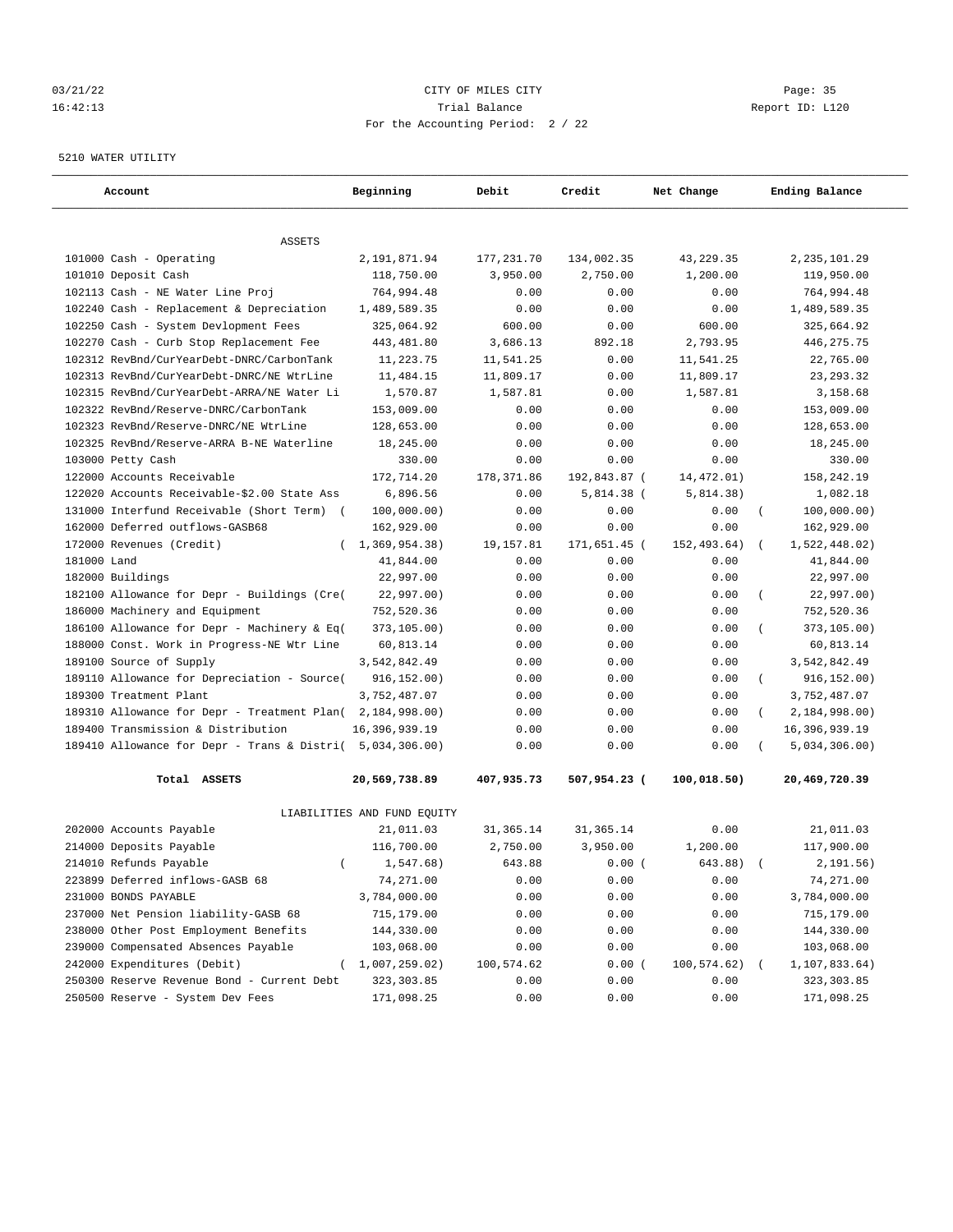| 03/21/22 | CITY OF MILES CITY                | Page: 36        |
|----------|-----------------------------------|-----------------|
| 16:42:13 | Trial Balance                     | Report ID: L120 |
|          | For the Accounting Period: 2 / 22 |                 |

5210 WATER UTILITY

| Account                                    | Beginning        | Debit      | Credit        | Net Change  | Ending Balance   |
|--------------------------------------------|------------------|------------|---------------|-------------|------------------|
| 250600 Reserve for Replacement & Depreciat | 1,351,889.30     | 0.00       | 0.00          | 0.00        | 1,351,889.30     |
| 271000 Unreserved Fund Balance             | 518,467.93)      | 0.00       | 0.00          | 0.00        | 518, 467, 93)    |
| 272000 Unreserved Retained Earnings        | 15, 292, 163, 09 | 0.00       | 0.00          | 0.00        | 15, 292, 163, 09 |
| LIABILITIES AND FUND EQUITY<br>Total       | 20,569,738.89    | 135,333.64 | $35,315.14$ ( | 100,018.50) | 20,469,720.39    |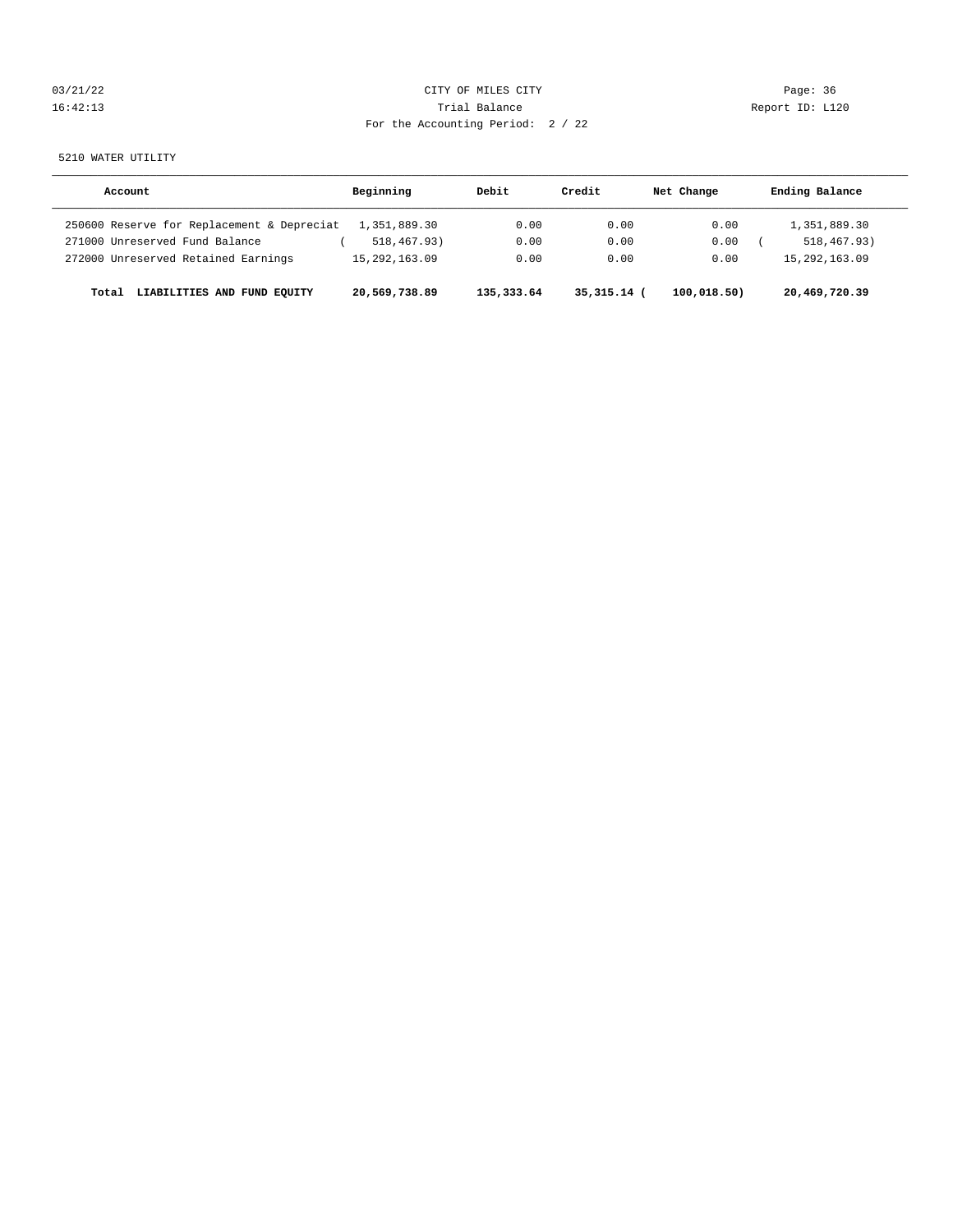## 03/21/22 Page: 37 16:42:13 Trial Balance Report ID: L120 For the Accounting Period: 2 / 22

5310 SEWER UTILITY

| Account                                                   | Beginning                   | Debit       | Credit       | Net Change  | Ending Balance            |
|-----------------------------------------------------------|-----------------------------|-------------|--------------|-------------|---------------------------|
|                                                           |                             |             |              |             |                           |
| <b>ASSETS</b>                                             |                             |             |              |             |                           |
| 101000 Cash - Operating                                   | 3,591,417.59                | 175,661.65  | 154,330.18   | 21, 331.47  | 3,612,749.06              |
| 102240 Cash - Replacement & Depreciation                  | 195,098.39                  | 0.00        | 0.00         | 0.00        | 195,098.39                |
| 102250 Cash - System Devlopment Fees                      | 153,120.91                  | 240.00      | 0.00         | 240.00      | 153,360.91                |
| 102279 WWtr Treatment Plant-Phase II Const                | 661,857.76                  | 0.00        | 0.00         | 0.00        | 661,857.76                |
| 102316 RevBnd/CurYearDebt-Phase 1 Haynes L                | 8,618.35                    | 8,388.33    | 0.00         | 8,388.33    | 17,006.68                 |
| 102317 RevBnd/CurYearDebt-WWTP Phase II                   | 164,723.29)                 | 32,943.75   | 0.00         | 32,943.75   | 131,779.54)<br>$\left($   |
| 102390 REV BOND/RESERVE-Sewer Phase 1                     | 101,735.00                  | 0.00        | 0.00         | 0.00        | 101,735.00                |
| 102396 REV BOND/RESERVE-SEWER PHASE II                    | 201,275.00                  | 0.00        | 0.00         | 0.00        | 201,275.00                |
| 122000 Accounts Receivable                                | 196,448.10                  | 172, 311.60 | 174,405.53 ( | 2,093.93)   | 194, 354. 17              |
| 132000 Due From Government (Short Term)                   | 382.50                      | 0.00        | 0.00         | 0.00        | 382.50                    |
| 162000 Deferred outflows-GASB68                           | 132,423.00                  | 0.00        | 0.00         | 0.00        | 132,423.00                |
| 172000 Revenues (Credit)                                  | 1,215,302.51)               | 0.00        | 173,688.56 ( | 173,688.56) | 1,388,991.07)<br>$\left($ |
| 181000 Land                                               | 2.00                        | 0.00        | 0.00         | 0.00        | 2.00                      |
| 186000 Machinery and Equipment                            | 985,994.70                  | 0.00        | 0.00         | 0.00        | 985,994.70                |
| 186100 Allowance for Depr - Machinery & Eq(               | 595,207.00)                 | 0.00        | 0.00         | 0.00        | 595,207.00)<br>$\left($   |
| 188000 Const. Work in Progress-NE Wtr Line                | 39,697.36                   | 0.00        | 0.00         | 0.00        | 39,697.36                 |
| 189300 Treatment Plant                                    | 11,906,458.06               | 0.00        | 0.00         | 0.00        | 11,906,458.06             |
| 189310 Allowance for Depr - Treatment Plan(2,057,719.00)  |                             | 0.00        | 0.00         | 0.00        | 2,057,719.00)<br>$\left($ |
| 189400 Transmission & Distribution                        | 4,594,921.03                | 0.00        | 0.00         | 0.00        | 4,594,921.03              |
| 189410 Allowance for Depr - Trans & Distri( 1,899,158.00) |                             | 0.00        | 0.00         | 0.00        | 1,899,158.00)             |
| Total ASSETS                                              | 16,837,339.95               | 389,545.33  | 502,424.27 ( | 112,878.94) | 16,724,461.01             |
|                                                           | LIABILITIES AND FUND EQUITY |             |              |             |                           |
| 202000 Accounts Payable                                   | 0.00                        | 57,014.52   | 57,014.52    | 0.00        | 0.00                      |
| 214010 Refunds Payable<br>$\overline{ }$                  | 95.06)                      | 0.00        | 0.00         | 0.00        | 95.06)<br>$\left($        |
| 223899 Deferred inflows-GASB 68                           | 60,365.00                   | 0.00        | 0.00         | 0.00        | 60,365.00                 |
| 231300 Bonds Pay 1979 Issue                               | 940,000.00                  | 0.00        | 0.00         | 0.00        | 940,000.00                |
| 231301 WWTP #2 Bonds Pay                                  | 4,921,000.00                | 0.00        | 0.00         | 0.00        | 4,921,000.00              |
| 237000 Net Pension liability-GASB 68                      | 581,270.00                  | 0.00        | 0.00         | 0.00        | 581,270.00                |
| 238000 Other Post Employment Benefits                     | 108,247.00                  | 0.00        | 0.00         | 0.00        | 108,247.00                |
| 239000 Compensated Absences Payable                       | 78,980.00                   | 0.00        | 0.00         | 0.00        | 78,980.00                 |
| 242000 Expenditures (Debit)                               | 952, 401.21)                | 112,878.94  | 0.00(        | 112,878.94) | 1,065,280.15              |
| 250500 Reserve - System Dev Fees                          | 82,925.91                   | 0.00        | 0.00         | 0.00        | 82,925.91                 |
| 250600 Reserve for Replacement & Depreciat                | 1,666,491.83                | 0.00        | 0.00         | 0.00        | 1,666,491.83              |
| 271000 Unreserved Fund Balance<br>$\left($                | 394,844.93)                 | 0.00        | 0.00         | 0.00        | $\left($<br>394,844.93)   |
| 272000 Unreserved Retained Earnings                       | 9,745,401.41                | 0.00        | 0.00         | 0.00        | 9,745,401.41              |
| Total LIABILITIES AND FUND EQUITY                         | 16,837,339.95               | 169,893.46  | 57,014.52 (  | 112,878.94) | 16,724,461.01             |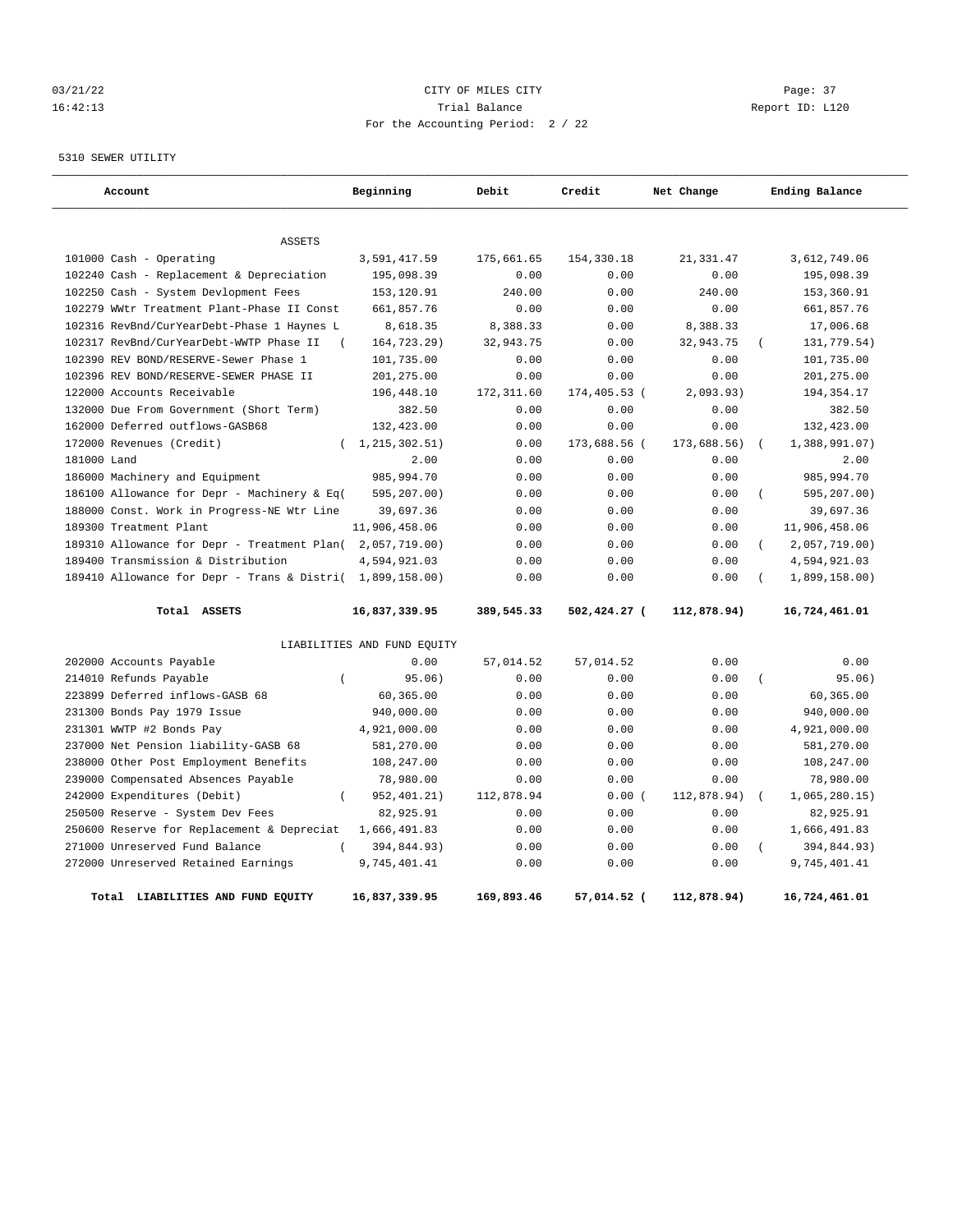## 03/21/22 Page: 38 16:42:13 Trial Balance Report ID: L120 For the Accounting Period: 2 / 22

5510 AMBULANCE FUND

| Account                                     | Beginning                    | Debit      | Credit       | Net Change  | Ending Balance               |
|---------------------------------------------|------------------------------|------------|--------------|-------------|------------------------------|
| <b>ASSETS</b>                               |                              |            |              |             |                              |
| 101000 Cash - Operating                     | 31,309.41)<br>$\overline{ }$ | 48,097.20  | 80,149.21 (  | 32,052.01)  | 63,361.42)                   |
| 113214 Taxes Receivable- Real 2014          | 0.03)                        | 0.00       | 0.00         | 0.00        | 0.03)                        |
| 113215 Tax Receivables Real-2015            | 0.01)                        | 0.00       | 0.00         | 0.00        | 0.01)<br>$\overline{ }$      |
| 113216 Tax Receivables real-2016            | 2.39)                        | 0.00       | 0.00         | 0.00        | 2.39)<br>$\overline{(\ }$    |
| 113217 Tax receivables real-2017            | 10.09)                       | 0.00       | 0.00         | 0.00        | 10.09)                       |
| 113218 Tax Receivables real-2018            | 8.84                         | 0.00       | 5.86(        | 5.86)       | 2.98                         |
| 113219 Tax receivables Real-2019            | 15.99                        | 0.00       | 0.00         | 0.00        | 15.99                        |
| 113220 Tax receivables Real-2020            | 5, 543.74)<br>$\left($       | 0.00       | 18.90(       | 18.90)      | 5, 562.64)<br>$\overline{ }$ |
| 115216 Tax receivable personal-2016         | 0.03)<br>$\left($            | 0.00       | 0.00         | 0.00        | 0.03)                        |
| 115217 Tax receivable personal-2017         | $\overline{ }$<br>0.10)      | 0.00       | 0.00         | 0.00        | 0.10)                        |
| 115218 Tax Receivable Personal-2018         | $\overline{ }$<br>0.05)      | 0.00       | 0.00         | 0.00        | 0.05)<br>$\overline{(\ }$    |
| 115219 Tax Receivable Personal-2019         | 0.02                         | 0.00       | 0.00         | 0.00        | 0.02                         |
| 115221 Tax Receivable Personal-2021         | 1.41                         | 0.00       | 0.00         | 0.00        | 1.41                         |
| 122000 Accounts Receivable                  | 463, 151. 16                 | 107,641.97 | 72,256.87    | 35, 385.10  | 498,536.26                   |
| 122100 Acct Receivable                      | $\left($<br>235,820.86)      | 0.00       | 0.00         | 0.00        | 235,820.86)                  |
| 132000 Due From Government (Short Term)     | 12,350.00                    | 0.00       | 0.00         | 0.00        | 12,350.00                    |
| 162000 Deferred outflows-GASB68             | 160,860.00                   | 0.00       | 0.00         | 0.00        | 160,860.00                   |
| 172000 Revenues (Credit)                    | 793,018.36)<br>$\left($      | 10.00      | 103,960.67 ( | 103,950.67) | 896,969.03)<br>$\sqrt{ }$    |
| 186000 Machinery and Equipment              | 1,052,480.52                 | 0.00       | 0.00         | 0.00        | 1,052,480.52                 |
| 186100 Allowance for Depr - Machinery & Eq( | 425,843.00)                  | 0.00       | 0.00         | 0.00        | 425,843.00)                  |
| Total ASSETS                                | 197,319.87                   | 155,749.17 | 256,391.51 ( | 100,642.34) | 96,677.53                    |
|                                             | LIABILITIES AND FUND EQUITY  |            |              |             |                              |
| 202000 Accounts Payable                     | 0.00                         | 25,924.08  | 25,924.08    | 0.00        | 0.00                         |
| 223100 Deferred Revenue - Real Prop Taxes ( | 5,722.99)                    | 24.76      | 0.00(        | 24.76)      | 5,747.75)                    |
| 223200 Deferred Revenue - Pers Prop Taxes ( | 33.33)                       | 0.00       | 0.00         | 0.00        | 33.33)                       |
| 223899 Deferred inflows-GASB 68             | 1,467.00                     | 0.00       | 0.00         | 0.00        | 1,467.00                     |
| 235000 CONTRACTS/NOTES/LOANS PAYABLE        | $\overline{(\ }$<br>0.01)    | 0.00       | 0.00         | 0.00        | $\overline{(\ }$<br>0.01)    |
| 237000 Net Pension liability-GASB 68        | 281,739.00                   | 0.00       | 0.00         | 0.00        | 281,739.00                   |
| 238000 Other Post Employment Benefits       | 72,165.00                    | 0.00       | 0.00         | 0.00        | 72,165.00                    |
| 239000 Compensated Absences Payable         | 65,171.00                    | 0.00       | 0.00         | 0.00        | 65,171.00                    |
| 242000 Expenditures (Debit)                 | 818,203.00)<br>$\left($      | 110,891.59 | 10,274.01 (  | 100,617.58) | 918,820.58)                  |
| 271000 Unreserved Fund Balance              | $\left($<br>139,528.00)      | 0.00       | 0.00         | 0.00        | 139,528.00)                  |
| 272000 Unreserved Retained Earnings         | 740,265.20                   | 0.00       | 0.00         | 0.00        | 740,265.20                   |
| LIABILITIES AND FUND EOUITY<br>Total        | 197,319.87                   | 136,840.43 | 36,198.09 (  | 100.642.34) | 96,677.53                    |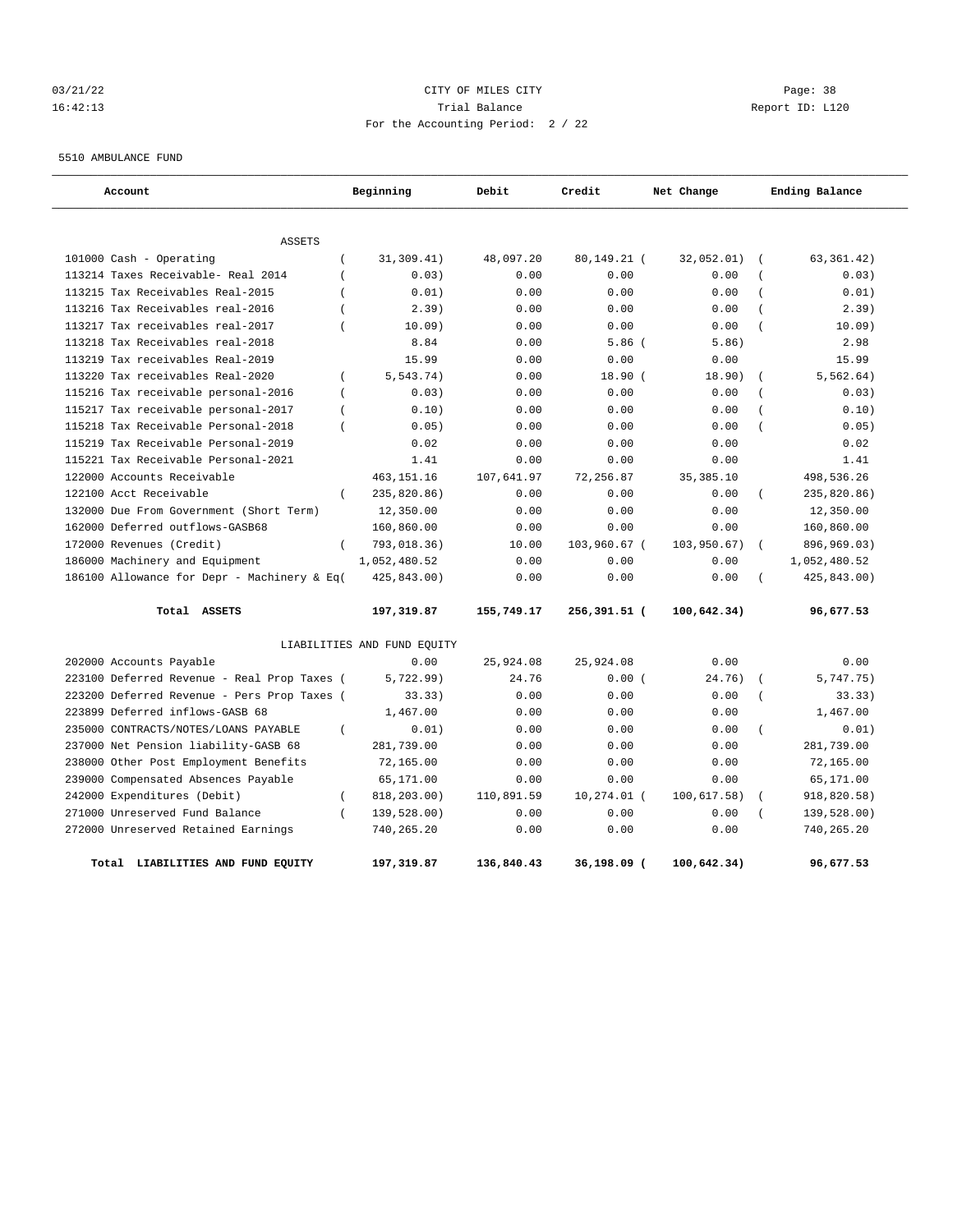## 03/21/22 Page: 39 16:42:13 Trial Balance Report ID: L120 For the Accounting Period: 2 / 22

5610 AIRPORT OPERATING

| Account                                               | Beginning                   | Debit     | Credit       | Net Change   | Ending Balance              |  |
|-------------------------------------------------------|-----------------------------|-----------|--------------|--------------|-----------------------------|--|
| <b>ASSETS</b>                                         |                             |           |              |              |                             |  |
| 101000 Cash - Operating                               | 339,280.55                  | 48,710.55 | 73,022.67 (  | 24, 312. 12) | 314,968.43                  |  |
| 102117 Airport Improvement                            | 79,771.74                   | 0.00      | 0.00         | 0.00         | 79,771.74                   |  |
| 102230 Cash - Surplus/Credit Card Acct                | 100.00                      | 11,283.31 | 11,282.31    | 1.00         | 101.00                      |  |
| 103000 Petty Cash                                     | 100.00                      | 0.00      | 0.00         | 0.00         | 100.00                      |  |
| 113214 Taxes Receivable- Real 2014<br>$\overline{ }$  | 0.05)                       | 0.00      | 0.00         | 0.00         | 0.05)                       |  |
| 113215 Tax Receivables Real-2015                      | 0.02)                       | 0.00      | 0.00         | 0.00         | 0.02)                       |  |
| 113216 Tax Receivables real-2016                      | 3.61)                       | 0.00      | 0.00         | 0.00         | 3.61)                       |  |
| 113217 Tax receivables real-2017<br>$\overline{ }$    | 15.12)                      | 0.00      | 0.00         | 0.00         | 15.12)                      |  |
| 113218 Tax Receivables real-2018                      | 13.26                       | 0.00      | 8.79(        | 8.79)        | 4.47                        |  |
| 113219 Tax receivables Real-2019                      | 24.00                       | 0.00      | 0.00         | 0.00         | 24.00                       |  |
| 113220 Tax receivables Real-2020<br>$\left($          | 8,316.85)                   | 0.00      | 28.37(       | 28.37)       | 8, 345.22)                  |  |
| 115216 Tax receivable personal-2016<br>$\overline{ }$ | 0.05)                       | 0.00      | 0.00         | 0.00         | 0.05)                       |  |
| 115217 Tax receivable personal-2017<br>$\left($       | 0.14)                       | 0.00      | 0.00         | 0.00         | 0.14)<br>$\left($           |  |
| 115218 Tax Receivable Personal-2018<br>$\left($       | 0.08)                       | 0.00      | 0.00         | 0.00         | 0.08)<br>$\overline{(\ }$   |  |
| 115219 Tax Receivable Personal-2019                   | 0.02                        | 0.00      | 0.00         | 0.00         | 0.02                        |  |
| 115220 Tax Receivable Personal-2020                   | 0.03                        | 0.00      | 0.00         | 0.00         | 0.03                        |  |
| 115221 Tax Receivable Personal-2021                   | 2.09                        | 0.00      | 0.00         | 0.00         | 2.09                        |  |
| 122000 Accounts Receivable                            | 0.00                        | 26,305.50 | 8,649.93     | 17,655.57    | 17,655.57                   |  |
| 132000 Due From Government (Short Term)               | 459,040.76                  | 0.00      | 0.00         | 0.00         | 459,040.76                  |  |
| 141000 Prepaid Expense                                | 5,917.00                    | 0.00      | 0.00         | 0.00         | 5,917.00                    |  |
| 162000 Deferred outflows-GASB68                       | 31,614.00                   | 0.00      | 0.00         | 0.00         | 31,614.00                   |  |
| 172000 Revenues (Credit)                              | 4, 269, 683.57)             | 8,824.93  | 75,192.05 (  | 66,367.12)   | 4,336,050.69)<br>$\sqrt{2}$ |  |
| 181000 Land                                           | 19,978.00                   | 0.00      | 0.00         | 0.00         | 19,978.00                   |  |
| 182000 Buildings                                      | 779,684.50                  | 0.00      | 0.00         | 0.00         | 779,684.50                  |  |
| 182100 Allowance for Depr - Buildings (Cre(           | 413,042.00)                 | 0.00      | 0.00         | 0.00         | 413,042.00)<br>$\left($     |  |
| 184000 Improvements Other Than Buildings              | 13,017,833.11               | 0.00      | 0.00         | 0.00         | 13,017,833.11               |  |
| 184100 Allowance for Depr - Imp Other Than(           | 3,992,939.00)               | 0.00      | 0.00         | 0.00         | 3,992,939.00)<br>$\left($   |  |
| 186000 Machinery and Equipment                        | 1,283,230.58                | 0.00      | 0.00         | 0.00         | 1,283,230.58                |  |
| 186100 Allowance for Depr - Machinery & Eq(           | 607,782.00)                 | 0.00      | 0.00         | 0.00         | 607,782.00)                 |  |
| 188000 Const. Work in Progress-NE Wtr Line            | 1,158,977.96                | 0.00      | 0.00         | 0.00         | 1,158,977.96                |  |
| Total ASSETS                                          | 7,883,785.11                | 95,124.29 | 168,184.12 ( | 73,059.83)   | 7,810,725.28                |  |
|                                                       | LIABILITIES AND FUND EQUITY |           |              |              |                             |  |
| 202000 Accounts Payable                               | 396, 347. 77                | 60,046.98 | 60,046.98    | 0.00         | 396, 347.77                 |  |
| 223100 Deferred Revenue - Real Prop Taxes (           | 8,585.79)                   | 37.16     | 0.00(        | 37.16)       | 8,622.95)                   |  |
| 223200 Deferred Revenue - Pers Prop Taxes             | 50.02                       | 0.00      | 0.00         | 0.00         | 50.02)                      |  |
| 223899 Deferred inflows-GASB 68                       | 14,411.00                   | 0.00      | 0.00         | 0.00         | 14,411.00                   |  |
| 235160 LTrm Pay/MT Aeronautics (2)                    | 81,312.00                   | 0.00      | 0.00         | 0.00         | 81,312.00                   |  |
| 237000 Net Pension liability-GASB 68                  | 138,772.00                  | 0.00      | 0.00         | 0.00         | 138,772.00                  |  |
| 238000 Other Post Employment Benefits                 | 24,055.00                   | 0.00      | 0.00         | 0.00         | 24,055.00                   |  |
| 239000 Compensated Absences Payable                   | 13,782.00                   | 0.00      | 0.00         | 0.00         | 13,782.00                   |  |
| 242000 Expenditures (Debit)<br>$\left($               | 4, 173, 333. 19)            | 73,022.67 | 0.00(        | 73,022.67)   | 4,246,355.86)               |  |
| 250600 Reserve for Replacement & Depreciat            | 18,913.67                   | 0.00      | 0.00         | 0.00         | 18,913.67                   |  |
| 271000 Unreserved Fund Balance                        | 90,992.00)                  | 0.00      | 0.00         | 0.00         | 90,992.00)                  |  |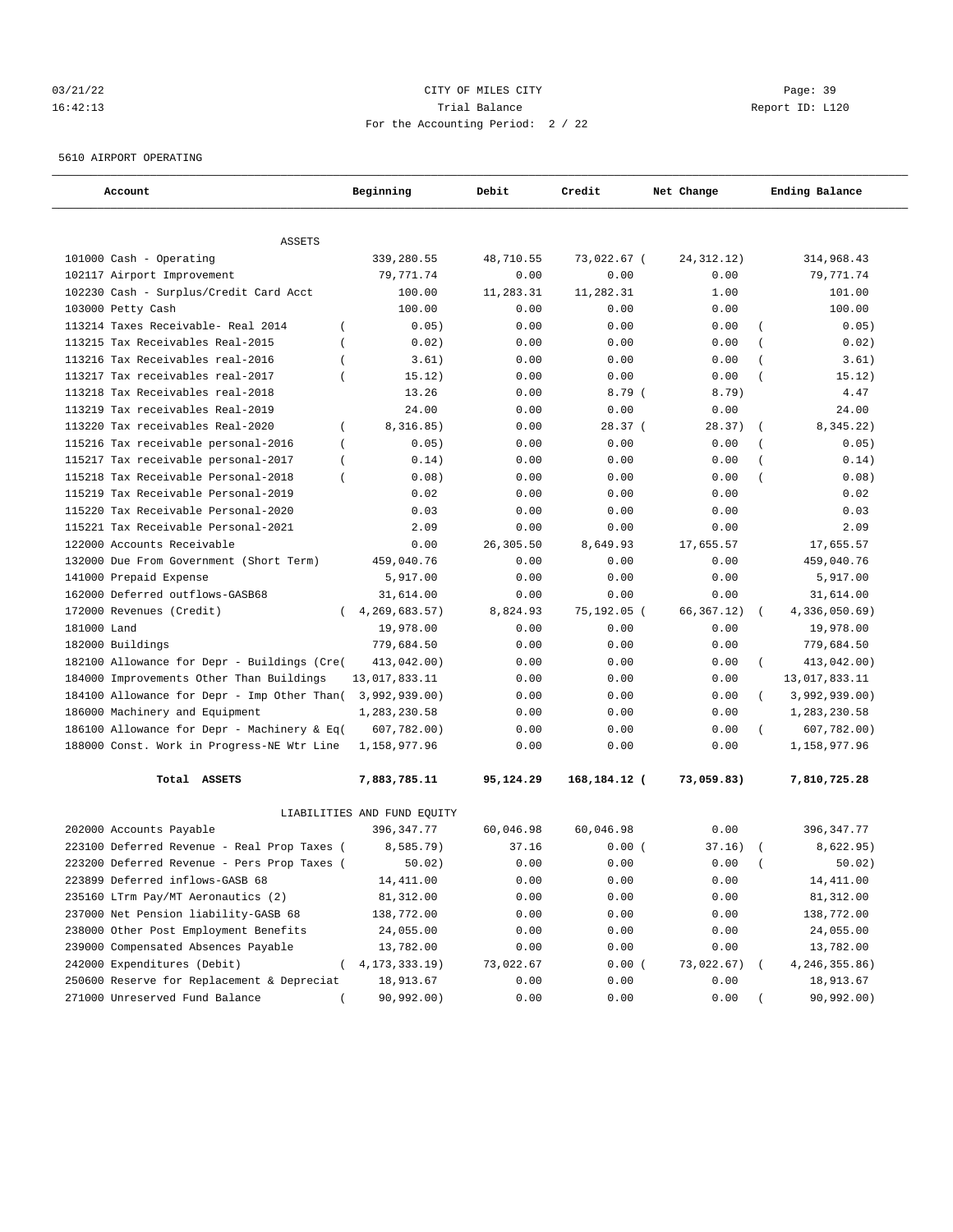## 03/21/22 Page: 40 16:42:13 Trial Balance Report ID: L120 For the Accounting Period: 2 / 22

5610 AIRPORT OPERATING

| Account                              | Beginning     | Debit      | Credit      | Net Change | Ending Balance |
|--------------------------------------|---------------|------------|-------------|------------|----------------|
| 272000 Unreserved Retained Earnings  | 11,469,152.67 | 0.00       | 0.00        | 0.00       | 11,469,152.67  |
| LIABILITIES AND FUND EQUITY<br>Total | 7,883,785.11  | 133,106.81 | 60,046.98 ( | 73,059.83) | 7,810,725.28   |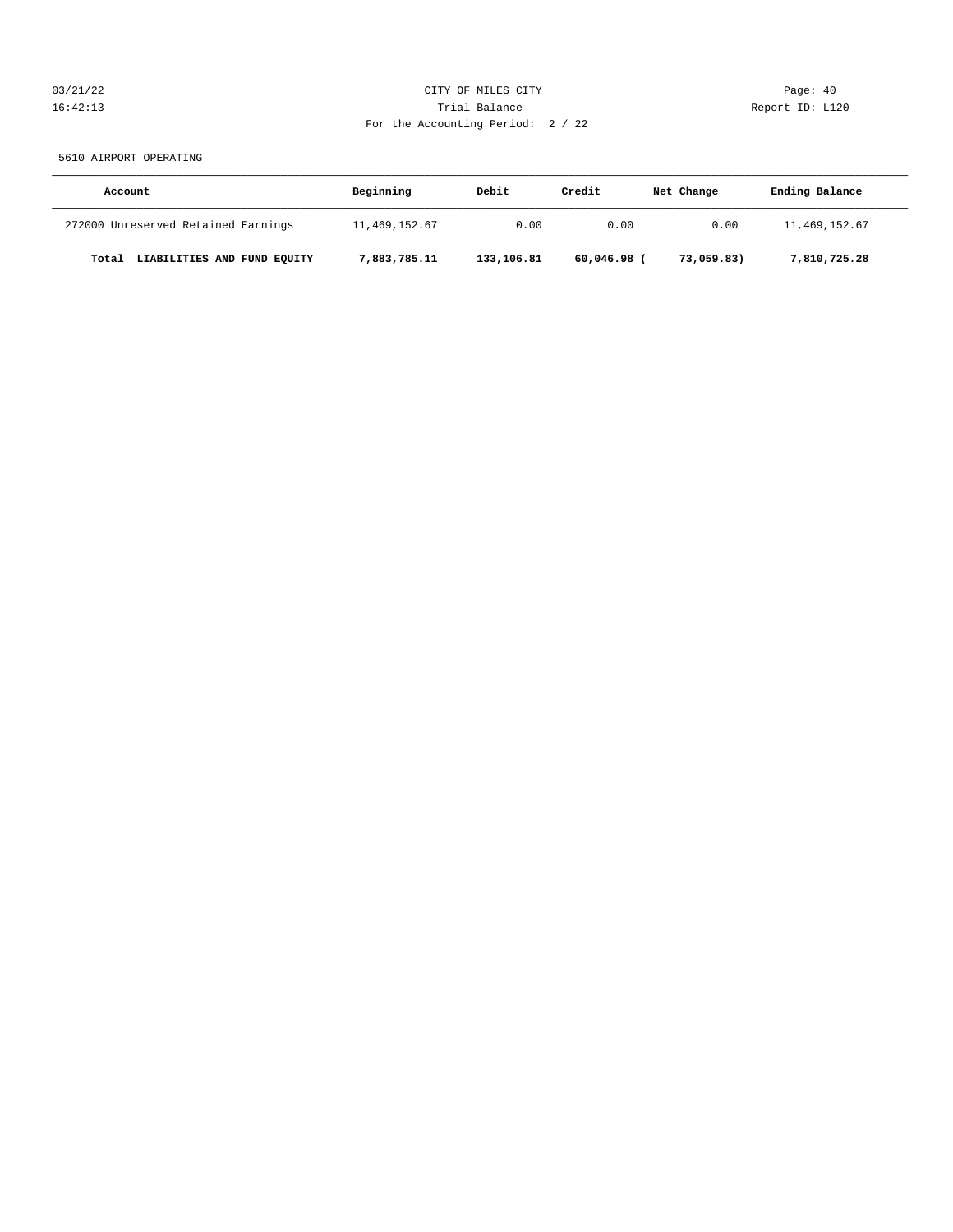## 03/21/22 Page: 41 16:42:13 Trial Balance Report ID: L120 For the Accounting Period: 2 / 22

6040 PUBLIC WORKS

| Account                              | Beginning                   | Debit     | Credit       | Net Change    | Ending Balance |
|--------------------------------------|-----------------------------|-----------|--------------|---------------|----------------|
|                                      |                             |           |              |               |                |
| <b>ASSETS</b>                        |                             |           |              |               |                |
| 101000 Cash - Operating              | 103,974.62                  | 4,000.00  | 16,978.01 (  | 12,978.01)    | 90,996.61      |
| 172000 Revenues (Credit)             | 103,852.00)                 | 0.00      | $4,000.00$ ( | 4,000.00)     | 107,852.00)    |
| Total ASSETS                         | 122.62                      | 4,000.00  | 20,978.01 (  | $16,978.01$ ( | 16,855.39)     |
|                                      | LIABILITIES AND FUND EQUITY |           |              |               |                |
| 202000 Accounts Payable              | 0.00                        | 3,359.95  | 3,359.95     | 0.00          | 0.00           |
| 239000 Compensated Absences Payable  | 4,945.00                    | 0.00      | 0.00         | 0.00          | 4,945.00       |
| 242000 Expenditures (Debit)          | 96,856.83)                  | 16,978.01 | 0.00(        | 16,978.01)    | 113,834.84)    |
| 271000 Unreserved Fund Balance       | 4,701.00)                   | 0.00      | 0.00         | 0.00          | 4,701.00)      |
| 272000 Unreserved Retained Earnings  | 96,735.45                   | 0.00      | 0.00         | 0.00          | 96,735.45      |
| LIABILITIES AND FUND EQUITY<br>Total | 122.62                      | 20,337.96 | $3,359.95$ ( | 16,978.01) (  | 16,855.39)     |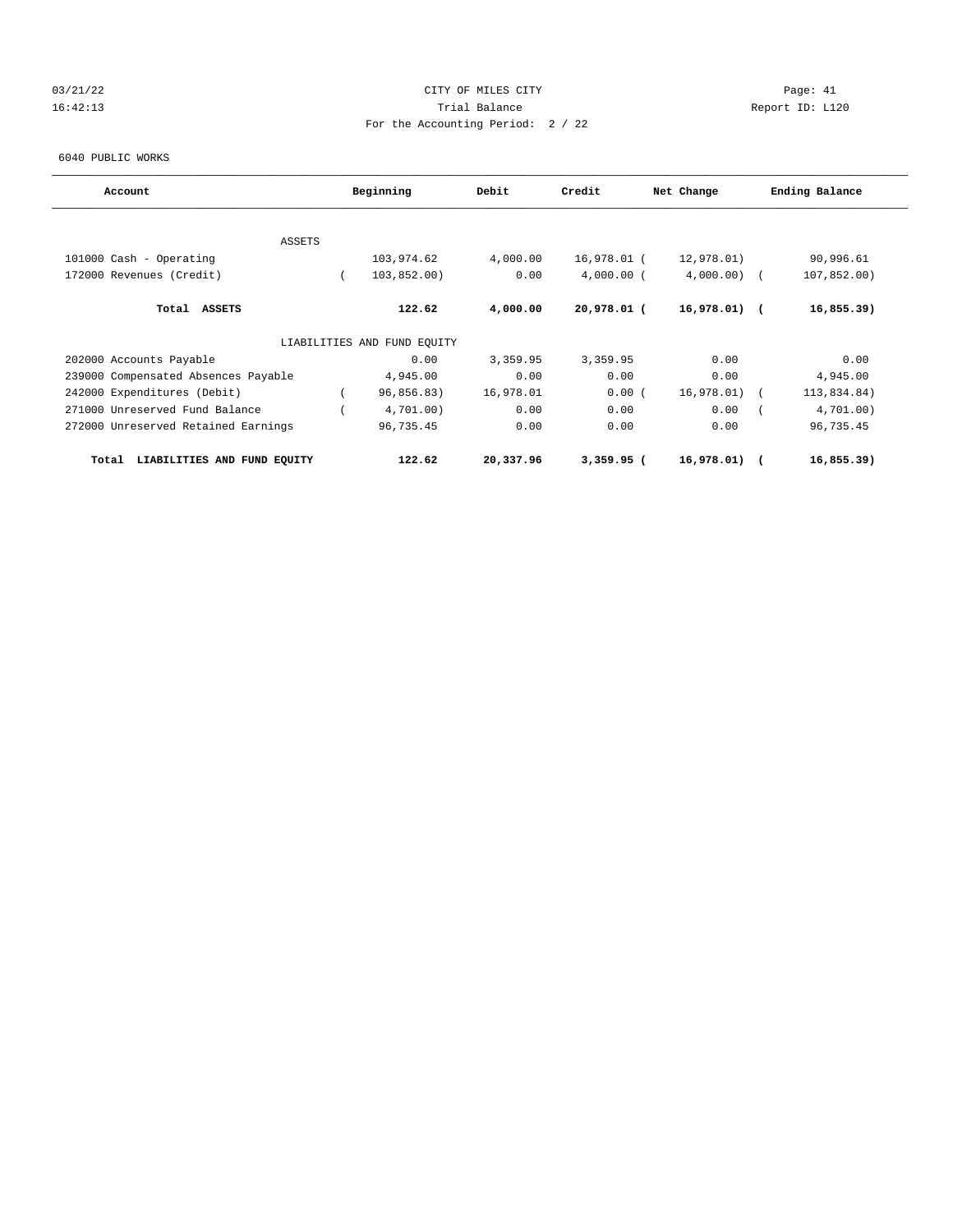## 03/21/22 Page: 42 16:42:13 Trial Balance Report ID: L120 For the Accounting Period: 2 / 22

7370 TBID

| Account                              | Beginning                   | Debit     | Credit    | Net Change | Ending Balance |  |
|--------------------------------------|-----------------------------|-----------|-----------|------------|----------------|--|
|                                      |                             |           |           |            |                |  |
| ASSETS<br>101000 Cash - Operating    | 2,998.00                    | 10,182.00 | 10,182.00 | 0.00       | 2,998.00       |  |
|                                      |                             |           |           |            |                |  |
| <b>ASSETS</b><br>Total               | 2,998.00                    | 10,182.00 | 10,182.00 | 0.00       | 2,998.00       |  |
|                                      | LIABILITIES AND FUND EQUITY |           |           |            |                |  |
| 202000 Accounts Payable              | 0.00                        | 10,182.00 | 10,182.00 | 0.00       | 0.00           |  |
| 212500 Due to Others                 | 2,998.00                    | 10,182.00 | 10,182.00 | 0.00       | 2,998.00       |  |
| LIABILITIES AND FUND EQUITY<br>Total | 2,998.00                    | 20,364.00 | 20,364.00 | 0.00       | 2,998.00       |  |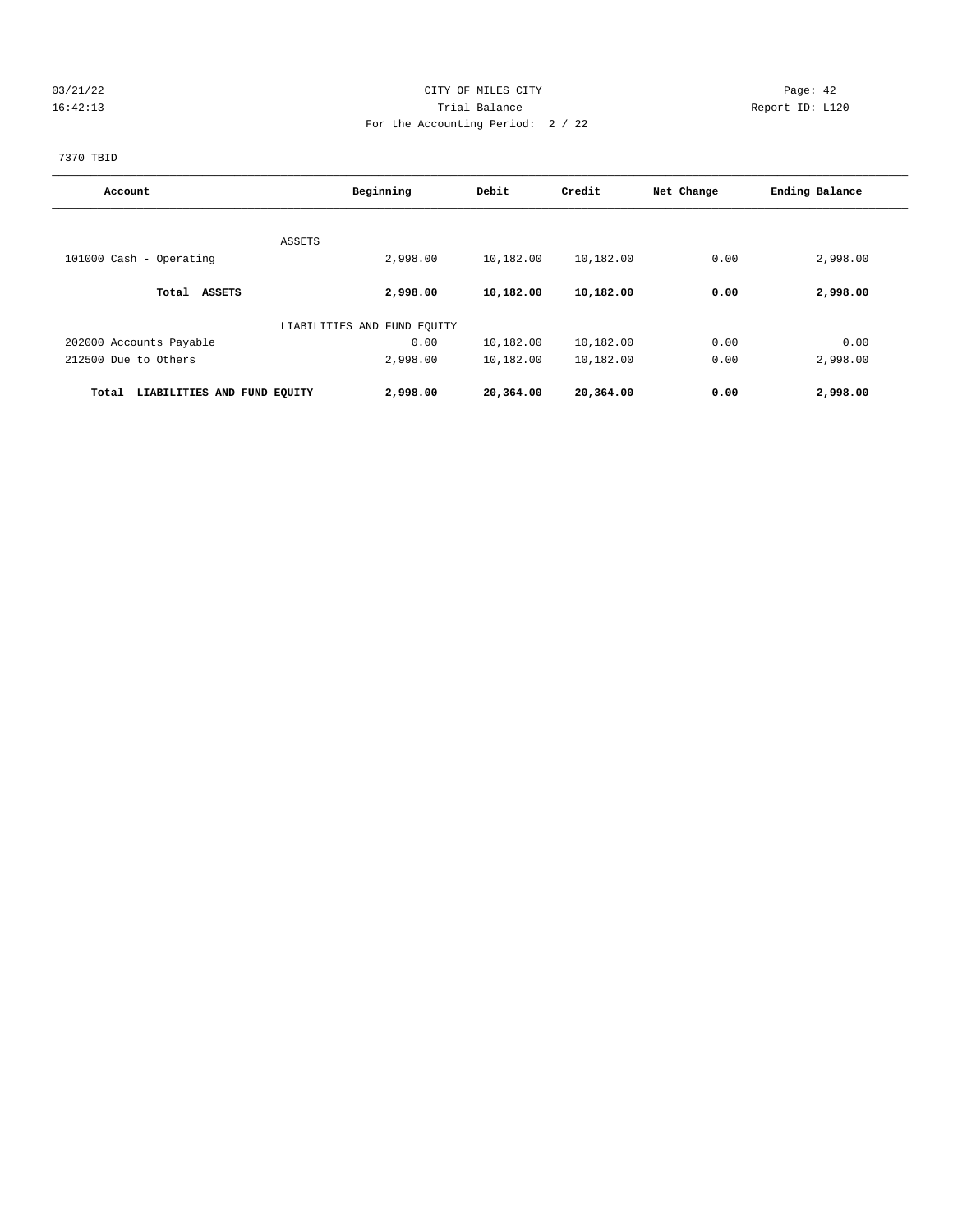## 03/21/22 Page: 43 16:42:13 Trial Balance Report ID: L120 For the Accounting Period: 2 / 22

7458 Court Technology Surcharge

| Account                                   | Beginning                   | Debit | Credit | Net Change | Ending Balance |
|-------------------------------------------|-----------------------------|-------|--------|------------|----------------|
|                                           |                             |       |        |            |                |
|                                           |                             |       |        |            |                |
|                                           | LIABILITIES AND FUND EQUITY |       |        |            |                |
| 212000 Due to Government                  | 2,060.64)                   | 0.00  | 0.00   | 0.00       | 2,060.64)      |
| 212200 Due to Federal, Soc Sec & Medicare | 2,060.64                    | 0.00  | 0.00   | 0.00       | 2,060.64       |
|                                           |                             |       |        |            |                |
| LIABILITIES AND FUND EQUITY<br>Total      | 0.00                        | 0.00  | 0.00   | 0.00       | 0.00           |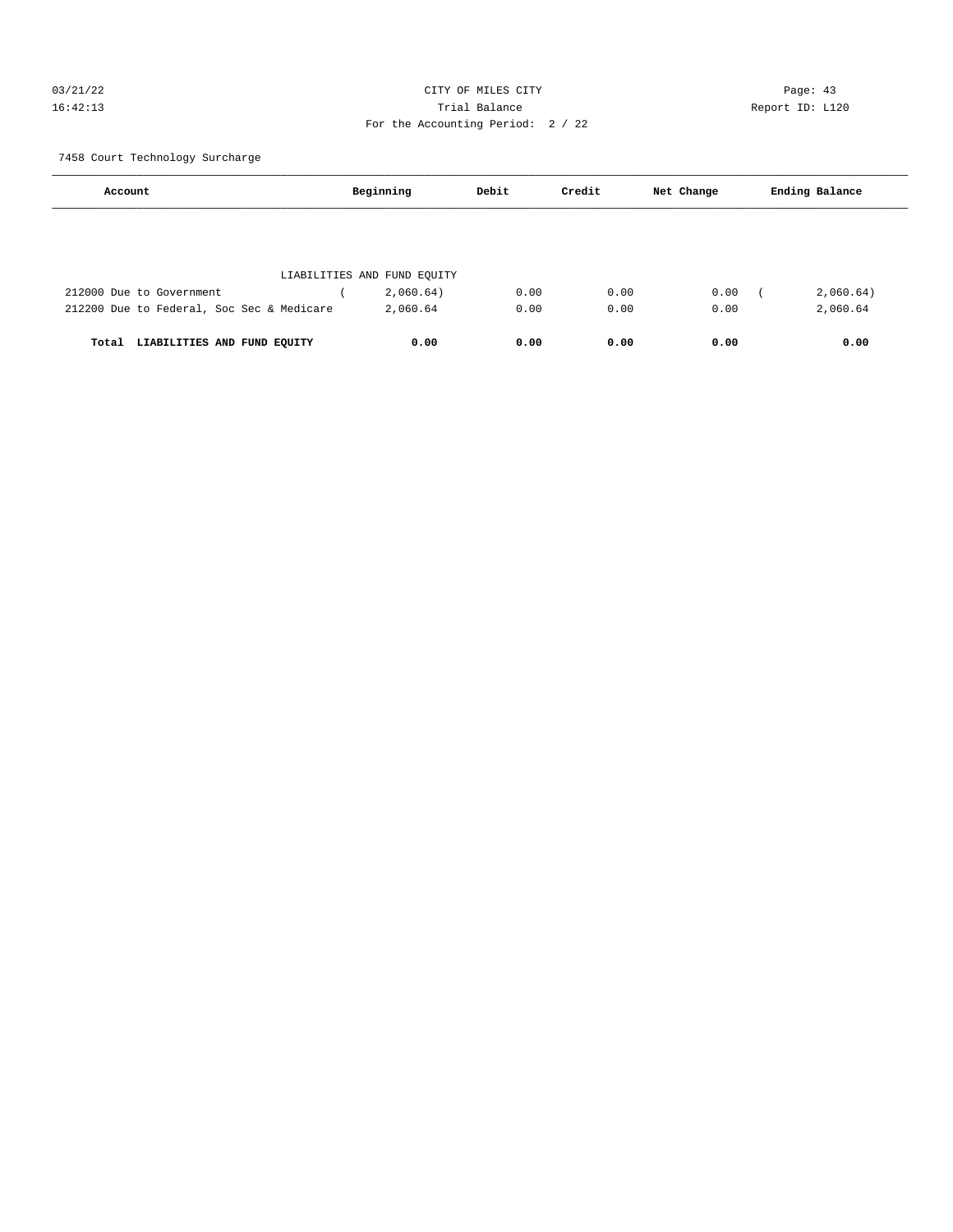## 03/21/22 Page: 44 16:42:13 Trial Balance Report ID: L120 For the Accounting Period: 2 / 22

7467 Law Enforcement Academy Surcharge

| Account                                   | Beginning                   | Debit  | Credit | Net Change | Ending Balance |
|-------------------------------------------|-----------------------------|--------|--------|------------|----------------|
| ASSETS                                    |                             |        |        |            |                |
| 101000 Cash - Operating                   | 1,054.50                    | 435.00 | 0.00   | 435.00     | 1,489.50       |
| Total ASSETS                              | 1,054.50                    | 435.00 | 0.00   | 435.00     | 1,489.50       |
|                                           | LIABILITIES AND FUND EQUITY |        |        |            |                |
| 212200 Due to Federal, Soc Sec & Medicare | 1,054.50                    | 0.00   | 435.00 | 435.00     | 1,489.50       |
| Total<br>LIABILITIES AND FUND EQUITY      | 1,054.50                    | 0.00   | 435.00 | 435.00     | 1,489.50       |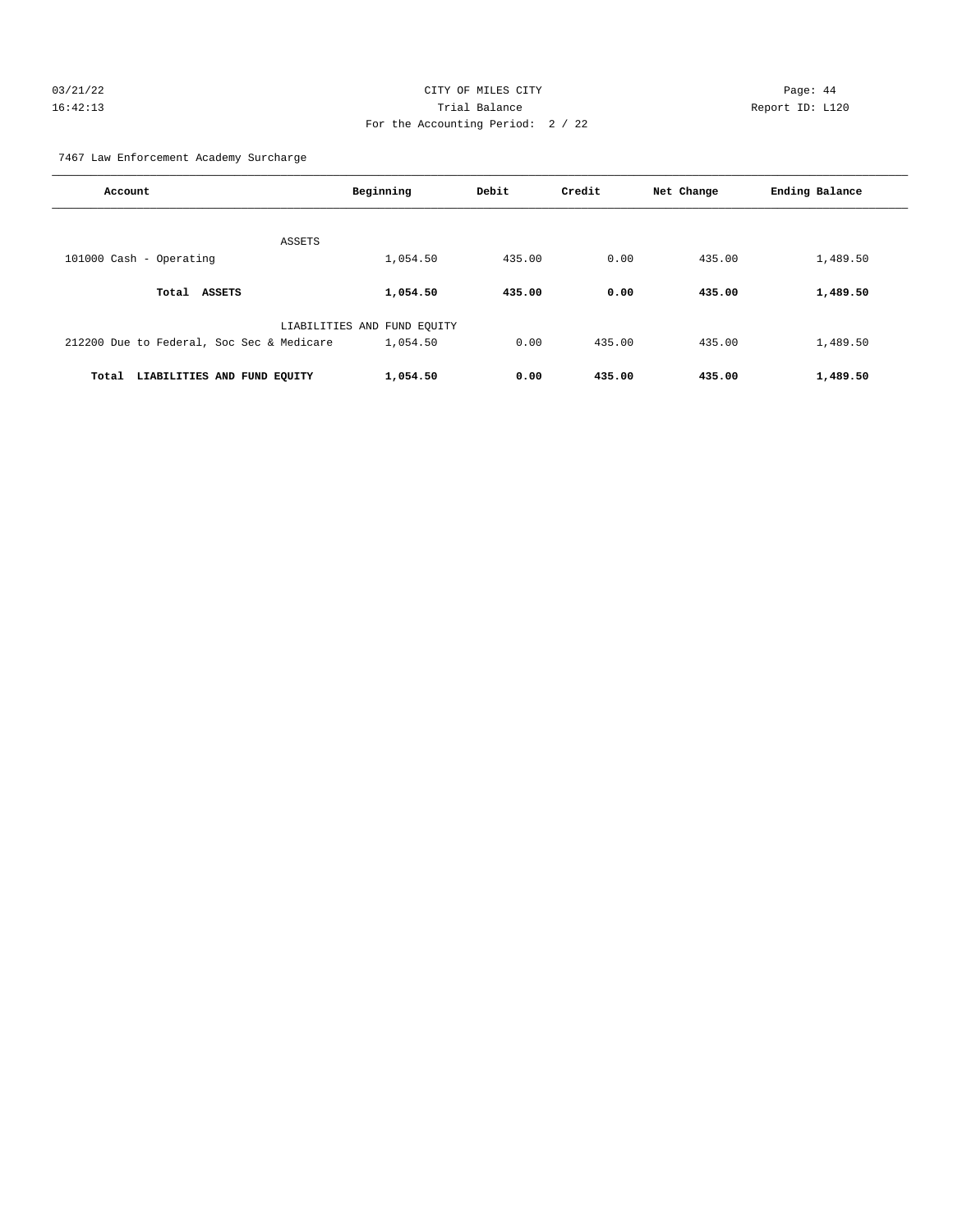| 03/21/22 | CITY OF MILES CITY                | Page: 45        |
|----------|-----------------------------------|-----------------|
| 16:42:13 | Trial Balance                     | Report ID: L120 |
|          | For the Accounting Period: 2 / 22 |                 |

7471 CIVIL LEGAL ASSIST/VICTIM DOM VIOLENCE PROG

| Account                              | Beginning                   | Debit  | Credit | Net Change | Ending Balance |
|--------------------------------------|-----------------------------|--------|--------|------------|----------------|
| ASSETS                               |                             |        |        |            |                |
| 101000 Cash - Operating              | 642.50                      | 571.98 | 0.00   | 571.98     | 1,214.48       |
| Total<br>ASSETS                      | 642.50                      | 571.98 | 0.00   | 571.98     | 1,214.48       |
|                                      | LIABILITIES AND FUND EQUITY |        |        |            |                |
| 212500 Due to Others                 | 642.50                      | 0.00   | 571.98 | 571.98     | 1,214.48       |
| LIABILITIES AND FUND EQUITY<br>Total | 642.50                      | 0.00   | 571.98 | 571.98     | 1,214.48       |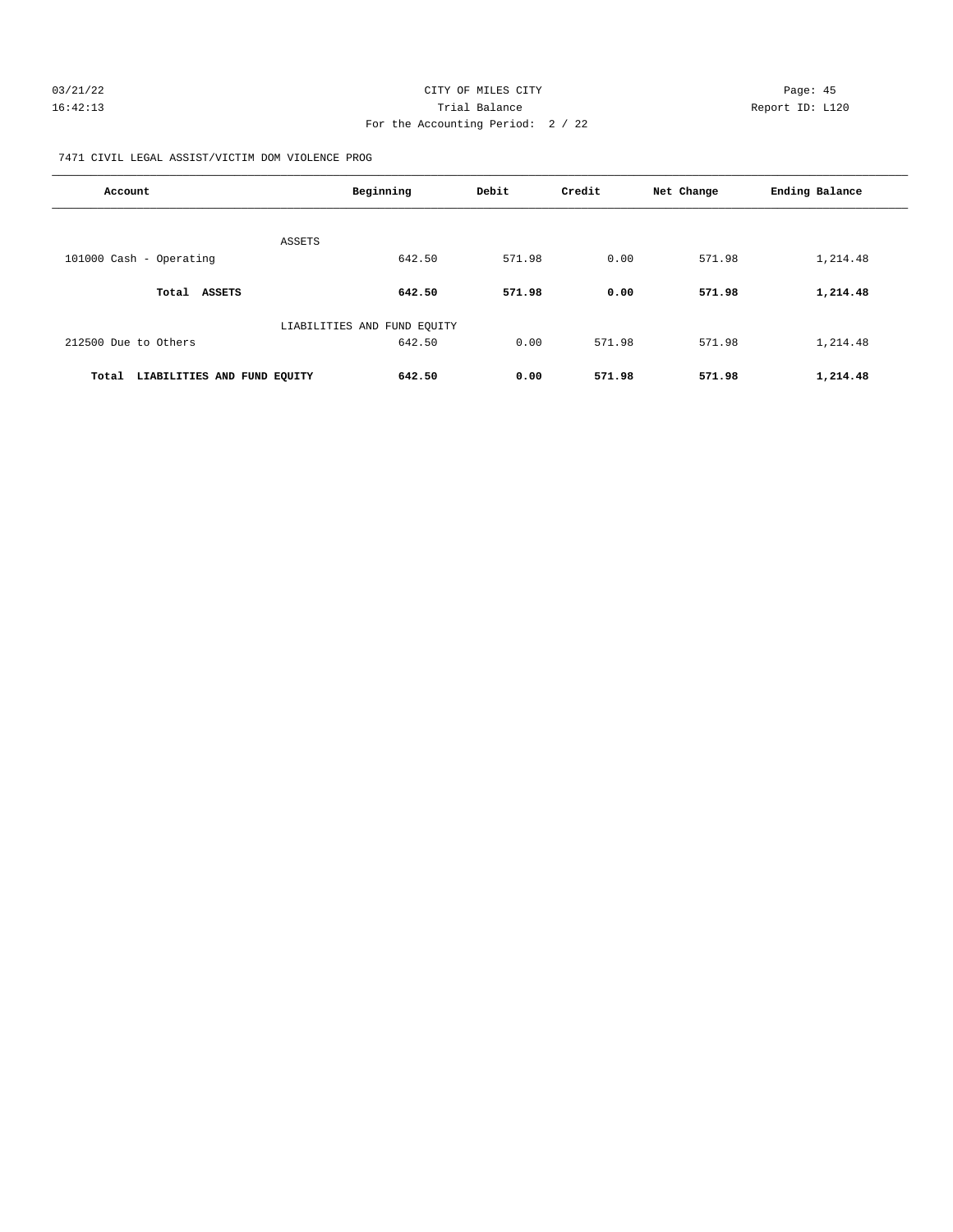## 03/21/22 Page: 46 16:42:13 Trial Balance Report ID: L120 For the Accounting Period: 2 / 22

7910 PAYROLL FUND

| Account                                   | Beginning                   | Debit       | Credit      | Net Change | Ending Balance |
|-------------------------------------------|-----------------------------|-------------|-------------|------------|----------------|
|                                           |                             |             |             |            |                |
| <b>ASSETS</b>                             |                             |             |             |            |                |
| 101000 Cash - Operating                   | 19,737.68                   | 553, 167.56 | 537,361.80  | 15,805.76  | 35,543.44      |
| Total ASSETS                              | 19,737.68                   | 553,167.56  | 537,361.80  | 15,805.76  | 35,543.44      |
|                                           | LIABILITIES AND FUND EQUITY |             |             |            |                |
| 201000 Warrants Payable                   | 7,885.67                    | 19,925.64   | 21,888.30   | 1,962.66   | 9,848.33       |
| 212200 Due to Federal, Soc Sec & Medicare | 0.00                        | 70,858.29   | 70,858.29   | 0.00       | 0.00           |
| 212202 Due to State Unemployment          | 954.18                      | 0.00        | 1,004.61    | 1,004.61   | 1,958.79       |
| 212203 Due to Worker's Compensation       | 11,999.54                   | 0.00        | 12,557.58   | 12,557.58  | 24,557.12      |
| 212204 Due to State Income Tax            | 0.00                        | 17,596.00   | 17,596.00   | 0.00       | 0.00           |
| 212205 Due to MPORS-GABA                  | 0.00                        | 17,607.78   | 17,607.78   | 0.00       | 0.00           |
| 212207 Due to AFLAC, AFLAC PRETAX         | 0.00                        | 578.48      | 578.48      | 0.00       | 0.00           |
| 212208 Due to Health Ins, Dental, Vision  | 429.40)                     | 76,647.82   | 77,030.58   | 382.76     | 46.64)         |
| 212209 Due to PERS Retirement             | 20.88)                      | 38,340.37   | 38, 340. 37 | 0.00       | 20.88)         |
| 212210 Due to FURS-GABA Retirement        | 651.43)                     | 17,583.87   | 17,482.02 ( | 101.85)    | 753.28)        |
| LIABILITIES AND FUND EQUITY<br>Total      | 19,737.68                   | 259,138.25  | 274,944.01  | 15,805.76  | 35,543.44      |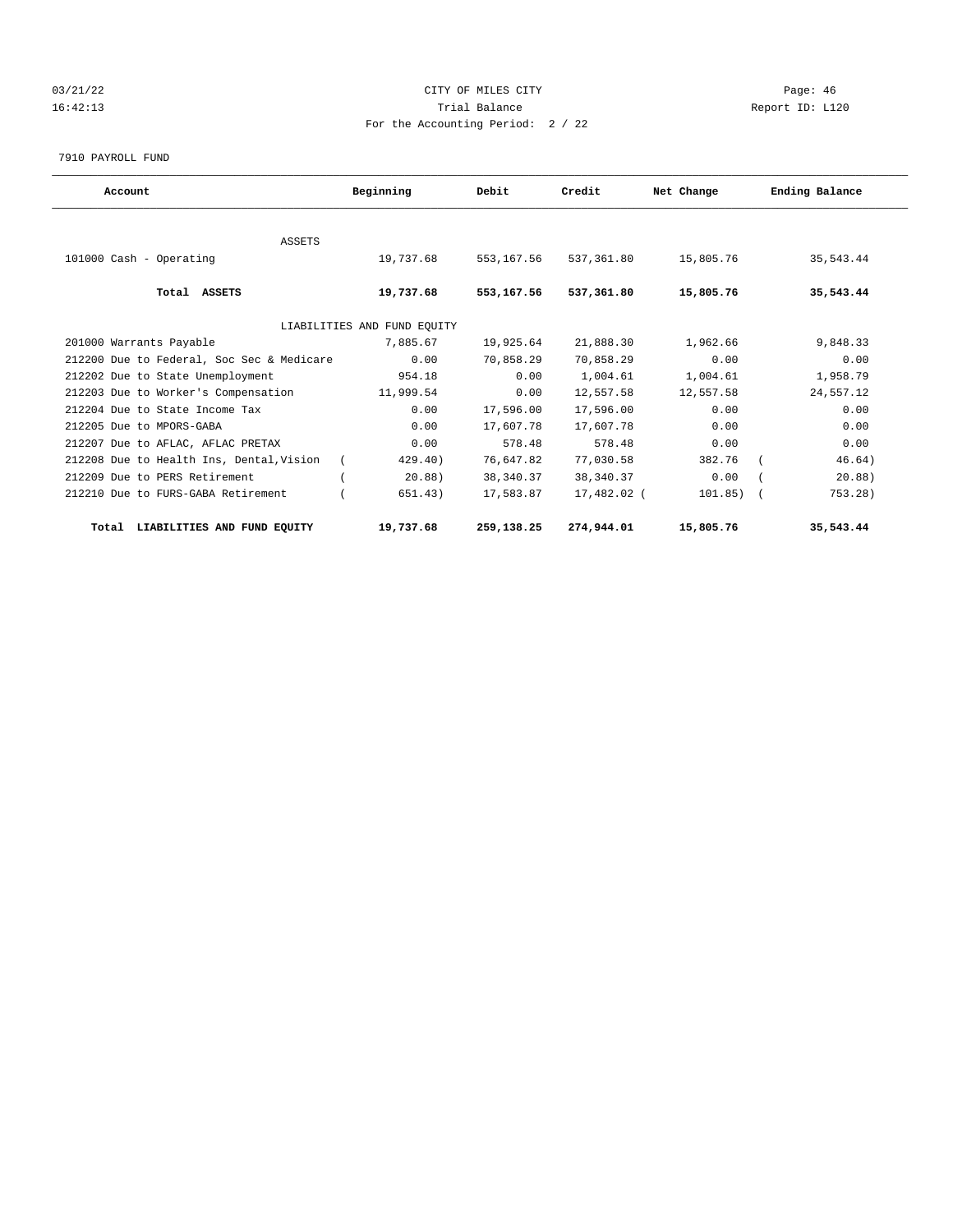## 03/21/22 Page: 47 16:42:13 Trial Balance Report ID: L120 For the Accounting Period: 2 / 22

#### 7930 CLAIMS FUND

| Account                              | Beginning                   | Debit      | Credit       | Net Change   | Ending Balance |
|--------------------------------------|-----------------------------|------------|--------------|--------------|----------------|
|                                      | ASSETS                      |            |              |              |                |
| 101000 Cash - Operating              | 239, 363.82                 | 358,389.78 | 384,509.68 ( | 26, 119.90)  | 213, 243. 92   |
| <b>ASSETS</b><br>Total               | 239,363.82                  | 358,389.78 | 384,509.68 ( | 26, 119, 90) | 213,243.92     |
|                                      | LIABILITIES AND FUND EQUITY |            |              |              |                |
| 201000 Warrants Payable              | 239, 363.82                 | 384,509.68 | 358,389.78 ( | 26.119.90)   | 213, 243.92    |
| LIABILITIES AND FUND EOUITY<br>Total | 239,363.82                  | 384,509.68 | 358,389.78 ( | 26, 119, 90) | 213,243.92     |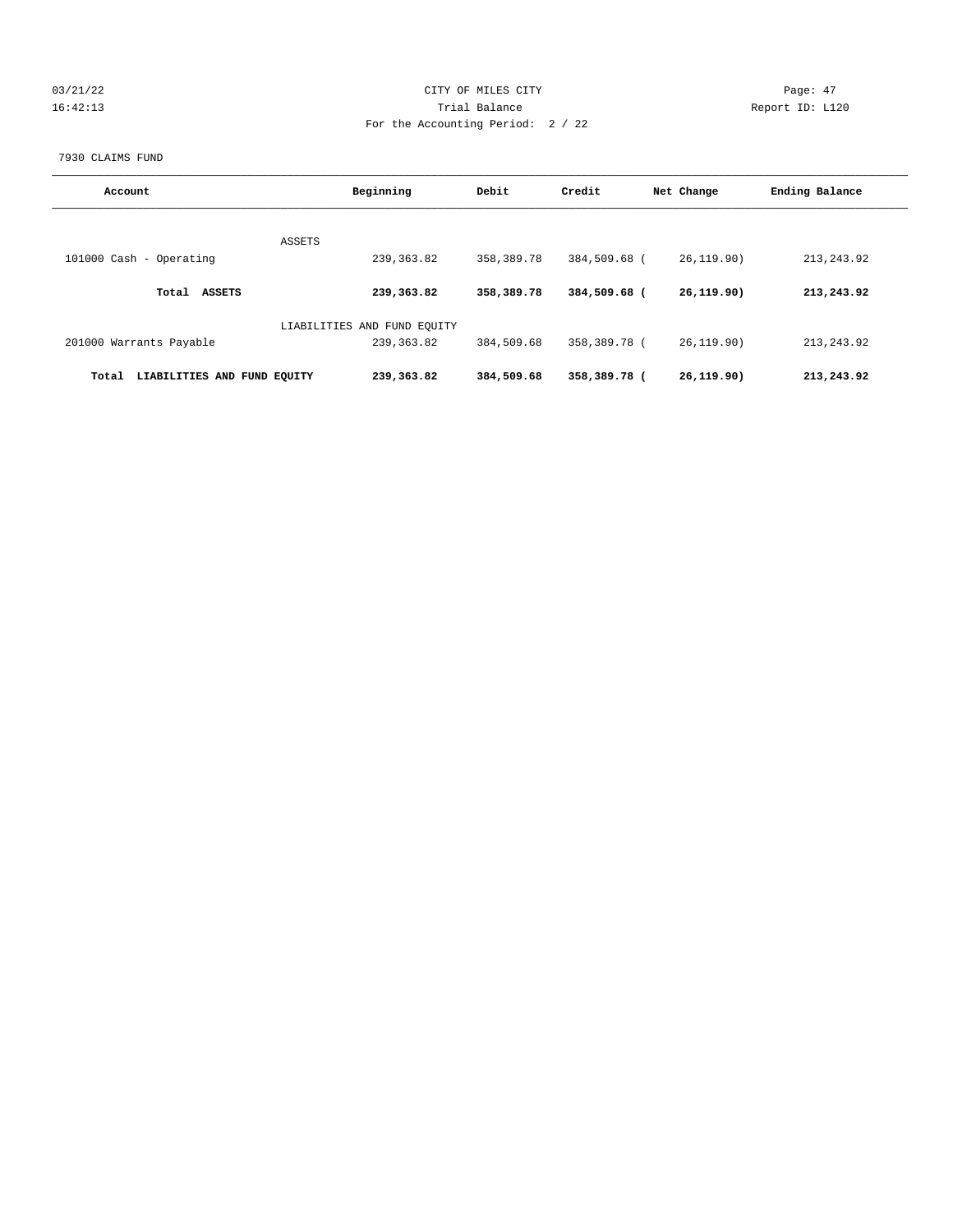## 03/21/22 Page: 48 16:42:13 Trial Balance Report ID: L120 For the Accounting Period: 2 / 22

7980 CUSTER CO WATER & SEWER DISTRICT

| Account                                 | Beginning                   | Debit     | Credit    | Net Change | Ending Balance |
|-----------------------------------------|-----------------------------|-----------|-----------|------------|----------------|
|                                         |                             |           |           |            |                |
| ASSETS                                  |                             |           |           |            |                |
| 101000 Cash - Operating                 | 0.00                        | 18,688.64 | 0.00      | 18,688.64  | 18,688.64      |
| 122000 Accounts Receivable              | 19,606.14                   | 19,009.57 | 18,688.64 | 320.93     | 19,927.07      |
| Total<br><b>ASSETS</b>                  | 19,606.14                   | 37,698.21 | 18,688.64 | 19,009.57  | 38,615.71      |
|                                         | LIABILITIES AND FUND EQUITY |           |           |            |                |
| 211020 Due to Custer Water & Sewer Dist | 19,606.14                   | 0.00      | 19,009.57 | 19,009.57  | 38,615.71      |
| Total<br>LIABILITIES AND FUND EQUITY    | 19,606.14                   | 0.00      | 19,009.57 | 19,009.57  | 38,615.71      |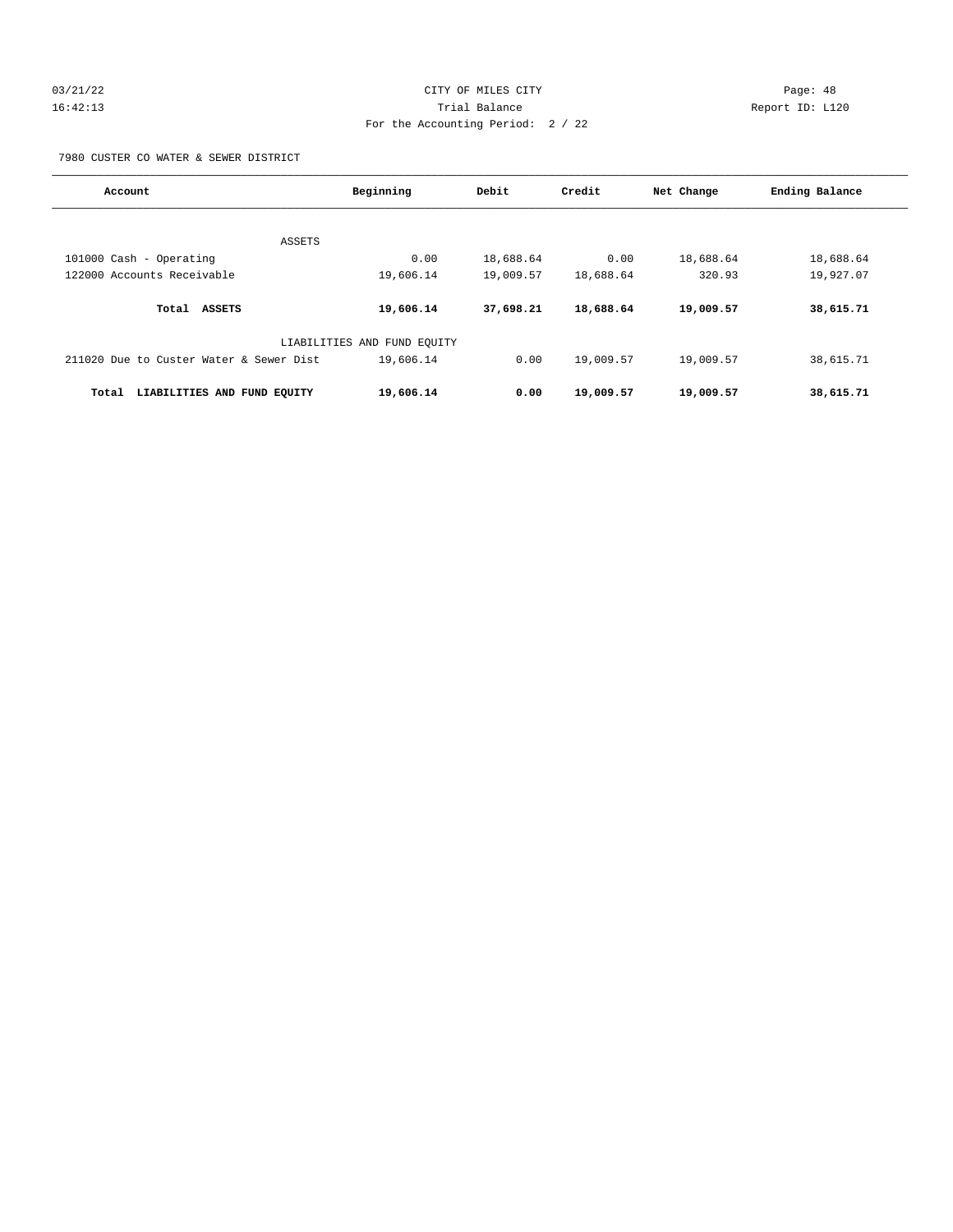## 03/21/22 Page: 49 16:42:13 Trial Balance Report ID: L120 For the Accounting Period: 2 / 22

7981 Interest Clearing

| Account                              | Beginning                   | Debit    | Credit    | Net Change | Ending Balance |
|--------------------------------------|-----------------------------|----------|-----------|------------|----------------|
| <b>ASSETS</b>                        |                             |          |           |            |                |
| 101000 Cash - Operating              | 0.00                        | 2,252.14 | 0.00      | 2,252.14   | 2,252.14       |
| <b>ASSETS</b><br>Total               | 0.00                        | 2,252.14 | 0.00      | 2,252.14   | 2,252.14       |
|                                      | LIABILITIES AND FUND EQUITY |          |           |            |                |
| 212500 Due to Others                 | 0.00                        | 0.00     | 2, 252.14 | 2,252.14   | 2,252.14       |
| LIABILITIES AND FUND EQUITY<br>Total | 0.00                        | 0.00     | 2,252.14  | 2,252.14   | 2,252.14       |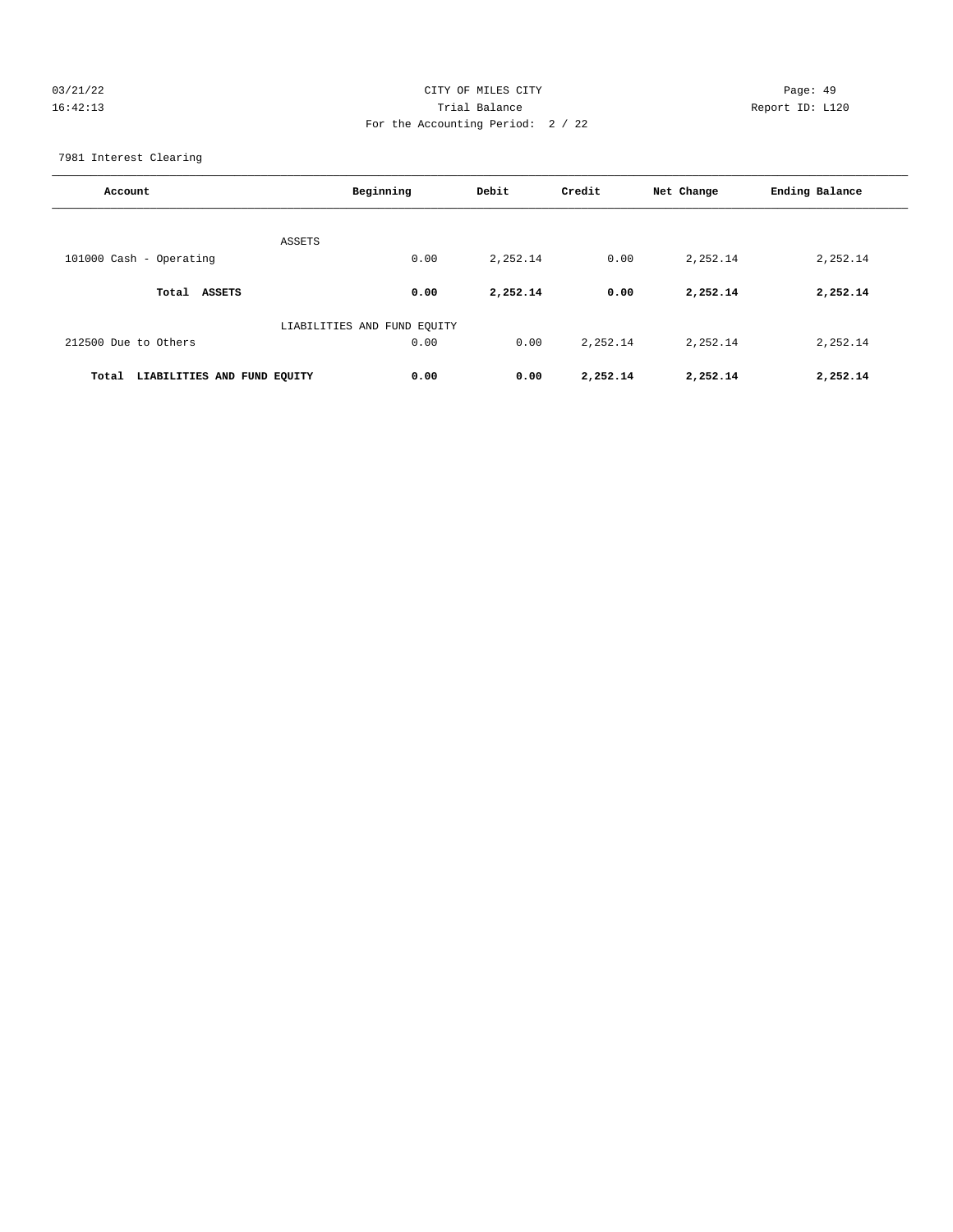# 03/21/22 Page: 50 16:42:13 Trial Balance Report ID: L120 For the Accounting Period: 2 / 22

9000 GENERAL FIXED ASSETS GROUP OF ACCOUNTS FUND

| Account                                                    | Beginning                   | Debit | Credit | Net Change | Ending Balance   |
|------------------------------------------------------------|-----------------------------|-------|--------|------------|------------------|
|                                                            |                             |       |        |            |                  |
| ASSETS                                                     |                             |       |        |            |                  |
| 181000 Land                                                | 526,599.00                  | 0.00  | 0.00   | 0.00       | 526,599.00       |
| 182000 Buildings                                           | 1,986,836.00                | 0.00  | 0.00   | 0.00       | 1,986,836.00     |
| 182100 Allowance for Depr - Buildings (Cre(                | 684,991.00)                 | 0.00  | 0.00   | 0.00       | 684,991.00)      |
| 186000 Machinery and Equipment                             | 3,038,732.00                | 0.00  | 0.00   | 0.00       | 3,038,732.00     |
| 186100 Allowance for Depr - Machinery & Eq(                | 1,463,750.00)               | 0.00  | 0.00   | 0.00       | 1,463,750.00     |
| 187000 Infrastructure                                      | 33,670,108.00               | 0.00  | 0.00   | 0.00       | 33,670,108.00    |
| 187100 Allowance For Depreciation - Infras( 16,321,771.00) |                             | 0.00  | 0.00   | 0.00       | 16, 321, 771.00) |
| Total ASSETS                                               | 20,751,763.00               | 0.00  | 0.00   | 0.00       | 20,751,763.00    |
|                                                            | LIABILITIES AND FUND EQUITY |       |        |            |                  |
| 280000 INVESTMENT IN GENERAL FIXED ASSETS                  | 20,751,763.00               | 0.00  | 0.00   | 0.00       | 20,751,763.00    |
| LIABILITIES AND FUND EQUITY<br>Total                       | 20,751,763.00               | 0.00  | 0.00   | 0.00       | 20,751,763.00    |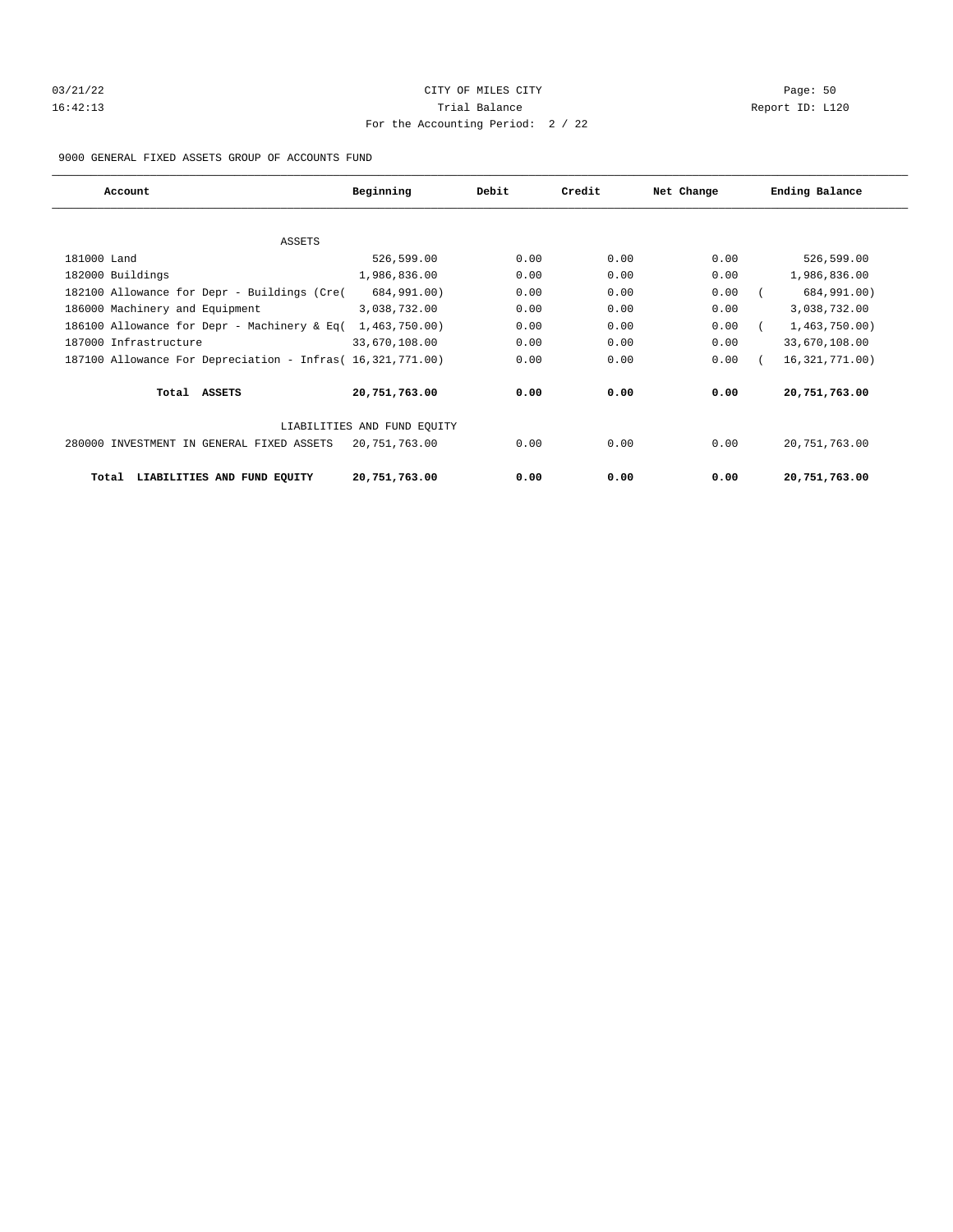# 03/21/22 Page: 51 16:42:13 Trial Balance Report ID: L120 For the Accounting Period: 2 / 22

9500 GENERAL LONG-TERM DEBT GROUP OF ACCOUNTS FUND

| Account                                    | Beginning                   | Debit | Credit | Net Change | Ending Balance |
|--------------------------------------------|-----------------------------|-------|--------|------------|----------------|
|                                            |                             |       |        |            |                |
| ASSETS                                     |                             |       |        |            |                |
| 174300 Amount to be Provided-Comp Absences | 408,602.50                  | 0.00  | 0.00   | 0.00       | 408,602.50     |
|                                            |                             |       |        |            |                |
| ASSETS<br>Total                            | 408,602.50                  | 0.00  | 0.00   | 0.00       | 408,602.50     |
|                                            | LIABILITIES AND FUND EQUITY |       |        |            |                |
| 235320 LTrm Lease Pur/FMC-PD Cars          | 44,802.50                   | 0.00  | 0.00   | 0.00       | 44,802.50      |
| 239000 Compensated Absences Payable        | 363,800.00                  | 0.00  | 0.00   | 0.00       | 363,800.00     |
|                                            |                             |       |        |            |                |
| LIABILITIES AND FUND EQUITY<br>Total       | 408,602.50                  | 0.00  | 0.00   | 0.00       | 408,602.50     |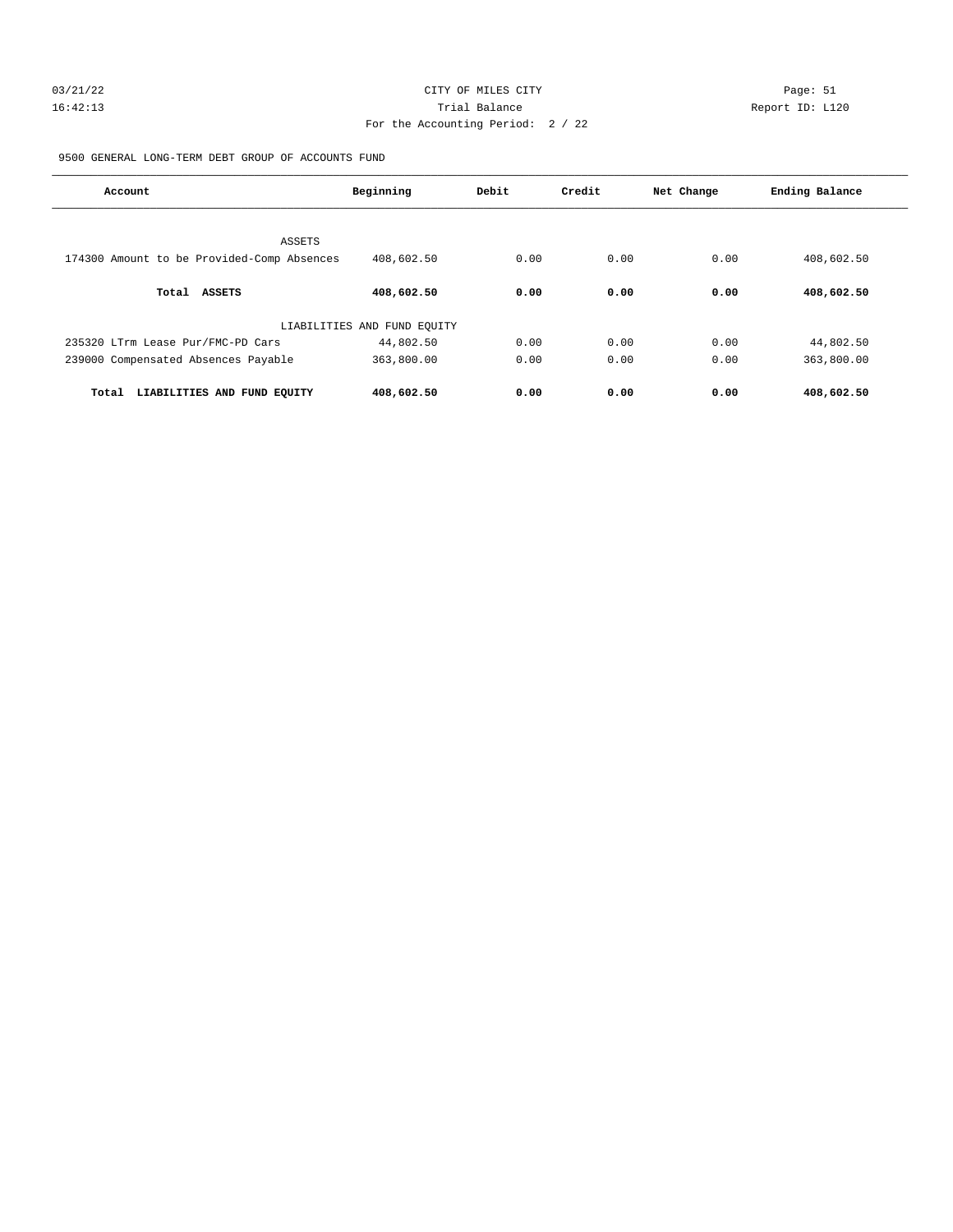## 03/21/22 Page: 1 Page: 1 16:42:13 Statement of Revenue Budget vs Actuals Report ID: B110 For the Accounting Period: 2 / 22

#### 1000 GENERAL

|              | Account                                   | Received<br>Current Month | Received YTD | Estimated Revenue To Be Received | Revenue     | % (67)<br>Received |
|--------------|-------------------------------------------|---------------------------|--------------|----------------------------------|-------------|--------------------|
| 310000 TAXES |                                           |                           |              |                                  |             |                    |
|              | 311010 Real Property Taxes                | 4,794.78                  | 1,117,953.69 | 1,853,230.00                     | 735, 276.31 | $60*$              |
| 311020       | Personal Property Taxes                   | 0.00                      | 6,479.62     | 42,001.00                        | 35,521.38   | 15 <sup>8</sup>    |
| 312000       | Penalty & Interest on Delinquent Taxes    | 411.77                    | 4,836.19     | 5,000.00                         | 163.81      | 97%                |
| 314140       | LOCAL OPTION-MOTOR VEHICLE                | 18,797.51                 | 170,032.99   | 255,000.00                       | 84,967.01   | 67 %               |
|              | Account Group Total:                      | 24,004.06                 | 1,299,302.49 | 2,155,231.00                     | 855,928.51  | 60 %               |
|              | 320000 LICENSES AND PERMITS               |                           |              |                                  |             |                    |
| 322010       | Alcoholic Beverage Licenses and Permits   | 0.00                      | 10,650.00    | 10,650.00                        | 0.00        | $100$ %            |
| 322020       | General Business / Professional /         | 50.00                     | 50.00        | 398.00                           | 348.00      | $13*$              |
| 322050       | Amusement Licenses & Permits              | 0.00                      | 1,395.00     | 780.00                           | $-615.00$   | $179$ %            |
| 323030       | Animal Licenses                           | 30.00                     | 267.50       | 500.00                           | 232.50      | 54 %               |
| 323060       | Catering Beer/Wine Permit                 | 0.00                      | 0.00         | 600.00                           | 600.00      | 0 <sup>8</sup>     |
|              | 323090 Parking Permits                    | 288.00                    | 288.00       | 288.00                           | 0.00        | $100$ %            |
|              | Account Group Total:                      | 368.00                    | 12,650.50    | 13,216.00                        | 565.50      | 96%                |
|              | 330000 INTERGOVERNMENTAL REVENUES         |                           |              |                                  |             |                    |
| 331024       | Bullet Proof Vest Grant                   | 0.00                      | 0.00         | 1,180.00                         | 1,180.00    | 0 <sup>8</sup>     |
| 334000       | State Grants                              | 0.00                      | 0.00         | 47,000.00                        | 47,000.00   | 0 <sup>8</sup>     |
| 334006       | MDT-SRO-Wage OT Reimb                     | 0.00                      | 41,667.00    | 41,667.00                        | 0.00        | $100$ %            |
| 335110       | Live Card Game Table Permit               | 0.00                      | 1,150.00     | 1,500.00                         | 350.00      | $77$ $%$           |
| 335120       | Video Gaming Machine Permits              | 0.00                      | 28,200.00    | 33,000.00                        | 4,800.00    | 85%                |
| 335230       | HB 124 Entitlement                        | 0.00                      | 706,279.12   | 1,412,559.00                     | 706,279.88  | $50*$              |
|              | Account Group Total:                      | 0.00                      | 777,296.12   | 1,536,906.00                     | 759,609.88  | 51%                |
|              | 340000 Charges for Services               |                           |              |                                  |             |                    |
| 341010       | Sale of Maps and Publications             | 0.00                      | 100.00       | 100.00                           | 0.00        | 100 %              |
| 341014       | Board of Appeals, Zone Change Adm/Permits | 0.00                      | 0.00         | 1,600.00                         | 1,600.00    | 0 %                |
| 341015       | Subdivision Review                        | 0.00                      | 0.00         | 200.00                           | 200.00      | 0 <sup>8</sup>     |
| 341030       | Police Services                           | 0.00                      | 9.00         | 20.00                            | 11.00       | 45 %               |
| 341075       | Serv/Cnty-Interlocal Agmt                 | 25,624.10                 | 53,220.82    | 211,515.00                       | 158,294.18  | $25$ $%$           |
| 342013       | Flood Plain Fees                          | 925.00                    | 2,475.00     | 3,500.00                         | 1,025.00    | 71 %               |
| 342014       | SRO-County/School Dist. contribution      | 0.00                      | 9,634.54     | 10,000.00                        | 365.46      | 96 <sup>8</sup>    |
| 342022       | Special F Ser/Fire Contract               | 0.00                      | 49,787.00    | 52,845.00                        | 3,058.00    | $94$ %             |
| 342025       | Fire Dept Equip Rental/Labor              | 0.00                      | 1,010.00     | 2,000.00                         | 990.00      | $51$ %             |
| 344010       | Animal Control/Pound Fees                 | 15.00                     | 544.00       | 2,300.00                         | 1,756.00    | $24$ %             |
| 346020       | Park Fees                                 | 110.00                    | 885.00       | 2,000.00                         | 1,115.00    | 44 %               |
| 346030       | Swimming Pool Fees                        | 0.00                      | 6,708.00     | 11,000.00                        | 4,292.00    | $61*$              |
|              | Account Group Total:                      | 26,674.10                 | 124,373.36   | 297,080.00                       | 172,706.64  | 42 %               |
|              | 350000 FINES AND FORFEITURES              |                           |              |                                  |             |                    |
|              | 351013 Drug Forfeitures                   | 0.00                      | 0.00         | 2,000.00                         | 2,000.00    | 0 <sup>8</sup>     |
| 351030       | Fines/Surcharges/etc                      | 9,201.32                  | 85,828.99    | 160,000.00                       | 74,171.01   | $54$ $%$           |
| 351035       | Animal Control Court Revenue              | 187.50                    | 4,347.99     | 7,600.00                         | 3,252.01    | 57%                |
|              | 351037 Public Defender Fee                | 0.00                      | 0.00         | 300.00                           | 300.00      | 0 <sup>8</sup>     |
|              | Account Group Total:                      | 9,388.82                  | 90,176.98    | 169,900.00                       | 79,723.02   | 53 %               |
|              | 360000 MISCELLANEOUS REVENUE              |                           |              |                                  |             |                    |
|              | 361005 MidRivers Franchise Fees           | 0.00                      | 65,809.65    | 102,000.00                       | 36,190.35   | 65 %               |
|              | 361010 Land Rental                        | 0.00                      | 44, 115.99   | 49,000.00                        | 4,884.01    | 90%                |
| 361020       | Building Rentals                          | 1,716.66                  | 13,733.28    | 20,600.00                        | 6,866.72    | 67 %               |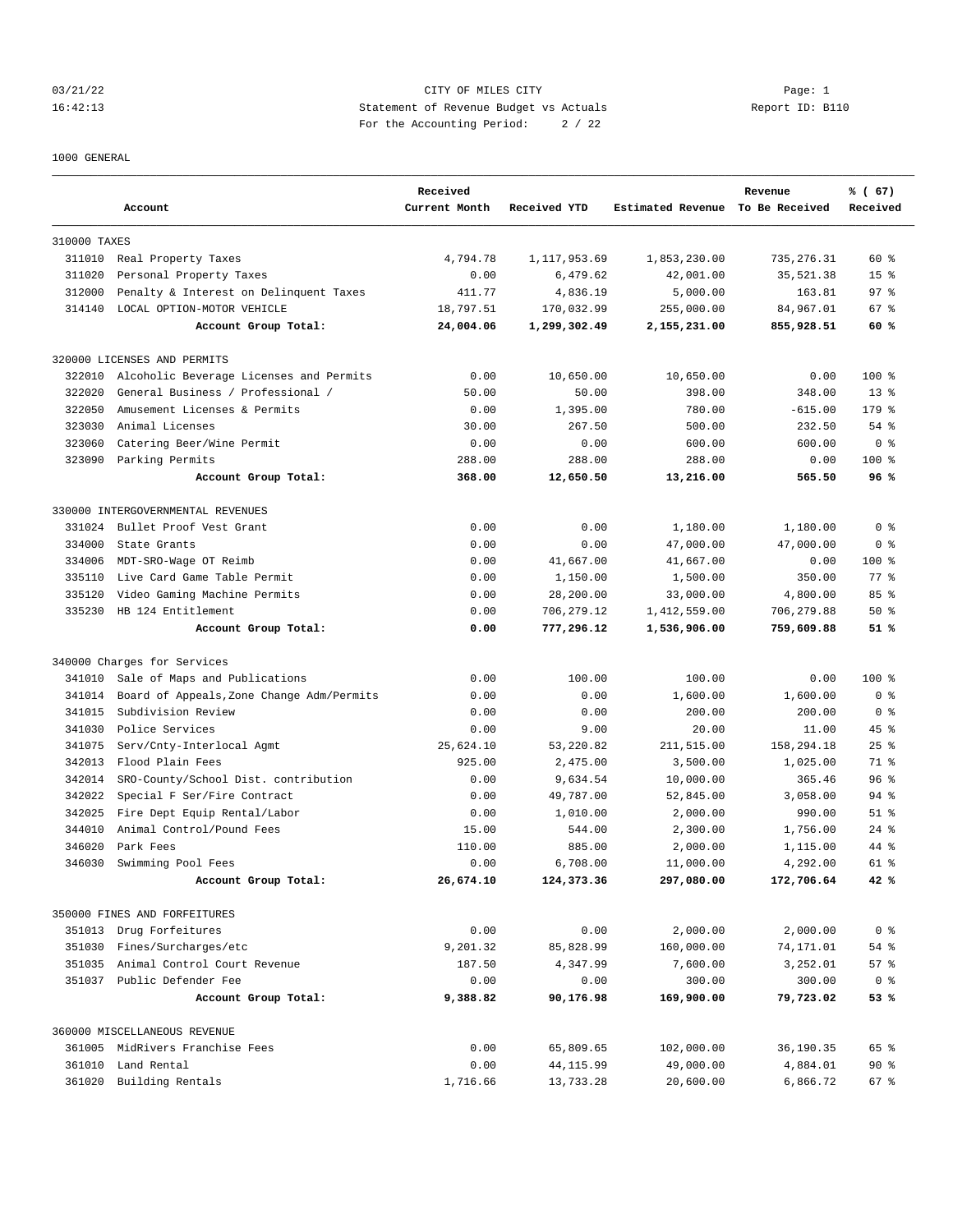## 03/21/22 Page: 2 16:42:13 Statement of Revenue Budget vs Actuals Report ID: B110 For the Accounting Period: 2 / 22

#### 1000 GENERAL

|        |                                   | Received      |              |                   | Revenue        | % (67)           |
|--------|-----------------------------------|---------------|--------------|-------------------|----------------|------------------|
|        | Account                           | Current Month | Received YTD | Estimated Revenue | To Be Received | Received         |
| 362020 | MISC REVENUE                      | 0.00          | 8,746.85     | 8,000.00          | $-746.85$      | 109 <sub>8</sub> |
| 362022 | Health Ins-MMIA Emp Benefits Prog | 51.70         | 785.66       | 100.00            | $-685.66$      | 786 %            |
| 365000 | Contributions and Donations       | 0.00          | 13,725.00    | 1,000.00          | $-12,725.00$   | $***$ $_{8}$     |
| 365015 | Florence Stacy Foundation         | 0.00          | $-348.00$    | 0.00              | 348.00         | $***$ $ -$       |
| 366040 | Misc.-BHS                         | 0.00          | 0.00         | 2,400.00          | 2,400.00       | 0 %              |
| 366050 | Sale of Junk/Salvage-PD cars      | 0.00          | 0.00         | 5,000.00          | 5,000.00       | 0 <sup>8</sup>   |
| 367000 | Sale of Junk or Salvage           | 0.00          | 0.00         | 1,000.00          | 1,000.00       | 0 <sup>8</sup>   |
|        | Account Group Total:              | 1,768.36      | 146,568.43   | 189,100.00        | 42,531.57      | 78 %             |
|        | 370000 INVESTMENT EARNINGS        |               |              |                   |                |                  |
| 371010 | Investment Earnings               | 0.00          | 1,416.64     | 10,000.00         | 8,583.36       | $14*$            |
|        | Account Group Total:              | 0.00          | 1,416.64     | 10,000.00         | 8,583.36       | $14*$            |
|        | 380000 OTHER FINANCING SOURCES    |               |              |                   |                |                  |
| 381070 | Proceeds/Loans/Intercap 016-2015  | 0.00          | 480,000.00   | 480,000.00        | 0.00           | $100$ %          |
| 383000 | Interfund Operating Transfer      | 21,088.29     | 247,802.82   | 655,006.00        | 407,203.18     | $38*$            |
|        | Account Group Total:              | 21,088.29     | 727,802.82   | 1,135,006.00      | 407,203.18     | 64 %             |
|        | Total:<br>Fund                    | 83,291.63     | 3,179,587.34 | 5,506,439.00      | 2,326,851.66   | 58 %             |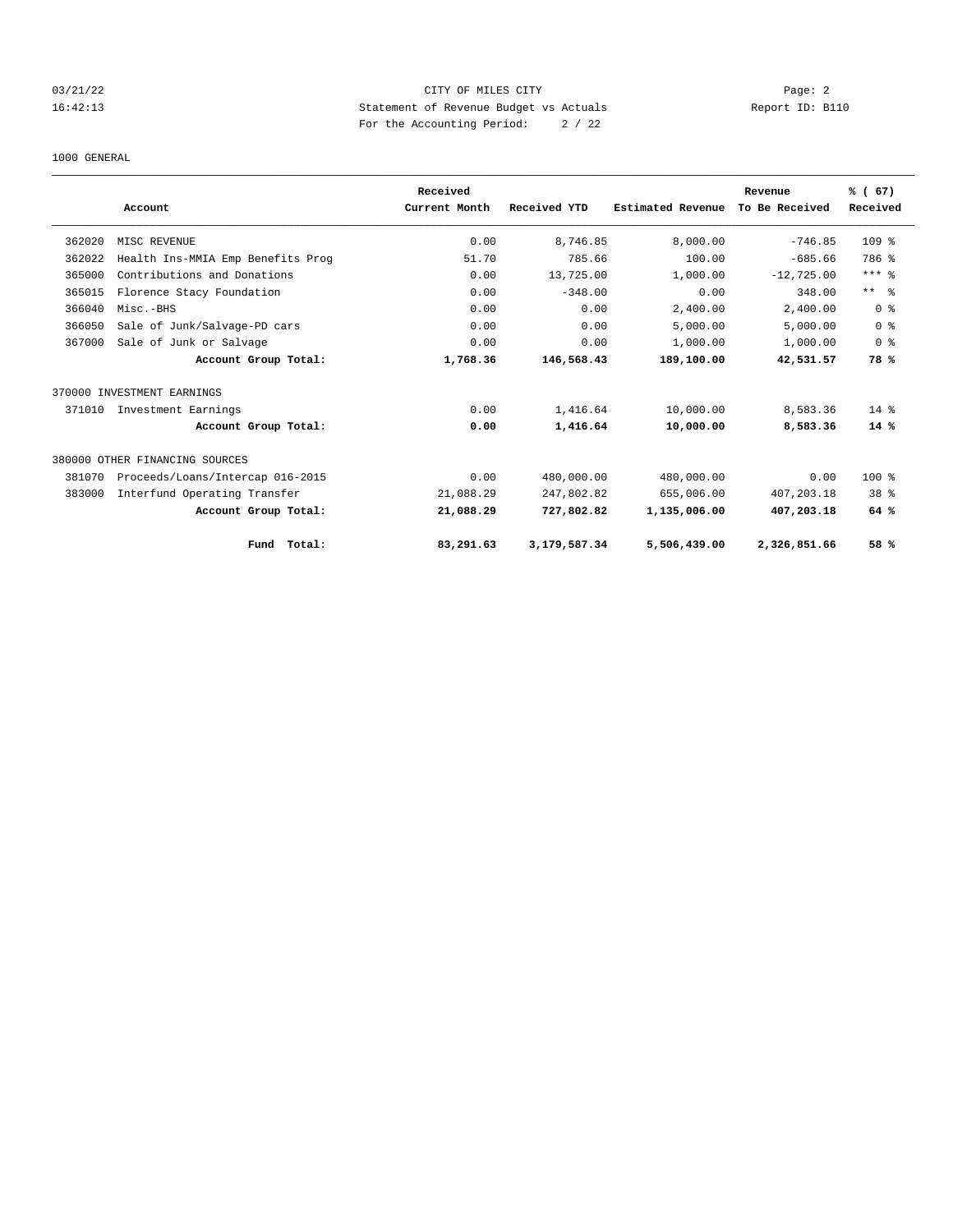## 03/21/22 Page: 3 Page: 3 Page: 3 16:42:13 Statement of Revenue Budget vs Actuals Report ID: B110 For the Accounting Period: 2 / 22

# 2220 LIBRARY

|        |                                   | Received      |              |                          | Revenue        | % (67)          |
|--------|-----------------------------------|---------------|--------------|--------------------------|----------------|-----------------|
|        | Account                           | Current Month | Received YTD | <b>Estimated Revenue</b> | To Be Received | Received        |
|        | 340000 Charges for Services       |               |              |                          |                |                 |
| 341075 | Serv/Cnty-Interlocal Agmt         | 0.00          | 0.00         | 41,839.00                | 41,839.00      | 0 %             |
| 346070 | Library Fees                      | 157.40        | 1,201.30     | 2,000.00                 | 798.70         | 60 %            |
| 346074 | Book Sales                        | 1.00          | 3.00         | 400.00                   | 397.00         | 1 <sup>8</sup>  |
|        | Account Group Total:              | 158.40        | 1,204.30     | 44,239.00                | 43,034.70      | 3%              |
|        | 360000 MISCELLANEOUS REVENUE      |               |              |                          |                |                 |
| 365000 | Contributions and Donations       | 50,697.04     | 50,697.04    | 0.00                     | $-50,697.04$   | $***$ $\approx$ |
| 365035 | Donation-Library Board of Trustee | 0.00          | 0.00         | 7,500.00                 | 7,500.00       | 0 %             |
|        | Account Group Total:              | 50,697.04     | 50,697.04    | 7,500.00                 | $-43, 197.04$  | 676 %           |
|        | 380000 OTHER FINANCING SOURCES    |               |              |                          |                |                 |
| 383000 | Interfund Operating Transfer      | 25,998.75     | 207,990.00   | 311,985.00               | 103,995.00     | 67 %            |
|        | Account Group Total:              | 25,998.75     | 207,990.00   | 311,985.00               | 103,995.00     | 67 %            |
|        | Fund Total:                       | 76,854.19     | 259,891.34   | 363,724.00               | 103,832.66     | 71 %            |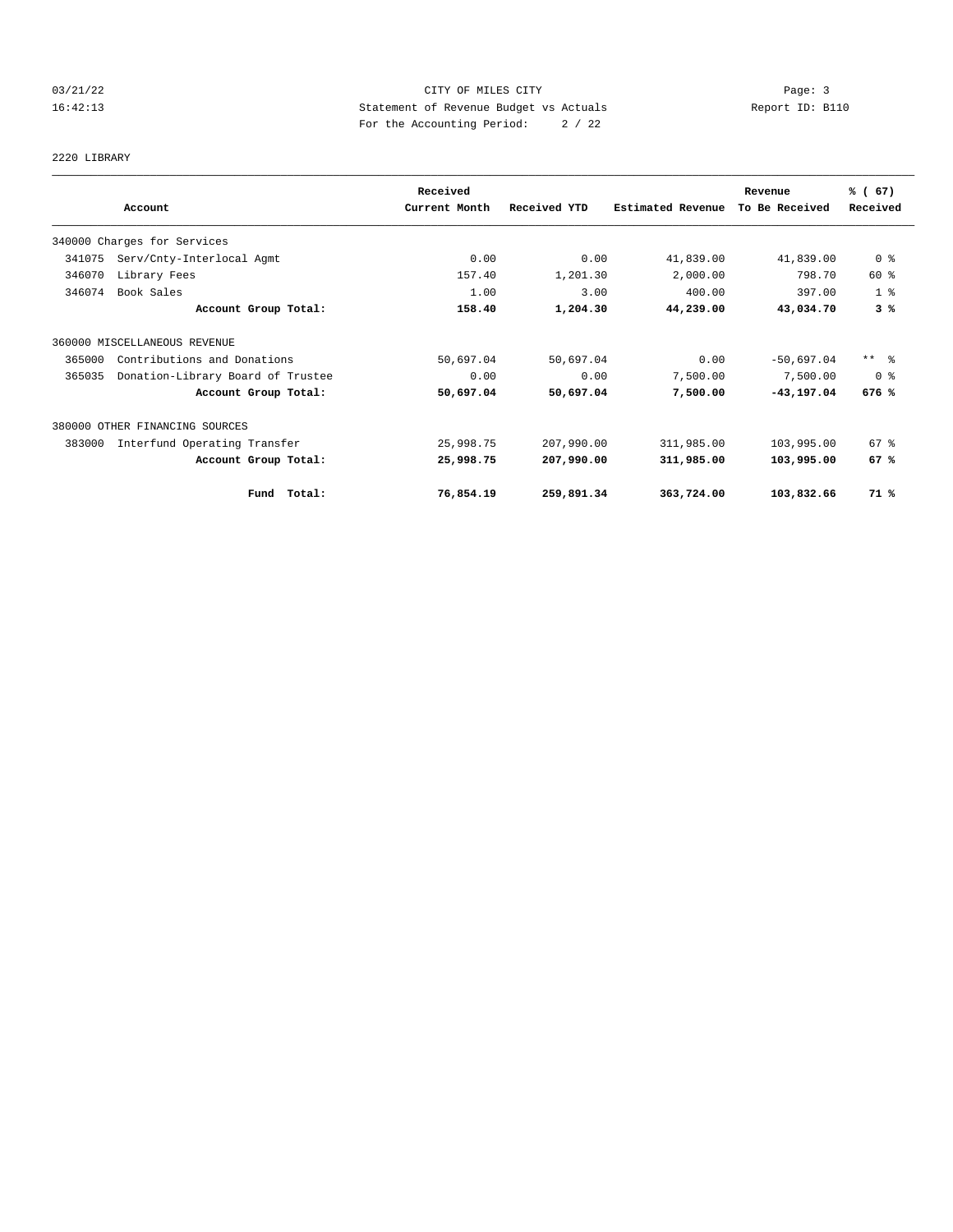## 03/21/22 Page: 4 CITY OF MILES CITY 16:42:13 Statement of Revenue Budget vs Actuals Report ID: B110 For the Accounting Period: 2 / 22

2260 EMERGENCY DISASTER

|              |                                        | Received      |              |                   | Revenue        | % (67)    |
|--------------|----------------------------------------|---------------|--------------|-------------------|----------------|-----------|
|              | Account                                | Current Month | Received YTD | Estimated Revenue | To Be Received | Received  |
| 310000 TAXES |                                        |               |              |                   |                |           |
| 311010       | Real Property Taxes                    | 11.73         | 56.62        | 36.00             | $-20.62$       | $157$ $%$ |
| 311020       | Personal Property Taxes                | 0.00          | 0.19         | 7.00              | 6.81           | 38        |
| 312000       | Penalty & Interest on Delinquent Taxes | 3.93          | 43.41        | 50.00             | 6.59           | $87 - 8$  |
|              | Account Group Total:                   | 15.66         | 100.22       | 93.00             | $-7.22$        | 108%      |
|              | Fund Total:                            | 15.66         | 100.22       | 93.00             | $-7.22$        | 108%      |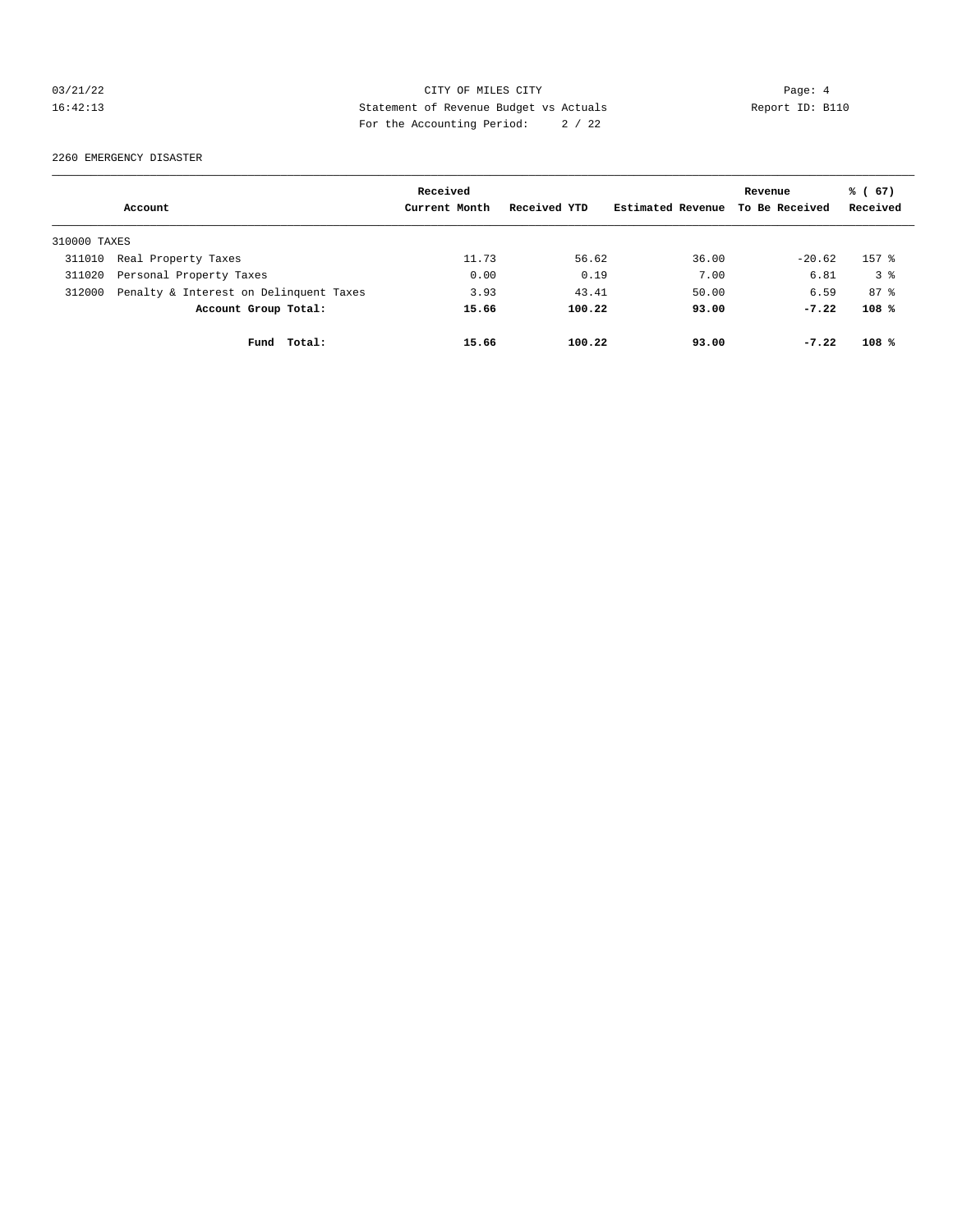03/21/22 Page: 5 Page: 5 Page: 5 Page: 6 Page: 6 Page: 6 Page: 6 Page: 6 Page: 6 Page: 6 Page: 6 Page: 6 Page: 6 Page: 6 Page: 6 Page: 6 Page: 6 Page: 6 Page: 6 Page: 6 Page: 6 Page: 6 Page: 6 Page: 6 Page: 6 Page: 6 Page: 16:42:13 Statement of Revenue Budget vs Actuals Report ID: B110 For the Accounting Period: 2 / 22

2270 Health

|                                        | Received      |              |                   | Revenue        | % (67)   |
|----------------------------------------|---------------|--------------|-------------------|----------------|----------|
| Account                                | Current Month | Received YTD | Estimated Revenue | To Be Received | Received |
| 380000 OTHER FINANCING SOURCES         |               |              |                   |                |          |
| Interfund Operating Transfer<br>383000 | 0.00          | 13,000.00    | 13,000.00         | 0.00           | $100*$   |
| Account Group Total:                   | 0.00          | 13,000.00    | 13,000.00         | 0.00           | 100%     |
| Total:<br>Fund                         | 0.00          | 13,000.00    | 13,000.00         | 0.00           | $100*$   |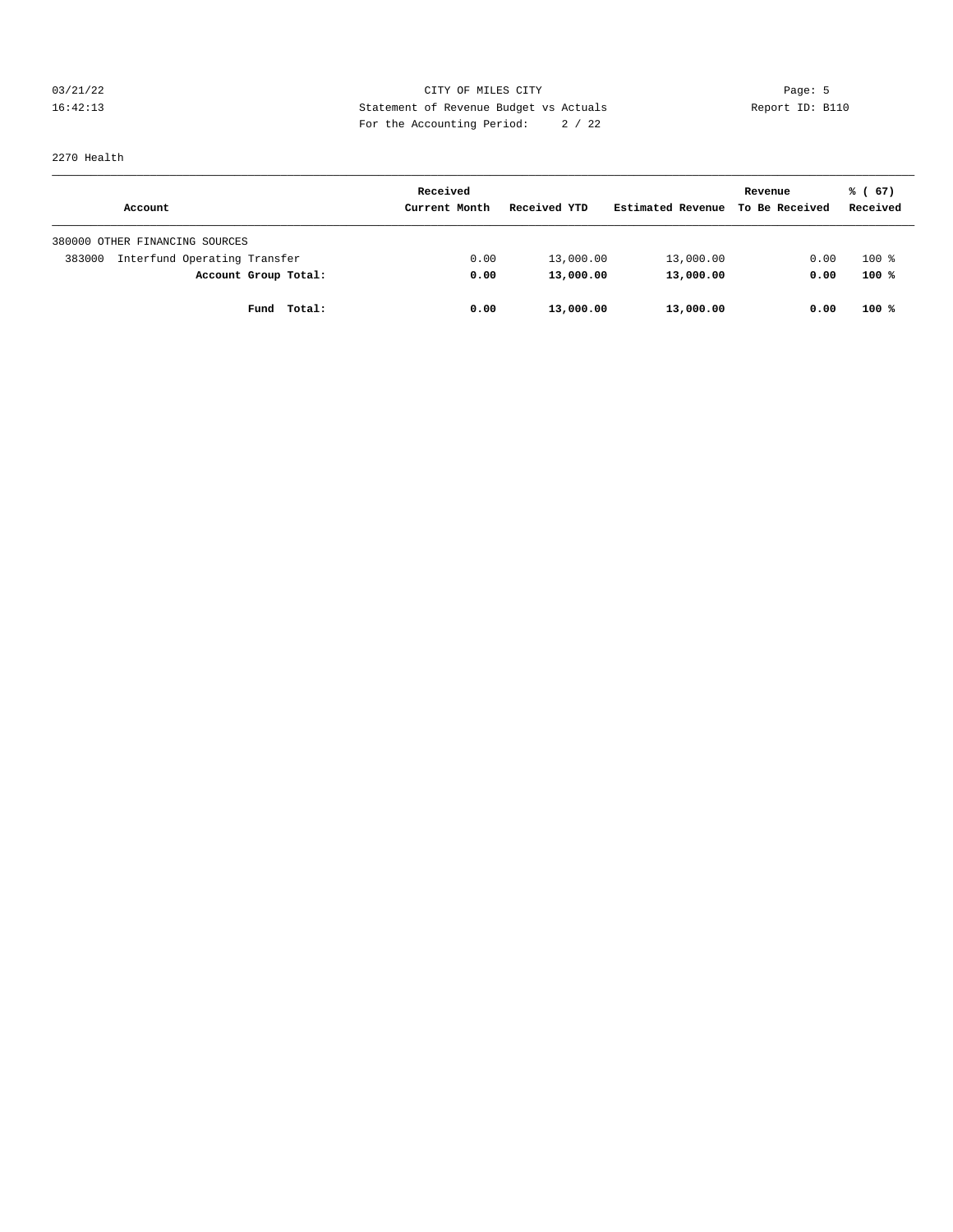## 03/21/22 Page: 6 CITY OF MILES CITY 16:42:13 Statement of Revenue Budget vs Actuals Report ID: B110 For the Accounting Period: 2 / 22

2310 TIFD-Downtown

|                                                  | Received      |              |                          | Revenue        | % (67)          |
|--------------------------------------------------|---------------|--------------|--------------------------|----------------|-----------------|
| Account                                          | Current Month | Received YTD | <b>Estimated Revenue</b> | To Be Received | Received        |
| 310000 TAXES                                     |               |              |                          |                |                 |
| 311010<br>Real Property Taxes                    | 228.58        | 105,529.15   | 193,476.00               | 87,946.85      | 55%             |
| 311020<br>Personal Property Taxes                | 0.00          | 480.86       | 4,000.00                 | 3,519.14       | $12*$           |
| 312000<br>Penalty & Interest on Delinquent Taxes | 11.44         | 357.00       | 0.00                     | $-357.00$      | $***$ $ -$      |
| Account Group Total:                             | 240.02        | 106,367.01   | 197,476.00               | 91,108.99      | 54%             |
| 330000 INTERGOVERNMENTAL REVENUES                |               |              |                          |                |                 |
| 331172<br>Montana Main St Grant                  | 0.00          | 1,800.00     | 10,000.00                | 8,200.00       | 18 <sup>8</sup> |
| Account Group Total:                             | 0.00          | 1,800.00     | 10,000.00                | 8,200.00       | $18*$           |
| 370000 INVESTMENT EARNINGS                       |               |              |                          |                |                 |
| 371010<br>Investment Earnings                    | 0.00          | 362.11       | 0.00                     | $-362.11$      | $***$ $\approx$ |
| Account Group Total:                             | 0.00          | 362.11       | 0.00                     | $-362.11$      | $***$ %         |
| 380000 OTHER FINANCING SOURCES                   |               |              |                          |                |                 |
| Interfund Operating Transfer<br>383000           | 0.00          | 0.00         | 2,000.00                 | 2,000.00       | 0 <sup>8</sup>  |
| Account Group Total:                             | 0.00          | 0.00         | 2,000.00                 | 2,000.00       | 0 <sup>8</sup>  |
| Fund Total:                                      | 240.02        | 108,529.12   | 209,476.00               | 100,946.88     | 52%             |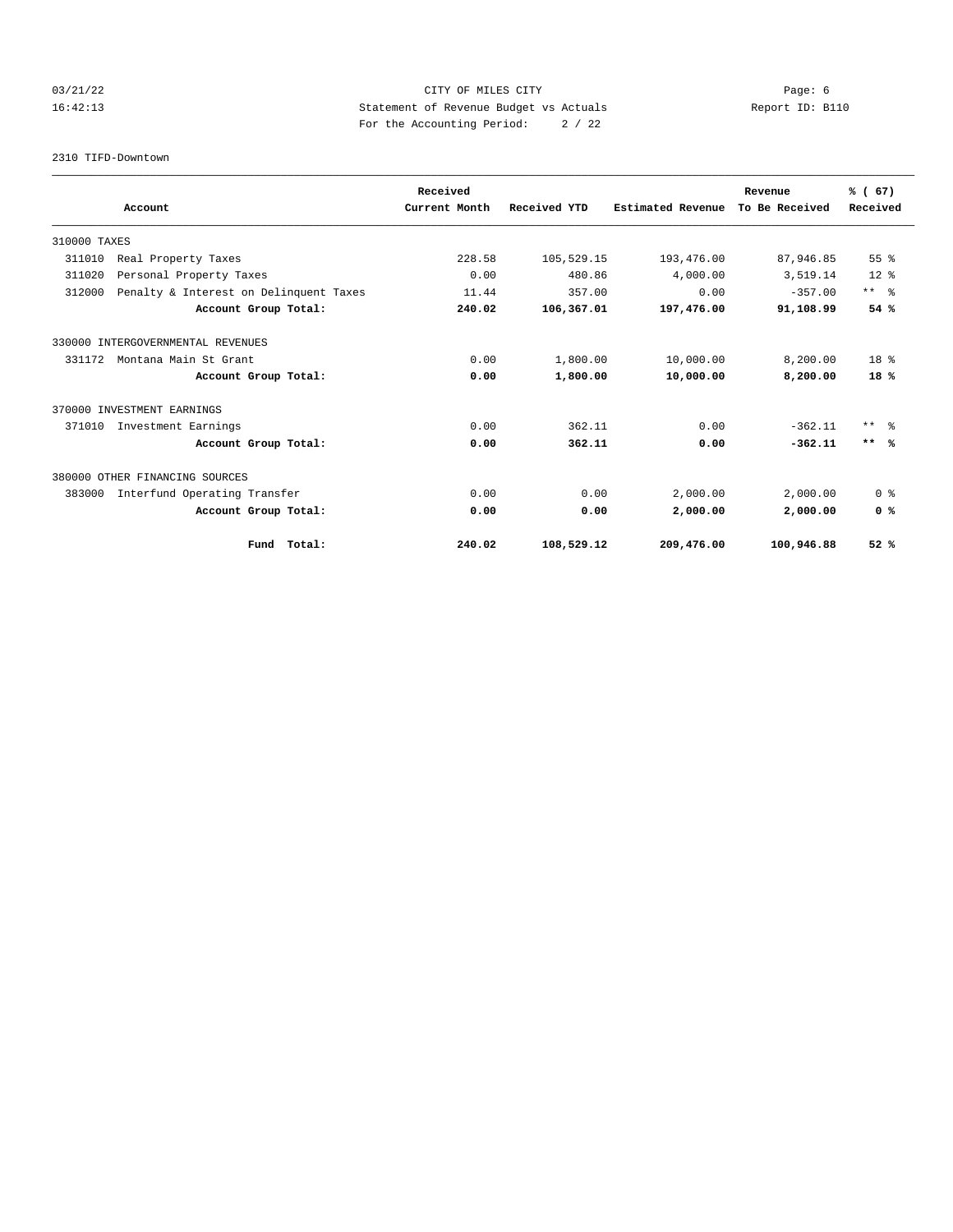## $03/21/22$  Page: 7 16:42:13 Statement of Revenue Budget vs Actuals Report ID: B110 For the Accounting Period: 2 / 22

2350 Local Government/Study Commission

|              | Account                 |             | Received<br>Current Month | Received YTD | Estimated Revenue | Revenue<br>To Be Received | % (67)<br>Received   |  |
|--------------|-------------------------|-------------|---------------------------|--------------|-------------------|---------------------------|----------------------|--|
| 310000 TAXES |                         |             |                           |              |                   |                           |                      |  |
| 311010       | Real Property Taxes     |             | 0.00                      | 0.04         | 0.00              | $-0.04$                   | $***$ 2              |  |
| 311020       | Personal Property Taxes |             | 0.00                      | 0.03         | 0.00              | $-0.03$                   | $***$ $\frac{6}{10}$ |  |
|              | Account Group Total:    |             | 0.00                      | 0.07         | 0.00              | $-0.07$                   | $***$ %              |  |
|              |                         | Fund Total: | 0.00                      | 0.07         | 0.00              | $-0.07$                   | $***$ %              |  |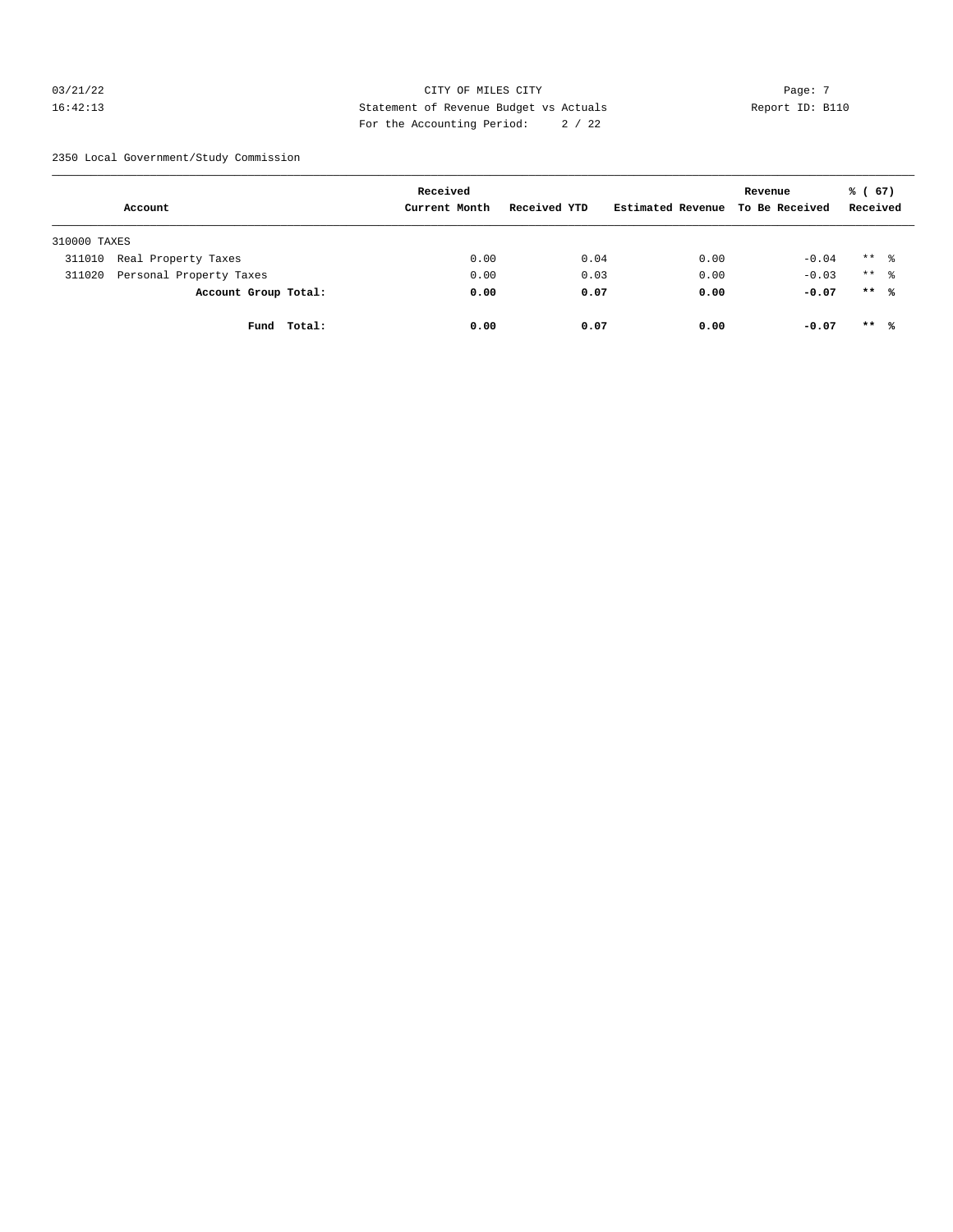## 03/21/22 Page: 8 CITY OF MILES CITY 16:42:13 Statement of Revenue Budget vs Actuals Report ID: B110 For the Accounting Period: 2 / 22

2372 Permissive Medical Levy

|              |                                        | Received      |              |                   | Revenue        | % (67)   |
|--------------|----------------------------------------|---------------|--------------|-------------------|----------------|----------|
|              | Account                                | Current Month | Received YTD | Estimated Revenue | To Be Received | Received |
| 310000 TAXES |                                        |               |              |                   |                |          |
| 311010       | Real Property Taxes                    | 700.87        | 170,029.78   | 282,054.00        | 112,024.22     | 60 %     |
| 311020       | Personal Property Taxes                | 0.00          | 1,007.81     | 6,393.00          | 5,385.19       | $16*$    |
| 312000       | Penalty & Interest on Delinquent Taxes | 13.73         | 151.97       | 200.00            | 48.03          | 76 %     |
|              | Account Group Total:                   | 714.60        | 171,189.56   | 288,647.00        | 117,457.44     | 59 %     |
|              | Total:<br>Fund                         | 714.60        | 171,189.56   | 288,647.00        | 117,457.44     | 59 %     |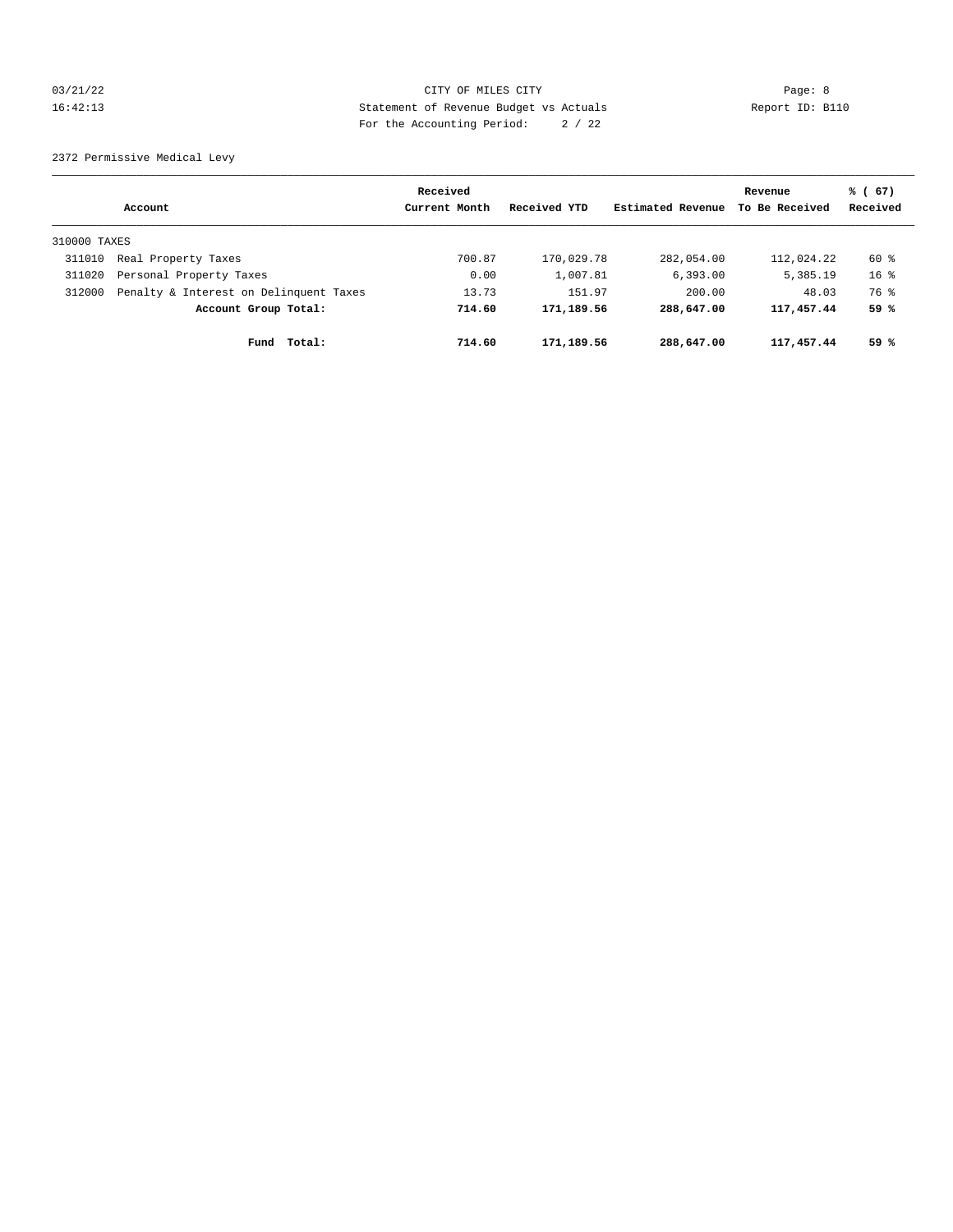## 03/21/22 Page: 9 16:42:13 Statement of Revenue Budget vs Actuals Report ID: B110 For the Accounting Period: 2 / 22

#### 2390 DRUG FORFEITURE

| Account                      | Received<br>Current Month | Received YTD | Estimated Revenue | Revenue<br>To Be Received | % (67)<br>Received |
|------------------------------|---------------------------|--------------|-------------------|---------------------------|--------------------|
|                              |                           |              |                   |                           |                    |
| 350000 FINES AND FORFEITURES |                           |              |                   |                           |                    |
| Drug Forfeitures<br>351013   | 0.00                      | 0.00         | 3,000.00          | 3,000.00                  | 0 %                |
| Account Group Total:         | 0.00                      | 0.00         | 3,000.00          | 3,000.00                  | 0 %                |
| Fund Total:                  | 0.00                      | 0.00         | 3,000.00          | 3,000.00                  | 0 %                |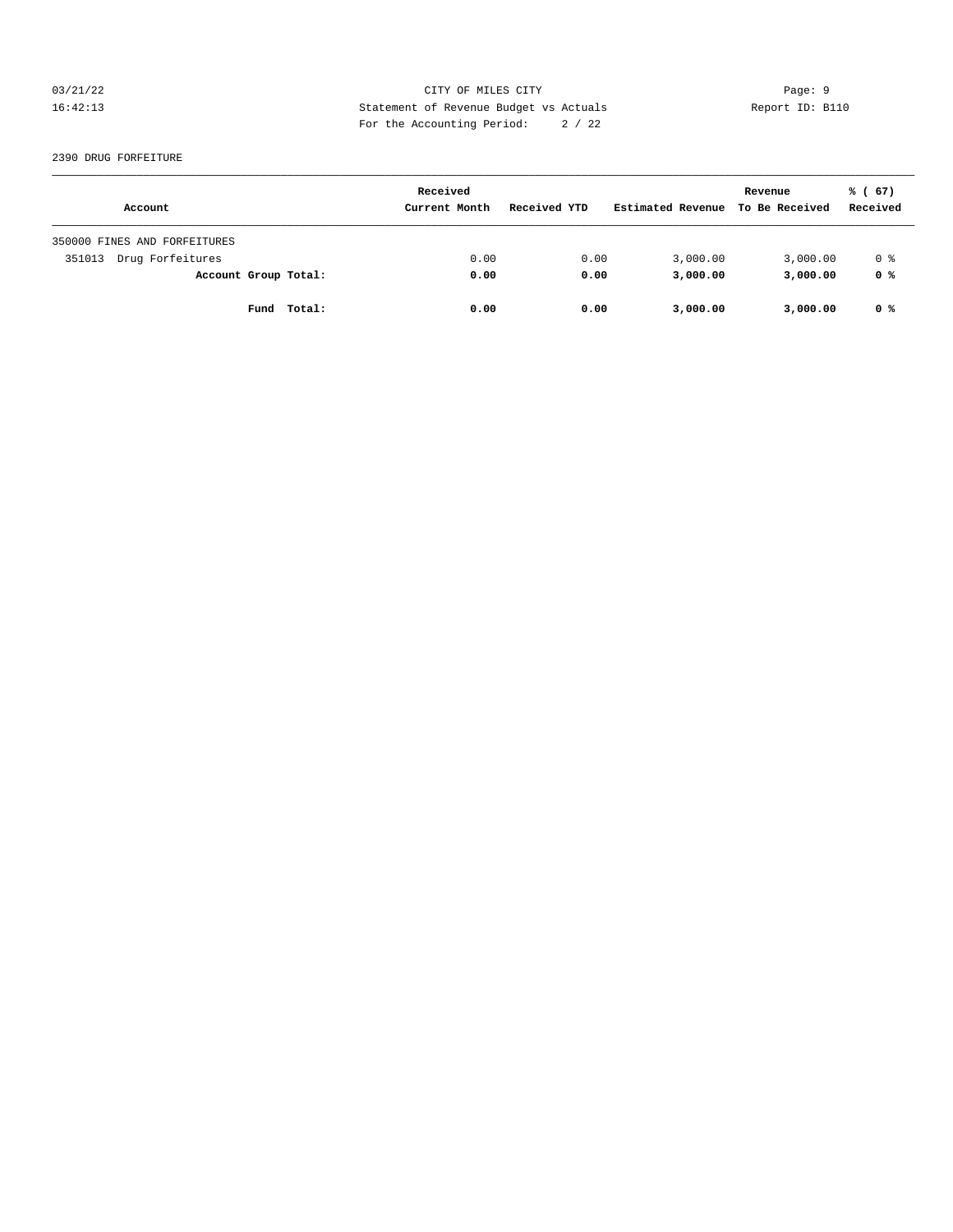03/21/22 Page: 10 16:42:13 Statement of Revenue Budget vs Actuals Report ID: B110 For the Accounting Period: 2 / 22

#### 2394 BUILDING CODE ENFORCEMENT

|                                      | Received      |              |                   | Revenue        | % (67)   |
|--------------------------------------|---------------|--------------|-------------------|----------------|----------|
| Account                              | Current Month | Received YTD | Estimated Revenue | To Be Received | Received |
| 320000 LICENSES AND PERMITS          |               |              |                   |                |          |
| Building & Related Permits<br>323010 | 2,993.00      | 50,094.81    | 99,228.00         | 49,133.19      | $50*$    |
| Account Group Total:                 | 2,993.00      | 50,094.81    | 99,228.00         | 49,133.19      | 50%      |
| Total:<br>Fund                       | 2,993.00      | 50,094.81    | 99,228.00         | 49,133.19      | 50 %     |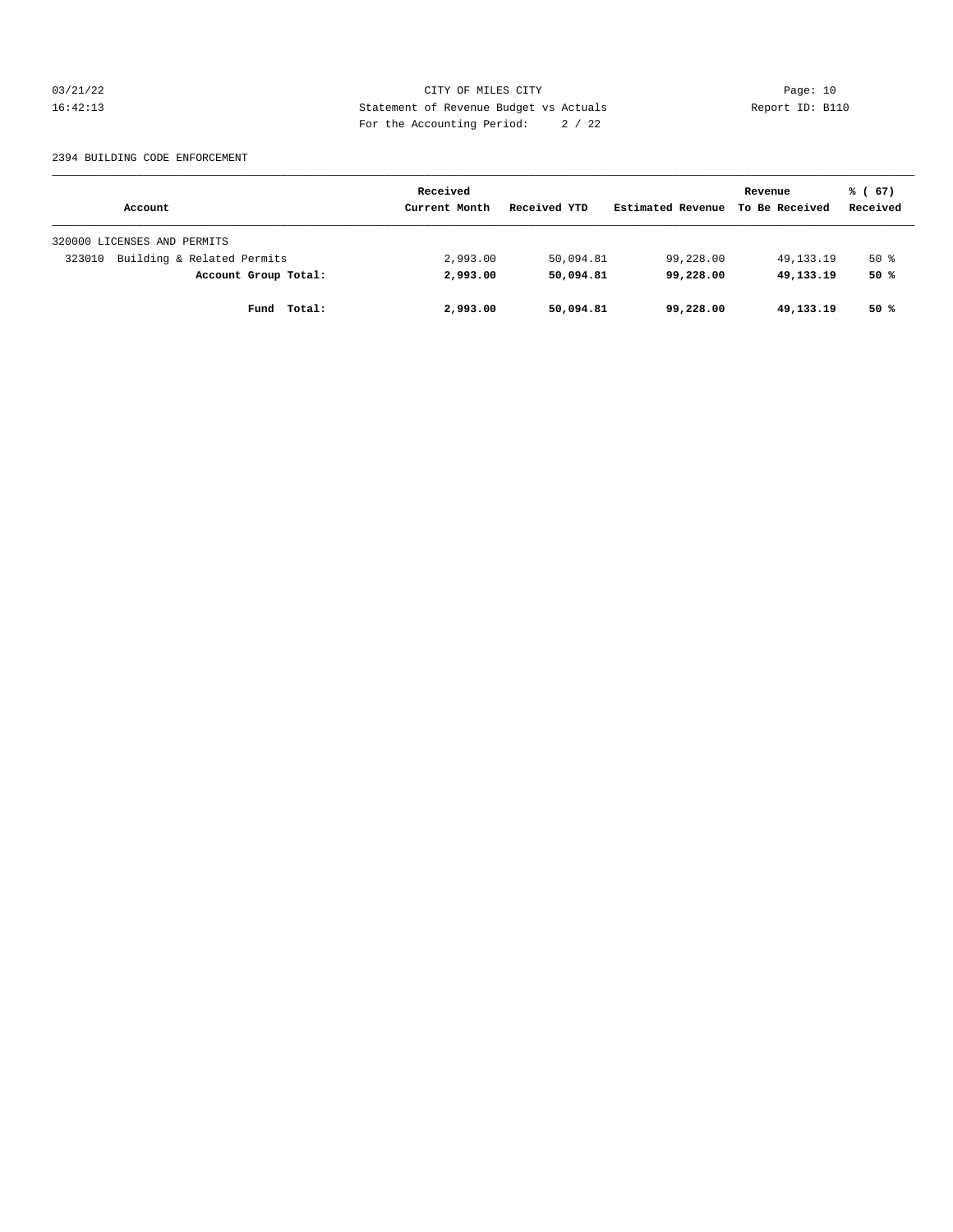## 03/21/22 Page: 11 CITY OF MILES CITY CONTROL PAGE: 11 16:42:13 Statement of Revenue Budget vs Actuals Report ID: B110 For the Accounting Period: 2 / 22

2400 LTG M D#165-(Gen City)

| Account                                            | Received<br>Current Month | Received YTD | Estimated Revenue | Revenue<br>To Be Received | % (67)<br>Received |
|----------------------------------------------------|---------------------------|--------------|-------------------|---------------------------|--------------------|
|                                                    |                           |              |                   |                           |                    |
| 360000 MISCELLANEOUS REVENUE                       |                           |              |                   |                           |                    |
| 363010<br>Maintenance Assessments                  | 527.77                    | 99,664.51    | 154,472.00        | 54,807.49                 | $65$ $\frac{6}{3}$ |
| 363040<br>Penalty & Interest on Deling Assessments | 17.69                     | 905.43       | 550.00            | $-355.43$                 | $165$ %            |
| Account Group Total:                               | 545.46                    | 100,569.94   | 155,022.00        | 54,452.06                 | 65 %               |
| 370000 INVESTMENT EARNINGS                         |                           |              |                   |                           |                    |
| Investment Earnings<br>371010                      | 0.00                      | 105.39       | 1,100.00          | 994.61                    | $10*$              |
| Account Group Total:                               | 0.00                      | 105.39       | 1,100.00          | 994.61                    | $10*$              |
| Total:<br>Fund                                     | 545.46                    | 100,675.33   | 156,122.00        | 55,446.67                 | 64 %               |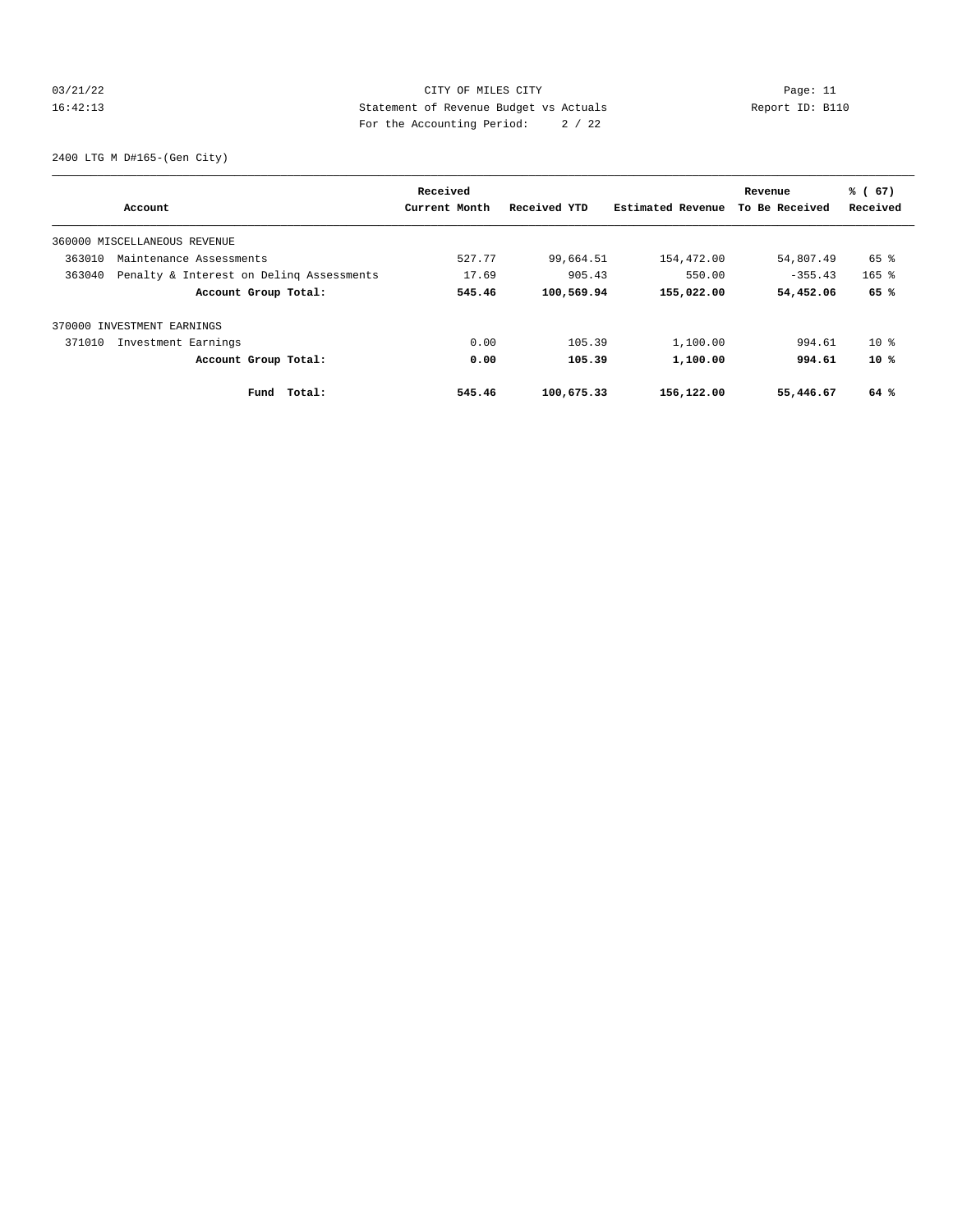## 03/21/22 Page: 12 16:42:13 Statement of Revenue Budget vs Actuals Report ID: B110 For the Accounting Period: 2 / 22

2420 LTG M D#167-(MilesAddn Etc)

|                                                    | Received      |              |                   | Revenue        | % (67)   |
|----------------------------------------------------|---------------|--------------|-------------------|----------------|----------|
| Account                                            | Current Month | Received YTD | Estimated Revenue | To Be Received | Received |
| 360000 MISCELLANEOUS REVENUE                       |               |              |                   |                |          |
| 363010<br>Maintenance Assessments                  | 0.00          | 11,080.79    | 17,557.00         | 6,476.21       | 63 %     |
| 363040<br>Penalty & Interest on Deling Assessments | 0.00          | 48.48        | 100.00            | 51.52          | 48 %     |
| Account Group Total:                               | 0.00          | 11,129.27    | 17,657.00         | 6,527.73       | 63%      |
| 370000 INVESTMENT EARNINGS                         |               |              |                   |                |          |
| 371010<br>Investment Earnings                      | 0.00          | 19.11        | 300.00            | 280.89         | 6 %      |
| Account Group Total:                               | 0.00          | 19.11        | 300.00            | 280.89         | 6 %      |
| Fund Total:                                        | 0.00          | 11,148.38    | 17,957.00         | 6,808.62       | 62%      |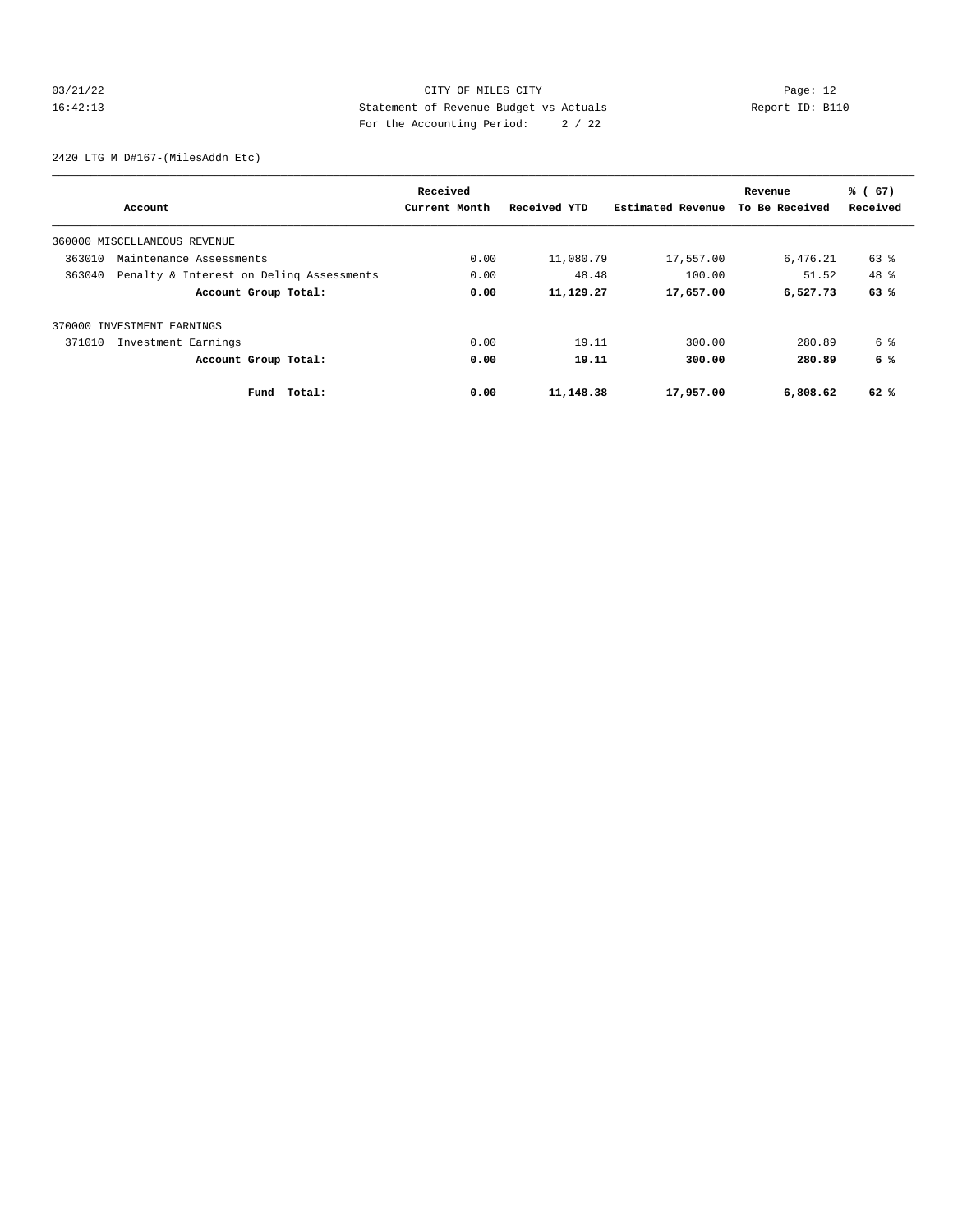## 03/21/22 Page: 13 16:42:13 Statement of Revenue Budget vs Actuals Report ID: B110 For the Accounting Period: 2 / 22

2430 LTG M D#171-(Balsam Est)

|                                                    | Received |               |              | Revenue           | % (67)         |                 |
|----------------------------------------------------|----------|---------------|--------------|-------------------|----------------|-----------------|
| Account                                            |          | Current Month | Received YTD | Estimated Revenue | To Be Received | Received        |
| 360000 MISCELLANEOUS REVENUE                       |          |               |              |                   |                |                 |
| 363010<br>Maintenance Assessments                  |          | 50.44         | 5,324.95     | 8,987.00          | 3,662.05       | 59 %            |
| 363040<br>Penalty & Interest on Deling Assessments |          | 0.44          | 2.44         | 15.00             | 12.56          | 16 <sup>8</sup> |
| Account Group Total:                               |          | 50.88         | 5,327.39     | 9,002.00          | 3,674.61       | 59 %            |
| 370000 INVESTMENT EARNINGS                         |          |               |              |                   |                |                 |
| Investment Earnings<br>371010                      |          | 0.00          | 2.15         | 300.00            | 297.85         | 1 <sup>8</sup>  |
| Account Group Total:                               |          | 0.00          | 2.15         | 300.00            | 297.85         | $1 \times$      |
| Fund                                               | Total:   | 50.88         | 5,329.54     | 9,302.00          | 3,972.46       | 57%             |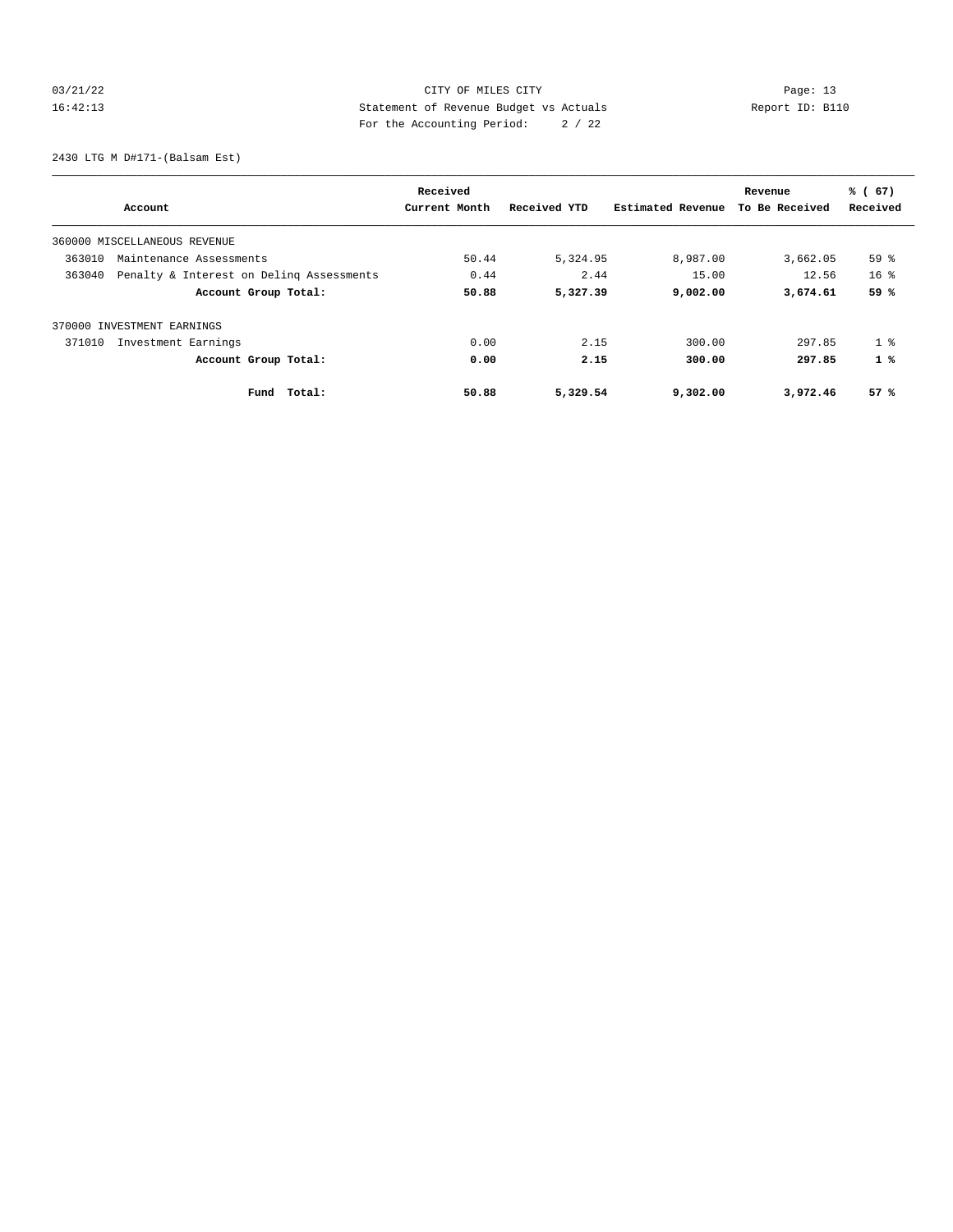## 03/21/22 Page: 14 16:42:13 Statement of Revenue Budget vs Actuals Report ID: B110 For the Accounting Period: 2 / 22

2440 LTG M D#172-(Main Str)

|                                                    | Received      |              |                   | Revenue        | % (67)     |
|----------------------------------------------------|---------------|--------------|-------------------|----------------|------------|
| Account                                            | Current Month | Received YTD | Estimated Revenue | To Be Received | Received   |
| 360000 MISCELLANEOUS REVENUE                       |               |              |                   |                |            |
| 363010<br>Maintenance Assessments                  | 0.00          | 20,958.93    | 32,308.00         | 11,349.07      | 65 %       |
| 363040<br>Penalty & Interest on Deling Assessments | 0.00          | 42.58        | 0.00              | $-42.58$       | $***$ $ -$ |
| Account Group Total:                               | 0.00          | 21,001.51    | 32,308.00         | 11,306.49      | 65 %       |
| 370000 INVESTMENT EARNINGS                         |               |              |                   |                |            |
| 371010<br>Investment Earnings                      | 0.00          | 12.36        | 75.00             | 62.64          | $16*$      |
| Account Group Total:                               | 0.00          | 12.36        | 75.00             | 62.64          | 16%        |
| Total:<br>Fund                                     | 0.00          | 21,013.87    | 32,383.00         | 11,369.13      | 65 %       |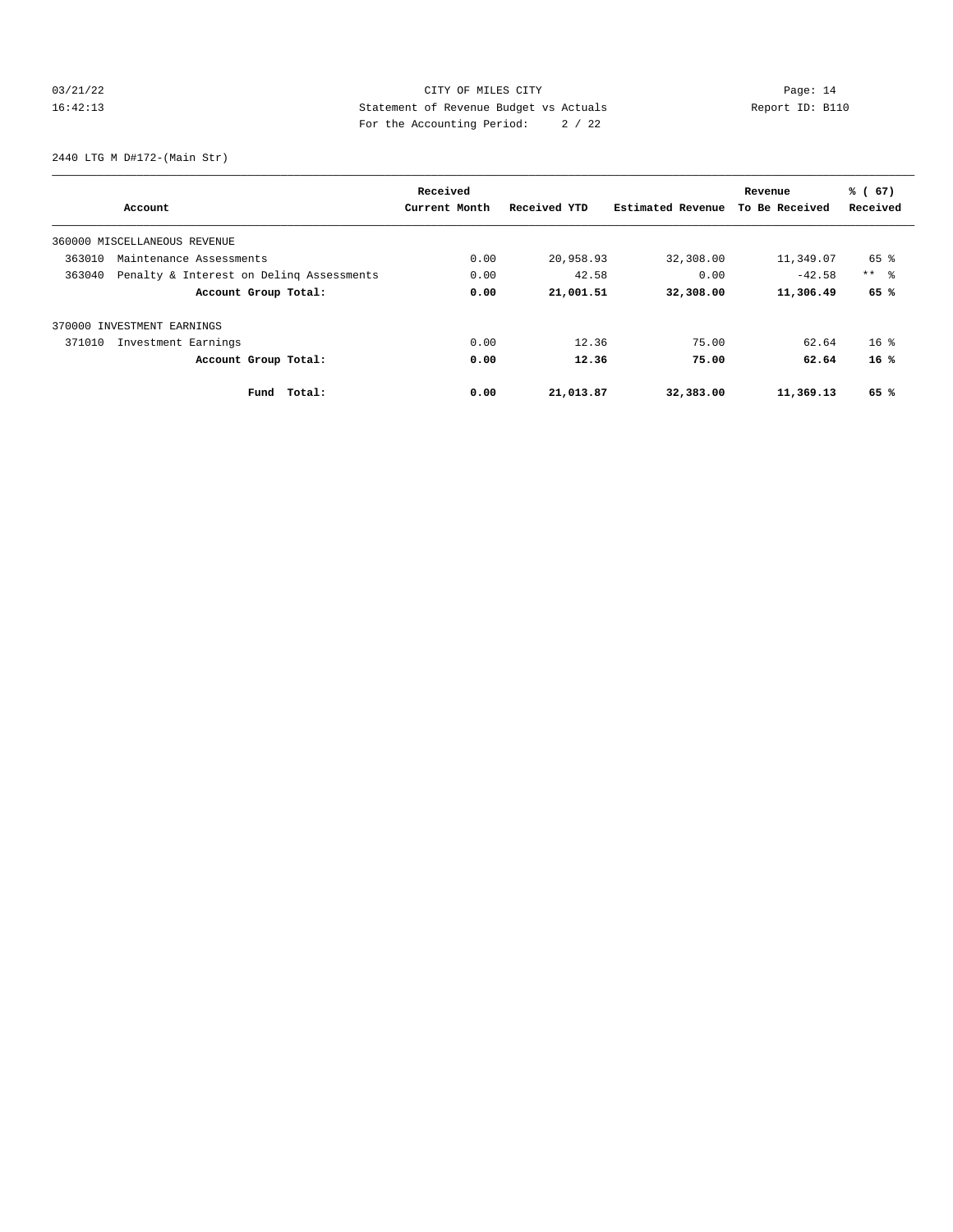## 03/21/22 Page: 15 16:42:13 Statement of Revenue Budget vs Actuals Report ID: B110 For the Accounting Period: 2 / 22

2450 LTG M D#195-(SG-Trico)

|                                                    | Received      |              |                   | Revenue        | % (67)          |
|----------------------------------------------------|---------------|--------------|-------------------|----------------|-----------------|
| Account                                            | Current Month | Received YTD | Estimated Revenue | To Be Received | Received        |
| 360000 MISCELLANEOUS REVENUE                       |               |              |                   |                |                 |
| 363010<br>Maintenance Assessments                  | 0.00          | 4,238.70     | 7,085.00          | 2,846.30       | 60 %            |
| 363040<br>Penalty & Interest on Deling Assessments | 0.00          | 4.57         | 0.00              | $-4.57$        | $***$ $\approx$ |
| Account Group Total:                               | 0.00          | 4,243.27     | 7,085.00          | 2,841.73       | 60 %            |
| 370000 INVESTMENT EARNINGS                         |               |              |                   |                |                 |
| 371010<br>Investment Earnings                      | 0.00          | 0.70         | 75.00             | 74.30          | 1 <sup>8</sup>  |
| Account Group Total:                               | 0.00          | 0.70         | 75.00             | 74.30          | 1%              |
| Total:<br>Fund                                     | 0.00          | 4,243.97     | 7,160.00          | 2,916.03       | 59 %            |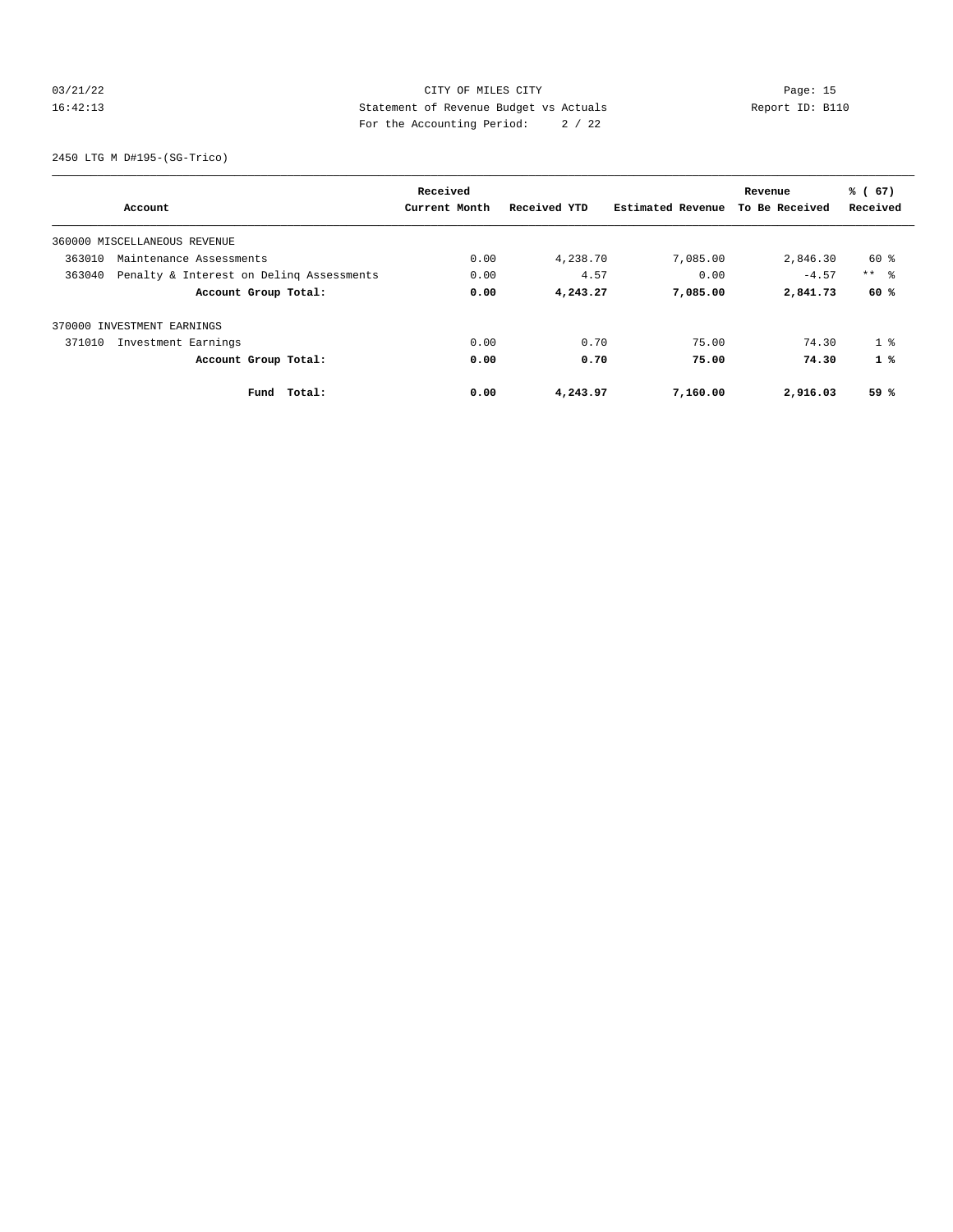## 03/21/22 Page: 16 16:42:13 Statement of Revenue Budget vs Actuals Report ID: B110 For the Accounting Period: 2 / 22

2470 LTG M D#202-(SG-MDU&NV)

|        |                                          | Received      |              |                   | Revenue        | % (67)          |
|--------|------------------------------------------|---------------|--------------|-------------------|----------------|-----------------|
|        | Account                                  | Current Month | Received YTD | Estimated Revenue | To Be Received | Received        |
|        | 360000 MISCELLANEOUS REVENUE             |               |              |                   |                |                 |
| 363010 | Maintenance Assessments                  | 40.24         | 3,545.03     | 5,295.00          | 1,749.97       | 67 %            |
| 363040 | Penalty & Interest on Deling Assessments | 0.35          | 59.08        | 0.00              | $-59.08$       | $***$ $\approx$ |
|        | Account Group Total:                     | 40.59         | 3,604.11     | 5,295.00          | 1,690.89       | 68%             |
|        | 370000 INVESTMENT EARNINGS               |               |              |                   |                |                 |
| 371010 | Investment Earnings                      | 0.00          | 4.56         | 50.00             | 45.44          | 9 <sup>8</sup>  |
|        | Account Group Total:                     | 0.00          | 4.56         | 50.00             | 45.44          | 9 %             |
|        | Total:<br>Fund                           | 40.59         | 3,608.67     | 5,345.00          | 1,736.33       | 68%             |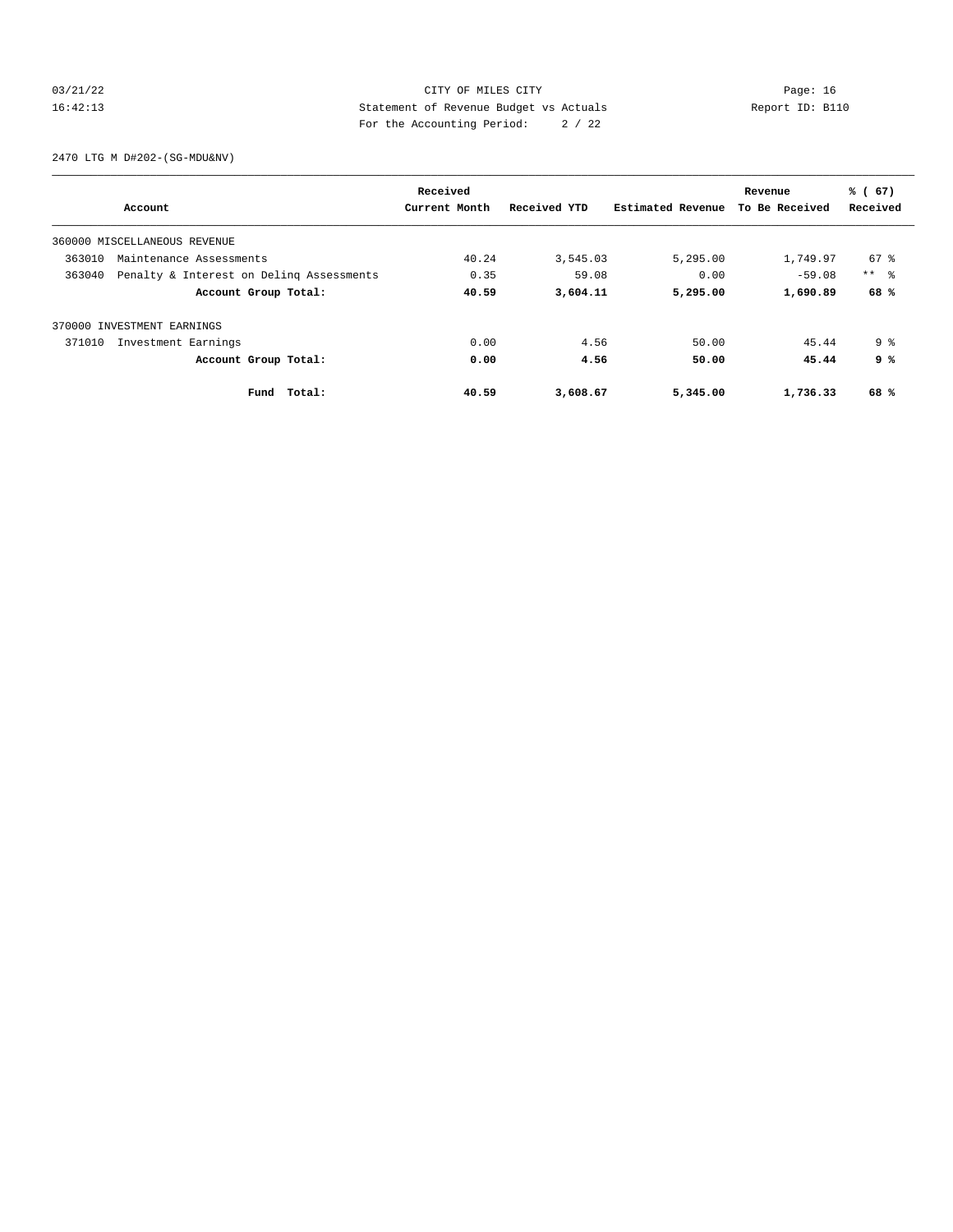## 03/21/22 Page: 17 CITY OF MILES CITY CONTROL PAGE: 17 16:42:13 Statement of Revenue Budget vs Actuals Report ID: B110 For the Accounting Period: 2 / 22

2480 LTG M M#173-(Milestown Estates)

|                                                    | Received      |              |                   | Revenue        | % (67)    |
|----------------------------------------------------|---------------|--------------|-------------------|----------------|-----------|
| Account                                            | Current Month | Received YTD | Estimated Revenue | To Be Received | Received  |
| 360000 MISCELLANEOUS REVENUE                       |               |              |                   |                |           |
| 363010<br>Maintenance Assessments                  | 0.00          | 2,832.07     | 3,183.00          | 350.93         | $89*$     |
| 363040<br>Penalty & Interest on Deling Assessments | 0.00          | 14.57        | 8.00              | $-6.57$        | $182$ $%$ |
| Account Group Total:                               | 0.00          | 2,846.64     | 3,191.00          | 344.36         | 89%       |
| 370000 INVESTMENT EARNINGS                         |               |              |                   |                |           |
| Investment Earnings<br>371010                      | 0.00          | 2.02         | 20.00             | 17.98          | $10*$     |
| Account Group Total:                               | 0.00          | 2.02         | 20.00             | 17.98          | $10*$     |
| Total:<br>Fund                                     | 0.00          | 2,848.66     | 3,211.00          | 362.34         | 89%       |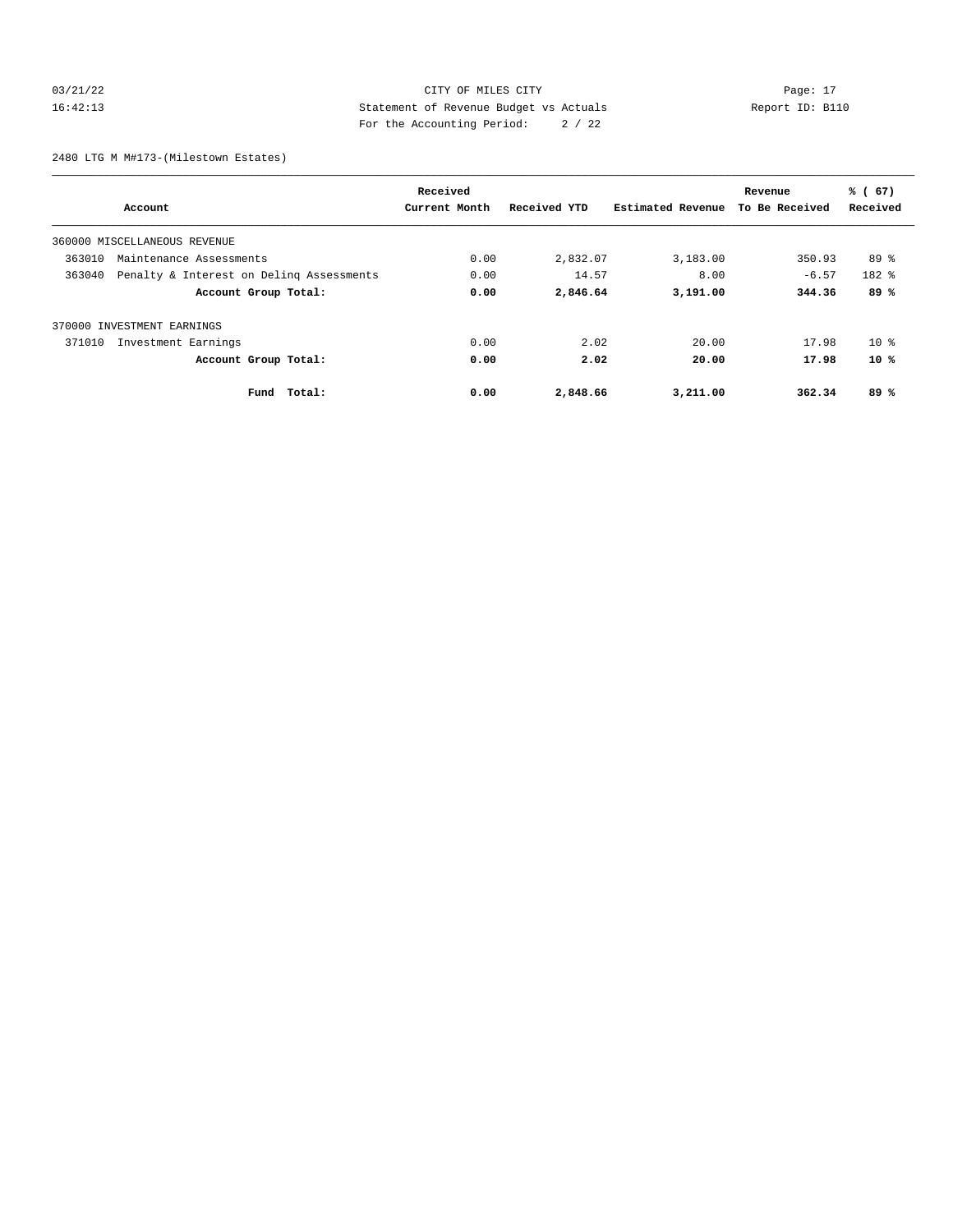## 03/21/22 Page: 18 16:42:13 Statement of Revenue Budget vs Actuals Report ID: B110 For the Accounting Period: 2 / 22

2510 STR MAINT DIST #204

|                                                    | Received      |              |                   | Revenue        | % (67)         |
|----------------------------------------------------|---------------|--------------|-------------------|----------------|----------------|
| Account                                            | Current Month | Received YTD | Estimated Revenue | To Be Received | Received       |
| 360000 MISCELLANEOUS REVENUE                       |               |              |                   |                |                |
| 363010<br>Maintenance Assessments                  | 3,580.91      | 1,170,541.76 | 1,861,961.00      | 691,419.24     | 63 %           |
| 363040<br>Penalty & Interest on Deling Assessments | 128.52        | 4,883.35     | 4,000.00          | $-883.35$      | $122$ $%$      |
| Account Group Total:                               | 3,709.43      | 1,175,425.11 | 1,865,961.00      | 690,535.89     | 63%            |
| 370000 INVESTMENT EARNINGS                         |               |              |                   |                |                |
| 371010<br>Investment Earnings                      | 0.00          | 761.05       | 10,000.00         | 9,238.95       | 8 %            |
| Account Group Total:                               | 0.00          | 761.05       | 10,000.00         | 9,238.95       | 8%             |
| 380000 OTHER FINANCING SOURCES                     |               |              |                   |                |                |
| 383000<br>Interfund Operating Transfer             | 0.00          | 0.00         | 132,524.00        | 132,524.00     | 0 <sup>8</sup> |
| Account Group Total:                               | 0.00          | 0.00         | 132,524.00        | 132,524.00     | 0 <sup>8</sup> |
| Total:<br>Fund                                     | 3,709.43      | 1,176,186.16 | 2,008,485.00      | 832,298.84     | 59 %           |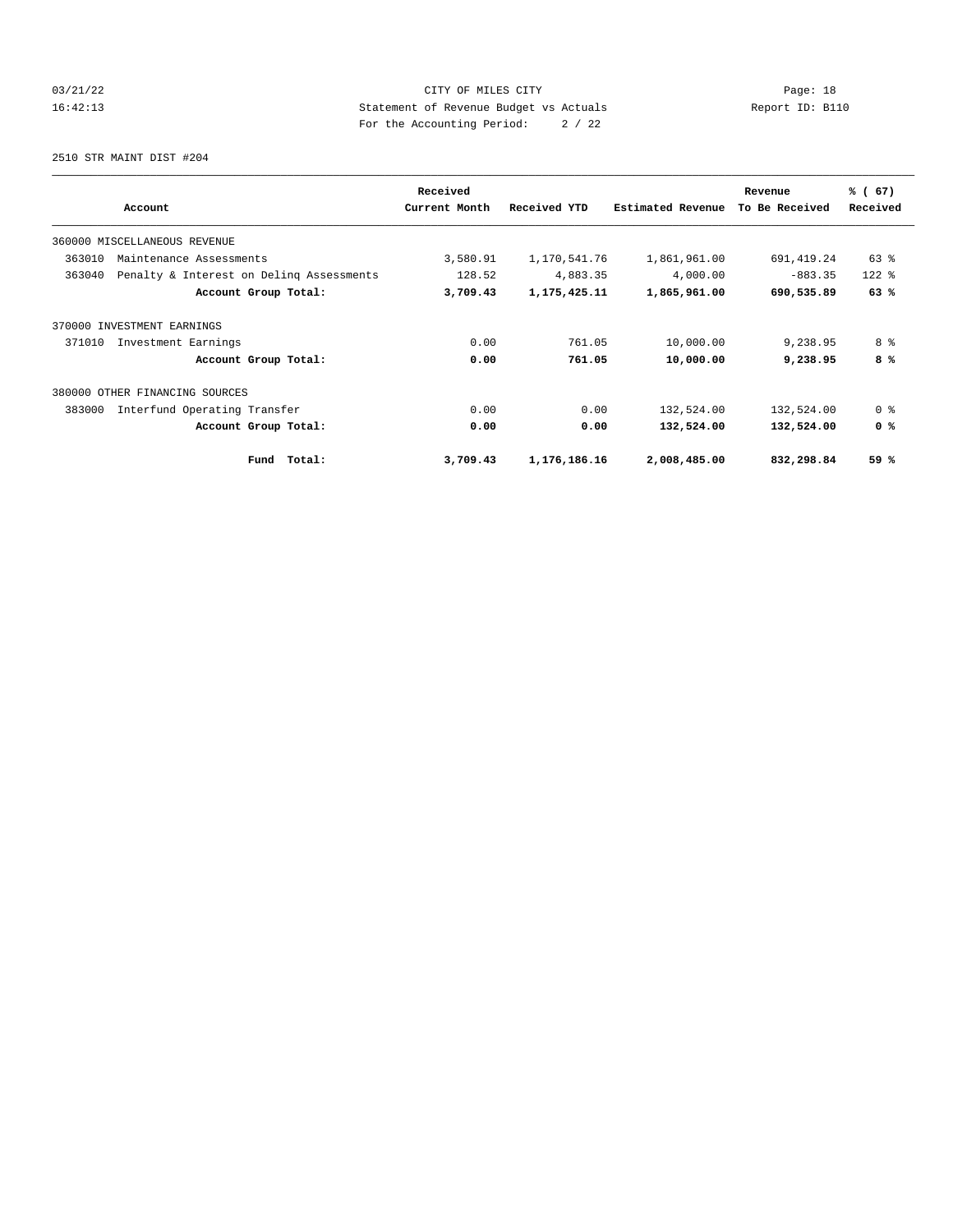## 03/21/22 Page: 19 16:42:13 Statement of Revenue Budget vs Actuals Report ID: B110 For the Accounting Period: 2 / 22

2520 STR MAINT DIST #205

|                                                    | Received      |              |                   | Revenue        | % (67)         |
|----------------------------------------------------|---------------|--------------|-------------------|----------------|----------------|
| Account                                            | Current Month | Received YTD | Estimated Revenue | To Be Received | Received       |
| 360000 MISCELLANEOUS REVENUE                       |               |              |                   |                |                |
| 363010<br>Maintenance Assessments                  | 1,705.43      | 178,568.07   | 262,927.00        | 84, 358.93     | 68 %           |
| 363040<br>Penalty & Interest on Deling Assessments | 14.76         | 2,263.97     | 1,000.00          | $-1, 263.97$   | $226$ %        |
| Account Group Total:                               | 1,720.19      | 180,832.04   | 263,927.00        | 83,094.96      | 69%            |
| 370000 INVESTMENT EARNINGS                         |               |              |                   |                |                |
| 371010<br>Investment Earnings                      | 0.00          | 332.37       | 4,000.00          | 3,667.63       | 8 %            |
| Account Group Total:                               | 0.00          | 332.37       | 4,000.00          | 3,667.63       | 8%             |
| 380000 OTHER FINANCING SOURCES                     |               |              |                   |                |                |
| 383000<br>Interfund Operating Transfer             | 0.00          | 0.00         | 33,131.00         | 33,131.00      | 0 <sup>8</sup> |
| Account Group Total:                               | 0.00          | 0.00         | 33,131.00         | 33,131.00      | 0 <sup>8</sup> |
| Total:<br>Fund                                     | 1,720.19      | 181, 164. 41 | 301,058.00        | 119,893.59     | 60 %           |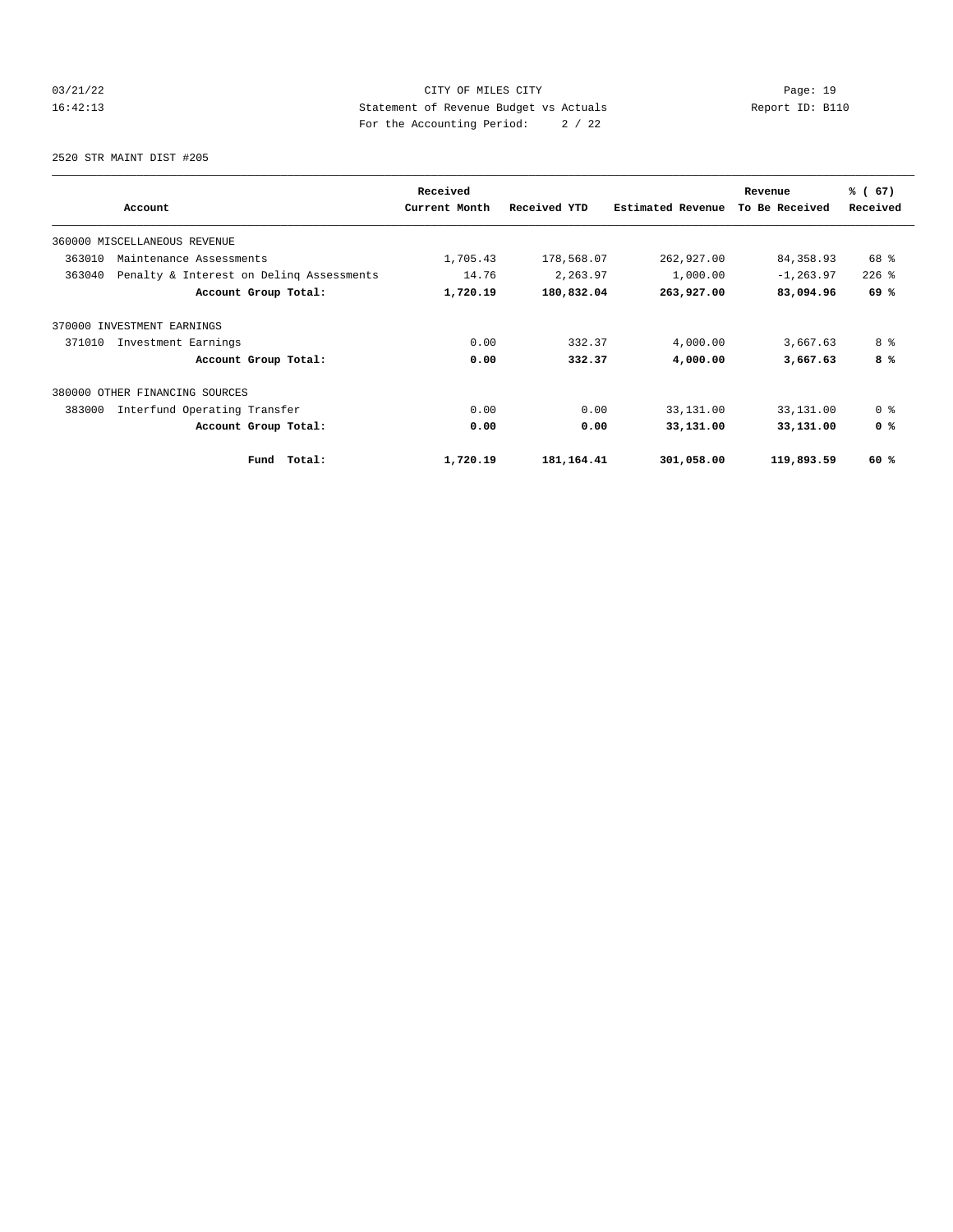## 03/21/22 Page: 20 16:42:13 Statement of Revenue Budget vs Actuals Report ID: B110 For the Accounting Period: 2 / 22

2540 STR MAINT DIST#207-(MILESTOWN ESTATES)

|        |                                          | Received      |              |                   | Revenue        | % (67)     |
|--------|------------------------------------------|---------------|--------------|-------------------|----------------|------------|
|        | Account                                  | Current Month | Received YTD | Estimated Revenue | To Be Received | Received   |
|        | 360000 MISCELLANEOUS REVENUE             |               |              |                   |                |            |
| 363010 | Maintenance Assessments                  | 0.00          | 4,630.30     | 5,237.00          | 606.70         | 88 %       |
| 363040 | Penalty & Interest on Deling Assessments | 0.00          | 38.25        | 0.00              | $-38.25$       | $***$ $ -$ |
|        | Account Group Total:                     | 0.00          | 4,668.55     | 5,237.00          | 568.45         | 89%        |
| 370000 | INVESTMENT EARNINGS                      |               |              |                   |                |            |
| 371010 | Investment Earnings                      | 0.00          | 5.77         | 100.00            | 94.23          | 6 %        |
|        | Account Group Total:                     | 0.00          | 5.77         | 100.00            | 94.23          | 6 %        |
|        | Fund Total:                              | 0.00          | 4,674.32     | 5,337.00          | 662.68         | 88%        |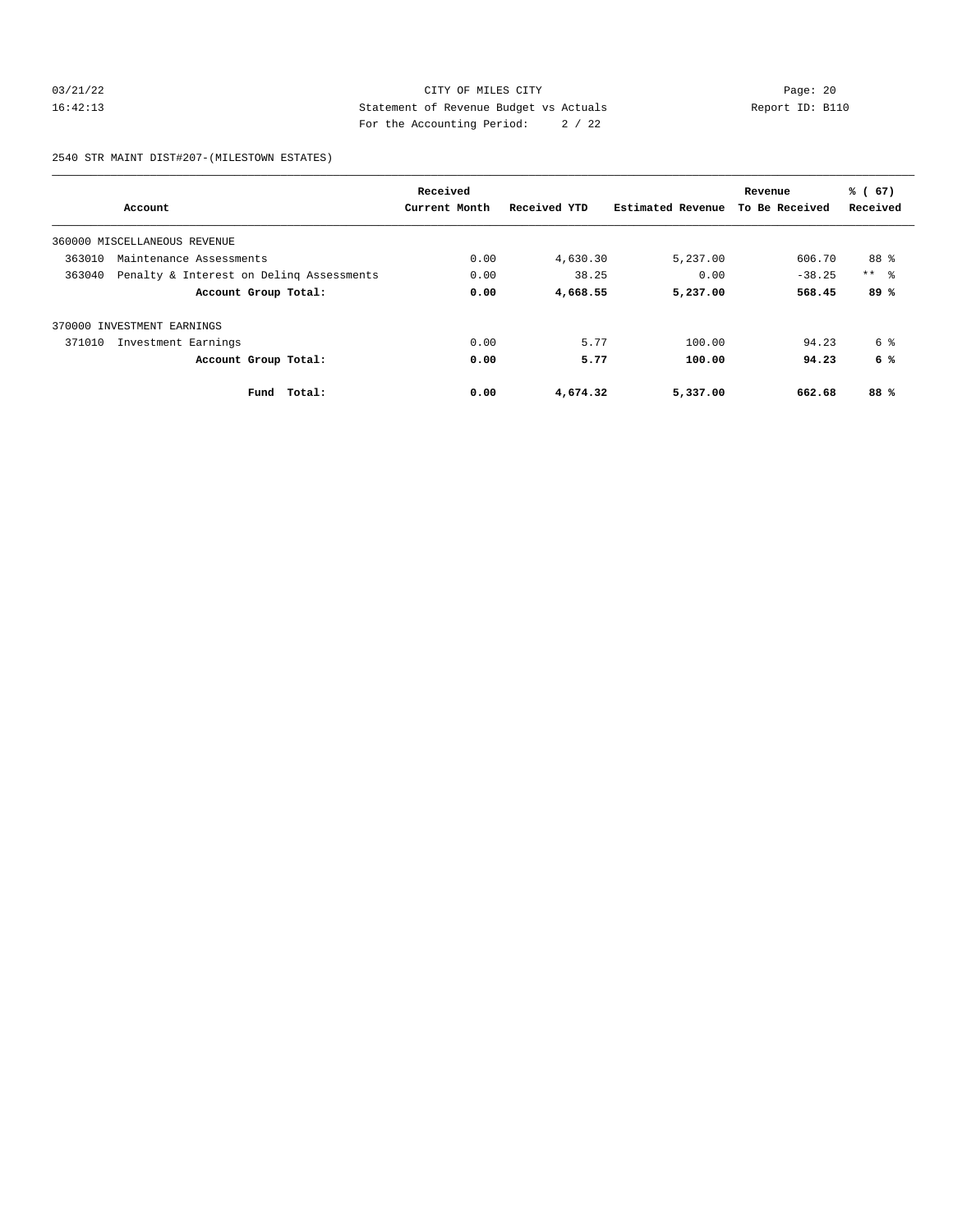## 03/21/22 Page: 21 CITY OF MILES CITY CONTROL Page: 21 16:42:13 Statement of Revenue Budget vs Actuals Report ID: B110 For the Accounting Period: 2 / 22

#### 2701 Fire Grants

|        | Account                           |        | Received<br>Current Month | Received YTD | Estimated Revenue | Revenue<br>To Be Received | % (67)<br>Received |
|--------|-----------------------------------|--------|---------------------------|--------------|-------------------|---------------------------|--------------------|
|        |                                   |        |                           |              |                   |                           |                    |
|        | 330000 INTERGOVERNMENTAL REVENUES |        |                           |              |                   |                           |                    |
| 331113 | FEMA -Projects                    |        | 0.00                      | 0.00         | 300,000.00        | 300,000.00                | 0 %                |
|        | Account Group Total:              |        | 0.00                      | 0.00         | 300,000.00        | 300,000.00                | 0 %                |
|        | 360000 MISCELLANEOUS REVENUE      |        |                           |              |                   |                           |                    |
| 362020 | MISC REVENUE                      |        | 0.00                      | 0.00         | 25,000.00         | 25,000.00                 | 0 %                |
| 365040 | DONATIONS-FIRE/AMB                |        | 0.00                      | 0.00         | 350.00            | 350.00                    | 0 %                |
| 367000 | Sale of Junk or Salvage           |        | 0.00                      | 0.00         | 1,000.00          | 1,000.00                  | 0 %                |
|        | Account Group Total:              |        | 0.00                      | 0.00         | 26,350.00         | 26,350.00                 | 0 <sup>8</sup>     |
|        | Fund                              | Total: | 0.00                      | 0.00         | 326,350.00        | 326,350.00                | 0 <sup>8</sup>     |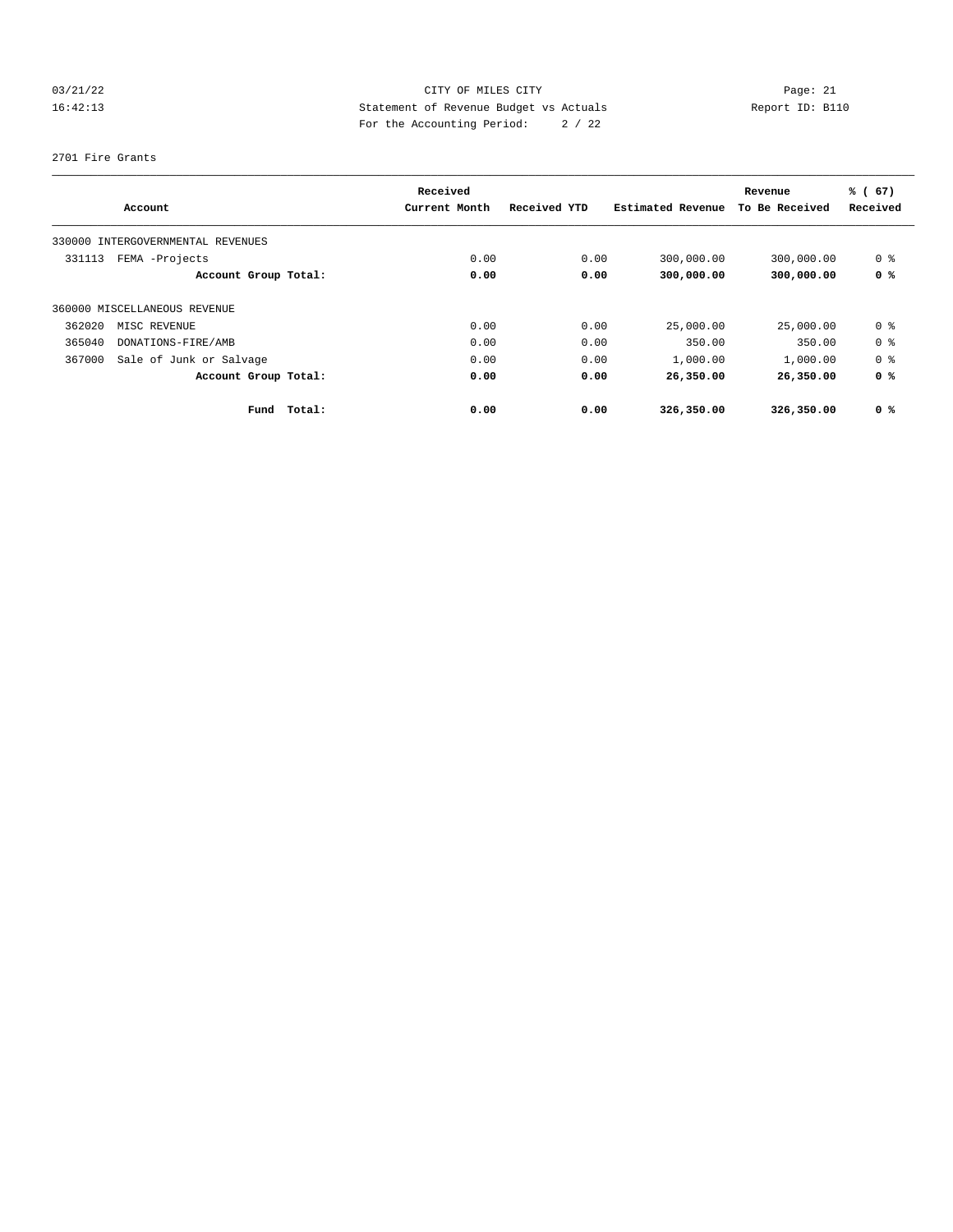03/21/22 Page: 22 16:42:13 Statement of Revenue Budget vs Actuals Report ID: B110 For the Accounting Period: 2 / 22

2820 GAS TAX

|                                      | Received      |              |                   | Revenue        | % (67)   |
|--------------------------------------|---------------|--------------|-------------------|----------------|----------|
| Account                              | Current Month | Received YTD | Estimated Revenue | To Be Received | Received |
| 330000 INTERGOVERNMENTAL REVENUES    |               |              |                   |                |          |
| Gasoline Tax Apportionment<br>335040 | 14,011.80     | 112,094.38   | 168,142.00        | 56,047.62      | 67 %     |
| Account Group Total:                 | 14,011.80     | 112,094.38   | 168,142.00        | 56,047.62      | 67%      |
| Total:<br>Fund                       | 14,011.80     | 112,094.38   | 168,142.00        | 56,047.62      | 67%      |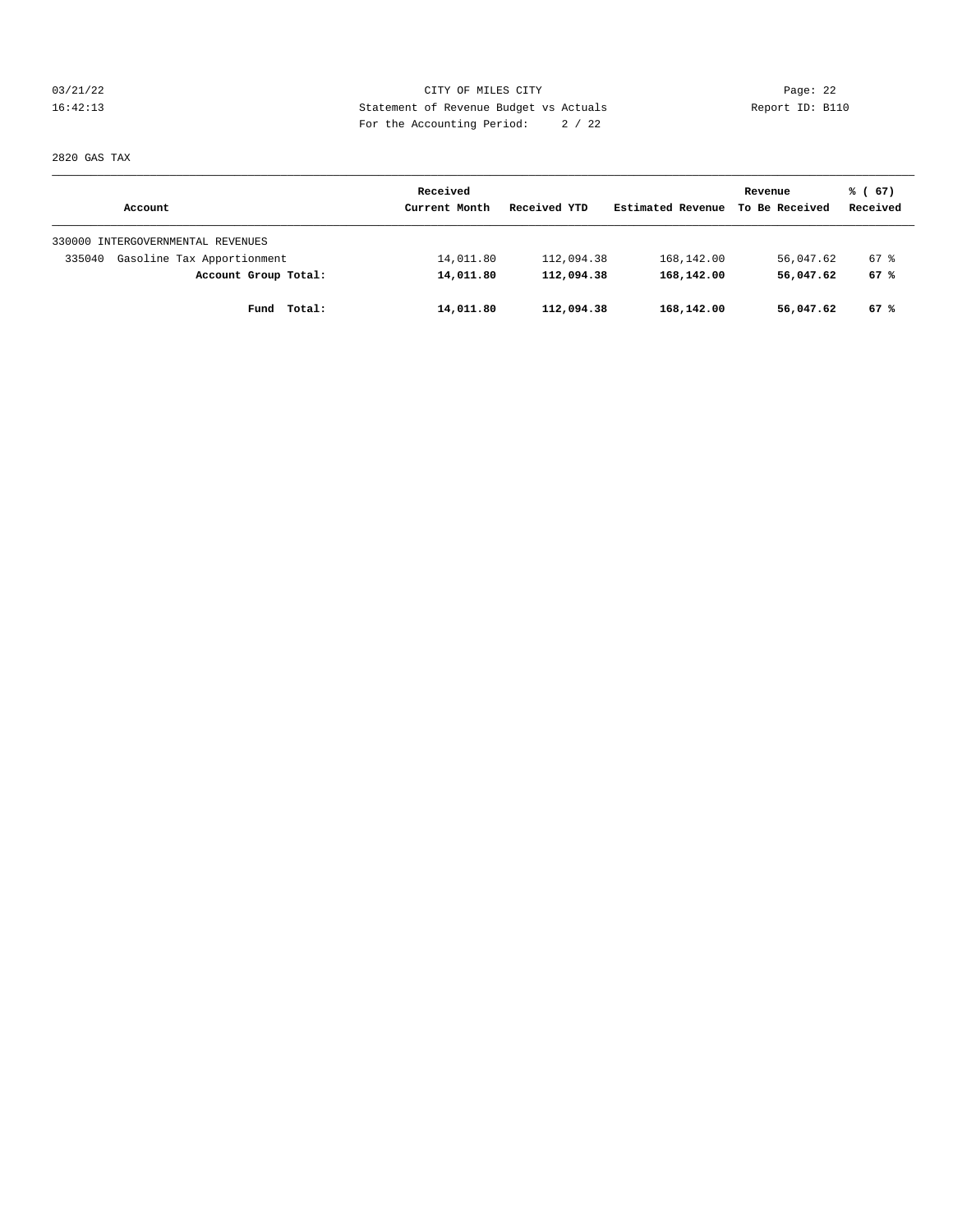## 03/21/22 Page: 23 16:42:13 Statement of Revenue Budget vs Actuals Report ID: B110 For the Accounting Period: 2 / 22

2821 HB473- Fuel Tax

|                                        | Received      |              |                   | Revenue        | % (67)   |
|----------------------------------------|---------------|--------------|-------------------|----------------|----------|
| Account                                | Current Month | Received YTD | Estimated Revenue | To Be Received | Received |
| INTERGOVERNMENTAL REVENUES<br>330000   |               |              |                   |                |          |
| 335041<br>HB473                        | 0.00          | 0.00         | 200,000.00        | 200,000.00     | 0 %      |
| Account Group Total:                   | 0.00          | 0.00         | 200,000.00        | 200,000.00     | 0 %      |
| 380000 OTHER FINANCING SOURCES         |               |              |                   |                |          |
| Interfund Operating Transfer<br>383000 | 0.00          | 10,000.00    | 10,000.00         | 0.00           | $100$ %  |
| Account Group Total:                   | 0.00          | 10,000.00    | 10,000.00         | 0.00           | 100%     |
| Fund<br>Total:                         | 0.00          | 10,000.00    | 210,000.00        | 200,000.00     | 5%       |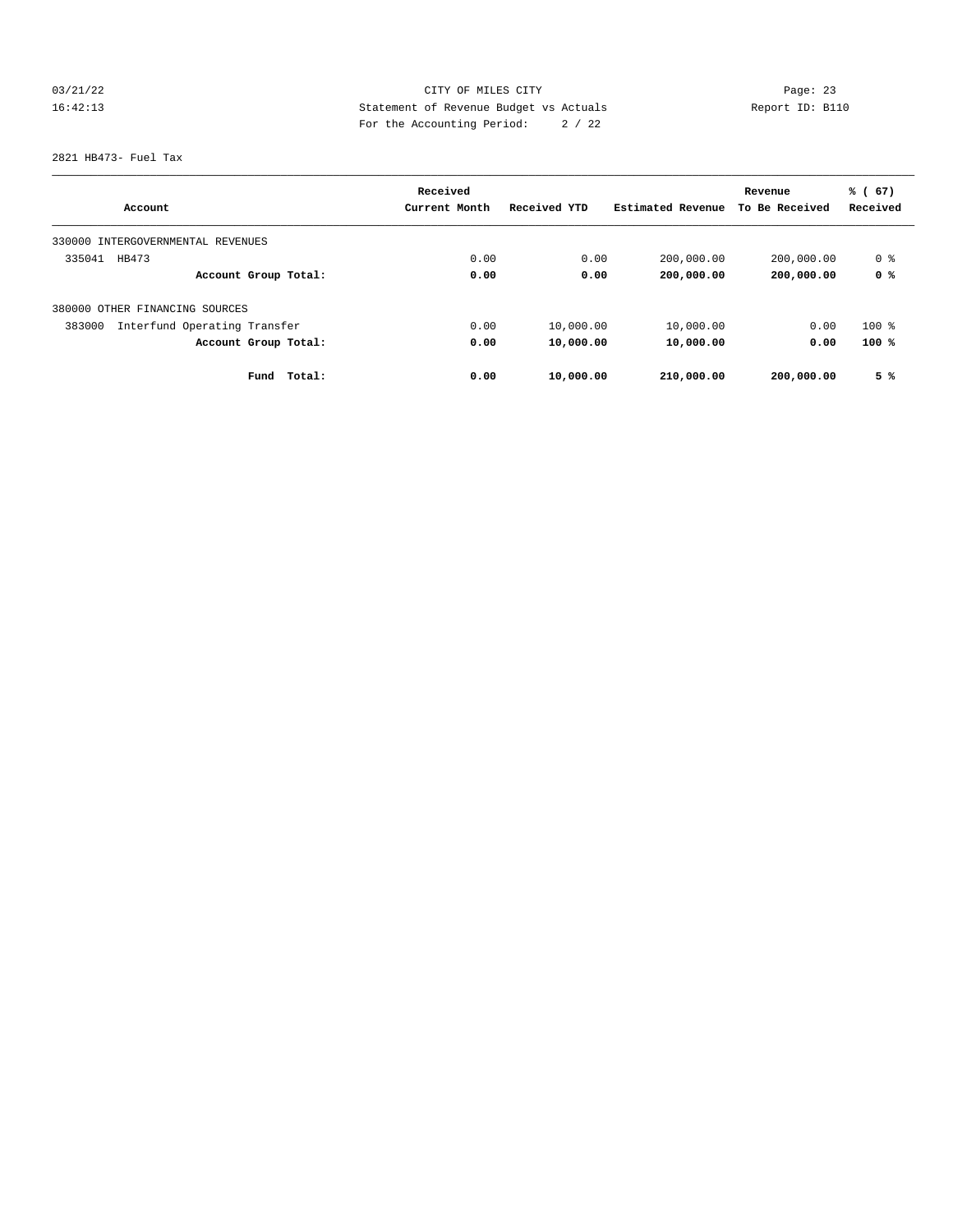## 03/21/22 Page: 24 16:42:13 Statement of Revenue Budget vs Actuals Report ID: B110 For the Accounting Period: 2 / 22

2850 Southeastern Montana Dispatch-911

|                                      | Received      |              |                   | Revenue        | % (67)          |
|--------------------------------------|---------------|--------------|-------------------|----------------|-----------------|
| Account                              | Current Month | Received YTD | Estimated Revenue | To Be Received | Received        |
| INTERGOVERNMENTAL REVENUES<br>330000 |               |              |                   |                |                 |
| 335080<br>Basic 911 Funds            | 79,025.01     | 644, 112, 96 | 699,667.00        | 55,554.04      | $92*$           |
| Account Group Total:                 | 79,025.01     | 644, 112, 96 | 699,667.00        | 55,554.04      | 92%             |
| 370000 INVESTMENT EARNINGS           |               |              |                   |                |                 |
| 371010<br>Investment Earnings        | 0.00          | 246.78       | 0.00              | $-246.78$      | $***$ $\approx$ |
| Account Group Total:                 | 0.00          | 246.78       | 0.00              | $-246.78$      | $***$ %         |
| Total:<br>Fund                       | 79,025.01     | 644,359.74   | 699,667.00        | 55,307.26      | 92%             |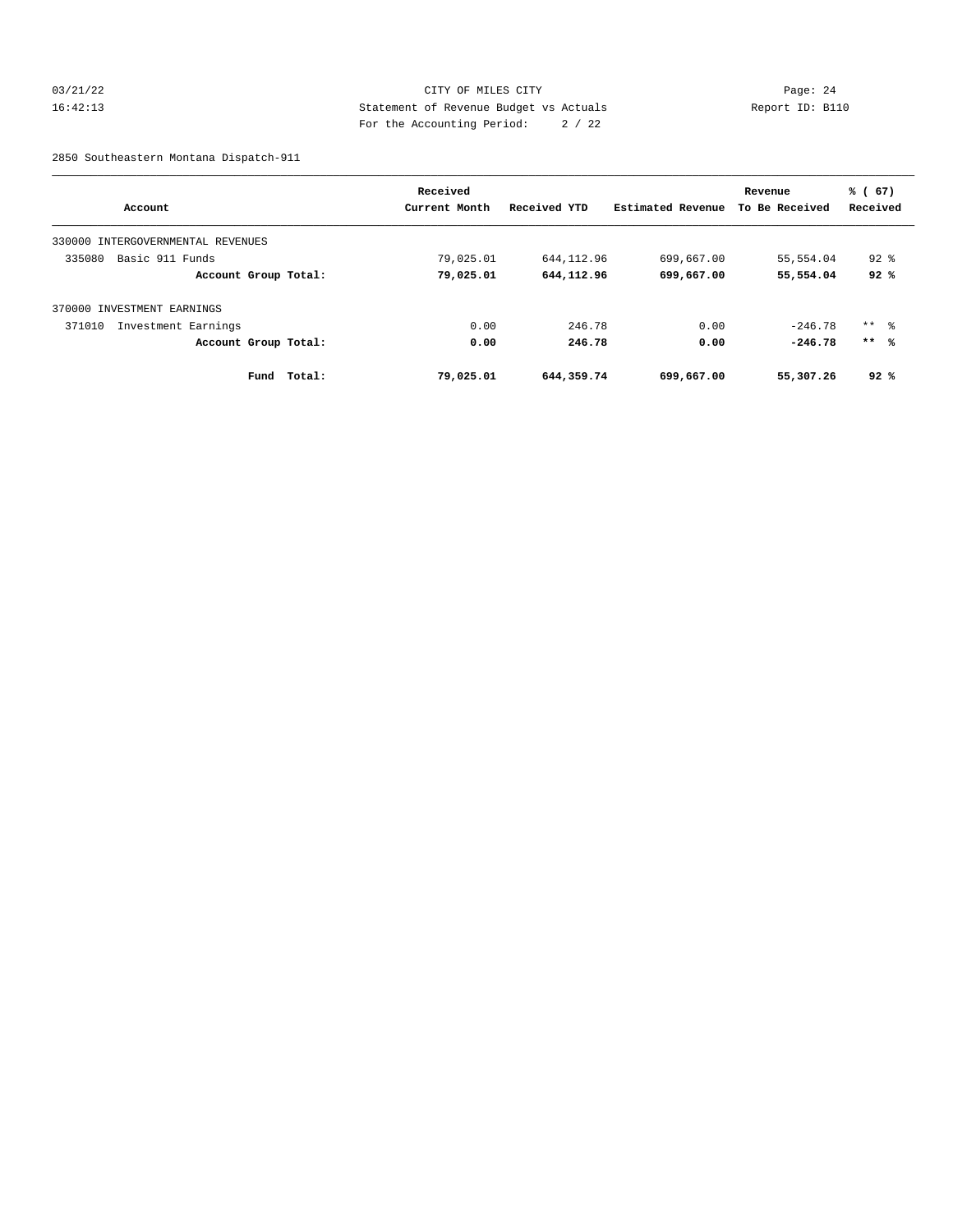## 03/21/22 Page: 25 16:42:13 Statement of Revenue Budget vs Actuals Report ID: B110 For the Accounting Period: 2 / 22

#### 2880 LIBRARY GRANTS

|                                             | Received      |              |                   | Revenue        | % (67)         |
|---------------------------------------------|---------------|--------------|-------------------|----------------|----------------|
| Account                                     | Current Month | Received YTD | Estimated Revenue | To Be Received | Received       |
| 330000 INTERGOVERNMENTAL REVENUES           |               |              |                   |                |                |
| Library - State Aid<br>334100               | 0.00          | 5,519.17     | 5,399.00          | $-120.17$      | $102$ %        |
| 334105<br>Sagebrush Fed/Coal Sev Tax        | $-1,932.00$   | 949.78       | 4,806.00          | 3,856.22       | $20*$          |
| 334107<br>Humanities Montana Grant          | 0.00          | 0.00         | 1,000.00          | 1,000.00       | 0 %            |
| Account Group Total:                        | $-1,932.00$   | 6,468.95     | 11,205.00         | 4,736.05       | 58 %           |
| 340000 Charges for Services                 |               |              |                   |                |                |
| 346073<br>One Time Endowments               | 0.00          | 0.00         | 1,000.00          | 1,000.00       | 0 <sup>8</sup> |
| Account Group Total:                        | 0.00          | 0.00         | 1,000.00          | 1,000.00       | 0 <sup>8</sup> |
| 360000 MISCELLANEOUS REVENUE                |               |              |                   |                |                |
| Donation-Library Board of Trustee<br>365035 | 220.00        | 4,268.26     | 1,500.00          | $-2,768.26$    | $285$ $%$      |
| Account Group Total:                        | 220.00        | 4,268.26     | 1,500.00          | $-2,768.26$    | 285%           |
| Fund Total:                                 | $-1,712.00$   | 10,737.21    | 13,705.00         | 2,967.79       | 78%            |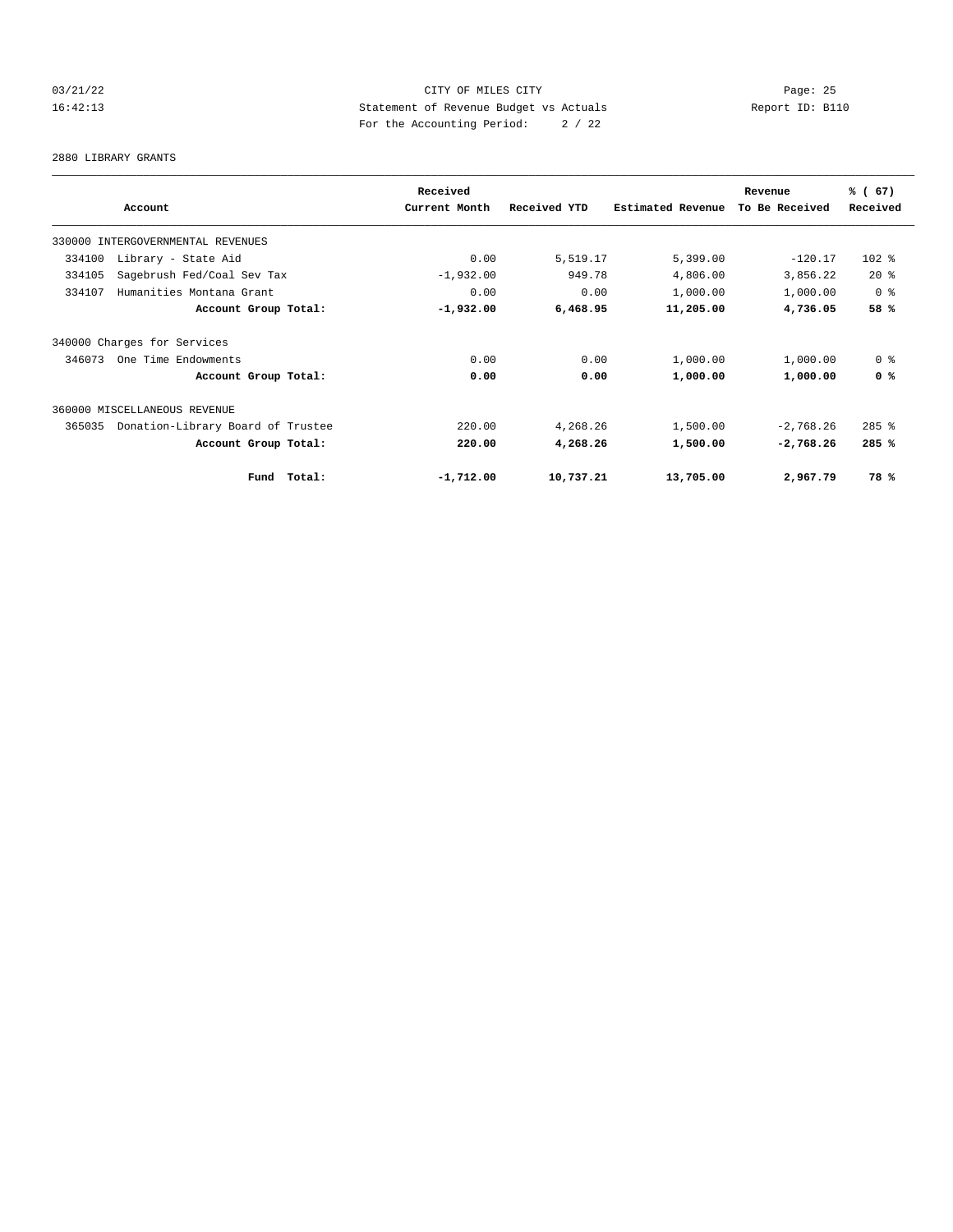## 03/21/22 Page: 26 16:42:13 Statement of Revenue Budget vs Actuals Report ID: B110 For the Accounting Period: 2 / 22

2935 Historic Preservation

|                                      | Received       |              |                   | Revenue        | % (67)         |
|--------------------------------------|----------------|--------------|-------------------|----------------|----------------|
| Account                              | Current Month  | Received YTD | Estimated Revenue | To Be Received | Received       |
| 330000<br>INTERGOVERNMENTAL REVENUES |                |              |                   |                |                |
| 334000<br>State Grants               | 0.00           | 3,000.00     | 84,480.00         | 81,480.00      | $4\degree$     |
| Account Group Total:                 | 0.00           | 3,000.00     | 84,480.00         | 81,480.00      | 4%             |
| 360000 MISCELLANEOUS REVENUE         |                |              |                   |                |                |
| 362020<br>MISC REVENUE               | 0.00           | 108.59       | 2,000.00          | 1,891.41       | 5 <sup>°</sup> |
| Account Group Total:                 | 0.00           | 108.59       | 2,000.00          | 1,891.41       | 5%             |
| Fund                                 | 0.00<br>Total: | 3,108.59     | 86,480.00         | 83,371.41      | $4\degree$     |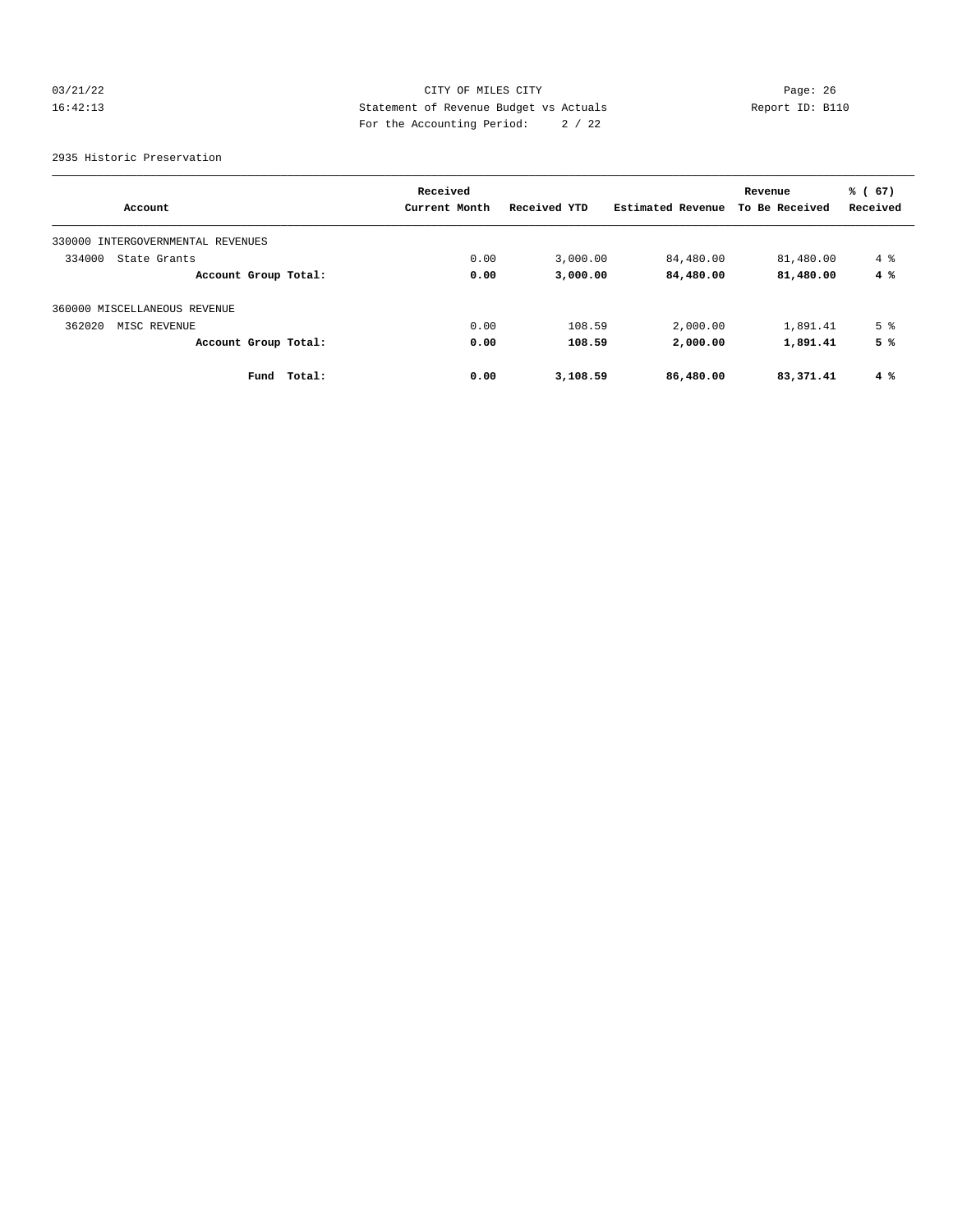## 03/21/22 Page: 27 16:42:13 Statement of Revenue Budget vs Actuals Report ID: B110 For the Accounting Period: 2 / 22

2985 RETIRED SENIOR VOLUNTEER PROG (RSVP)

|        |                                   |        | Received      |              |                          | Revenue        | % (67)         |
|--------|-----------------------------------|--------|---------------|--------------|--------------------------|----------------|----------------|
|        | Account                           |        | Current Month | Received YTD | <b>Estimated Revenue</b> | To Be Received | Received       |
|        | 330000 INTERGOVERNMENTAL REVENUES |        |               |              |                          |                |                |
| 331165 | RSVP FEDERAL GRANTS               |        | 6,568.34      | 50,589.19    | 86,412.00                | 35,822.81      | 59 %           |
|        | Account Group Total:              |        | 6,568.34      | 50,589.19    | 86,412.00                | 35,822.81      | 59 %           |
|        | 360000 MISCELLANEOUS REVENUE      |        |               |              |                          |                |                |
| 362020 | MISC REVENUE                      |        | 0.00          | 6,967.80     | 24,000.00                | 17,032.20      | $29$ $%$       |
| 362023 | RSVP- Excess/Fund RAISING         |        | 0.00          | 3,500.00     | 16,500.00                | 13,000.00      | $21$ %         |
|        | Account Group Total:              |        | 0.00          | 10,467.80    | 40,500.00                | 30,032.20      | 26%            |
|        | 370000 INVESTMENT EARNINGS        |        |               |              |                          |                |                |
| 371010 | Investment Earnings               |        | 0.00          | 6.34         | 200.00                   | 193.66         | 3 <sup>8</sup> |
|        | Account Group Total:              |        | 0.00          | 6.34         | 200.00                   | 193.66         | 3%             |
|        | Fund                              | Total: | 6,568.34      | 61,063.33    | 127,112.00               | 66,048.67      | 48%            |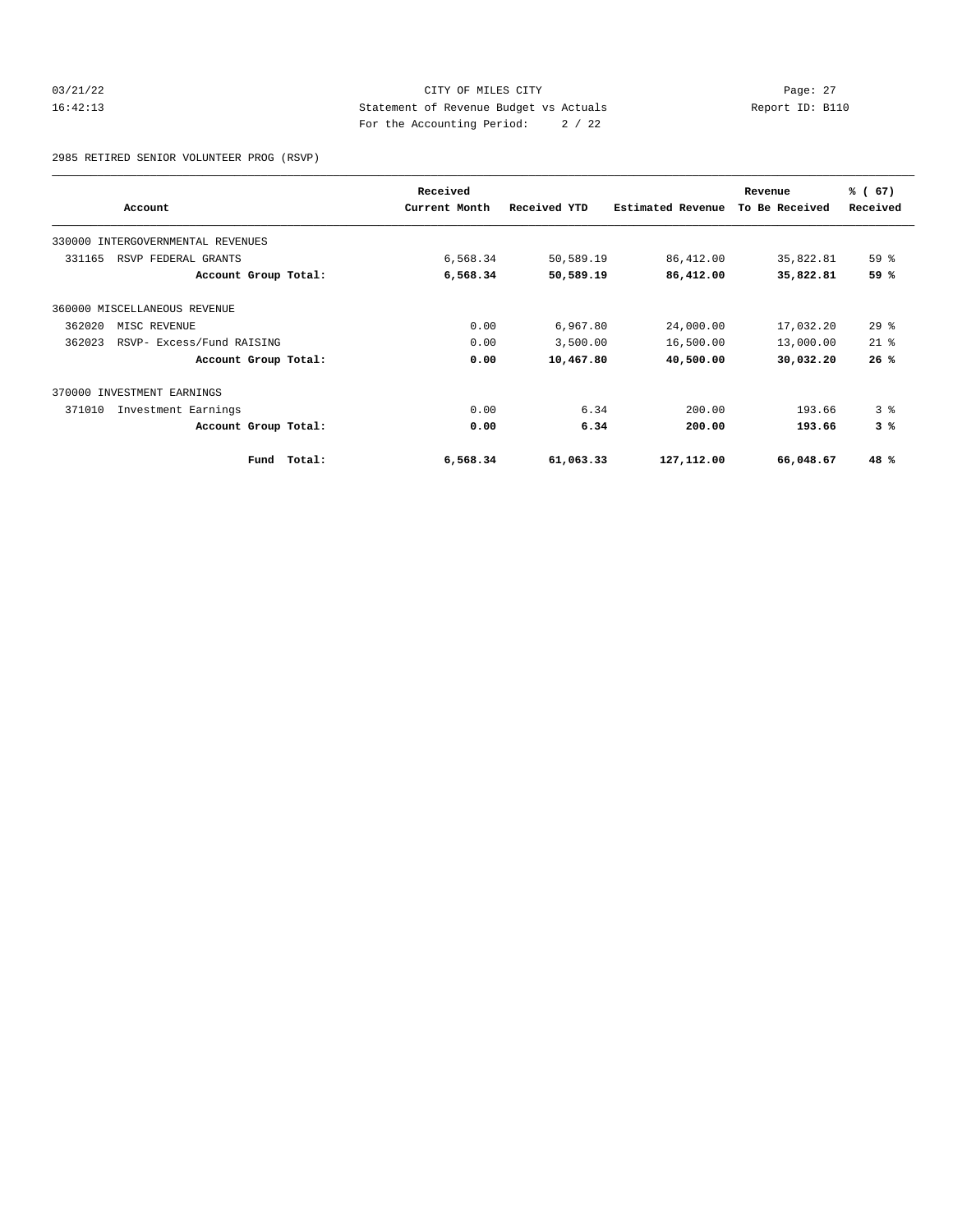## 03/21/22 Page: 28 16:42:13 Statement of Revenue Budget vs Actuals Report ID: B110 For the Accounting Period: 2 / 22

2991 Federal Recovery Funds

| Account                                | Received<br>Current Month | Received YTD | Estimated Revenue | Revenue<br>To Be Received | % (67)<br>Received |
|----------------------------------------|---------------------------|--------------|-------------------|---------------------------|--------------------|
| 330000 INTERGOVERNMENTAL REVENUES      |                           |              |                   |                           |                    |
| Federal ARPA Funds<br>331994           | 0.00                      | 3,174.50     | 1,058,651.00      | 1,055,476.50              | 0 %                |
| 331995<br>Federal "Beast" Funds        | 0.00                      | 0.00         | 9,461,937.00      | 9,461,937.00              | 0 %                |
| Account Group Total:                   | 0.00                      | 3,174.50     | 10,520,588.00     | 10,517,413.50             | 0 <sup>8</sup>     |
| 380000 OTHER FINANCING SOURCES         |                           |              |                   |                           |                    |
| 383000<br>Interfund Operating Transfer | 0.00                      | 0.00         | 4,370,679.00      | 4,370,679.00              | 0 %                |
| Account Group Total:                   | 0.00                      | 0.00         | 4,370,679.00      | 4,370,679.00              | 0 %                |
| Total:<br>Fund                         | 0.00                      | 3,174.50     | 14,891,267.00     | 14,888,092.50             | 0 %                |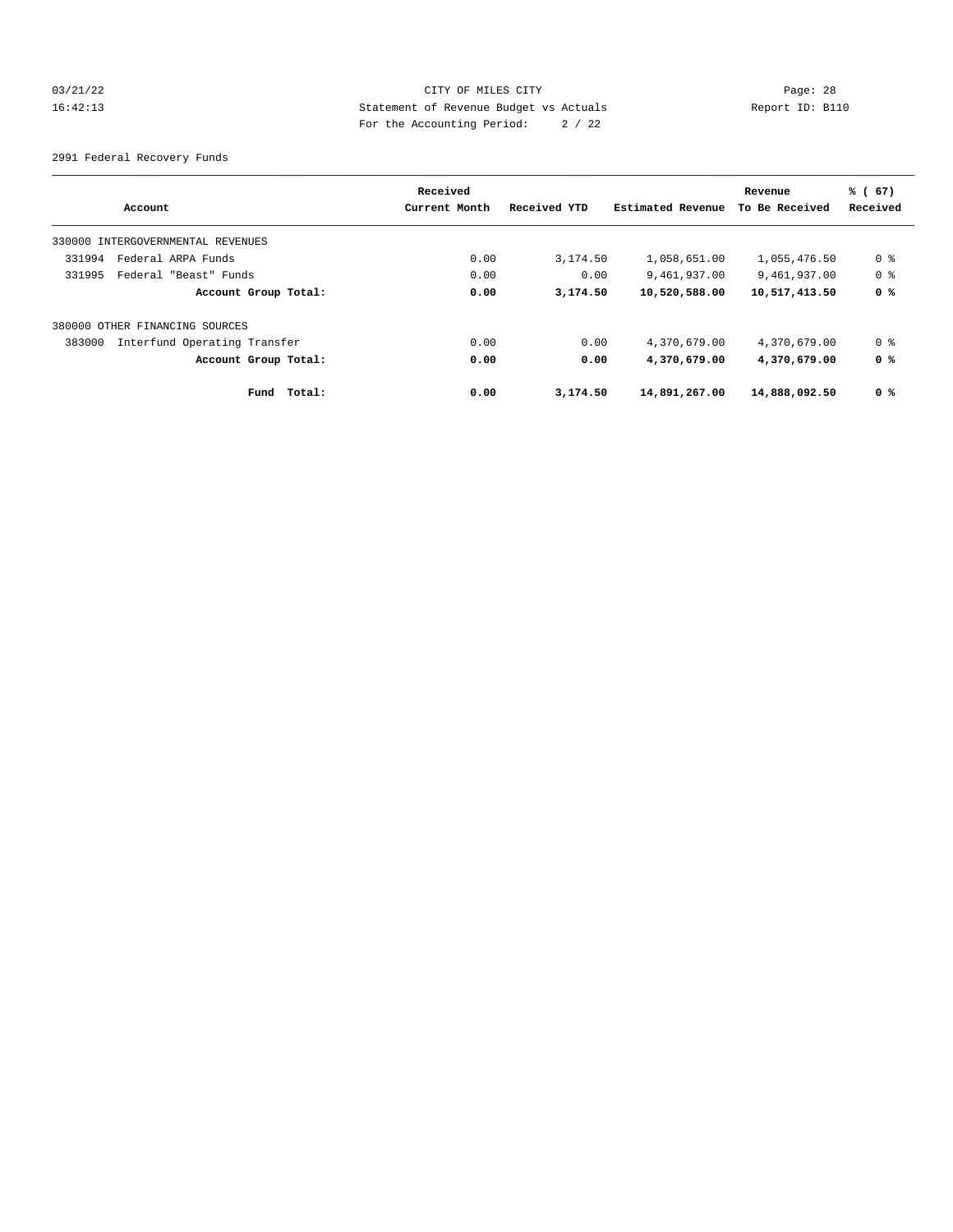## 03/21/22 Page: 29 16:42:13 Statement of Revenue Budget vs Actuals Report ID: B110 For the Accounting Period: 2 / 22

#### 3301 Judgement Settlement/Southgate

|              |                         |        | Received      |              |                   | Revenue        | % (67)              |  |
|--------------|-------------------------|--------|---------------|--------------|-------------------|----------------|---------------------|--|
|              | Account                 |        | Current Month | Received YTD | Estimated Revenue | To Be Received | Received            |  |
| 310000 TAXES |                         |        |               |              |                   |                |                     |  |
| 311010       | Real Property Taxes     |        | 4.86          | 1,087.78     | 0.00              | $-1,087.78$    | $***$ $\frac{6}{6}$ |  |
| 311020       | Personal Property Taxes |        | 0.00          | 355.47       | 0.00              | $-355.47$      | $***$ $\frac{6}{6}$ |  |
|              | Account Group Total:    |        | 4.86          | 1,443.25     | 0.00              | $-1, 443, 25$  | $***$ 8             |  |
|              | Fund                    | Total: | 4.86          | 1,443.25     | 0.00              | $-1, 443, 25$  | $***$ %             |  |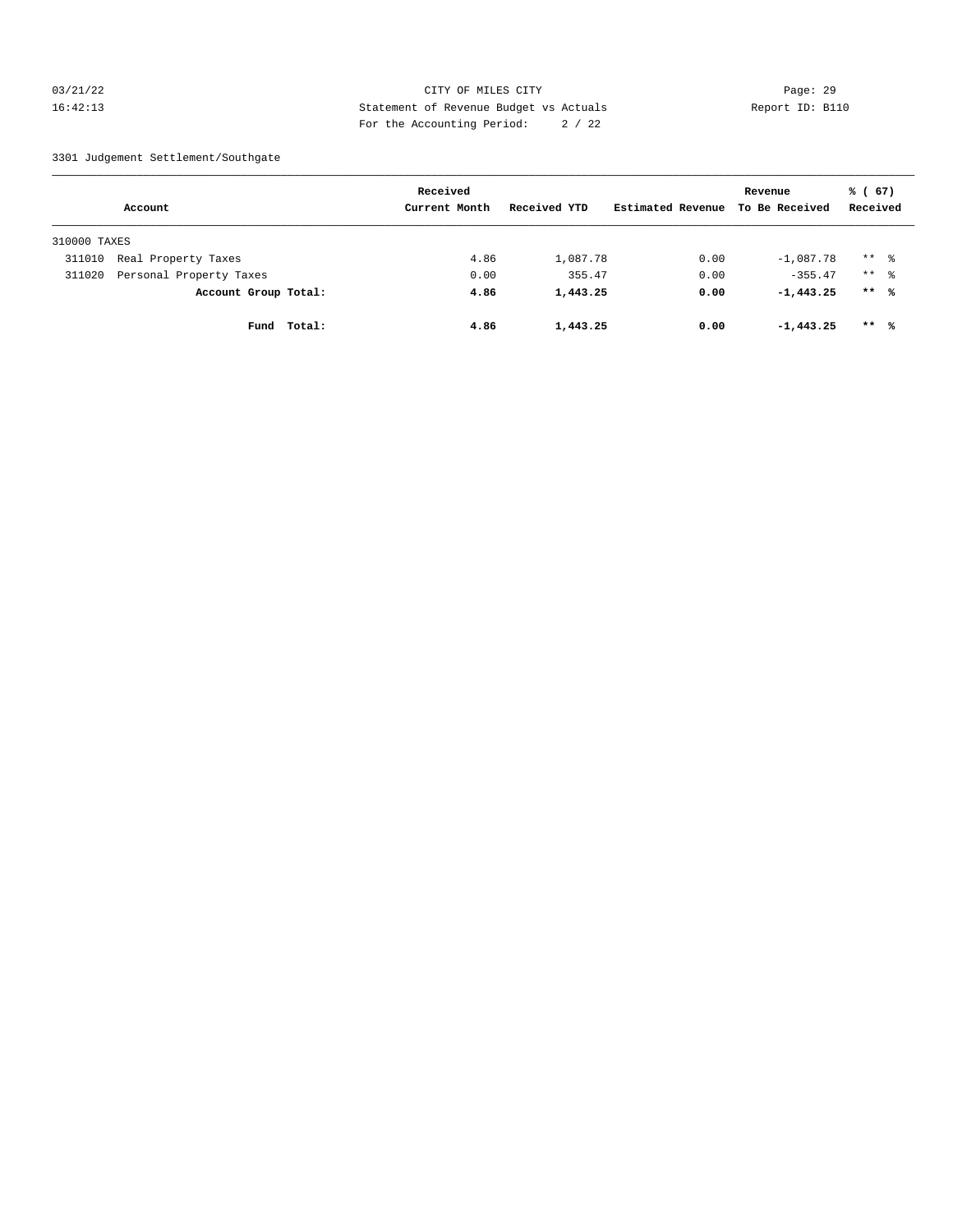03/21/22 Page: 30 16:42:13 Statement of Revenue Budget vs Actuals Report ID: B110 For the Accounting Period: 2 / 22

3670 SID 211

|                                                   | Received      |              |                   | Revenue        | % (67)   |
|---------------------------------------------------|---------------|--------------|-------------------|----------------|----------|
| Account                                           | Current Month | Received YTD | Estimated Revenue | To Be Received | Received |
| 360000 MISCELLANEOUS REVENUE                      |               |              |                   |                |          |
| Bond Principal and Interest Assessments<br>363020 | 0.00          | 3,024.54     | 5,237.00          | 2,212.46       | 58 %     |
| Account Group Total:                              | 0.00          | 3,024.54     | 5,237.00          | 2,212.46       | 58%      |
| Total:<br>Fund                                    | 0.00          | 3,024.54     | 5,237.00          | 2,212.46       | 58 %     |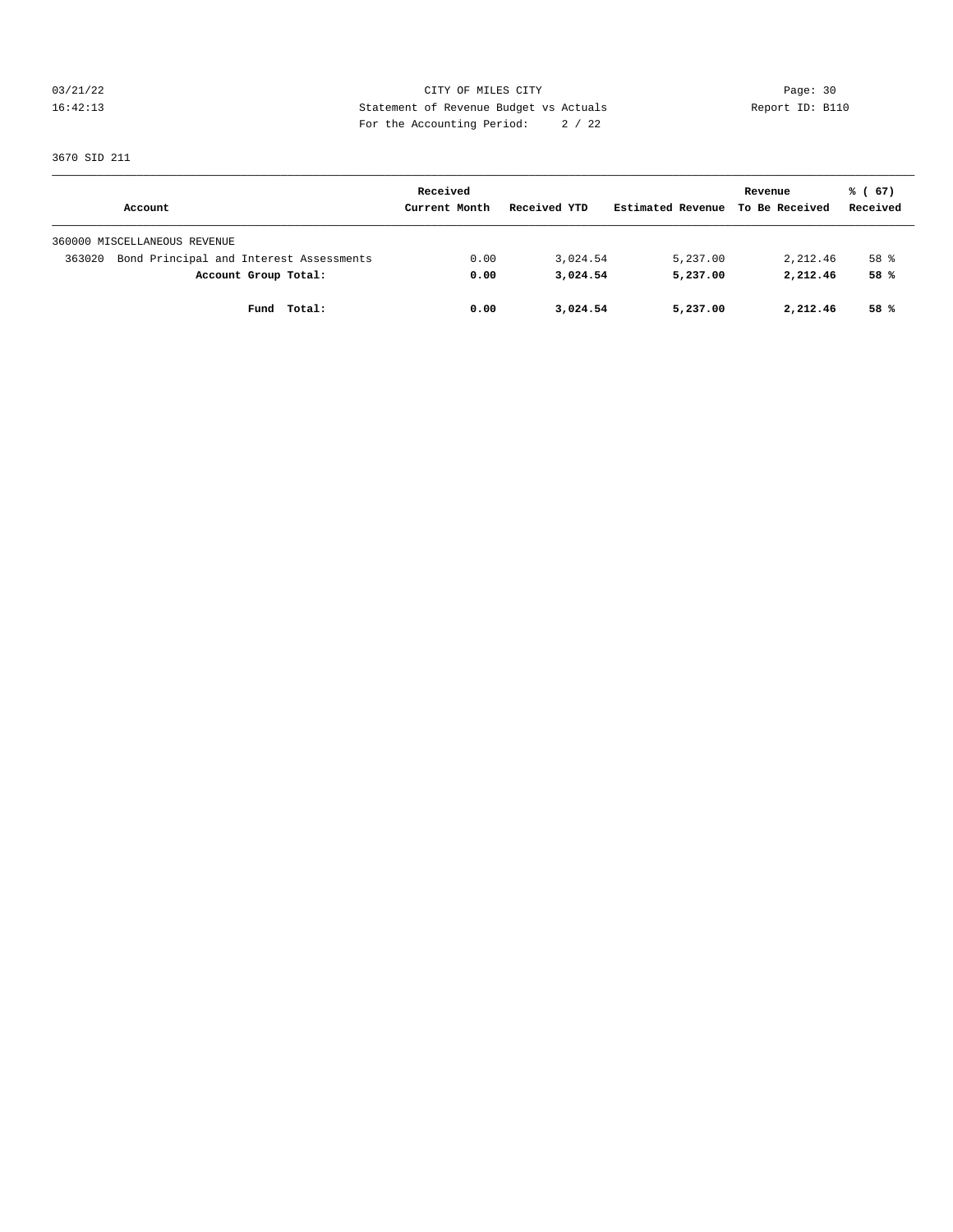## 03/21/22 Page: 31 16:42:13 Statement of Revenue Budget vs Actuals Report ID: B110 For the Accounting Period: 2 / 22

4000 General Fund Capitol Improvement Fund

|                                        | Received      |              |                   | Revenue        | % (67)              |
|----------------------------------------|---------------|--------------|-------------------|----------------|---------------------|
| Account                                | Current Month | Received YTD | Estimated Revenue | To Be Received | Received            |
| 370000 INVESTMENT EARNINGS             |               |              |                   |                |                     |
| 371010<br>Investment Earnings          | 0.00          | 16.92        | 0.00              | $-16.92$       | $***$ $\frac{6}{3}$ |
| Account Group Total:                   | 0.00          | 16.92        | 0.00              | $-16.92$       | $***$ %             |
| 380000 OTHER FINANCING SOURCES         |               |              |                   |                |                     |
| 383000<br>Interfund Operating Transfer | 0.00          | 80,000.00    | 80,000.00         | 0.00           | $100$ %             |
| Account Group Total:                   | 0.00          | 80,000.00    | 80,000.00         | 0.00           | $100*$              |
| Total:<br>Fund                         | 0.00          | 80,016.92    | 80,000.00         | $-16.92$       | 100%                |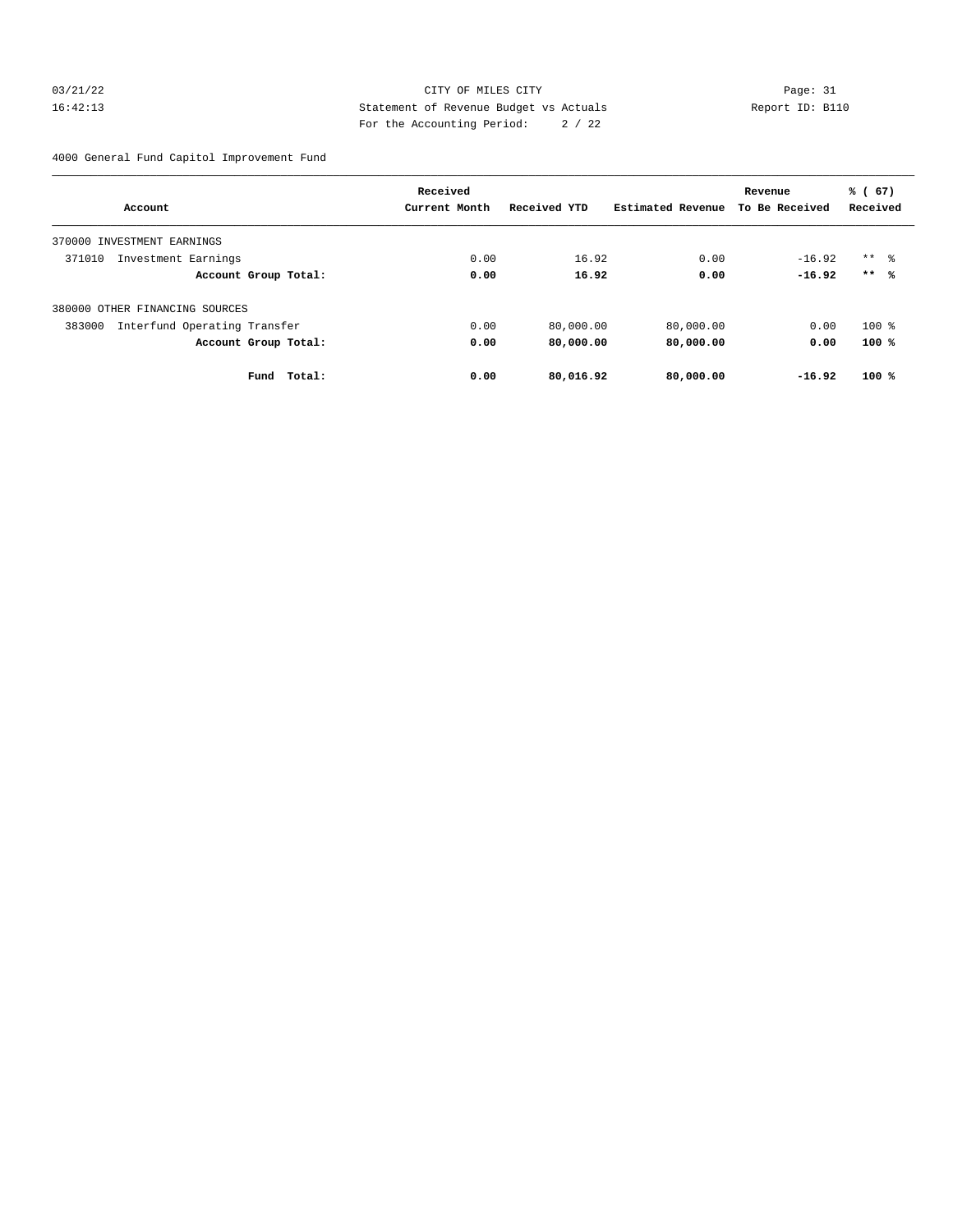## 03/21/22 Page: 32 16:42:13 Statement of Revenue Budget vs Actuals Report ID: B110 For the Accounting Period: 2 / 22

4010 Fire Dept Captial Imprvmt Fund

|                                        | Received      |              |                   | Revenue        | % (67)   |
|----------------------------------------|---------------|--------------|-------------------|----------------|----------|
| Account                                | Current Month | Received YTD | Estimated Revenue | To Be Received | Received |
| 360000 MISCELLANEOUS REVENUE           |               |              |                   |                |          |
| 362020<br>MISC REVENUE                 | 0.00          | 726.00       | 1,000.00          | 274.00         | 73 %     |
| Account Group Total:                   | 0.00          | 726.00       | 1,000.00          | 274.00         | 73%      |
| 380000 OTHER FINANCING SOURCES         |               |              |                   |                |          |
| 383000<br>Interfund Operating Transfer | 0.00          | 123,689.00   | 123,689.00        | 0.00           | $100$ %  |
| Account Group Total:                   | 0.00          | 123,689.00   | 123,689.00        | 0.00           | 100%     |
| Total:<br>Fund                         | 0.00          | 124,415.00   | 124,689.00        | 274.00         | $100*$   |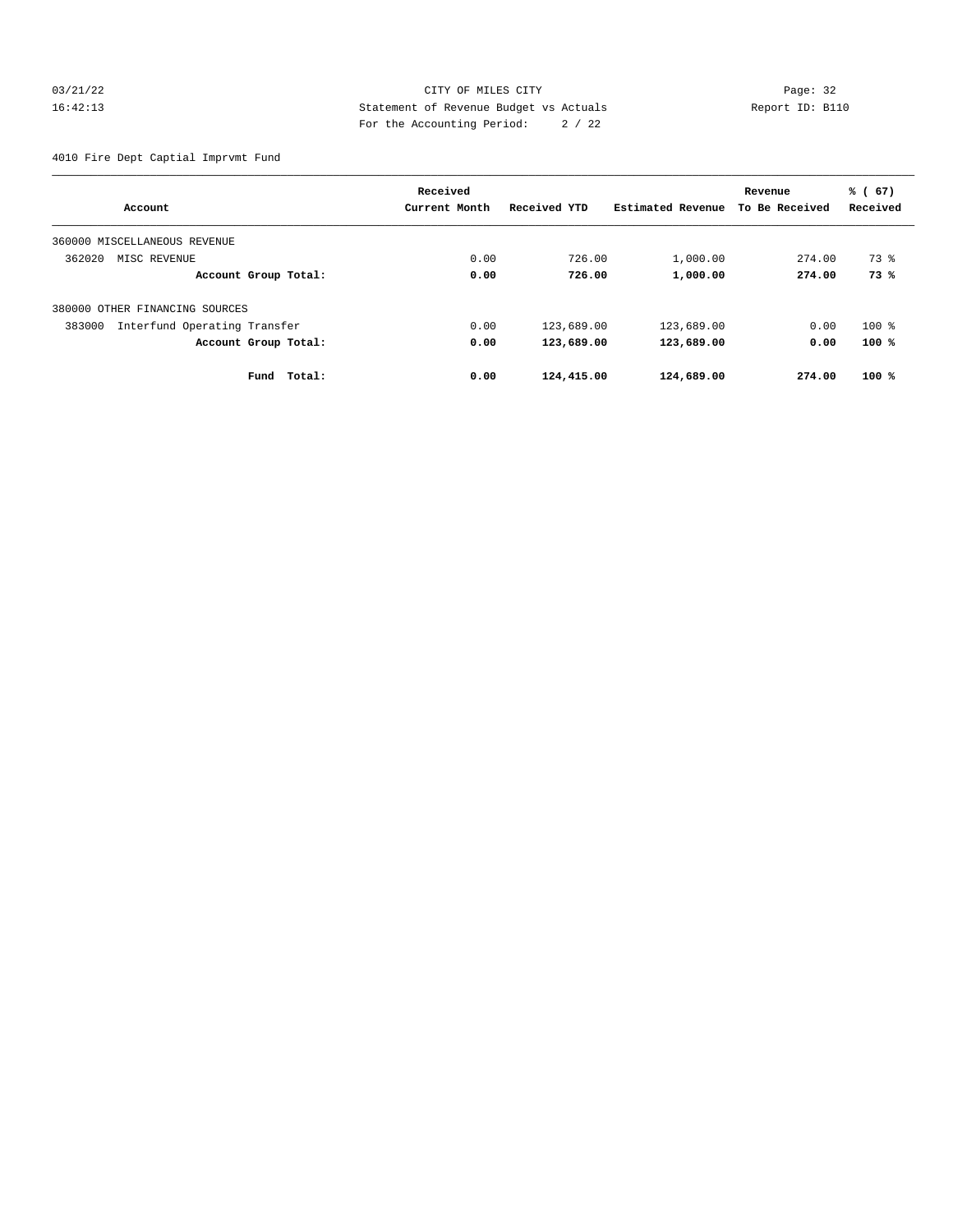## 03/21/22 Page: 33 16:42:13 Statement of Revenue Budget vs Actuals Report ID: B110 For the Accounting Period: 2 / 22

4050 Ambulance Capital Improvement Fund

|                                        | Received      |              |                   | Revenue        | % (67)   |
|----------------------------------------|---------------|--------------|-------------------|----------------|----------|
| Account                                | Current Month | Received YTD | Estimated Revenue | To Be Received | Received |
| 330000 INTERGOVERNMENTAL REVENUES      |               |              |                   |                |          |
| 337000<br>Private Grants               | 0.00          | 0.00         | 350.00            | 350.00         | 0 %      |
| Account Group Total:                   | 0.00          | 0.00         | 350.00            | 350.00         | 0 %      |
| 380000 OTHER FINANCING SOURCES         |               |              |                   |                |          |
| Interfund Operating Transfer<br>383000 | 0.00          | 50,000.00    | 50,000.00         | 0.00           | $100$ %  |
| Account Group Total:                   | 0.00          | 50,000.00    | 50,000.00         | 0.00           | 100%     |
| Fund<br>Total:                         | 0.00          | 50,000.00    | 50,350.00         | 350.00         | 99%      |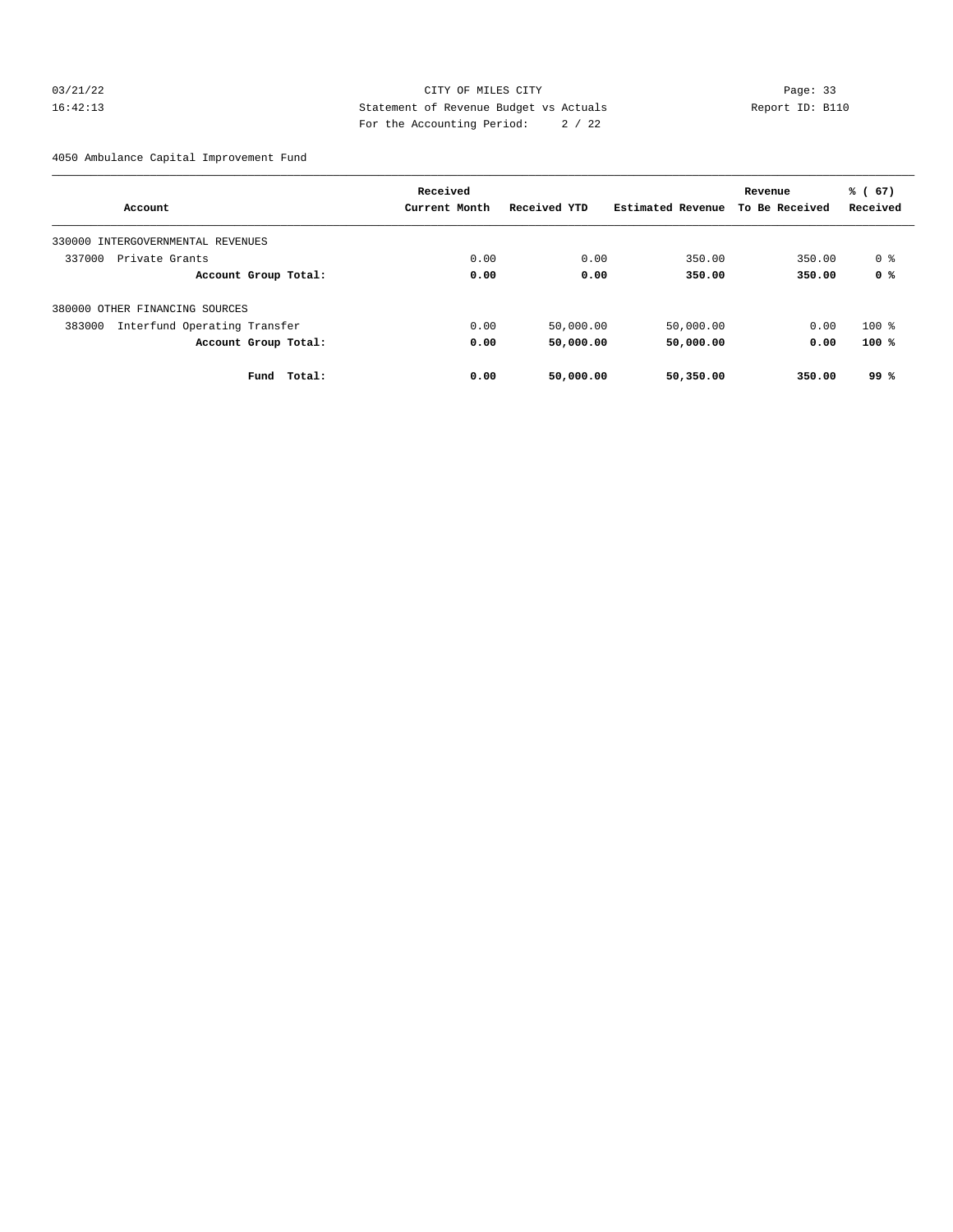## 03/21/22 Page: 34 16:42:13 Statement of Revenue Budget vs Actuals Report ID: B110 For the Accounting Period: 2 / 22

4060 CAPITAL IMPROV-PUBLIC WORKS

|        |                                    | Received      |              |                   | Revenue        | % (67)         |
|--------|------------------------------------|---------------|--------------|-------------------|----------------|----------------|
|        | Account                            | Current Month | Received YTD | Estimated Revenue | To Be Received | Received       |
|        | 320000 LICENSES AND PERMITS        |               |              |                   |                |                |
| 323040 | Other Miscellaneous Permits        | 400.00        | 1,700.00     | 4,200.00          | 2,500.00       | $40*$          |
|        | Account Group Total:               | 400.00        | 1,700.00     | 4,200.00          | 2,500.00       | 40%            |
|        | 340000 Charges for Services        |               |              |                   |                |                |
| 343014 | Street Cleaning                    | 0.00          | 10,800.00    | 10,800.00         | 0.00           | $100*$         |
| 343016 | Prkg Vio/Off Str-Impnd Fees        | 0.00          | 0.00         | 50.00             | 50.00          | 0 <sup>8</sup> |
| 343018 | Sale of Street & Roadway Materials | 0.00          | 0.00         | 1,000.00          | 1,000.00       | 0 <sup>8</sup> |
|        | Account Group Total:               | 0.00          | 10,800.00    | 11,850.00         | 1,050.00       | 91%            |
|        | 370000 INVESTMENT EARNINGS         |               |              |                   |                |                |
| 371010 | Investment Earnings                | 0.00          | 129.31       | 6.500.00          | 6,370.69       | 2 <sup>8</sup> |
|        | Account Group Total:               | 0.00          | 129.31       | 6,500.00          | 6,370.69       | 2%             |
|        | 380000 OTHER FINANCING SOURCES     |               |              |                   |                |                |
| 383000 | Interfund Operating Transfer       | 0.00          | 0.00         | 270,500.00        | 270,500.00     | 0 <sup>8</sup> |
|        | Account Group Total:               | 0.00          | 0.00         | 270,500.00        | 270,500.00     | 0 <sup>8</sup> |
|        | Fund Total:                        | 400.00        | 12,629.31    | 293,050.00        | 280,420.69     | 4%             |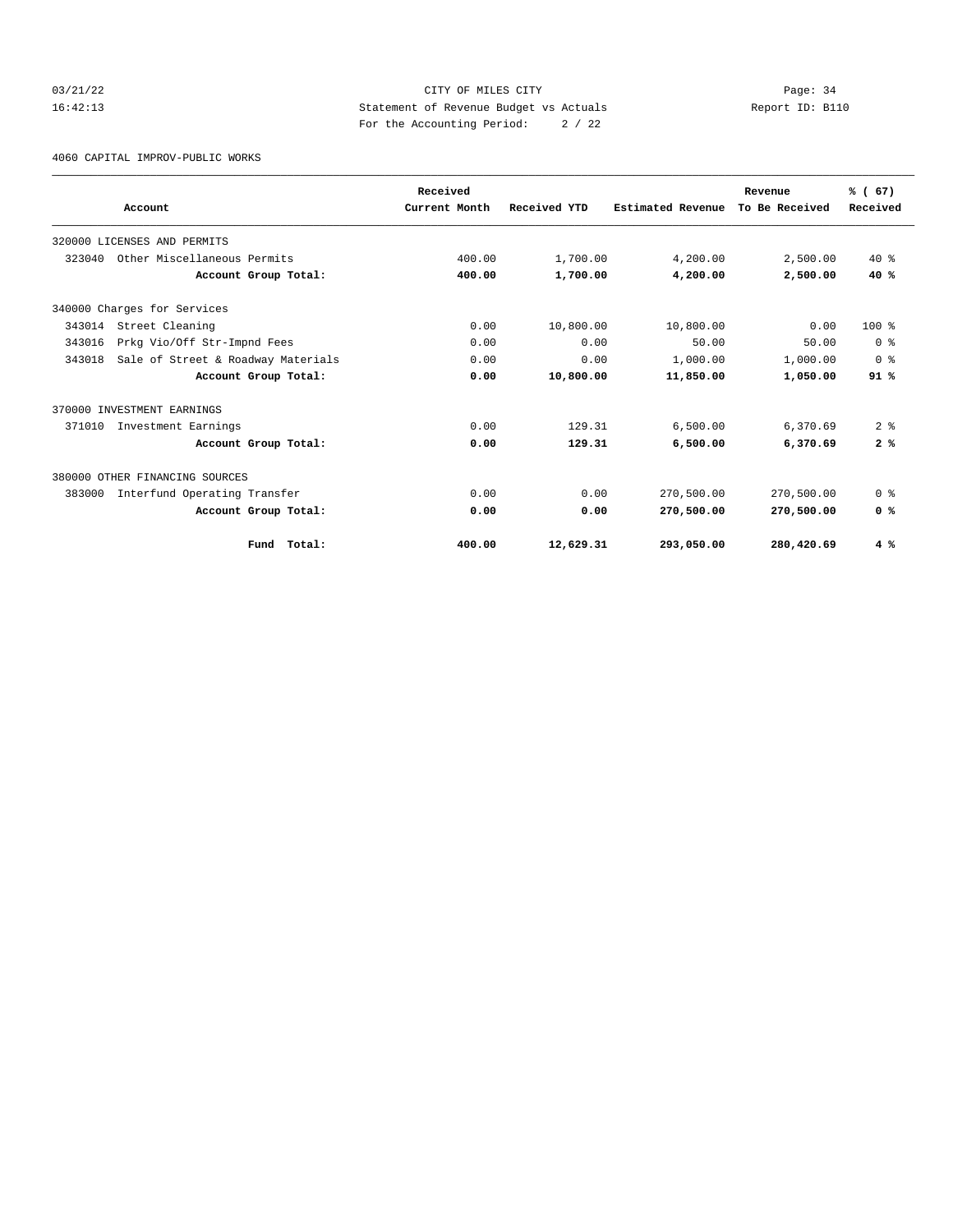## 03/21/22 Page: 35 16:42:13 Statement of Revenue Budget vs Actuals Report ID: B110 For the Accounting Period: 2 / 22

## 5210 WATER UTILITY

|        |                                     |                      | Received      |               |                   | Revenue        | % (67)          |
|--------|-------------------------------------|----------------------|---------------|---------------|-------------------|----------------|-----------------|
|        | Account                             |                      | Current Month | Received YTD  | Estimated Revenue | To Be Received | Received        |
|        | 340000 Charges for Services         |                      |               |               |                   |                |                 |
| 343021 | Metered Water Sales                 |                      | 146,583.64    | 1,548,942.94  | 2,069,355.00      | 520, 412.06    | 75 %            |
| 343022 | Unmetered Water Sales/Chrgoffs      |                      | 0.00          | 0.00          | 750.00            | 750.00         | 0 <sup>8</sup>  |
| 343023 | Bulk Water Sales                    |                      | 0.00          | 12,128.70     | 10,000.00         | $-2.128.70$    | $121$ %         |
| 343024 | Sales of Water Materials & Supplies |                      | 0.00          | 737.00        | 0.00              | $-737.00$      | $***$ $ -$      |
| 343025 | Hookup Fee                          |                      | 600.00        | 5,715.00      | 3,000.00          | $-2,715.00$    | $191$ %         |
| 343026 | Water Install/Tap Chrgs/Labor       |                      | 0.00          | 1,487.51      | 5.000.00          | 3,512.49       | $30*$           |
| 343027 | Chg for Wtr Dept. Serv              |                      | 1,685.00      | 17,303.65     | 20,000.00         | 2,696.35       | 87 <sup>8</sup> |
| 343029 | Curb Stop Replacement Fee           |                      | 3,625.00      | 29,307.40     | 43,000.00         | 13,692.60      | 68 %            |
|        |                                     | Account Group Total: | 152,493.64    | 1,615,622.20  | 2,151,105.00      | 535,482.80     | 75 %            |
|        | 360000 MISCELLANEOUS REVENUE        |                      |               |               |                   |                |                 |
| 362020 | MISC REVENUE                        |                      | 0.00          | $-79.53$      | 0.00              | 79.53          | $***$ $ -$      |
|        |                                     | Account Group Total: | 0.00          | $-79.53$      | 0.00              | 79.53          | $***$ %         |
|        | 370000 INVESTMENT EARNINGS          |                      |               |               |                   |                |                 |
|        | 371010 Investment Earnings          |                      | 0.00          | 6.905.35      | 20,000.00         | 13,094.65      | 35 <sup>8</sup> |
|        |                                     | Account Group Total: | 0.00          | 6,905.35      | 20,000.00         | 13,094.65      | 35%             |
|        | 380000 OTHER FINANCING SOURCES      |                      |               |               |                   |                |                 |
| 383000 | Interfund Operating Transfer        |                      | 0.00          | $-100,000.00$ | 200,000.00        | 300,000.00     | $-50$ %         |
|        |                                     | Account Group Total: | 0.00          | $-100,000,00$ | 200,000.00        | 300,000.00     | $-50%$          |
|        |                                     | Fund Total:          | 152,493.64    | 1,522,448.02  | 2,371,105.00      | 848,656.98     | 64 %            |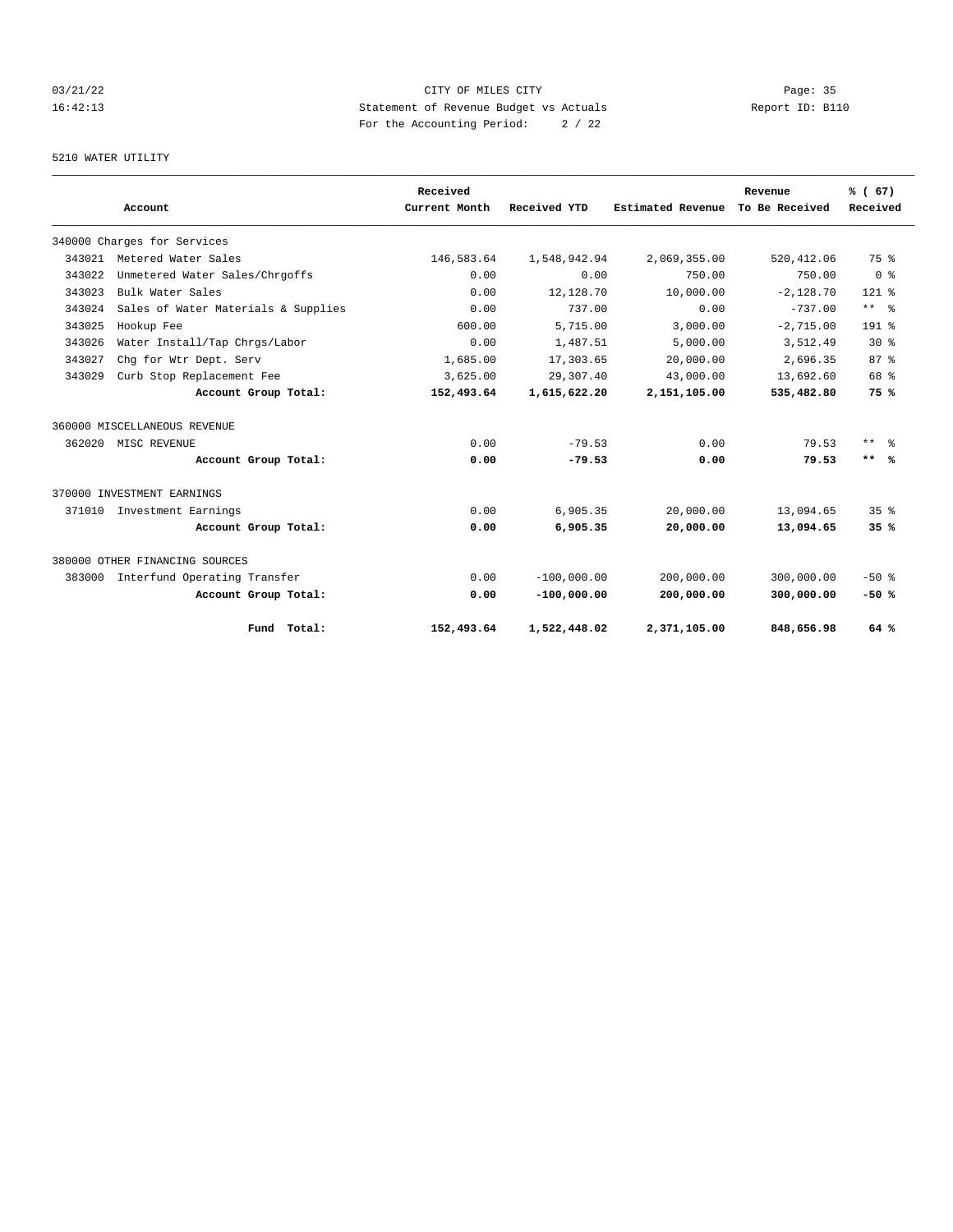## 03/21/22 Page: 36 16:42:13 Statement of Revenue Budget vs Actuals Report ID: B110 For the Accounting Period: 2 / 22

## 5310 SEWER UTILITY

|        |                                      | Received      |              |                   | Revenue        | % (67)             |
|--------|--------------------------------------|---------------|--------------|-------------------|----------------|--------------------|
|        | Account                              | Current Month | Received YTD | Estimated Revenue | To Be Received | Received           |
|        | 330000 INTERGOVERNMENTAL REVENUES    |               |              |                   |                |                    |
| 331041 | Economic Development Act-Water Study | 0.00          | 0.00         | 3,950,000.00      | 3,950,000.00   | 0 <sup>8</sup>     |
|        | Account Group Total:                 | 0.00          | 0.00         | 3,950,000.00      | 3,950,000.00   | 0 <sup>8</sup>     |
|        | 340000 Charges for Services          |               |              |                   |                |                    |
| 341075 | Serv/Cnty-Interlocal Agmt            | 382.50        | 1,147.50     | 1,500.00          | 352.50         | $77*$              |
| 343031 | Sewer Service Charges                | 171,019.94    | 1,360,678.38 | 2,061,226.00      | 700,547.62     | 66 %               |
| 343032 | Sewer Installation Charges/Chrgoffs  | 0.00          | 0.00         | 500.00            | 500.00         | 0 <sup>8</sup>     |
| 343033 | Hookup Fee                           | 240.00        | 1,800.00     | 1,000.00          | $-800.00$      | $180*$             |
| 343034 | Treatment Facilities Fees            | 790.00        | 1,825.00     | 5,000.00          | 3,175.00       | $37*$              |
| 343036 | Miscellaneous Sewer Revenue (Labor)  | 0.00          | 5,681.36     | 10,000.00         | 4,318.64       | $57*$              |
| 343037 | Baker Road Etc.                      | 1,256.12      | 9,998.40     | 16,000.00         | 6,001.60       | $62$ $%$           |
|        | Account Group Total:                 | 173,688.56    | 1,381,130.64 | 2,095,226.00      | 714,095.36     | 66%                |
|        | 360000 MISCELLANEOUS REVENUE         |               |              |                   |                |                    |
| 361010 | Land Rental                          | 0.00          | 2,873.90     | 2,900.00          | 26.10          | 99 %               |
| 362020 | MISC REVENUE                         | 0.00          | 87.38        | 0.00              | $-87.38$       | $***$ $%$          |
|        | Account Group Total:                 | 0.00          | 2,961.28     | 2,900.00          | $-61.28$       | 102%               |
|        | 370000 INVESTMENT EARNINGS           |               |              |                   |                |                    |
| 371010 | Investment Earnings                  | 0.00          | 4,899.15     | 20,000.00         | 15,100.85      | $24$ $\frac{6}{3}$ |
|        | Account Group Total:                 | 0.00          | 4,899.15     | 20,000.00         | 15,100.85      | 24%                |
|        | Fund Total:                          | 173,688.56    | 1,388,991.07 | 6,068,126.00      | 4,679,134.93   | 23%                |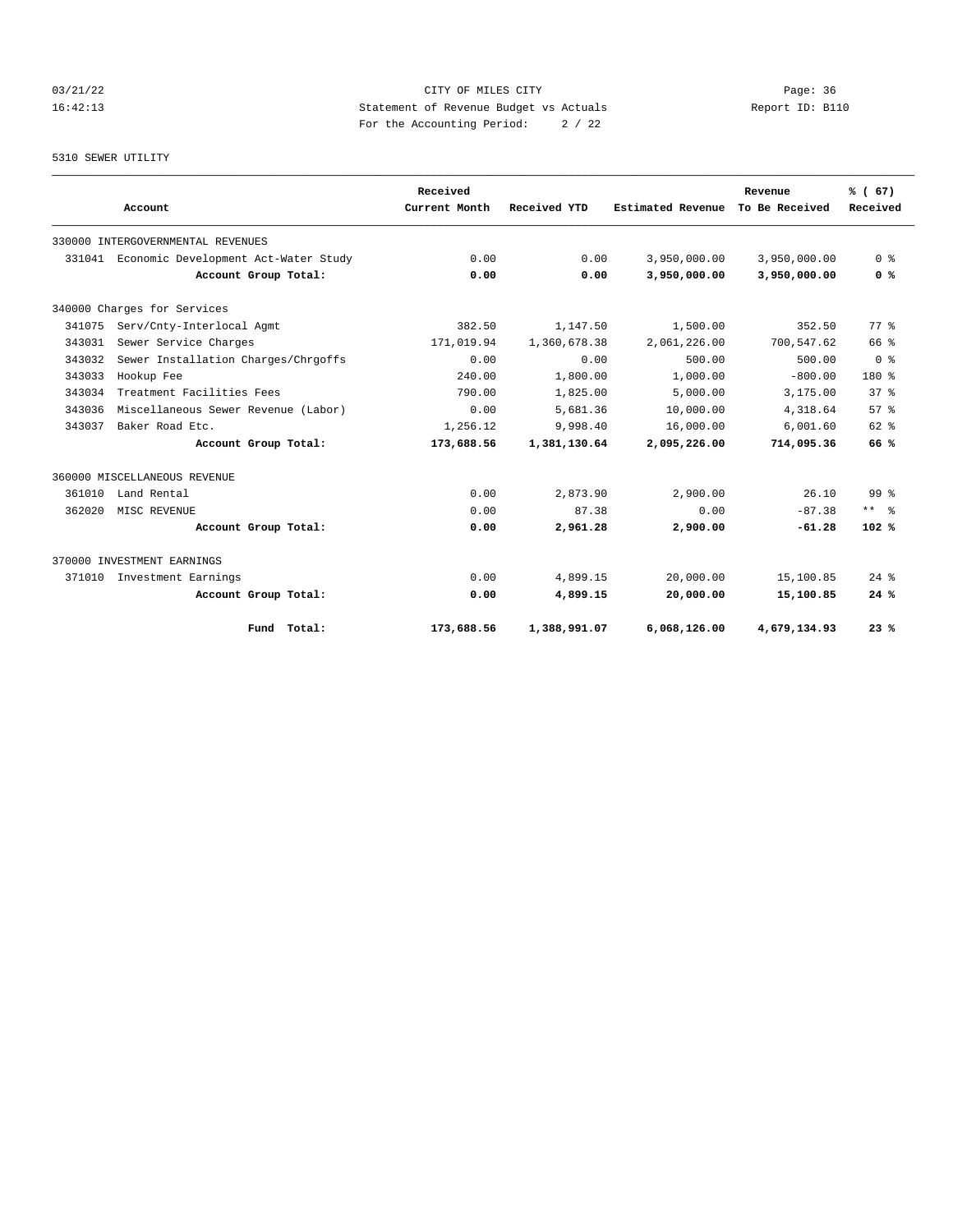## 03/21/22 Page: 37 16:42:13 Statement of Revenue Budget vs Actuals Report ID: B110 For the Accounting Period: 2 / 22

5510 AMBULANCE FUND

|              | Account                                | Received<br>Current Month | Received YTD | <b>Estimated Revenue</b> | Revenue<br>To Be Received | % (67)<br>Received |
|--------------|----------------------------------------|---------------------------|--------------|--------------------------|---------------------------|--------------------|
|              |                                        |                           |              |                          |                           |                    |
| 310000 TAXES |                                        |                           |              |                          |                           |                    |
| 311010       | Real Property Taxes                    | 24.76                     | 5,747.75     | 9,527.00                 | 3,779.25                  | 60 %               |
| 311020       | Personal Property Taxes                | 0.00                      | 33.33        | 216.00                   | 182.67                    | 15 <sup>8</sup>    |
| 312000       | Penalty & Interest on Delinquent Taxes | 1.97                      | 21.71        | 10.00                    | $-11.71$                  | $217*$             |
|              | Account Group Total:                   | 26.73                     | 5,802.79     | 9,753.00                 | 3,950.21                  | 59 %               |
|              | 330000 INTERGOVERNMENTAL REVENUES      |                           |              |                          |                           |                    |
| 331040       | Medicaid Supplemental Program-State    | 0.00                      | 43,655.03    | 13,500.00                | $-30, 155.03$             | $323$ $%$          |
| 334000       | State Grants                           | 0.00                      | 0.00         | 50,000.00                | 50,000.00                 | ი ჵ                |
|              | Account Group Total:                   | 0.00                      | 43,655.03    | 63,500.00                | 19,844.97                 | 69%                |
|              | 340000 Charges for Services            |                           |              |                          |                           |                    |
| 341075       | Serv/Cnty-Interlocal Agmt              | 15,470.00                 | 39,520.00    | 56,187.00                | 16,667.00                 | 70 %               |
| 342026       | Ambulance Charges                      | 88, 453.94                | 801,836.37   | 1,397,162.00             | 595, 325, 63              | 57%                |
| 342027       | Ambulance Standby                      | 0.00                      | 3,930.00     | 4,500.00                 | 570.00                    | $87*$              |
|              | Account Group Total:                   | 103,923.94                | 845,286.37   | 1,457,849.00             | 612,562.63                | 58 %               |
|              | 360000 MISCELLANEOUS REVENUE           |                           |              |                          |                           |                    |
| 362020       | MISC REVENUE                           | 0.00                      | 29.08        | 1,000.00                 | 970.92                    | 3 <sup>8</sup>     |
| 366010       | Misc- From Charge off Accts            | 0.00                      | 2,182.50     | 6,000.00                 | 3,817.50                  | $36*$              |
| 367000       | Sale of Junk or Salvage                | 0.00                      | 0.00         | 500.00                   | 500.00                    | 0 <sup>8</sup>     |
|              | Account Group Total:                   | 0.00                      | 2,211.58     | 7,500.00                 | 5,288.42                  | 29%                |
|              | 370000 INVESTMENT EARNINGS             |                           |              |                          |                           |                    |
|              | 371010 Investment Earnings             | 0.00                      | 13.26        | 0.00                     | $-13.26$                  | ** 응               |
|              | Account Group Total:                   | 0.00                      | 13.26        | 0.00                     | $-13.26$                  | $***$ %            |
|              | Fund Total:                            | 103,950.67                | 896,969.03   | 1,538,602.00             | 641,632.97                | 58 %               |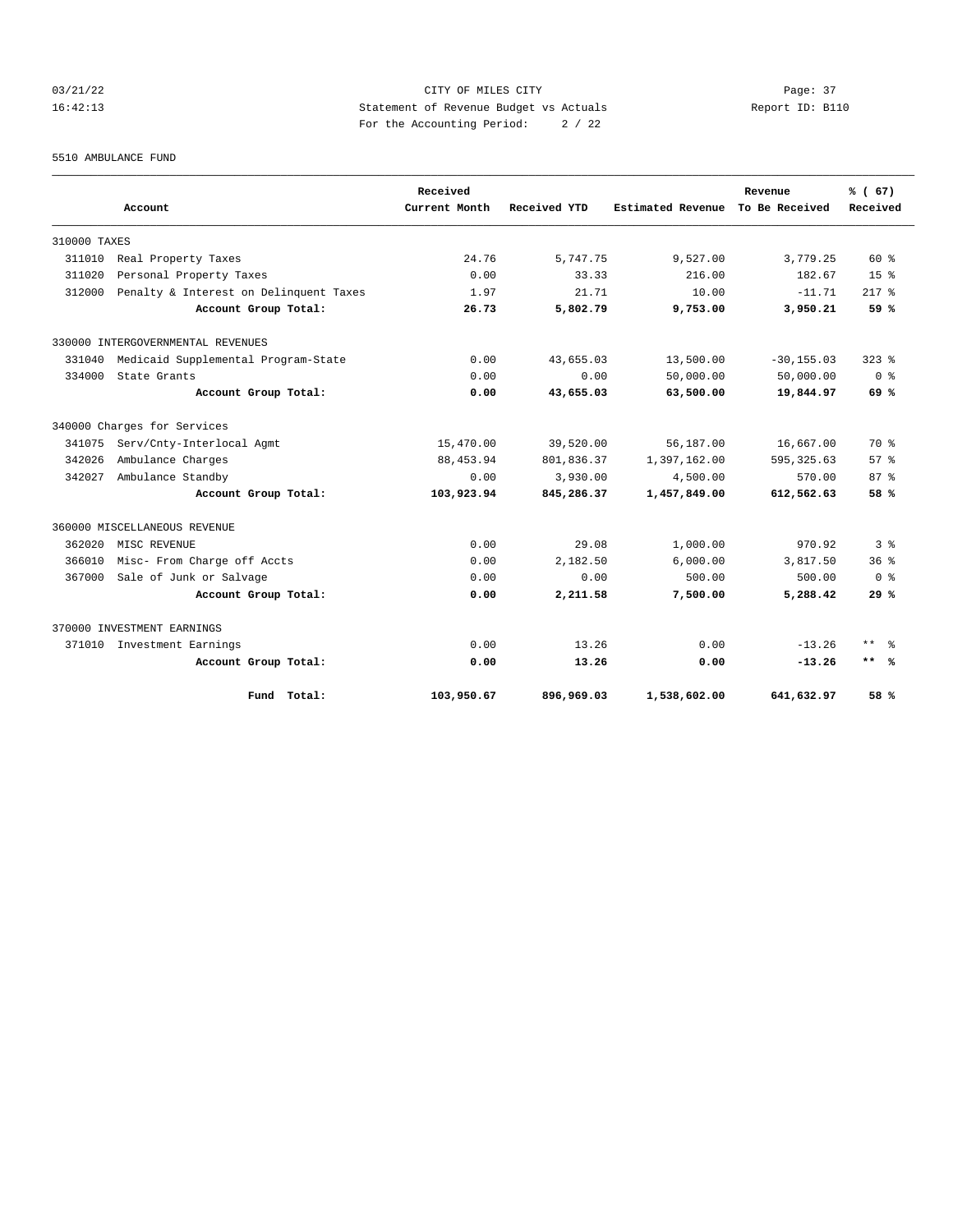## 03/21/22 Page: 38 16:42:13 Statement of Revenue Budget vs Actuals Report ID: B110 For the Accounting Period: 2 / 22

5610 AIRPORT OPERATING

|              |                                        | Received      |              |                   | Revenue        | % (67)              |
|--------------|----------------------------------------|---------------|--------------|-------------------|----------------|---------------------|
|              | Account                                | Current Month | Received YTD | Estimated Revenue | To Be Received | Received            |
| 310000 TAXES |                                        |               |              |                   |                |                     |
| 311010       | Real Property Taxes                    | 37.16         | 8,622.95     | 14,291.00         | 5,668.05       | $60*$               |
| 311020       | Personal Property Taxes                | 0.00          | 50.02        | 324.00            | 273.98         | 15 <sup>°</sup>     |
| 312000       | Penalty & Interest on Delinquent Taxes | 2.94          | 32.57        | 45.00             | 12.43          | $72*$               |
|              | Account Group Total:                   | 40.10         | 8,705.54     | 14,660.00         | 5,954.46       | 59%                 |
|              | 330000 INTERGOVERNMENTAL REVENUES      |               |              |                   |                |                     |
| 331126       | AIP 018-2019                           | 0.00          | 0.00         | 24,525.00         | 24,525.00      | 0 <sup>8</sup>      |
| 331132       | FAA 020-2021                           | 17, 156.95    | 3,287,592.88 | 4,296,975.00      | 1,009,382.12   | 77.8                |
| 331993       | COVID-19 Federal Stimulus              | 0.00          | 0.00         | 45,000.00         | 45,000.00      | 0 %                 |
| 334030       | State Aeronautics Grant 019-2022       | 0.00          | 0.00         | 200,000.00        | 200,000.00     | 0 <sup>8</sup>      |
| 334060       | Coal Board Grant                       | 0.00          | 15,966.04    | 275,000.00        | 259,033.96     | 6 %                 |
|              | Account Group Total:                   | 17,156.95     | 3,303,558.92 | 4,841,500.00      | 1,537,941.08   | 68%                 |
|              | 340000 Charges for Services            |               |              |                   |                |                     |
| 341075       | Serv/Cnty-Interlocal Agmt              | 17,655.57     | 34,955.07    | 80,000.00         | 45,044.93      | 44 %                |
| 343061       | Landing Fees                           | 183.75        | 1,271.98     | 2,000.00          | 728.02         | $64$ $%$            |
| 343062       | Aviation Fuel                          | 23, 374.88    | 585,121.25   | 450,000.00        | $-135, 121.25$ | $130*$              |
| 343064       | Hangar Rent                            | 4,955.19      | 52, 144.97   | 89,042.00         | 36,897.03      | 59 <sup>8</sup>     |
| 343065       | Building Rentals                       | 1,283.30      | 19,669.51    | 14,000.00         | $-5,669.51$    | 140 %               |
| 343067       | Other - Miscellaneous                  | 256.00        | 4,170.20     | 37,500.00         | 33, 329.80     | 11 <sup>8</sup>     |
| 343069       | Ag Contract                            | 0.00          | 11,000.00    | 11,500.00         | 500.00         | 96 <sup>8</sup>     |
|              | Account Group Total:                   | 47,708.69     | 708,332.98   | 684,042.00        | $-24, 290.98$  | $104*$              |
|              | 360000 MISCELLANEOUS REVENUE           |               |              |                   |                |                     |
| 361010       | Land Rental                            | 1,337.38      | 13,004.89    | 17,800.00         | 4,795.11       | 73.8                |
| 362020       | MISC REVENUE                           | 124.00        | 287.39       | 0.00              | $-287.39$      | $***$ %             |
|              | Account Group Total:                   | 1,461.38      | 13,292.28    | 17,800.00         | 4,507.72       | 75%                 |
|              | 370000 INVESTMENT EARNINGS             |               |              |                   |                |                     |
|              | 371010 Investment Earnings             | 0.00          | 279.49       | 0.00              | $-279.49$      | $\star\star$<br>န္  |
|              | Account Group Total:                   | 0.00          | 279.49       | 0.00              | $-279.49$      | $***$ %             |
|              | 380000 OTHER FINANCING SOURCES         |               |              |                   |                |                     |
| 381071       | MT Aero Loan Hanger 8 Door             | 0.00          | 301,881.48   | 0.00              | $-301,881.48$  | $\star\star$<br>- ৡ |
|              | 381073 Intercap Loan                   | 0.00          | 0.00         | 630,000.00        | 630,000.00     | 0 %                 |
|              | Account Group Total:                   | 0.00          | 301,881.48   | 630,000.00        | 328,118.52     | 48%                 |
|              | Fund Total:                            | 66,367.12     | 4,336,050.69 | 6,188,002.00      | 1,851,951.31   | 70 %                |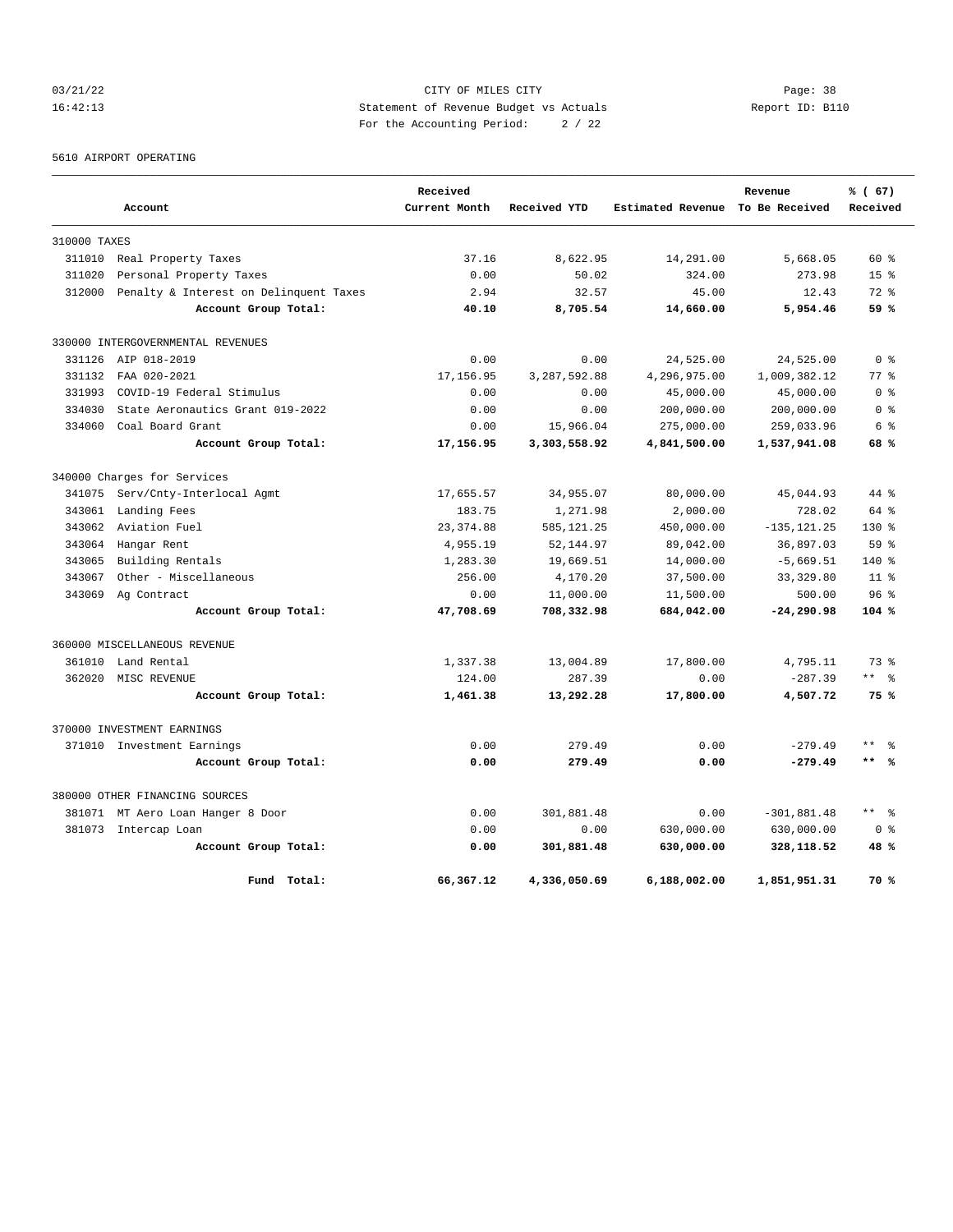## 03/21/22 Page: 39 16:42:13 Statement of Revenue Budget vs Actuals Report ID: B110 For the Accounting Period: 2 / 22

#### 6040 PUBLIC WORKS

|                                        | Received      |               |                   | Revenue        | % (67)   |  |
|----------------------------------------|---------------|---------------|-------------------|----------------|----------|--|
| Account                                | Current Month | Received YTD  | Estimated Revenue | To Be Received | Received |  |
| 380000 OTHER FINANCING SOURCES         |               |               |                   |                |          |  |
| Interfund Operating Transfer<br>383000 | 4,000.00      | 32,000.00     | 48,000.00         | 16,000.00      | 67%      |  |
| Account Group Total:                   | 4,000.00      | 32,000.00     | 48,000.00         | 16,000.00      | 67 %     |  |
| 390000 INTERNAL SERVICES               |               |               |                   |                |          |  |
| 391000<br>Central Garages              | 0.00          | 75,852.00     | 165,476.00        | 89,624.00      | $46$ %   |  |
| Account Group Total:                   | 0.00          | 75,852.00     | 165,476.00        | 89,624.00      | 46%      |  |
| Total:<br>Fund                         | 4,000.00      | 107,852.00    | 213,476.00        | 105,624.00     | 51 %     |  |
| Grand Total:                           | 768,973.65    | 14,661,663.35 | 42,485,327.00     | 27,823,663.65  | 35%      |  |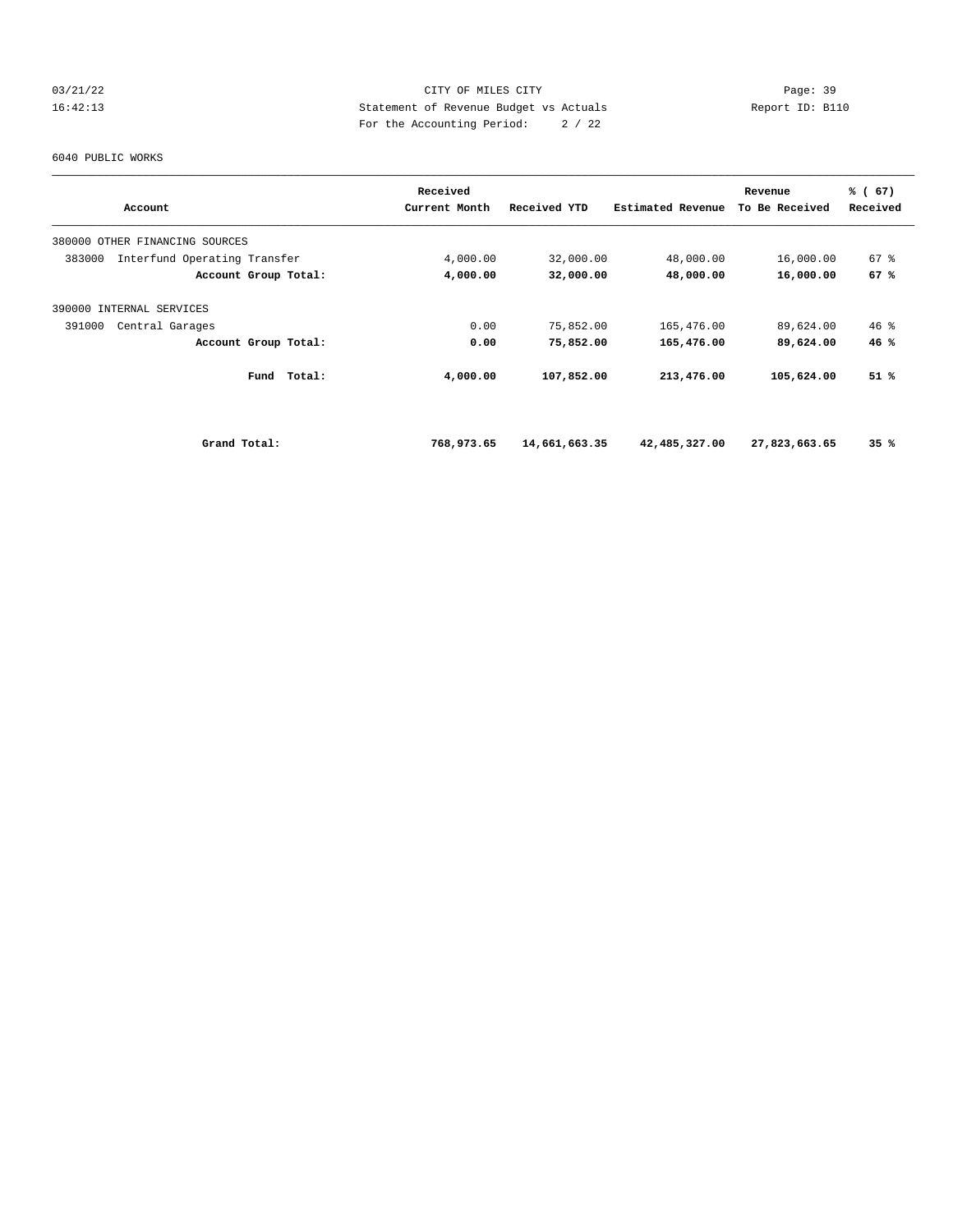## 03/21/22 Page: 1 CITY OF MILES CITY 16:42:14 Budget vs. Actual for Org's Report Report ID: B170 For the Accounting Period: 2 / 22

#### 1000 GENERAL

1 Mayor

|                                    | Committed     | Committed | Original  | Current                     | Available     | % (66)          |  |
|------------------------------------|---------------|-----------|-----------|-----------------------------|---------------|-----------------|--|
| Account Object                     | Current Month | YTD       |           | Appropriation Appropriation | Appropriation | Comm.           |  |
|                                    |               |           |           |                             |               |                 |  |
| 410000 GENERAL GOVERNMENTGASB68    |               |           |           |                             |               |                 |  |
| 410200 Executive Services (01)     |               |           |           |                             |               |                 |  |
| 111 Salaries and Wages - Permanent | 1,833.34      | 14,666.72 | 21,996.00 | 21,996.00                   | 7,329.28      | 67 <sup>8</sup> |  |
| 142 Workers' Compensation          | 10.80         | 86.40     | 164.00    | 164.00                      | 77.60         | 53%             |  |
| 144 FICA                           | 140.24        | 1,121.92  | 1,683.00  | 1,683.00                    | 561.08        | 67 <sup>8</sup> |  |
| 210 Office Supplies and Materials  | 0.00          | 0.00      | 125.00    | 125.00                      | 125.00        | 0 <sup>8</sup>  |  |
| 345 Telephone                      | 77.78         | 540.08    | 550.00    | 550.00                      | 9.92          | 98 %            |  |
| 350 Professional Services          | 0.00          | 118.80    | 150.00    | 150.00                      | 31.20         | 79 %            |  |
| 360 Contr R & M                    | 54.03         | 486.84    | 775.00    | 775.00                      | 288.16        | 63 %            |  |
| 380 Training Services              | 0.00          | 0.00      | 400.00    | 400.00                      | 400.00        | 0 <sup>8</sup>  |  |
| Account Total:                     | 2,116.19      | 17,020.76 | 25,843.00 | 25,843.00                   | 8,822.24      | 66%             |  |
| Account Group Total:               | 2,116.19      | 17,020.76 | 25,843.00 | 25,843.00                   | 8,822.24      | 66%             |  |
| Organization Total:                | 2,116.19      | 17,020.76 | 25,843.00 | 25,843.00                   | 8,822.24      | 66%             |  |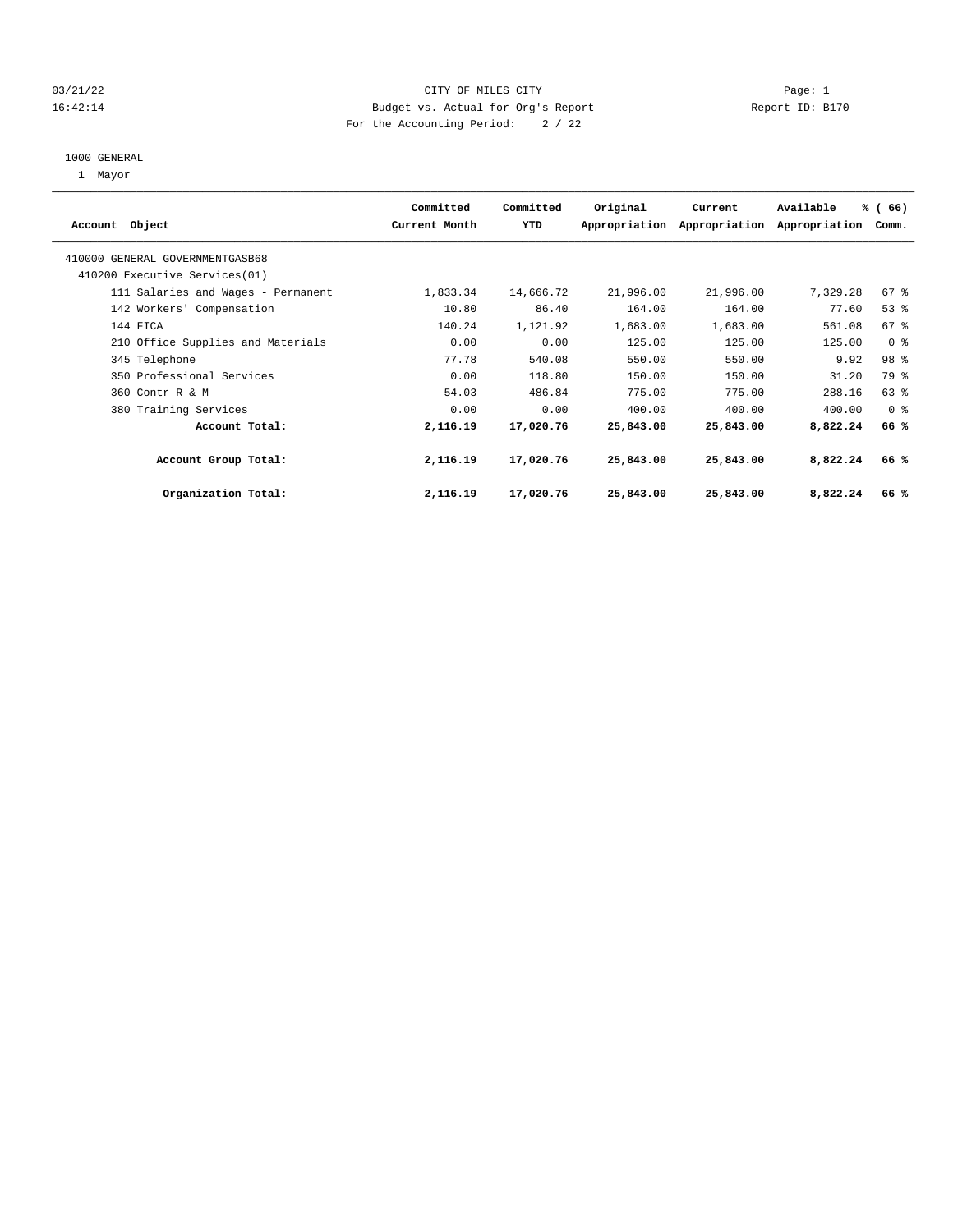## 03/21/22 Page: 2 16:42:14 Budget vs. Actual for Org's Report Report ID: B170 For the Accounting Period: 2 / 22

#### 1000 GENERAL

2 City Council

| Account Object                           | Committed<br>Current Month | Committed<br>YTD | Original  | Current<br>Appropriation Appropriation | Available<br>Appropriation Comm. | % (66)         |  |
|------------------------------------------|----------------------------|------------------|-----------|----------------------------------------|----------------------------------|----------------|--|
| 410000 GENERAL GOVERNMENTGASB68          |                            |                  |           |                                        |                                  |                |  |
| 410100 Legislative Services(02)          |                            |                  |           |                                        |                                  |                |  |
| 111 Salaries and Wages - Permanent       | 2,666.72                   | 20,167.07        | 31,968.00 | 31,968.00                              | 11,800.93                        | 63 %           |  |
| 142 Workers' Compensation                | 15.68                      | 118.58           | 239.00    | 239.00                                 | 120.42                           | 50%            |  |
| 144 FICA                                 | 204.00                     | 1,542.75         | 2,445.00  | 2.445.00                               | 902.25                           | 63%            |  |
| 145 PERS                                 | 29.56                      | 236.48           | 354.00    | 354.00                                 | 117.52                           | 67%            |  |
| 220 Operating Expenses                   | 0.00                       | 5.00             | 100.00    | 100.00                                 | 95.00                            | 5 <sup>8</sup> |  |
| 350 Professional Services                | 0.00                       | 14,961.10        | 0.00      | 0.00                                   | $-14,961.10$                     | $***$ $%$      |  |
| 370 Travel                               | 0.00                       | 92.96            | 0.00      | 0.00                                   | $-92.96$                         | $***$ 2        |  |
| Account Total:                           | 2,915.96                   | 37,123.94        | 35,106.00 | 35,106.00                              | $-2,017.94$                      | 106%           |  |
| Account Group Total:                     | 2,915.96                   | 37,123.94        | 35,106.00 | 35,106.00                              | $-2,017.94$ 106 %                |                |  |
| 470000 Housing and Community Development |                            |                  |           |                                        |                                  |                |  |
| 470300 Ecomonic Development              |                            |                  |           |                                        |                                  |                |  |
| 350 Professional Services                | 0.00                       | 556.25           | 558.00    | 558.00                                 | 1.75                             | $100*$         |  |
| Account Total:                           | 0.00                       | 556.25           | 558.00    | 558.00                                 | 1.75                             | 100%           |  |
| Account Group Total:                     | 0.00                       | 556.25           | 558.00    | 558.00                                 |                                  | $1.75$ 100 %   |  |
| Organization Total:                      | 2,915.96                   | 37,680.19        | 35,664.00 | 35,664.00                              | $-2,016.19$                      | 106%           |  |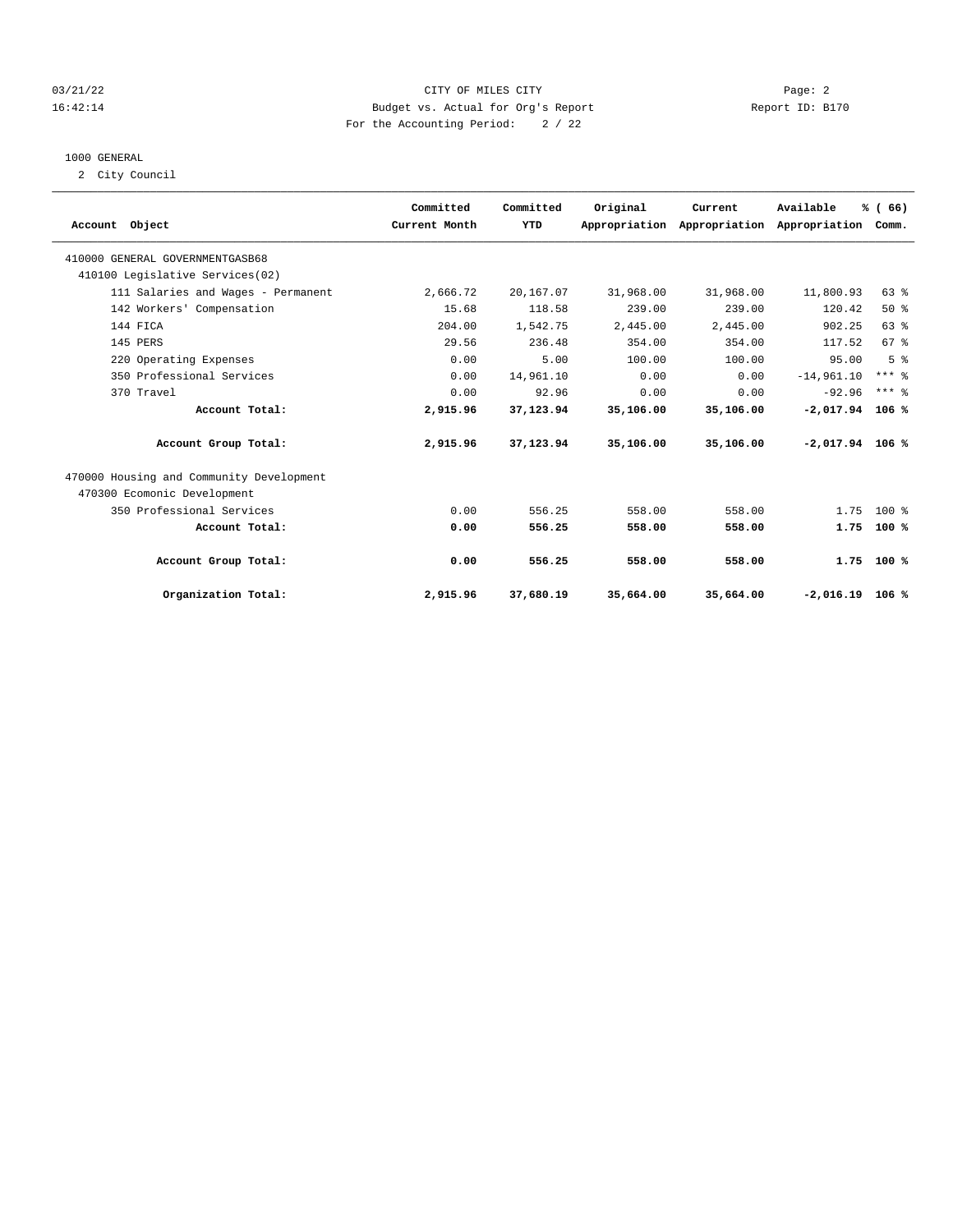## 03/21/22 Page: 3 Page: 3 Page: 3 16:42:14 Budget vs. Actual for Org's Report Report ID: B170 For the Accounting Period: 2 / 22

## 1000 GENERAL

3 City Clerk

|                |                                            | Committed     | Committed  | Original   | Current    | Available                                       | % (66)          |
|----------------|--------------------------------------------|---------------|------------|------------|------------|-------------------------------------------------|-----------------|
| Account Object |                                            | Current Month | YTD        |            |            | Appropriation Appropriation Appropriation Comm. |                 |
|                | 410000 GENERAL GOVERNMENTGASB68            |               |            |            |            |                                                 |                 |
|                | 410500 Financial Services(03)              |               |            |            |            |                                                 |                 |
|                | 111 Salaries and Wages - Permanent         | 9,563.24      | 74,146.88  | 114,840.00 | 114,840.00 | 40,693.12                                       | 65 %            |
|                | 121 OVERTIME-PERMANENT                     | 48.09         | 134.41     | 648.00     | 648.00     | 513.59                                          | $21$ %          |
|                | 131 VACATION                               | 309.06        | 5,615.83   | 7,552.00   | 7,552.00   | 1,936.17                                        | 74 %            |
|                | 132 SICK LEAVE                             | 811.94        | 5,616.67   | 4,100.00   | 4,100.00   | $-1, 516.67$                                    | 137 %           |
|                | 133 OTHER LEAVE PAY                        | 0.00          | 1,288.68   | 2,940.00   | 2,940.00   | 1,651.32                                        | 44 %            |
|                | 141 Unemployment Insurance                 | 26.83         | 218.17     | 195.00     | 195.00     | $-23.17$                                        | 112 %           |
|                | 142 Workers' Compensation                  | 54.08         | 441.56     | 856.00     | 856.00     | 414.44                                          | $52$ $%$        |
|                | 143 Health Insurance                       | 2,481.10      | 20,144.86  | 29,737.00  | 29,737.00  | 9,592.14                                        | 68 %            |
|                | 144 FICA                                   | 814.06        | 6,619.17   | 9,949.00   | 9,949.00   | 3,329.83                                        | 67%             |
|                | 145 PERS                                   | 951.94        | 7,588.38   | 11,536.00  | 11,536.00  | 3,947.62                                        | 66 %            |
|                | 196 CLOTHING ALLOTMENT                     | 0.00          | 450.00     | 450.00     | 450.00     | 0.00                                            | $100*$          |
|                | 210 Office Supplies and Materials          | 0.00          | 829.12     | 1,500.00   | 1,500.00   | 670.88                                          | 55%             |
|                | 214 Small Items of Equipment               | 0.00          | 0.00       | 3,100.00   | 3,100.00   | 3,100.00                                        | 0 <sup>8</sup>  |
|                | 220 Operating Expenses                     | 930.18        | 2,370.56   | 4,000.00   | 4,000.00   | 1,629.44                                        | 59 %            |
|                | 311 Postage, Box Rent, Etc.                | $-147.24$     | 842.67     | 2,500.00   | 2,500.00   | 1,657.33                                        | $34$ $%$        |
|                | 320 Printing, Duplicating, Typing &        | 0.00          | $-90.45$   | 100.00     | 100.00     | 190.45                                          | $-90$ %         |
|                | 330 Publicity, Subscriptions & Dues        | 53.20         | 368.10     | 1,500.00   | 1,500.00   | 1,131.90                                        | 25%             |
|                | 331 Publication of Formal & Legal Notices  | 0.00          | 198.00     | 200.00     | 200.00     | 2.00                                            | 99 <sub>8</sub> |
|                | 334 Memberships, Registrations & Dues      | 0.00          | 243.00     | 3,600.00   | 3,600.00   | 3,357.00                                        | 7 %             |
|                | 345 Telephone                              | 104.03        | 723.96     | 865.00     | 865.00     | 141.04                                          | 84 %            |
|                | 347 Internet                               | 8.70          | 60.90      | 108.00     | 108.00     | 47.10                                           | 56 %            |
|                | 350 Professional Services                  | 28,585.00     | 45, 339.38 | 35,000.00  | 35,000.00  | $-10, 339.38$                                   | $130*$          |
|                | 360 Contr R & M                            | 162.09        | 8,776.63   | 16,500.00  | 16,500.00  | 7,723.37                                        | 53%             |
|                | 370 Travel                                 | 0.00          | 0.00       | 2,800.00   | 2,800.00   | 2,800.00                                        | 0 <sup>8</sup>  |
|                | 380 Training Services                      | 0.00          | 25.00      | 2,050.00   | 2,050.00   | 2,025.00                                        | 1 <sup>8</sup>  |
|                | 382 Books                                  | 0.00          | 0.00       | 700.00     | 700.00     | 700.00                                          | 0 <sup>8</sup>  |
|                | 390 Other Purchased Services (Recorded     | 0.00          | 0.00       | 100.00     | 100.00     | 100.00                                          | 0 <sup>8</sup>  |
|                | 513 Liability                              | 0.00          | 79,107.30  | 97,749.00  | 97,749.00  | 18,641.70                                       | 81 %            |
|                | 521 Surety Bonds for Officials & Employees | 0.00          | 750.00     | 750.00     | 750.00     | 0.00                                            | $100*$          |
|                | 555 Bank Service Charges                   | 36.66         | 293.28     | 500.00     | 500.00     | 206.72                                          | 59 %            |
|                | Account Total:                             | 44,792.96     | 262,102.06 | 356,425.00 | 356,425.00 | 94,322.94                                       | 74 %            |
|                | 411101 Labor Negotiations                  |               |            |            |            |                                                 |                 |
|                | 350 Professional Services                  | 0.00          | 0.00       | 5,000.00   | 5,000.00   | 5,000.00                                        | 0 <sup>8</sup>  |
|                | Account Total:                             | 0.00          | 0.00       | 5,000.00   | 5,000.00   | 5,000.00                                        | 0 <sup>8</sup>  |
|                | Account Group Total:                       | 44,792.96     | 262,102.06 | 361,425.00 | 361,425.00 | 99,322.94                                       | 73%             |
|                | Organization Total:                        | 44,792.96     | 262,102.06 | 361,425.00 | 361,425.00 | 99,322.94                                       | 73%             |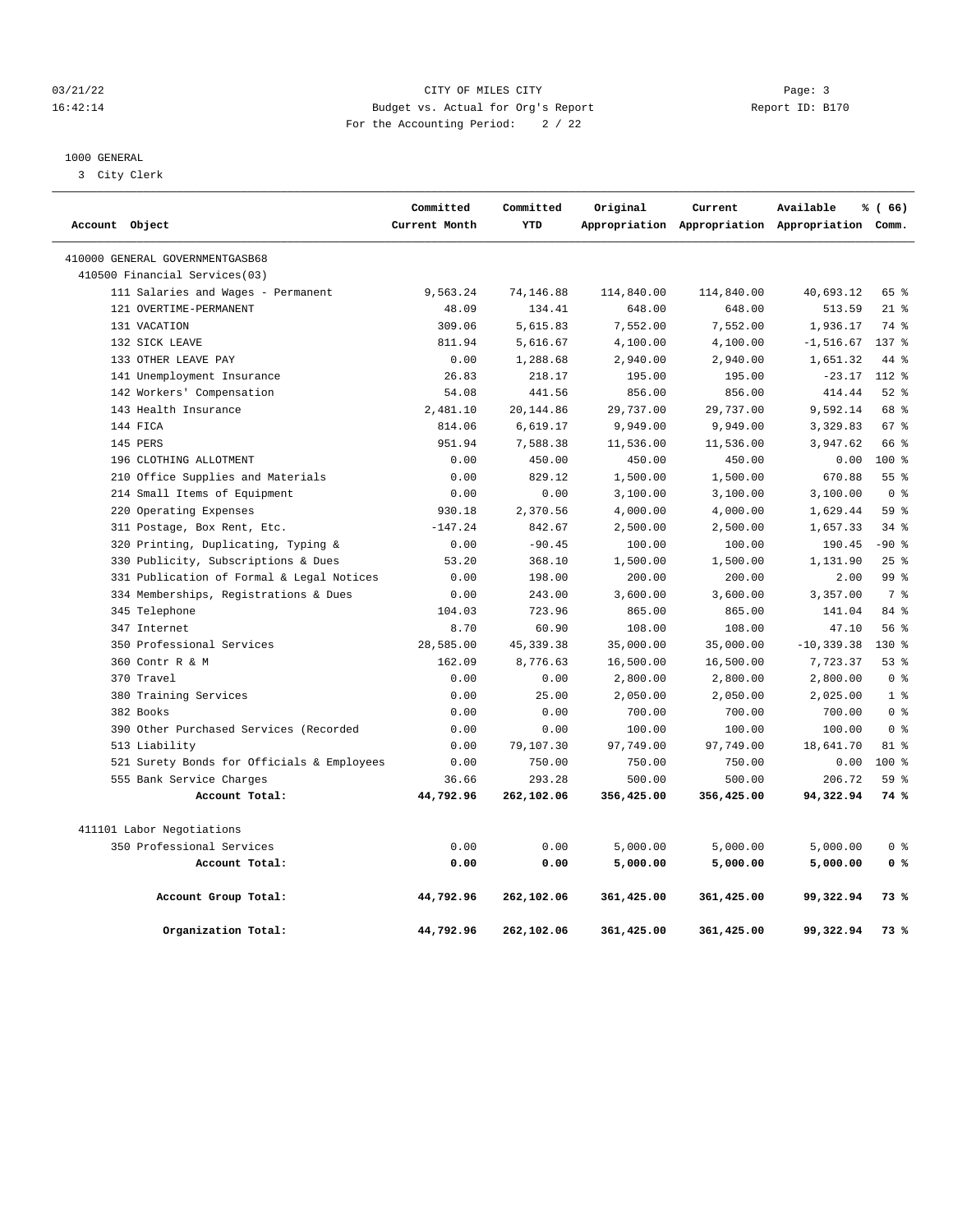## 03/21/22 Page: 4 16:42:14 Budget vs. Actual for Org's Report Report ID: B170 For the Accounting Period: 2 / 22

# 1000 GENERAL

4 Attorney

| Account Object |                                    | Committed<br>Current Month | Committed<br>YTD | Original   | Current<br>Appropriation Appropriation Appropriation | Available    | % (66)<br>Comm. |  |
|----------------|------------------------------------|----------------------------|------------------|------------|------------------------------------------------------|--------------|-----------------|--|
|                | 410000 GENERAL GOVERNMENTGASB68    |                            |                  |            |                                                      |              |                 |  |
|                | 411100 Legal Services (04)         |                            |                  |            |                                                      |              |                 |  |
|                | 111 Salaries and Wages - Permanent | 5,554.40                   | 43, 433.38       | 92,480.00  | 92,480.00                                            | 49,046.62    | 47.8            |  |
|                | 131 VACATION                       | 92.40                      | 1,490.79         | 2,700.00   | 2,700.00                                             | 1,209.21     | 55 %            |  |
|                | 132 SICK LEAVE                     | 0.00                       | 552.26           | 1,900.00   | 1,900.00                                             | 1,347.74     | 29%             |  |
|                | 141 Unemployment Insurance         | 14.12                      | 113.70           | 146.00     | 146.00                                               | 32.30        | 78 %            |  |
|                | 142 Workers' Compensation          | 28.96                      | 234.62           | 714.00     | 714.00                                               | 479.38       | 338             |  |
|                | 143 Health Insurance               | 428.36                     | 2,571.28         | 5,127.00   | 5,127.00                                             | 2,555.72     | 50%             |  |
|                | 144 FICA                           | 431.98                     | 3, 471.41        | 7,427.00   | 7,427.00                                             | 3,955.59     | 47 %            |  |
|                | 145 PERS                           | 500.86                     | 3,883.36         | 8,611.00   | 8,611.00                                             | 4,727.64     | 45%             |  |
|                | 196 CLOTHING ALLOTMENT             | 0.00                       | 0.00             | 150.00     | 150.00                                               | 150.00       | 0 <sup>8</sup>  |  |
|                | 210 Office Supplies and Materials  | 0.00                       | 378.93           | 1,000.00   | 1,000.00                                             | 621.07       | 38 <sup>8</sup> |  |
|                | 214 Small Items of Equipment       | 0.00                       | 0.00             | 1,000.00   | 1,000.00                                             | 1,000.00     | 0 <sup>8</sup>  |  |
|                | 220 Operating Expenses             | 42.50                      | 77.50            | 1,000.00   | 1,000.00                                             | 922.50       | 8 %             |  |
|                | 311 Postage, Box Rent, Etc.        | 18.80                      | 94.13            | 500.00     | 500.00                                               | 405.87       | 19 <sup>8</sup> |  |
|                | 345 Telephone                      | 112.40                     | 782.55           | 1,000.00   | 1,000.00                                             | 217.45       | 78 %            |  |
|                | 350 Professional Services          | 320.00                     | 6,287.60         | 4,000.00   | 4,000.00                                             | $-2, 287.60$ | 157 %           |  |
|                | 360 Contr R & M                    | 0.00                       | 0.00             | 207.00     | 207.00                                               | 207.00       | 0 <sup>8</sup>  |  |
|                | 370 Travel                         | 0.00                       | 0.00             | 700.00     | 700.00                                               | 700.00       | 0 <sup>8</sup>  |  |
|                | Account Total:                     | 7,544.78                   | 63,371.51        | 128,662.00 | 128,662.00                                           | 65,290.49    | 49 %            |  |
|                | Account Group Total:               | 7,544.78                   | 63,371.51        | 128,662.00 | 128,662.00                                           | 65,290.49    | 49%             |  |
|                | Organization Total:                | 7,544.78                   | 63,371.51        | 128,662.00 | 128,662.00                                           | 65,290.49    | 49 $%$          |  |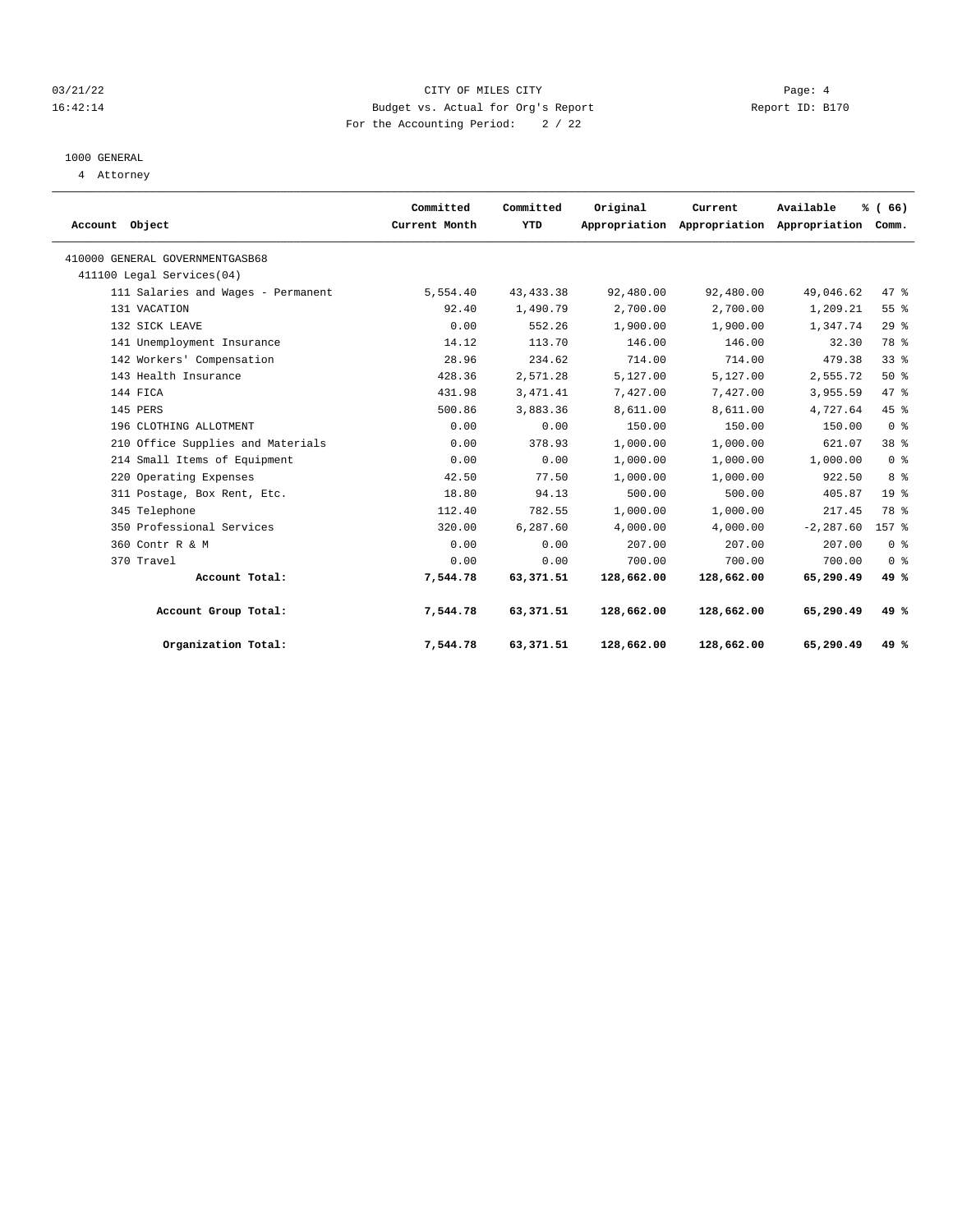#### 1000 GENERAL

5 Police

|                                             | Committed     | Committed               | Original        | Current                                         | Available       | % (66)             |
|---------------------------------------------|---------------|-------------------------|-----------------|-------------------------------------------------|-----------------|--------------------|
| Account Object                              | Current Month | YTD                     |                 | Appropriation Appropriation Appropriation Comm. |                 |                    |
| 420000 PUBLIC SAFETY-GASB68                 |               |                         |                 |                                                 |                 |                    |
| 420140 Crime Control and Investigation (05) |               |                         |                 |                                                 |                 |                    |
| 111 Salaries and Wages - Permanent          | 71,188.26     | 530,667.76              | 830,677.00      | 830,677.00                                      | 300,009.24      | 64 %               |
| 121 OVERTIME-PERMANENT                      | 2,785.11      | 19,236.25               | 40,100.00       | 40,100.00                                       | 20,863.75       | 48 %               |
| 131 VACATION                                | 1,773.39      | 34,848.53               | 51,000.00       | 51,000.00                                       | 16, 151.47      | 68 %               |
| 132 SICK LEAVE                              | 4,057.25      | 30,202.00               | 25,000.00       | 25,000.00                                       | $-5,202.00$     | $121$ %            |
| 133 OTHER LEAVE PAY                         | 775.40        | 24,838.87               | 31,000.00       | 31,000.00                                       | 6,161.13        | $80*$              |
| 134 HOLIDAY PAY                             | 5,345.54      | 35,635.02               | 35,000.00       | 35,000.00                                       | $-635.02$       | $102$ %            |
| 141 Unemployment Insurance                  | 214.83        | 1,704.09                | 1,519.00        | 1,519.00                                        | $-185.09$       | 112 %              |
| 142 Workers' Compensation                   | 2,481.53      | 19,818.87               | 30,678.00       | 30,678.00                                       | 10,859.13       | 65 %               |
| 143 Health Insurance                        | 14,972.88     | 122,058.83              | 179,445.00      | 179,445.00                                      | 57,386.17       | 68 %               |
| 144 FICA                                    | 1,309.49      | 10,439.15               | 15,682.00       | 15,682.00                                       | 5,242.85        | 67%                |
| 145 PERS                                    | 125.68        | 1,111.02                | 681.00          | 681.00                                          | $-430.02$       | $163$ %            |
| 146 Police Pension                          | 10,838.43     | 83,844.34               | 133,549.00      | 133,549.00                                      | 49,704.66       | 63%                |
| 196 CLOTHING ALLOTMENT                      | 0.00          | 6, 195.00               | 12,240.00       | 12,240.00                                       | 6,045.00        | $51$ %             |
| 210 Office Supplies and Materials           | 0.00          | 3,713.98                | 5,000.00        | 5,000.00                                        | 1,286.02        | 74 %               |
| 214 Small Items of Equipment                | 0.00          | 367.06                  | 5,500.00        | 5,500.00                                        | 5,132.94        | 7 %                |
| 220 Operating Expenses                      | 1,908.50      | 11,055.22               | 20,000.00       | 20,000.00                                       | 8,944.78        | 55%                |
| 226 Clothing and Uniforms                   | 0.00          | 0.00                    | 500.00          | 500.00                                          | 500.00          | 0 <sup>8</sup>     |
| 227 Firearm Supplies                        | 349.50        | 661.50                  | 1,500.00        | 1,500.00                                        | 838.50          | 44 %               |
| 230 Repair and Maintenance Supplies         | 0.00          | 1,357.07                | 0.00            | 0.00                                            | $-1,357.07$     | $***$ $-$          |
| 231 Gas, Oil, Diesel Fuel, Grease, etc.     | 0.00          | 19,197.14               | 25,000.00       | 25,000.00                                       | 5,802.86        | $77$ $\frac{6}{9}$ |
| 311 Postage, Box Rent, Etc.                 | 168.99        | 333.63                  | 1,000.00        | 1,000.00                                        | 666.37          | 33%                |
| 320 Printing, Duplicating, Typing &         | 0.00          | 68.00                   | 0.00            | 0.00                                            | $-68.00$        | $***$ $_{8}$       |
| 334 Memberships, Registrations & Dues       | 190.00        | 509.95                  | 2,000.00        | 2,000.00                                        | 1,490.05        | 25%                |
| 341 Electric Utility Services               | 545.50        | 2,415.84                | 1,165.00        | 1,165.00                                        | $-1, 250.84$    | $207$ %            |
| 342 Water Utility Services                  | 45.61         | 302.17                  | 514.00          | 514.00                                          | 211.83          | 59%                |
| 343 Sewer Utility Services                  | 10.86         | 202.86                  | 384.00          | 384.00                                          | 181.14          | 53%                |
| 344 Gas Utility Service                     | 896.07        | 3,716.06                | 1,775.00        | 1,775.00                                        | $-1,941.06$     | $209$ %            |
| 345 Telephone                               | 334.53        | 2,337.46                | 4,000.00        | 4,000.00                                        | 1,662.54        | 58 %               |
| 347 Internet                                | 57.86         | 405.02                  | 800.00          | 800.00                                          | 394.98          | $51$ %             |
| 350 Professional Services                   | 300.26        | 8,152.91                | 18,454.00       | 18,454.00                                       | 10,301.09       | 44 %               |
| 360 Contr R & M                             | 54.00         | 4,367.41                | 600.00          | 600.00                                          | $-3,767.41$     | 728 %              |
| 366 R&M Vehicles - Police/Animal Control    | 3,820.76      | 13,541.97               | 22,000.00       | 22,000.00                                       | 8,458.03        | 62 %               |
| 370 Travel                                  | 39.00         | 817.92                  | 5,000.00        | 5,000.00                                        | 4,182.08        | $16*$              |
| 380 Training Services                       | 225.00        | 1,796.50                | 6,600.00        | 6,600.00                                        | 4,803.50        | $27$ %             |
| 511 Insurance on Buildings                  | 0.00          | 333.86                  | 334.00          | 334.00                                          | 0.14            | 100 %              |
| 512 Insurance on Vehicles & Equipment       | 0.00          | 1,099.77                | 1,100.00        | 1,100.00                                        | 0.23            | 100 %              |
| 530 Rent                                    | 0.00          | 15,579.15               | $18\,,695\,.00$ | 18,695.00                                       | $3,115.85$ 83 % |                    |
| 700 Grants, Contributions & Indemnities     | 0.00          | 4,500.00                | 4,500.00        | 4,500.00                                        |                 | $0.00 100$ %       |
| 790 K9 from contributions                   | 0.00          | 80.00                   | 0.00            | 0.00                                            | $-80.00$        | $***$ 8            |
| 920 Buildings                               | 0.00          | $-5,526.00$             | 0.00            | 0.00                                            | 5,526.00        | *** 응              |
| 940 Machinery & Equipment                   | 0.00          | 210.89                  | 0.00            | 0.00                                            | $-210.89$       | $***$ $_{8}$       |
| 950 Construction                            |               | 16,519.12 1,212,286.00  | 1,290,816.00    | 1,290,816.00                                    | 78,530.00       | $94$ %             |
| Account Total:                              |               | 141,333.35 2,224,483.07 | 2,823,808.00    | 2,823,808.00                                    | 599,324.93      | 79 %               |
| 420160 Communications-Dispatch              |               |                         |                 |                                                 |                 |                    |
| 111 Salaries and Wages - Permanent          | 21,583.98     | 157,925.00              | 176,977.00      | 176,977.00                                      | 19,052.00       | 89 %               |
| 121 OVERTIME-PERMANENT                      | 1,291.04      | 6,739.81                | 28,200.00       | 28,200.00                                       | 21,460.19       | 24 %               |
| 131 VACATION                                | 396.42        | 8,277.17                | 13,500.00       | 13,500.00                                       | 5,222.83        | 61 %               |

03/21/22 Page: 5 Page: 5 Page: 5 Page: 5 Page: 5 Page: 5 Page: 5 Page: 5 Page: 5 Page: 5 16:42:14 Budget vs. Actual for Org's Report Report ID: B170 For the Accounting Period: 2 / 22

————————————————————————————————————————————————————————————————————————————————————————————————————————————————————————————————————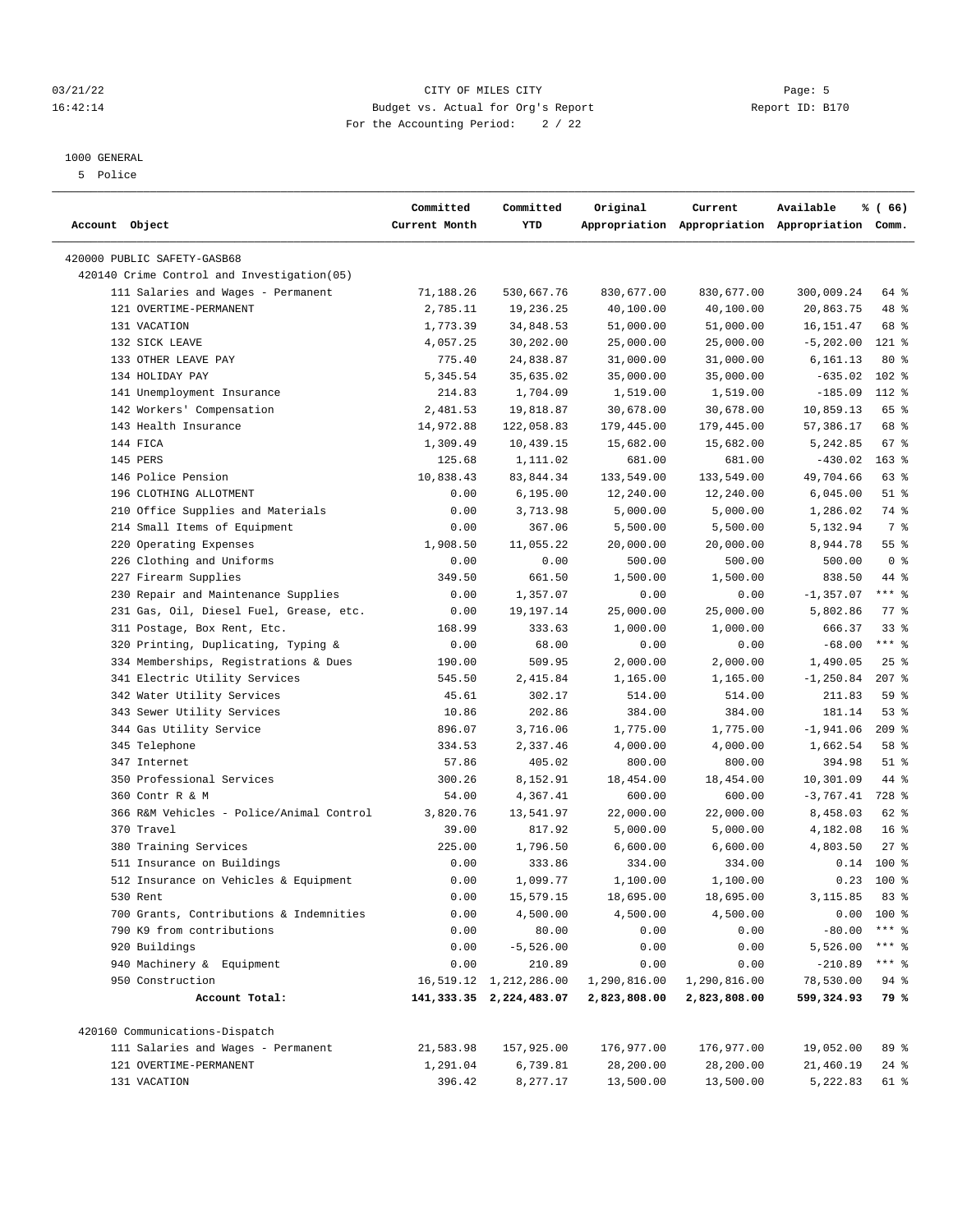## 03/21/22 Page: 6 CITY OF MILES CITY COMMUNISMENT PAGE: 6 16:42:14 Budget vs. Actual for Org's Report Report ID: B170 For the Accounting Period: 2 / 22

#### 1000 GENERAL

5 Police

| Account Object      |                                         | Committed<br>Current Month | Committed<br>YTD        | Original     | Current      | Available<br>Appropriation Appropriation Appropriation Comm. | % (66)         |
|---------------------|-----------------------------------------|----------------------------|-------------------------|--------------|--------------|--------------------------------------------------------------|----------------|
|                     | 132 SICK LEAVE                          | 1,586.59                   | 12,609.73               | 7,400.00     | 7,400.00     | $-5, 209.73$                                                 | $170*$         |
|                     | 133 OTHER LEAVE PAY                     | 0.00                       | 6,834.63                | 5,327.00     | 5,327.00     | $-1,507.63$                                                  | 128 %          |
|                     | 134 HOLIDAY PAY                         | 1,758.02                   | 13, 335.04              | 0.00         | 0.00         | $-13, 335.04$                                                | $***$ $%$      |
|                     | 141 Unemployment Insurance              | 66.53                      | 516.46                  | 452.00       | 452.00       | $-64.46$                                                     | 114 %          |
|                     | 142 Workers' Compensation               | 780.27                     | 6,087.90                | 9,055.00     | 9,055.00     | 2,967.10                                                     | 67%            |
|                     | 143 Health Insurance                    | 4,283.91                   | 36,826.17               | 61,524.00    | 61,524.00    | 24,697.83                                                    | 60 %           |
|                     | 144 FICA                                | 1,986.56                   | 15,405.94               | 23,066.00    | 23,066.00    | 7,660.06                                                     | 67 %           |
|                     | 145 PERS                                | 2,360.83                   | 17,741.17               | 27, 218.00   | 27, 218.00   | 9,476.83                                                     | 65 %           |
|                     | 196 CLOTHING ALLOTMENT                  | 0.00                       | 875.00                  | 0.00         | 0.00         | $-875.00$                                                    | $***$ $-$      |
|                     | 210 Office Supplies and Materials       | 89.08                      | 786.84                  | 2,500.00     | 2,500.00     | 1,713.16                                                     | $31*$          |
|                     | 214 Small Items of Equipment            | 0.00                       | 1,101.99                | 1,000.00     | 1,000.00     | $-101.99$                                                    | $110*$         |
|                     | 220 Operating Expenses                  | 0.00                       | 0.00                    | 100.00       | 100.00       | 100.00                                                       | 0 <sup>8</sup> |
|                     | 231 Gas, Oil, Diesel Fuel, Grease, etc. | 3, 318.15                  | 3,318.15                | 300.00       | 300.00       | $-3,018.15$                                                  | $***$ $-$      |
|                     | 311 Postage, Box Rent, Etc.             | 0.00                       | 12.30                   | 100.00       | 100.00       | 87.70                                                        | $12*$          |
|                     | 334 Memberships, Registrations & Dues   | 0.00                       | 0.00                    | 100.00       | 100.00       | 100.00                                                       | 0 <sup>8</sup> |
|                     | 345 Telephone                           | 516.59                     | 2,955.72                | 5,000.00     | 5,000.00     | 2,044.28                                                     | 59%            |
|                     | 350 Professional Services               | 0.00                       | 1,768.19                | 1,500.00     | 1,500.00     | $-268.19$                                                    | 118 %          |
|                     | 370 Travel                              | 88.16                      | 1,042.61                | 2,000.00     | 2,000.00     | 957.39                                                       | $52$ $%$       |
|                     | 380 Training Services                   | 0.00                       | 21.00                   | 500.00       | 500.00       | 479.00                                                       | 4%             |
|                     | Account Total:                          | 40,106.13                  | 294,180.82              | 365,819.00   | 365,819.00   | 71,638.18                                                    | 80%            |
|                     | Account Group Total:                    |                            | 181,439.48 2,518,663.89 | 3,189,627.00 | 3,189,627.00 | 670,963.11                                                   | <b>79 %</b>    |
| 490000 DEBT SERVICE |                                         |                            |                         |              |              |                                                              |                |
|                     | 490500 Other Debt Service Payments      |                            |                         |              |              |                                                              |                |
|                     | 659 Interest on PD Building             | 2, 213.26                  | 2, 213.26               | 0.00         | 0.00         | $-2, 213.26$                                                 | $***$ 2        |
|                     | Account Total:                          | 2,213.26                   | 2,213.26                | 0.00         | 0.00         | $-2, 213.26$                                                 | $***$ %        |
|                     | Account Group Total:                    | 2,213.26                   | 2,213.26                | 0.00         | 0.00         | $-2, 213.26$                                                 | $***$ &        |
|                     | Organization Total:                     |                            | 183,652.74 2,520,877.15 | 3,189,627.00 | 3,189,627.00 | 668,749.85                                                   | 79 %           |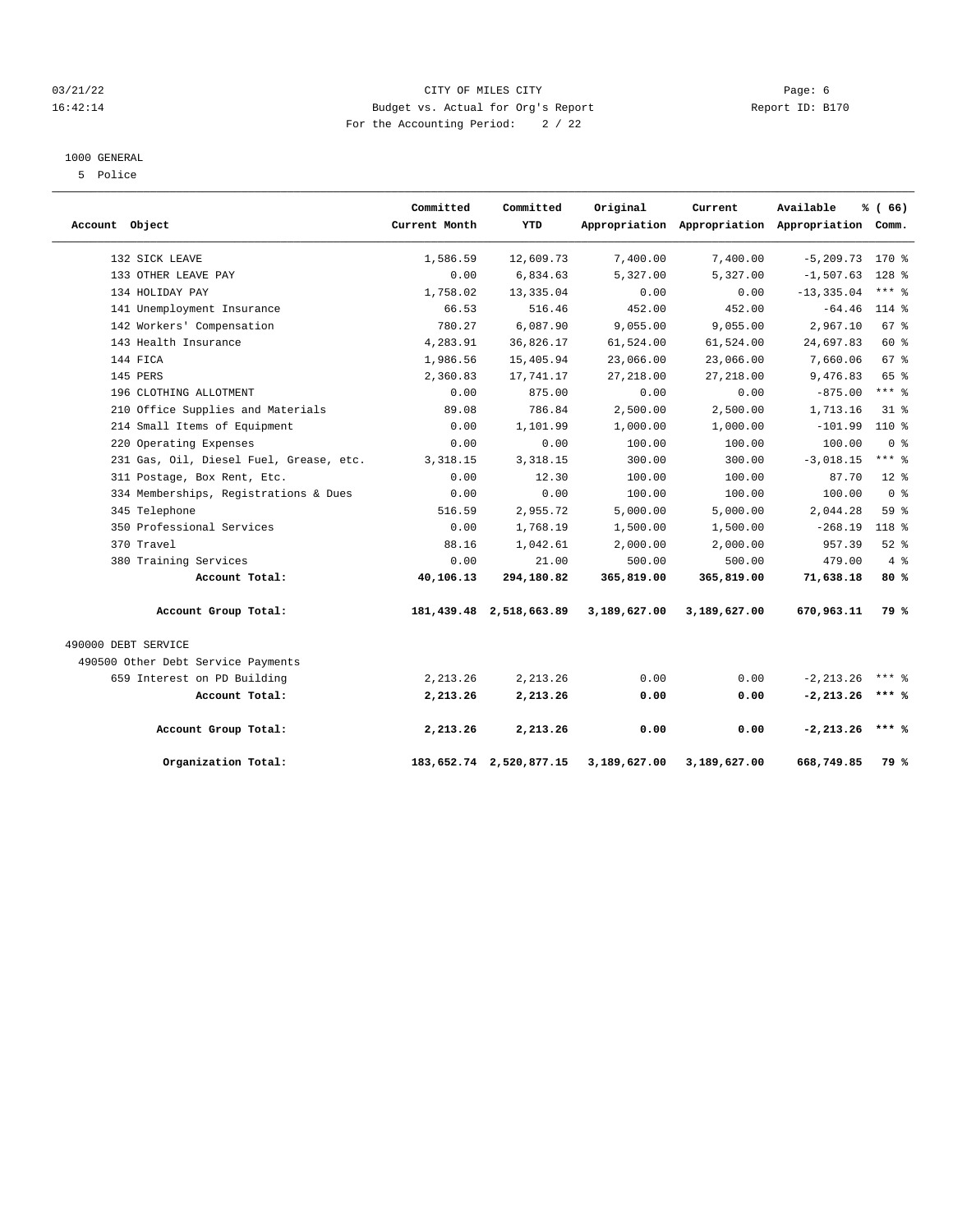## $03/21/22$  Page: 7 16:42:14 Budget vs. Actual for Org's Report Report ID: B170 For the Accounting Period: 2 / 22

#### 1000 GENERAL

6 Police Judge

|                                       | Committed     | Committed | Original   | Current                                         | Available    | % (66)          |
|---------------------------------------|---------------|-----------|------------|-------------------------------------------------|--------------|-----------------|
| Account Object                        | Current Month | YTD       |            | Appropriation Appropriation Appropriation Comm. |              |                 |
| 410000 GENERAL GOVERNMENTGASB68       |               |           |            |                                                 |              |                 |
| 410300 Judicial Services(06)          |               |           |            |                                                 |              |                 |
| 111 Salaries and Wages - Permanent    | 4,916.49      | 37,857.99 | 70,296.00  | 70,296.00                                       | 32,438.01    | 54%             |
| 121 OVERTIME-PERMANENT                | 344.70        | 1,101.13  | 0.00       | 0.00                                            | $-1, 101.13$ | $***$ $%$       |
| 131 VACATION                          | 0.00          | 2,598.31  | 4,000.00   | 4,000.00                                        | 1,401.69     | 65 %            |
| 132 SICK LEAVE                        | 95.75         | 859.84    | 3,500.00   | 3.500.00                                        | 2,640.16     | 25%             |
| 141 Unemployment Insurance            | 8.81          | 69.92     | 84.00      | 84.00                                           | 14.08        | 83%             |
| 142 Workers' Compensation             | 20.84         | 166.12    | 542.00     | 542.00                                          | 375.88       | 31.8            |
| 143 Health Insurance                  | 855.80        | 7,142.01  | 10,254.00  | 10,254.00                                       | 3,111.99     | 70 %            |
| 144 FICA                              | 409.80        | 3,262.06  | 5,951.00   | 5,951.00                                        | 2,688.94     | 55%             |
| 145 PERS                              | 475.17        | 3,764.68  | 6,900.00   | 6,900.00                                        | 3, 135. 32   | 55%             |
| 196 CLOTHING ALLOTMENT                | 0.00          | 225.00    | 300.00     | 300.00                                          | 75.00        | 75 %            |
| 210 Office Supplies and Materials     | 32.01         | 335.30    | 2,000.00   | 2,000.00                                        | 1,664.70     | $17*$           |
| 311 Postage, Box Rent, Etc.           | 0.00          | 120.59    | 1,100.00   | 1,100.00                                        | 979.41       | 11 <sup>8</sup> |
| 334 Memberships, Registrations & Dues | 0.00          | 500.00    | 1,100.00   | 1,100.00                                        | 600.00       | 45 %            |
| 345 Telephone                         | 213.79        | 1,006.83  | 1,500.00   | 1,500.00                                        | 493.17       | 67 <sup>8</sup> |
| 370 Travel                            | 0.00          | 489.44    | 1,500.00   | 1,500.00                                        | 1,010.56     | 33%             |
| 380 Training Services                 | 0.00          | 339.72    | 1,650.00   | 1,650.00                                        | 1,310.28     | $21$ %          |
| 382 Books                             | 0.00          | 0.00      | 900.00     | 900.00                                          | 900.00       | 0 <sup>8</sup>  |
| 394 Jury and Witness Fees             | 0.00          | $-78.00$  | 500.00     | 500.00                                          | 578.00       | $-16$ %         |
| Account Total:                        | 7,373.16      | 59,760.94 | 112,077.00 | 112,077.00                                      | 52,316.06    | 53%             |
| Account Group Total:                  | 7,373.16      | 59,760.94 | 112,077.00 | 112,077.00                                      | 52,316.06    | 53%             |
| Organization Total:                   | 7,373.16      | 59,760.94 | 112,077.00 | 112,077.00                                      | 52,316.06    | 53%             |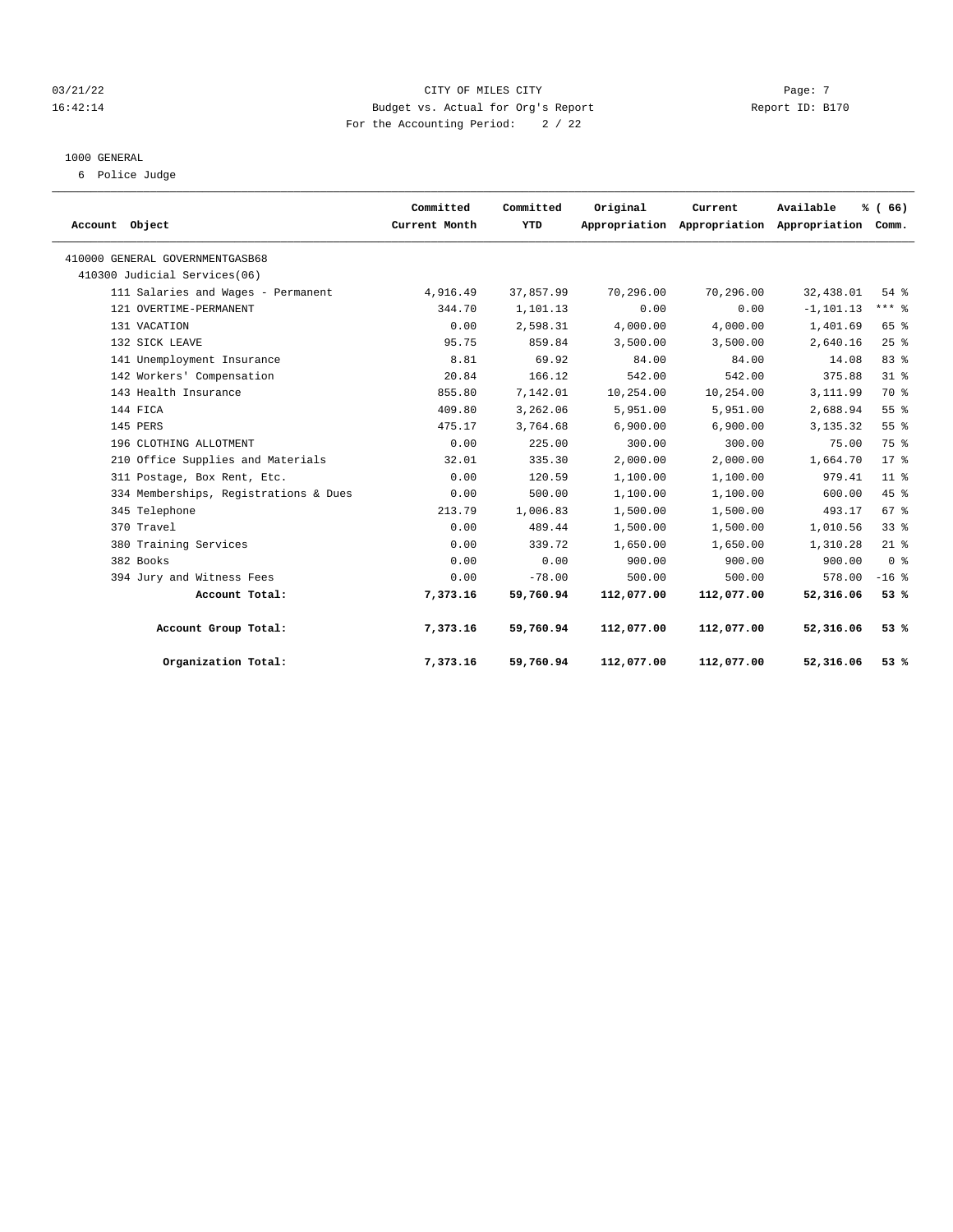## 03/21/22 Page: 8 CITY OF MILES CITY 16:42:14 Budget vs. Actual for Org's Report Report ID: B170 For the Accounting Period: 2 / 22

#### 1000 GENERAL

7 Fire

| Account Object                          | Committed<br>Current Month | Committed<br>YTD | Original     | Current      | Available<br>Appropriation Appropriation Appropriation Comm. | % (66)          |
|-----------------------------------------|----------------------------|------------------|--------------|--------------|--------------------------------------------------------------|-----------------|
| 420000 PUBLIC SAFETY-GASB68             |                            |                  |              |              |                                                              |                 |
| 420460 Fire Suppression(07)             |                            |                  |              |              |                                                              |                 |
| 111 Salaries and Wages - Permanent      | 35,891.31                  | 293,665.80       | 443,056.00   | 443,056.00   | 149,390.20                                                   | 66 %            |
| 112 SALARIES AND WAGES - PART PAID      | 1,153.62                   | 9,708.25         | 20,004.00    | 20,004.00    | 10,295.75                                                    | 49 %            |
| 121 OVERTIME-PERMANENT                  | 4,298.77                   | 35, 266. 15      | 65,780.00    | 65,780.00    | 30,513.85                                                    | 54%             |
| 131 VACATION                            | 3,430.44                   | 34,742.39        | 45,600.00    | 45,600.00    | 10,857.61                                                    | 76 %            |
| 132 SICK LEAVE                          | 6,388.84                   | 23,469.89        | 28,100.00    | 28,100.00    | 4,630.11                                                     | 84 %            |
| 133 OTHER LEAVE PAY                     | 0.00                       | 2,356.77         | 11,437.00    | 11,437.00    | 9,080.23                                                     | $21$ %          |
| 134 HOLIDAY PAY                         | 996.78                     | 9,516.89         | 27,600.00    | 27,600.00    | 18,083.11                                                    | $34$ $%$        |
| 141 Unemployment Insurance              | 130.36                     | 1,021.45         | 906.00       | 906.00       | $-115.45$                                                    | $113*$          |
| 142 Workers' Compensation               | 3,220.25                   | 25, 181.58       | 31,066.00    | 31,066.00    | 5,884.42                                                     | 81 %            |
| 143 Health Insurance                    | 7,061.83                   | 60,138.64        | 93,824.00    | 93,824.00    | 33,685.36                                                    | 64 %            |
| 144 FICA                                | 822.44                     | 6,451.57         | 8,740.00     | 8,740.00     | 2,288.43                                                     | 74 %            |
| 147 Firemen's Pension                   | 6,196.78                   | 49,715.75        | 75,504.00    | 75,504.00    | 25,788.25                                                    | 66 %            |
| 149 Firemen's 457B Match                | 451.41                     | 3,747.17         | 6,769.00     | 6,769.00     | 3,021.83                                                     | 55%             |
| 210 Office Supplies and Materials       | 15.55                      | 1,699.34         | 10,000.00    | 10,000.00    | 8,300.66                                                     | $17*$           |
| 211 Clothing Allotment                  | 0.00                       | 2,325.00         | 10,200.00    | 10,200.00    | 7,875.00                                                     | $23$ %          |
| 214 Small Items of Equipment            | 45.48                      | 9,536.00         | 7,500.00     | 7,500.00     | $-2,036.00$                                                  | $127$ %         |
| 217 Small Item Equ/Inspector            | 0.00                       | 21.98            | 1,000.00     | 1,000.00     | 978.02                                                       | 2 <sup>8</sup>  |
| 220 Operating Expenses                  | 274.02                     | 1,655.60         | 10,501.00    | 10,501.00    | 8,845.40                                                     | 16 <sup>8</sup> |
| 222 Chemicals, Lab & Med Supplies       | 0.00                       | 196.80           | 0.00         | 0.00         | $-196.80$                                                    | $***$ $-$       |
| 223 Operating Exp/Inspector             | 0.00                       | 775.81           | 500.00       | 500.00       | $-275.81$                                                    | $155$ %         |
| 226 Clothing and Uniforms               | 6,650.48                   | 17,734.60        | 25,000.00    | 25,000.00    | 7,265.40                                                     | 71 %            |
| 230 Repair and Maintenance Supplies     | 80.44                      | 1,311.19         | 4,000.00     | 4,000.00     | 2,688.81                                                     | 33%             |
| 231 Gas, Oil, Diesel Fuel, Grease, etc. | 715.48                     | 4,974.36         | 12,500.00    | 12,500.00    | 7,525.64                                                     | $40*$           |
| 241 Consumable Tools                    | 0.00                       | 544.90           | 3,000.00     | 3,000.00     | 2,455.10                                                     | 18 <sup>8</sup> |
| 311 Postage, Box Rent, Etc.             | 0.00                       | 110.00           | 150.00       | 150.00       | 40.00                                                        | 73 %            |
| 320 Printing, Duplicating, Typing &     | 0.00                       | 0.00             | 750.00       | 750.00       | 750.00                                                       | 0 <sup>8</sup>  |
| 330 Publicity, Subscriptions & Dues     | 0.00                       | 0.00             | 300.00       | 300.00       | 300.00                                                       | 0 <sup>8</sup>  |
| 334 Memberships, Registrations & Dues   | 0.00                       | 55.95            | 1,500.00     | 1,500.00     | 1,444.05                                                     | 4%              |
| 341 Electric Utility Services           | 405.73                     | 3,889.61         | 5,350.00     | 5,350.00     | 1,460.39                                                     | 73 %            |
| 342 Water Utility Services              | 37.94                      | 301.64           | 500.00       | 500.00       | 198.36                                                       | 60 %            |
| 343 Sewer Utility Services              | 43.97                      | 346.60           | 500.00       | 500.00       | 153.40                                                       | 69 %            |
| 344 Gas Utility Service                 | 644.69                     | 2,410.59         | 2,900.00     | 2,900.00     | 489.41                                                       | 83%             |
| 345 Telephone                           | 339.31                     | 2,046.78         | 3,245.00     | 3,245.00     | 1,198.22                                                     | 63%             |
| 346 Garbage Service                     | 0.00                       | 94.82            | 1,500.00     | 1,500.00     | 1,405.18                                                     | 6 %             |
| 347 Internet                            | 50.69                      | 354.83           | 2,000.00     | 2,000.00     | 1,645.17                                                     | 18 %            |
| 350 Professional Services               | 0.00                       | 3,390.14         | 17,000.00    | 17,000.00    | 13,609.86                                                    | $20*$           |
| 360 Contr R & M                         | 0.00                       | 5,307.80         | 15,000.00    | 15,000.00    | 9,692.20                                                     | 35%             |
| 364 R&M Vehicles - Fire/Amb             | 618.39                     | 19,130.99        | 40,000.00    | 40,000.00    | 20,869.01                                                    | 48 %            |
| 370 Travel                              | 1,868.88                   | 3,484.64         | 3,000.00     | 3,000.00     | $-484.64$                                                    | $116$ %         |
| 375 Travel/Inspector                    | 27.50                      | 27.50            | 1,100.00     | 1,100.00     | 1,072.50                                                     | 3%              |
| 380 Training Services                   | 0.00                       | 3,034.03         | 12,000.00    | 12,000.00    | 8,965.97                                                     | 25%             |
| 382 Books                               | 0.00                       | 24.99            | 2,000.00     | 2,000.00     | 1,975.01                                                     | 1 <sup>8</sup>  |
| 400 BUILDING MATERIALS                  | 342.82                     | 1,945.14         | 10,000.00    | 10,000.00    | 8,054.86                                                     | 19 <sup>°</sup> |
| 511 Insurance on Buildings              | 0.00                       | 1,475.93         | 1,476.00     | 1,476.00     | 0.07                                                         | 100 %           |
| 512 Insurance on Vehicles & Equipment   | 0.00                       | 5,489.91         | 5,490.00     | 5,490.00     | 0.09                                                         | 100 %           |
| 940 Machinery & Equipment               | 5,399.00                   | 10,749.98        | 80,000.00    | 80,000.00    | 69,250.02                                                    | $13*$           |
| Account Total:                          | 87,603.20                  | 659,429.75       | 1,148,348.00 | 1,148,348.00 | 488,918.25                                                   | 57%             |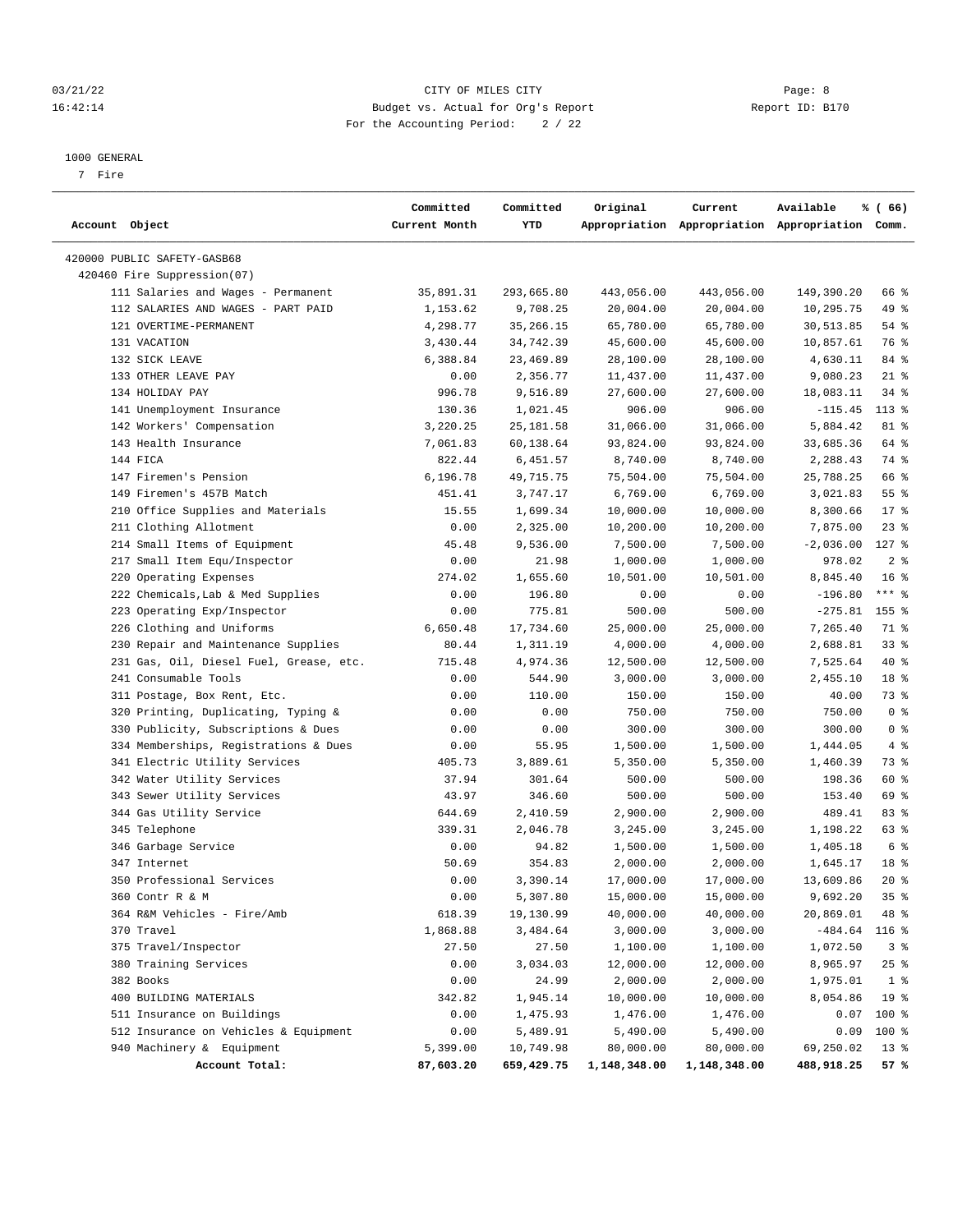## 03/21/22 Page: 9 16:42:14 Budget vs. Actual for Org's Report Report ID: B170 For the Accounting Period: 2 / 22

#### 1000 GENERAL

7 Fire

|                                                       | Committed     | Committed  | Original     | Current                     | Available     | % (66)          |  |
|-------------------------------------------------------|---------------|------------|--------------|-----------------------------|---------------|-----------------|--|
| Account Object                                        | Current Month | YTD        |              | Appropriation Appropriation | Appropriation | Comm.           |  |
| 420470 Fire Improve-Personal Prot. Clothing-Grant #14 |               |            |              |                             |               |                 |  |
| 211 Clothing Allotment                                | 0.00          | 50.00      | 0.00         | 0.00                        | $-50.00$      | $***$ 2         |  |
| Account Total:                                        | 0.00          | 50.00      | 0.00         | 0.00                        | $-50.00$      | $***$ %         |  |
| Account Group Total:                                  | 87,603.20     | 659,479.75 | 1,148,348.00 | 1,148,348.00                | 488,868.25    | 57%             |  |
| 490000 DEBT SERVICE                                   |               |            |              |                             |               |                 |  |
| 490500 Other Debt Service Payments                    |               |            |              |                             |               |                 |  |
| 654 Training Center- Principal                        | 641.91        | 4,703.83   | 7,139.00     | 7,139.00                    | 2,435.17      | 66 %            |  |
| 655 Training Center- Interest                         | 521.05        | 4,599.85   | 6,818.00     | 6,818.00                    | 2,218.15      | 67 <sup>8</sup> |  |
| Account Total:                                        | 1,162.96      | 9,303.68   | 13,957.00    | 13,957.00                   | 4,653.32      | 67%             |  |
| Account Group Total:                                  | 1,162.96      | 9,303.68   | 13,957.00    | 13,957.00                   | 4,653.32      | 67%             |  |
| 520000 OTHER FINANCING USES                           |               |            |              |                             |               |                 |  |
| 521000 Interfund Operating Transfers Out              |               |            |              |                             |               |                 |  |
| 820 Transfers to Other Funds                          | 0.00          | 123,689.00 | 123,689.00   | 123,689.00                  | 0.00          | $100*$          |  |
| Account Total:                                        | 0.00          | 123,689.00 | 123,689.00   | 123,689.00                  | 0.00          | 100%            |  |
| Account Group Total:                                  | 0.00          | 123,689.00 | 123,689.00   | 123,689.00                  |               | $0.00$ 100 %    |  |
| Organization Total:                                   | 88,766.16     | 792,472.43 | 1,285,994.00 | 1,285,994.00                | 493,521.57    | 62%             |  |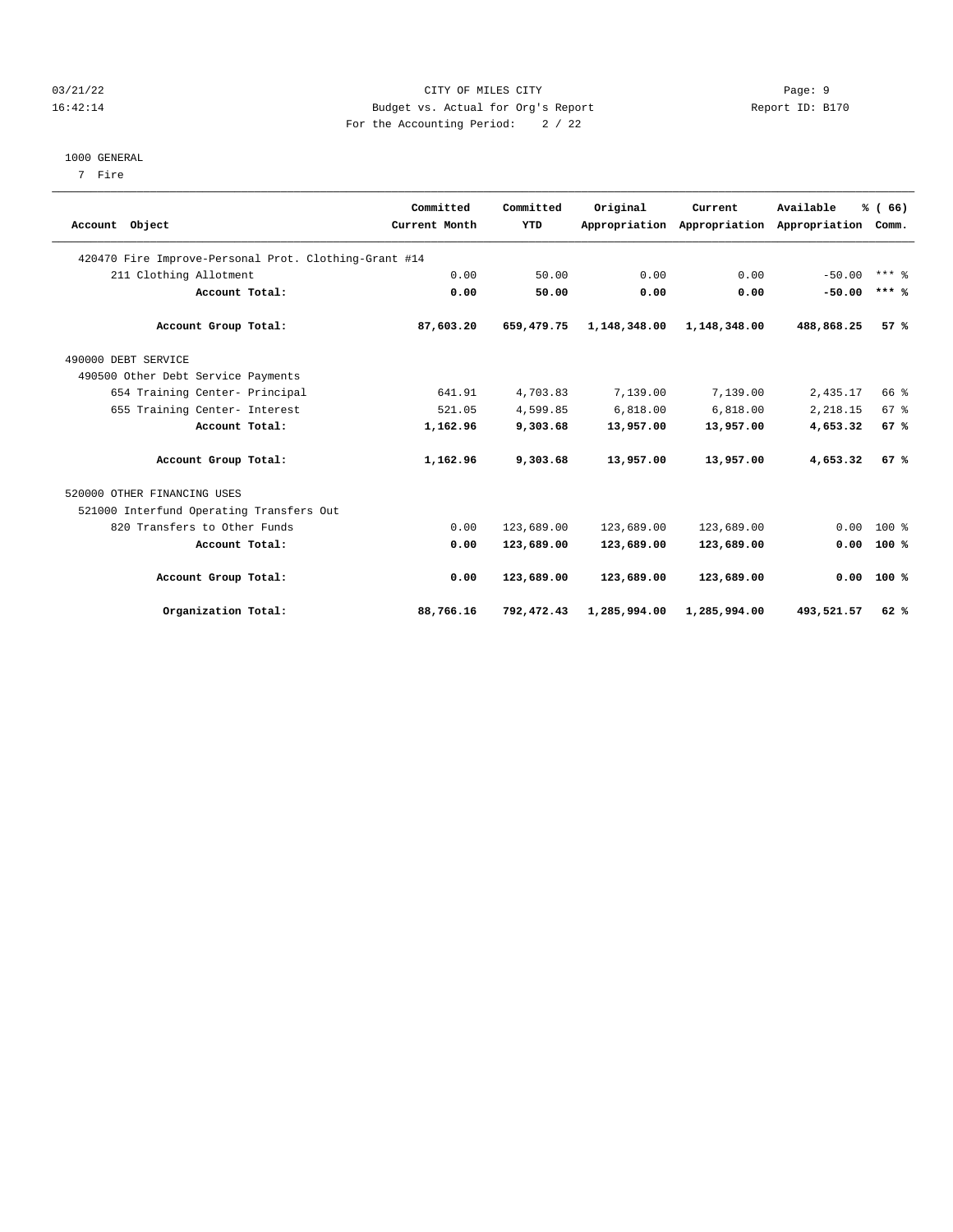## 03/21/22 Page: 10 16:42:14 Budget vs. Actual for Org's Report Report ID: B170 For the Accounting Period: 2 / 22

#### 1000 GENERAL

8 City Hall Maintenance

|                                     | Committed     | Committed | Original  | Current                     | Available       | % (66)          |  |
|-------------------------------------|---------------|-----------|-----------|-----------------------------|-----------------|-----------------|--|
| Account Object                      | Current Month | YTD       |           | Appropriation Appropriation | Appropriation   | Comm.           |  |
| 410000 GENERAL GOVERNMENTGASB68     |               |           |           |                             |                 |                 |  |
| 411230 City Hall                    |               |           |           |                             |                 |                 |  |
| 214 Small Items of Equipment        | 0.00          | 0.00      | 400.00    | 400.00                      | 400.00          | 0 <sup>8</sup>  |  |
| 220 Operating Expenses              | 87.00         | 488.50    | 3,500.00  | 3,500.00                    | 3,011.50        | $14$ %          |  |
| 230 Repair and Maintenance Supplies | 0.00          | 0.00      | 2,000.00  | 2,000.00                    | 2,000.00        | 0 <sup>8</sup>  |  |
| 341 Electric Utility Services       | 278.59        | 3,220.62  | 5,000.00  | 5,000.00                    | 1,779.38        | 64 %            |  |
| 342 Water Utility Services          | 62.19         | 476.44    | 750.00    | 750.00                      | 273.56          | 64 %            |  |
| 343 Sewer Utility Services          | 72.09         | 568.26    | 800.00    | 800.00                      | 231.74          | 71 %            |  |
| 344 Gas Utility Service             | 594.02        | 2,775.30  | 2,600.00  | 2,600.00                    | $-175.30$       | 107 %           |  |
| 346 Garbage Service                 | 0.00          | 94.82     | 250.00    | 250.00                      | 155.18          | 38 <sup>8</sup> |  |
| 360 Contr R & M                     | 1,700.73      | 23,009.58 | 15,000.00 | 15,000.00                   | $-8,009.58$     | 153 %           |  |
| 511 Insurance on Buildings          | 0.00          | 3,450.00  | 3,450.00  | 3,450.00                    | 0.00            | 100 %           |  |
| Account Total:                      | 2,794.62      | 34,083.52 | 33,750.00 | 33,750.00                   | $-333.52$       | $101$ %         |  |
| Account Group Total:                | 2,794.62      | 34,083.52 | 33,750.00 | 33,750.00                   | $-333.52$ 101 % |                 |  |
| Organization Total:                 | 2,794.62      | 34,083.52 | 33,750.00 | 33,750.00                   | $-333.52$ 101 % |                 |  |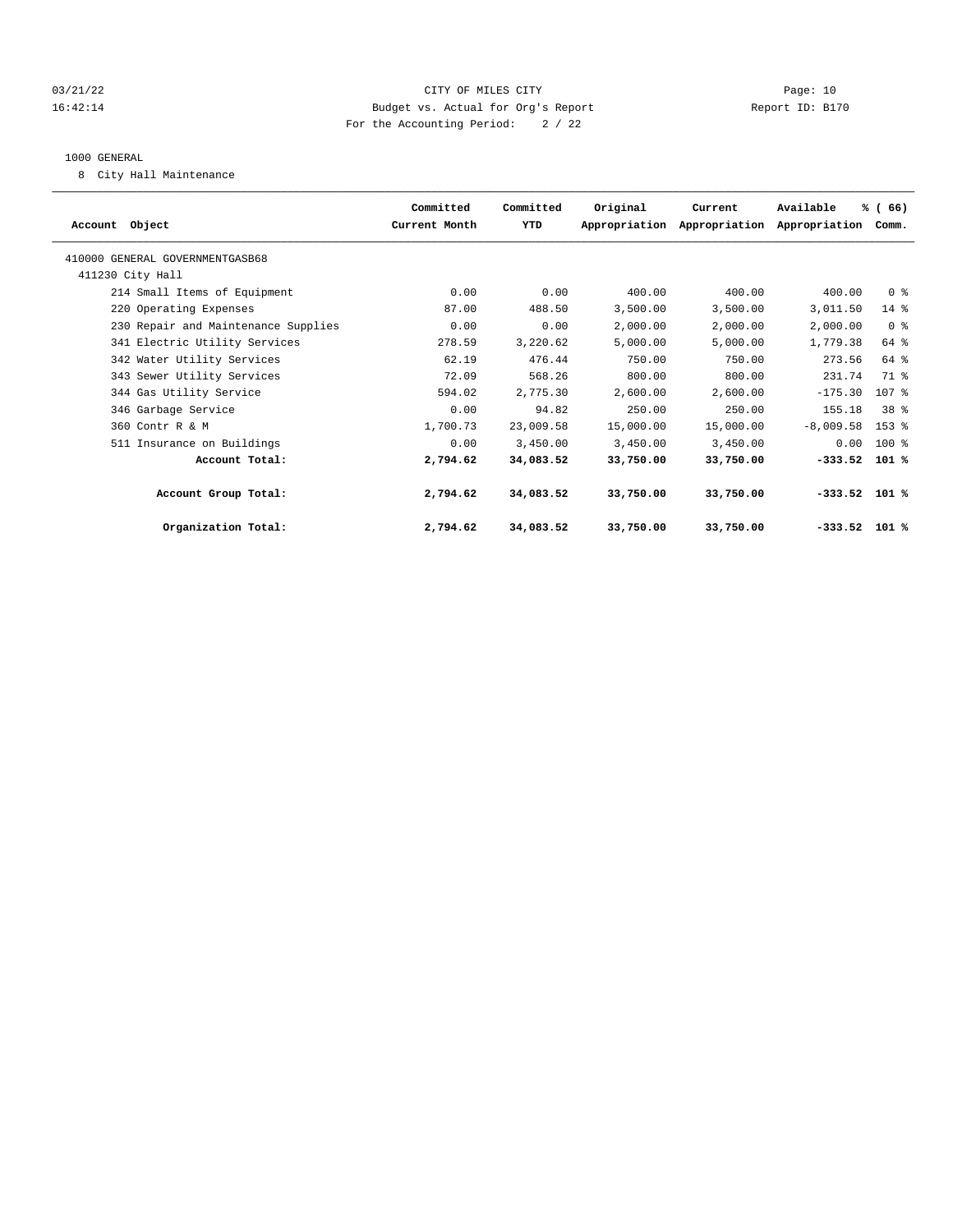## 03/21/22 Page: 11 CITY OF MILES CITY CONTROL CONTROL Page: 11 16:42:14 Budget vs. Actual for Org's Report Report ID: B170 For the Accounting Period: 2 / 22

# 1000 GENERAL

9 Treasurer

| Account Object                                               | Committed<br>Current Month | Committed<br>YTD | Original  | Current<br>Appropriation Appropriation | Available<br>Appropriation | % (66)<br>Comm. |  |
|--------------------------------------------------------------|----------------------------|------------------|-----------|----------------------------------------|----------------------------|-----------------|--|
| 410000 GENERAL GOVERNMENTGASB68<br>410540 City Treasurer(09) |                            |                  |           |                                        |                            |                 |  |
| 111 Salaries and Wages - Permanent                           | 1,833.34                   | 14,666.72        | 21,996.00 | 21,996.00                              | 7,329.28                   | $67$ %          |  |
| 142 Workers' Compensation                                    | 10.80                      | 86.40            | 164.00    | 164.00                                 | 77.60                      | 53%             |  |
| 144 FICA                                                     | 140.24                     | 1,121.92         | 1,683.00  | 1,683.00                               | 561.08                     | 67 %            |  |
| 145 PERS                                                     | 162.62                     | 1,300.96         | 1,951.00  | 1,951.00                               | 650.04                     | 67 %            |  |
| 345 Telephone                                                | 59.26                      | 410.57           | 400.00    | 400.00                                 | $-10.57$                   | $103$ $%$       |  |
| 350 Professional Services                                    | 0.00                       | 0.00             | 550.00    | 550.00                                 | 550.00                     | 0 <sup>8</sup>  |  |
| 360 Contr R & M                                              | 54.03                      | 486.83           | 1,000.00  | 1,000.00                               | 513.17                     | 49 %            |  |
| Account Total:                                               | 2,260.29                   | 18,073.40        | 27,744.00 | 27,744.00                              | 9,670.60                   | 65 %            |  |
| Account Group Total:                                         | 2,260.29                   | 18,073.40        | 27,744.00 | 27,744.00                              | 9,670.60                   | 65 %            |  |
| Organization Total:                                          | 2,260.29                   | 18,073.40        | 27,744.00 | 27,744.00                              | 9,670.60                   | 65 %            |  |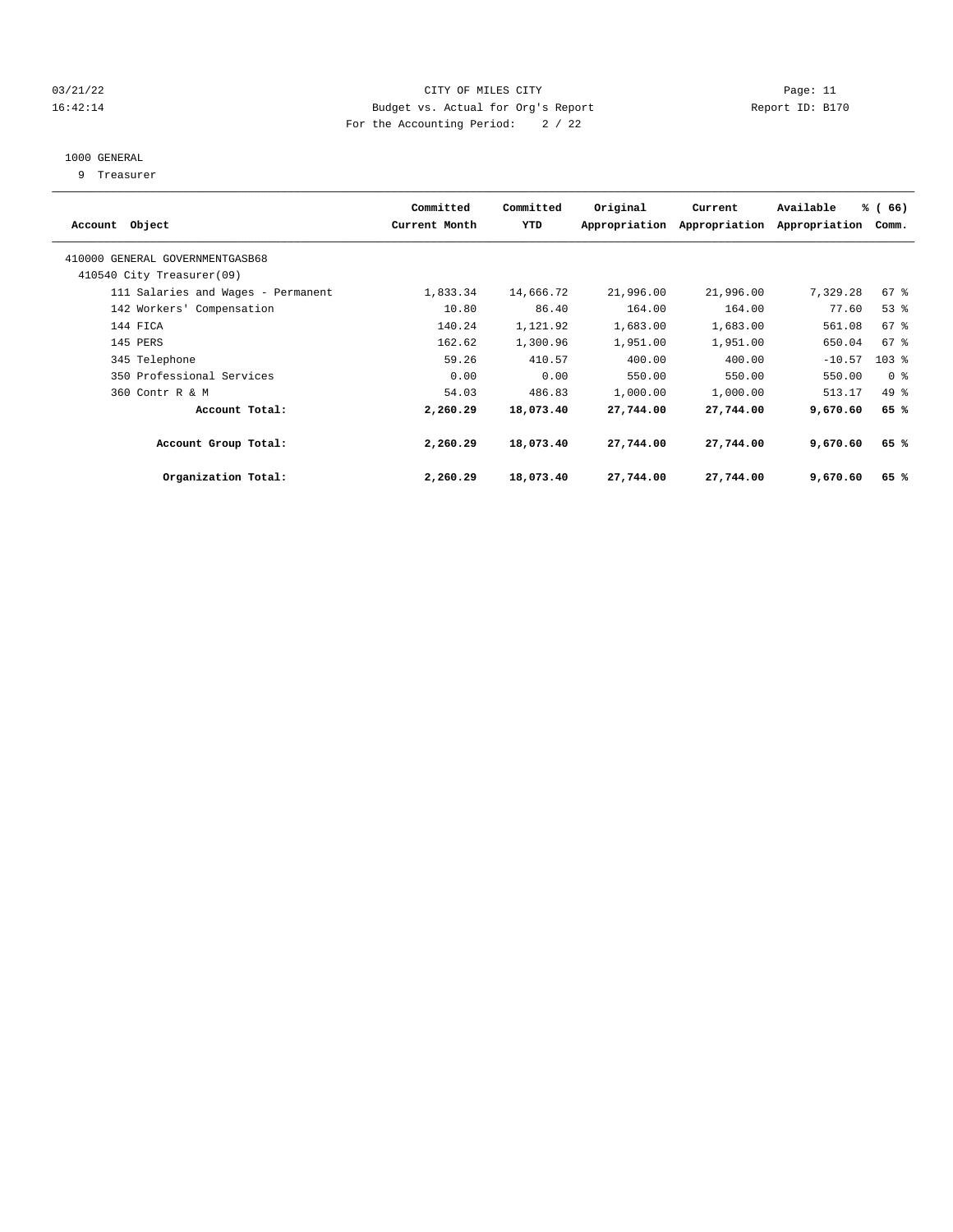## 03/21/22 Page: 12 16:42:14 Budget vs. Actual for Org's Report Report ID: B170 For the Accounting Period: 2 / 22

————————————————————————————————————————————————————————————————————————————————————————————————————————————————————————————————————

#### 1000 GENERAL

13 Park

| Account Object                                              | Committed<br>Current Month | Committed<br>YTD     | Original               | Current                | Available                                       | % (66)          |  |
|-------------------------------------------------------------|----------------------------|----------------------|------------------------|------------------------|-------------------------------------------------|-----------------|--|
|                                                             |                            |                      |                        |                        | Appropriation Appropriation Appropriation Comm. |                 |  |
| 460000 CULTURE AND RECREATION-GASB68                        |                            |                      |                        |                        |                                                 |                 |  |
| 460433 Park Operations(13)                                  |                            |                      |                        |                        |                                                 |                 |  |
| 111 Salaries and Wages - Permanent                          | 15,560.44                  | 120,042.35           | 207,040.00             | 207,040.00             | 86,997.65                                       | 58 %            |  |
| 121 OVERTIME-PERMANENT                                      | 0.00                       | 4,430.40             | 9,300.00               | 9,300.00               | 4,869.60                                        | 48 %            |  |
| 131 VACATION                                                | 1,269.33                   | 16,704.42            | 12,100.00              | 12,100.00              | $-4,604.42$                                     | 138 %           |  |
| 132 SICK LEAVE                                              | 1,022.50                   | 5,495.99             | 9,400.00               | 9,400.00               | 3,904.01                                        | 58 %            |  |
| 133 OTHER LEAVE PAY                                         | 0.00                       | 2,539.64             | 2,670.00               | 2,670.00               | 130.36                                          | 95%             |  |
| 134 HOLIDAY PAY                                             | 0.00                       | 3,274.96             | 5,500.00               | 5,500.00               | 2,225.04                                        | 60 %            |  |
| 141 Unemployment Insurance                                  | 44.65                      | 383.72               | 369.00                 | 369.00                 | $-14.72$                                        | $104$ %         |  |
| 142 Workers' Compensation                                   | 220.93                     | 1,866.86             | 4,677.00               | 4,677.00               | 2,810.14                                        | 40 %            |  |
| 143 Health Insurance                                        | 3,585.60                   | 28,680.22            | 42,964.00              | 42,964.00              | 14,283.78                                       | 67 %            |  |
| 144 FICA                                                    | 1,306.98                   | 11,266.74            | 18,820.00              | 18,820.00              | 7,553.26                                        | 60 %            |  |
| 145 PERS                                                    | 1,583.49                   | 13,120.66            | 21,298.00              | 21,298.00              | 8,177.34                                        | 62 %            |  |
| 196 CLOTHING ALLOTMENT                                      | 0.00                       | 928.50               | 1,000.00               | 1,000.00               | 71.50                                           | $93$ $%$        |  |
| 210 Office Supplies and Materials                           | 5.27                       | 23.14                | 350.00                 | 350.00                 | 326.86                                          | 7 %             |  |
| 214 Small Items of Equipment                                | 0.00                       | 3,078.22             | 4,000.00               | 4,000.00               | 921.78                                          | 77 %            |  |
| 220 Operating Expenses                                      | 0.00                       | 1,484.92             | 3,500.00               | 3,500.00               | 2,015.08                                        | 42 %            |  |
| 222 Chemicals, Lab & Med Supplies                           | 472.01                     | 1,000.40             | 5,000.00               | 5,000.00               | 3,999.60                                        | $20*$           |  |
| 226 Clothing and Uniforms                                   | 0.00                       | 599.97               | 1,000.00               | 1,000.00               | 400.03                                          | 60 %            |  |
| 230 Repair and Maintenance Supplies                         | 652.39                     | 6,114.37             | 15,000.00              | 15,000.00              | 8,885.63                                        | 41 %            |  |
| 231 Gas, Oil, Diesel Fuel, Grease, etc.                     | 854.31                     | 8,076.40             | 8,500.00               | 8,500.00               | 423.60                                          | 95%             |  |
| 334 Memberships, Registrations & Dues                       | 0.00                       | 457.88               | 300.00                 | 300.00                 | $-157.88$                                       | $153$ %         |  |
| 341 Electric Utility Services                               | 675.86                     | 7,203.72             | 10,000.00              | 10,000.00              | 2,796.28                                        | 72 %            |  |
| 342 Water Utility Services                                  | 1,405.94                   | 13,895.52            | 8,000.00               | 8,000.00               | $-5,895.52$                                     | 174 %           |  |
| 343 Sewer Utility Services                                  | 166.34                     | 1,920.40             | 1,500.00               | 1,500.00               | $-420.40$                                       | 128 %           |  |
| 344 Gas Utility Service                                     | 590.51                     | 2,608.49             | 3,000.00               | 3,000.00               | 391.51                                          | 87%             |  |
| 345 Telephone                                               | 78.06                      | 542.17               | 450.00                 | 450.00                 | $-92.17$                                        | 120%            |  |
| 346 Garbage Service                                         | 0.00                       | 474.12               | 800.00                 | 800.00                 | 325.88                                          | 59 %            |  |
| 347 Internet                                                | 26.82                      | 187.74               | 400.00                 | 400.00                 | 212.26                                          | 47 %            |  |
| 350 Professional Services                                   | 0.00                       | 18,887.27            | 19,500.00              | 19,500.00              | 612.73                                          | 97%             |  |
| 360 Contr R & M                                             | 1,400.00                   | 2,123.47             | 10,000.00              | 10,000.00              | 7,876.53                                        | $21$ %          |  |
| 363 R&M Vehicles/Equip/Labor-PW                             | 934.21                     | 2,772.35             | 10,000.00              | 10,000.00              | 7,227.65                                        | $28$ %          |  |
| 370 Travel                                                  | 0.00                       | 0.00                 | 600.00                 | 600.00                 | 600.00                                          | 0 <sup>8</sup>  |  |
| 380 Training Services                                       | 0.00                       | 489.95               | 400.00                 | 400.00                 | $-89.95$                                        | $122$ $%$       |  |
| 511 Insurance on Buildings                                  | 0.00                       | 3,828.65             | 3,829.00               | 3,829.00               | 0.35                                            | 100 %           |  |
| 512 Insurance on Vehicles & Equipment                       | 0.00                       | 663.47               | 664.00                 | 664.00                 | 0.53                                            | 100 %           |  |
| 940 Machinery & Equipment                                   | 0.00                       | 2,009.46             | 15,500.00              | 15,500.00              | 13,490.54                                       | $13*$           |  |
| Account Total:                                              | 31,855.64                  | 287,176.54           | 457,431.00             | 457,431.00             | 170,254.46                                      | 63 %            |  |
|                                                             |                            |                      |                        |                        |                                                 |                 |  |
| 460435 Florence Stacy Fountain<br>350 Professional Services |                            |                      |                        |                        |                                                 | 19 <sup>°</sup> |  |
| Account Total:                                              | 0.00<br>0.00               | 3,291.50<br>3,291.50 | 17,209.00<br>17,209.00 | 17,209.00<br>17,209.00 | 13,917.50<br>13,917.50                          | $19*$           |  |
|                                                             |                            |                      |                        |                        |                                                 |                 |  |
| 460436 Denton Complex Upgrades                              |                            |                      |                        |                        |                                                 |                 |  |
| 230 Repair and Maintenance Supplies                         | 0.00                       | 0.00                 | 1,000.00               | 1,000.00               | 1,000.00                                        | 0 <sup>8</sup>  |  |
| 350 Professional Services                                   | 0.00                       | 0.00                 | 3,000.00               | 3,000.00               | 3,000.00                                        | 0 <sup>8</sup>  |  |
| Account Total:                                              | 0.00                       | 0.00                 | 4,000.00               | 4,000.00               | 4,000.00                                        | 0 <sup>8</sup>  |  |
| 460439 Riverside Park Tennis Court Project                  |                            |                      |                        |                        |                                                 |                 |  |
| 230 Repair and Maintenance Supplies                         | 0.00                       | 0.00                 | 500.00                 | 500.00                 | 500.00                                          | 0 <sup>8</sup>  |  |
|                                                             |                            |                      |                        |                        |                                                 |                 |  |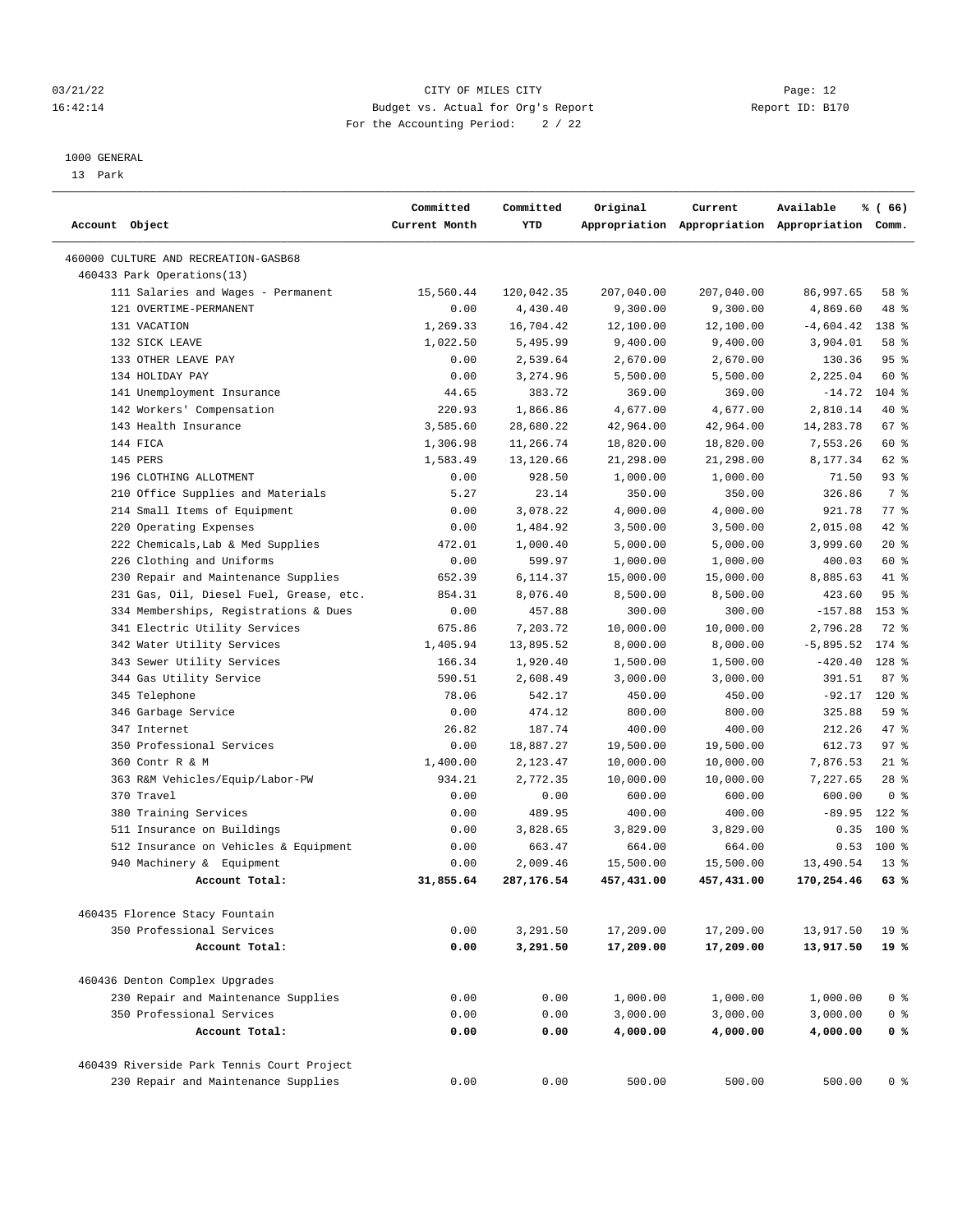## 03/21/22 Page: 13 16:42:14 Budget vs. Actual for Org's Report Report ID: B170 For the Accounting Period: 2 / 22

#### 1000 GENERAL

13 Park

| Account Object                                                          | Committed<br>Current Month | Committed<br>YTD | Original   | Current<br>Appropriation Appropriation | Available<br>Appropriation | % (66)<br>Comm. |
|-------------------------------------------------------------------------|----------------------------|------------------|------------|----------------------------------------|----------------------------|-----------------|
| Account Total:                                                          | 0.00                       | 0.00             | 500.00     | 500.00                                 | 500.00                     | 0 <sup>8</sup>  |
| Account Group Total:                                                    | 31,855.64                  | 290,468.04       | 479,140.00 | 479,140.00                             | 188,671.96                 | 61%             |
| 520000 OTHER FINANCING USES<br>521000 Interfund Operating Transfers Out |                            |                  |            |                                        |                            |                 |
| 820 Transfers to Other Funds                                            | 0.00                       | 80,000.00        | 80,000.00  | 80,000.00                              |                            | $0.00$ 100 %    |
| Account Total:                                                          | 0.00                       | 80,000.00        | 80,000.00  | 80,000.00                              | 0.00                       | $100*$          |
| Account Group Total:                                                    | 0.00                       | 80,000.00        | 80,000.00  | 80,000.00                              |                            | $0.00$ 100 %    |
| Organization Total:                                                     | 31,855.64                  | 370,468.04       | 559,140.00 | 559,140.00                             | 188,671.96                 | 66%             |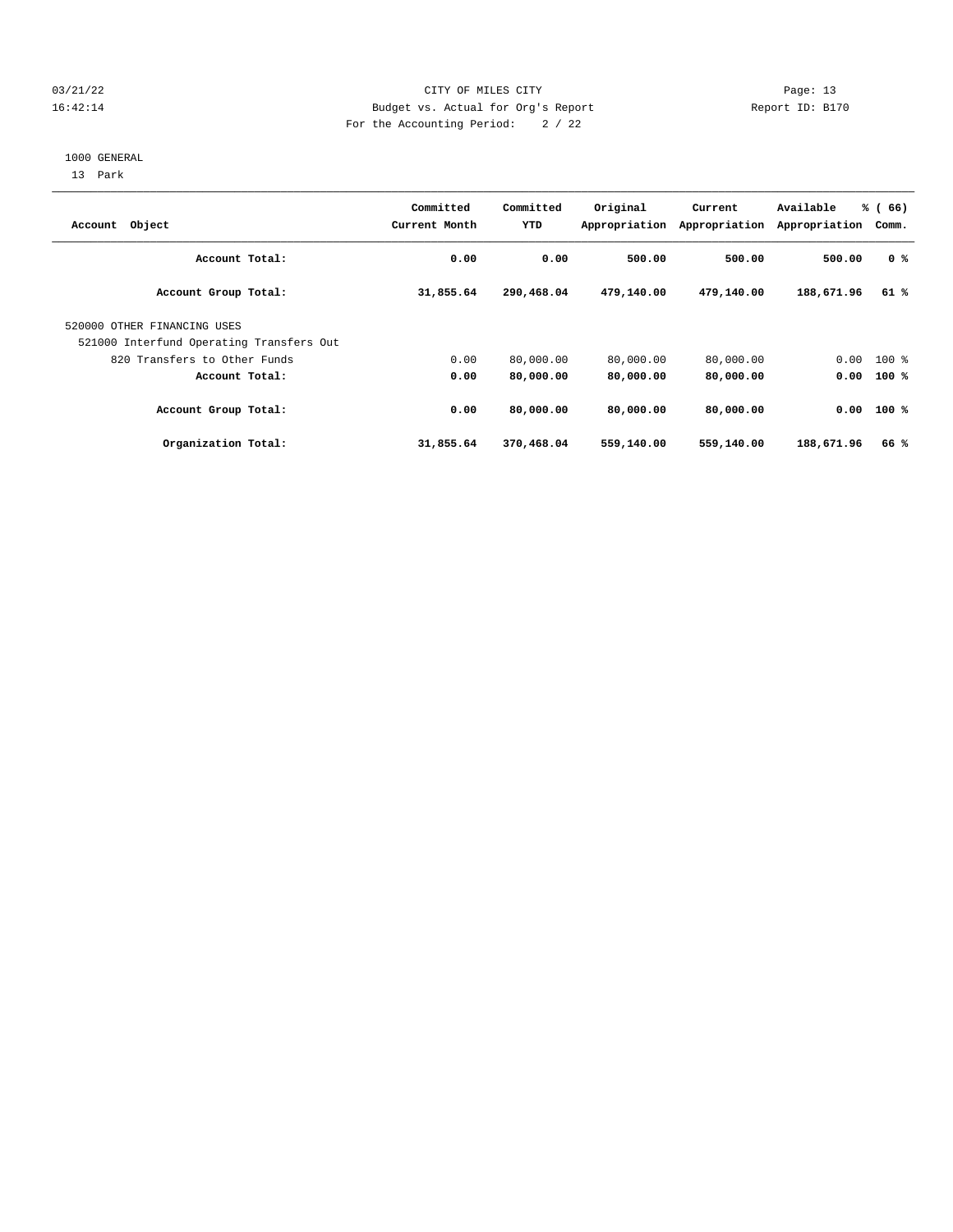## 03/21/22 Page: 14 16:42:14 Budget vs. Actual for Org's Report Report ID: B170 For the Accounting Period: 2 / 22

# 1000 GENERAL

14 Swim Pool

| Account Object                       | Committed<br>Current Month | Committed<br>YTD | Original  | Current<br>Appropriation Appropriation Appropriation Comm. | Available   | % (66)         |  |
|--------------------------------------|----------------------------|------------------|-----------|------------------------------------------------------------|-------------|----------------|--|
| 460000 CULTURE AND RECREATION-GASB68 |                            |                  |           |                                                            |             |                |  |
| 460445 Swimming Pool                 |                            |                  |           |                                                            |             |                |  |
| 111 Salaries and Wages - Permanent   | 0.00                       | 29,009.56        | 43,821.00 | 43,821.00                                                  | 14,811.44   | 66 %           |  |
| 121 OVERTIME-PERMANENT               | 0.00                       | 1,012.82         | 0.00      | 0.00                                                       | $-1,012.82$ | $***$ $%$      |  |
| 141 Unemployment Insurance           | 0.00                       | 75.05            | 66.00     | 66.00                                                      | $-9.05$     | $114*$         |  |
| 142 Workers' Compensation            | 0.00                       | 380.22           | 886.00    | 886.00                                                     | 505.78      | 43.8           |  |
| 144 FICA                             | 0.00                       | 2,296.75         | 3,353.00  | 3,353.00                                                   | 1,056.25    | 68 %           |  |
| 145 PERS                             | 0.00                       | 466.65           | 798.00    | 798.00                                                     | 331.35      | 58 %           |  |
| 214 Small Items of Equipment         | 22.63                      | 22.63            | 600.00    | 600.00                                                     | 577.37      | 4%             |  |
| 220 Operating Expenses               | 0.00                       | 15.54            | 0.00      | 0.00                                                       | $-15.54$    | $***$ 8        |  |
| 222 Chemicals, Lab & Med Supplies    | 0.00                       | 0.00             | 4,000.00  | 4,000.00                                                   | 4,000.00    | 0 <sup>8</sup> |  |
| 226 Clothing and Uniforms            | 0.00                       | 0.00             | 600.00    | 600.00                                                     | 600.00      | 0 <sup>8</sup> |  |
| 230 Repair and Maintenance Supplies  | 0.00                       | 0.00             | 500.00    | 500.00                                                     | 500.00      | 0 <sup>8</sup> |  |
| 341 Electric Utility Services        | 97.45                      | 1,278.44         | 2,000.00  | 2.000.00                                                   | 721.56      | 64 %           |  |
| 342 Water Utility Services           | 0.00                       | 162.84           | 300.00    | 300.00                                                     | 137.16      | 54%            |  |
| 343 Sewer Utility Services           | 0.00                       | 185.52           | 250.00    | 250.00                                                     | 64.48       | 74 %           |  |
| 345 Telephone                        | 0.00                       | 513.49           | 150.00    | 150.00                                                     | $-363.49$   | $342$ $%$      |  |
| 360 Contr R & M                      | 0.00                       | 0.00             | 500.00    | 500.00                                                     | 500.00      | 0 <sup>8</sup> |  |
| 363 R&M Vehicles/Equip/Labor-PW      | 0.00                       | 0.00             | 6,300.00  | 6,300.00                                                   | 6,300.00    | 0 <sup>8</sup> |  |
| 380 Training Services                | 0.00                       | 0.00             | 1,000.00  | 1,000.00                                                   | 1,000.00    | 0 <sup>8</sup> |  |
| 540 Special Assessments              | 0.00                       | 0.00             | 1,400.00  | 1,400.00                                                   | 1,400.00    | 0 <sup>8</sup> |  |
| Account Total:                       | 120.08                     | 35, 419.51       | 66,524.00 | 66,524.00                                                  | 31,104.49   | 53%            |  |
| Account Group Total:                 | 120.08                     | 35, 419.51       | 66,524.00 | 66,524.00                                                  | 31,104.49   | 53%            |  |
| Organization Total:                  | 120.08                     | 35, 419.51       | 66,524.00 | 66,524.00                                                  | 31,104.49   | 53%            |  |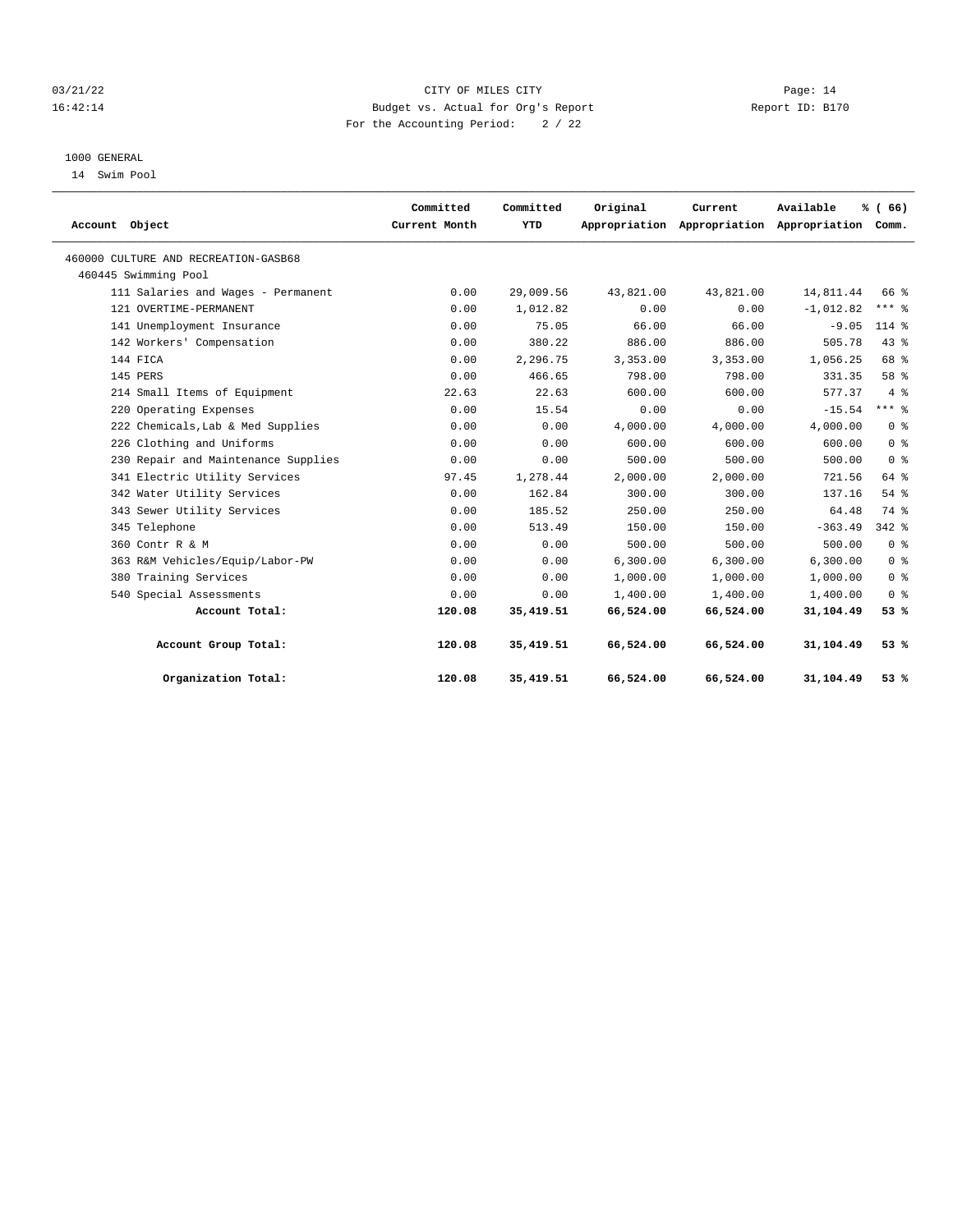## 03/21/22 Page: 15 16:42:14 Budget vs. Actual for Org's Report Report ID: B170 For the Accounting Period: 2 / 22

## 1000 GENERAL 16 Library

| Account Object                                                          | Committed<br>Current Month | Committed<br>YTD | Original<br>Appropriation | Current<br>Appropriation | Available<br>Appropriation | % (66)<br>Comm. |
|-------------------------------------------------------------------------|----------------------------|------------------|---------------------------|--------------------------|----------------------------|-----------------|
| 520000 OTHER FINANCING USES<br>521000 Interfund Operating Transfers Out |                            |                  |                           |                          |                            |                 |
| 820 Transfers to Other Funds                                            | 25,998.75                  | 207,990.00       | 311,985.00                | 311,985.00               | 103,995.00                 | 67%             |
| Account Total:                                                          | 25,998.75                  | 207,990.00       | 311,985.00                | 311,985.00               | 103,995.00                 | 67%             |
| Account Group Total:                                                    | 25,998.75                  | 207,990.00       | 311,985.00                | 311,985.00               | 103,995.00                 | 67%             |
| Organization Total:                                                     | 25,998.75                  | 207,990.00       | 311,985.00                | 311,985.00               | 103,995.00                 | 67%             |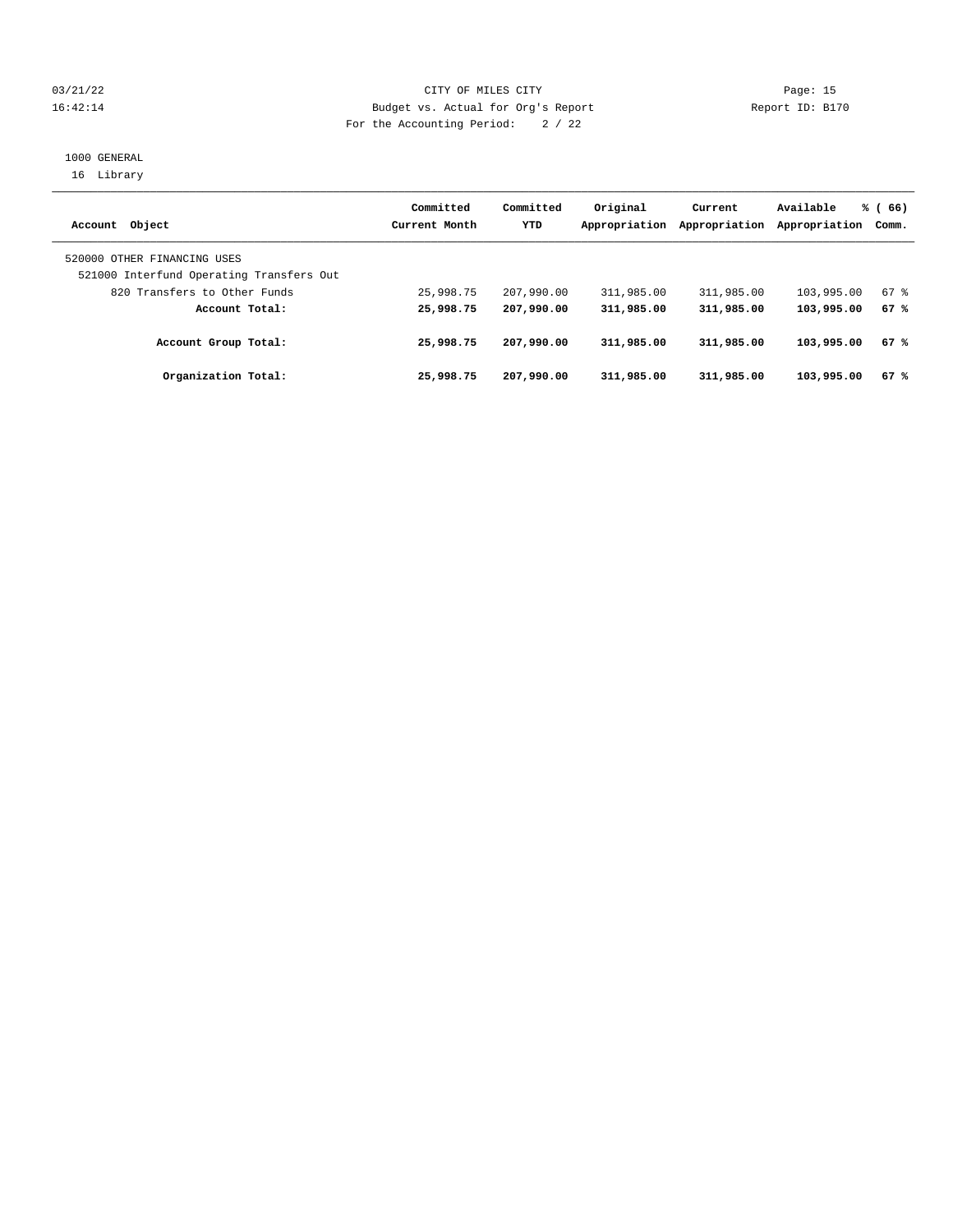## 03/21/22 Page: 16 16:42:14 Budget vs. Actual for Org's Report Report ID: B170 For the Accounting Period: 2 / 22

#### 1000 GENERAL

21 Animal Control

| Account Object                          | Committed<br>Current Month | Committed<br>YTD | Original  | Current   | Available<br>Appropriation Appropriation Appropriation Comm. | % (66)           |  |
|-----------------------------------------|----------------------------|------------------|-----------|-----------|--------------------------------------------------------------|------------------|--|
| 440000 PUBLIC HEALTH-GASB68             |                            |                  |           |           |                                                              |                  |  |
| 440600 Animal Control Services (21)     |                            |                  |           |           |                                                              |                  |  |
| 111 Salaries and Wages - Permanent      | 4,000.16                   | 27,781.42        | 46,016.00 | 46,016.00 | 18,234.58                                                    | $60*$            |  |
| 121 OVERTIME-PERMANENT                  | 0.00                       | 0.00             | 800.00    | 800.00    | 800.00                                                       | 0 <sup>8</sup>   |  |
| 131 VACATION                            | 0.00                       | 2,785.02         | 1,500.00  | 1,500.00  | $-1, 285.02$                                                 | 186 %            |  |
| 132 SICK LEAVE                          | 0.00                       | 0.00             | 700.00    | 700.00    | 700.00                                                       | 0 <sup>8</sup>   |  |
| 133 OTHER LEAVE PAY                     | 0.00                       | 1,739.20         | 500.00    | 500.00    | $-1, 239.20$                                                 | 348 %            |  |
| 141 Unemployment Insurance              | 10.00                      | 81.85            | 74.00     | 74.00     | $-7.85$                                                      | 111 %            |  |
| 142 Workers' Compensation               | 123.41                     | 1,007.99         | 974.00    | 974.00    | $-33.99$                                                     | $103$ %          |  |
| 143 Health Insurance                    | 855.81                     | 6,845.30         | 10,254.00 | 10,254.00 | 3,408.70                                                     | 67%              |  |
| 144 FICA                                | 306.01                     | 2,504.63         | 3,788.00  | 3,788.00  | 1,283.37                                                     | 66 %             |  |
| 145 PERS                                | 354.81                     | 2,711.23         | 3,690.00  | 3,690.00  | 978.77                                                       | 73%              |  |
| 196 CLOTHING ALLOTMENT                  | 0.00                       | 435.00           | 870.00    | 870.00    | 435.00                                                       | 50%              |  |
| 210 Office Supplies and Materials       | 0.00                       | $-5.88$          | 0.00      | 0.00      | 5.88                                                         | $***$ 8          |  |
| 214 Small Items of Equipment            | 0.00                       | 0.00             | 100.00    | 100.00    | 100.00                                                       | 0 <sup>8</sup>   |  |
| 220 Operating Expenses                  | 78.00                      | 723.70           | 1,200.00  | 1,200.00  | 476.30                                                       | 60 %             |  |
| 230 Repair and Maintenance Supplies     | 0.00                       | 7,766.68         | 50.00     | 50.00     | $-7,716.68$                                                  | $***$ 8          |  |
| 231 Gas, Oil, Diesel Fuel, Grease, etc. | 153.95                     | 1,000.21         | 1,400.00  | 1,400.00  | 399.79                                                       | 71 %             |  |
| 311 Postage, Box Rent, Etc.             | 0.00                       | 49.35            | 100.00    | 100.00    | 50.65                                                        | 49 %             |  |
| 320 Printing, Duplicating, Typing &     | 0.00                       | 49.97            | 0.00      | 0.00      | $-49.97$                                                     | $***$ 8          |  |
| 341 Electric Utility Services           | 41.12                      | 372.91           | 529.00    | 529.00    | 156.09                                                       | 70 %             |  |
| 342 Water Utility Services              | 26.37                      | 170.24           | 350.00    | 350.00    | 179.76                                                       | 49 %             |  |
| 343 Sewer Utility Services              | 28.62                      | 221.56           | 150.00    | 150.00    | $-71.56$                                                     | $148$ %          |  |
| 344 Gas Utility Service                 | 88.65                      | 442.06           | 635.00    | 635.00    | 192.94                                                       | 70 %             |  |
| 345 Telephone                           | 76.71                      | 532.72           | 500.00    | 500.00    | $-32.72$                                                     | 107 <sub>8</sub> |  |
| 347 Internet                            | 44.95                      | 314.65           | 560.00    | 560.00    | 245.35                                                       | 56%              |  |
| 350 Professional Services               | 0.00                       | 1,351.06         | 4,000.00  | 4,000.00  | 2,648.94                                                     | $34*$            |  |
| 511 Insurance on Buildings              | 0.00                       | 100.15           | 101.00    | 101.00    | 0.85                                                         | 99 %             |  |
| Account Total:                          | 6,188.57                   | 58,981.02        | 78,841.00 | 78,841.00 | 19,859.98                                                    | 75 %             |  |
| Account Group Total:                    | 6,188.57                   | 58,981.02        | 78,841.00 | 78,841.00 | 19,859.98                                                    | 75 %             |  |
| Organization Total:                     | 6,188.57                   | 58,981.02        | 78,841.00 | 78,841.00 | 19,859.98                                                    | 75 %             |  |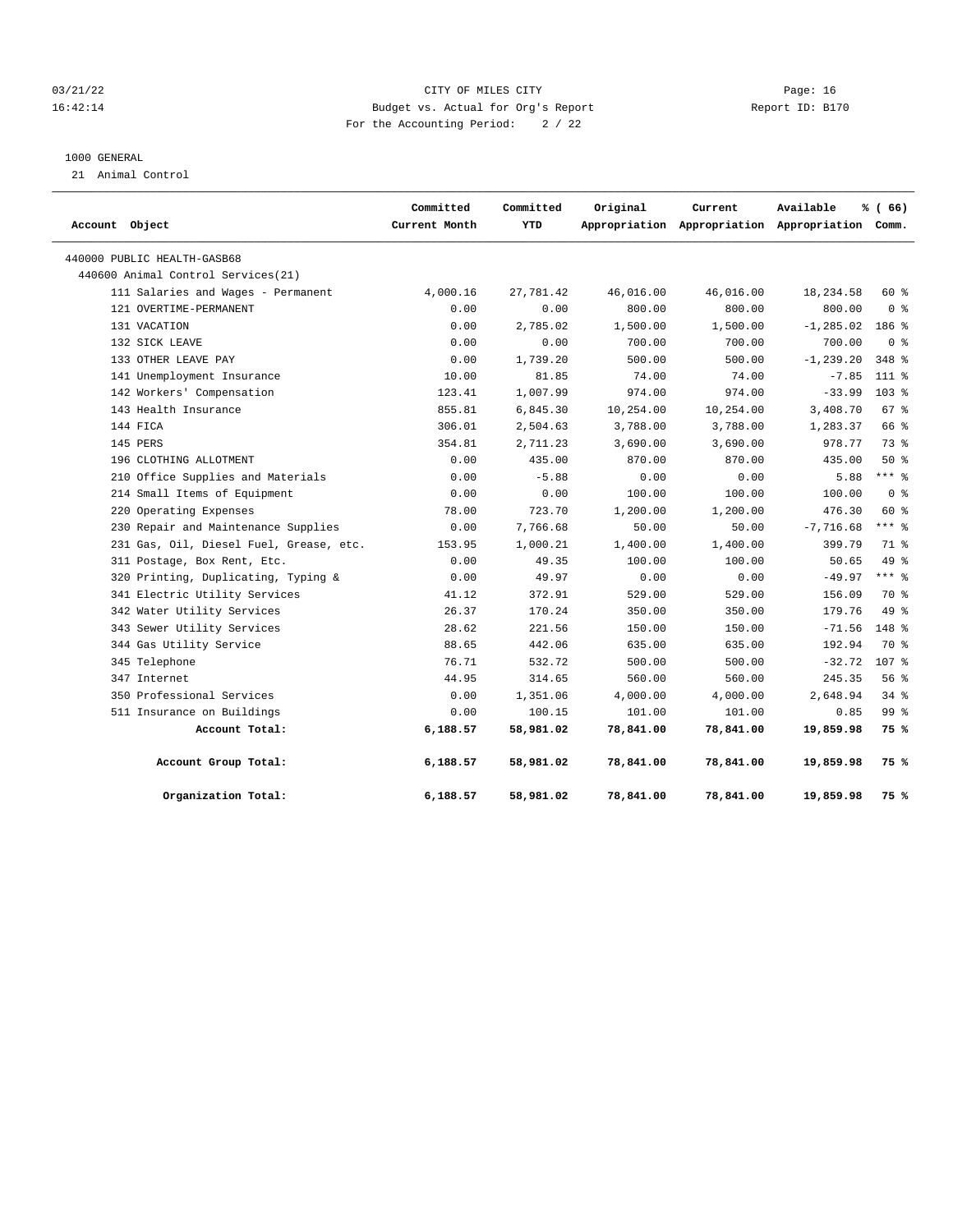## 03/21/22 Page: 17 CITY OF MILES CITY CONTROL PAGE: 17 16:42:14 Budget vs. Actual for Org's Report Report ID: B170 For the Accounting Period: 2 / 22

# 1000 GENERAL

36 Planning & Community Services

| Account Object                            | Committed<br>Current Month | Committed<br>YTD | Original  | Current   | Available<br>Appropriation Appropriation Appropriation Comm. | % (66)          |
|-------------------------------------------|----------------------------|------------------|-----------|-----------|--------------------------------------------------------------|-----------------|
| 410000 GENERAL GOVERNMENTGASB68           |                            |                  |           |           |                                                              |                 |
| 411020 Community Services & Planning      |                            |                  |           |           |                                                              |                 |
| 111 Salaries and Wages - Permanent        | 270.93                     | 3,818.60         | 7,804.00  | 7,804.00  | 3,985.40                                                     | 49 %            |
| 121 OVERTIME-PERMANENT                    | 0.00                       | 0.00             | 200.00    | 200.00    | 200.00                                                       | 0 <sup>8</sup>  |
| 131 VACATION                              | 21.98                      | 631.85           | 2,800.00  | 2,800.00  | 2,168.15                                                     | $23$ $%$        |
| 132 SICK LEAVE                            | 29.30                      | 262.43           | 1,300.00  | 1,300.00  | 1,037.57                                                     | $20*$           |
| 133 OTHER LEAVE PAY                       | 0.00                       | 352.53           | 466.00    | 466.00    | 113.47                                                       | 76 %            |
| 141 Unemployment Insurance                | 0.80                       | 12.90            | 19.00     | 19.00     | 6.10                                                         | 68 %            |
| 142 Workers' Compensation                 | 0.89                       | 22.23            | 90.00     | 90.00     | 67.77                                                        | 25%             |
| 143 Health Insurance                      | 77.16                      | 1,115.50         | 2,769.00  | 2,769.00  | 1,653.50                                                     | $40*$           |
| 144 FICA                                  | 24.36                      | 388.44           | 962.00    | 962.00    | 573.56                                                       | $40*$           |
| 145 PERS                                  | 28.58                      | 449.21           | 1,115.00  | 1,115.00  | 665.79                                                       | $40*$           |
| 196 CLOTHING ALLOTMENT                    | 0.00                       | 40.50            | 164.00    | 164.00    | 123.50                                                       | 25%             |
| 210 Office Supplies and Materials         | 31.76                      | 93.59            | 500.00    | 500.00    | 406.41                                                       | 19 <sup>°</sup> |
| 214 Small Items of Equipment              | 0.00                       | 0.00             | 400.00    | 400.00    | 400.00                                                       | 0 <sup>8</sup>  |
| 231 Gas, Oil, Diesel Fuel, Grease, etc.   | 0.00                       | 0.00             | 200.00    | 200.00    | 200.00                                                       | 0 <sup>8</sup>  |
| 311 Postage, Box Rent, Etc.               | 0.00                       | 7.70             | 1,000.00  | 1,000.00  | 992.30                                                       | 1 <sup>8</sup>  |
| 320 Printing, Duplicating, Typing &       | 0.00                       | 0.00             | 300.00    | 300.00    | 300.00                                                       | 0 <sup>8</sup>  |
| 327 Map Printing                          | 0.00                       | 0.00             | 200.00    | 200.00    | 200.00                                                       | 0 <sup>8</sup>  |
| 330 Publicity, Subscriptions & Dues       | 0.00                       | 0.00             | 500.00    | 500.00    | 500.00                                                       | 0 <sup>8</sup>  |
| 331 Publication of Formal & Legal Notices | 0.00                       | 183.50           | 700.00    | 700.00    | 516.50                                                       | 26%             |
| 334 Memberships, Registrations & Dues     | 0.00                       | 262.00           | 1,000.00  | 1,000.00  | 738.00                                                       | 26%             |
| 345 Telephone                             | 44.30                      | 305.84           | 300.00    | 300.00    | $-5.84$                                                      | $102$ %         |
| 350 Professional Services                 | 5,112.00                   | 13,718.80        | 69,000.00 | 69,000.00 | 55,281.20                                                    | $20*$           |
| 360 Contr R & M                           | 54.03                      | 486.84           | 1,000.00  | 1,000.00  | 513.16                                                       | 49 %            |
| 370 Travel                                | 0.00                       | 925.51           | 1,000.00  | 1,000.00  | 74.49                                                        | $93$ $%$        |
| 380 Training Services                     | 0.00                       | 295.00           | 2,000.00  | 2,000.00  | 1,705.00                                                     | 15 <sup>°</sup> |
| 382 Books                                 | 0.00                       | 0.00             | 400.00    | 400.00    | 400.00                                                       | 0 <sup>8</sup>  |
| Account Total:                            | 5,696.09                   | 23,372.97        | 96,189.00 | 96,189.00 | 72,816.03                                                    | 24%             |
| Account Group Total:                      | 5,696.09                   | 23,372.97        | 96,189.00 | 96,189.00 | 72,816.03                                                    | 24 %            |
| Organization Total:                       | 5,696.09                   | 23,372.97        | 96,189.00 | 96,189.00 | 72,816.03                                                    | 24%             |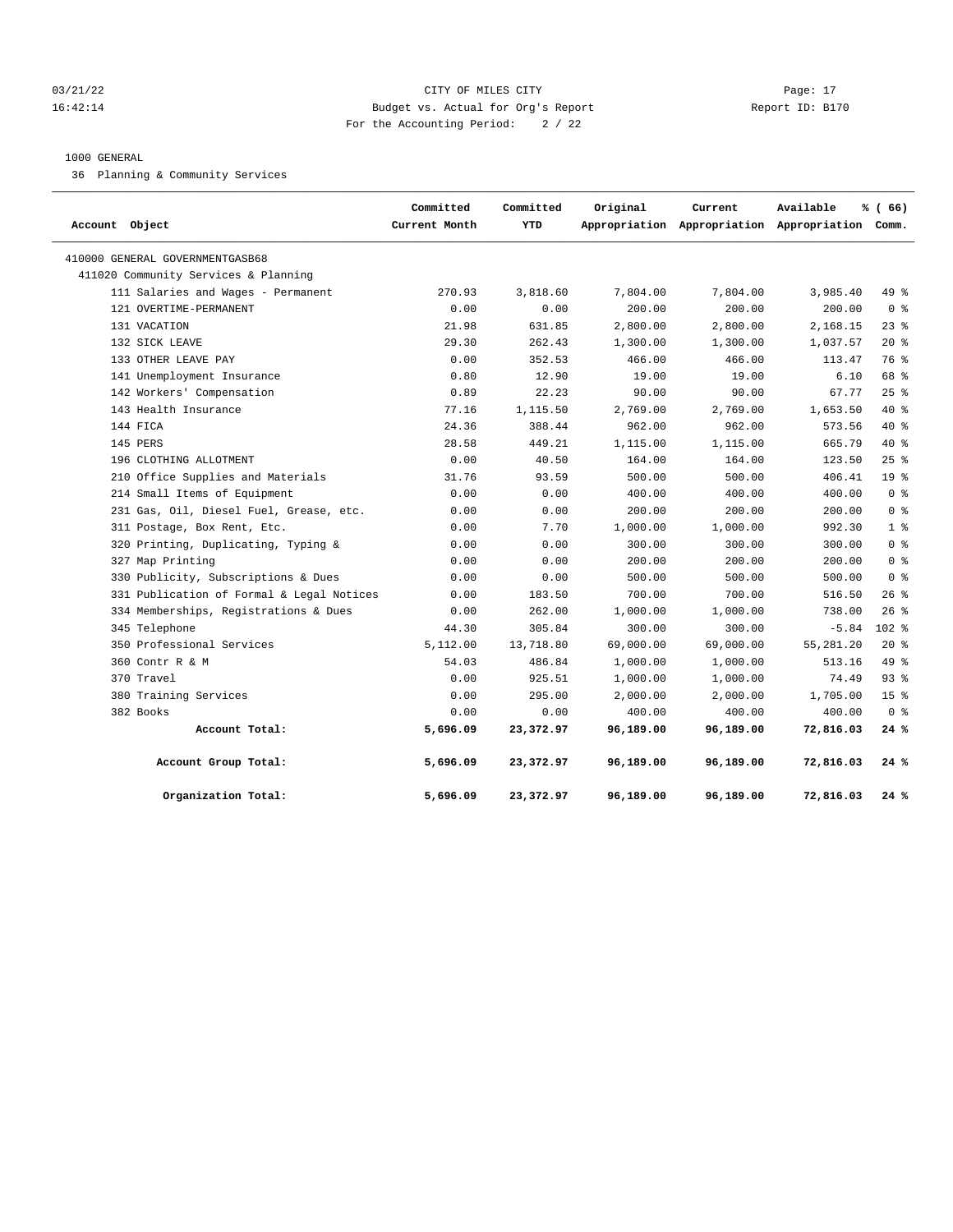## 03/21/22 Page: 18 16:42:14 Budget vs. Actual for Org's Report Report ID: B170 For the Accounting Period: 2 / 22

## 1000 GENERAL

37 CITY HEALTH

| Account Object                                                          | Committed<br>Current Month | Committed<br><b>YTD</b> | Original<br>Appropriation | Current<br>Appropriation | Available<br>Appropriation | % (66)<br>Comm. |
|-------------------------------------------------------------------------|----------------------------|-------------------------|---------------------------|--------------------------|----------------------------|-----------------|
| 520000 OTHER FINANCING USES<br>521000 Interfund Operating Transfers Out |                            |                         |                           |                          |                            |                 |
| 820 Transfers to Other Funds                                            | 0.00                       | 13,000.00               | 13,000.00                 | 13,000.00                | 0.00                       | $100$ %         |
| Account Total:                                                          | 0.00                       | 13,000.00               | 13,000.00                 | 13,000.00                |                            | $0.00$ 100 %    |
| Account Group Total:                                                    | 0.00                       | 13,000.00               | 13,000.00                 | 13,000.00                | 0.00                       | 100 %           |
| Organization Total:                                                     | 0.00                       | 13,000.00               | 13,000.00                 | 13,000.00                | 0.00                       | 100%            |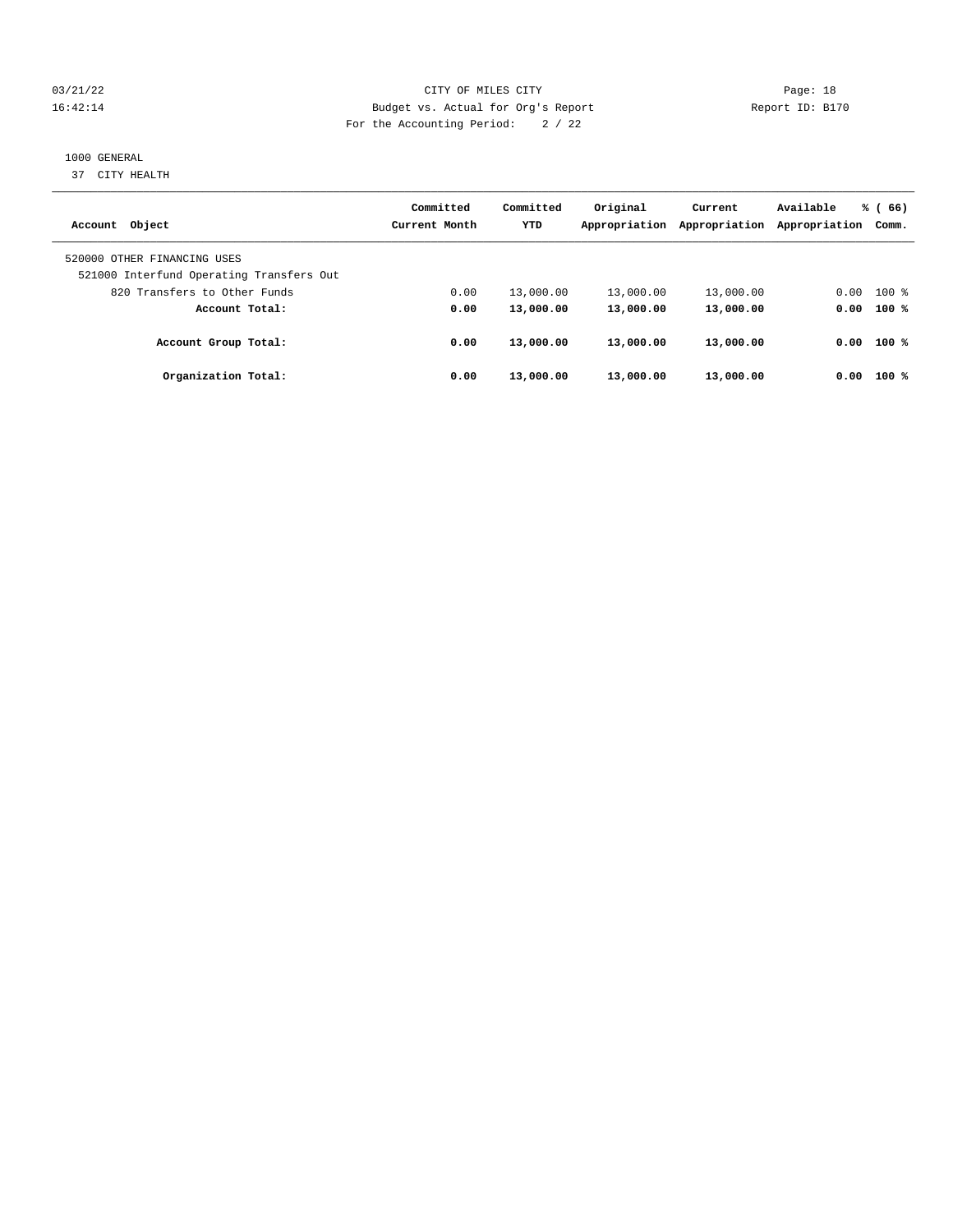#### 03/21/22 Page: 19 16:42:14 Budget vs. Actual for Org's Report Report ID: B170 For the Accounting Period: 2 / 22

#### 1000 GENERAL

201 Flood Prevention

| Account Object                            | Committed<br>Current Month | Committed<br><b>YTD</b> | Original   | Current<br>Appropriation Appropriation Appropriation Comm. | Available    | % (66)           |
|-------------------------------------------|----------------------------|-------------------------|------------|------------------------------------------------------------|--------------|------------------|
|                                           |                            |                         |            |                                                            |              |                  |
| 430000 Public Works-GASB68                |                            |                         |            |                                                            |              |                  |
| 431200 Flood Control                      |                            |                         |            |                                                            |              |                  |
| 111 Salaries and Wages - Permanent        | 1,515.53                   | 10,448.46               | 16,692.00  | 16,692.00                                                  | 6,243.54     | $63$ $%$         |
| 131 VACATION                              | 0.00                       | 803.72                  | 1,000.00   | 1,000.00                                                   | 196.28       | $80*$            |
| 132 SICK LEAVE                            | 0.00                       | 625.01                  | 500.00     | 500.00                                                     | $-125.01$    | $125$ $%$        |
| 133 OTHER LEAVE PAY                       | 0.00                       | 247.26                  | 1,049.00   | 1,049.00                                                   | 801.74       | $24$ %           |
| 141 Unemployment Insurance                | 3.82                       | 30.55                   | 29.00      | 29.00                                                      | $-1.55$      | 105 <sup>8</sup> |
| 142 Workers' Compensation                 | 8.90                       | 71.78                   | 389.00     | 389.00                                                     | 317.22       | 18 <sup>8</sup>  |
| 143 Health Insurance                      | 342.19                     | 2,761.87                | 4,102.00   | 4,102.00                                                   | 1,340.13     | 67%              |
| 144 FICA                                  | 113.72                     | 914.23                  | 1,472.00   | 1,472.00                                                   | 557.77       | 62 %             |
| 145 PERS                                  | 134.46                     | 1,075.48                | 1,707.00   | 1,707.00                                                   | 631.52       | 63%              |
| 196 CLOTHING ALLOTMENT                    | 0.00                       | 60.00                   | 60.00      | 60.00                                                      | 0.00         | $100*$           |
| 210 Office Supplies and Materials         | 30.23                      | 100.47                  | 500.00     | 500.00                                                     | 399.53       | $20*$            |
| 214 Small Items of Equipment              | 0.00                       | 0.00                    | 400.00     | 400.00                                                     | 400.00       | 0 <sup>8</sup>   |
| 220 Operating Expenses                    | 0.00                       | 55.80                   | 300.00     | 300.00                                                     | 244.20       | 19 <sup>8</sup>  |
| 311 Postage, Box Rent, Etc.               | 3.71                       | 1,160.52                | 2,000.00   | 2,000.00                                                   | 839.48       | 58 %             |
| 330 Publicity, Subscriptions & Dues       | 0.00                       | 0.00                    | 50.00      | 50.00                                                      | 50.00        | 0 <sup>8</sup>   |
| 331 Publication of Formal & Legal Notices | 0.00                       | 1,287.00                | 2,000.00   | 2,000.00                                                   | 713.00       | $64$ $%$         |
| 334 Memberships, Registrations & Dues     | 0.00                       | 165.00                  | 250.00     | 250.00                                                     | 85.00        | 66 %             |
| 345 Telephone                             | 55.47                      | 384.03                  | 350.00     | 350.00                                                     | $-34.03$     | $110*$           |
| 350 Professional Services                 | 2,408.20                   | 6,028.27                | 200,000.00 | 200,000.00                                                 | 193, 971. 73 | 3 <sup>8</sup>   |
| 370 Travel                                | 311.16                     | 311.16                  | 1,000.00   | 1,000.00                                                   | 688.84       | 31.8             |
| 380 Training Services                     | 0.00                       | 0.00                    | 250.00     | 250.00                                                     | 250.00       | 0 <sup>8</sup>   |
| 540 Special Assessments                   | 0.00                       | 0.00                    | 300.00     | 300.00                                                     | 300.00       | 0 <sup>8</sup>   |
| Account Total:                            | 4,927.39                   | 26,530.61               | 234,400.00 | 234,400.00                                                 | 207,869.39   | 11 <sup>8</sup>  |
| Account Group Total:                      | 4,927.39                   | 26,530.61               | 234,400.00 | 234,400.00                                                 | 207,869.39   | $11*$            |
| 490000 DEBT SERVICE                       |                            |                         |            |                                                            |              |                  |
| 490500 Other Debt Service Payments        |                            |                         |            |                                                            |              |                  |
| 652 Principle- Flood Study Loan           | 15, 221.31                 | 30, 265.47              | 30,266.00  | 30,266.00                                                  | 0.53         | 100 %            |
| 653 Interest- Flood Study Loan            | 378.77                     | 874.46                  | 875.00     | 875.00                                                     | 0.54         | 100 %            |
| Account Total:                            | 15,600.08                  | 31,139.93               | 31,141.00  | 31,141.00                                                  |              | $1.07$ 100 %     |
| Account Group Total:                      | 15,600.08                  | 31,139.93               | 31,141.00  | 31,141.00                                                  | 1.07         | 100%             |
| Organization Total:                       | 20,527.47                  | 57,670.54               | 265,541.00 | 265,541.00                                                 | 207,870.46   | 22%              |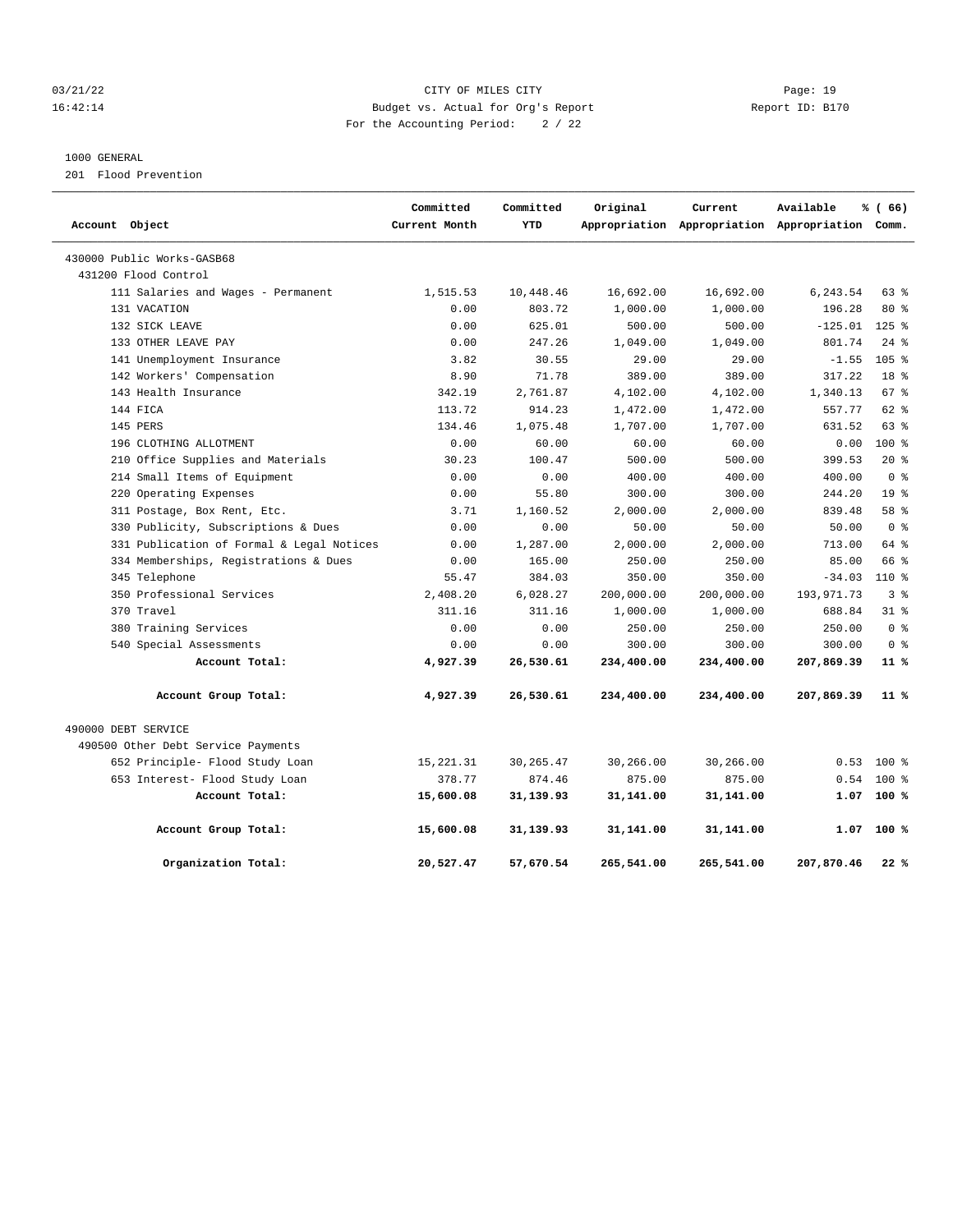#### 03/21/22 Page: 20 16:42:14 Budget vs. Actual for Org's Report Report ID: B170 For the Accounting Period: 2 / 22

### 1000 GENERAL

301 Elections

| Account Object                                      | Committed<br>Current Month | Committed<br><b>YTD</b> | Original<br>Appropriation | Current<br>Appropriation | Available<br>Appropriation | % (66)<br>Comm. |
|-----------------------------------------------------|----------------------------|-------------------------|---------------------------|--------------------------|----------------------------|-----------------|
| 410000 GENERAL GOVERNMENTGASB68<br>410600 Elections |                            |                         |                           |                          |                            |                 |
| 300 PURCHASED SERVICES                              | 0.00                       | 19,079.78               | 10,000.00                 | 10,000.00                | $-9,079.78$ 191 %          |                 |
| Account Total:                                      | 0.00                       | 19,079.78               | 10,000.00                 | 10,000.00                | $-9,079.78$ 191 %          |                 |
| Account Group Total:                                | 0.00                       | 19,079.78               | 10,000.00                 | 10,000.00                | $-9,079.78$ 191 %          |                 |
| Organization Total:                                 | 0.00                       | 19,079.78               | 10,000.00                 | 10,000.00                | $-9,079,78$                | 191 %           |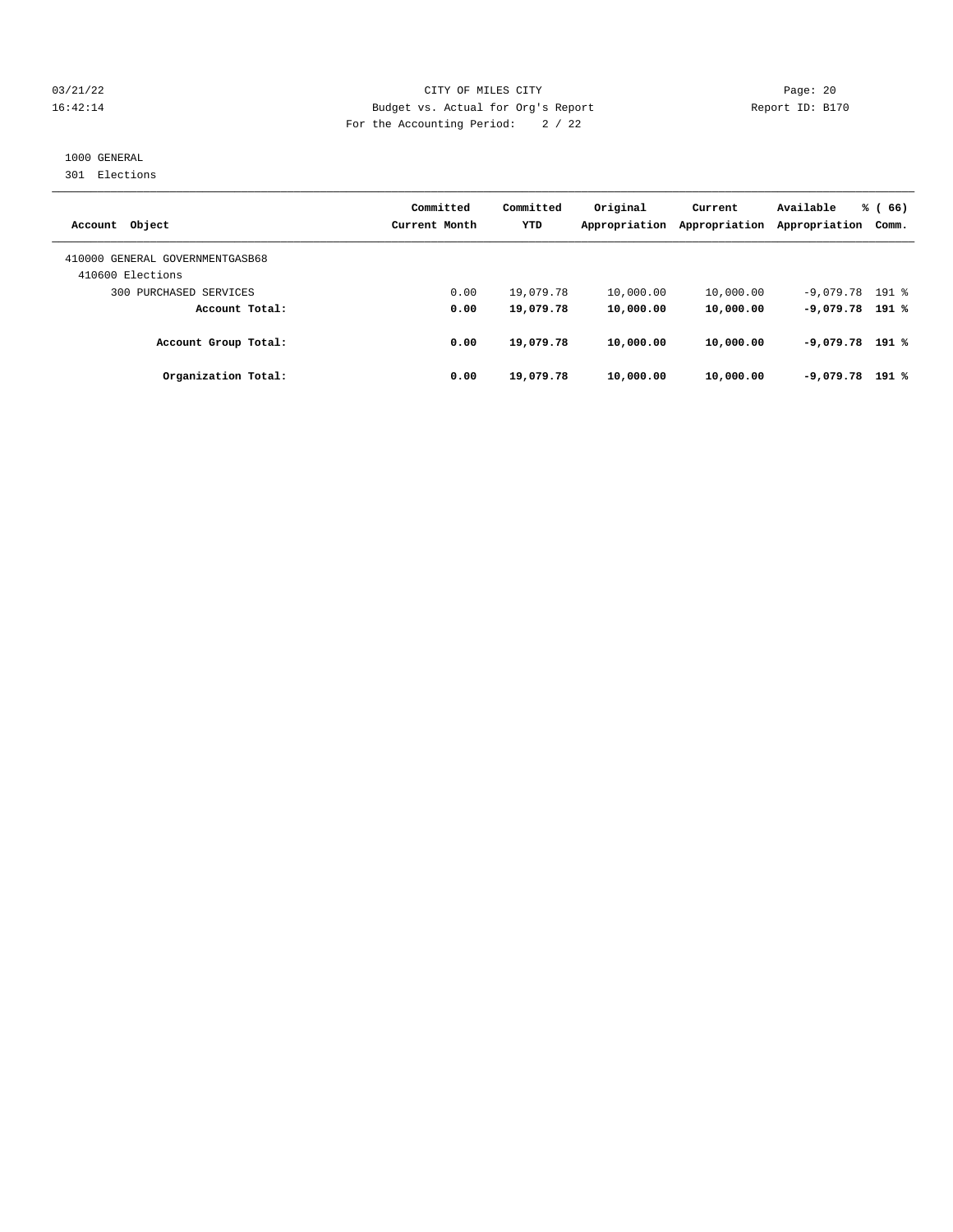#### $03/21/22$  Page: 21<br>16:42:14 Budget vs. Actual for Org's Report Peport ID: B17 16:42:14 Budget vs. Actual for Org's Report Report ID: B170 For the Accounting Period: 2 / 22

#### 1000 GENERAL

402 Public Nuisance

| Object<br>Account                                             | Committed<br>Current Month | Committed<br>YTD | Original<br>Appropriation | Current<br>Appropriation | Available<br>Appropriation | % (<br>66)<br>Comm. |
|---------------------------------------------------------------|----------------------------|------------------|---------------------------|--------------------------|----------------------------|---------------------|
| 420000 PUBLIC SAFETY-GASB68<br>420532 Public Nuisance Cleanup |                            |                  |                           |                          |                            |                     |
|                                                               |                            |                  |                           |                          |                            |                     |
| 350 Professional Services                                     | 0.00                       | 0.00             | 2,000.00                  | 2,000.00                 | 2,000.00                   | 0 <sup>8</sup>      |
| 360 Contr R & M                                               | 0.00                       | 0.00             | 2,000.00                  | 2,000.00                 | 2,000.00                   | 0 <sup>8</sup>      |
| Account Total:                                                | 0.00                       | 0.00             | 4,000.00                  | 4,000.00                 | 4,000.00                   | 0 <sup>8</sup>      |
| Account Group Total:                                          | 0.00                       | 0.00             | 4,000.00                  | 4,000.00                 | 4,000.00                   | 0 <sup>8</sup>      |
| Organization Total:                                           | 0.00                       | 0.00             | 4,000.00                  | 4,000.00                 | 4,000.00                   | 0 <sup>8</sup>      |
|                                                               |                            |                  |                           |                          |                            |                     |

 **Fund Total: 432,603.46 4,591,423.82 6,606,006.00 6,606,006.00 2,014,582.18 70 %**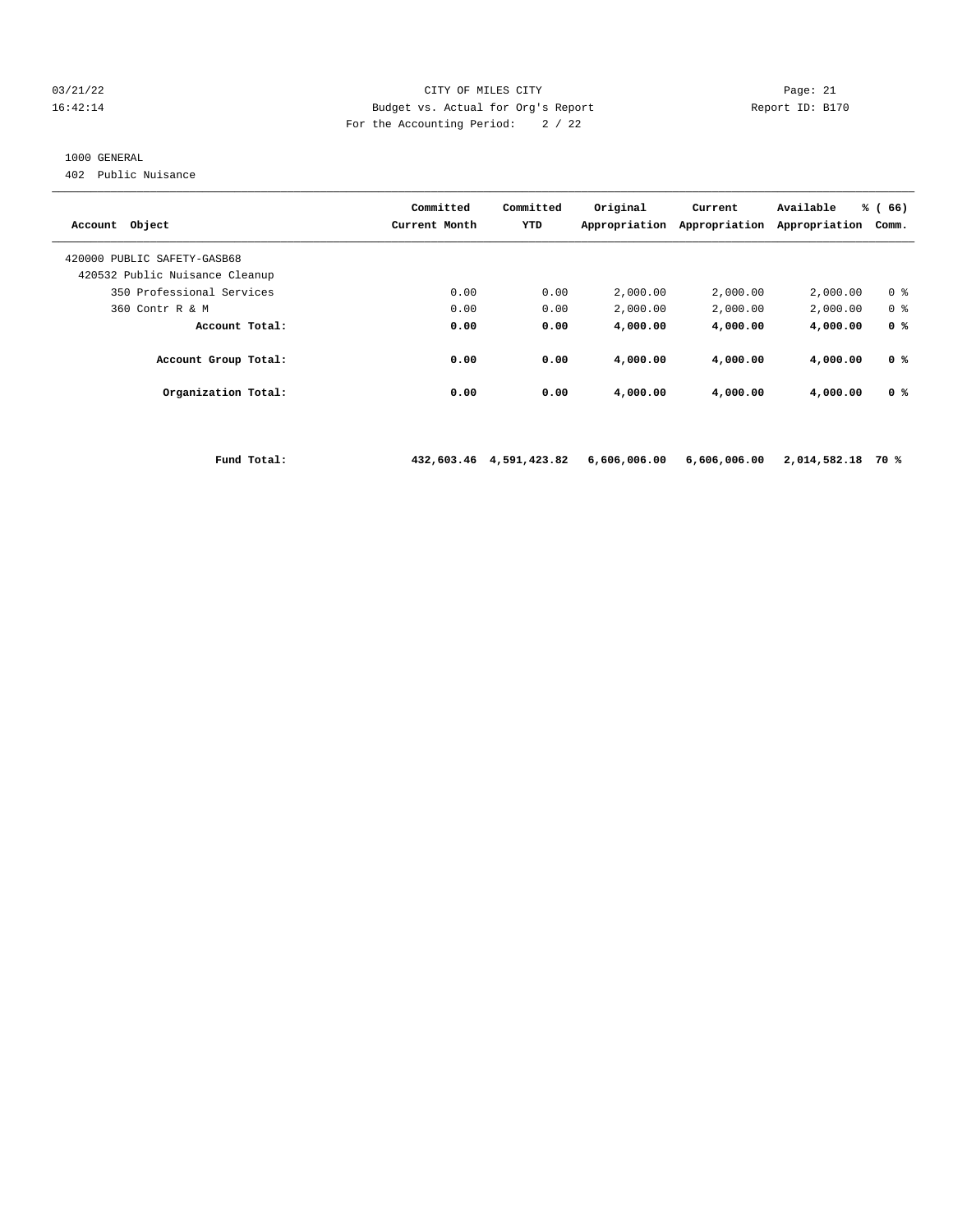#### 03/21/22 Page: 22 16:42:14 Budget vs. Actual for Org's Report Report ID: B170 For the Accounting Period: 2 / 22

————————————————————————————————————————————————————————————————————————————————————————————————————————————————————————————————————

## 2220 LIBRARY

16 Library

|                |                                          | Committed     | Committed  | Original   | Current    | Available                                       | % (66)         |
|----------------|------------------------------------------|---------------|------------|------------|------------|-------------------------------------------------|----------------|
| Account Object |                                          | Current Month | YTD        |            |            | Appropriation Appropriation Appropriation Comm. |                |
|                | 460000 CULTURE AND RECREATION-GASB68     |               |            |            |            |                                                 |                |
|                | 460100 Library Services(16)              |               |            |            |            |                                                 |                |
|                | 111 Salaries and Wages - Permanent       | 10,060.92     | 80,253.59  | 158,500.00 | 158,500.00 | 78,246.41                                       | $51$ %         |
|                | 121 OVERTIME-PERMANENT                   | 0.00          | 0.00       | 600.00     | 600.00     | 600.00                                          | 0 <sup>8</sup> |
|                | 131 VACATION                             | 528.27        | 3,689.19   | 16,000.00  | 16,000.00  | 12,310.81                                       | $23$ %         |
|                | 132 SICK LEAVE                           | 432.49        | 2,529.75   | 7,300.00   | 7,300.00   | 4,770.25                                        | 35%            |
|                | 133 OTHER LEAVE PAY                      | 0.00          | 0.00       | 4,163.00   | 4,163.00   | 4,163.00                                        | 0 <sup>8</sup> |
|                | 141 Unemployment Insurance               | 27.56         | 217.41     | 280.00     | 280.00     | 62.59                                           | 78 %           |
|                | 142 Workers' Compensation                | 64.93         | 512.11     | 1,394.00   | 1,394.00   | 881.89                                          | 37%            |
|                | 143 Health Insurance                     | 2,566.42      | 22,019.30  | 51,270.00  | 51,270.00  | 29,250.70                                       | 43%            |
|                | 144 FICA                                 | 838.25        | 6,618.01   | 14,272.00  | 14,272.00  | 7,653.99                                        | 46 %           |
|                | 145 PERS                                 | 903.12        | 7,425.54   | 16,548.00  | 16,548.00  | 9,122.46                                        | 45 %           |
|                | 196 CLOTHING ALLOTMENT                   | 0.00          | 450.00     | 750.00     | 750.00     | 300.00                                          | 60 %           |
|                | 210 Office Supplies and Materials        | 282.95        | 391.59     | 600.00     | 600.00     | 208.41                                          | 65 %           |
|                | 214 Small Items of Equipment             | 120.00        | 2,153.16   | 8,500.00   | 8,500.00   | 6,346.84                                        | $25$ %         |
|                | 220 Operating Expenses                   | 0.00          | 0.00       | 500.00     | 500.00     | 500.00                                          | 0 <sup>8</sup> |
|                | 224 Janitorial Supplies                  | 7.40          | 43.33      | 1,200.00   | 1,200.00   | 1,156.67                                        | 4%             |
|                | 311 Postage, Box Rent, Etc.              | 172.89        | 1,092.06   | 1,500.00   | 1,500.00   | 407.94                                          | 73 %           |
|                | 320 Printing, Duplicating, Typing &      | 0.00          | 514.74     | 2,000.00   | 2,000.00   | 1,485.26                                        | $26$ %         |
|                | 330 Publicity, Subscriptions & Dues      | 9.99          | 9.99       | 0.00       | 0.00       | $-9.99$                                         | $***$ $%$      |
|                | 334 Memberships, Registrations & Dues    | 0.00          | 0.00       | 500.00     | 500.00     | 500.00                                          | 0 <sup>8</sup> |
|                | 341 Electric Utility Services            | 434.51        | 5,978.31   | 10,000.00  | 10,000.00  | 4,021.69                                        | 60 %           |
|                | 342 Water Utility Services               | 26.37         | 194.14     | 750.00     | 750.00     | 555.86                                          | 26%            |
|                | 343 Sewer Utility Services               | 28.62         | 226.20     | 500.00     | 500.00     | 273.80                                          | 45 %           |
|                | 344 Gas Utility Service                  | 438.05        | 2,149.93   | 6,500.00   | 6,500.00   | 4,350.07                                        | 33%            |
|                | 345 Telephone                            | 93.35         | 685.59     | 1,750.00   | 1,750.00   | 1,064.41                                        | 39 %           |
|                | 346 Garbage Service                      | 0.00          | 0.00       | 400.00     | 400.00     | 400.00                                          | 0 <sup>8</sup> |
|                | 347 Internet                             | 92.90         | 1,068.56   | 3,500.00   | 3,500.00   | 2,431.44                                        | $31$ %         |
|                | 350 Professional Services                | 0.00          | 526.85     | 15,000.00  | 15,000.00  | 14, 473. 15                                     | 4%             |
|                | 360 Contr R & M                          | 463.49        | 3,063.38   | 15,000.00  | 15,000.00  | 11,936.62                                       | $20*$          |
|                | 370 Travel                               | 0.00          | 0.00       | 2,500.00   | 2,500.00   | 2,500.00                                        | 0 <sup>8</sup> |
|                | 380 Training Services                    | 0.00          | 0.00       | 2,000.00   | 2,000.00   | 2,000.00                                        | 0 <sup>8</sup> |
|                | 382 Books                                | 93.76         | 8,512.07   | 16,000.00  | 16,000.00  | 7,487.93                                        | 53%            |
|                | 511 Insurance on Buildings               | 0.00          | 3,513.44   | 3,514.00   | 3,514.00   | 0.56                                            | $100$ %        |
|                | 513 Liability                            | 0.00          | 3,566.27   | 3,200.00   | 3,200.00   | -366.27                                         | 111 %          |
|                | 920 Buildings                            | 0.00          | 0.00       | 20,000.00  | 20,000.00  | 20,000.00                                       | 0 <sup>8</sup> |
|                | Account Total:                           | 17,686.24     | 157,404.51 | 386,491.00 | 386,491.00 | 229,086.49                                      | 41 %           |
|                | Account Group Total:                     | 17,686.24     | 157,404.51 | 386,491.00 | 386,491.00 | 229,086.49                                      | $41*$          |
|                | 520000 OTHER FINANCING USES              |               |            |            |            |                                                 |                |
|                | 521000 Interfund Operating Transfers Out |               |            |            |            |                                                 |                |
|                | 820 Transfers to Other Funds             | 1,589.24      | 12,713.92  | 19,071.00  | 19,071.00  | 6,357.08                                        | 67%            |
|                | Account Total:                           | 1,589.24      | 12,713.92  | 19,071.00  | 19,071.00  | 6,357.08                                        | 67 %           |
|                | Account Group Total:                     | 1,589.24      | 12,713.92  | 19,071.00  | 19,071.00  | 6,357.08                                        | 67 %           |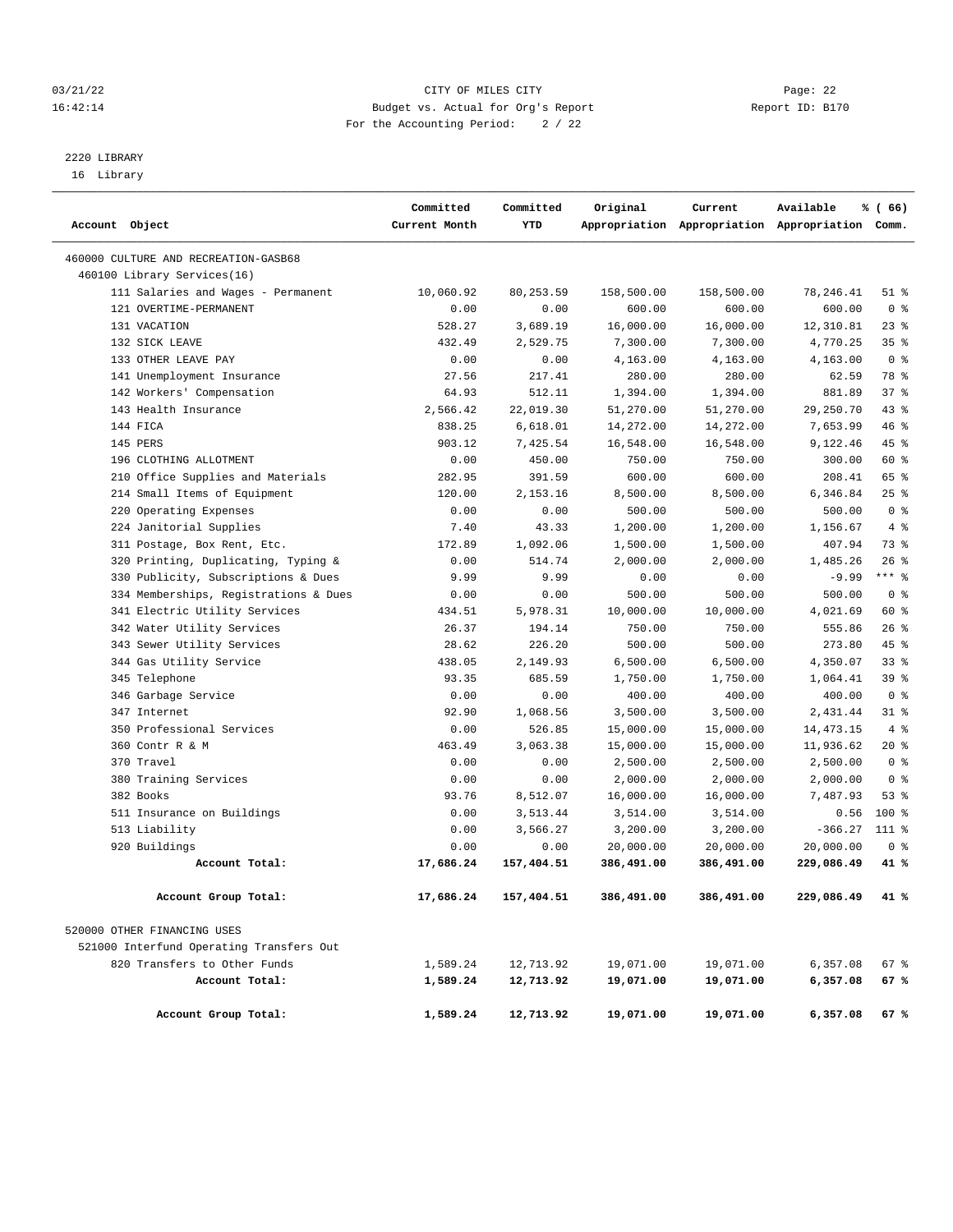#### 03/21/22 Page: 23 16:42:14 Budget vs. Actual for Org's Report Report ID: B170 For the Accounting Period: 2 / 22

# 2220 LIBRARY

16 Library

| Account Object |                     | Committed<br>Current Month | Committed<br>YTD | Original   | Current    | Available<br>Appropriation Appropriation Appropriation Comm. | % (66) |
|----------------|---------------------|----------------------------|------------------|------------|------------|--------------------------------------------------------------|--------|
|                | Organization Total: | 19,275.48                  | 170,118.43       | 405,562.00 | 405,562.00 | 235,443.57                                                   | 42%    |
|                | Fund Total:         | 19,275.48                  | 170,118.43       | 405,562.00 | 405,562.00 | $235,443.57$ 42 %                                            |        |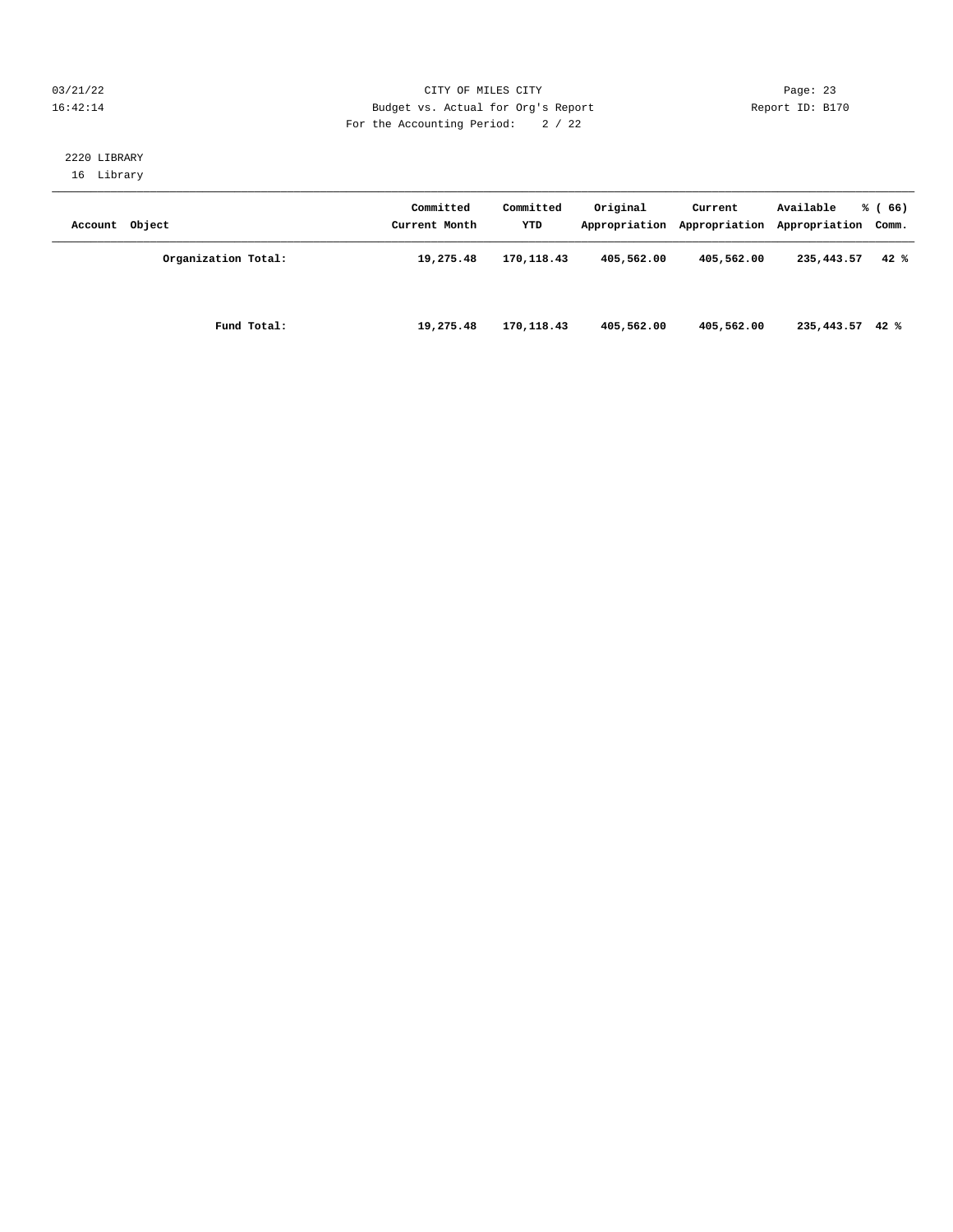#### 03/21/22 Page: 24 16:42:14 Budget vs. Actual for Org's Report Report ID: B170 For the Accounting Period: 2 / 22

# 2270 Health

37 CITY HEALTH

| Account Object                     | Committed<br>Current Month | Committed<br>YTD | Original | Current | Available<br>Appropriation Appropriation Appropriation | % (66)<br>Comm. |
|------------------------------------|----------------------------|------------------|----------|---------|--------------------------------------------------------|-----------------|
| 440000 PUBLIC HEALTH-GASB68        |                            |                  |          |         |                                                        |                 |
| 440140 Registration and Inspection |                            |                  |          |         |                                                        |                 |
| 350 Professional Services          | 0.00                       | 14,006.16        | 0.00     | 0.00    | $-14,006.16$                                           | $***$ 2         |
| Account Total:                     | 0.00                       | 14,006.16        | 0.00     | 0.00    | $-14,006.16$                                           | $***$ %         |
| Account Group Total:               | 0.00                       | 14,006.16        | 0.00     | 0.00    | $-14,006.16$                                           | $***$ %         |
| Organization Total:                | 0.00                       | 14,006.16        | 0.00     | 0.00    | $-14,006.16$                                           | $***$ %         |
|                                    |                            |                  |          |         |                                                        |                 |
| Fund Total:                        | 0.00                       | 14,006.16        | 0.00     | 0.00    | $-14,006.16$ *** %                                     |                 |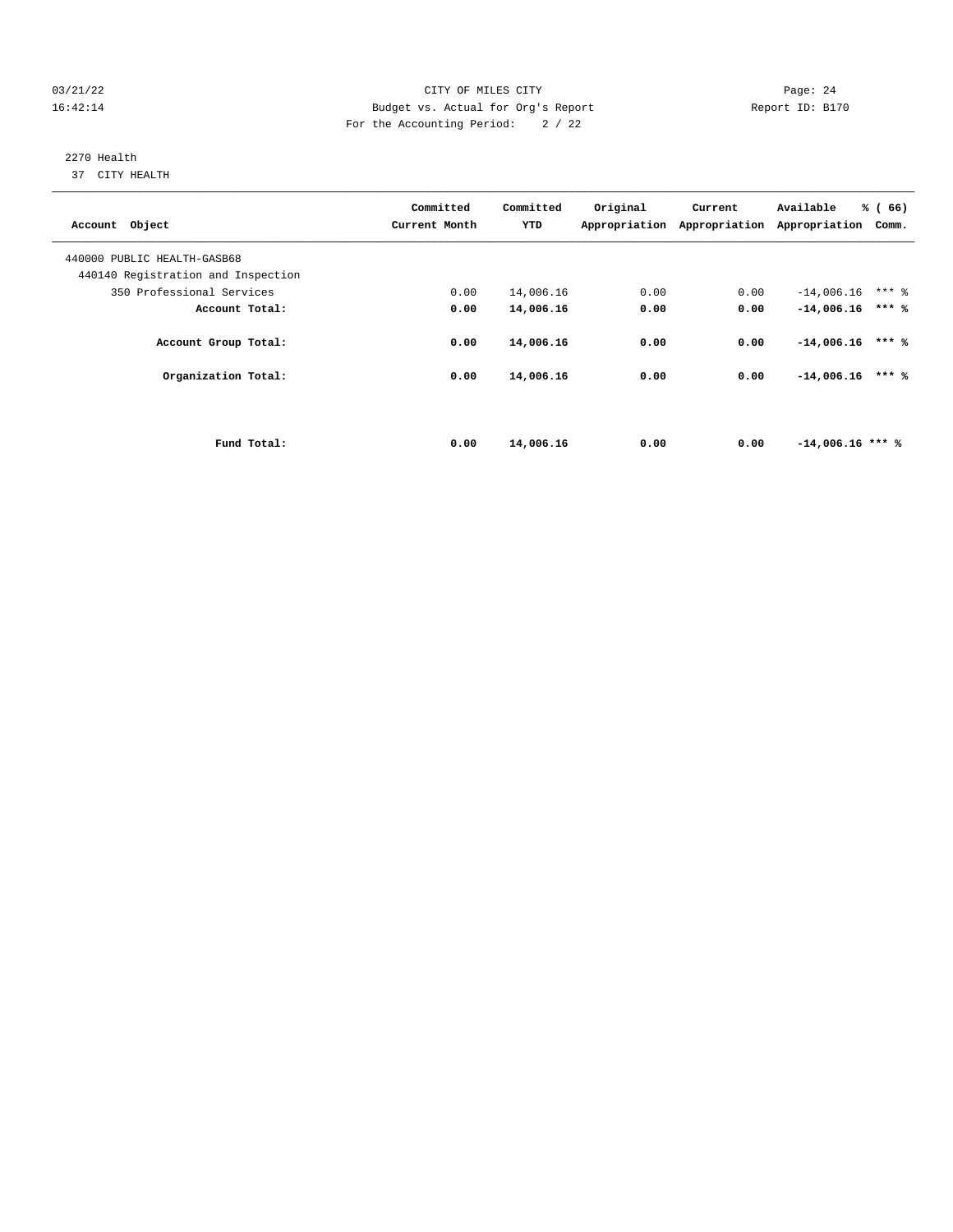#### 03/21/22 Page: 25 16:42:14 Budget vs. Actual for Org's Report Report ID: B170 For the Accounting Period: 2 / 22

#### 2310 TIFD-Downtown

11 Historic Preservation

| Account Object                                | Committed<br>Current Month | Committed<br>YTD | Original  | Current   | Available<br>Appropriation Appropriation Appropriation Comm. | % (66)         |  |
|-----------------------------------------------|----------------------------|------------------|-----------|-----------|--------------------------------------------------------------|----------------|--|
| 460000 CULTURE AND RECREATION-GASB68          |                            |                  |           |           |                                                              |                |  |
| 460462 Urban Renewal District                 |                            |                  |           |           |                                                              |                |  |
| 111 Salaries and Wages - Permanent            | 0.00                       | 450.93           | 1,992.00  | 1,992.00  | 1,541.07                                                     | 238            |  |
| 131 VACATION                                  | 0.00                       | 123.34           | 60.00     | 60.00     | $-63.34$                                                     | $206$ %        |  |
| 132 SICK LEAVE                                | 0.00                       | 27.25            | 60.00     | 60.00     | 32.75                                                        | $45$ %         |  |
| 133 OTHER LEAVE PAY                           | 0.00                       | 98.12            | 122.00    | 122.00    | 23.88                                                        | $80*$          |  |
| 141 Unemployment Insurance                    | 0.00                       | 1.77             | 3.00      | 3.00      | 1.23                                                         | 59 %           |  |
| 142 Workers' Compensation                     | 0.00                       | 4.18             | 17.00     | 17.00     | 12.82                                                        | 25%            |  |
| 143 Health Insurance                          | 0.00                       | 128.25           | 513.00    | 513.00    | 384.75                                                       | $25$ %         |  |
| 144 FICA                                      | 0.00                       | 54.13            | 171.00    | 171.00    | 116.87                                                       | $32$ $%$       |  |
| 145 PERS                                      | 0.00                       | 62.06            | 198.00    | 198.00    | 135.94                                                       | $31$ %         |  |
| 196 CLOTHING ALLOTMENT                        | 0.00                       | 7.50             | 0.00      | 0.00      | $-7.50$                                                      | $***$ 8        |  |
| 210 Office Supplies and Materials             | 0.00                       | 0.00             | 200.00    | 200.00    | 200.00                                                       | 0 <sup>8</sup> |  |
| 220 Operating Expenses                        | 0.00                       | 0.00             | 500.00    | 500.00    | 500.00                                                       | 0 <sup>8</sup> |  |
| 231 Gas, Oil, Diesel Fuel, Grease, etc.       | 0.00                       | 0.00             | 200.00    | 200.00    | 200.00                                                       | 0 <sup>8</sup> |  |
| 311 Postage, Box Rent, Etc.                   | 0.00                       | 0.53             | 100.00    | 100.00    | 99.47                                                        | 1 <sup>8</sup> |  |
| 320 Printing, Duplicating, Typing &           | 0.00                       | 105.36           | 200.00    | 200.00    | 94.64                                                        | 53%            |  |
| 330 Publicity, Subscriptions & Dues           | 0.00                       | 0.00             | 100.00    | 100.00    | 100.00                                                       | 0 <sup>8</sup> |  |
| 331 Publication of Formal & Legal Notices     | 0.00                       | 0.00             | 200.00    | 200.00    | 200.00                                                       | 0 <sup>8</sup> |  |
| 345 Telephone                                 | 43.82                      | 236.07           | 175.00    | 175.00    | $-61.07$                                                     | $135$ %        |  |
| 347 Internet                                  | 0.49                       | 2.94             | 300.00    | 300.00    | 297.06                                                       | 1 <sup>8</sup> |  |
| 350 Professional Services                     | 0.00                       | 111.08           | 400.00    | 400.00    | 288.92                                                       | $28$ %         |  |
| 360 Contr R & M                               | 54.03                      | 486.82           | 1,000.00  | 1,000.00  | 513.18                                                       | 49 %           |  |
| 370 Travel                                    | 0.00                       | 0.00             | 200.00    | 200.00    | 200.00                                                       | 0 <sup>8</sup> |  |
| 380 Training Services                         | 0.00                       | 0.00             | 200.00    | 200.00    | 200.00                                                       | 0 <sup>8</sup> |  |
| 513 Liability                                 | 0.00                       | 42.30            | 46.00     | 46.00     | 3.70                                                         | $92$ $%$       |  |
| 721 Redevelopment                             | 0.00                       | 0.00             | 25,000.00 | 25,000.00 | 25,000.00                                                    | 0 <sup>8</sup> |  |
| Account Total:                                | 98.34                      | 1,942.63         | 31,957.00 | 31,957.00 | 30,014.37                                                    | 6%             |  |
| 460466 Historic Preservation- Montana Main St |                            |                  |           |           |                                                              |                |  |
| 730 Grants & Donations to Other               | 0.00                       | 8,015.00         | 8,075.00  | 8,075.00  | 60.00                                                        | 99 %           |  |
| Account Total:                                | 0.00                       | 8,015.00         | 8,075.00  | 8,075.00  | 60.00                                                        | 99 %           |  |
| Account Group Total:                          | 98.34                      | 9,957.63         | 40,032.00 | 40,032.00 | 30,074.37                                                    | 25 %           |  |
| 520000 OTHER FINANCING USES                   |                            |                  |           |           |                                                              |                |  |
| 521000 Interfund Operating Transfers Out      |                            |                  |           |           |                                                              |                |  |
| 820 Transfers to Other Funds                  | 0.00                       | 38,000.00        | 38,000.00 | 38,000.00 | 0.00                                                         | $100*$         |  |
| Account Total:                                | 0.00                       | 38,000.00        | 38,000.00 | 38,000.00 |                                                              | 0.00 100 %     |  |
| Account Group Total:                          | 0.00                       | 38,000.00        | 38,000.00 | 38,000.00 |                                                              | 0.00 100 %     |  |
| Organization Total:                           | 98.34                      | 47,957.63        | 78,032.00 | 78,032.00 | 30,074.37                                                    | 61 %           |  |
| Fund Total:                                   | 98.34                      | 47,957.63        | 78,032.00 | 78,032.00 | 30,074.37 61 %                                               |                |  |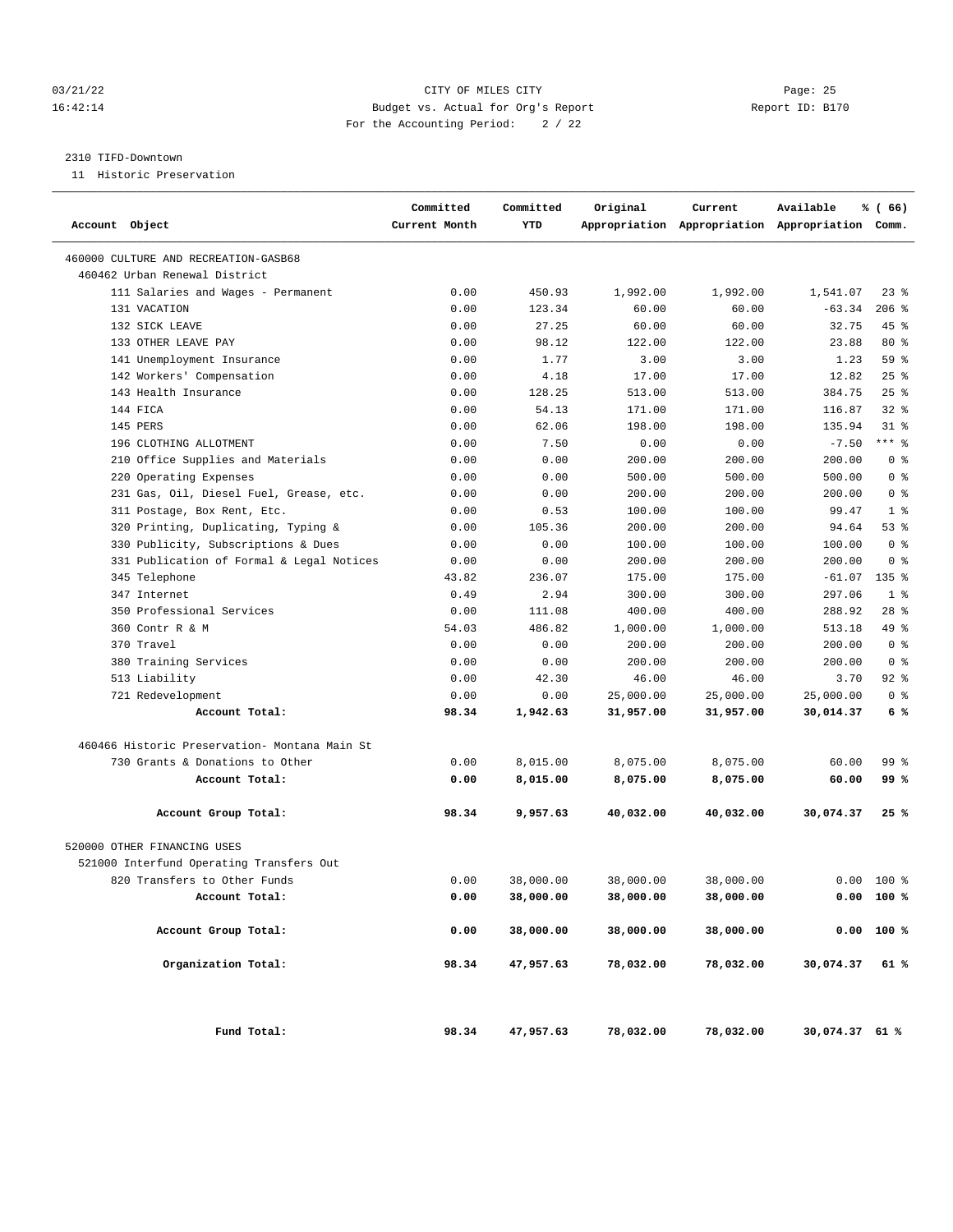#### 03/21/22 Page: 26 16:42:14 Budget vs. Actual for Org's Report Report ID: B170 For the Accounting Period: 2 / 22

 2372 Permissive Medical Levy 20 Permissive Medical Levy

| Account Object                                                          | Committed<br>Current Month | Committed<br>YTD | Original<br>Appropriation | Current<br>Appropriation | Available<br>Appropriation | % (66)<br>Comm. |
|-------------------------------------------------------------------------|----------------------------|------------------|---------------------------|--------------------------|----------------------------|-----------------|
| 520000 OTHER FINANCING USES<br>521000 Interfund Operating Transfers Out |                            |                  |                           |                          |                            |                 |
| 820 Transfers to Other Funds                                            | 0.00                       | 0.00             | 288,446.00                | 288,446.00               | 288,446.00                 | 0 <sup>8</sup>  |
| Account Total:                                                          | 0.00                       | 0.00             | 288,446.00                | 288,446.00               | 288,446.00                 | 0 <sup>8</sup>  |
| Account Group Total:                                                    | 0.00                       | 0.00             | 288,446.00                | 288,446.00               | 288,446.00                 | 0 <sup>8</sup>  |
| Organization Total:                                                     | 0.00                       | 0.00             | 288,446.00                | 288,446.00               | 288,446.00                 | 0 %             |
|                                                                         |                            |                  |                           |                          |                            |                 |
| Fund Total:                                                             | 0.00                       | 0.00             | 288,446.00                | 288,446.00               | 288,446.00                 | 0 <sup>8</sup>  |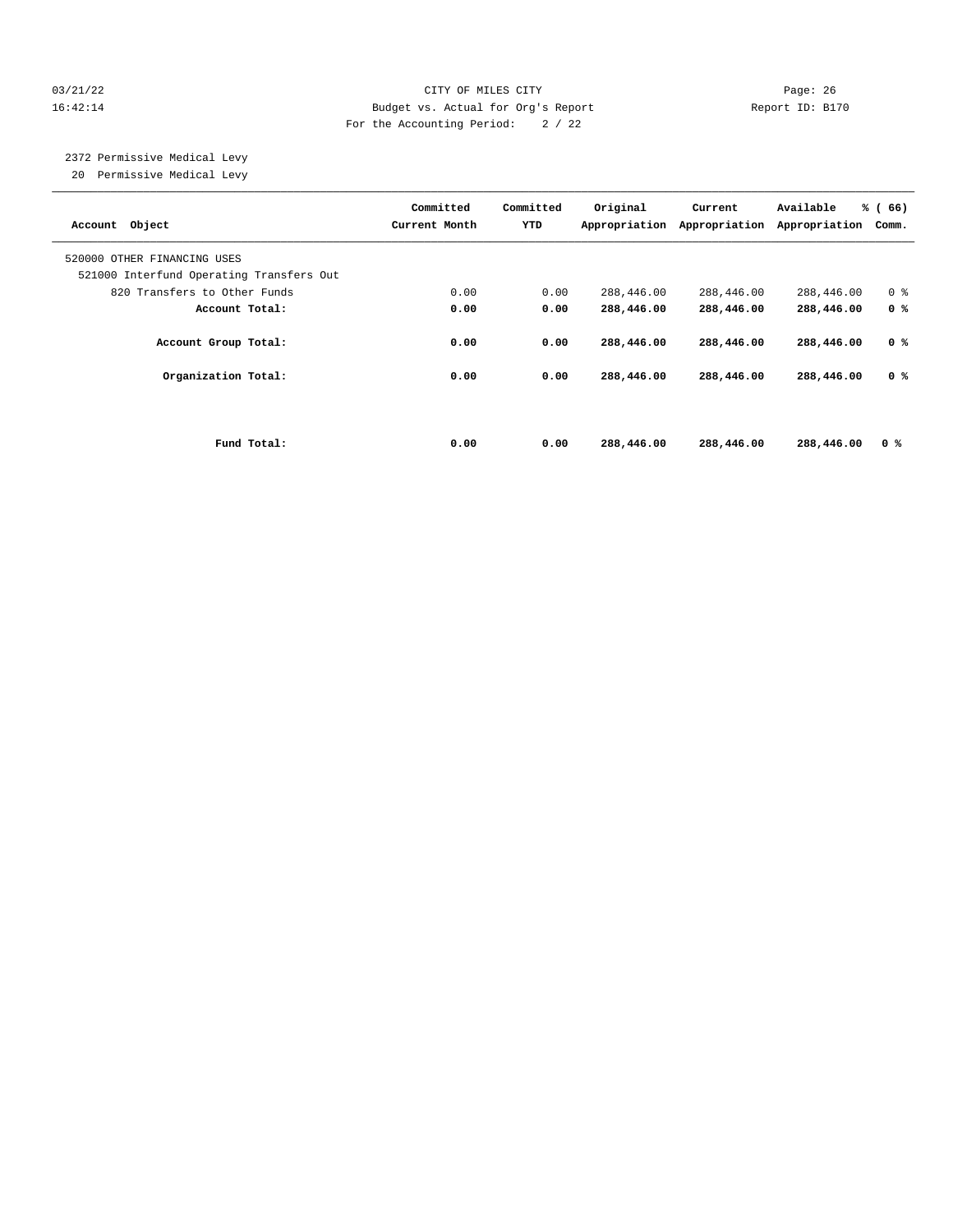#### 03/21/22 Page: 27 16:42:14 Budget vs. Actual for Org's Report Report ID: B170 For the Accounting Period: 2 / 22

#### 2394 BUILDING CODE ENFORCEMENT

18 BUILDING INSPECTION

| Account Object                            | Committed<br>Current Month | Committed<br>YTD | Original   | Current    | Available<br>Appropriation Appropriation Appropriation Comm. | % (66)         |
|-------------------------------------------|----------------------------|------------------|------------|------------|--------------------------------------------------------------|----------------|
| 420000 PUBLIC SAFETY-GASB68               |                            |                  |            |            |                                                              |                |
| 420531 Building Inspection                |                            |                  |            |            |                                                              |                |
| 111 Salaries and Wages - Permanent        | 5, 274.27                  | 19,634.86        | 11,480.00  | 11,480.00  | $-8, 154.86$                                                 | $171$ %        |
| 121 OVERTIME-PERMANENT                    | 0.00                       | 0.00             | 240.00     | 240.00     | 240.00                                                       | 0 <sup>8</sup> |
| 131 VACATION                              | 48.82                      | 618.11           | 1,000.00   | 1,000.00   | 381.89                                                       | 62 %           |
| 132 SICK LEAVE                            | 65.09                      | 521.53           | 600.00     | 600.00     | 78.47                                                        | 87%            |
| 133 OTHER LEAVE PAY                       | 0.00                       | 61.81            | 264.00     | 264.00     | 202.19                                                       | $23$ %         |
| 141 Unemployment Insurance                | 13.46                      | 52.37            | 20.00      | 20.00      | $-32.37$                                                     | $262$ %        |
| 142 Workers' Compensation                 | 59.27                      | 190.80           | 150.00     | 150.00     | $-40.80$                                                     | $127$ %        |
| 143 Health Insurance                      | 1,111.04                   | 5,457.23         | 3,076.00   | 3,076.00   | $-2, 381.23$                                                 | $177$ %        |
| 144 FICA                                  | 411.12                     | 1,595.58         | 1,039.00   | 1,039.00   | $-556.58$                                                    | 154 %          |
| 145 PERS                                  | 477.91                     | 1,848.19         | 1,205.00   | 1,205.00   | $-643.19$                                                    | 153 %          |
| 196 CLOTHING ALLOTMENT                    | 0.00                       | 132.50           | 45.00      | 45.00      | $-87.50$                                                     | $294$ %        |
| 210 Office Supplies and Materials         | 151.73                     | 179.26           | 3,000.00   | 3,000.00   | 2,820.74                                                     | 6 %            |
| 214 Small Items of Equipment              | 559.96                     | 559.96           | 4,000.00   | 4,000.00   | 3,440.04                                                     | $14*$          |
| 220 Operating Expenses                    | 79.60                      | 159.20           | 3,000.00   | 3,000.00   | 2,840.80                                                     | 5 <sup>8</sup> |
| 231 Gas, Oil, Diesel Fuel, Grease, etc.   | 75.58                      | 161.23           | 0.00       | 0.00       | $-161.23$                                                    | $***$ $-$      |
| 311 Postage, Box Rent, Etc.               | 0.00                       | 288.94           | 600.00     | 600.00     | 311.06                                                       | 48 %           |
| 320 Printing, Duplicating, Typing &       | 0.00                       | 18.21            | 500.00     | 500.00     | 481.79                                                       | 4%             |
| 330 Publicity, Subscriptions & Dues       | 0.00                       | 0.00             | 500.00     | 500.00     | 500.00                                                       | 0 <sup>8</sup> |
| 331 Publication of Formal & Legal Notices | 0.00                       | 110.50           | 1,000.00   | 1,000.00   | 889.50                                                       | $11$ %         |
| 334 Memberships, Registrations & Dues     | 0.00                       | 0.00             | 400.00     | 400.00     | 400.00                                                       | 0 <sup>8</sup> |
| 345 Telephone                             | 81.52                      | 566.39           | 650.00     | 650.00     | 83.61                                                        | 87%            |
| 350 Professional Services                 | 25.00                      | 43,591.30        | 100,000.00 | 100,000.00 | 56,408.70                                                    | 44 %           |
| 360 Contr R & M                           | 116.71                     | 2,224.60         | 4,000.00   | 4,000.00   | 1,775.40                                                     | 56%            |
| 363 R&M Vehicles/Equip/Labor-PW           | 0.00                       | 0.00             | 3,000.00   | 3,000.00   | 3,000.00                                                     | 0 <sup>8</sup> |
| 380 Training Services                     | 0.00                       | 102.50           | 0.00       | 0.00       | $-102.50$                                                    | $***$ $-$      |
| 513 Liability                             | 0.00                       | 242.03           | 250.00     | 250.00     | 7.97                                                         | 97%            |
| 531 Building & Office Rental              | 200.00                     | 1,600.00         | 2,500.00   | 2,500.00   | 900.00                                                       | 64 %           |
| 540 Special Assessments                   | 0.00                       | 496.14           | 0.00       | 0.00       | $-496.14$                                                    | $***$ $-$      |
| Account Total:                            | 8,751.08                   | 80, 413. 24      | 142,519.00 | 142,519.00 | 62,105.76                                                    | 56%            |
| Account Group Total:                      | 8,751.08                   | 80,413.24        | 142,519.00 | 142,519.00 | 62,105.76                                                    | 56%            |
| 520000 OTHER FINANCING USES               |                            |                  |            |            |                                                              |                |
| 521000 Interfund Operating Transfers Out  |                            |                  |            |            |                                                              |                |
| 820 Transfers to Other Funds              | 457.56                     | 3,660.48         | 5,491.00   | 5,491.00   | 1,830.52                                                     | 67 %           |
| Account Total:                            | 457.56                     | 3,660.48         | 5,491.00   | 5,491.00   | 1,830.52                                                     | 67%            |
| Account Group Total:                      | 457.56                     | 3,660.48         | 5,491.00   | 5,491.00   | 1,830.52                                                     | 67 %           |
| Organization Total:                       | 9,208.64                   | 84,073.72        | 148,010.00 | 148,010.00 | 63,936.28                                                    | 57 %           |
| Fund Total:                               | 9,208.64                   | 84,073.72        | 148,010.00 | 148,010.00 | 63,936.28 57 %                                               |                |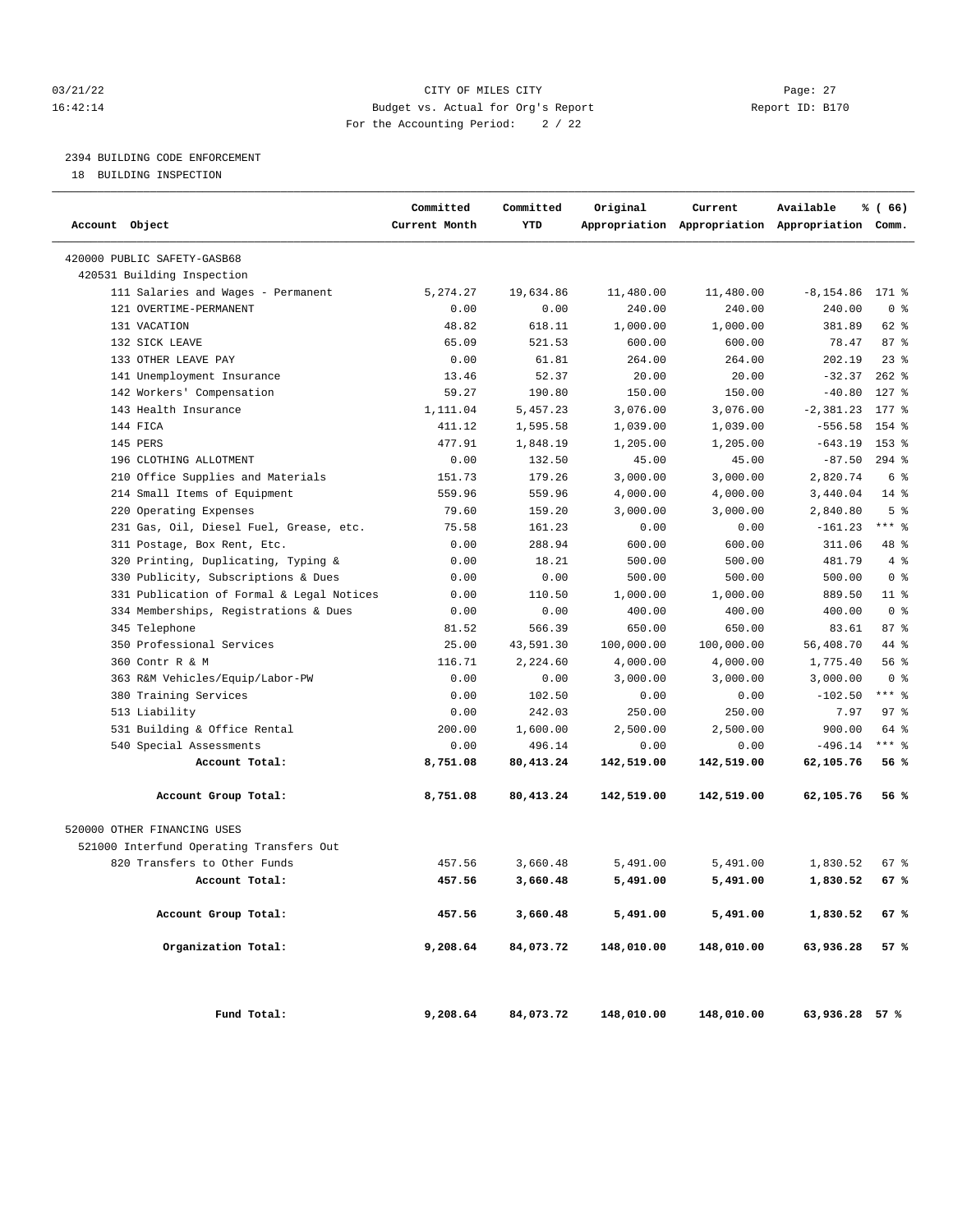#### 03/21/22 Page: 28 16:42:14 Budget vs. Actual for Org's Report Report ID: B170 For the Accounting Period: 2 / 22

# 2400 LTG M D#165-(Gen City)

| Account Object                           | Committed<br>Current Month | Committed<br>YTD | Original   | Current<br>Appropriation Appropriation | Available<br>Appropriation | % (66)<br>Comm. |  |
|------------------------------------------|----------------------------|------------------|------------|----------------------------------------|----------------------------|-----------------|--|
| 430000 Public Works-GASB68               |                            |                  |            |                                        |                            |                 |  |
| 430263 STREET LIGHTING                   |                            |                  |            |                                        |                            |                 |  |
| 341 Electric Utility Services            | 3,877.71                   | 37, 119.81       | 50,000.00  | 50,000.00                              | 12,880.19                  | 74 %            |  |
| 533 Machinery and Equipment Rental       | 8,836.60                   | 66,030.38        | 120,000.00 | 120,000.00                             | 53,969.62                  | 55 %            |  |
| Account Total:                           | 12,714.31                  | 103,150.19       | 170,000.00 | 170,000.00                             | 66,849.81                  | 61%             |  |
| Account Group Total:                     | 12,714.31                  | 103,150.19       | 170,000.00 | 170,000.00                             | 66,849.81                  | 61 %            |  |
| 520000 OTHER FINANCING USES              |                            |                  |            |                                        |                            |                 |  |
| 521000 Interfund Operating Transfers Out |                            |                  |            |                                        |                            |                 |  |
| 820 Transfers to Other Funds             | 0.00                       | 1,000.00         | 1,000.00   | 1,000.00                               | 0.00                       | $100*$          |  |
| Account Total:                           | 0.00                       | 1,000.00         | 1,000.00   | 1,000.00                               | 0.00                       | 100%            |  |
| Account Group Total:                     | 0.00                       | 1,000.00         | 1,000.00   | 1,000.00                               | 0.00                       | 100%            |  |
| Organization Total:                      | 12,714.31                  | 104,150.19       | 171,000.00 | 171,000.00                             | 66,849.81                  | 61 %            |  |
| Fund Total:                              | 12,714.31                  | 104,150.19       | 171,000.00 | 171,000.00                             | 66,849.81                  | 61 %            |  |
|                                          |                            |                  |            |                                        |                            |                 |  |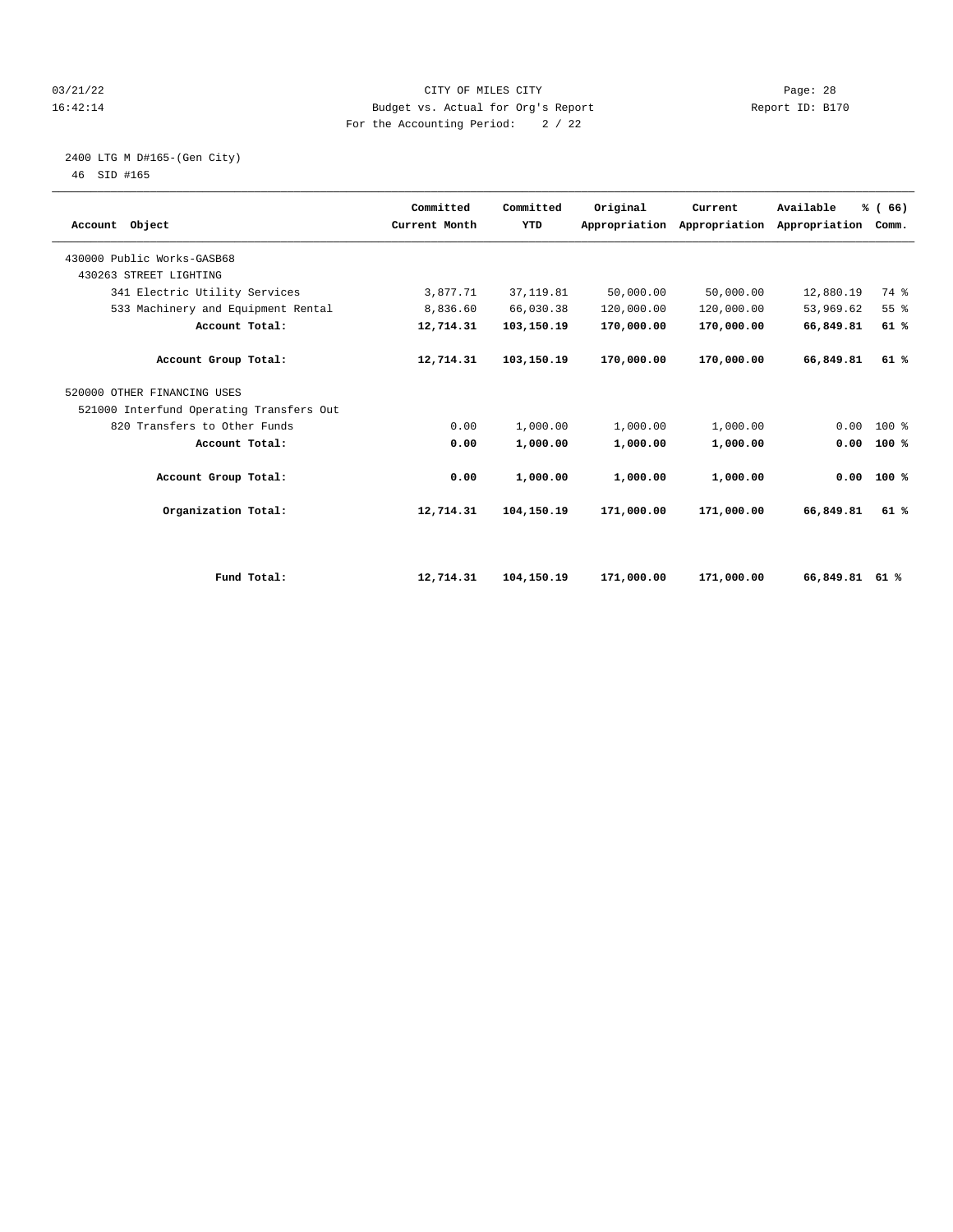#### 03/21/22 Page: 29 16:42:14 Budget vs. Actual for Org's Report Report ID: B170 For the Accounting Period: 2 / 22

## 2420 LTG M D#167-(MilesAddn Etc)

| Account Object                           | Committed<br>Current Month | Committed<br>YTD | Original  | Current<br>Appropriation Appropriation | Available<br>Appropriation | % (66)<br>Comm. |  |
|------------------------------------------|----------------------------|------------------|-----------|----------------------------------------|----------------------------|-----------------|--|
| 430000 Public Works-GASB68               |                            |                  |           |                                        |                            |                 |  |
| 430263 STREET LIGHTING                   |                            |                  |           |                                        |                            |                 |  |
| 341 Electric Utility Services            | 547.14                     | 4,647.86         | 8,000.00  | 8,000.00                               | 3,352.14                   | 58 %            |  |
| 533 Machinery and Equipment Rental       | 1,054.80                   | 8,438.40         | 16,000.00 | 16,000.00                              | 7,561.60                   | 53%             |  |
| Account Total:                           | 1,601.94                   | 13,086.26        | 24,000.00 | 24,000.00                              | 10,913.74                  | 55 %            |  |
| Account Group Total:                     | 1,601.94                   | 13,086.26        | 24,000.00 | 24,000.00                              | 10,913.74                  | 55%             |  |
| 520000 OTHER FINANCING USES              |                            |                  |           |                                        |                            |                 |  |
| 521000 Interfund Operating Transfers Out |                            |                  |           |                                        |                            |                 |  |
| 820 Transfers to Other Funds             | 0.00                       | 1,000.00         | 1,000.00  | 1,000.00                               | 0.00                       | 100 %           |  |
| Account Total:                           | 0.00                       | 1,000.00         | 1,000.00  | 1,000.00                               | 0.00                       | 100%            |  |
| Account Group Total:                     | 0.00                       | 1,000.00         | 1,000.00  | 1,000.00                               | 0.00                       | 100%            |  |
| Organization Total:                      | 1,601.94                   | 14,086.26        | 25,000.00 | 25,000.00                              | 10,913.74                  | 56%             |  |
|                                          |                            |                  |           |                                        |                            |                 |  |
| Fund Total:                              | 1,601.94                   | 14,086.26        | 25,000.00 | 25,000.00                              | 10,913.74                  | 56 %            |  |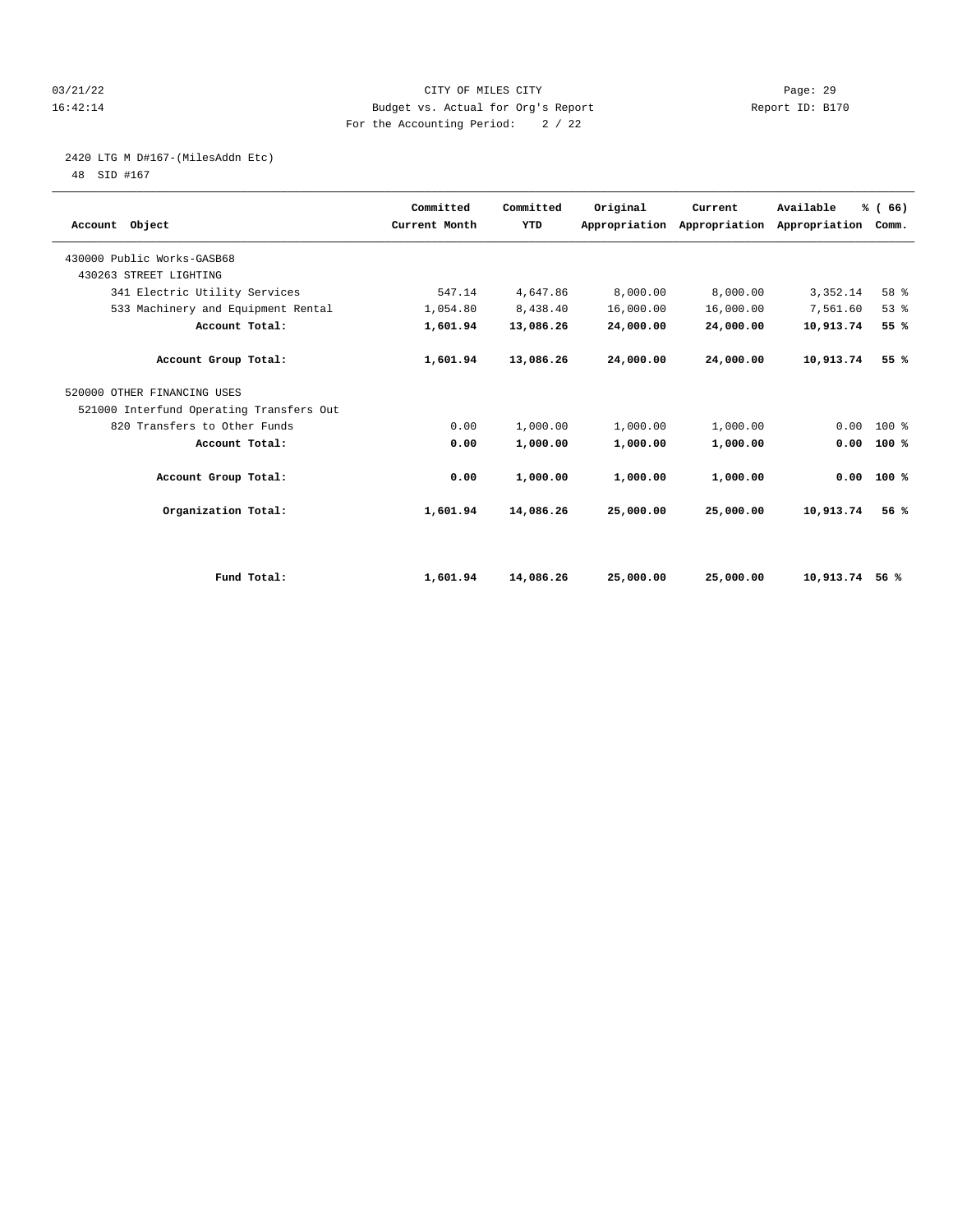#### 03/21/22 Page: 30 16:42:14 Budget vs. Actual for Org's Report Report ID: B170 For the Accounting Period: 2 / 22

## 2430 LTG M D#171-(Balsam Est)

| Account Object                           | Committed<br>Current Month | Committed<br>YTD | Original | Current<br>Appropriation Appropriation | Available<br>Appropriation Comm. | % (66)         |  |
|------------------------------------------|----------------------------|------------------|----------|----------------------------------------|----------------------------------|----------------|--|
| 430000 Public Works-GASB68               |                            |                  |          |                                        |                                  |                |  |
| 430263 STREET LIGHTING                   |                            |                  |          |                                        |                                  |                |  |
| 230 Repair and Maintenance Supplies      | 0.00                       | 3,199.66         | 2,500.00 | 2,500.00                               | $-699.66$                        | $128$ %        |  |
| 341 Electric Utility Services            | 161.37                     | 1,343.72         | 2,500.00 | 2,500.00                               | 1,156.28                         | 54%            |  |
| 360 Contr R & M                          | 0.00                       | 78.86            | 2,500.00 | 2,500.00                               | 2,421.14                         | 3 <sup>8</sup> |  |
| Account Total:                           | 161.37                     | 4,622.24         | 7,500.00 | 7,500.00                               | 2,877.76                         | 62%            |  |
| Account Group Total:                     | 161.37                     | 4,622.24         | 7,500.00 | 7,500.00                               | 2,877.76                         | 62%            |  |
| 520000 OTHER FINANCING USES              |                            |                  |          |                                        |                                  |                |  |
| 521000 Interfund Operating Transfers Out |                            |                  |          |                                        |                                  |                |  |
| 820 Transfers to Other Funds             | 0.00                       | 1,000.00         | 1,000.00 | 1,000.00                               | 0.00                             | $100*$         |  |
| Account Total:                           | 0.00                       | 1,000.00         | 1,000.00 | 1,000.00                               | 0.00                             | 100%           |  |
| Account Group Total:                     | 0.00                       | 1,000.00         | 1,000.00 | 1,000.00                               | 0.00                             | 100%           |  |
| Organization Total:                      | 161.37                     | 5,622.24         | 8,500.00 | 8,500.00                               | 2,877.76                         | 66 %           |  |
|                                          |                            |                  |          |                                        |                                  |                |  |
| Fund Total:                              | 161.37                     | 5,622.24         | 8,500.00 | 8,500.00                               | 2.877.7666%                      |                |  |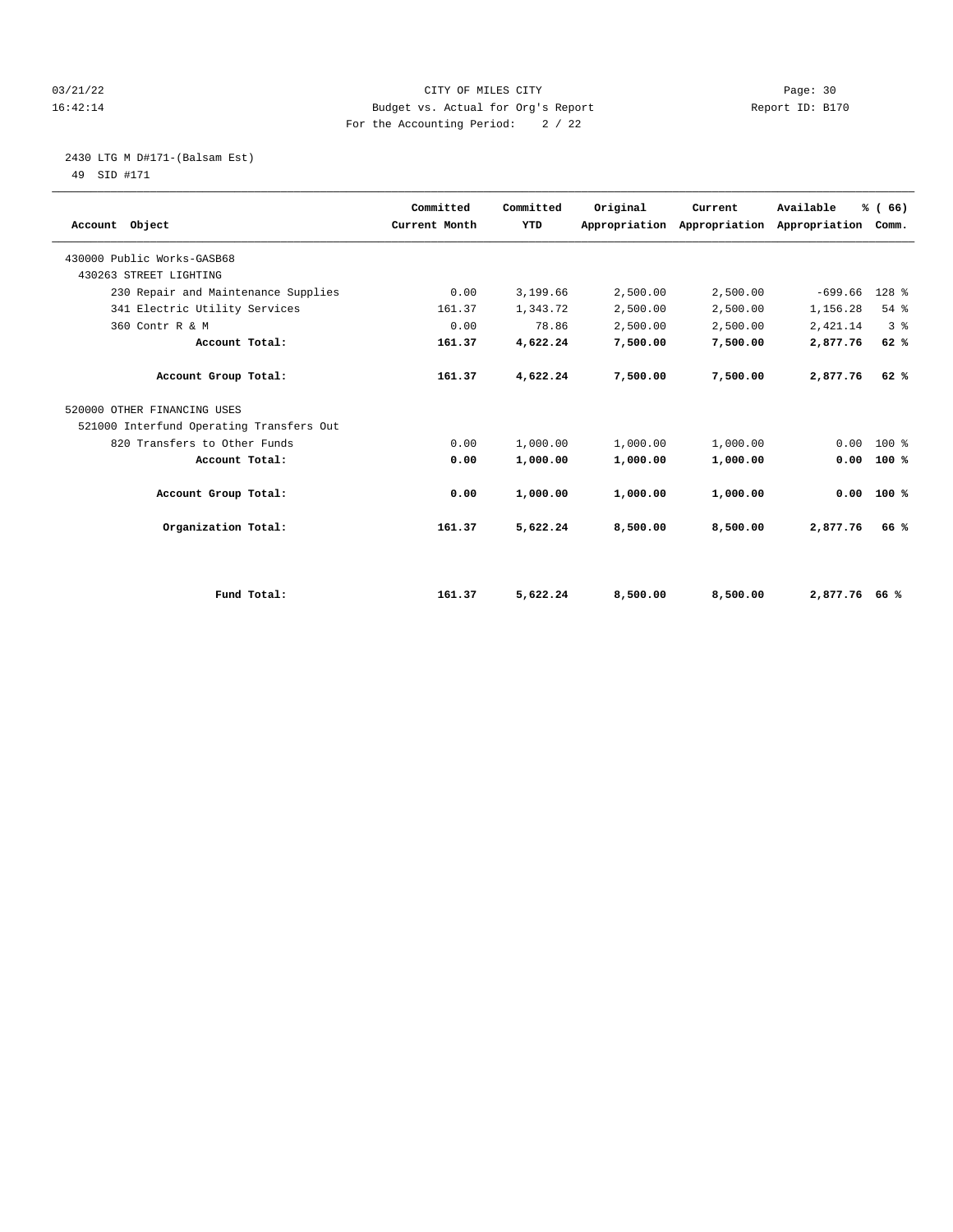#### 03/21/22 Page: 31 16:42:14 Budget vs. Actual for Org's Report Report ID: B170 For the Accounting Period: 2 / 22

# 2440 LTG M D#172-(Main Str)

| Account Object                           | Committed<br>Current Month | Committed<br>YTD | Original  | Current<br>Appropriation Appropriation | Available<br>Appropriation | % (66)<br>Comm. |  |
|------------------------------------------|----------------------------|------------------|-----------|----------------------------------------|----------------------------|-----------------|--|
| 430000 Public Works-GASB68               |                            |                  |           |                                        |                            |                 |  |
| 430263 STREET LIGHTING                   |                            |                  |           |                                        |                            |                 |  |
| 230 Repair and Maintenance Supplies      | 0.00                       | 7,418.68         | 8,500.00  | 8,500.00                               | 1,081.32                   | 87%             |  |
| 341 Electric Utility Services            | 1,251.81                   | 10,903.56        | 20,000.00 | 20,000.00                              | 9,096.44                   | 55 %            |  |
| 360 Contr R & M                          | 0.00                       | 753.75           | 4,000.00  | 4,000.00                               | 3,246.25                   | 19 <sup>°</sup> |  |
| Account Total:                           | 1,251.81                   | 19,075.99        | 32,500.00 | 32,500.00                              | 13,424.01                  | 59 %            |  |
| Account Group Total:                     | 1,251.81                   | 19,075.99        | 32,500.00 | 32,500.00                              | 13,424.01                  | 59 %            |  |
| 520000 OTHER FINANCING USES              |                            |                  |           |                                        |                            |                 |  |
| 521000 Interfund Operating Transfers Out |                            |                  |           |                                        |                            |                 |  |
| 820 Transfers to Other Funds             | 0.00                       | 1,000.00         | 1,000.00  | 1,000.00                               | 0.00                       | $100*$          |  |
| Account Total:                           | 0.00                       | 1,000.00         | 1,000.00  | 1,000.00                               | 0.00                       | 100%            |  |
| Account Group Total:                     | 0.00                       | 1,000.00         | 1,000.00  | 1,000.00                               | 0.00                       | 100%            |  |
| Organization Total:                      | 1,251.81                   | 20,075.99        | 33,500.00 | 33,500.00                              | 13,424.01                  | 60%             |  |
|                                          |                            |                  |           |                                        |                            |                 |  |
| Fund Total:                              | 1,251.81                   | 20,075.99        | 33,500.00 | 33,500.00                              | 13,424.01 60 %             |                 |  |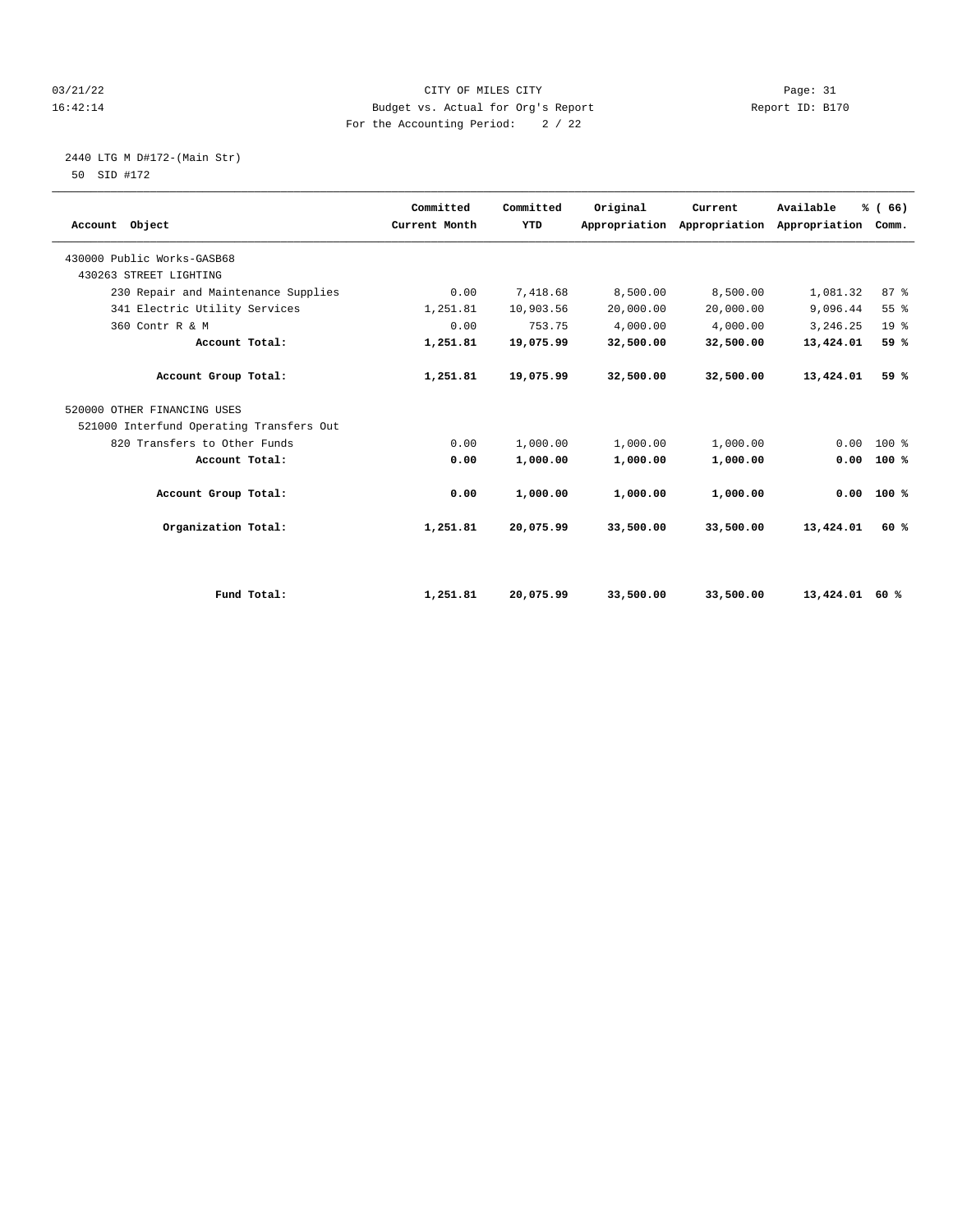#### 03/21/22 Page: 32 16:42:14 Budget vs. Actual for Org's Report Report ID: B170 For the Accounting Period: 2 / 22

# 2450 LTG M D#195-(SG-Trico)

|                                          | Committed     | Committed | Original | Current                                         | Available     | % (66) |  |
|------------------------------------------|---------------|-----------|----------|-------------------------------------------------|---------------|--------|--|
| Account Object                           | Current Month | YTD       |          | Appropriation Appropriation Appropriation Comm. |               |        |  |
|                                          |               |           |          |                                                 |               |        |  |
| 430000 Public Works-GASB68               |               |           |          |                                                 |               |        |  |
| 430263 STREET LIGHTING                   |               |           |          |                                                 |               |        |  |
| 341 Electric Utility Services            | 0.00          | 3,753.86  | 6,500.00 | 6,500.00                                        | 2,746.14      | 58 %   |  |
| Account Total:                           | 0.00          | 3,753.86  | 6,500.00 | 6,500.00                                        | 2,746.14      | 58 %   |  |
| Account Group Total:                     | 0.00          | 3,753.86  | 6,500.00 | 6,500.00                                        | 2,746.14      | 58 %   |  |
| 520000 OTHER FINANCING USES              |               |           |          |                                                 |               |        |  |
| 521000 Interfund Operating Transfers Out |               |           |          |                                                 |               |        |  |
| 820 Transfers to Other Funds             | 0.00          | 1,000.00  | 1,000.00 | 1,000.00                                        | 0.00          | $100*$ |  |
| Account Total:                           | 0.00          | 1,000.00  | 1,000.00 | 1,000.00                                        | 0.00          | 100%   |  |
| Account Group Total:                     | 0.00          | 1,000.00  | 1,000.00 | 1,000.00                                        | 0.00          | 100%   |  |
| Organization Total:                      | 0.00          | 4,753.86  | 7,500.00 | 7,500.00                                        | 2,746.14      | 63%    |  |
|                                          |               |           |          |                                                 |               |        |  |
| Fund Total:                              | 0.00          | 4,753.86  | 7,500.00 | 7,500.00                                        | 2,746.14 63 % |        |  |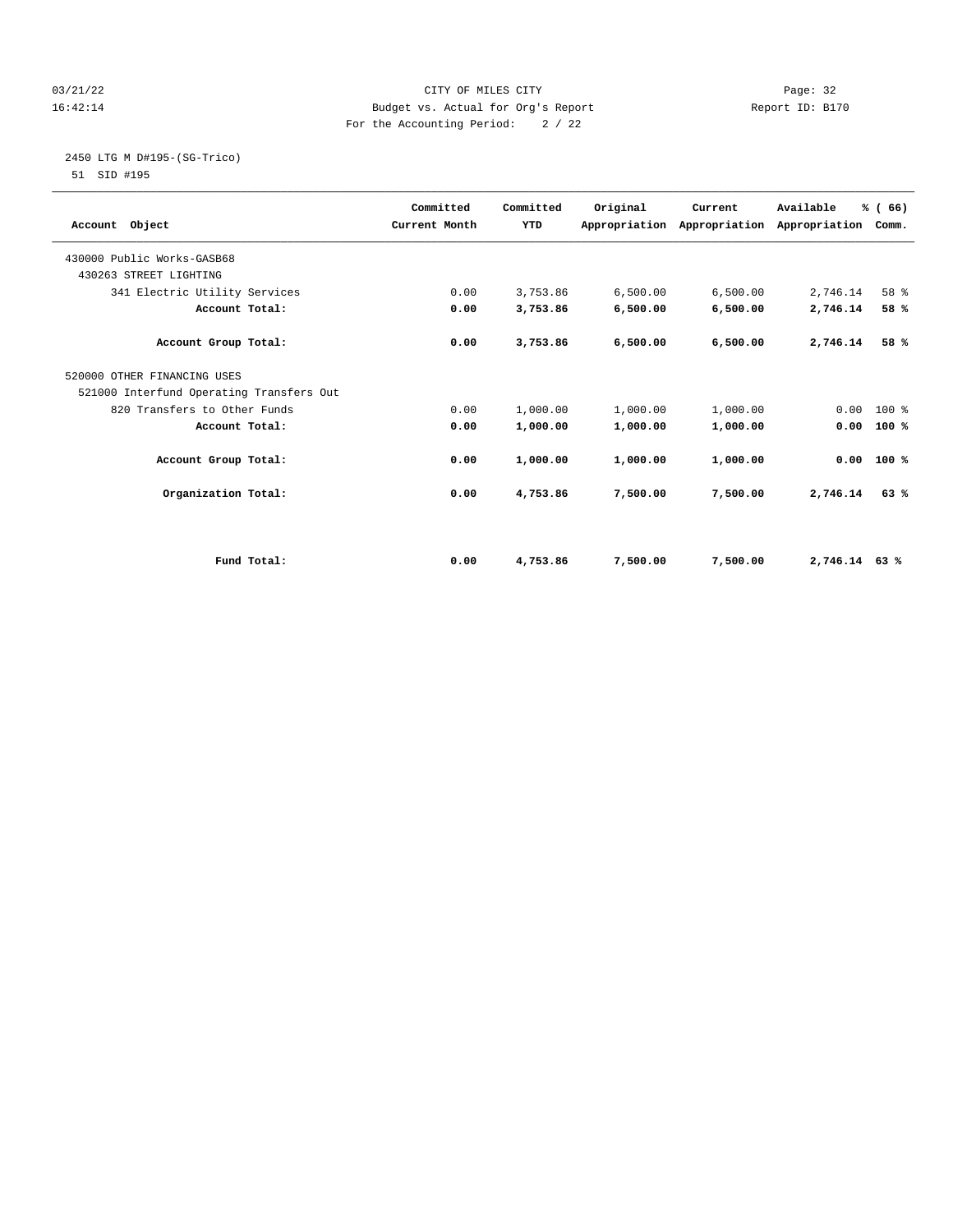#### 03/21/22 Page: 33 16:42:14 Budget vs. Actual for Org's Report Report ID: B170 For the Accounting Period: 2 / 22

# 2470 LTG M D#202-(SG-MDU&NV)

| Account Object                           | Committed<br>Current Month | Committed<br>YTD | Original | Current<br>Appropriation Appropriation Appropriation | Available | % (66)<br>Comm. |  |
|------------------------------------------|----------------------------|------------------|----------|------------------------------------------------------|-----------|-----------------|--|
| 430000 Public Works-GASB68               |                            |                  |          |                                                      |           |                 |  |
| 430263 STREET LIGHTING                   |                            |                  |          |                                                      |           |                 |  |
| 341 Electric Utility Services            | 113.51                     | 1,026.63         | 2,000.00 | 2,000.00                                             | 973.37    | $51$ $%$        |  |
| 533 Machinery and Equipment Rental       | 325.90                     | 2,607.20         | 4,500.00 | 4,500.00                                             | 1,892.80  | 58 %            |  |
| Account Total:                           | 439.41                     | 3,633.83         | 6,500.00 | 6,500.00                                             | 2,866.17  | 56%             |  |
| Account Group Total:                     | 439.41                     | 3,633.83         | 6,500.00 | 6,500.00                                             | 2,866.17  | 56%             |  |
| 520000 OTHER FINANCING USES              |                            |                  |          |                                                      |           |                 |  |
| 521000 Interfund Operating Transfers Out |                            |                  |          |                                                      |           |                 |  |
| 820 Transfers to Other Funds             | 0.00                       | 1,000.00         | 1,000.00 | 1,000.00                                             | 0.00      | $100*$          |  |
| Account Total:                           | 0.00                       | 1,000.00         | 1,000.00 | 1,000.00                                             | 0.00      | 100%            |  |
| Account Group Total:                     | 0.00                       | 1,000.00         | 1,000.00 | 1,000.00                                             | 0.00      | 100%            |  |
| Organization Total:                      | 439.41                     | 4,633.83         | 7,500.00 | 7,500.00                                             | 2,866.17  | 62%             |  |
|                                          |                            |                  |          |                                                      |           |                 |  |
| Fund Total:                              | 439.41                     | 4,633.83         | 7,500.00 | 7,500.00                                             | 2,866.17  | 62%             |  |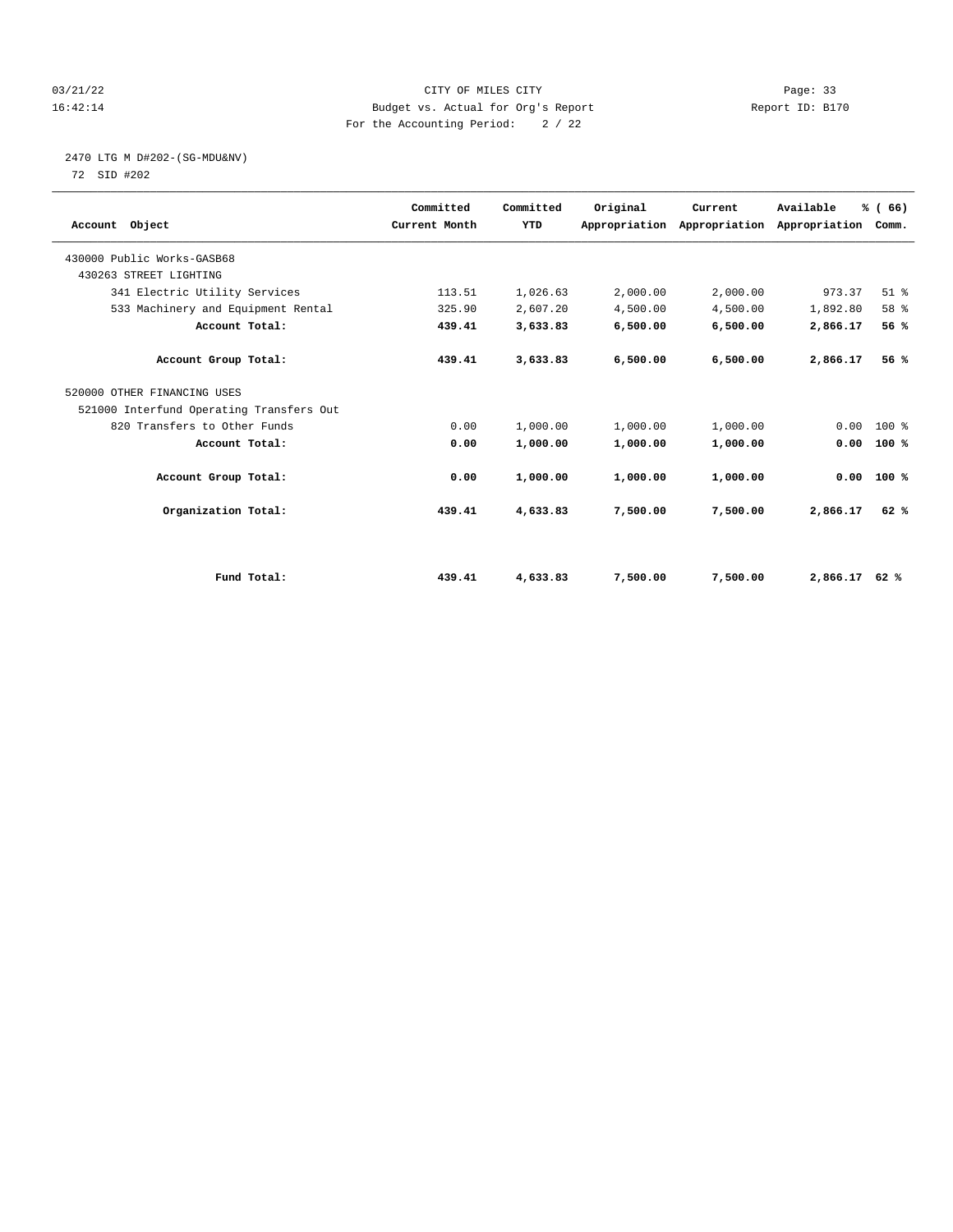#### 03/21/22 Page: 34 16:42:14 Budget vs. Actual for Org's Report Report ID: B170 For the Accounting Period: 2 / 22

#### 2480 LTG M M#173-(Milestown Estates)

47 SID #173(Ltg-Milestown)

| Account Object                           | Committed<br>Current Month | Committed<br>YTD | Original | Current<br>Appropriation Appropriation Appropriation Comm. | Available | % (66)          |  |
|------------------------------------------|----------------------------|------------------|----------|------------------------------------------------------------|-----------|-----------------|--|
| 430000 Public Works-GASB68               |                            |                  |          |                                                            |           |                 |  |
| 430263 STREET LIGHTING                   |                            |                  |          |                                                            |           |                 |  |
| 230 Repair and Maintenance Supplies      | 0.00                       | 1,185.00         | 1,500.00 | 1,500.00                                                   | 315.00    | 79 %            |  |
| 341 Electric Utility Services            | 31.08                      | 261.53           | 1,600.00 | 1,600.00                                                   | 1,338.47  | 16 <sup>8</sup> |  |
| 360 Contr R & M                          | 0.00                       | 78.84            | 300.00   | 300.00                                                     | 221.16    | 26%             |  |
| Account Total:                           | 31.08                      | 1,525.37         | 3,400.00 | 3,400.00                                                   | 1,874.63  | 45 %            |  |
| Account Group Total:                     | 31.08                      | 1,525.37         | 3,400.00 | 3,400.00                                                   | 1,874.63  | 45%             |  |
| 520000 OTHER FINANCING USES              |                            |                  |          |                                                            |           |                 |  |
| 521000 Interfund Operating Transfers Out |                            |                  |          |                                                            |           |                 |  |
| 820 Transfers to Other Funds             | 0.00                       | 250.00           | 250.00   | 250.00                                                     | 0.00      | $100*$          |  |
| Account Total:                           | 0.00                       | 250.00           | 250.00   | 250.00                                                     | 0.00      | 100%            |  |
| Account Group Total:                     | 0.00                       | 250.00           | 250.00   | 250.00                                                     |           | $0.00$ 100 %    |  |
| Organization Total:                      | 31.08                      | 1,775.37         | 3,650.00 | 3,650.00                                                   | 1,874.63  | 49%             |  |
|                                          |                            |                  |          |                                                            |           |                 |  |
| Fund Total:                              | 31.08                      | 1,775.37         | 3,650.00 | 3,650.00                                                   | 1,874.63  | 49 %            |  |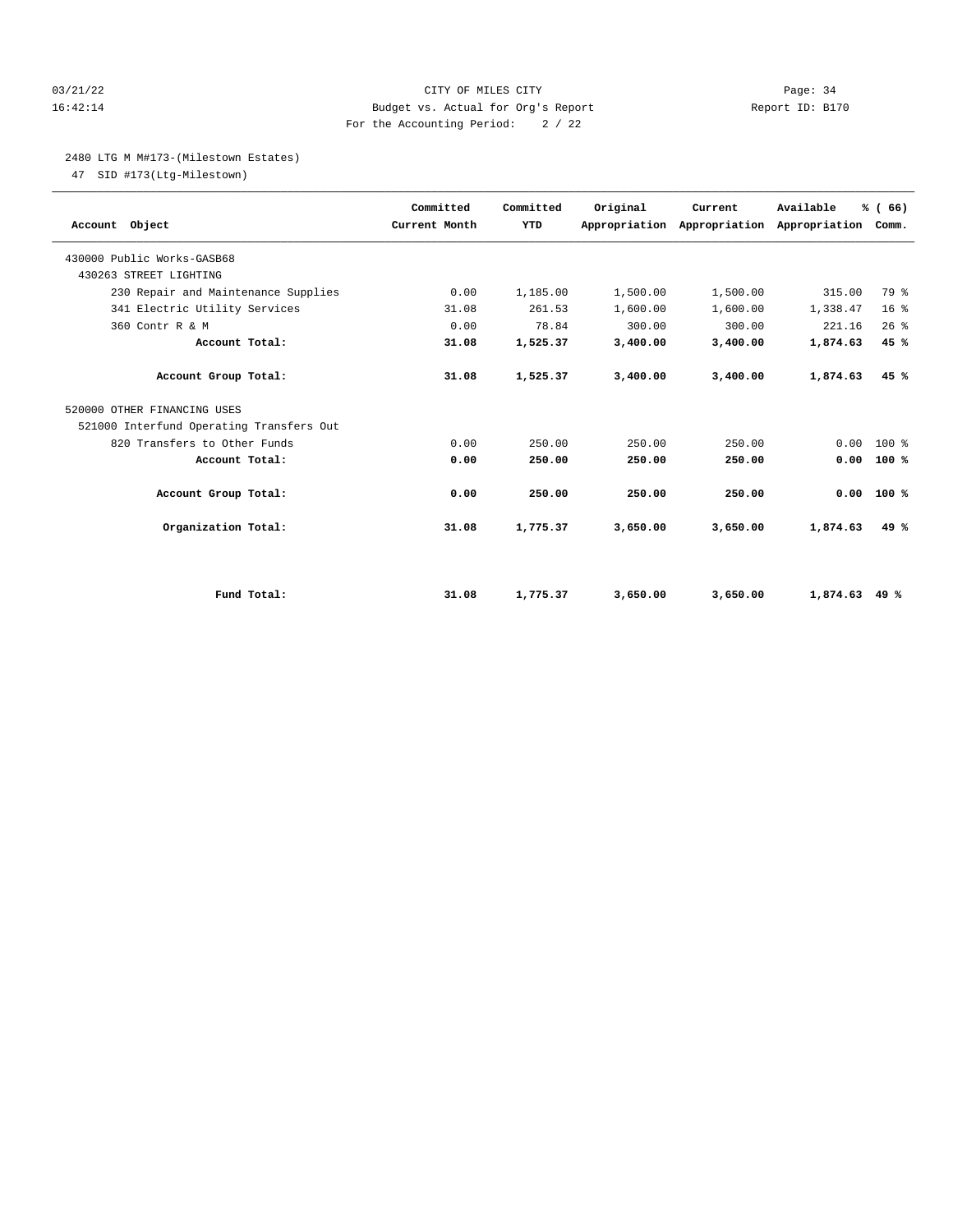#### 03/21/22 Page: 35 16:42:14 Budget vs. Actual for Org's Report Report ID: B170 For the Accounting Period: 2 / 22

————————————————————————————————————————————————————————————————————————————————————————————————————————————————————————————————————

### 2510 STR MAINT DIST #204

107 Paved St. Maint. Dist.#204

|                                           | Committed     | Committed  | Original   | Current                                         | Available   | % (66)         |
|-------------------------------------------|---------------|------------|------------|-------------------------------------------------|-------------|----------------|
| Account Object                            | Current Month | YTD        |            | Appropriation Appropriation Appropriation Comm. |             |                |
| 430000 Public Works-GASB68                |               |            |            |                                                 |             |                |
| 430220 Operations                         |               |            |            |                                                 |             |                |
| 111 Salaries and Wages - Permanent        | 20,001.66     | 164,670.80 | 266,512.00 | 266,512.00                                      | 101,841.20  | 62 %           |
| 121 OVERTIME-PERMANENT                    | 662.95        | 3,861.50   | 9,100.00   | 9,100.00                                        | 5,238.50    | $42$ %         |
| 131 VACATION                              | 1,367.70      | 11,066.36  | 19,600.00  | 19,600.00                                       | 8,533.64    | 56%            |
| 132 SICK LEAVE                            | 736.59        | 5,681.44   | 13,000.00  | 13,000.00                                       | 7,318.56    | 44 %           |
| 133 OTHER LEAVE PAY                       | 0.00          | 827.65     | 2,838.00   | 2,838.00                                        | 2,010.35    | 29%            |
| 134 HOLIDAY PAY                           | 1,442.20      | 2,164.57   | 3,000.00   | 3,000.00                                        | 835.43      | 72 %           |
| 141 Unemployment Insurance                | 60.52         | 473.03     | 471.00     | 471.00                                          | $-2.03$     | $100$ %        |
| 142 Workers' Compensation                 | 786.71        | 5,822.99   | 10,979.00  | 10,979.00                                       | 5,156.01    | 53%            |
| 143 Health Insurance                      | 4,290.09      | 38,403.08  | 69,932.00  | 69,932.00                                       | 31,528.92   | 55%            |
| 144 FICA                                  | 1,786.96      | 13,950.08  | 24,025.00  | 24,025.00                                       | 10,074.92   | 58 %           |
| 145 PERS                                  | 2,147.53      | 16,699.81  | 27,856.00  | 27,856.00                                       | 11,156.19   | 60 %           |
| 196 CLOTHING ALLOTMENT                    | 0.00          | 906.00     | 1,200.00   | 1,200.00                                        | 294.00      | 76 %           |
| 210 Office Supplies and Materials         | 406.93        | 805.79     | 3,000.00   | 3,000.00                                        | 2,194.21    | $27$ %         |
| 214 Small Items of Equipment              | 0.00          | 888.95     | 10,000.00  | 10,000.00                                       | 9,111.05    | 9 <sup>8</sup> |
| 220 Operating Expenses                    | 281.25        | 12,160.28  | 20,000.00  | 20,000.00                                       | 7,839.72    | 61 %           |
| 222 Chemicals, Lab & Med Supplies         | 0.00          | 0.00       | 1,500.00   | 1,500.00                                        | 1,500.00    | 0 <sup>8</sup> |
| 226 Clothing and Uniforms                 | 0.00          | 0.00       | 1,200.00   | 1,200.00                                        | 1,200.00    | 0 <sup>8</sup> |
| 230 Repair and Maintenance Supplies       | 0.00          | 299.96     | 10,000.00  | 10,000.00                                       | 9,700.04    | 3%             |
| 231 Gas, Oil, Diesel Fuel, Grease, etc.   | 2,815.29      | 21,328.72  | 40,000.00  | 40,000.00                                       | 18,671.28   | 53%            |
| 242 Sign Parts and Supplies               | 366.20        | 378.18     | 8,000.00   | 8,000.00                                        | 7,621.82    | 5 <sup>8</sup> |
| 311 Postage, Box Rent, Etc.               | 0.27          | 10.05      | 100.00     | 100.00                                          | 89.95       | $10*$          |
| 320 Printing, Duplicating, Typing &       | 0.00          | 0.00       | 100.00     | 100.00                                          | 100.00      | 0 <sup>8</sup> |
| 330 Publicity, Subscriptions & Dues       | 0.00          | 91.00      | 200.00     | 200.00                                          | 109.00      | 46 %           |
| 331 Publication of Formal & Legal Notices | 0.00          | 301.81     | 500.00     | 500.00                                          | 198.19      | 60 %           |
| 334 Memberships, Registrations & Dues     | 0.00          | 437.34     | 500.00     | 500.00                                          | 62.66       | 87%            |
| 341 Electric Utility Services             | 138.07        | 1,396.94   | 1,700.00   | 1,700.00                                        | 303.06      | 82%            |
| 344 Gas Utility Service                   | 127.30        | 578.23     | 700.00     | 700.00                                          | 121.77      | 83%            |
| 345 Telephone                             | 138.44        | 964.83     | 1,000.00   | 1,000.00                                        | 35.17       | 96%            |
| 346 Garbage Service                       | 0.00          | 0.00       | 175.00     | 175.00                                          | 175.00      | 0 <sup>8</sup> |
| 347 Internet                              | 0.00          | 0.00       | 200.00     | 200.00                                          | 200.00      | 0 <sup>8</sup> |
| 350 Professional Services                 | 5,025.82      | 5,505.24   | 50,000.00  | 50,000.00                                       | 44, 494. 76 | $11$ %         |
| 360 Contr R & M                           | 76.72         | 1,019.88   | 20,000.00  | 20,000.00                                       | 18,980.12   | 5 <sup>8</sup> |
| 363 R&M Vehicles/Equip/Labor-PW           | 11,898.39     | 69,869.02  | 100,000.00 | 100,000.00                                      | 30,130.98   | 70 %           |
| 370 Travel                                | 0.00          | 304.80     | 1,000.00   | 1,000.00                                        | 695.20      | $30*$          |
| 380 Training Services                     | 0.00          | 288.00     | 1,000.00   | 1,000.00                                        | 712.00      | 29%            |
| 382 Books                                 | 0.00          | 0.00       | 100.00     | 100.00                                          | 100.00      | 0 <sup>8</sup> |
| 511 Insurance on Buildings                | 0.00          | 824.75     | 825.00     | 825.00                                          |             | $0.25$ 100 %   |
| 512 Insurance on Vehicles & Equipment     | 0.00          | 3,707.21   | 3,708.00   | 3,708.00                                        |             | $0.79$ 100 %   |
| 513 Liability                             | 0.00          | 11,499.82  | 16,800.00  | 16,800.00                                       | 5,300.18    | 68 %           |
| 531 Building & Office Rental              | 350.00        | 2,800.00   | 4,200.00   | 4,200.00                                        | 1,400.00    | 67 %           |
| Account Total:                            | 54,907.59     | 399,988.11 | 745,021.00 | 745,021.00                                      | 345,032.89  | 54 %           |
| 430233 Roadway/Re-surfacing               |               |            |            |                                                 |             |                |
| 230 Repair and Maintenance Supplies       | 0.00          | 36,969.15  | 80,000.00  | 80,000.00                                       | 43,030.85   | 46 %           |
| 350 Professional Services                 | 0.00          | 0.00       | 50,000.00  | 50,000.00                                       | 50,000.00   | 0 <sub>8</sub> |
| Account Total:                            | 0.00          | 36,969.15  | 130,000.00 | 130,000.00                                      | 93,030.85   | 28 %           |

430234 CURB AND GUTTER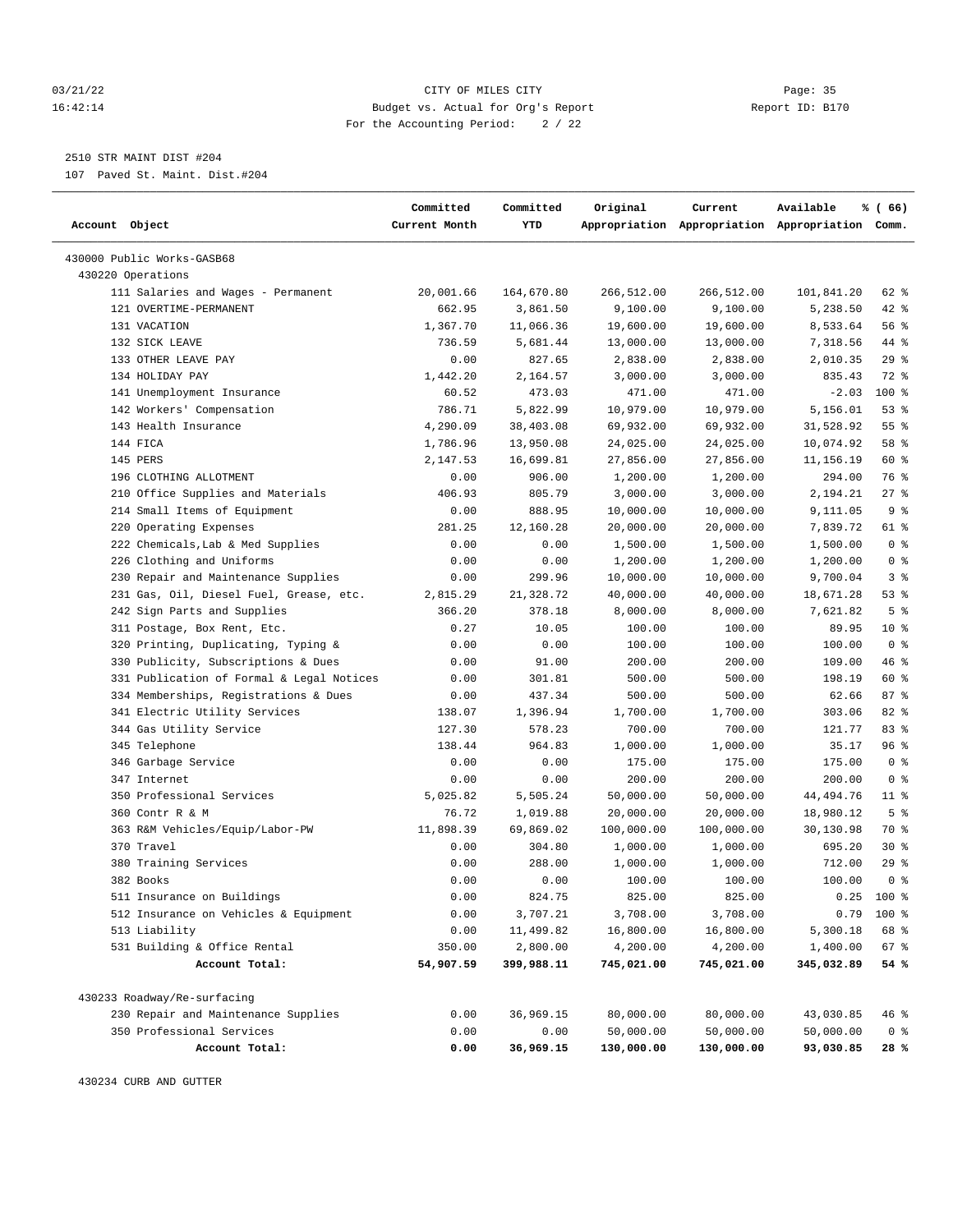#### 03/21/22 Page: 36 16:42:14 Budget vs. Actual for Org's Report Report ID: B170 For the Accounting Period: 2 / 22

## 2510 STR MAINT DIST #204

107 Paved St. Maint. Dist.#204

| Account Object                                  | Committed<br>Current Month | Committed<br>YTD | Original     | Current      | Available<br>Appropriation Appropriation Appropriation Comm. | % (66)         |
|-------------------------------------------------|----------------------------|------------------|--------------|--------------|--------------------------------------------------------------|----------------|
| 350 Professional Services                       | 0.00                       | 15, 103. 31      | 30,000.00    | 30,000.00    | 14,896.69                                                    | $50*$          |
| Account Total:                                  | 0.00                       | 15,103.31        | 30,000.00    | 30,000.00    | 14,896.69                                                    | 50 %           |
| 430235 Storm Drain & Culvert Maintenance        |                            |                  |              |              |                                                              |                |
| 230 Repair and Maintenance Supplies             | 0.00                       | 38,962.48        | 35,000.00    | 35,000.00    | $-3,962.48$                                                  | $111*$         |
| Account Total:                                  | 0.00                       | 38,962.48        | 35,000.00    | 35,000.00    | $-3,962.48$ 111 %                                            |                |
| 430236 Darling Addition Project                 |                            |                  |              |              |                                                              |                |
| 220 Operating Expenses                          | 0.00                       | 184.15           | 0.00         | 0.00         | $-184.15$                                                    | $***$ 8        |
| 350 Professional Services                       | 0.00                       | 2,307.02         | 5,000.00     | 5,000.00     | 2,692.98                                                     | 46%            |
| Account Total:                                  | 0.00                       | 2,491.17         | 5,000.00     | 5,000.00     | 2,508.83                                                     | 50%            |
| 430237 North 7th St Project                     |                            |                  |              |              |                                                              |                |
| 230 Repair and Maintenance Supplies             | 0.00                       | 0.00             | 145,000.00   | 145,000.00   | 145,000.00                                                   | 0 <sup>8</sup> |
| 350 Professional Services                       | 0.00                       | 14,496.61        | 55,000.00    | 55,000.00    | 40,503.39                                                    | 26%            |
| Account Total:                                  | 0.00                       | 14,496.61        | 200,000.00   | 200,000.00   | 185,503.39                                                   | 7 %            |
| 430239 Sidewalks ~ Hwy 59 S & Southgate Meadows |                            |                  |              |              |                                                              |                |
| 230 Repair and Maintenance Supplies             | 0.00                       | 0.00             | 100,000.00   | 100,000.00   | 100,000.00                                                   | 0 <sup>8</sup> |
| 350 Professional Services                       | 0.00                       | 0.00             | 50,000.00    | 50,000.00    | 50,000.00                                                    | 0 <sup>8</sup> |
| Account Total:                                  | 0.00                       | 0.00             | 150,000.00   | 150,000.00   | 150,000.00                                                   | 0 <sup>8</sup> |
| Account Group Total:                            | 54,907.59                  | 508,010.83       | 1,295,021.00 | 1,295,021.00 | 787,010.17                                                   | 39%            |
| 520000 OTHER FINANCING USES                     |                            |                  |              |              |                                                              |                |
| 521000 Interfund Operating Transfers Out        |                            |                  |              |              |                                                              |                |
| 820 Transfers to Other Funds                    | 5,350.25                   | $-47, 198.00$    | 818,791.00   | 818,791.00   | 865,989.00                                                   | $-6$ %         |
| Account Total:                                  | 5,350.25                   | $-47, 198.00$    | 818,791.00   | 818,791.00   | 865,989.00                                                   | $-6%$          |
| Account Group Total:                            | 5,350.25                   | $-47, 198.00$    | 818,791.00   | 818,791.00   | 865,989.00                                                   | $-6%$          |
| Organization Total:                             | 60,257.84                  | 460,812.83       | 2,113,812.00 | 2,113,812.00 | 1,652,999.17                                                 | 22%            |
| Fund Total:                                     | 60,257.84                  | 460,812.83       | 2,113,812.00 | 2,113,812.00 | 1,652,999.17 22 %                                            |                |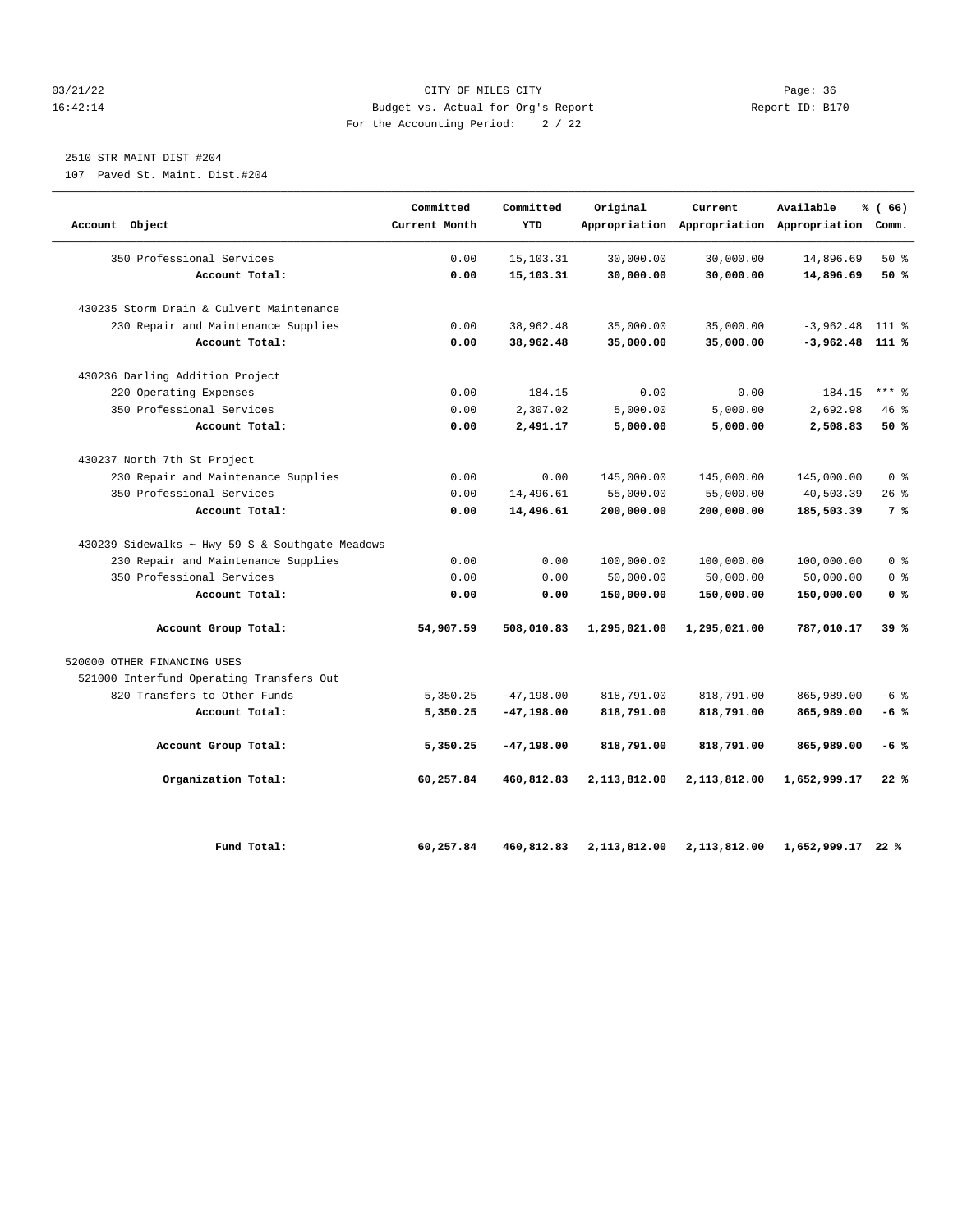#### 03/21/22 Page: 37 16:42:14 Budget vs. Actual for Org's Report Report ID: B170 For the Accounting Period: 2 / 22

————————————————————————————————————————————————————————————————————————————————————————————————————————————————————————————————————

#### 2520 STR MAINT DIST #205

108 Street Maintenance (North Side)

|                                           | Committed     | Committed  | Original   | Current                                         | Available   | % (66)          |  |
|-------------------------------------------|---------------|------------|------------|-------------------------------------------------|-------------|-----------------|--|
| Account Object                            | Current Month | YTD        |            | Appropriation Appropriation Appropriation Comm. |             |                 |  |
| 430000 Public Works-GASB68                |               |            |            |                                                 |             |                 |  |
| 430220 Operations                         |               |            |            |                                                 |             |                 |  |
| 111 Salaries and Wages - Permanent        | 5,696.74      | 47,025.45  | 79,696.00  | 79,696.00                                       | 32,670.55   | 59 %            |  |
| 121 OVERTIME-PERMANENT                    | 165.39        | 961.68     | 2,500.00   | 2,500.00                                        | 1,538.32    | 38 <sup>8</sup> |  |
| 131 VACATION                              | 469.85        | 3,367.49   | 6,000.00   | 6,000.00                                        | 2,632.51    | 56%             |  |
| 132 SICK LEAVE                            | 225.36        | 1,905.71   | 3,800.00   | 3,800.00                                        | 1,894.29    | 50%             |  |
| 133 OTHER LEAVE PAY                       | 0.00          | 200.75     | 706.00     | 706.00                                          | 505.25      | $28$ %          |  |
| 134 HOLIDAY PAY                           | 361.34        | 541.73     | 800.00     | 800.00                                          | 258.27      | 68 %            |  |
| 141 Unemployment Insurance                | 17.29         | 135.48     | 140.00     | 140.00                                          | 4.52        | 97%             |  |
| 142 Workers' Compensation                 | 201.98        | 1,497.40   | 3,423.00   | 3,423.00                                        | 1,925.60    | 44 %            |  |
| 143 Health Insurance                      | 1,233.00      | 10,898.29  | 19,688.00  | 19,688.00                                       | 8,789.71    | 55%             |  |
| 144 FICA                                  | 511.23        | 4,006.68   | 7,153.00   | 7,153.00                                        | 3,146.32    | 56%             |  |
| 145 PERS                                  | 613.67        | 4,790.04   | 8,293.00   | 8,293.00                                        | 3,502.96    | 58 %            |  |
| 196 CLOTHING ALLOTMENT                    | 0.00          | 256.50     | 400.00     | 400.00                                          | 143.50      | 64 %            |  |
| 210 Office Supplies and Materials         | 101.74        | 301.44     | 1,000.00   | 1,000.00                                        | 698.56      | $30*$           |  |
| 214 Small Items of Equipment              | 0.00          | 222.23     | 2,500.00   | 2,500.00                                        | 2,277.77    | 9 <sup>8</sup>  |  |
| 220 Operating Expenses                    | 0.00          | 2,969.76   | 5,000.00   | 5,000.00                                        | 2,030.24    | 59 %            |  |
| 222 Chemicals, Lab & Med Supplies         | 0.00          | 0.00       | 500.00     | 500.00                                          | 500.00      | 0 <sup>8</sup>  |  |
| 226 Clothing and Uniforms                 | 0.00          | 38.57      | 300.00     | 300.00                                          | 261.43      | $13*$           |  |
| 230 Repair and Maintenance Supplies       | 0.00          | 219.03     | 5,000.00   | 5,000.00                                        | 4,780.97    | 4%              |  |
| 231 Gas, Oil, Diesel Fuel, Grease, etc.   | 703.82        | 5,332.17   | 10,000.00  | 10,000.00                                       | 4,667.83    | 53%             |  |
| 242 Sign Parts and Supplies               | 91.55         | 94.54      | 2,500.00   | 2,500.00                                        | 2,405.46    | 4%              |  |
| 311 Postage, Box Rent, Etc.               | 0.26          | 10.04      | 60.00      | 60.00                                           | 49.96       | $17*$           |  |
| 330 Publicity, Subscriptions & Dues       | 0.00          | 22.75      | 100.00     | 100.00                                          | 77.25       | $23$ %          |  |
| 331 Publication of Formal & Legal Notices | 0.00          | 36.39      | 0.00       | 0.00                                            | $-36.39$    | $***$ $8$       |  |
| 334 Memberships, Registrations & Dues     | 0.00          | 109.33     | 100.00     | 100.00                                          | $-9.33$     | 109 %           |  |
| 341 Electric Utility Services             | 9.90          | 67.24      | 150.00     | 150.00                                          | 82.76       | $45$ %          |  |
| 344 Gas Utility Service                   | 31.83         | 144.57     | 300.00     | 300.00                                          | 155.43      | 48 %            |  |
| 345 Telephone                             | 80.56         | 559.67     | 500.00     | 500.00                                          | $-59.67$    | 112 %           |  |
| 350 Professional Services                 | 131.46        | 372.70     | 20,000.00  | 20,000.00                                       | 19,627.30   | 2 <sup>8</sup>  |  |
| 360 Contr R & M                           | 41.06         | 431.33     | 4,000.00   | 4,000.00                                        | 3,568.67    | $11$ %          |  |
| 363 R&M Vehicles/Equip/Labor-PW           | 2,974.54      | 27,945.69  | 35,000.00  | 35,000.00                                       | 7,054.31    | $80*$           |  |
| 370 Travel                                | 0.00          | 76.20      | 250.00     | 250.00                                          | 173.80      | $30*$           |  |
| 380 Training Services                     | 0.00          | 72.00      | 200.00     | 200.00                                          | 128.00      | 36%             |  |
| 382 Books                                 | 0.00          | 0.00       | 100.00     | 100.00                                          | 100.00      | 0 <sup>8</sup>  |  |
| 511 Insurance on Buildings                | 0.00          | 206.19     | 207.00     | 207.00                                          | 0.81        | 100 %           |  |
| 512 Insurance on Vehicles & Equipment     | 0.00          | 926.80     | 927.00     | 927.00                                          | 0.20        | $100*$          |  |
| 513 Liability                             | 0.00          | 3,067.18   | 4,322.00   | 4,322.00                                        | 1,254.82    | 71 %            |  |
| 531 Building & Office Rental              | 166.66        | 1,333.28   | 2,000.00   | 2,000.00                                        | 666.72      | 67%             |  |
| Account Total:                            | 13,829.23     | 120,146.30 | 227,615.00 | 227,615.00                                      | 107,468.70  | 53%             |  |
| 430233 Roadway/Re-surfacing               |               |            |            |                                                 |             |                 |  |
| 230 Repair and Maintenance Supplies       | 0.00          | 1,098.79   | 50,000.00  | 50,000.00                                       | 48,901.21   | 2 <sup>8</sup>  |  |
| 350 Professional Services                 | 0.00          | 7,556.28   | 0.00       | 0.00                                            | $-7,556.28$ | *** 응           |  |
| Account Total:                            | 0.00          | 8,655.07   | 50,000.00  | 50,000.00                                       | 41,344.93   | 17%             |  |
| 430235 Storm Drain & Culvert Maintenance  |               |            |            |                                                 |             |                 |  |
| 230 Repair and Maintenance Supplies       | 0.00          | 1,478.00   | 5,000.00   | 5,000.00                                        | 3,522.00    | $30*$           |  |
| 350 Professional Services                 | 0.00          | 0.00       |            | 5,000.00                                        |             |                 |  |
|                                           |               |            | 5,000.00   |                                                 | 5,000.00    | 0 <sup>8</sup>  |  |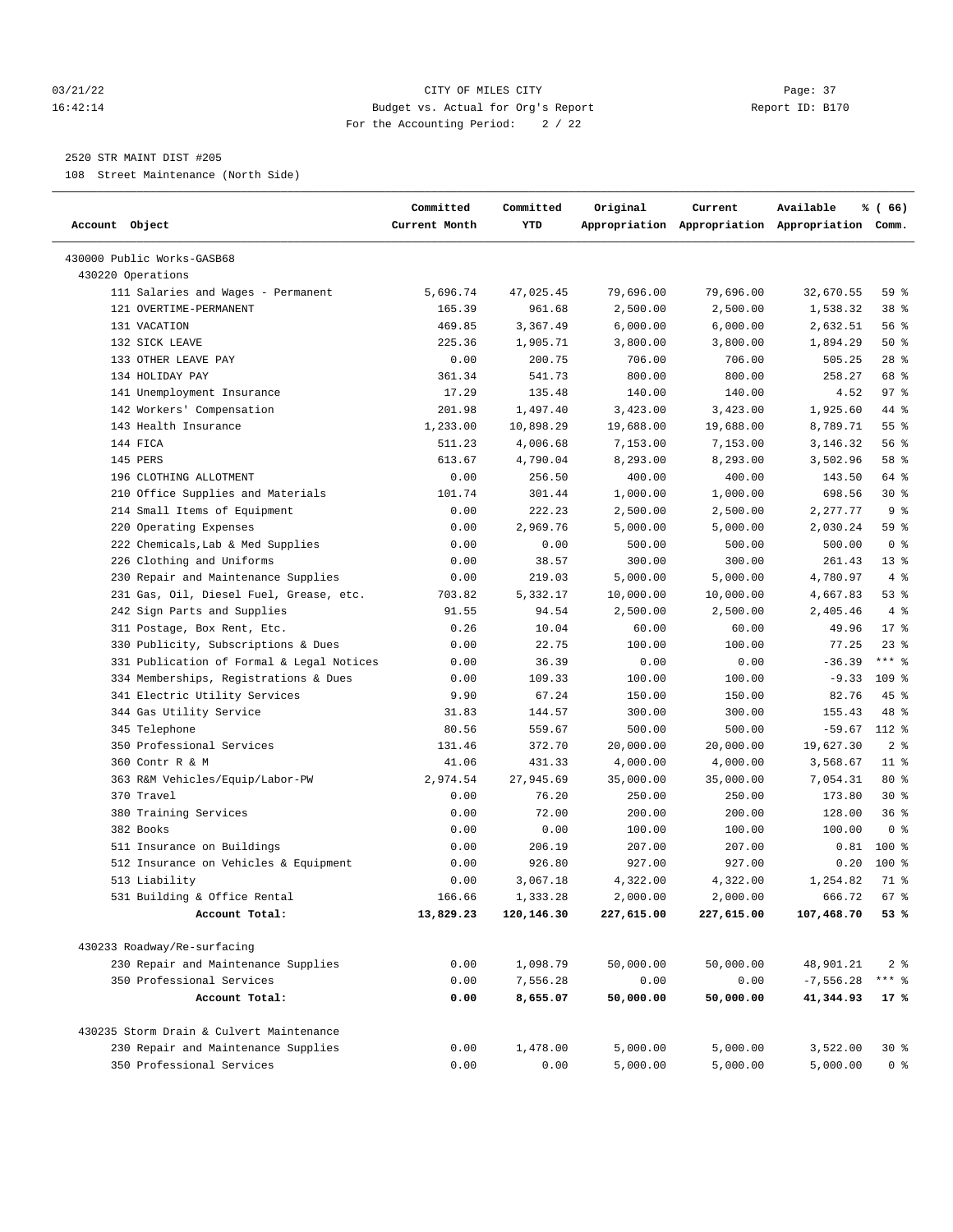#### 03/21/22 Page: 38 16:42:14 Budget vs. Actual for Org's Report Report ID: B170 For the Accounting Period: 2 / 22

#### 2520 STR MAINT DIST #205

108 Street Maintenance (North Side)

| Account Object                           | Committed<br>Current Month | Committed<br>YTD | Original     | Current<br>Appropriation Appropriation | Available<br>Appropriation | % (66)<br>Comm. |
|------------------------------------------|----------------------------|------------------|--------------|----------------------------------------|----------------------------|-----------------|
| Account Total:                           | 0.00                       | 1,478.00         | 10,000.00    | 10,000.00                              | 8,522.00                   | 15%             |
| Account Group Total:                     | 13,829.23                  | 130,279.37       | 287,615.00   | 287,615.00                             | 157,335.63                 | 45%             |
| 520000 OTHER FINANCING USES              |                            |                  |              |                                        |                            |                 |
| 521000 Interfund Operating Transfers Out |                            |                  |              |                                        |                            |                 |
| 820 Transfers to Other Funds             | 1,799.41                   | 14,395.28        | 157,739.00   | 157,739.00                             | 143, 343. 72               | 9%              |
| Account Total:                           | 1,799.41                   | 14,395.28        | 157,739.00   | 157,739.00                             | 143, 343, 72               | 9%              |
| Account Group Total:                     | 1,799.41                   | 14,395.28        | 157,739.00   | 157,739.00                             | 143, 343, 72               | 9%              |
| Organization Total:                      | 15,628.64                  | 144,674.65       | 445, 354, 00 | 445,354.00                             | 300,679.35                 | 32%             |
|                                          |                            |                  |              |                                        |                            |                 |
| Fund Total:                              | 15,628.64                  | 144,674.65       | 445,354.00   | 445,354.00                             | 300,679.35                 | 32%             |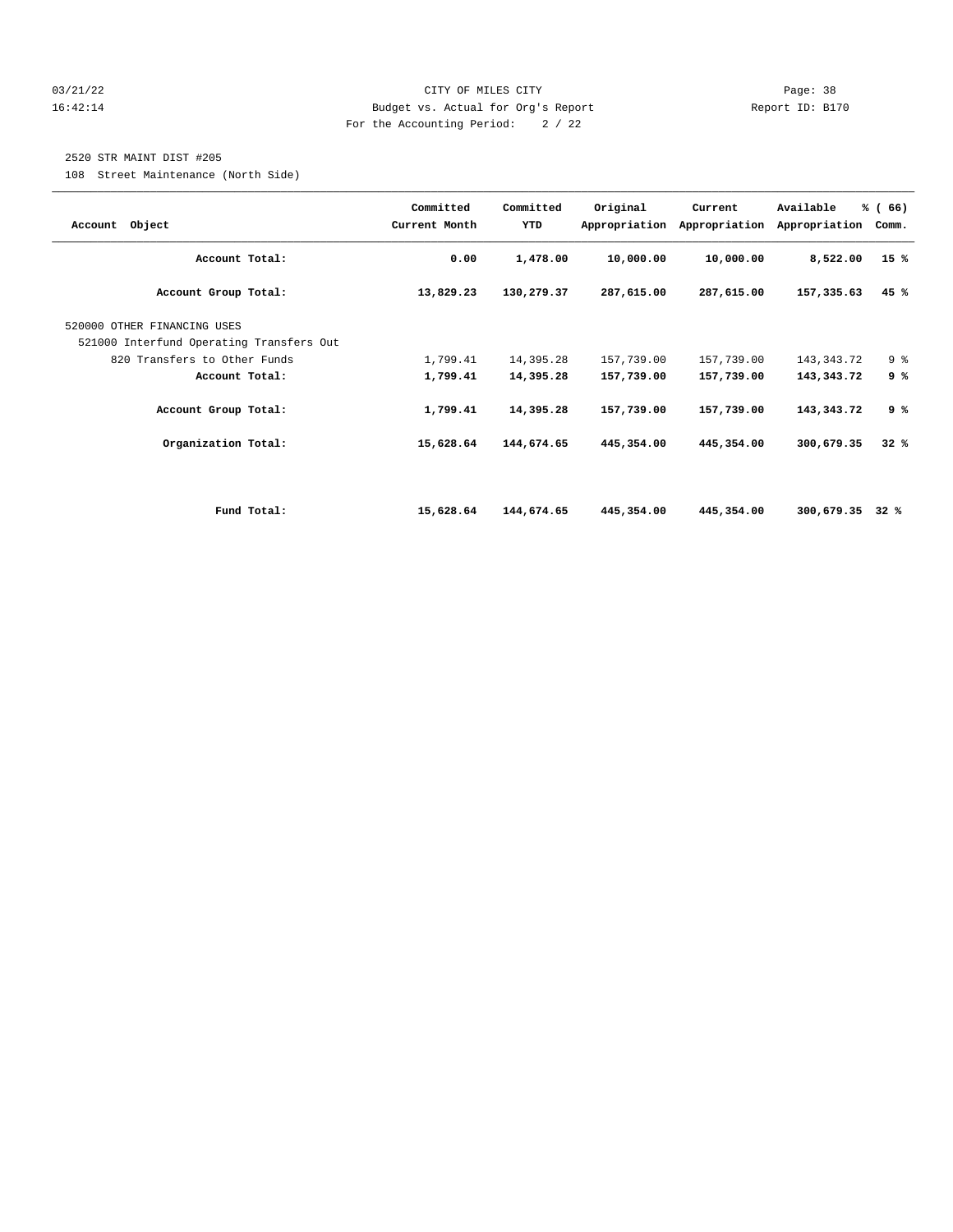#### 03/21/22 Page: 39 16:42:14 Budget vs. Actual for Org's Report Report ID: B170 For the Accounting Period: 2 / 22

#### 2540 STR MAINT DIST#207-(MILESTOWN ESTATES)

109 Milestown Estates Maintenance Dist.

| Account Object                           | Committed<br>Current Month | Committed<br><b>YTD</b> | Original | Current<br>Appropriation Appropriation Appropriation Comm. | Available       | % (66)           |
|------------------------------------------|----------------------------|-------------------------|----------|------------------------------------------------------------|-----------------|------------------|
| 430000 Public Works-GASB68               |                            |                         |          |                                                            |                 |                  |
| 430220 Operations                        |                            |                         |          |                                                            |                 |                  |
| 111 Salaries and Wages - Permanent       | 276.15                     | 2,257.91                | 3,436.00 | 3,436.00                                                   | 1,178.09        | 66 %             |
| 121 OVERTIME-PERMANENT                   | 8.36                       | 47.97                   | 100.00   | 100.00                                                     | 52.03           | 48 %             |
| 131 VACATION                             | 22.79                      | 153.57                  | 300.00   | 300.00                                                     | 146.43          | $51$ $%$         |
| 132 SICK LEAVE                           | 11.82                      | 88.45                   | 200.00   | 200.00                                                     | 111.55          | $44$ $%$         |
| 133 OTHER LEAVE PAY                      | 0.00                       | 1.39                    | 40.00    | 40.00                                                      | 38.61           | 3 <sup>8</sup>   |
| 134 HOLIDAY PAY                          | 18.06                      | 27.23                   | 40.00    | 40.00                                                      | 12.77           | 68 %             |
| 141 Unemployment Insurance               | 0.85                       | 6.41                    | 6.00     | 6.00                                                       | $-0.41$         | 107 <sub>8</sub> |
| 142 Workers' Compensation                | 10.06                      | 74.26                   | 125.00   | 125.00                                                     | 50.74           | 59%              |
| 143 Health Insurance                     | 60.34                      | 524.79                  | 923.00   | 923.00                                                     | 398.21          | 57%              |
| 144 FICA                                 | 24.89                      | 190.93                  | 315.00   | 315.00                                                     | 124.07          | $61$ %           |
| 145 PERS                                 | 29.92                      | 228.51                  | 365.00   | 365.00                                                     | 136.49          | 63%              |
| 196 CLOTHING ALLOTMENT                   | 0.00                       | 12.00                   | 20.00    | 20.00                                                      | 8.00            | 60 %             |
| 350 Professional Services                | 0.00                       | 0.88                    | 1,000.00 | 1,000.00                                                   | 999.12          | 0 <sup>8</sup>   |
| Account Total:                           | 463.24                     | 3,614.30                | 6,870.00 | 6,870.00                                                   | 3,255.70        | 53%              |
| Account Group Total:                     | 463.24                     | 3,614.30                | 6,870.00 | 6,870.00                                                   | 3,255.70        | 53%              |
| 510000 MISCELLANEOUS                     |                            |                         |          |                                                            |                 |                  |
| 510330 Comprehensive Liability Insurance |                            |                         |          |                                                            |                 |                  |
| 513 Liability                            | 0.00                       | 79.10                   | 65.00    | 65.00                                                      | $-14.10$ 122 %  |                  |
| Account Total:                           | 0.00                       | 79.10                   | 65.00    | 65.00                                                      | $-14.10$ 122 %  |                  |
| Account Group Total:                     | 0.00                       | 79.10                   | 65.00    | 65.00                                                      | $-14.10$ 122 %  |                  |
| Organization Total:                      | 463.24                     | 3,693.40                | 6,935.00 | 6,935.00                                                   | 3,241.60        | 53%              |
| Fund Total:                              | 463.24                     | 3,693.40                | 6,935.00 | 6,935.00                                                   | $3,241.60$ 53 % |                  |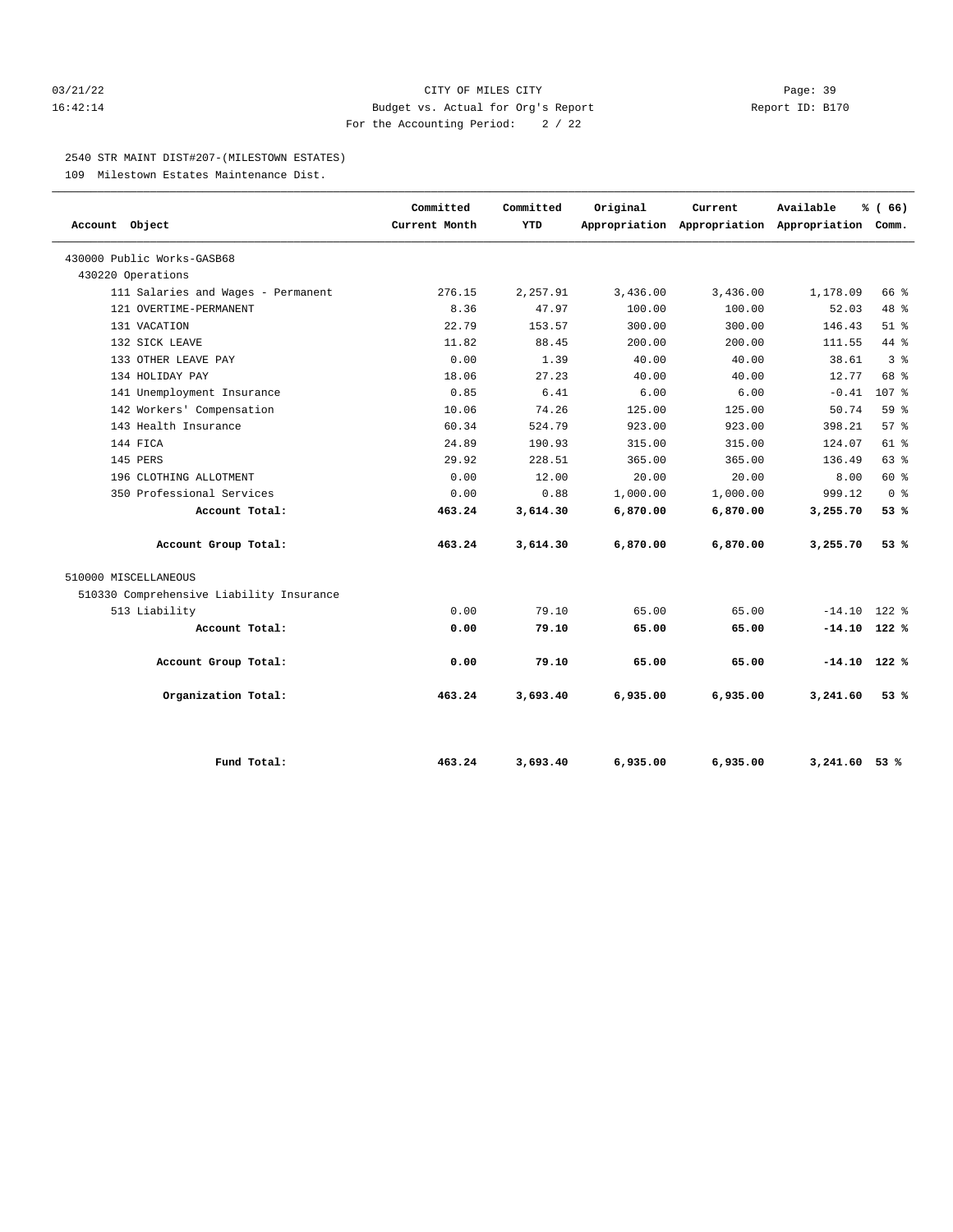#### 03/21/22 Page: 40 16:42:14 Budget vs. Actual for Org's Report Report ID: B170 For the Accounting Period: 2 / 22

#### 2701 Fire Grants

7 Fire

| Account Object              |                                               | Committed<br>Current Month | Committed<br>YTD | Original<br>Appropriation | Current<br>Appropriation | Available<br>Appropriation | % (66)<br>Comm. |
|-----------------------------|-----------------------------------------------|----------------------------|------------------|---------------------------|--------------------------|----------------------------|-----------------|
| 420000 PUBLIC SAFETY-GASB68 | 420464 Fire-Turnouts/Accountability Sys Grant |                            |                  |                           |                          |                            |                 |
|                             | 226 Clothing and Uniforms                     | 0.00                       | 0.00             | 326,350.00                | 326,350.00               | 326,350.00                 | 0 <sup>8</sup>  |
|                             | Account Total:                                | 0.00                       | 0.00             | 326,350.00                | 326,350.00               | 326,350.00                 | 0 <sup>8</sup>  |
|                             | Account Group Total:                          | 0.00                       | 0.00             | 326,350.00                | 326,350.00               | 326,350.00                 | 0 <sup>8</sup>  |
|                             | Organization Total:                           | 0.00                       | 0.00             | 326,350.00                | 326,350.00               | 326,350.00                 | 0 %             |
|                             |                                               |                            |                  |                           |                          |                            |                 |
|                             | Fund Total:                                   | 0.00                       | 0.00             | 326,350.00                | 326,350.00               | 326,350.00                 | 0 <sup>8</sup>  |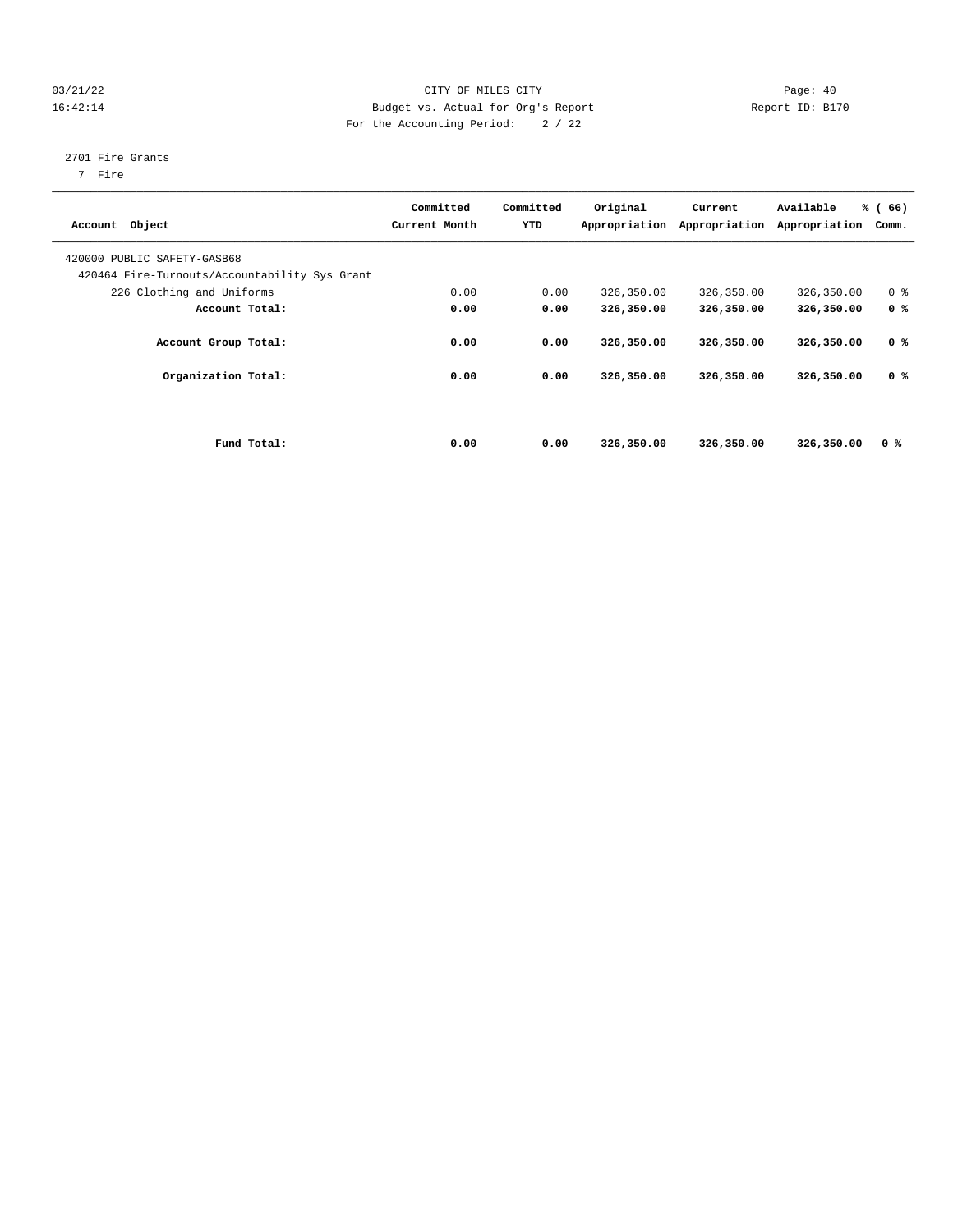#### 03/21/22 Page: 41 16:42:14 Budget vs. Actual for Org's Report Report ID: B170 For the Accounting Period: 2 / 22

 2820 GAS TAX 34 Gas Tax

| Account Object                           | Committed<br>Current Month | Committed<br><b>YTD</b> | Original   | Current<br>Appropriation Appropriation | Available<br>Appropriation | % (66)<br>Comm. |  |
|------------------------------------------|----------------------------|-------------------------|------------|----------------------------------------|----------------------------|-----------------|--|
| 520000 OTHER FINANCING USES              |                            |                         |            |                                        |                            |                 |  |
| 521000 Interfund Operating Transfers Out |                            |                         |            |                                        |                            |                 |  |
| 820 Transfers to Other Funds             | 207.20                     | 1,657.60                | 2,487.00   | 2,487.00                               | 829.40                     | 67%             |  |
| Account Total:                           | 207.20                     | 1,657.60                | 2,487.00   | 2,487.00                               | 829.40                     | 67%             |  |
| SID 204<br>521204 TRANSFER:              |                            |                         |            |                                        |                            |                 |  |
| 820 Transfers to Other Funds             | 0.00                       | 0.00                    | 132,524.00 | 132,524.00                             | 132,524.00                 | 0 <sup>8</sup>  |  |
| Account Total:                           | 0.00                       | 0.00                    | 132,524.00 | 132,524.00                             | 132,524.00                 | 0 <sup>8</sup>  |  |
| 521205 TRANSFER:<br>SID 205              |                            |                         |            |                                        |                            |                 |  |
| 820 Transfers to Other Funds             | 0.00                       | 0.00                    | 33,131.00  | 33,131.00                              | 33,131.00                  | 0 <sup>8</sup>  |  |
| Account Total:                           | 0.00                       | 0.00                    | 33,131.00  | 33,131.00                              | 33,131.00                  | 0 <sup>8</sup>  |  |
| Account Group Total:                     | 207.20                     | 1,657.60                | 168,142.00 | 168,142.00                             | 166,484.40                 | 1%              |  |
| Organization Total:                      | 207.20                     | 1,657.60                | 168,142.00 | 168,142.00                             | 166,484.40                 | 1%              |  |
|                                          |                            |                         |            |                                        |                            |                 |  |
| Fund Total:                              | 207.20                     | 1,657.60                | 168,142.00 | 168,142.00                             | 166,484.40                 | $1\degree$      |  |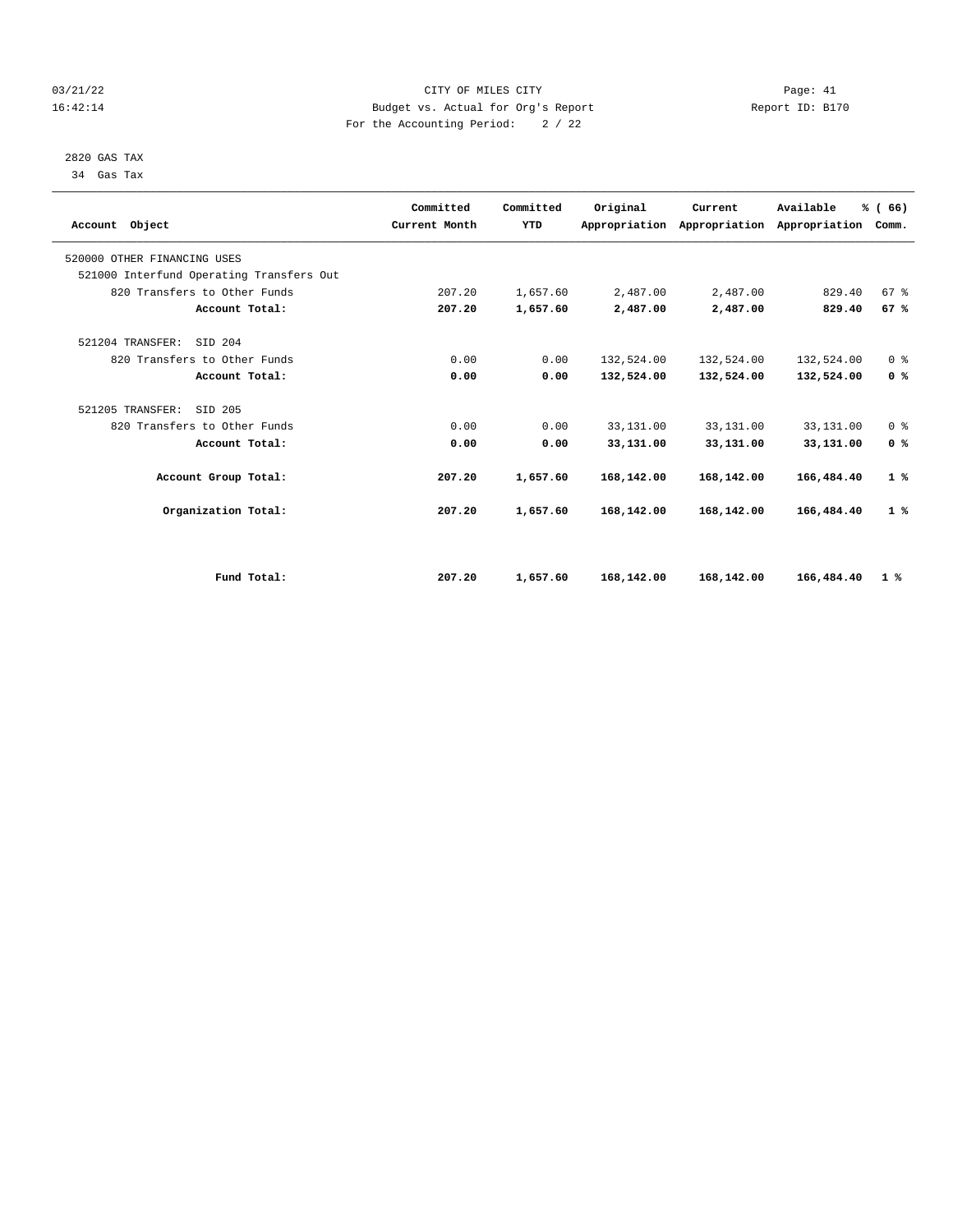#### 03/21/22 Page: 42 16:42:14 Budget vs. Actual for Org's Report Report ID: B170 For the Accounting Period: 2 / 22

## 2821 HB473- Fuel Tax

95 HB473

| Object<br>Account           |             | Committed<br>Current Month | Committed<br>YTD | Original<br>Appropriation | Current<br>Appropriation | Available<br>Appropriation | % (66)<br>Comm. |
|-----------------------------|-------------|----------------------------|------------------|---------------------------|--------------------------|----------------------------|-----------------|
| 430000 Public Works-GASB68  |             |                            |                  |                           |                          |                            |                 |
| 430233 Roadway/Re-surfacing |             |                            |                  |                           |                          |                            |                 |
| 935 HB473 Tax Match Program |             | 0.00                       | 0.00             | 210,000.00                | 210,000.00               | 210,000.00                 | 0 <sup>8</sup>  |
| Account Total:              |             | 0.00                       | 0.00             | 210,000.00                | 210,000.00               | 210,000.00                 | 0 <sup>8</sup>  |
| Account Group Total:        |             | 0.00                       | 0.00             | 210,000.00                | 210,000.00               | 210,000.00                 | 0 <sup>8</sup>  |
| Organization Total:         |             | 0.00                       | 0.00             | 210,000.00                | 210,000.00               | 210,000.00                 | 0 <sup>8</sup>  |
|                             | Fund Total: | 0.00                       | 0.00             | 210,000.00                | 210,000.00               | 210,000.00                 | 0 %             |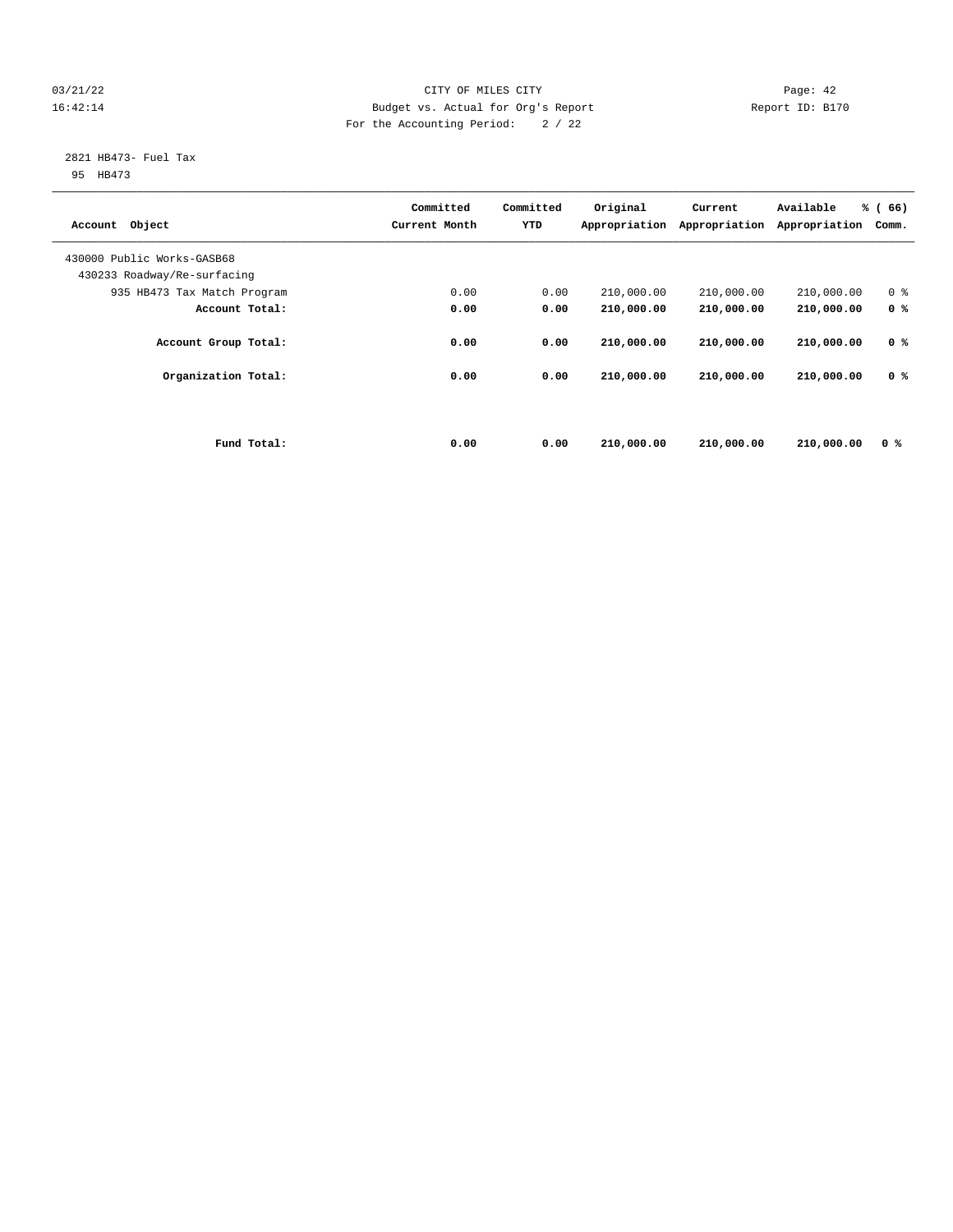#### 03/21/22 Page: 43 16:42:14 Budget vs. Actual for Org's Report Report ID: B170 For the Accounting Period: 2 / 22

#### 2850 Southeastern Montana Dispatch-911

105 Enhanced 911

| Account Object                             | Committed<br>Current Month | Committed<br><b>YTD</b> | Original   | Current    | Available<br>Appropriation Appropriation Appropriation Comm. | % (66)         |
|--------------------------------------------|----------------------------|-------------------------|------------|------------|--------------------------------------------------------------|----------------|
| 420000 PUBLIC SAFETY-GASB68                |                            |                         |            |            |                                                              |                |
| 420140 Crime Control and Investigation(05) |                            |                         |            |            |                                                              |                |
| 210 Office Supplies and Materials          | 949.99                     | 949.99                  | 1,500.00   | 1,500.00   | 550.01                                                       | $63$ $%$       |
| 214 Small Items of Equipment               | 350.00                     | 2,450.00                | 2,000.00   | 2,000.00   | $-450.00$                                                    | $123$ $%$      |
| 220 Operating Expenses                     | 310.00                     | 1,460.00                | 3,500.00   | 3,500.00   | 2,040.00                                                     | $42$ $%$       |
| 311 Postage, Box Rent, Etc.                | 0.00                       | 55.00                   | 150.00     | 150.00     | 95.00                                                        | 37%            |
| 320 Printing, Duplicating, Typing &        | 0.00                       | 0.00                    | 100.00     | 100.00     | 100.00                                                       | 0 <sup>8</sup> |
| 334 Memberships, Registrations & Dues      | 0.00                       | 0.00                    | 100.00     | 100.00     | 100.00                                                       | 0 <sup>8</sup> |
| 341 Electric Utility Services              | 447.30                     | 3,601.97                | 6,000.00   | 6,000.00   | 2,398.03                                                     | 60 %           |
| 345 Telephone                              | 3,331.27                   | 22, 372.96              | 45,000.00  | 45,000.00  | 22,627.04                                                    | $50*$          |
| 350 Professional Services                  | 1,338.79                   | 116,699.88              | 100,000.00 | 100,000.00 | $-16,699.88$                                                 | 117 %          |
| 370 Travel                                 | 0.00                       | 510.28                  | 3,000.00   | 3,000.00   | 2,489.72                                                     | $17*$          |
| 380 Training Services                      | 392.77                     | 617.77                  | 1,500.00   | 1,500.00   | 882.23                                                       | $41*$          |
| 512 Insurance on Vehicles & Equipment      | 0.00                       | 316.25                  | 317.00     | 317.00     | 0.75                                                         | $100*$         |
| 940 Machinery & Equipment                  | 0.00                       | 9.220.00                | 30,000.00  | 30,000.00  | 20,780.00                                                    | $31*$          |
| 941 911 Eq & Software (2/01)               | 0.00                       | 18,789.00               | 30,000.00  | 30,000.00  | 11,211.00                                                    | 63 %           |
| Account Total:                             | 7,120.12                   | 177,043.10              | 223,167.00 | 223,167.00 | 46,123.90                                                    | 79 %           |
| Account Group Total:                       | 7,120.12                   | 177,043.10              | 223,167.00 | 223,167.00 | 46,123.90                                                    | 79 %           |
| 520000 OTHER FINANCING USES                |                            |                         |            |            |                                                              |                |
| 521000 Interfund Operating Transfers Out   |                            |                         |            |            |                                                              |                |
| 820 Transfers to Other Funds               | 0.00                       | 29,846.50               | 59,693.00  | 59,693.00  | 29,846.50                                                    | $50*$          |
| Account Total:                             | 0.00                       | 29,846.50               | 59,693.00  | 59,693.00  | 29,846.50                                                    | 50%            |
| Account Group Total:                       | 0.00                       | 29,846.50               | 59,693.00  | 59,693.00  | 29,846.50                                                    | 50%            |
| Organization Total:                        | 7,120.12                   | 206,889.60              | 282,860.00 | 282,860.00 | 75,970.40                                                    | 73%            |
| Fund Total:                                | 7,120.12                   | 206,889.60              | 282,860.00 | 282,860.00 | 75,970.40 73 %                                               |                |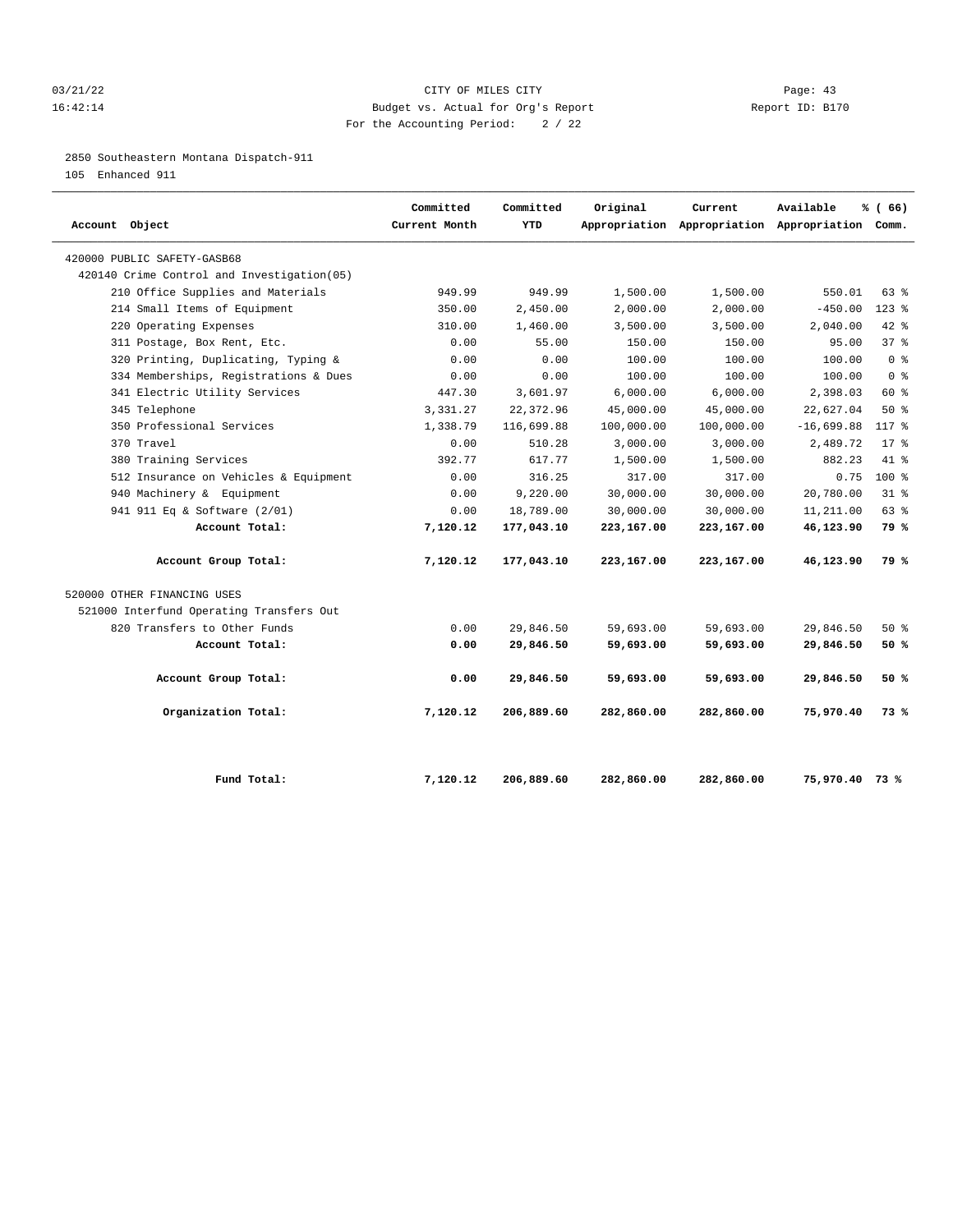#### 03/21/22 Page: 44 16:42:14 Budget vs. Actual for Org's Report Report ID: B170 For the Accounting Period: 2 / 22

### 2880 LIBRARY GRANTS

39 Partners Program

| Account Object                                                      | Committed<br>Current Month | Committed<br><b>YTD</b> | Original<br>Appropriation | Current<br>Appropriation | Available<br>Appropriation | % (66)<br>Comm. |
|---------------------------------------------------------------------|----------------------------|-------------------------|---------------------------|--------------------------|----------------------------|-----------------|
| 460000 CULTURE AND RECREATION-GASB68<br>460100 Library Services(16) |                            |                         |                           |                          |                            |                 |
| 311 Postage, Box Rent, Etc.                                         | 282.15                     | 1,775.40                | 4,900.00                  | 4,900.00                 | 3,124.60                   | 36 <sup>8</sup> |
| 382 Books                                                           | 0.00                       | 0.00                    | 100.00                    | 100.00                   | 100.00                     | 0 <sup>8</sup>  |
| Account Total:                                                      | 282.15                     | 1,775.40                | 5,000.00                  | 5,000.00                 | 3,224.60                   | 36%             |
| Account Group Total:                                                | 282.15                     | 1,775.40                | 5,000.00                  | 5,000.00                 | 3,224.60                   | 36%             |
| Organization Total:                                                 | 282.15                     | 1,775.40                | 5,000.00                  | 5,000.00                 | 3,224.60                   | 36%             |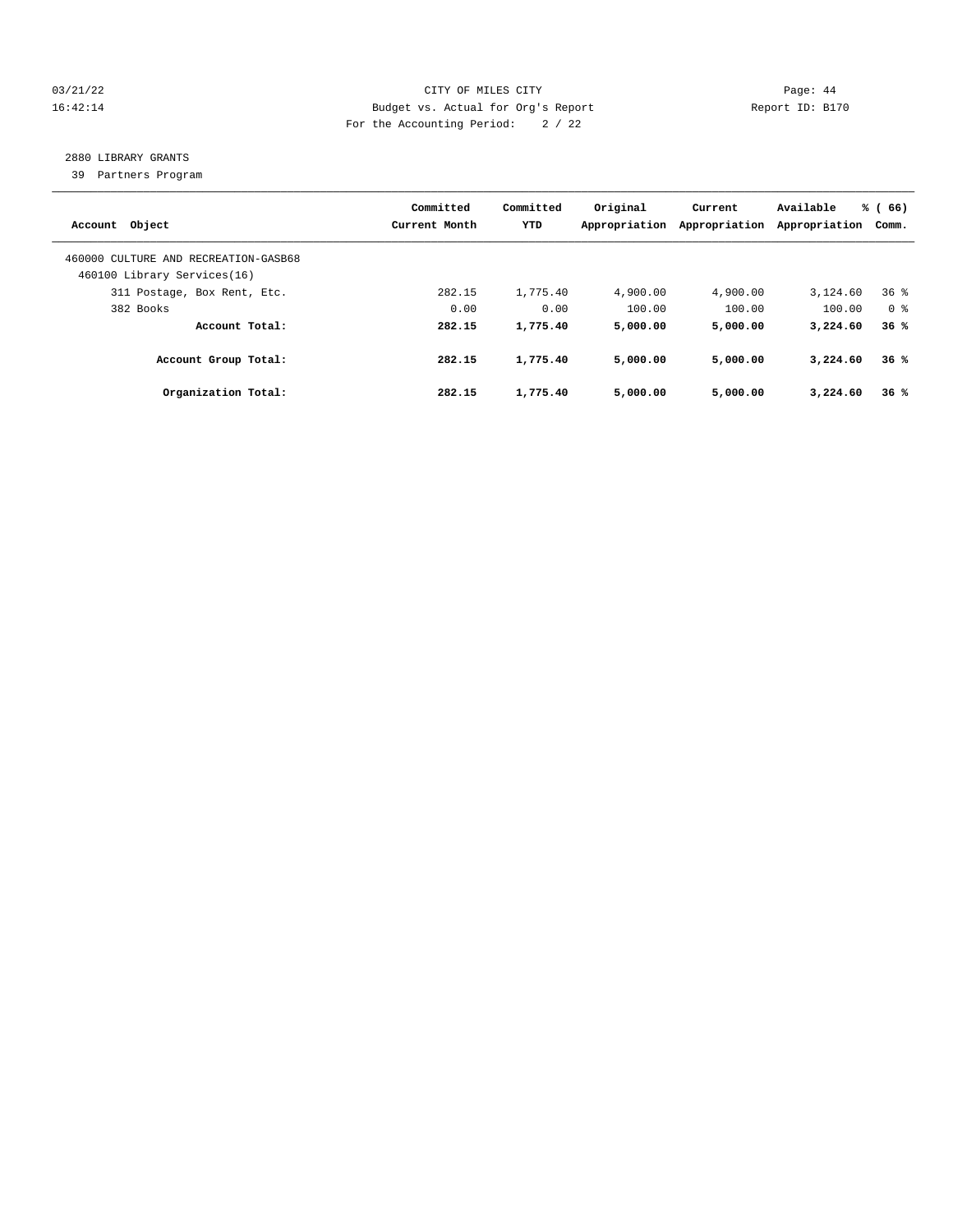#### 03/21/22 Page: 45 16:42:14 Budget vs. Actual for Org's Report Report ID: B170 For the Accounting Period: 2 / 22

#### 2880 LIBRARY GRANTS

41 Sagebrush Fed/Coal Sev Tax

| Account Object                       | Committed<br>Current Month | Committed<br>YTD | Original<br>Appropriation | Current<br>Appropriation | Available<br>Appropriation | % (66)<br>Comm. |
|--------------------------------------|----------------------------|------------------|---------------------------|--------------------------|----------------------------|-----------------|
| 460000 CULTURE AND RECREATION-GASB68 |                            |                  |                           |                          |                            |                 |
| 460100 Library Services(16)          |                            |                  |                           |                          |                            |                 |
| 210 Office Supplies and Materials    | 0.00                       | 0.00             | 500.00                    | 500.00                   | 500.00                     | 0 <sup>8</sup>  |
| 214 Small Items of Equipment         | 0.00                       | 0.00             | 500.00                    | 500.00                   | 500.00                     | 0 <sup>8</sup>  |
| 350 Professional Services            | 0.00                       | 0.00             | 20,019.00                 | 20,019.00                | 20,019.00                  | 0 <sup>8</sup>  |
| 370 Travel                           | 0.00                       | 0.00             | 2,000.00                  | 2,000.00                 | 2,000.00                   | 0 <sup>8</sup>  |
| 380 Training Services                | 0.00                       | 0.00             | 2,000.00                  | 2,000.00                 | 2,000.00                   | 0 <sup>8</sup>  |
| Account Total:                       | 0.00                       | 0.00             | 25,019.00                 | 25,019.00                | 25,019.00                  | 0 <sup>8</sup>  |
| Account Group Total:                 | 0.00                       | 0.00             | 25,019.00                 | 25,019.00                | 25,019.00                  | 0 %             |
| Organization Total:                  | 0.00                       | 0.00             | 25,019.00                 | 25,019.00                | 25,019.00                  | 0 <sup>8</sup>  |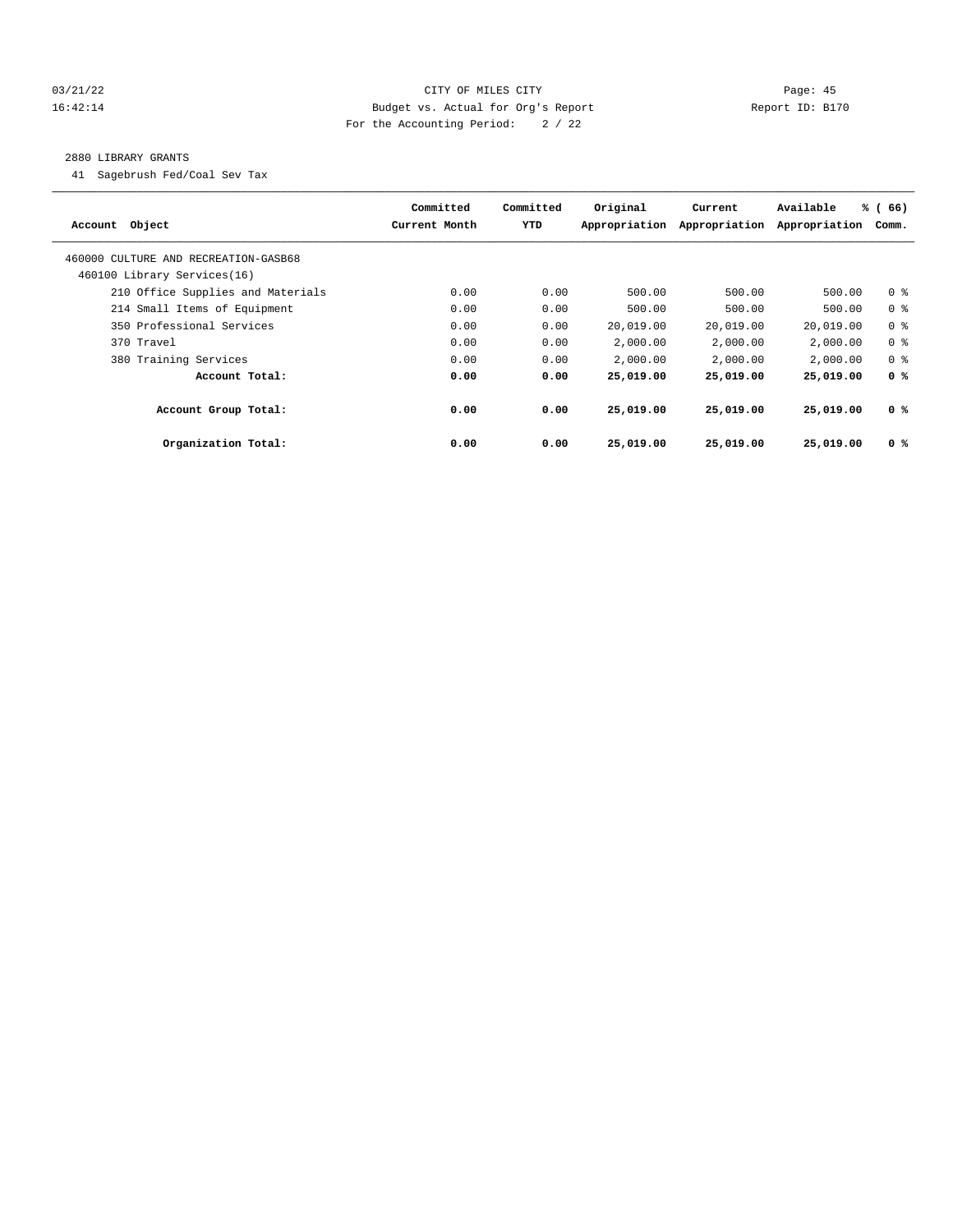#### 03/21/22 Page: 46 16:42:14 Budget vs. Actual for Org's Report Report ID: B170 For the Accounting Period: 2 / 22

#### 2880 LIBRARY GRANTS

43 State Aid Per Capita-Tech Serv

| Account Object                       | Committed<br>Current Month | Committed<br><b>YTD</b> | Original<br>Appropriation | Current<br>Appropriation | Available<br>Appropriation | % (66)<br>Comm. |
|--------------------------------------|----------------------------|-------------------------|---------------------------|--------------------------|----------------------------|-----------------|
| 460000 CULTURE AND RECREATION-GASB68 |                            |                         |                           |                          |                            |                 |
| 460100 Library Services(16)          |                            |                         |                           |                          |                            |                 |
| 210 Office Supplies and Materials    | 0.00                       | 0.00                    | 1,000.00                  | 1,000.00                 | 1,000.00                   | 0 <sup>8</sup>  |
| 214 Small Items of Equipment         | 0.00                       | 0.00                    | 5.000.00                  | 5.000.00                 | 5.000.00                   | 0 <sup>8</sup>  |
| 350 Professional Services            | 0.00                       | 0.00                    | 20,928.00                 | 20,928.00                | 20,928.00                  | 0 <sup>8</sup>  |
| 370 Travel                           | 0.00                       | 0.00                    | 1,000.00                  | 1,000.00                 | 1,000.00                   | 0 <sup>8</sup>  |
| Account Total:                       | 0.00                       | 0.00                    | 27,928.00                 | 27,928.00                | 27,928.00                  | 0 <sup>8</sup>  |
| Account Group Total:                 | 0.00                       | 0.00                    | 27,928.00                 | 27,928,00                | 27,928.00                  | 0 %             |
| Organization Total:                  | 0.00                       | 0.00                    | 27,928.00                 | 27,928.00                | 27,928.00                  | 0 <sup>8</sup>  |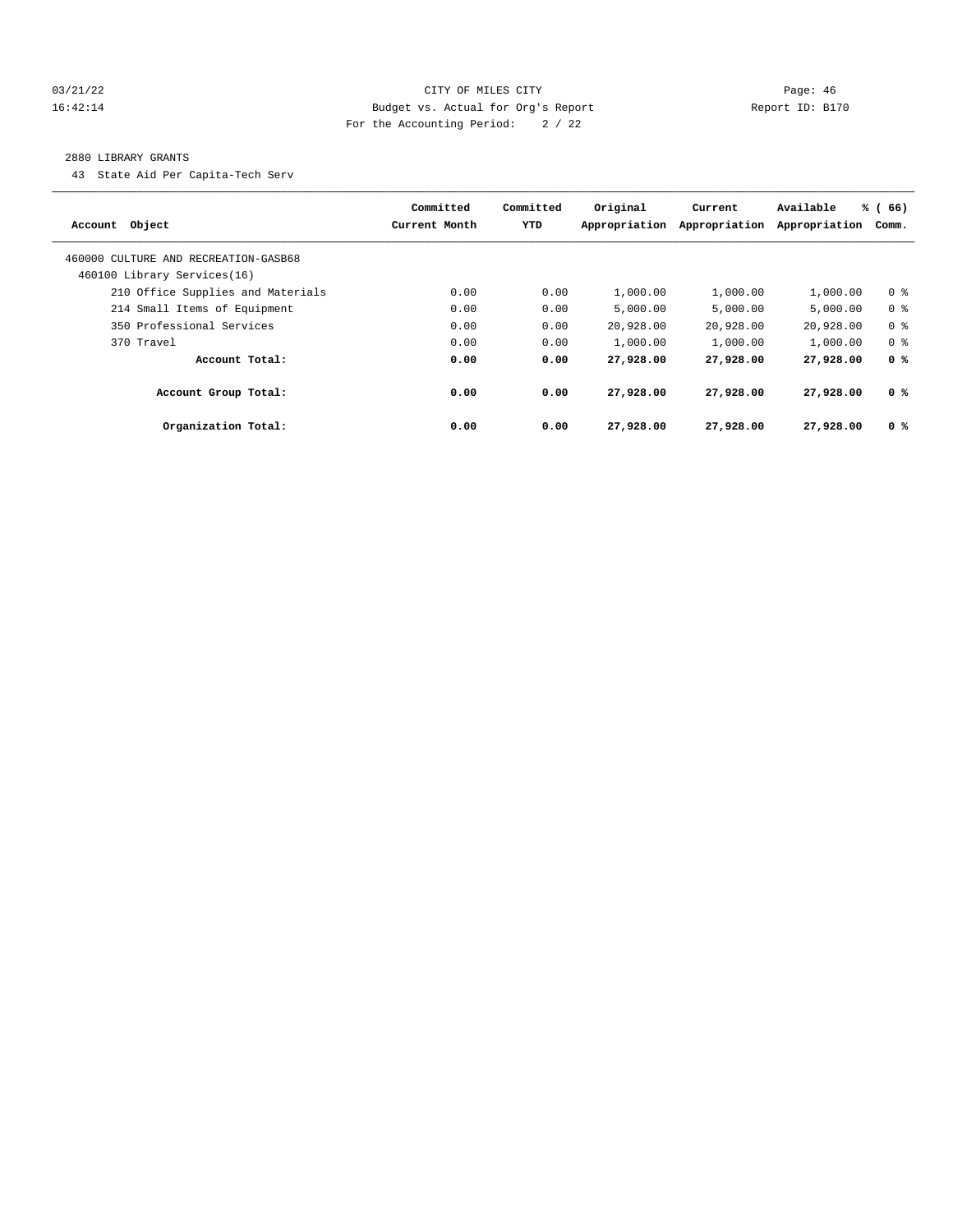#### 03/21/22 Page: 47 16:42:14 Budget vs. Actual for Org's Report Report ID: B170 For the Accounting Period: 2 / 22

#### 2880 LIBRARY GRANTS

111 One Time Endowments-Library

| Account Object                                                      | Committed<br>Current Month | Committed<br><b>YTD</b> | Original<br>Appropriation | Current<br>Appropriation | Available<br>Appropriation | % (66)<br>Comm. |
|---------------------------------------------------------------------|----------------------------|-------------------------|---------------------------|--------------------------|----------------------------|-----------------|
| 460000 CULTURE AND RECREATION-GASB68<br>460100 Library Services(16) |                            |                         |                           |                          |                            |                 |
| 360 Contr R & M                                                     | 0.00                       | 0.00                    | 2,785.00                  | 2,785.00                 | 2,785.00                   | 0 <sup>8</sup>  |
| Account Total:                                                      | 0.00                       | 0.00                    | 2,785.00                  | 2,785.00                 | 2,785.00                   | 0 <sup>8</sup>  |
| Account Group Total:                                                | 0.00                       | 0.00                    | 2,785.00                  | 2,785.00                 | 2,785.00                   | 0 %             |
| Organization Total:                                                 | 0.00                       | 0.00                    | 2,785.00                  | 2,785.00                 | 2,785.00                   | 0 <sup>8</sup>  |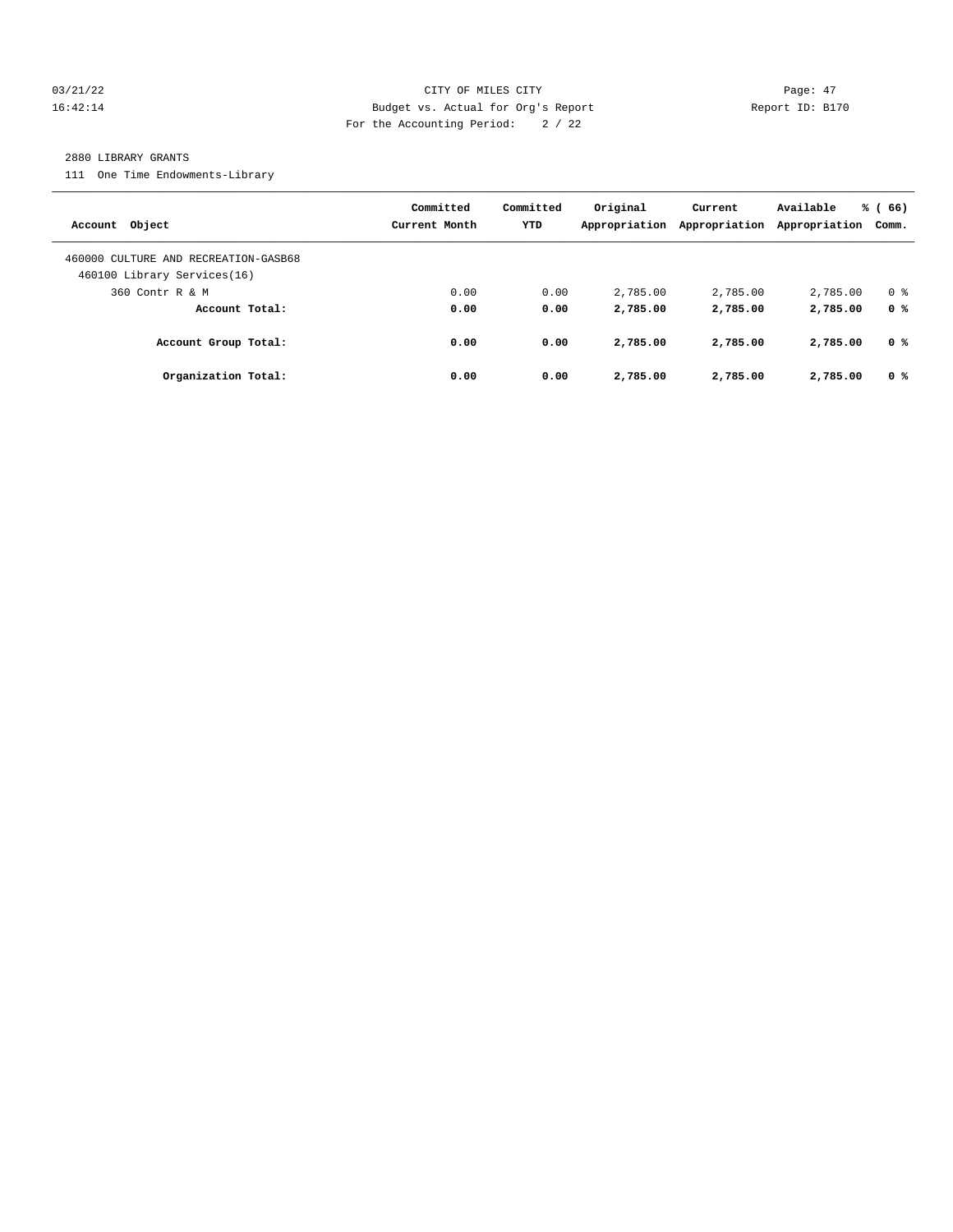#### 03/21/22 Page: 48 16:42:14 Budget vs. Actual for Org's Report Report ID: B170 For the Accounting Period: 2 / 22

#### 2880 LIBRARY GRANTS

112 Library Board of Trustees-Library

| Account Object                                                      |             | Committed<br>Current Month | Committed<br>YTD | Original<br>Appropriation | Current<br>Appropriation | Available<br>Appropriation | % (66)<br>Comm. |
|---------------------------------------------------------------------|-------------|----------------------------|------------------|---------------------------|--------------------------|----------------------------|-----------------|
| 460000 CULTURE AND RECREATION-GASB68<br>460100 Library Services(16) |             |                            |                  |                           |                          |                            |                 |
| 350 Professional Services                                           |             | 0.00                       | 0.00             | 10,000.00                 | 10,000.00                | 10,000.00                  | 0 <sup>8</sup>  |
| 360 Contr R & M                                                     |             | 0.00                       | 0.00             | 40,000.00                 | 40,000.00                | 40,000.00                  | 0 <sup>8</sup>  |
| 382 Books                                                           |             | 0.00                       | 0.00             | 10,000.00                 | 10,000.00                | 10,000.00                  | 0 <sup>8</sup>  |
| Account Total:                                                      |             | 0.00                       | 0.00             | 60,000.00                 | 60,000.00                | 60,000.00                  | 0 <sup>8</sup>  |
| Account Group Total:                                                |             | 0.00                       | 0.00             | 60,000.00                 | 60,000.00                | 60,000.00                  | 0 <sup>8</sup>  |
| Organization Total:                                                 |             | 0.00                       | 0.00             | 60,000.00                 | 60,000.00                | 60,000.00                  | 0 <sup>8</sup>  |
|                                                                     |             |                            |                  |                           |                          |                            |                 |
|                                                                     | Fund Total: | 282.15                     | 1,775.40         | 120,732.00                | 120,732.00               | 118,956.60                 | $1\degree$      |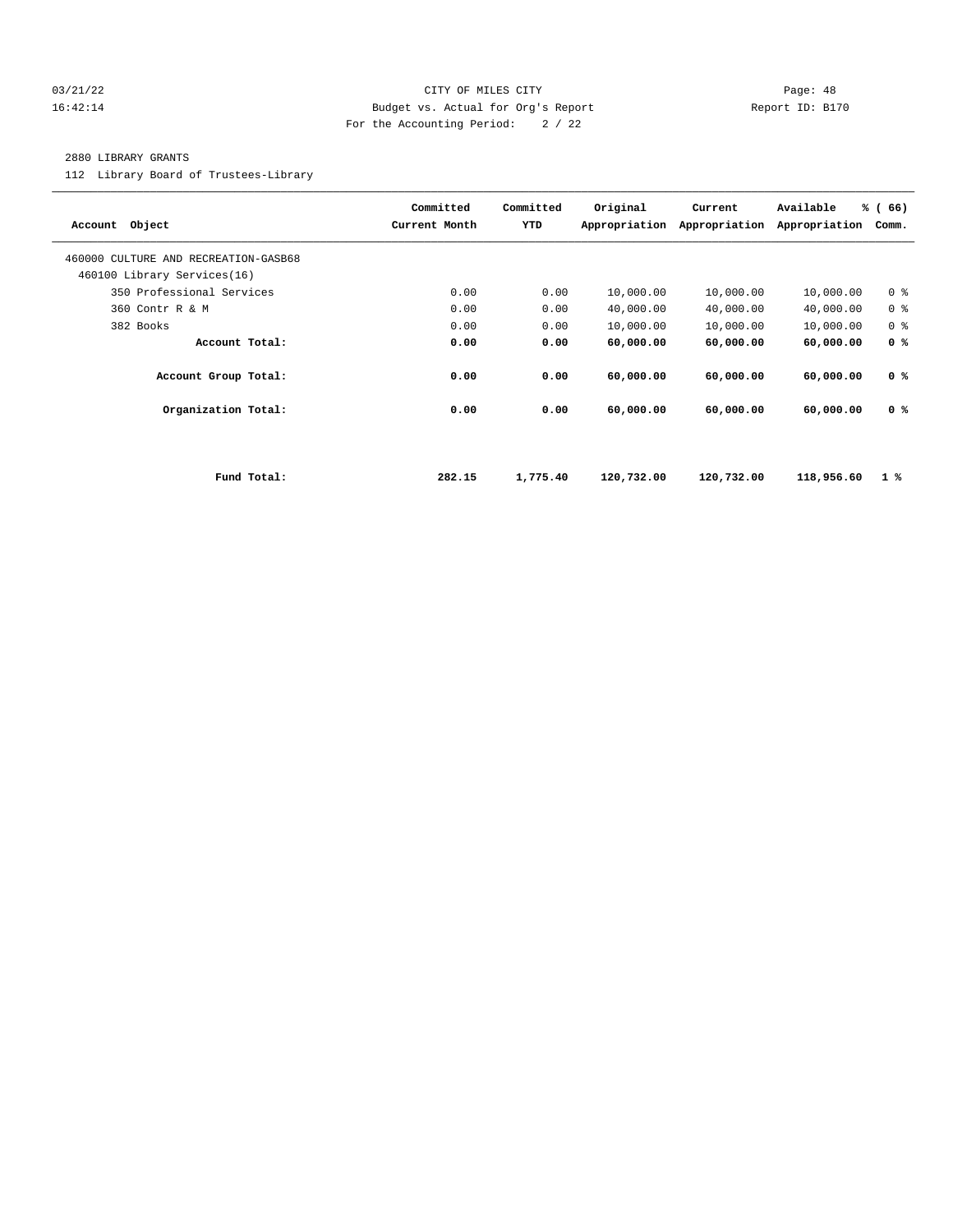#### 03/21/22 Page: 49 16:42:14 Budget vs. Actual for Org's Report Report ID: B170 For the Accounting Period: 2 / 22

2935 Historic Preservation

11 Historic Preservation

| Account Object                              | Committed<br>Current Month | Committed<br>YTD | Original  | Current   | Available<br>Appropriation Appropriation Appropriation Comm. | % (66)         |
|---------------------------------------------|----------------------------|------------------|-----------|-----------|--------------------------------------------------------------|----------------|
|                                             |                            |                  |           |           |                                                              |                |
| 460000 CULTURE AND RECREATION-GASB68        |                            |                  |           |           |                                                              |                |
| 460461 Historic Preservation-Administration |                            |                  |           |           |                                                              |                |
| 111 Salaries and Wages - Permanent          | 0.00                       | 450.95           | 1,980.00  | 1,980.00  | 1,529.05                                                     | $23$ $%$       |
| 131 VACATION                                | 0.00                       | 123.34           | 60.00     | 60.00     | $-63.34$                                                     | 206%           |
| 132 SICK LEAVE                              | 0.00                       | 27.24            | 60.00     | 60.00     | 32.76                                                        | $45*$          |
| 133 OTHER LEAVE PAY                         | 0.00                       | 98.10            | 121.00    | 121.00    | 22.90                                                        | 81 %           |
| 141 Unemployment Insurance                  | 0.00                       | 1.77             | 3.00      | 3.00      | 1.23                                                         | 59 %           |
| 142 Workers' Compensation                   | 0.00                       | 4.18             | 17.00     | 17.00     | 12.82                                                        | 25%            |
| 143 Health Insurance                        | 0.09                       | 128.79           | 513.00    | 513.00    | 384.21                                                       | 25%            |
| 144 FICA                                    | 0.00                       | 54.12            | 170.00    | 170.00    | 115.88                                                       | $32$ $%$       |
| 145 PERS                                    | 0.00                       | 62.06            | 197.00    | 197.00    | 134.94                                                       | $32$ $%$       |
| 196 CLOTHING ALLOTMENT                      | 0.00                       | 7.50             | 0.00      | 0.00      | $-7.50$                                                      | $***$ 8        |
| 210 Office Supplies and Materials           | 0.00                       | 0.00             | 500.00    | 500.00    | 500.00                                                       | 0 <sup>8</sup> |
| 220 Operating Expenses                      | 0.00                       | 0.00             | 500.00    | 500.00    | 500.00                                                       | 0 <sup>8</sup> |
| 231 Gas, Oil, Diesel Fuel, Grease, etc.     | 0.00                       | 0.00             | 200.00    | 200.00    | 200.00                                                       | 0 <sup>8</sup> |
| 311 Postage, Box Rent, Etc.                 | 0.00                       | 0.53             | 100.00    | 100.00    | 99.47                                                        | 1 <sup>8</sup> |
| 320 Printing, Duplicating, Typing &         | 0.00                       | 235.97           | 1,000.00  | 1,000.00  | 764.03                                                       | $24$ %         |
| Publicity, Subscriptions & Dues<br>330      | 0.00                       | 0.00             | 100.00    | 100.00    | 100.00                                                       | 0 <sup>8</sup> |
| 331 Publication of Formal & Legal Notices   | 0.00                       | 0.00             | 100.00    | 100.00    | 100.00                                                       | 0 <sup>8</sup> |
| 334 Memberships, Registrations & Dues       | 0.00                       | 0.00             | 100.00    | 100.00    | 100.00                                                       | 0 <sup>°</sup> |
| 345 Telephone                               | 0.00                       | 65.26            | 50.00     | 50.00     | $-15.26$                                                     | 131 %          |
| 347 Internet                                | 0.00                       | 1.67             | 50.00     | 50.00     | 48.33                                                        | 3 <sup>8</sup> |
| 350 Professional Services                   | 0.00                       | 7.72             | 79,480.00 | 79,480.00 | 79, 472.28                                                   | 0 <sup>8</sup> |
| 370 Travel                                  | 0.00                       | 397.04           | 300.00    | 300.00    | $-97.04$                                                     | $132*$         |
| 380 Training Services                       | 0.00                       | 102.50           | 300.00    | 300.00    | 197.50                                                       | $34$ $%$       |
| 513 Liability                               | 0.00                       | 42.30            | 46.00     | 46.00     | 3.70                                                         | $92$ $%$       |
| Account Total:                              | 0.09                       | 1,811.04         | 85,947.00 | 85,947.00 | 84,135.96                                                    | 2%             |
| Account Group Total:                        | 0.09                       | 1,811.04         | 85,947.00 | 85,947.00 | 84,135.96                                                    | 2%             |
| 520000 OTHER FINANCING USES                 |                            |                  |           |           |                                                              |                |
| 521000 Interfund Operating Transfers Out    |                            |                  |           |           |                                                              |                |
| 820 Transfers to Other Funds                | 0.00                       | 0.00             | 2,000.00  | 2,000.00  | 2,000.00                                                     | 0 <sup>8</sup> |
| Account Total:                              | 0.00                       | 0.00             | 2,000.00  | 2,000.00  | 2,000.00                                                     | 0 <sup>8</sup> |
| Account Group Total:                        | 0.00                       | 0.00             | 2,000.00  | 2,000.00  | 2,000.00                                                     | 0 <sup>8</sup> |
| Organization Total:                         | 0.09                       | 1,811.04         | 87,947.00 | 87,947.00 | 86,135.96                                                    | 2%             |
| Fund Total:                                 | 0.09                       | 1,811.04         | 87,947.00 | 87,947.00 | 86,135.96                                                    | 2%             |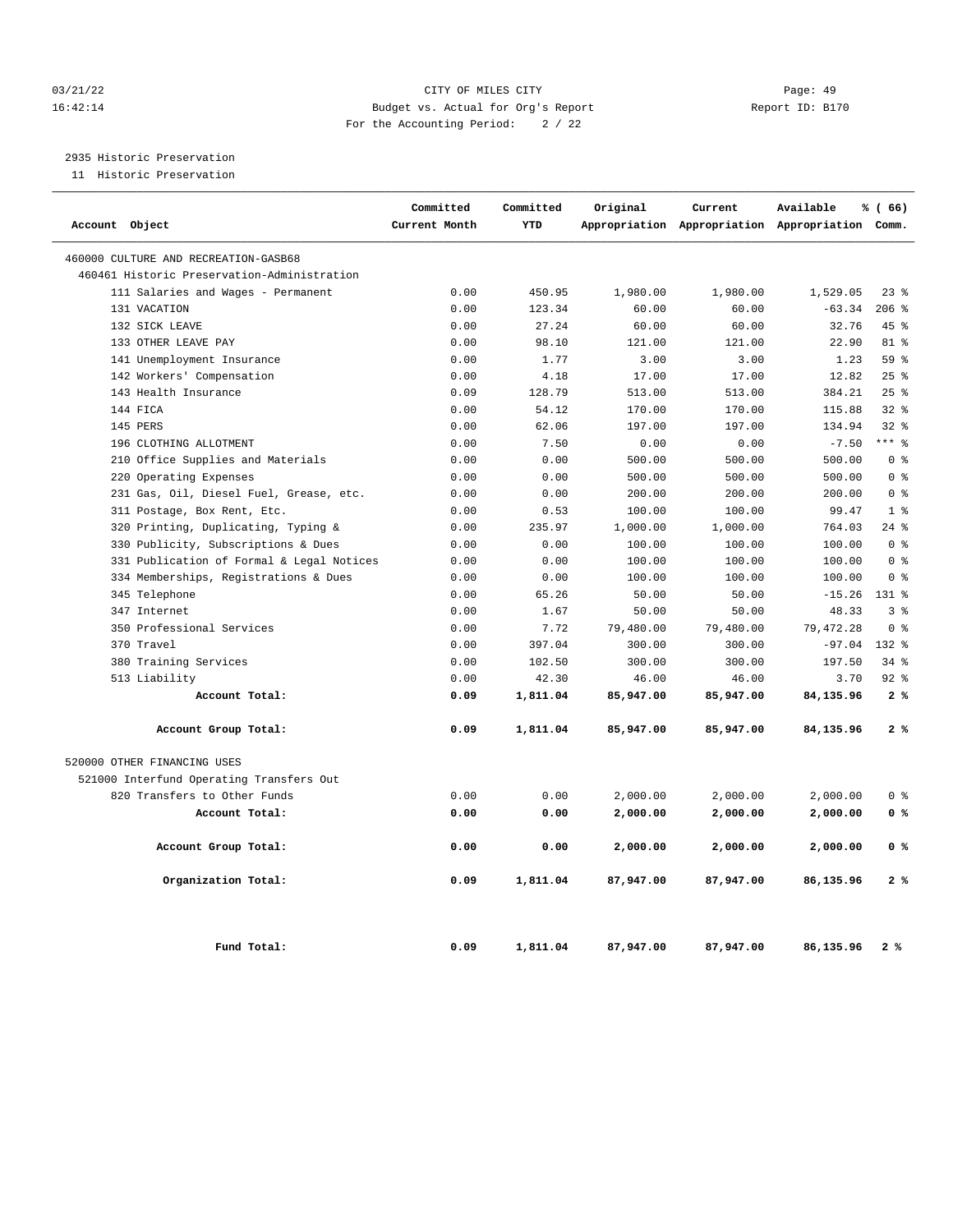#### 03/21/22 Page: 50 16:42:14 Budget vs. Actual for Org's Report Report ID: B170 For the Accounting Period: 2 / 22

#### 2985 RETIRED SENIOR VOLUNTEER PROG (RSVP)

15 Retired Senior Volunteer Program

| Account Object                                                        | Committed<br>Current Month | Committed<br>YTD  | Original           | Current            | Available<br>Appropriation Appropriation Appropriation Comm. | % (66)                  |
|-----------------------------------------------------------------------|----------------------------|-------------------|--------------------|--------------------|--------------------------------------------------------------|-------------------------|
| 450000 Social and Economic Services-GASB68<br>450330 RSVP Non-Federal |                            |                   |                    |                    |                                                              |                         |
| 111 Salaries and Wages - Permanent                                    | 206.80                     | 1,344.32          | 4,000.00           | 4,000.00           | 2,655.68                                                     | 34 %                    |
| 131 VACATION                                                          | 0.00                       | 257.87            | 0.00               | 0.00               | $-257.87$                                                    | $***$ $%$               |
| 132 SICK LEAVE                                                        | 9.84                       | 130.98            | 0.00               | 0.00               | $-130.98$                                                    | $***$ $-$               |
| 141 Unemployment Insurance                                            | 0.54                       | 4.32              | 60.00              | 60.00              | 55.68                                                        | 7 %                     |
| 142 Workers' Compensation                                             | 1.29                       | 10.28             | 27.00              | 27.00              | 16.72                                                        | 38 %                    |
| 143 Health Insurance                                                  | 0.00                       | 0.00              | 1,153.00           | 1,153.00           | 1,153.00                                                     | 0 <sup>8</sup>          |
| 144 FICA                                                              | 16.58                      | 132.64            | 306.00             | 306.00             | 173.36                                                       | 43 %                    |
| 145 PERS                                                              | 19.21                      | 153.71            | 351.00             | 351.00             | 197.29                                                       | 44 %                    |
| 210 Office Supplies and Materials                                     | 0.00                       | 736.84            | 1,675.00           | 1,675.00           | 938.16                                                       | 44 %                    |
| 220 Operating Expenses                                                | 583.21                     | 3,442.48          | 3,464.00           | 3,464.00           | 21.52                                                        | 99 %                    |
| 311 Postage, Box Rent, Etc.                                           | 0.00                       | 102.50            | 681.00             | 681.00             | 578.50                                                       | 15 <sup>°</sup>         |
| 330 Publicity, Subscriptions & Dues                                   | 0.00                       | 159.60            | 160.00             | 160.00             | 0.40                                                         | 100%                    |
| 334 Memberships, Registrations & Dues                                 | 0.00                       | 0.00              | 190.00             | 190.00             | 190.00                                                       | 0 <sup>8</sup>          |
| 345 Telephone                                                         | 121.64                     | 372.95            | 1,637.00           | 1,637.00           | 1,264.05                                                     | 23%                     |
| 370 Travel                                                            | 0.00                       | 382.20            | 5,356.00           | 5,356.00           | 4,973.80                                                     | 7 %                     |
| 379 Other Travel                                                      | 51.68                      | 320.68            | 2,360.00           | 2,360.00           | 2,039.32                                                     | $14*$                   |
| 512 Insurance on Vehicles & Equipment                                 | 0.00                       | 0.00              | 500.00             | 500.00             | 500.00                                                       | 0 <sup>8</sup>          |
| 513 Liability                                                         | 0.00                       | 17.25             | 562.00             | 562.00             | 544.75                                                       | 3%                      |
| Account Total:                                                        | 1,010.79                   | 7,568.62          | 22,482.00          | 22,482.00          | 14,913.38                                                    | 34 %                    |
|                                                                       |                            |                   |                    |                    |                                                              |                         |
| 450340 RSVP FEDERAL GRANT- FALLON/CUSTER                              |                            |                   |                    |                    |                                                              |                         |
| 111 Salaries and Wages - Permanent                                    | 4,498.05                   | 29,308.37         | 54, 417.00         | 54, 417.00         | 25,108.63                                                    | $54$ %                  |
| 131 VACATION                                                          | 0.00                       | 5,152.66          | 0.00               | 0.00               | $-5, 152.66$                                                 | $***$ $-$               |
| 132 SICK LEAVE                                                        | 199.75                     | 2,780.04          | 0.00               | 0.00               | $-2,780.04$                                                  | $***$ $-$               |
| 141 Unemployment Insurance                                            | 11.75                      | 93.17             | 816.00             | 816.00             | 722.83                                                       | $11$ %                  |
| 142 Workers' Compensation                                             | 25.91                      | 206.30            | 398.00             | 398.00             | 191.70                                                       | $52$ $%$<br>71 %        |
| 143 Health Insurance                                                  | 853.45                     | 6,826.34          | 9,647.00           | 9,647.00           | 2,820.66                                                     |                         |
| 144 FICA                                                              | 359.36                     | 2,848.77          | 4,163.00           | 4,163.00           | 1,314.23                                                     | 68 %                    |
| 145 PERS                                                              | 365.13<br>0.00             | 2,921.01<br>17.02 | 325.00             | 325.00<br>1,554.00 | $-2,596.01$<br>1,536.98                                      | 899 %<br>1 <sup>8</sup> |
| 210 Office Supplies and Materials<br>220 Operating Expenses           | 29.19                      | 86.92             | 1,554.00<br>750.00 | 750.00             | 663.08                                                       | $12*$                   |
| 311 Postage, Box Rent, Etc.                                           | 116.00                     | 471.63            | 0.00               | 0.00               | $-471.63$                                                    | $***$ 2                 |
| 334 Memberships, Registrations & Dues                                 | 0.00                       | 75.00             | 260.00             | 260.00             | 185.00                                                       | 29%                     |
| 345 Telephone                                                         | 0.00                       | 495.78            | 1,509.00           | 1,509.00           |                                                              | 33%                     |
| 530 Rent                                                              | 1,950.00                   | 7,800.00          | 7,800.00           | 7,800.00           | 1,013.22<br>0.00                                             | 100 %                   |
| Account Total:                                                        | 8,408.59                   | 59,083.01         | 81,639.00          | 81,639.00          | 22,555.99                                                    | 72%                     |
|                                                                       |                            |                   |                    |                    |                                                              |                         |
| 450351 RSVP-Excess                                                    |                            |                   |                    |                    |                                                              |                         |
| 111 Salaries and Wages - Permanent                                    | 0.00                       | 0.00              | 2,040.00           | 2,040.00           | 2,040.00                                                     | 0 <sup>8</sup>          |
| 133 OTHER LEAVE PAY                                                   | 0.00                       | 0.00              | 10,000.00          | 10,000.00          | 10,000.00                                                    | 0 <sup>8</sup>          |
| 141 Unemployment Insurance                                            | 0.00                       | 0.00              | 181.00             | 181.00             | 181.00                                                       | 0 <sup>8</sup>          |
| 142 Workers' Compensation                                             | 0.00                       | 0.00              | 81.00              | 81.00              | 81.00                                                        | 0 <sup>8</sup>          |
| 144 FICA                                                              | 0.00                       | 0.00              | 921.00             | 921.00             | 921.00                                                       | 0 <sup>8</sup>          |
| 145 PERS                                                              | 0.00                       | 0.00              | 1,068.00           | 1,068.00           | 1,068.00                                                     | 0 <sup>8</sup>          |
| 220 Operating Expenses                                                | 0.00                       | 1,604.06          | 2,000.00           | 2,000.00           | 395.94                                                       | $80*$                   |
| Account Total:                                                        | 0.00                       | 1,604.06          | 16,291.00          | 16,291.00          | 14,686.94                                                    | 10 %                    |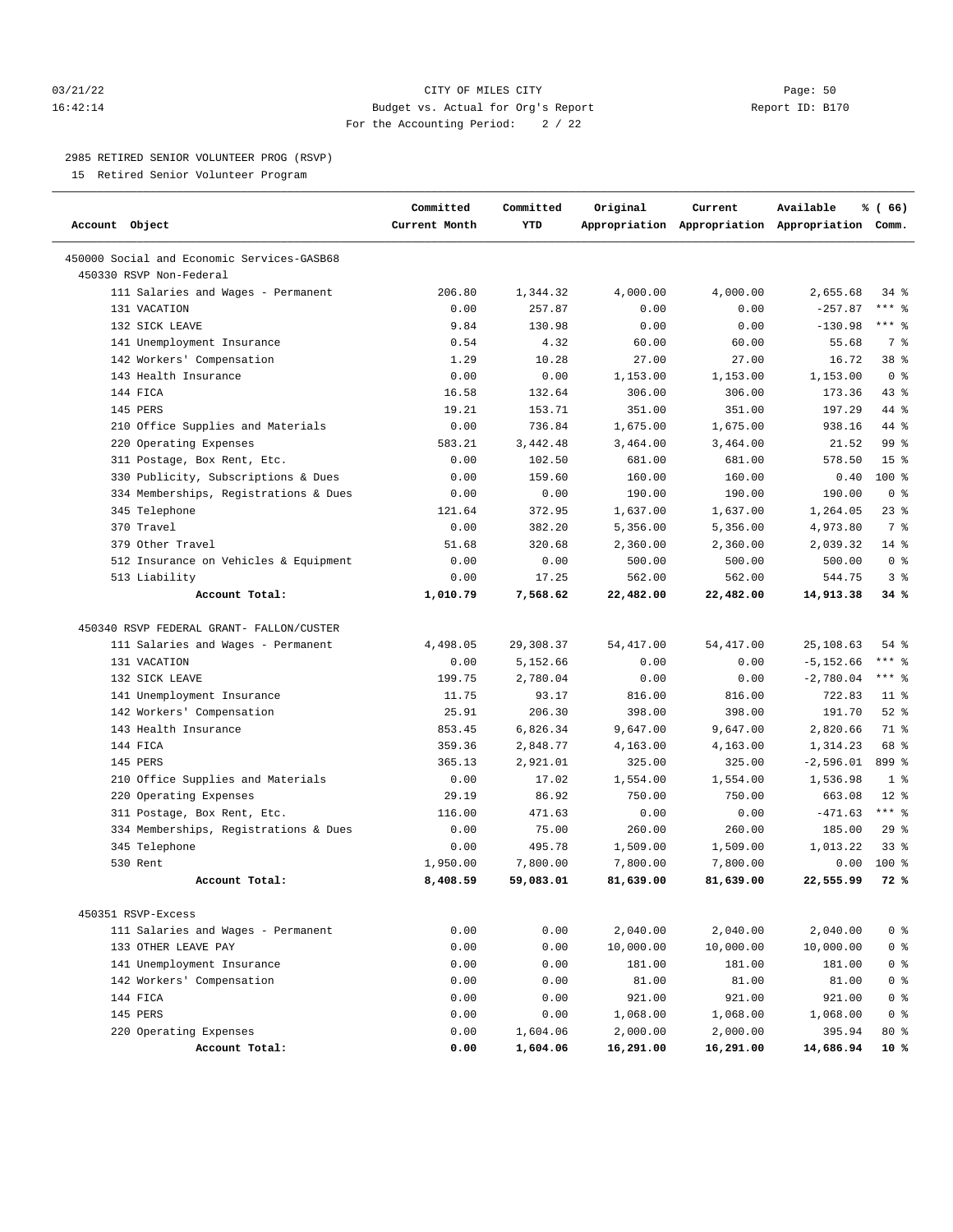#### 03/21/22 Page: 51 16:42:14 Budget vs. Actual for Org's Report Report ID: B170 For the Accounting Period: 2 / 22

2985 RETIRED SENIOR VOLUNTEER PROG (RSVP)

15 Retired Senior Volunteer Program

| Account Object       | Committed<br>Current Month | Committed<br>YTD | Original<br>Appropriation | Current<br>Appropriation | Available<br>Appropriation | % (66)<br>Comm. |
|----------------------|----------------------------|------------------|---------------------------|--------------------------|----------------------------|-----------------|
| Account Group Total: | 9,419.38                   | 68,255.69        | 120,412.00                | 120,412.00               | 52,156.31                  | 57%             |
| Organization Total:  | 9,419.38                   | 68,255.69        | 120,412.00                | 120,412.00               | 52,156.31                  | 57%             |
| Fund Total:          | 9,419.38                   | 68,255.69        | 120,412.00                | 120,412.00               | 52, 156. 31 57 %           |                 |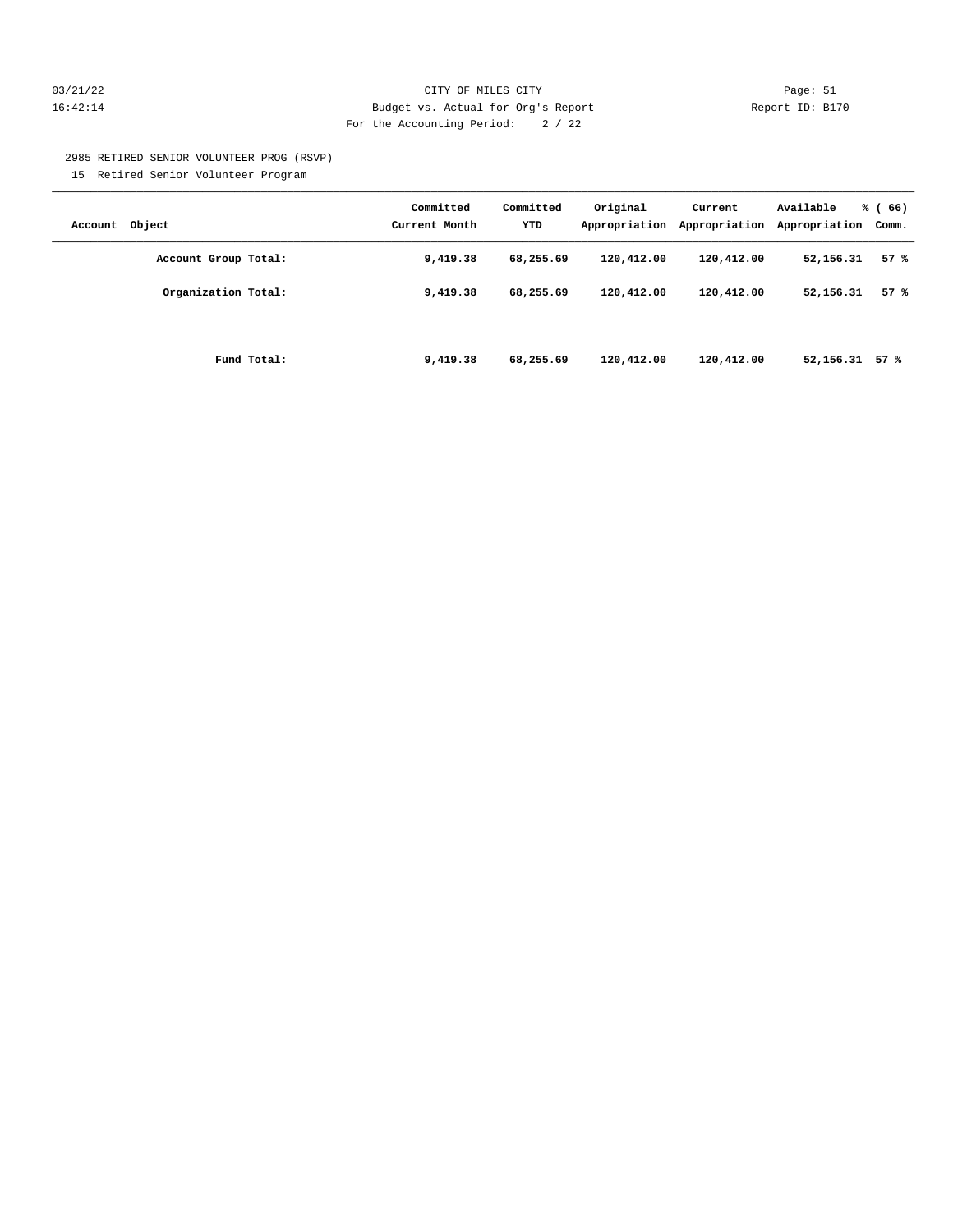#### 03/21/22 Page: 52 16:42:14 Budget vs. Actual for Org's Report Report ID: B170 For the Accounting Period: 2 / 22

2991 Federal Recovery Funds

22 Water Plant

| Account Object                                                               | Committed<br>Current Month | Committed<br><b>YTD</b> | Original<br>Appropriation | Current<br>Appropriation | Available<br>Appropriation | % (66)<br>Comm. |
|------------------------------------------------------------------------------|----------------------------|-------------------------|---------------------------|--------------------------|----------------------------|-----------------|
| 430000 Public Works-GASB68<br>430530 Water Source of Supply and Pumping (22) |                            |                         |                           |                          |                            |                 |
| 940 Machinery & Equipment                                                    | 0.00                       | 0.00                    | 5,289,250.00              | 5,289,250.00             | 5,289,250.00               | 0 <sup>8</sup>  |
| Account Total:                                                               | 0.00                       | 0.00                    | 5,289,250.00              | 5,289,250.00             | 5,289,250.00               | 0 %             |
| Account Group Total:                                                         | 0.00                       | 0.00                    | 5,289,250.00              | 5,289,250.00             | 5,289,250.00               | 0 <sup>8</sup>  |
| Organization Total:                                                          | 0.00                       | 0.00                    | 5,289,250.00              | 5,289,250.00             | 5,289,250.00               | 0 <sup>8</sup>  |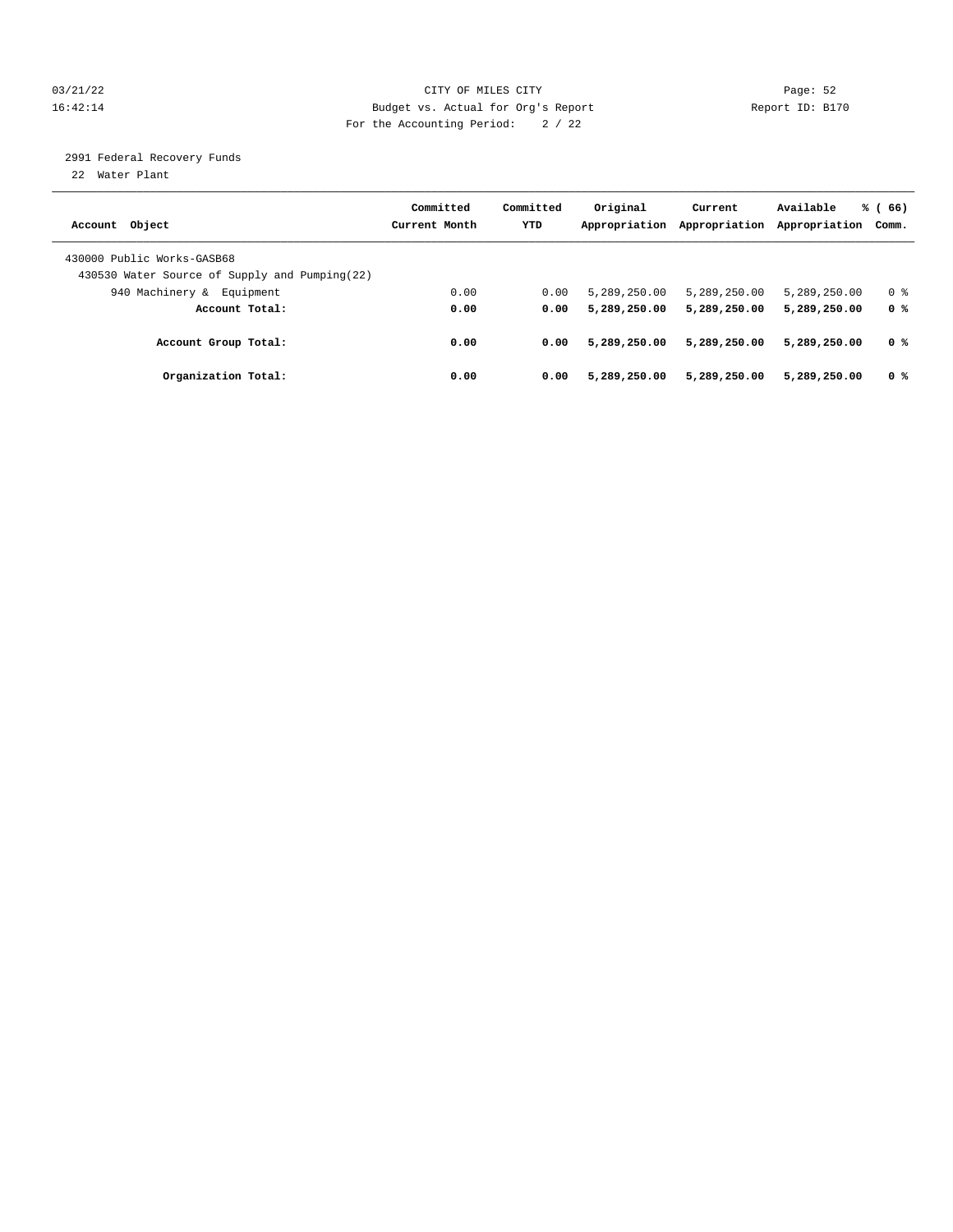#### 03/21/22 Page: 53 16:42:14 Budget vs. Actual for Org's Report Report ID: B170 For the Accounting Period: 2 / 22

2991 Federal Recovery Funds

23 Water Lines

|                                           | Committed     | Committed  | Original      | Current       | Available     | % (66)         |
|-------------------------------------------|---------------|------------|---------------|---------------|---------------|----------------|
| Account Object                            | Current Month | <b>YTD</b> | Appropriation | Appropriation | Appropriation | Comm.          |
|                                           |               |            |               |               |               |                |
| 430000 Public Works-GASB68                |               |            |               |               |               |                |
| 430550 Transmission and Distribution (23) |               |            |               |               |               |                |
| 940 Machinery &<br>Equipment              | 0.00          | 0.00       | 3,974,968.00  | 3,974,968.00  | 3,974,968,00  | 0 <sup>8</sup> |
| Account Total:                            | 0.00          | 0.00       | 3,974,968,00  | 3,974,968.00  | 3,974,968.00  | 0 %            |
|                                           |               |            |               |               |               |                |
| Account Group Total:                      | 0.00          | 0.00       | 3,974,968,00  | 3,974,968.00  | 3,974,968.00  | 0 <sup>8</sup> |
| Organization Total:                       | 0.00          | 0.00       | 3,974,968.00  | 3,974,968.00  | 3,974,968,00  | 0 <sup>8</sup> |
|                                           |               |            |               |               |               |                |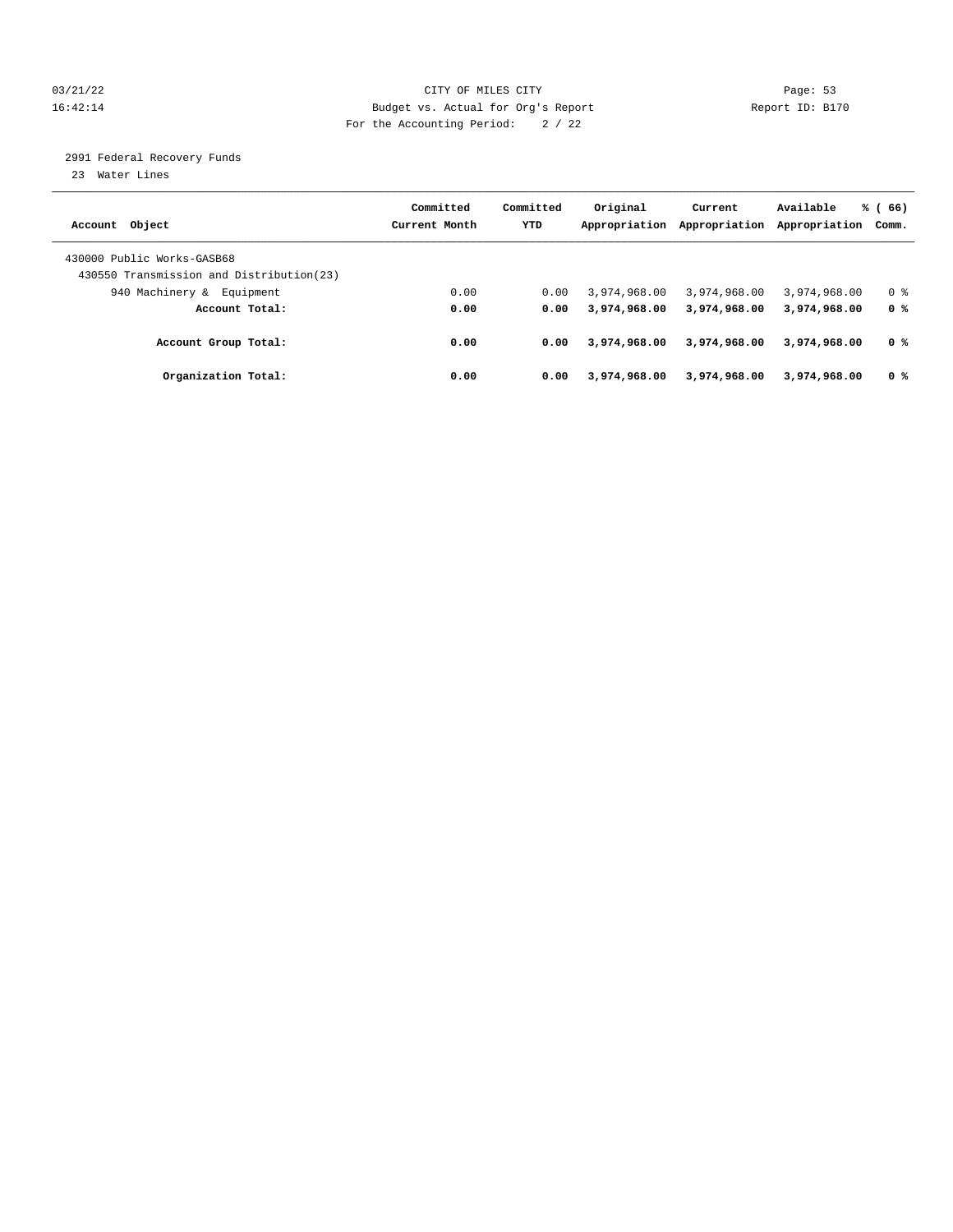#### 03/21/22 Page: 54 16:42:14 Budget vs. Actual for Org's Report Report ID: B170 For the Accounting Period: 2 / 22

2991 Federal Recovery Funds

31 Sewer Lines

| Account Object                                                              | Committed<br>Current Month | Committed<br><b>YTD</b> | Original<br>Appropriation | Current<br>Appropriation | Available<br>Appropriation | % (66)<br>Comm. |
|-----------------------------------------------------------------------------|----------------------------|-------------------------|---------------------------|--------------------------|----------------------------|-----------------|
| 430000 Public Works-GASB68<br>430630 Sewer Collection and Transmission (31) |                            |                         |                           |                          |                            |                 |
| 940 Machinery &<br>Equipment                                                | 0.00                       | 0.00                    | 493,683.00                | 493,683.00               | 493,683.00                 | 0 <sup>8</sup>  |
| Account Total:                                                              | 0.00                       | 0.00                    | 493,683.00                | 493,683.00               | 493,683.00                 | 0 %             |
| Account Group Total:                                                        | 0.00                       | 0.00                    | 493,683.00                | 493,683.00               | 493,683.00                 | 0 %             |
| Organization Total:                                                         | 0.00                       | 0.00                    | 493,683.00                | 493,683.00               | 493,683,00                 | 0 <sup>8</sup>  |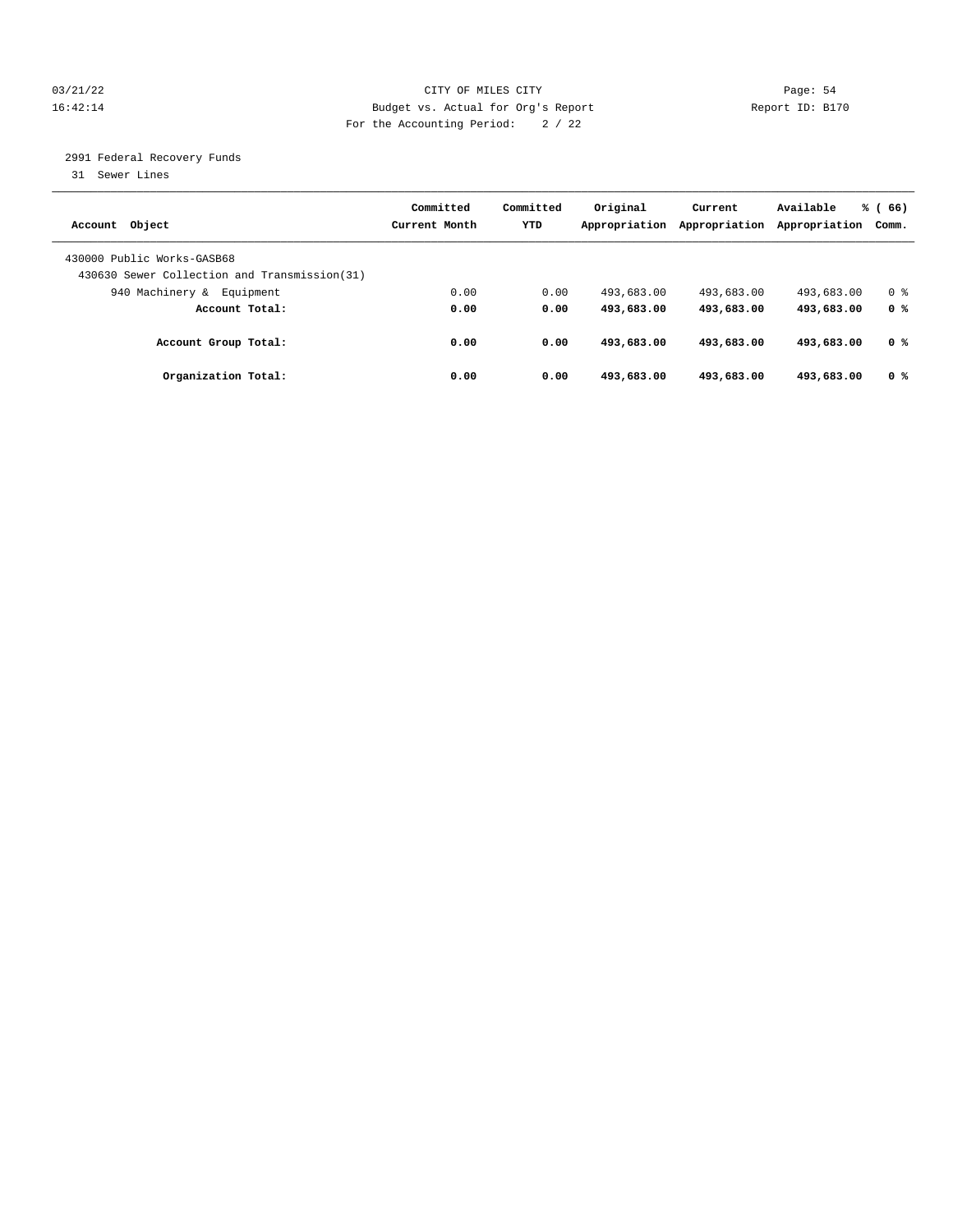#### 03/21/22 Page: 55 16:42:14 Budget vs. Actual for Org's Report Report ID: B170 For the Accounting Period: 2 / 22

## 2991 Federal Recovery Funds

107 Paved St. Maint. Dist.#204

| Account Object                                                         | Committed<br>Current Month | Committed<br><b>YTD</b> | Original<br>Appropriation | Current<br>Appropriation | Available<br>Appropriation | % (66)<br>Comm. |
|------------------------------------------------------------------------|----------------------------|-------------------------|---------------------------|--------------------------|----------------------------|-----------------|
| 430000 Public Works-GASB68<br>430235 Storm Drain & Culvert Maintenance |                            |                         |                           |                          |                            |                 |
|                                                                        |                            |                         |                           |                          |                            |                 |
| 350 Professional Services                                              | 0.00                       | 0.00                    | 499,785.00                | 499,785.00               | 499,785.00                 | 0 <sup>8</sup>  |
| Account Total:                                                         | 0.00                       | 0.00                    | 499,785.00                | 499,785.00               | 499,785.00                 | 0 <sup>8</sup>  |
| Account Group Total:                                                   | 0.00                       | 0.00                    | 499,785.00                | 499,785.00               | 499,785.00                 | 0 %             |
| Organization Total:                                                    | 0.00                       | 0.00                    | 499,785.00                | 499,785.00               | 499,785.00                 | 0 %             |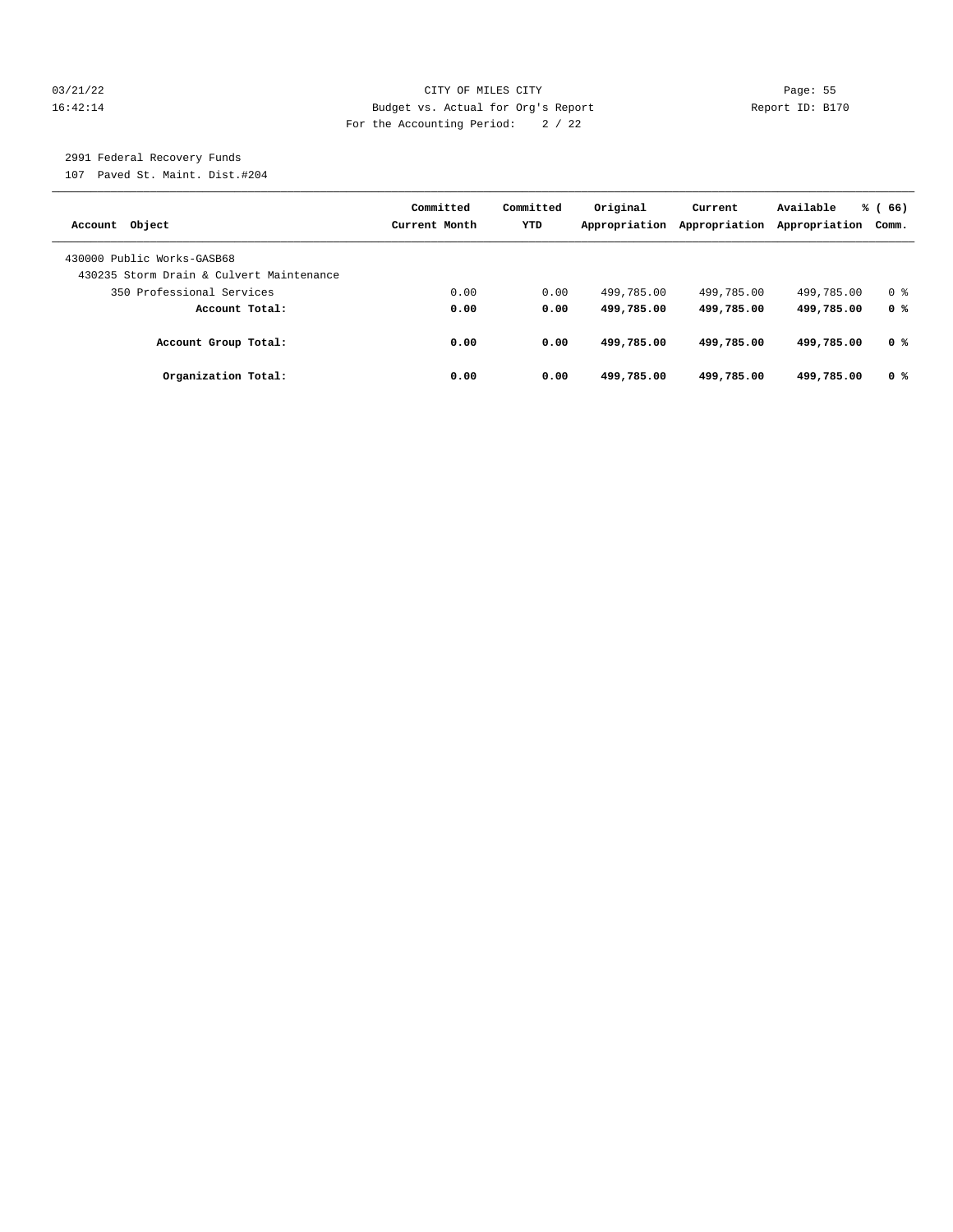#### 03/21/22 Page: 56 16:42:14 Budget vs. Actual for Org's Report Report ID: B170 For the Accounting Period: 2 / 22

### 2991 Federal Recovery Funds

108 Street Maintenance (North Side)

| Account Object                           | Committed<br>Current Month | Committed<br><b>YTD</b> | Original<br>Appropriation | Current<br>Appropriation | Available<br>Appropriation | % (66)<br>Comm. |
|------------------------------------------|----------------------------|-------------------------|---------------------------|--------------------------|----------------------------|-----------------|
| 430000 Public Works-GASB68               |                            |                         |                           |                          |                            |                 |
|                                          |                            |                         |                           |                          |                            |                 |
| 430235 Storm Drain & Culvert Maintenance |                            |                         |                           |                          |                            |                 |
| 350 Professional Services                | 0.00                       | 0.00                    | 124,947.00                | 124,947.00               | 124,947.00                 | 0 <sup>8</sup>  |
| Account Total:                           | 0.00                       | 0.00                    | 124,947.00                | 124,947.00               | 124,947.00                 | 0 %             |
| Account Group Total:                     | 0.00                       | 0.00                    | 124,947.00                | 124,947.00               | 124,947.00                 | 0 %             |
| Organization Total:                      | 0.00                       | 0.00                    | 124,947.00                | 124,947.00               | 124,947.00                 | 0 <sup>8</sup>  |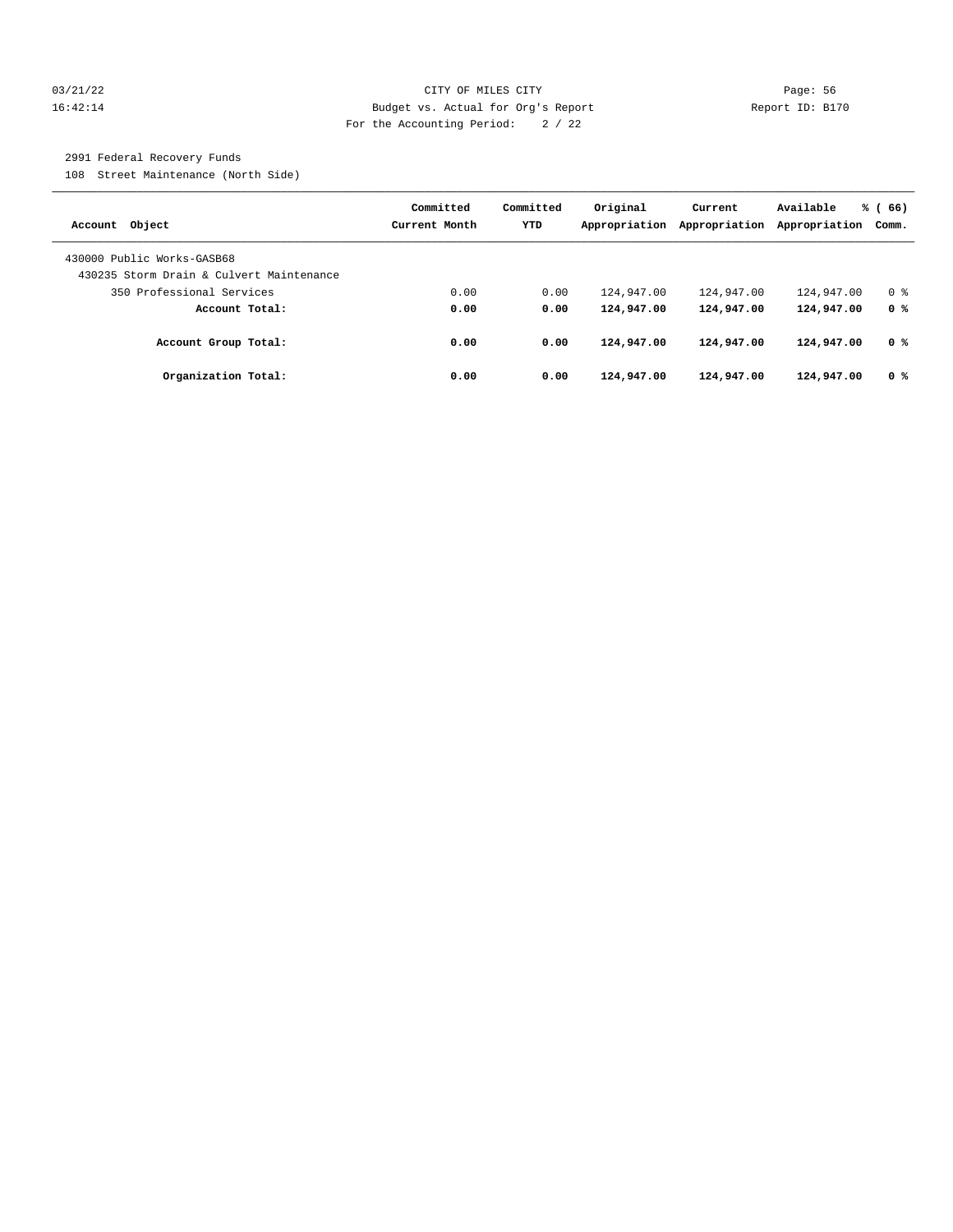#### 03/21/22 Page: 57 16:42:14 Budget vs. Actual for Org's Report Report ID: B170 For the Accounting Period: 2 / 22

2991 Federal Recovery Funds

201 Flood Prevention

| Object<br>Account                                 |             | Committed<br>Current Month | Committed<br>YTD | Original                                           | Current<br>Appropriation Appropriation | Available<br>Appropriation | % (66)<br>Comm. |
|---------------------------------------------------|-------------|----------------------------|------------------|----------------------------------------------------|----------------------------------------|----------------------------|-----------------|
| 430000 Public Works-GASB68                        |             |                            |                  |                                                    |                                        |                            |                 |
| 431200 Flood Control<br>350 Professional Services |             | 3,525.87                   | 4,728.58         | 5,560,000.00                                       | 5,560,000.00                           | 5,555,271.42               | 0 <sup>8</sup>  |
| Account Total:                                    |             | 3,525.87                   | 4,728.58         | 5,560,000.00                                       | 5,560,000.00                           | 5,555,271.42               | 0 <sup>8</sup>  |
| Account Group Total:                              |             | 3,525.87                   | 4,728.58         | 5,560,000.00                                       | 5,560,000.00                           | 5,555,271.42               | 0 %             |
| Organization Total:                               |             | 3,525.87                   | 4,728.58         | 5,560,000.00                                       | 5,560,000.00                           | 5,555,271.42               | 0 %             |
|                                                   |             |                            |                  |                                                    |                                        |                            |                 |
|                                                   | Fund Total: | 3,525.87                   |                  | 4,728.58 15,942,633.00 15,942,633.00 15,937,904.42 |                                        |                            | 0 %             |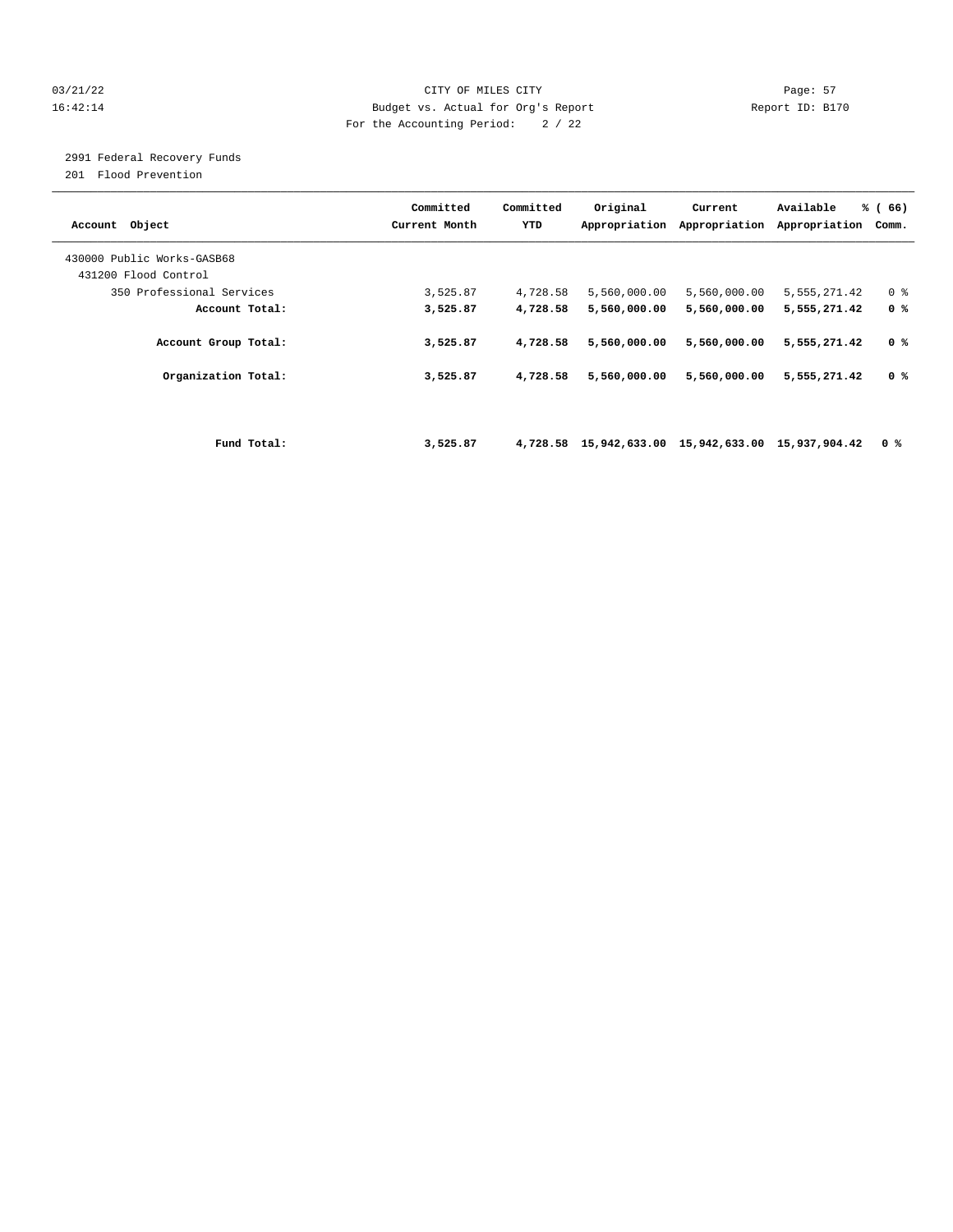#### 03/21/22 Page: 58 16:42:14 Budget vs. Actual for Org's Report Report ID: B170 For the Accounting Period: 2 / 22

#### 3670 SID 211 110 SID # 211

| Account Object                     |             | Committed<br>Current Month | Committed<br>YTD | Original | Current<br>Appropriation Appropriation | Available<br>Appropriation | % (66)<br>Comm. |  |
|------------------------------------|-------------|----------------------------|------------------|----------|----------------------------------------|----------------------------|-----------------|--|
| 490000 DEBT SERVICE                |             |                            |                  |          |                                        |                            |                 |  |
| 490500 Other Debt Service Payments |             |                            |                  |          |                                        |                            |                 |  |
| 643 Principal- SID 211             |             | 1,955.05                   | 3,901.84         | 3,902.00 | 3,902.00                               |                            | $0.16$ 100 %    |  |
| 644 Interest- SID 211              |             | 308.41                     | 627.72           | 628.00   | 628.00                                 | 0.28                       | $100$ %         |  |
| Account Total:                     |             | 2,263.46                   | 4,529.56         | 4,530.00 | 4,530.00                               |                            | $0.44$ 100 %    |  |
| Account Group Total:               |             | 2,263.46                   | 4,529.56         | 4,530.00 | 4,530.00                               |                            | $0.44$ 100 %    |  |
| Organization Total:                |             | 2,263.46                   | 4,529.56         | 4,530.00 | 4,530.00                               |                            | $0.44$ 100 %    |  |
|                                    |             |                            |                  |          |                                        |                            |                 |  |
|                                    | Fund Total: | 2,263.46                   | 4,529.56         | 4,530.00 | 4,530.00                               |                            | 0.44100%        |  |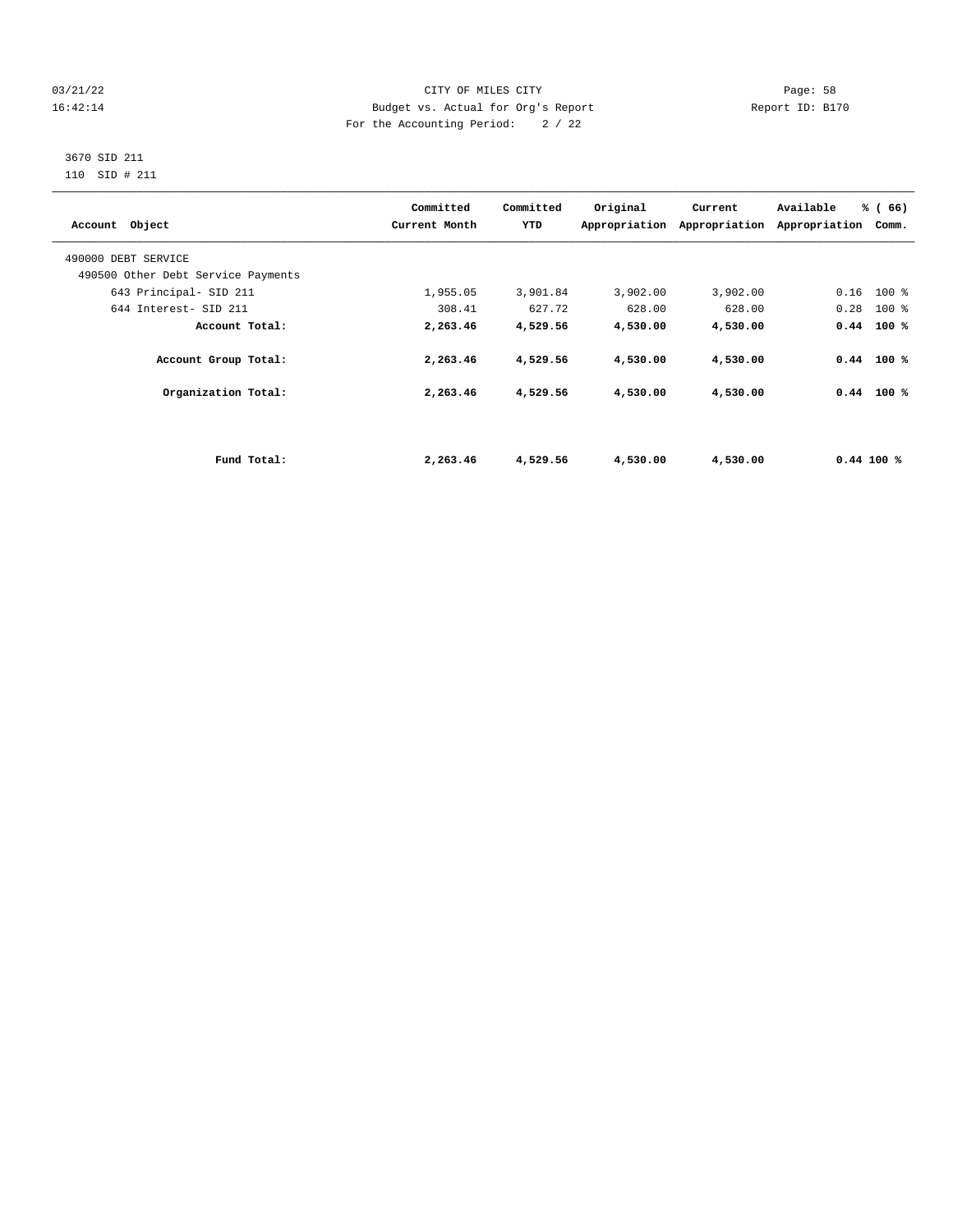#### 03/21/22 Page: 59 16:42:15 Budget vs. Actual for Org's Report Report ID: B170 For the Accounting Period: 2 / 22

4000 General Fund Capitol Improvement Fund

501 Capital Purchases

| Account Object                                                     | Committed<br>Current Month | Committed<br>YTD | Original<br>Appropriation | Current<br>Appropriation | Available<br>Appropriation | % (66)<br>Comm. |
|--------------------------------------------------------------------|----------------------------|------------------|---------------------------|--------------------------|----------------------------|-----------------|
| 460000 CULTURE AND RECREATION-GASB68<br>460433 Park Operations(13) |                            |                  |                           |                          |                            |                 |
| 350 Professional Services                                          | 0.00                       | 63,551.95        | 80,000.00                 | 80,000.00                | 16,448.05                  | 79 %            |
| Account Total:                                                     | 0.00                       | 63,551.95        | 80,000.00                 | 80,000.00                | 16,448.05                  | 79 %            |
| Account Group Total:                                               | 0.00                       | 63,551.95        | 80,000.00                 | 80,000.00                | 16,448.05                  | 79 %            |
| Organization Total:                                                | 0.00                       | 63,551.95        | 80,000.00                 | 80,000.00                | 16,448.05                  | 79 %            |
|                                                                    |                            |                  |                           |                          |                            |                 |
| Fund Total:                                                        | 0.00                       | 63,551.95        | 80,000.00                 | 80,000,00                | 16,448.05                  | 79 %            |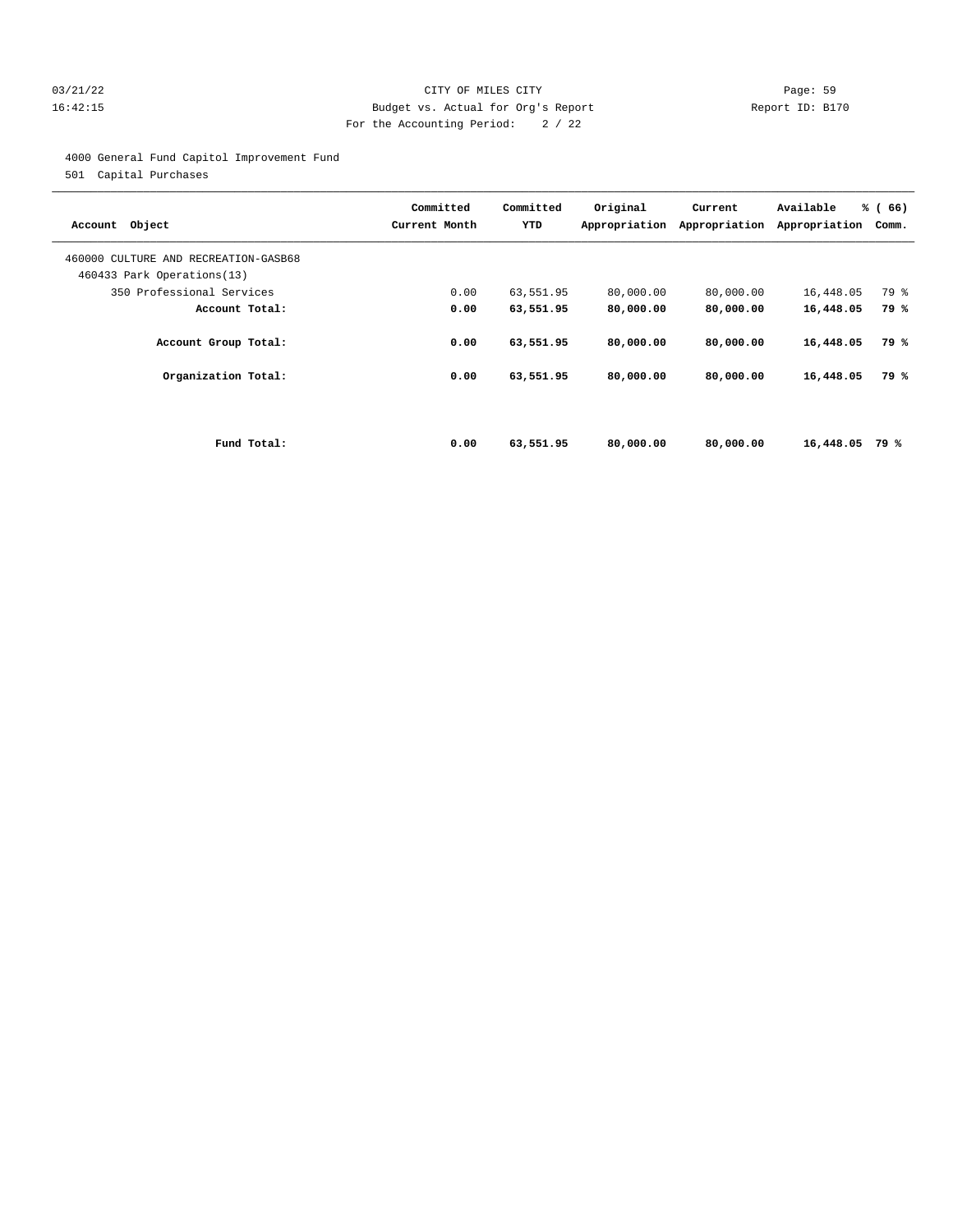#### 03/21/22 Page: 60 16:42:15 Budget vs. Actual for Org's Report Report ID: B170 For the Accounting Period: 2 / 22

4010 Fire Dept Captial Imprvmt Fund

501 Capital Purchases

| Account Object                                             |             | Committed<br>Current Month | Committed<br>YTD | Original<br>Appropriation | Current<br>Appropriation | Available<br>Appropriation | % (66)<br>Comm. |
|------------------------------------------------------------|-------------|----------------------------|------------------|---------------------------|--------------------------|----------------------------|-----------------|
| 420000 PUBLIC SAFETY-GASB68<br>420460 Fire Suppression(07) |             |                            |                  |                           |                          |                            |                 |
| 940 Machinery & Equipment                                  |             | 0.00                       | 0.00             | 1,000.00                  | 1,000.00                 | 1,000.00                   | 0 <sup>8</sup>  |
| Account Total:                                             |             | 0.00                       | 0.00             | 1,000.00                  | 1,000.00                 | 1,000.00                   | 0 <sup>8</sup>  |
| Account Group Total:                                       |             | 0.00                       | 0.00             | 1,000.00                  | 1,000.00                 | 1,000.00                   | 0 <sup>8</sup>  |
| Organization Total:                                        |             | 0.00                       | 0.00             | 1,000.00                  | 1,000.00                 | 1,000.00                   | 0 <sup>8</sup>  |
|                                                            |             |                            |                  |                           |                          |                            |                 |
|                                                            | Fund Total: | 0.00                       | 0.00             | 1,000.00                  | 1,000.00                 | 1,000.00                   | 0 %             |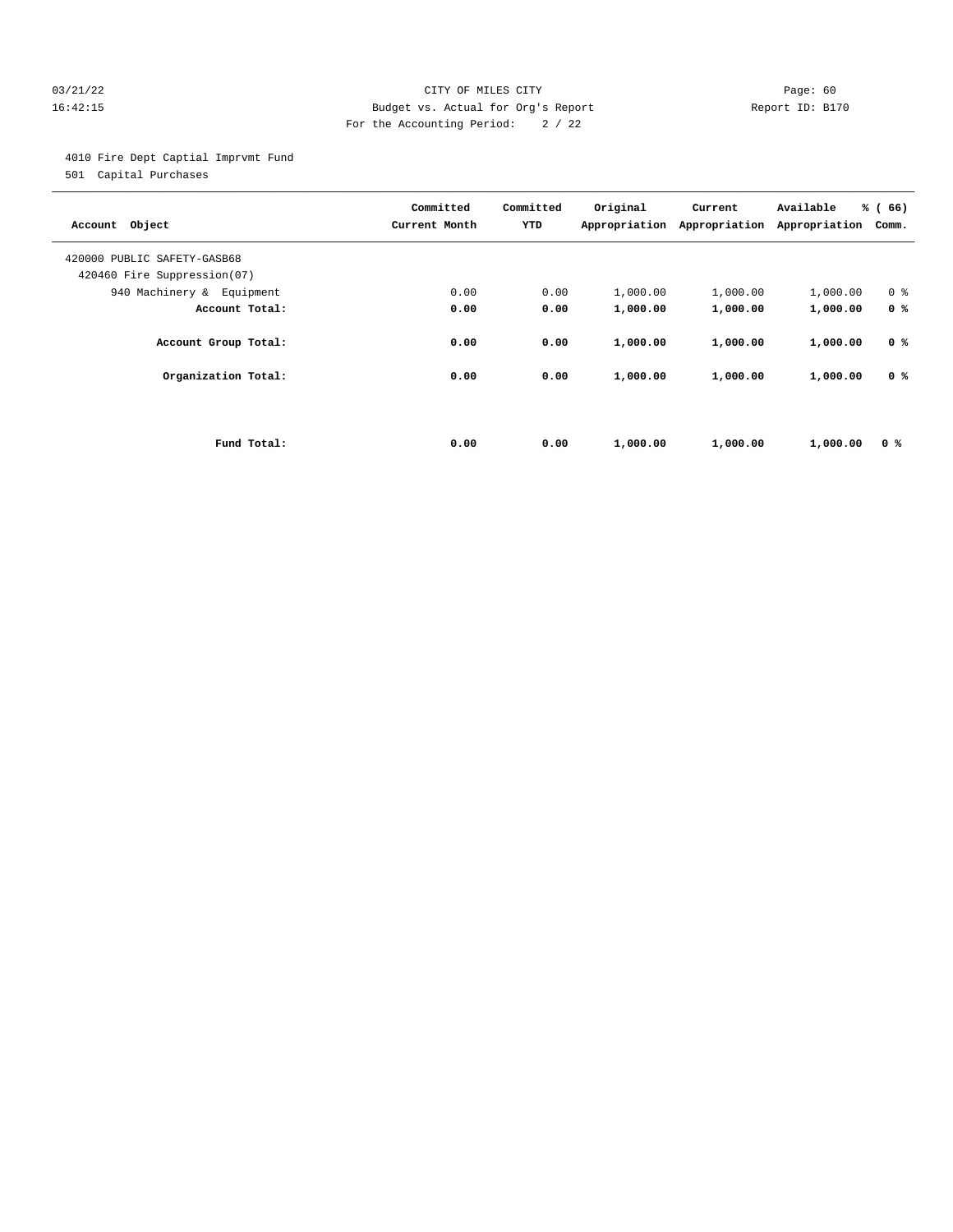#### 03/21/22 Page: 61 16:42:15 Budget vs. Actual for Org's Report Report ID: B170 For the Accounting Period: 2 / 22

## 4060 CAPITAL IMPROV-PUBLIC WORKS

911 Public Works Operations

| Object<br>Account                                         | Committed<br>Current Month | Committed<br>YTD | Original<br>Appropriation | Current<br>Appropriation | Available<br>Appropriation | % (66)<br>Comm. |
|-----------------------------------------------------------|----------------------------|------------------|---------------------------|--------------------------|----------------------------|-----------------|
| 430000 Public Works-GASB68<br>430233 Roadway/Re-surfacing |                            |                  |                           |                          |                            |                 |
| 940 Machinery & Equipment                                 | 0.00                       | 20,000.00        | 270,500.00                | 270,500.00               | 250,500.00                 | 7 %             |
| Account Total:                                            | 0.00                       | 20,000.00        | 270,500.00                | 270,500.00               | 250,500.00                 | 7 %             |
| Account Group Total:                                      | 0.00                       | 20,000.00        | 270,500.00                | 270,500.00               | 250,500.00                 | 7 %             |
| Organization Total:                                       | 0.00                       | 20,000.00        | 270,500.00                | 270,500.00               | 250,500.00                 | 7 %             |
|                                                           |                            |                  |                           |                          |                            |                 |
| Fund Total:                                               | 0.00                       | 20,000.00        | 270,500.00                | 270,500.00               | 250,500.00                 | 7 %             |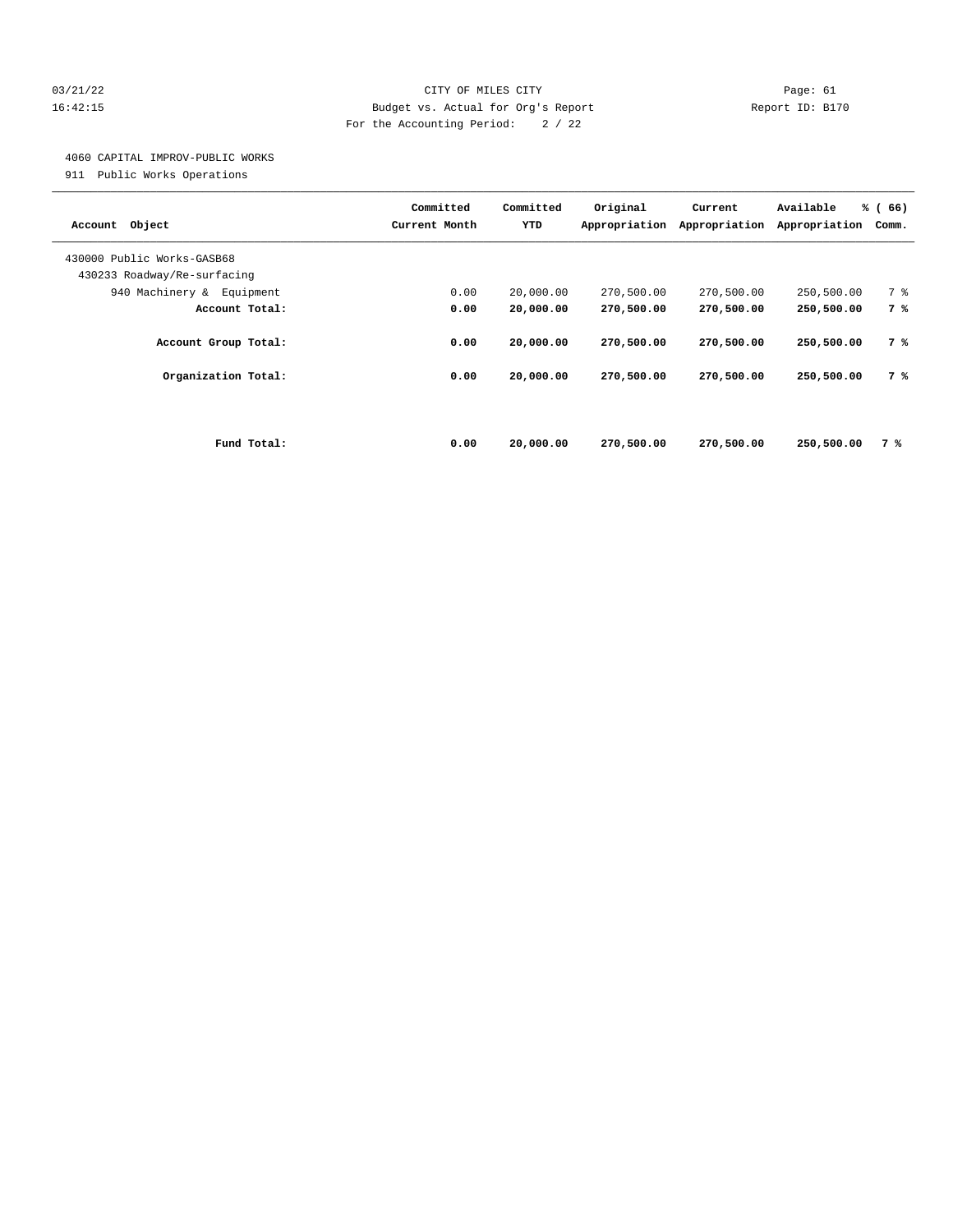#### 03/21/22 Page: 62 16:42:15 Budget vs. Actual for Org's Report Report ID: B170 For the Accounting Period: 2 / 22

## 5210 WATER UTILITY

22 Water Plant

| Account Object                                | Committed<br>Current Month | Committed<br>YTD | Original   | Current    | Available<br>Appropriation Appropriation Appropriation Comm. | % (66)           |
|-----------------------------------------------|----------------------------|------------------|------------|------------|--------------------------------------------------------------|------------------|
| 430000 Public Works-GASB68                    |                            |                  |            |            |                                                              |                  |
| 430530 Water Source of Supply and Pumping(22) |                            |                  |            |            |                                                              |                  |
| 111 Salaries and Wages - Permanent            | 18,885.34                  | 153,709.47       | 197,216.00 | 197,216.00 | 43,506.53                                                    | 78 %             |
| 121 OVERTIME-PERMANENT                        | 486.14                     | 7,591.59         | 10,300.00  | 10,300.00  | 2,708.41                                                     | 74 %             |
| 131 VACATION                                  | 5,334.02                   | 12,873.48        | 19,500.00  | 19,500.00  | 6,626.52                                                     | 66 %             |
| 132 SICK LEAVE                                | 3,850.77                   | 9,308.58         | 5,500.00   | 5,500.00   | $-3,808.58$                                                  | $169$ %          |
| 133 OTHER LEAVE PAY                           | 1,223.14                   | 3,307.69         | 1,456.00   | 1,456.00   | $-1,851.69$                                                  | $227$ $%$        |
| 134 HOLIDAY PAY                               | 420.08                     | 3,877.58         | 5,400.00   | 5,400.00   | 1,522.42                                                     | 72 %             |
| 141 Unemployment Insurance                    | 75.58                      | 479.85           | 359.00     | 359.00     | $-120.85$                                                    | 134 %            |
| 142 Workers' Compensation                     | 427.84                     | 2,671.52         | 4,835.00   | 4,835.00   | 2,163.48                                                     | 55%              |
| 143 Health Insurance                          | 4,278.44                   | 37,725.87        | 57,422.00  | 57,422.00  | 19,696.13                                                    | 66 %             |
| 144 FICA                                      | 2,222.30                   | 13,958.77        | 18,312.00  | 18,312.00  | 4,353.23                                                     | 76 %             |
| 145 PERS                                      | 2,678.59                   | 16,644.36        | 21,232.00  | 21,232.00  | 4,587.64                                                     | 78 %             |
| 196 CLOTHING ALLOTMENT                        | 0.00                       | 990.00           | 1,000.00   | 1,000.00   | 10.00                                                        | 99 %             |
| 210 Office Supplies and Materials             | 0.00                       | 256.29           | 250.00     | 250.00     | $-6.29$                                                      | $103$ %          |
| 214 Small Items of Equipment                  | 54.99                      | 54.99            | 12,000.00  | 12,000.00  | 11,945.01                                                    | 0 <sup>8</sup>   |
| 220 Operating Expenses                        | 63.14                      | 1,551.75         | 4,000.00   | 4,000.00   | 2,448.25                                                     | 39%              |
| 222 Chemicals, Lab & Med Supplies             | 0.00                       | 0.00             | 250.00     | 250.00     | 250.00                                                       | 0 <sup>8</sup>   |
| 226 Clothing and Uniforms                     | 77.99                      | 443.56           | 600.00     | 600.00     | 156.44                                                       | 74 %             |
| 230 Repair and Maintenance Supplies           | 489.29                     | 6,080.85         | 30,000.00  | 30,000.00  | 23,919.15                                                    | $20*$            |
| 231 Gas, Oil, Diesel Fuel, Grease, etc.       | 119.38                     | 847.18           | 2,000.00   | 2,000.00   | 1,152.82                                                     | 42 %             |
| 241 Consumable Tools                          | 0.00                       | 0.00             | 200.00     | 200.00     | 200.00                                                       | 0 <sup>8</sup>   |
| 311 Postage, Box Rent, Etc.                   | 7.53                       | 10.28            | 50.00      | 50.00      | 39.72                                                        | $21$ %           |
| 330 Publicity, Subscriptions & Dues           | 0.00                       | 0.00             | 750.00     | 750.00     | 750.00                                                       | 0 <sup>8</sup>   |
| 334 Memberships, Registrations & Dues         | 40.00                      | 148.50           | 200.00     | 200.00     | 51.50                                                        | 74 %             |
| 341 Electric Utility Services                 | 5,286.79                   | 44, 255. 72      | 77,000.00  | 77,000.00  | 32,744.28                                                    | 57%              |
| 344 Gas Utility Service                       | 2,859.41                   | 17,577.05        | 12,400.00  | 12,400.00  | -5,177.05                                                    | $142$ %          |
| 345 Telephone                                 | 88.80                      | 617.35           | 1,000.00   | 1,000.00   | 382.65                                                       | 62 %             |
| 346 Garbage Service                           | 0.00                       | 373.24           | 750.00     | 750.00     | 376.76                                                       | 50%              |
| 347 Internet                                  | 22.82                      | 159.74           | 500.00     | 500.00     | 340.26                                                       | $32$ $%$         |
| 350 Professional Services                     | 0.00                       | 21,328.23        | 1,000.00   | 1,000.00   | $-20, 328.23$                                                | $***$ $%$        |
| 352 Wtr/Swr Lab Testing                       | 0.00                       | 0.00             | 1,000.00   | 1,000.00   | 1,000.00                                                     | 0 <sup>8</sup>   |
| 357 Architectual, Engineering Serv Etc.       | 0.00                       | 5,570.00         | 8,000.00   | 8,000.00   | 2,430.00                                                     | 70 %             |
| 360 Contr R & M                               | 105.25                     | 766.14           | 150,000.00 | 150,000.00 | 149,233.86                                                   | 1 <sup>8</sup>   |
| 363 R&M Vehicles/Equip/Labor-PW               | 642.62                     | 4,651.60         | 4,500.00   | 4,500.00   | $-151.60$                                                    | 103 <sub>8</sub> |
| 369 Other Repair and Maintenance              | 0.00                       | 0.00             | 2,000.00   | 2,000.00   | 2,000.00                                                     | 0 <sup>8</sup>   |
| 370 Travel                                    | 7.43                       | 123.83           | 1,000.00   | 1,000.00   | 876.17                                                       | $12*$            |
| 380 Training Services                         | 0.00                       | 130.43           | 1,500.00   | 1,500.00   | 1,369.57                                                     | 9 <sup>8</sup>   |
| 382 Books                                     | 0.00                       | 0.00             | 200.00     | 200.00     | 200.00                                                       | 0 <sup>8</sup>   |
| 400 BUILDING MATERIALS                        | 0.00                       | 0.00             | 500.00     | 500.00     | 500.00                                                       | 0 <sup>8</sup>   |
| 511 Insurance on Buildings                    | 0.00                       | 10,794.85        | 11,173.00  | 11,173.00  | 378.15                                                       | 97%              |
| 512 Insurance on Vehicles & Equipment         | 0.00                       | 186.91           | 187.00     | 187.00     | 0.09                                                         | 100 %            |
| 940 Machinery & Equipment                     | 0.00                       | 0.00             | 125,000.00 | 125,000.00 | 125,000.00                                                   | 0 <sup>8</sup>   |
| Account Total:                                | 49,747.68                  | 379,067.25       | 790,542.00 | 790,542.00 | 411, 474.75                                                  | 48 %             |
| Account Group Total:                          | 49,747.68                  | 379,067.25       | 790,542.00 | 790,542.00 | 411, 474.75                                                  | 48 %             |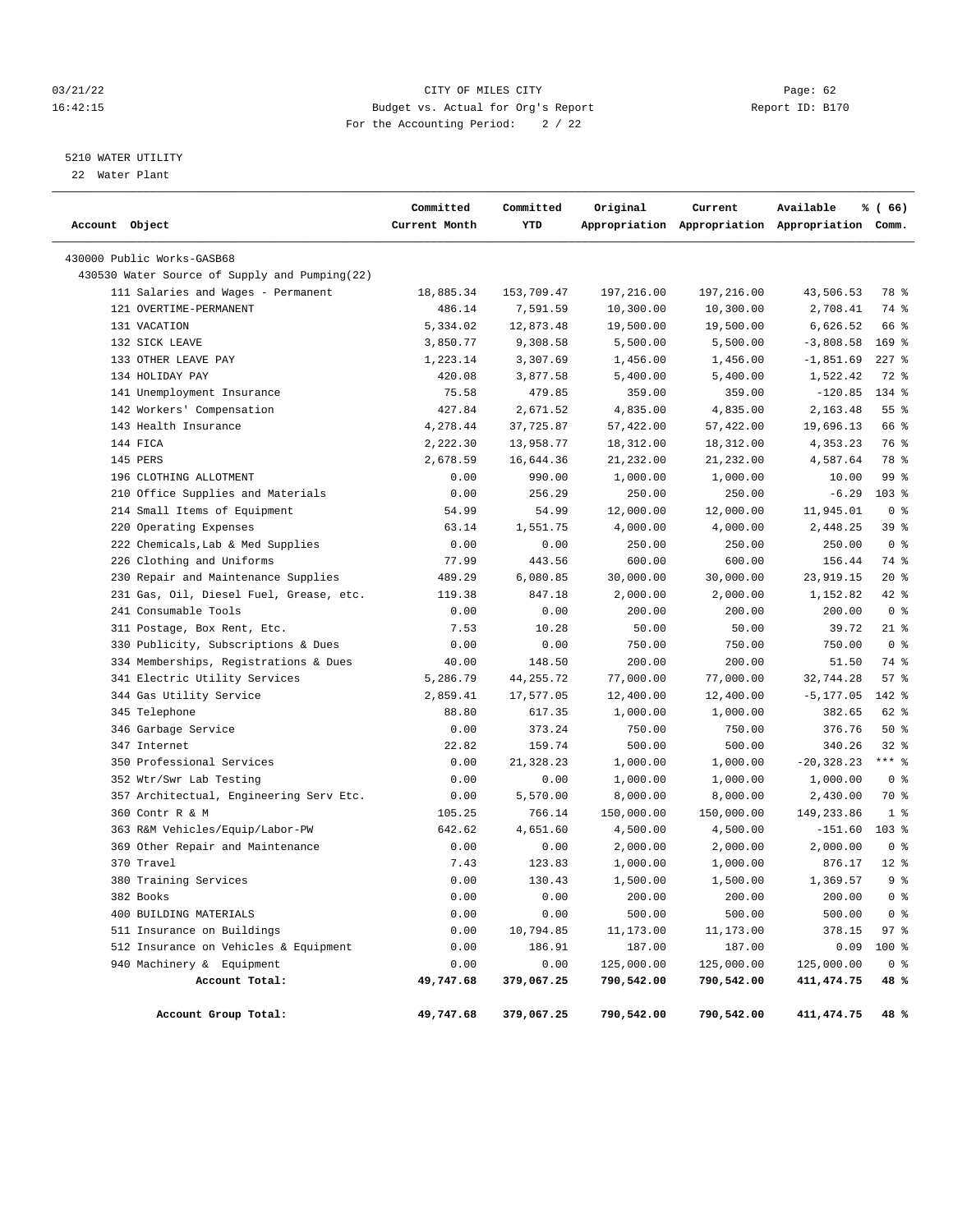#### 03/21/22 Page: 63 16:42:15 Budget vs. Actual for Org's Report Report ID: B170 For the Accounting Period: 2 / 22

# 5210 WATER UTILITY

22 Water Plant

| Account Object                                                          | Committed<br>Current Month | Committed<br><b>YTD</b> | Original<br>Appropriation | Current<br>Appropriation | Available<br>Appropriation | % (66)<br>Comm. |
|-------------------------------------------------------------------------|----------------------------|-------------------------|---------------------------|--------------------------|----------------------------|-----------------|
| 520000 OTHER FINANCING USES<br>521000 Interfund Operating Transfers Out |                            |                         |                           |                          |                            |                 |
| 820 Transfers to Other Funds                                            | 0.00                       | 0.00                    | 1,776,363.00              | 1,776,363.00             | 1,776,363.00               | 0 <sup>8</sup>  |
| Account Total:                                                          | 0.00                       | 0.00                    | 1,776,363.00              | 1,776,363.00             | 1,776,363.00               | 0 %             |
| Account Group Total:                                                    | 0.00                       | 0.00                    | 1,776,363.00              | 1,776,363.00             | 1,776,363.00               | 0 %             |
| Organization Total:                                                     | 49,747.68                  | 379,067.25              | 2,566,905,00              | 2,566,905.00             | 2,187,837.75               | 15 %            |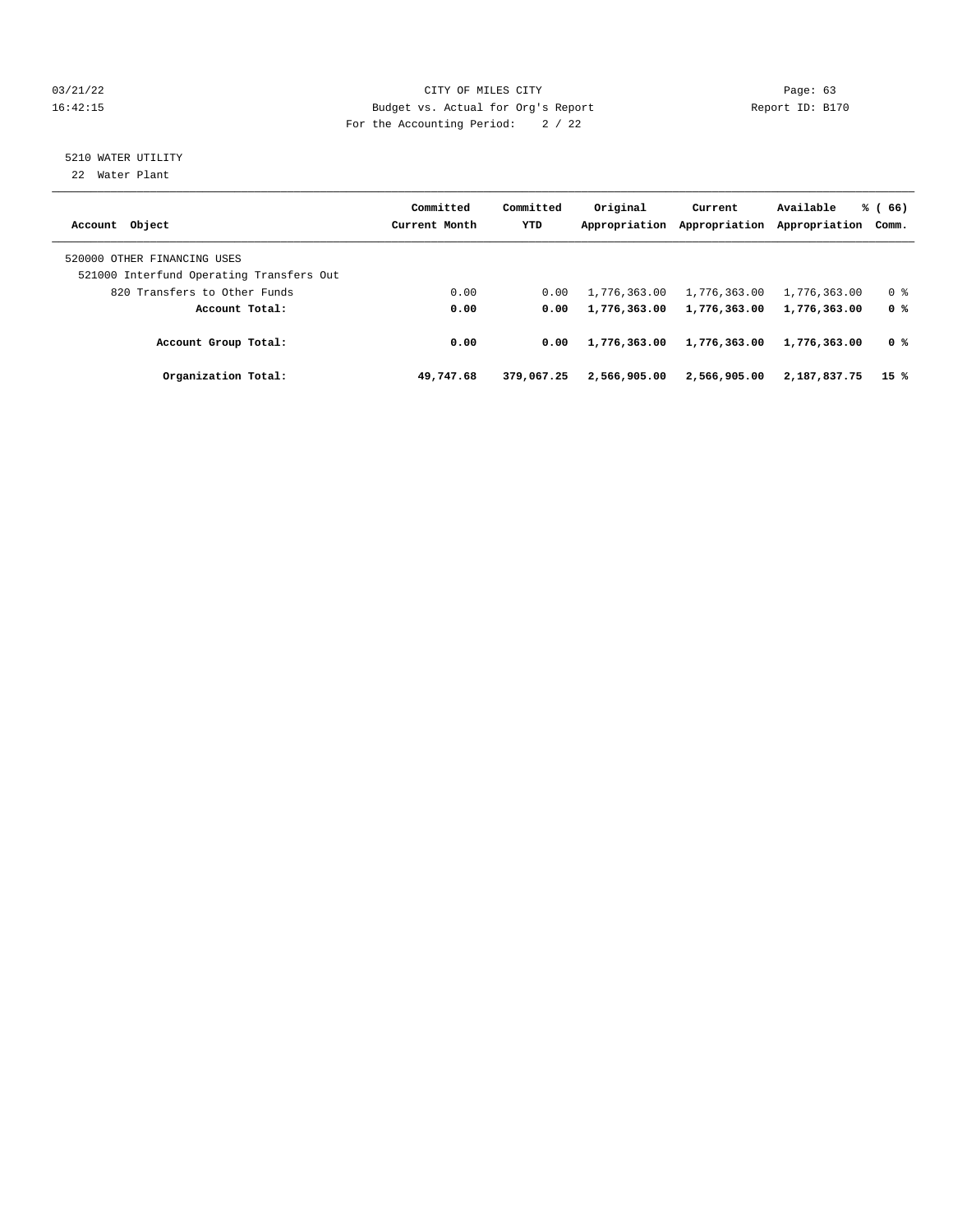#### 03/21/22 Page: 64 16:42:15 Budget vs. Actual for Org's Report Report ID: B170 For the Accounting Period: 2 / 22

————————————————————————————————————————————————————————————————————————————————————————————————————————————————————————————————————

#### 5210 WATER UTILITY

23 Water Lines

|                                           | Committed     | Committed  | Original     | Current      | Available                                       | % (66)          |
|-------------------------------------------|---------------|------------|--------------|--------------|-------------------------------------------------|-----------------|
| Account Object                            | Current Month | YTD        |              |              | Appropriation Appropriation Appropriation Comm. |                 |
| 430000 Public Works-GASB68                |               |            |              |              |                                                 |                 |
| 430550 Transmission and Distribution(23)  |               |            |              |              |                                                 |                 |
| 111 Salaries and Wages - Permanent        | 10,930.69     | 93,344.69  | 155,904.00   | 155,904.00   | 62,559.31                                       | 60 %            |
| 121 OVERTIME-PERMANENT                    | 395.80        | 2,736.06   | 10,200.00    | 10,200.00    | 7,463.94                                        | $27$ %          |
| 131 VACATION                              | 1,020.24      | 8,670.35   | 7,600.00     | 7,600.00     | $-1,070.35$ 114 %                               |                 |
| 132 SICK LEAVE                            | 1,642.37      | 7,425.24   | 5,000.00     | 5,000.00     | $-2,425.24$                                     | 149 %           |
| 133 OTHER LEAVE PAY                       | 239.15        | 4,136.11   | 1,891.00     | 1,891.00     | $-2, 245.11$                                    | $219$ %         |
| 134 HOLIDAY PAY                           | 0.00          | 2,116.44   | 2,100.00     | 2,100.00     | $-16.44$                                        | $101$ %         |
| 141 Unemployment Insurance                | 35.57         | 297.38     | 274.00       | 274.00       | $-23.38$                                        | 109 %           |
| 142 Workers' Compensation                 | 471.28        | 3,861.77   | 3,148.00     | 3,148.00     | $-713.77$ 123 %                                 |                 |
| 143 Health Insurance                      | 3,062.63      | 24,522.37  | 36,709.00    | 36,709.00    | 12,186.63                                       | 67 %            |
| 144 FICA                                  | 1,045.03      | 8,755.83   | 13,976.00    | 13,976.00    | 5,220.17                                        | 63%             |
| 145 PERS                                  | 1,262.01      | 10,202.51  | 16,205.00    | 16,205.00    | 6,002.49                                        | 63%             |
| 196 CLOTHING ALLOTMENT                    | 0.00          | 564.00     | 800.00       | 800.00       | 236.00                                          | 71 %            |
| 210 Office Supplies and Materials         | 122.23        | 307.50     | 750.00       | 750.00       | 442.50                                          | 41 %            |
| 214 Small Items of Equipment              | 1,560.96      | 17,125.20  | 65,000.00    | 65,000.00    | 47,874.80                                       | 26%             |
| 220 Operating Expenses                    | 2,850.88      | 38,118.22  | 38,835.00    | 38,835.00    | 716.78                                          | 98 %            |
| 222 Chemicals, Lab & Med Supplies         | 0.00          | 0.00       | 200.00       | 200.00       | 200.00                                          | 0 <sup>8</sup>  |
| 226 Clothing and Uniforms                 | 55.35         | 343.81     | 700.00       | 700.00       | 356.19                                          | 49 %            |
| 230 Repair and Maintenance Supplies       | 7,622.51      | 18,570.01  | 50,000.00    | 50,000.00    | 31,429.99                                       | 37%             |
| 231 Gas, Oil, Diesel Fuel, Grease, etc.   | 349.22        | 6,261.07   | 15,000.00    | 15,000.00    | 8,738.93                                        | $42$ %          |
| 233 Water/Sewer Main Replacement and      | 0.00          | 0.00       | 10,000.00    | 10,000.00    | 10,000.00                                       | 0 <sup>8</sup>  |
| 234 Hydrant/Manhole Replacement, Valves   | 0.00          | 2,031.41   | 15,000.00    | 15,000.00    | 12,968.59                                       | $14*$           |
| 235 Curb Stop Replacement                 | 888.18        | 10,999.69  | 22,000.00    | 22,000.00    | 11,000.31                                       | $50*$           |
| 241 Consumable Tools                      | 57.95         | 368.42     | 1,000.00     | 1,000.00     | 631.58                                          | 378             |
| 311 Postage, Box Rent, Etc.               | 0.00          | 1,142.76   | 0.00         | 0.00         | $-1, 142.76$                                    | $***$ $8$       |
| 320 Printing, Duplicating, Typing &       | 280.00        | 280.00     | 150.00       | 150.00       | $-130.00$                                       | 187 %           |
| 330 Publicity, Subscriptions & Dues       | 281.25        | 338.12     | 2,000.00     | 2,000.00     | 1,661.88                                        | $17*$           |
| 331 Publication of Formal & Legal Notices | 0.00          | 0.00       | 250.00       | 250.00       | 250.00                                          | 0 <sup>8</sup>  |
| 334 Memberships, Registrations & Dues     | 0.00          | 350.00     | 500.00       | 500.00       | 150.00                                          | 70 %            |
| 341 Electric Utility Services             | 24.77         | 168.18     | 500.00       | 500.00       | 331.82                                          | 34 %            |
| 344 Gas Utility Service                   | 79.57         | 361.43     | 750.00       | 750.00       | 388.57                                          | 48 %            |
| 345 Telephone                             | 165.50        | 1,093.89   | 1,500.00     | 1,500.00     | 406.11                                          | 73 %            |
| 347 Internet                              | 11.83         | 82.81      | 200.00       | 200.00       | 117.19                                          | 41 %            |
| 350 Professional Services                 | 328.64        | 6,145.98   | 40,000.00    | 40,000.00    | 33,854.02                                       | 15 <sup>°</sup> |
| 357 Architectual, Engineering Serv Etc.   | 0.00          | 49,814.37  | 80,000.00    | 80,000.00    | 30,185.63                                       | 62 %            |
| 360 Contr R & M                           | 116.71        | 1,051.60   | 40,000.00    | 40,000.00    | 38,948.40                                       | 3%              |
| 363 R&M Vehicles/Equip/Labor-PW           | 1,208.88      | 18, 223.53 | 50,000.00    | 50,000.00    | 31,776.47                                       | 36%             |
| 369 Other Repair and Maintenance          | 0.00          | 338.75     | 1,000.00     | 1,000.00     | 661.25                                          | 34%             |
| 370 Travel                                | 0.00          | 190.50     | 1,200.00     | 1,200.00     | 1,009.50                                        | $16*$           |
| 380 Training Services                     | 0.00          | 60.00      | 500.00       | 500.00       | 440.00                                          | 12 <sup>°</sup> |
| 382 Books                                 | 0.00          | 0.00       | 150.00       | 150.00       | 150.00                                          | 0 <sup>8</sup>  |
| 400 BUILDING MATERIALS                    | 0.00          | 94.55      | 4,000.00     | 4,000.00     | 3,905.45                                        | 2 <sub>8</sub>  |
| 511 Insurance on Buildings                | 0.00          | 4,330.17   | 4,331.00     | 4,331.00     |                                                 | $0.83$ 100 %    |
| 512 Insurance on Vehicles & Equipment     | 0.00          | 797.42     | 798.00       | 798.00       | 0.58                                            | $100*$          |
| 531 Building & Office Rental              | 0.00          | 284.85     | 0.00         | 0.00         | $-284.85$                                       | $***$ $_{8}$    |
| 532 Land Rental                           | 0.00          | 1,005.45   | 2,000.00     | 2,000.00     | 994.55                                          | 50%             |
| 940 Machinery & Equipment                 | 0.00          | 42,671.75  | 350,000.00   | 350,000.00   | 307, 328.25                                     | $12*$           |
| Account Total:                            | 36,109.20     | 389,584.19 | 1,052,121.00 | 1,052,121.00 | 662,536.81                                      | 37 %            |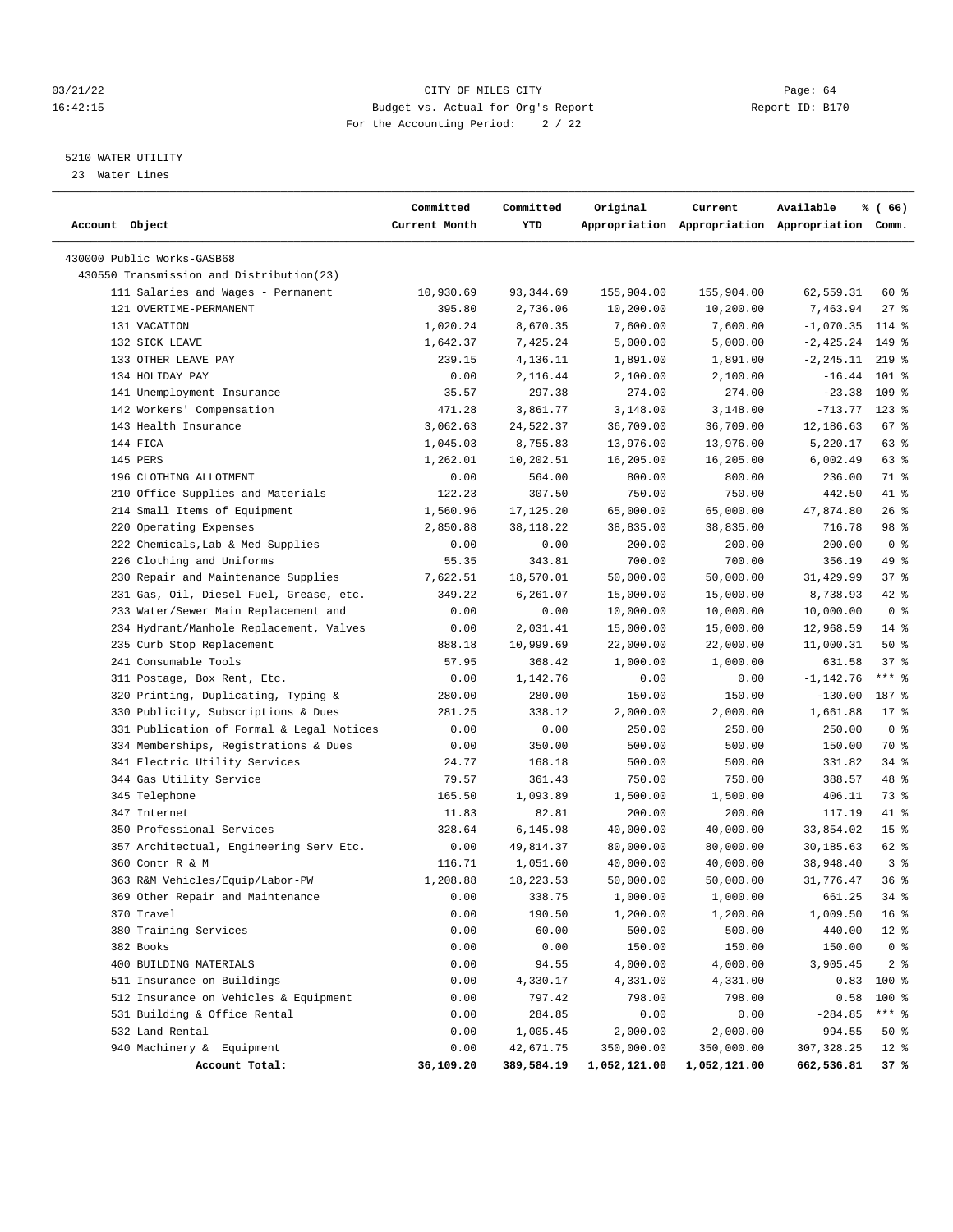#### 03/21/22 Page: 65 16:42:15 Budget vs. Actual for Org's Report Report ID: B170 For the Accounting Period: 2 / 22

### 5210 WATER UTILITY

23 Water Lines

| Account Object                             | Committed<br>Current Month | Committed<br>YTD | Original     | Current      | Available<br>Appropriation Appropriation Appropriation | % (66)<br>Comm. |
|--------------------------------------------|----------------------------|------------------|--------------|--------------|--------------------------------------------------------|-----------------|
| Account Group Total:                       | 36,109.20                  | 389,584.19       | 1,052,121.00 | 1,052,121.00 | 662,536.81                                             | 37%             |
| 490000 DEBT SERVICE                        |                            |                  |              |              |                                                        |                 |
| 490200 Revenue Bonds                       |                            |                  |              |              |                                                        |                 |
| 611 Principal-NE Wtr Line Phase II         | 0.00                       | 9.000.00         | 18,000.00    | 18,000.00    | 9.000.00                                               | 50%             |
| 615 Principal-Northeast Water Ln \$2.2     | 0.00                       | 36,000.00        | 72,000.00    | 72,000.00    | 36,000.00                                              | 50%             |
| 616 Principal-Carbon Hill Water Tank \$2.2 | 0.00                       | 35,000.00        | 70,000.00    | 70,000.00    | 35,000.00                                              | 50%             |
| 617 Principal - NE Wtr Line \$500k         | 0.00                       | 8,000.00         | 16,000.00    | 16,000.00    | 8,000.00                                               | 50%             |
| 618 Principal-Carbon Hill \$500k           | 0.00                       | 8,000.00         | 16,000.00    | 16,000.00    | 8,000.00                                               | 50%             |
| 622 Interest-NE Wtr Line Phase II          | 0.00                       | 543.75           | 1,054.00     | 1,054.00     | 510.25                                                 | $52$ $%$        |
| 631 Interest - NE Wtr Line \$500k          | 0.00                       | 4,620.00         | 9,130.00     | 9,130.00     | 4,510.00                                               | $51$ %          |
| 632 Interest - Carbon Hill Wtr Tank \$500k | 0.00                       | 4,620.00         | 9,130.00     | 9,130.00     | 4,510.00                                               | $51$ %          |
| 634 Interest-Northeast Wtr Ln \$2.2        | 0.00                       | 22,560.00        | 44,580.00    | 44,580.00    | 22,020.00                                              | $51$ $%$        |
| 638 Interest-Carbon Hill Tank \$2.2        | 0.00                       | 21,945.00        | 43,365.00    | 43,365.00    | 21,420.00                                              | $51$ %          |
| Account Total:                             | 0.00                       | 150,288.75       | 299,259.00   | 299,259.00   | 148,970.25                                             | 50%             |
| Account Group Total:                       | 0.00                       | 150,288.75       | 299,259.00   | 299,259.00   | 148,970.25                                             | 50%             |
| 520000 OTHER FINANCING USES                |                            |                  |              |              |                                                        |                 |
| 521000 Interfund Operating Transfers Out   |                            |                  |              |              |                                                        |                 |
| 820 Transfers to Other Funds               | 1,000.00                   | 8,000.00         | 1,871,836.00 | 1,871,836.00 | 1,863,836.00                                           | 0 <sup>8</sup>  |
| Account Total:                             | 1,000.00                   | 8,000.00         | 1,871,836.00 | 1,871,836.00 | 1,863,836.00                                           | 0 <sup>8</sup>  |
| Account Group Total:                       | 1,000.00                   | 8,000.00         | 1,871,836.00 | 1,871,836.00 | 1,863,836.00                                           | 0 <sup>8</sup>  |
| Organization Total:                        | 37,109.20                  | 547,872.94       | 3,223,216.00 | 3,223,216.00 | 2,675,343.06                                           | $17*$           |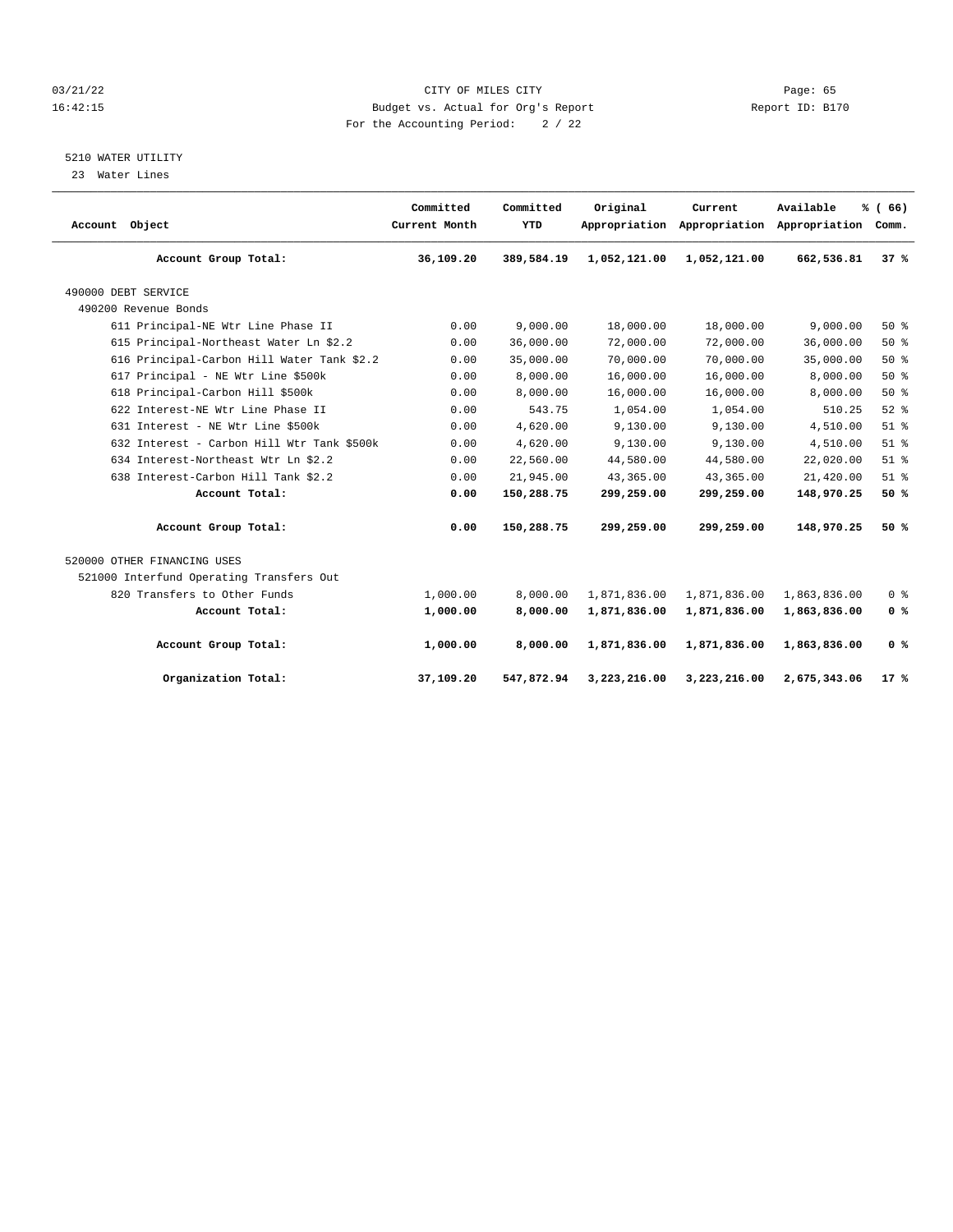#### 03/21/22 Page: 66 16:42:15 Budget vs. Actual for Org's Report Report ID: B170 For the Accounting Period: 2 / 22

#### 5210 WATER UTILITY

25 Water Administration

| Account Object                            | Committed<br>Current Month | Committed<br>YTD | Original  | Current   | Available<br>Appropriation Appropriation Appropriation Comm. | % (66)         |
|-------------------------------------------|----------------------------|------------------|-----------|-----------|--------------------------------------------------------------|----------------|
| 430000 Public Works-GASB68                |                            |                  |           |           |                                                              |                |
| 430510 Water Administration (25)          |                            |                  |           |           |                                                              |                |
| 111 Salaries and Wages - Permanent        | 2,118.80                   | 15,536.62        | 23,828.00 | 23,828.00 | 8,291.38                                                     | 65 %           |
| 121 OVERTIME-PERMANENT                    | 64.92                      | 231.47           | 156.00    | 156.00    | $-75.47$                                                     | 148 %          |
| 131 VACATION                              | 6.41                       | 2,883.74         | 1,700.00  | 1,700.00  | $-1, 183.74$                                                 | 170 %          |
| 132 SICK LEAVE                            | 124.92                     | 784.07           | 1,100.00  | 1,100.00  | 315.93                                                       | 71 %           |
| 141 Unemployment Insurance                | 5.79                       | 48.91            | 40.00     | 40.00     | $-8.91$                                                      | $122$ %        |
| 142 Workers' Compensation                 | 6.53                       | 55.59            | 180.00    | 180.00    | 124.41                                                       | $31$ $8$       |
| 143 Health Insurance                      | 470.79                     | 3,615.34         | 5,640.00  | 5,640.00  | 2,024.66                                                     | 64 %           |
| 144 FICA                                  | 177.10                     | 1,497.52         | 2,049.00  | 2,049.00  | 551.48                                                       | 73 %           |
| 145 PERS                                  | 205.36                     | 1,723.91         | 2,376.00  | 2,376.00  | 652.09                                                       | 73 %           |
| 196 CLOTHING ALLOTMENT                    | 0.00                       | 140.62           | 150.00    | 150.00    | 9.38                                                         | 94 %           |
| 210 Office Supplies and Materials         | 0.00                       | 949.44           | 3,200.00  | 3,200.00  | 2,250.56                                                     | $30*$          |
| 214 Small Items of Equipment              | 0.00                       | 94.50            | 2,000.00  | 2,000.00  | 1,905.50                                                     | 5 <sup>8</sup> |
| 220 Operating Expenses                    | 930.18                     | 2,380.51         | 3,500.00  | 3,500.00  | 1,119.49                                                     | 68 %           |
| 230 Repair and Maintenance Supplies       | 0.00                       | 0.00             | 1,000.00  | 1,000.00  | 1,000.00                                                     | 0 <sup>8</sup> |
| 311 Postage, Box Rent, Etc.               | 1,203.17                   | 8,336.25         | 8,000.00  | 8,000.00  | $-336.25$                                                    | $104$ %        |
| 320 Printing, Duplicating, Typing &       | 0.00                       | $-90.45$         | 1,600.00  | 1,600.00  | 1,690.45                                                     | $-6$ %         |
| 330 Publicity, Subscriptions & Dues       | 53.20                      | 117.20           | 1,300.00  | 1,300.00  | 1,182.80                                                     | 9 <sub>8</sub> |
| 345 Telephone                             | 63.85                      | 442.70           | 600.00    | 600.00    | 157.30                                                       | 74 %           |
| 347 Internet                              | 1.04                       | 7.28             | 250.00    | 250.00    | 242.72                                                       | 3%             |
| 350 Professional Services                 | 0.00                       | 141.60           | 6,000.00  | 6,000.00  | 5,858.40                                                     | 2 <sub>8</sub> |
| 360 Contr R & M                           | 101.44                     | 7,926.35         | 10,600.00 | 10,600.00 | 2,673.65                                                     | 75 %           |
| 370 Travel                                | 0.00                       | 0.00             | 250.00    | 250.00    | 250.00                                                       | 0 <sup>8</sup> |
| 380 Training Services                     | 0.00                       | 0.00             | 250.00    | 250.00    | 250.00                                                       | 0 <sup>8</sup> |
| 382 Books                                 | 0.00                       | 0.00             | 125.00    | 125.00    | 125.00                                                       | 0 <sup>8</sup> |
| 513 Liability                             | 0.00                       | 7,676.00         | 0.00      | 0.00      | $-7,676.00$                                                  | $***$ $-$      |
| 531 Building & Office Rental              | 500.00                     | 4,000.00         | 11,200.00 | 11,200.00 | 7,200.00                                                     | 368            |
| 555 Bank Service Charges                  | 16.67                      | 133.36           | 450.00    | 450.00    | 316.64                                                       | $30*$          |
| 810 Losses (Bad debt expense - Enterprise | 0.00                       | 0.00             | 500.00    | 500.00    | 500.00                                                       | 0 <sup>8</sup> |
| 920 Buildings                             | 0.00                       | 0.00             | 2,000.00  | 2,000.00  | 2,000.00                                                     | 0 <sup>8</sup> |
| Account Total:                            | 6,050.17                   | 58,632.53        | 90,044.00 | 90,044.00 | 31,411.47                                                    | 65 %           |
| Account Group Total:                      | 6,050.17                   | 58,632.53        | 90,044.00 | 90,044.00 | 31, 411.47                                                   | 65 %           |
| 510000 MISCELLANEOUS                      |                            |                  |           |           |                                                              |                |
| 510330 Comprehensive Liability Insurance  |                            |                  |           |           |                                                              |                |
| 513 Liability                             | 0.00                       | 16,444.22        | 12,500.00 | 12,500.00 | $-3,944.22$ 132 %                                            |                |
| Account Total:                            | 0.00                       | 16,444.22        | 12,500.00 | 12,500.00 | $-3,944.22$ 132 %                                            |                |
| Account Group Total:                      | 0.00                       | 16,444.22        | 12,500.00 | 12,500.00 | $-3,944.22$ 132 %                                            |                |
| 520000 OTHER FINANCING USES               |                            |                  |           |           |                                                              |                |
| 521000 Interfund Operating Transfers Out  |                            |                  |           |           |                                                              |                |
| 820 Transfers to Other Funds              | 5,120.89                   | 40,967.12        | 61,451.00 | 61,451.00 | 20,483.88                                                    | 67%            |
| Account Total:                            | 5,120.89                   | 40,967.12        | 61,451.00 | 61,451.00 | 20,483.88                                                    | 67 %           |
| Account Group Total:                      | 5,120.89                   | 40,967.12        | 61,451.00 | 61,451.00 | 20,483.88                                                    | 67 %           |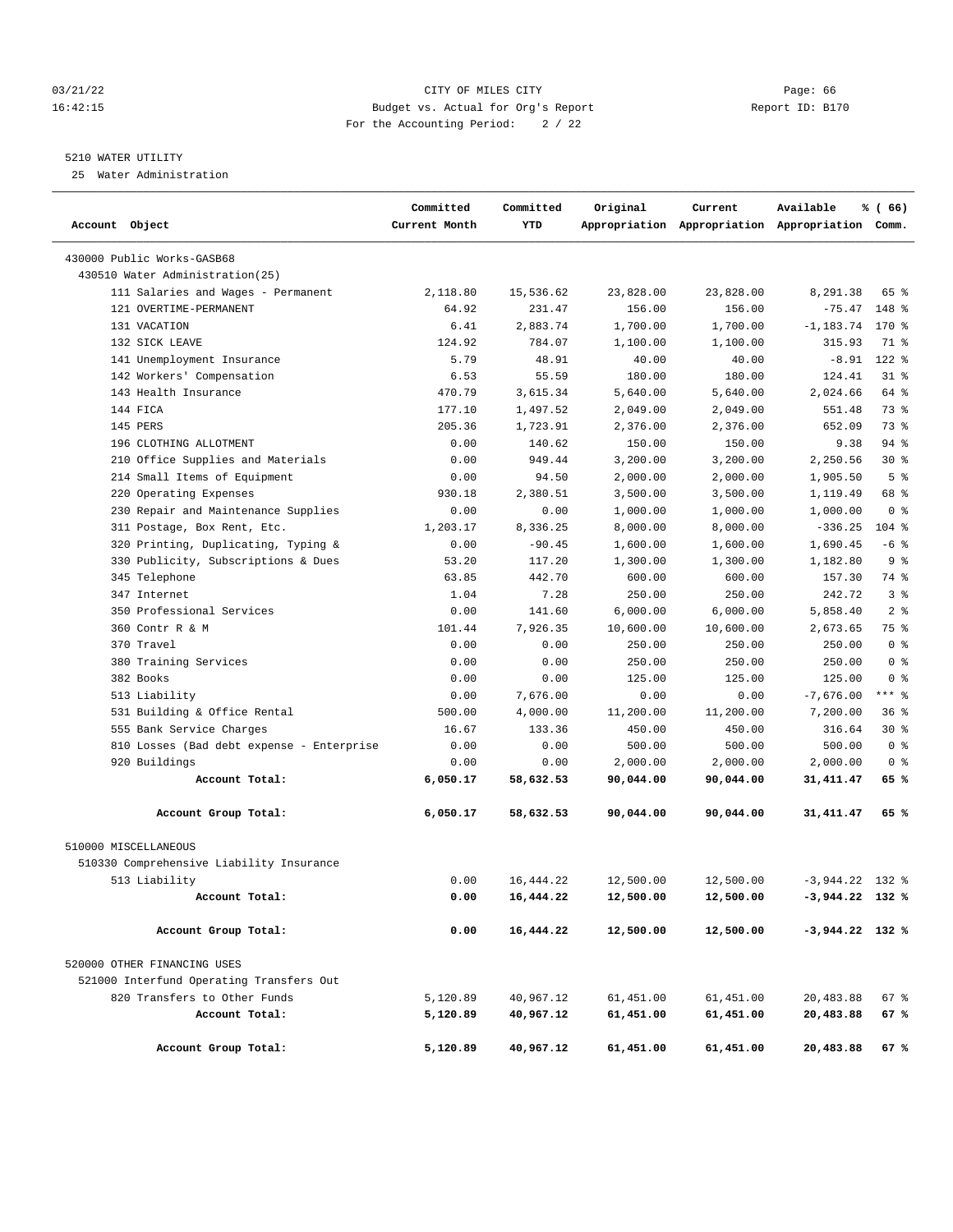#### 03/21/22 Page: 67 16:42:15 Budget vs. Actual for Org's Report Report ID: B170 For the Accounting Period: 2 / 22

## 5210 WATER UTILITY

25 Water Administration

| Account Object |                     | Committed<br>Current Month | Committed<br>YTD | Original   | Current<br>Appropriation Appropriation | Available<br>Appropriation Comm. | % (66) |
|----------------|---------------------|----------------------------|------------------|------------|----------------------------------------|----------------------------------|--------|
|                | Organization Total: | 11,171.06                  | 116,043.87       | 163,995.00 | 163,995.00                             | 47,951.13                        | 71 %   |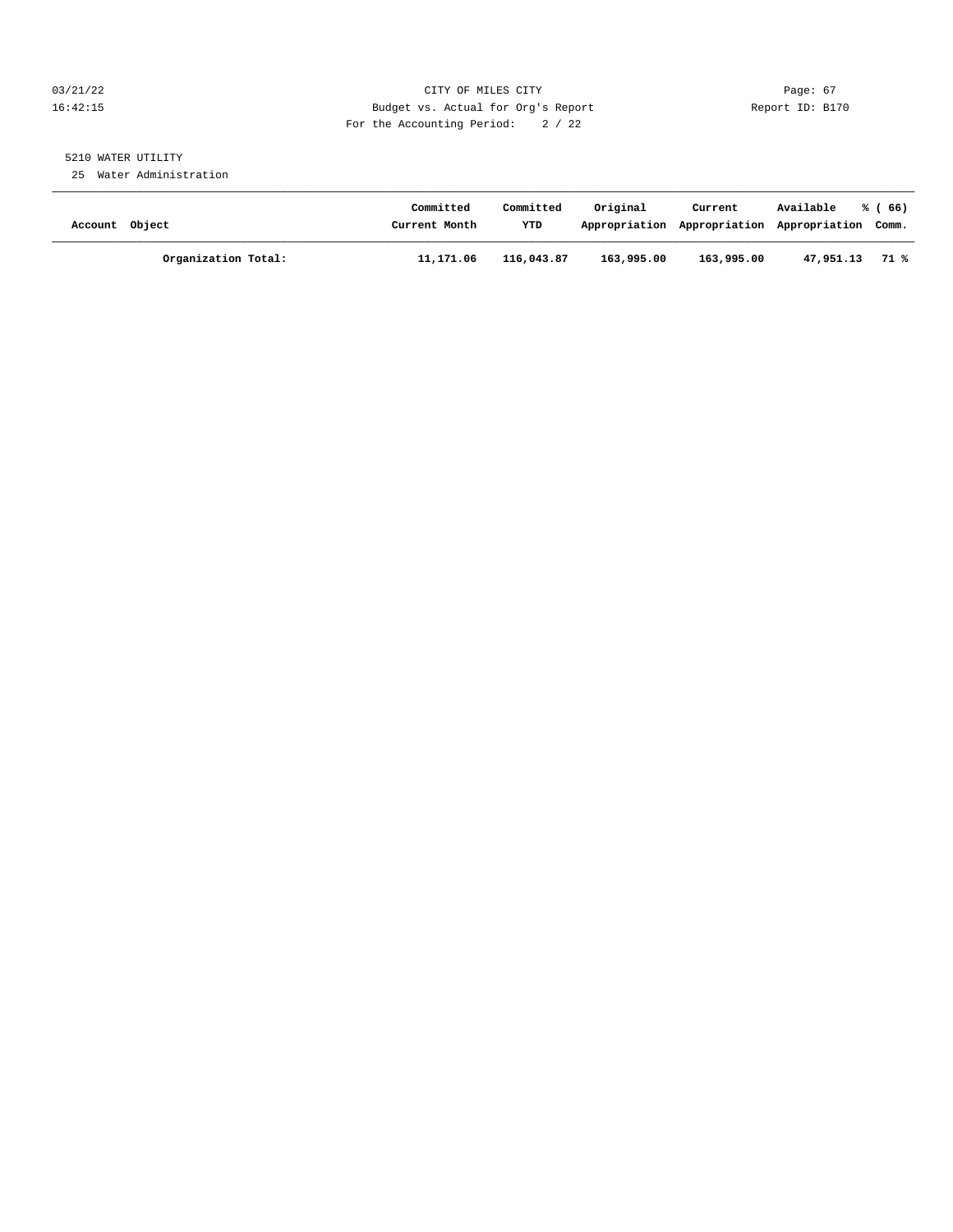#### 03/21/22 Page: 68 16:42:15 Budget vs. Actual for Org's Report Report ID: B170 For the Accounting Period: 2 / 22

## 5210 WATER UTILITY

80 Water Purification

| Account Object                          | Committed<br>Current Month | Committed<br>YTD | Original   | Current    | Available<br>Appropriation Appropriation Appropriation Comm. | % (66)         |
|-----------------------------------------|----------------------------|------------------|------------|------------|--------------------------------------------------------------|----------------|
| 430000 Public Works-GASB68              |                            |                  |            |            |                                                              |                |
| 430540 Water Purification and Treatment |                            |                  |            |            |                                                              |                |
| 210 Office Supplies and Materials       | 0.00                       | 233.57           | 400.00     | 400.00     | 166.43                                                       | 58 %           |
| 214 Small Items of Equipment            | 0.00                       | 0.00             | 8,000.00   | 8,000.00   | 8,000.00                                                     | 0 <sup>8</sup> |
| 220 Operating Expenses                  | 42.40                      | 667.43           | 3,000.00   | 3,000.00   | 2,332.57                                                     | $22$ %         |
| 222 Chemicals, Lab & Med Supplies       | 50.00                      | 43,650.52        | 60,000.00  | 60,000.00  | 16, 349.48                                                   | 73%            |
| 226 Clothing and Uniforms               | 65.00                      | 359.28           | 500.00     | 500.00     | 140.72                                                       | 72 %           |
| 230 Repair and Maintenance Supplies     | 1,420.84                   | 13,035.72        | 15,000.00  | 15,000.00  | 1,964.28                                                     | 87%            |
| 231 Gas, Oil, Diesel Fuel, Grease, etc. | 119.38                     | 847.18           | 2,000.00   | 2,000.00   | 1,152.82                                                     | 42 %           |
| 311 Postage, Box Rent, Etc.             | 5.90                       | 22.69            | 100.00     | 100.00     | 77.31                                                        | $23$ $%$       |
| 320 Printing, Duplicating, Typing &     | 0.00                       | 0.00             | 100.00     | 100.00     | 100.00                                                       | 0 <sup>8</sup> |
| 330 Publicity, Subscriptions & Dues     | 0.00                       | 0.00             | 750.00     | 750.00     | 750.00                                                       | 0 <sup>8</sup> |
| 334 Memberships, Registrations & Dues   | 45.00                      | 83.50            | 300.00     | 300.00     | 216.50                                                       | $28$ %         |
| 352 Wtr/Swr Lab Testing                 | 448.23                     | 4,715.98         | 10,000.00  | 10,000.00  | 5,284.02                                                     | 47 %           |
| 357 Architectual, Engineering Serv Etc. | 0.00                       | 0.00             | 8,000.00   | 8,000.00   | 8,000.00                                                     | 0 <sup>8</sup> |
| 360 Contr R & M                         | 338.75                     | 935.00           | 4,300.00   | 4,300.00   | 3,365.00                                                     | $22$ $%$       |
| 369 Other Repair and Maintenance        | 0.00                       | 0.00             | 1,500.00   | 1,500.00   | 1,500.00                                                     | 0 <sup>8</sup> |
| 370 Travel                              | 11.18                      | 168.28           | 1,500.00   | 1,500.00   | 1,331.72                                                     | $11$ %         |
| 380 Training Services                   | 0.00                       | 130.43           | 1,500.00   | 1,500.00   | 1,369.57                                                     | 9 <sup>8</sup> |
| 382 Books                               | 0.00                       | 0.00             | 200.00     | 200.00     | 200.00                                                       | 0 <sup>8</sup> |
| 533 Machinery and Equipment Rental      | 0.00                       | 0.00             | 500.00     | 500.00     | 500.00                                                       | 0 <sup>8</sup> |
| Account Total:                          | 2,546.68                   | 64,849.58        | 117,650.00 | 117,650.00 | 52,800.42                                                    | 55 %           |
| Account Group Total:                    | 2,546.68                   | 64,849.58        | 117,650.00 | 117,650.00 | 52,800.42                                                    | 55%            |
| Organization Total:                     | 2,546.68                   | 64,849.58        | 117,650.00 | 117,650.00 | 52,800.42                                                    | 55%            |

 **Fund Total: 100,574.62 1,107,833.64 6,071,766.00 6,071,766.00 4,963,932.36 18 %**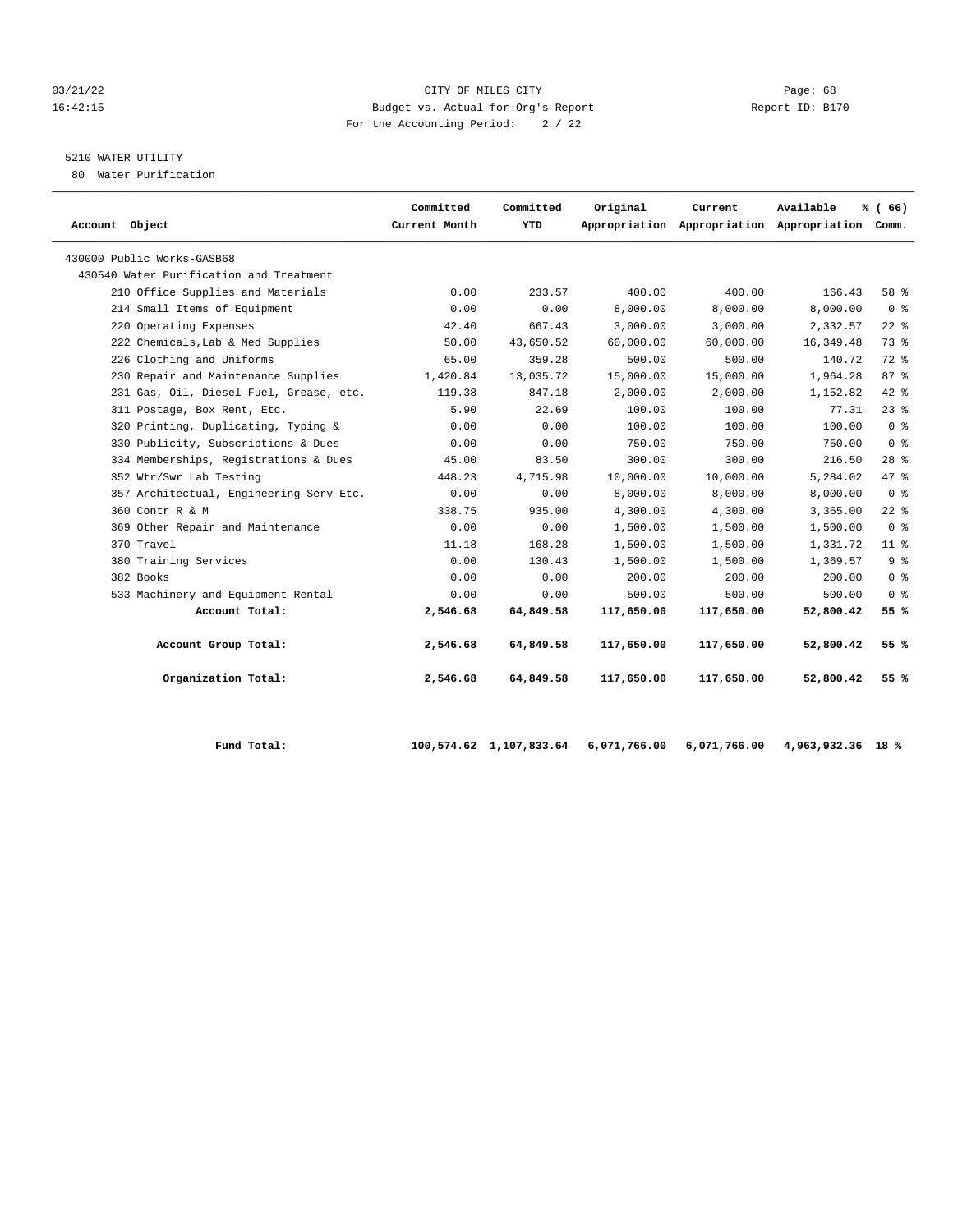#### 03/21/22 Page: 69 16:42:15 Budget vs. Actual for Org's Report Report ID: B170 For the Accounting Period: 2 / 22

#### 5310 SEWER UTILITY

29 Sewer Administration

| Account Object                            | Committed<br>Current Month | Committed<br>YTD | Original   | Current    | Available<br>Appropriation Appropriation Appropriation Comm. | % (66)         |
|-------------------------------------------|----------------------------|------------------|------------|------------|--------------------------------------------------------------|----------------|
| 430000 Public Works-GASB68                |                            |                  |            |            |                                                              |                |
| 430610 Sewer Administration (29)          |                            |                  |            |            |                                                              |                |
| 111 Salaries and Wages - Permanent        | 2,118.21                   | 15,535.19        | 23,828.00  | 23,828.00  | 8,292.81                                                     | 65 %           |
| 121 OVERTIME-PERMANENT                    | 64.92                      | 231.23           | 156.00     | 156.00     | $-75.23$                                                     | 148 %          |
| 131 VACATION                              | 6.06                       | 2,883.06         | 1,700.00   | 1,700.00   | $-1, 183.06$                                                 | 170 %          |
| 132 SICK LEAVE                            | 124.92                     | 783.89           | 1,100.00   | 1,100.00   | 316.11                                                       | 71 %           |
| 141 Unemployment Insurance                | 5.78                       | 48.96            | 40.00      | 40.00      | $-8.96$                                                      | $122$ %        |
| 142 Workers' Compensation                 | 6.53                       | 55.50            | 180.00     | 180.00     | 124.50                                                       | $31$ %         |
| 143 Health Insurance                      | 470.56                     | 3,614.78         | 5,640.00   | 5,640.00   | 2,025.22                                                     | 64 %           |
| 144 FICA                                  | 177.04                     | 1,497.53         | 2,049.00   | 2,049.00   | 551.47                                                       | 73 %           |
| 145 PERS                                  | 205.27                     | 1,723.82         | 2,376.00   | 2,376.00   | 652.18                                                       | 73 %           |
| 196 CLOTHING ALLOTMENT                    | 0.00                       | 140.63           | 150.00     | 150.00     | 9.37                                                         | $94$ %         |
| 210 Office Supplies and Materials         | 60.77                      | 959.51           | 3,200.00   | 3,200.00   | 2,240.49                                                     | $30*$          |
| 214 Small Items of Equipment              | 0.00                       | 94.50            | 2,000.00   | 2,000.00   | 1,905.50                                                     | 5 <sup>8</sup> |
| 220 Operating Expenses                    | 869.41                     | 2,245.05         | 3,500.00   | 3,500.00   | 1,254.95                                                     | 64 %           |
| 230 Repair and Maintenance Supplies       | 0.00                       | 0.00             | 1,000.00   | 1,000.00   | 1,000.00                                                     | 0 <sup>8</sup> |
| 311 Postage, Box Rent, Etc.               | 58.03                      | 7,191.04         | 8,000.00   | 8,000.00   | 808.96                                                       | 90%            |
| 320 Printing, Duplicating, Typing &       | 0.00                       | $-90.45$         | 1,600.00   | 1,600.00   | 1,690.45                                                     | $-6$ %         |
| 330 Publicity, Subscriptions & Dues       | 53.20                      | 117.20           | 1,300.00   | 1,300.00   | 1,182.80                                                     | 9 <sup>8</sup> |
| 345 Telephone                             | 63.84                      | 442.63           | 600.00     | 600.00     | 157.37                                                       | 74 %           |
| 347 Internet                              | 1.04                       | 7.28             | 250.00     | 250.00     | 242.72                                                       | 3%             |
| 350 Professional Services                 | 0.00                       | 141.60           | 6,000.00   | 6,000.00   | 5,858.40                                                     | 2 <sup>8</sup> |
| 360 Contr R & M                           | 101.44                     | 7,926.35         | 10,600.00  | 10,600.00  | 2,673.65                                                     | 75 %           |
| 370 Travel                                | 0.00                       | 0.00             | 250.00     | 250.00     | 250.00                                                       | 0 <sup>8</sup> |
| 380 Training Services                     | 0.00                       | 0.00             | 250.00     | 250.00     | 250.00                                                       | 0 <sup>8</sup> |
| 382 Books                                 | 0.00                       | 0.00             | 125.00     | 125.00     | 125.00                                                       | 0 <sup>8</sup> |
| 531 Building & Office Rental              | 500.00                     | 4,000.00         | 11,200.00  | 11,200.00  | 7,200.00                                                     | 36%            |
| 555 Bank Service Charges                  | 16.67                      | 133.36           | 450.00     | 450.00     | 316.64                                                       | $30*$          |
| 810 Losses (Bad debt expense - Enterprise | 0.00                       | 0.00             | 500.00     | 500.00     | 500.00                                                       | 0 <sup>8</sup> |
| 920 Buildings                             | 0.00                       | 0.00             | 2,000.00   | 2,000.00   | 2,000.00                                                     | 0 <sup>8</sup> |
| Account Total:                            | 4,903.69                   | 49,682.66        | 90,044.00  | 90,044.00  | 40,361.34                                                    | 55 %           |
| Account Group Total:                      | 4,903.69                   | 49,682.66        | 90,044.00  | 90,044.00  | 40,361.34                                                    | 55 %           |
| 490000 DEBT SERVICE                       |                            |                  |            |            |                                                              |                |
| 490200 Revenue Bonds                      |                            |                  |            |            |                                                              |                |
| 608 Prpl-Wastewater Project Phase I       | 0.00                       | 36,000.00        | 73,000.00  | 73,000.00  | 37,000.00                                                    | 49 %           |
| 619 Principal-WWTP Phase II               | 0.00                       | 136,000.00       | 271,000.00 | 271,000.00 | 135,000.00                                                   | 50%            |
| 626 Interest-Wastewater Project Phase I   | 0.00                       | 14,100.00        | 27,660.00  | 27,660.00  | 13,560.00                                                    | $51$ %         |
| 639 Interest-WWTP Phase II                | 0.00                       | 61,512.50        | 124,713.00 | 124,713.00 | 63,200.50                                                    | 49 %           |
| Account Total:                            | 0.00                       | 247,612.50       | 496,373.00 | 496,373.00 | 248,760.50                                                   | 50 %           |
| Account Group Total:                      | 0.00                       | 247,612.50       | 496,373.00 | 496,373.00 | 248,760.50                                                   | 50 %           |
| 510000 MISCELLANEOUS                      |                            |                  |            |            |                                                              |                |
| 510330 Comprehensive Liability Insurance  |                            |                  |            |            |                                                              |                |
| 513 Liability                             | 0.00                       | 54, 255.84       | 13,000.00  | 13,000.00  | $-41, 255.84$ 417 %                                          |                |
| Account Total:                            | 0.00                       | 54,255.84        | 13,000.00  | 13,000.00  | $-41, 255.84$ 417 %                                          |                |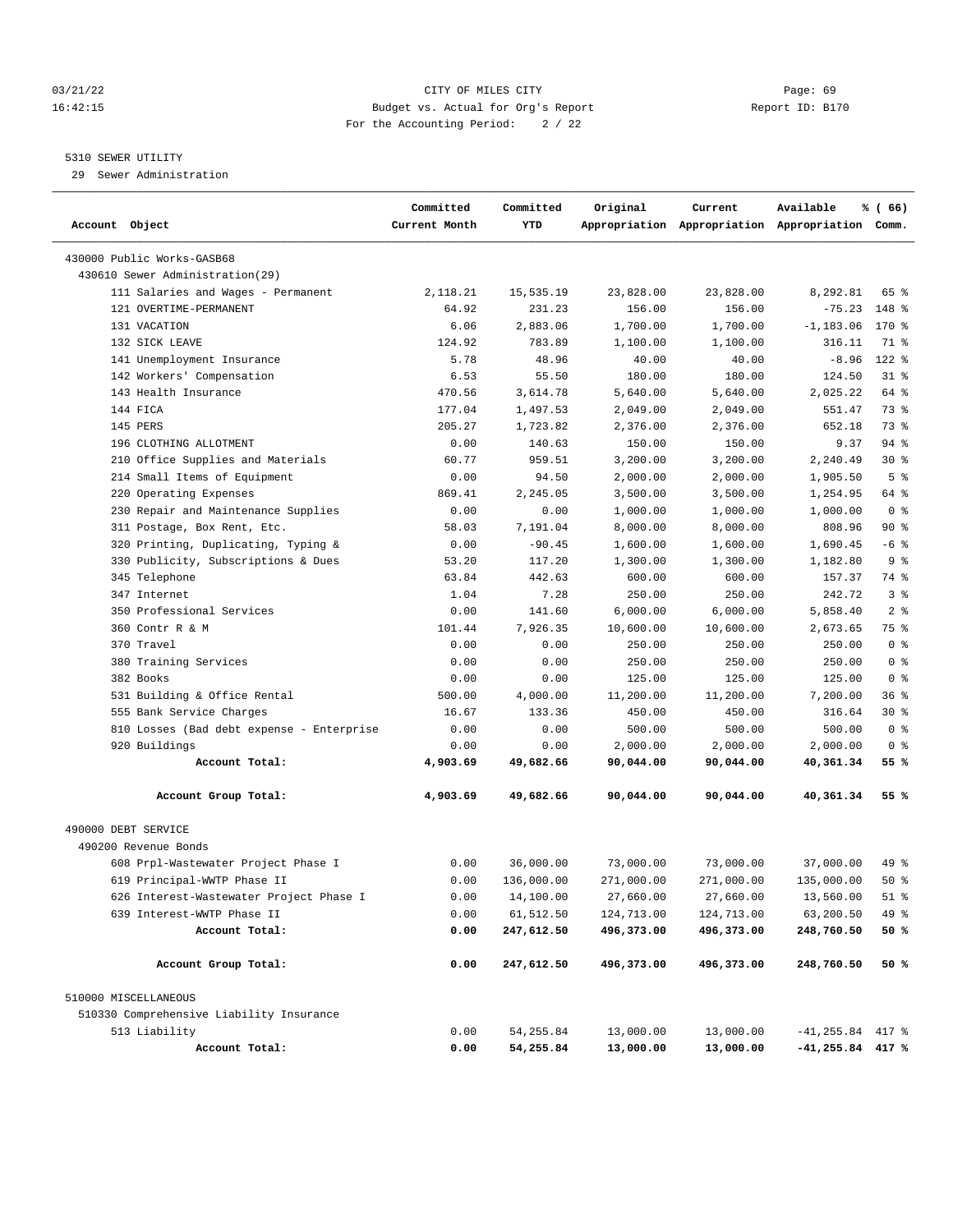#### 03/21/22 Page: 70 16:42:15 Budget vs. Actual for Org's Report Report ID: B170 For the Accounting Period: 2 / 22

## 5310 SEWER UTILITY

29 Sewer Administration

| Account Object                                                          | Committed<br>Current Month | Committed<br>YTD | Original<br>Appropriation | Current<br>Appropriation | Available<br>Appropriation | % (<br>66)<br>Comm. |
|-------------------------------------------------------------------------|----------------------------|------------------|---------------------------|--------------------------|----------------------------|---------------------|
| Account Group Total:                                                    | 0.00                       | 54,255.84        | 13,000.00                 | 13,000.00                | $-41,255.84$               | 417 %               |
| 520000 OTHER FINANCING USES<br>521000 Interfund Operating Transfers Out |                            |                  |                           |                          |                            |                     |
| 820 Transfers to Other Funds                                            | 3,972.70                   | 31,781.60        | 47,673.00                 | 47,673.00                | 15,891.40                  | $67$ $%$            |
| Account Total:                                                          | 3,972.70                   | 31,781.60        | 47,673.00                 | 47,673.00                | 15,891.40                  | 67%                 |
| Account Group Total:                                                    | 3,972.70                   | 31,781.60        | 47,673.00                 | 47,673.00                | 15,891.40                  | 67%                 |
| Organization Total:                                                     | 8,876.39                   | 383,332.60       | 647,090.00                | 647,090.00               | 263,757.40                 | 59%                 |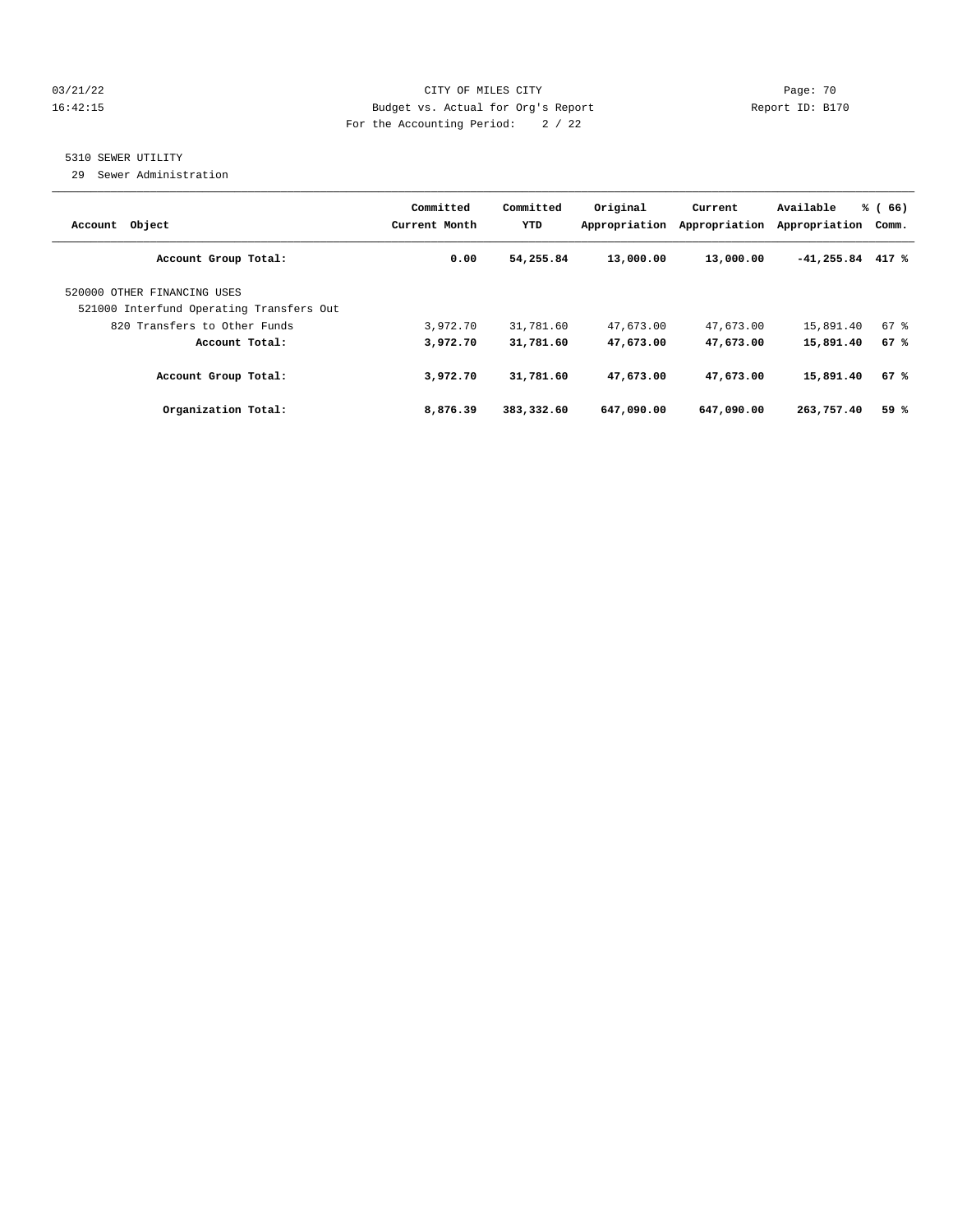#### 03/21/22 Page: 71 CITY OF MILES CITY CONTROL Page: 71 16:42:15 Budget vs. Actual for Org's Report Report ID: B170 For the Accounting Period: 2 / 22

————————————————————————————————————————————————————————————————————————————————————————————————————————————————————————————————————

#### 5310 SEWER UTILITY

31 Sewer Lines

|                |                                              | Committed     | Committed  | Original     | Current      | Available                                       | % (66)          |  |
|----------------|----------------------------------------------|---------------|------------|--------------|--------------|-------------------------------------------------|-----------------|--|
| Account Object |                                              | Current Month | YTD        |              |              | Appropriation Appropriation Appropriation Comm. |                 |  |
|                | 430000 Public Works-GASB68                   |               |            |              |              |                                                 |                 |  |
|                | 430630 Sewer Collection and Transmission(31) |               |            |              |              |                                                 |                 |  |
|                | 111 Salaries and Wages - Permanent           | 10,764.34     | 91,107.76  | 150,260.00   | 150,260.00   | 59, 152. 24                                     | 61 %            |  |
|                | 121 OVERTIME-PERMANENT                       | 395.83        | 2,736.15   | 10,200.00    | 10,200.00    | 7,463.85                                        | $27$ %          |  |
|                | 131 VACATION                                 | 906.92        | 8,447.62   | 7,300.00     | 7,300.00     | -1,147.62                                       | $116$ %         |  |
|                | 132 SICK LEAVE                               | 1,639.13      | 7,345.12   | 4,800.00     | 4,800.00     | $-2, 545.12$                                    | $153$ $%$       |  |
|                | 133 OTHER LEAVE PAY                          | 199.29        | 4,095.50   | 1,692.00     | 1,692.00     | $-2,403.50$                                     | $242$ %         |  |
|                | 134 HOLIDAY PAY                              | 0.00          | 2,116.45   | 2,100.00     | 2,100.00     | $-16.45$                                        | $101$ %         |  |
|                | 141 Unemployment Insurance                   | 34.76         | 291.08     | 265.00       | 265.00       | $-26.08$                                        | 110 %           |  |
|                | 142 Workers' Compensation                    | 469.48        | 3,847.35   | 3,019.00     | 3,019.00     | $-828.35$                                       | $127$ %         |  |
|                | 143 Health Insurance                         | 3,011.30      | 23,682.28  | 36,094.00    | 36,094.00    | 12, 411.72                                      | 66 %            |  |
|                | 144 FICA                                     | 1,022.94      | 8,578.15   | 13,491.00    | 13,491.00    | 4,912.85                                        | 64 %            |  |
|                | 145 PERS                                     | 1,233.43      | 9,973.88   | 15,642.00    | 15,642.00    | 5,668.12                                        | 64 %            |  |
|                | 196 CLOTHING ALLOTMENT                       | 0.00          | 555.00     | 700.00       | 700.00       | 145.00                                          | 79 %            |  |
|                | 210 Office Supplies and Materials            | 62.23         | 227.66     | 600.00       | 600.00       | 372.34                                          | 38 <sup>8</sup> |  |
|                | 214 Small Items of Equipment                 | 314.04        | 2,301.42   | 25,000.00    | 25,000.00    | 22,698.58                                       | 9 <sup>8</sup>  |  |
|                | 220 Operating Expenses                       | 48.13         | 32, 261.61 | 28,835.00    | 28,835.00    | $-3,426.61$ 112 %                               |                 |  |
|                | 222 Chemicals, Lab & Med Supplies            | 0.00          | 0.00       | 500.00       | 500.00       | 500.00                                          | 0 <sup>8</sup>  |  |
|                | 226 Clothing and Uniforms                    | 55.36         | 368.33     | 750.00       | 750.00       | 381.67                                          | 49 %            |  |
|                | 230 Repair and Maintenance Supplies          | 5,517.39      | 11,243.64  | 15,000.00    | 15,000.00    | 3,756.36                                        | 75 %            |  |
|                | 231 Gas, Oil, Diesel Fuel, Grease, etc.      | 349.21        | 6,258.49   | 15,000.00    | 15,000.00    | 8,741.51                                        | $42$ %          |  |
|                | 233 Water/Sewer Main Replacement and         | 0.00          | 670.06     | 10,000.00    | 10,000.00    | 9,329.94                                        | 7 %             |  |
|                | 234 Hydrant/Manhole Replacement, Valves      | 0.00          | 7,010.00   | 10,000.00    | 10,000.00    | 2,990.00                                        | 70 %            |  |
|                | 241 Consumable Tools                         | 0.00          | 0.00       | 1,000.00     | 1,000.00     | 1,000.00                                        | 0 <sup>8</sup>  |  |
|                | 311 Postage, Box Rent, Etc.                  | 1,145.12      | 2,287.89   | 100.00       | 100.00       | $-2,187.89$                                     | $***$ $-$       |  |
|                | 320 Printing, Duplicating, Typing &          | 0.00          | 0.00       | 100.00       | 100.00       | 100.00                                          | 0 <sup>8</sup>  |  |
|                | 330 Publicity, Subscriptions & Dues          | 0.00          | 301.88     | 1,500.00     | 1,500.00     | 1,198.12                                        | $20*$           |  |
|                | 331 Publication of Formal & Legal Notices    | 0.00          | 0.00       | 250.00       | 250.00       | 250.00                                          | 0 <sup>8</sup>  |  |
|                | 334 Memberships, Registrations & Dues        | 0.00          | 0.00       | 750.00       | 750.00       | 750.00                                          | 0 <sup>8</sup>  |  |
|                | 341 Electric Utility Services                | 24.77         | 168.18     | 1,000.00     | 1,000.00     | 831.82                                          | $17*$           |  |
|                | 344 Gas Utility Service                      | 79.57         | 361.43     | 500.00       | 500.00       | 138.57                                          | 72 %            |  |
|                | 345 Telephone                                | 165.51        | 1,093.95   | 1,500.00     | 1,500.00     | 406.05                                          | 73 %            |  |
|                | 347 Internet                                 | 11.83         | 82.81      | 170.00       | 170.00       | 87.19                                           | 49 %            |  |
|                | 350 Professional Services                    | 328.63        | 7,188.27   | 40,000.00    | 40,000.00    | 32,811.73                                       | 18 <sup>8</sup> |  |
|                | 357 Architectual, Engineering Serv Etc.      | 19,740.00     | 35,654.98  | 225,000.00   | 225,000.00   | 189, 345.02                                     | 16 <sup>8</sup> |  |
|                | 360 Contr R & M                              | 116.71        | 3,341.38   | 5,000.00     | 5,000.00     | 1,658.62                                        | 67 %            |  |
|                | 363 R&M Vehicles/Equip/Labor-PW              | 1,208.88      | 18,336.03  | 50,000.00    | 50,000.00    | 31,663.97                                       | 37%             |  |
|                | 369 Other Repair and Maintenance             | 0.00          | 338.75     | 1,000.00     | 1,000.00     | 661.25                                          | $34$ $%$        |  |
|                | 370 Travel                                   | 0.00          | 190.50     | 1,200.00     | 1,200.00     | 1,009.50                                        | 16 <sup>8</sup> |  |
|                | 380 Training Services                        | 0.00          | 60.00      | 750.00       | 750.00       | 690.00                                          | 8 %             |  |
|                | 382 Books                                    | 0.00          | 0.00       | 150.00       | 150.00       | 150.00                                          | 0 <sup>8</sup>  |  |
|                | 400 BUILDING MATERIALS                       | 0.00          | 0.00       | 4,000.00     | 4,000.00     | 4,000.00                                        | 0 <sub>8</sub>  |  |
|                | 512 Insurance on Vehicles & Equipment        | 0.00          | 2,302.11   | 2,303.00     | 2,303.00     | 0.89                                            | 100 %           |  |
|                | 532 Land Rental                              | 0.00          | 652.38     | 1,200.00     | 1,200.00     | 547.62                                          | 54 %            |  |
|                | 940 Machinery & Equipment                    | 0.00          | 14,900.00  | 1,568,000.00 | 1,568,000.00 | 1,553,100.00                                    | 1 <sup>8</sup>  |  |
|                | Account Total:                               | 48,844.80     | 310,378.09 | 2,256,721.00 | 2,256,721.00 | 1,946,342.91                                    | 14 %            |  |
|                |                                              |               |            |              |              |                                                 |                 |  |
|                | Account Group Total:                         | 48,844.80     | 310,378.09 | 2,256,721.00 | 2,256,721.00 | 1,946,342.91                                    | 14 %            |  |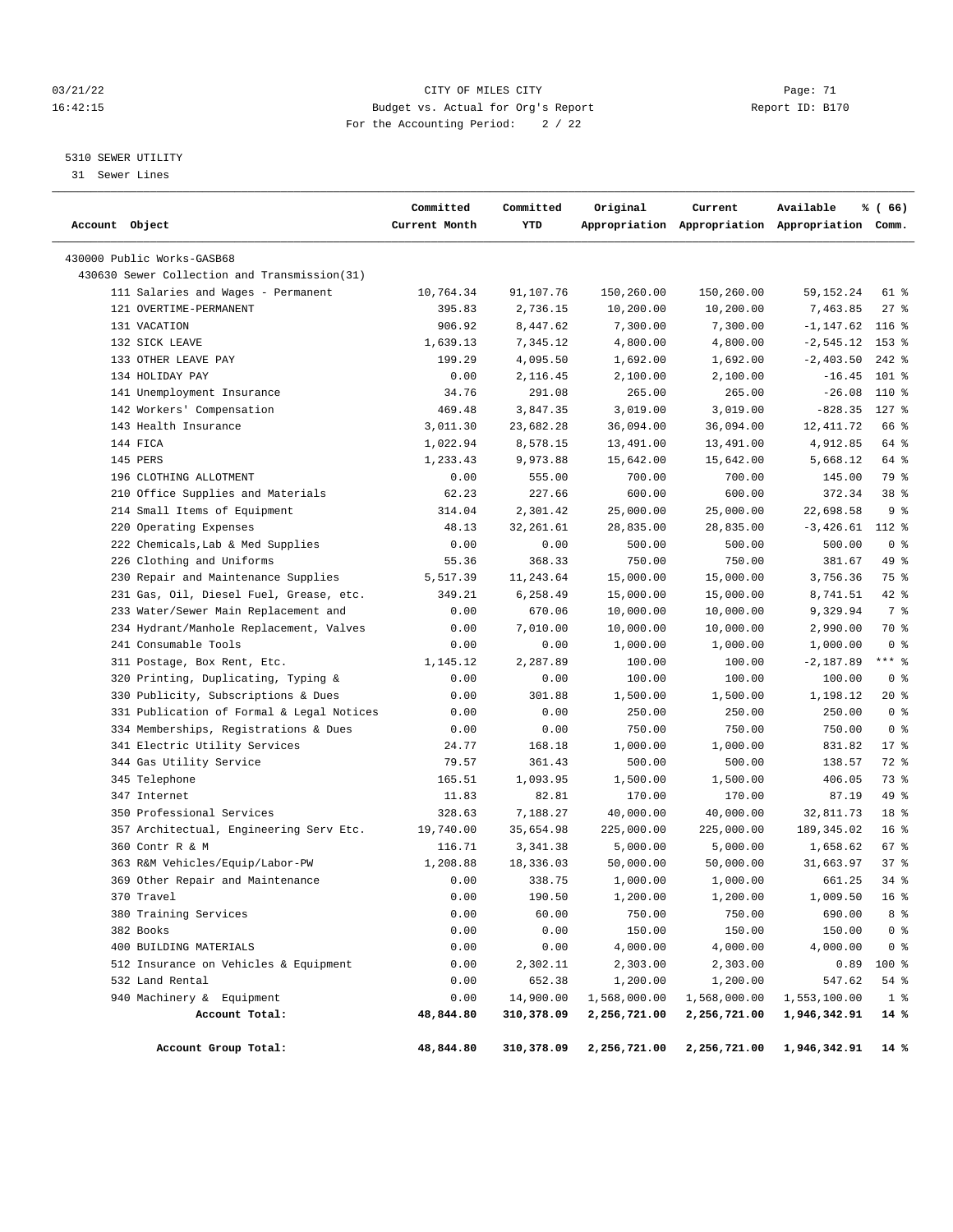#### 03/21/22 Page: 72 16:42:15 Budget vs. Actual for Org's Report Report ID: B170 For the Accounting Period: 2 / 22

### 5310 SEWER UTILITY

31 Sewer Lines

| Account Object                                                          | Committed<br>Current Month | Committed<br>YTD | Original<br>Appropriation | Current<br>Appropriation | Available<br>Appropriation | % (66)<br>Comm. |
|-------------------------------------------------------------------------|----------------------------|------------------|---------------------------|--------------------------|----------------------------|-----------------|
| 520000 OTHER FINANCING USES<br>521000 Interfund Operating Transfers Out |                            |                  |                           |                          |                            |                 |
| 820 Transfers to Other Funds                                            | 1,000.00                   | 8,000.00         | 336,246.00                | 336,246.00               | 328,246.00                 | 28              |
| Account Total:                                                          | 1,000.00                   | 8,000.00         | 336,246.00                | 336,246.00               | 328,246.00                 | 2%              |
| Account Group Total:                                                    | 1,000.00                   | 8,000.00         | 336,246.00                | 336,246.00               | 328,246.00                 | 2%              |
| Organization Total:                                                     | 49,844.80                  | 318,378.09       | 2,592,967.00              | 2,592,967.00             | 2,274,588.91               | $12*$           |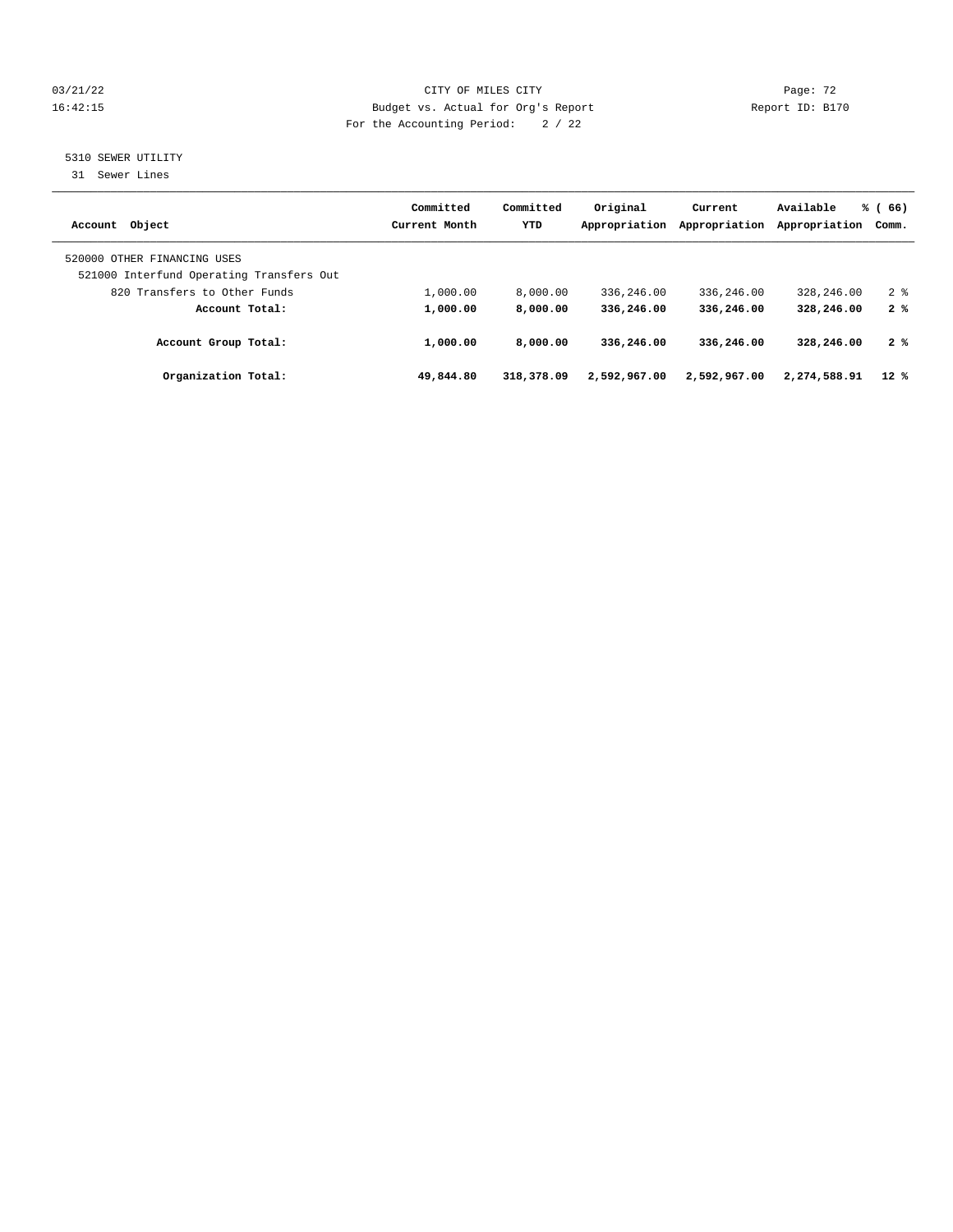#### 03/21/22 Page: 73 16:42:15 Budget vs. Actual for Org's Report Report ID: B170 For the Accounting Period: 2 / 22

### 5310 SEWER UTILITY

32 Sewer Lifts

| Account Object |                                         | Committed<br>Current Month | Committed<br>YTD | Original   | Current    | Available<br>Appropriation Appropriation Appropriation Comm. | % (66)          |  |
|----------------|-----------------------------------------|----------------------------|------------------|------------|------------|--------------------------------------------------------------|-----------------|--|
|                | 430000 Public Works-GASB68              |                            |                  |            |            |                                                              |                 |  |
|                | 430690 Sewer Lift Stations(32)          |                            |                  |            |            |                                                              |                 |  |
|                | 111 Salaries and Wages - Permanent      | 5,081.41                   | 41,653.20        | 35, 312.00 | 35, 312.00 | $-6, 341.20$                                                 | 118 %           |  |
|                | 121 OVERTIME-PERMANENT                  | 130.05                     | 2,025.08         | 10,300.00  | 10,300.00  | 8,274.92                                                     | $20*$           |  |
|                | 131 VACATION                            | 1,459.36                   | 3,500.20         | 19,500.00  | 19,500.00  | 15,999.80                                                    | 18 %            |  |
|                | 132 SICK LEAVE                          | 1,026.81                   | 2,502.78         | 5,500.00   | 5,500.00   | 2,997.22                                                     | 46%             |  |
|                | 133 OTHER LEAVE PAY                     | 339.46                     | 895.33           | 388.00     | 388.00     | $-507.33$                                                    | $231$ %         |  |
|                | 134 HOLIDAY PAY                         | 111.81                     | 1,033.45         | 5,400.00   | 5,400.00   | 4,366.55                                                     | 19 <sup>°</sup> |  |
|                | 141 Unemployment Insurance              | 20.35                      | 129.50           | 115.00     | 115.00     | $-14.50$                                                     | $113*$          |  |
|                | 142 Workers' Compensation               | 114.75                     | 717.27           | 1,544.00   | 1,544.00   | 826.73                                                       | 46%             |  |
|                | 143 Health Insurance                    | 1,155.05                   | 10,059.83        | 15,484.00  | 15,484.00  | 5,424.17                                                     | 65 %            |  |
|                | 144 FICA                                | 599.18                     | 3,774.60         | 5,845.00   | 5,845.00   | 2,070.40                                                     | 65%             |  |
|                | 145 PERS                                | 722.85                     | 4,506.80         | 6,777.00   | 6,777.00   | 2,270.20                                                     | 67 %            |  |
|                | 196 CLOTHING ALLOTMENT                  | 0.00                       | 266.50           | 600.00     | 600.00     | 333.50                                                       | 44 %            |  |
|                | 210 Office Supplies and Materials       | 0.00                       | 78.29            | 400.00     | 400.00     | 321.71                                                       | $20*$           |  |
|                | 214 Small Items of Equipment            | 0.00                       | 9.99             | 25,000.00  | 25,000.00  | 24,990.01                                                    | 0 <sup>8</sup>  |  |
|                | 220 Operating Expenses                  | 87.74                      | 1,875.74         | 5,000.00   | 5,000.00   | 3,124.26                                                     | 38 %            |  |
|                | 222 Chemicals, Lab & Med Supplies       | 0.00                       | 149.07           | 1,000.00   | 1,000.00   | 850.93                                                       | 15 <sup>8</sup> |  |
|                | 226 Clothing and Uniforms               | 39.99                      | 334.28           | 500.00     | 500.00     | 165.72                                                       | 67%             |  |
|                | 230 Repair and Maintenance Supplies     | 240.00                     | 7,376.78         | 25,000.00  | 25,000.00  | 17,623.22                                                    | $30*$           |  |
|                | 231 Gas, Oil, Diesel Fuel, Grease, etc. | 149.21                     | 1,094.49         | 2,000.00   | 2,000.00   | 905.51                                                       | 55%             |  |
|                | 341 Electric Utility Services           | 1,920.77                   | 14, 275.43       | 25,000.00  | 25,000.00  | 10,724.57                                                    | 57%             |  |
|                | 344 Gas Utility Service                 | 144.16                     | 992.21           | 2,000.00   | 2,000.00   | 1,007.79                                                     | 50%             |  |
|                | 352 Wtr/Swr Lab Testing                 | 0.00                       | 0.00             | 250.00     | 250.00     | 250.00                                                       | 0 <sup>8</sup>  |  |
|                | 360 Contr R & M                         | 0.00                       | 373.29           | 5,000.00   | 5,000.00   | 4,626.71                                                     | 7 %             |  |
|                | 369 Other Repair and Maintenance        | 0.00                       | 0.00             | 1,000.00   | 1,000.00   | 1,000.00                                                     | 0 <sup>8</sup>  |  |
|                | 370 Travel                              | 4.46                       | 53.31            | 600.00     | 600.00     | 546.69                                                       | 9 <sup>8</sup>  |  |
|                | 380 Training Services                   | 0.00                       | 93.39            | 600.00     | 600.00     | 506.61                                                       | 16 <sup>8</sup> |  |
|                | 400 BUILDING MATERIALS                  | 0.00                       | 0.00             | 200.00     | 200.00     | 200.00                                                       | 0 <sup>8</sup>  |  |
|                | 511 Insurance on Buildings              | 0.00                       | 2,086.29         | 2,087.00   | 2,087.00   | 0.71                                                         | $100$ %         |  |
|                | 533 Machinery and Equipment Rental      | 0.00                       | 0.00             | 500.00     | 500.00     | 500.00                                                       | 0 <sup>8</sup>  |  |
|                | Account Total:                          | 13,347.41                  | 99,857.10        | 202,902.00 | 202,902.00 | 103,044.90                                                   | 49 %            |  |
|                | Account Group Total:                    | 13,347.41                  | 99,857.10        | 202,902.00 | 202,902.00 | 103,044.90                                                   | 49 %            |  |
|                | Organization Total:                     | 13,347.41                  | 99,857.10        | 202,902.00 | 202,902.00 | 103,044.90                                                   | 49 %            |  |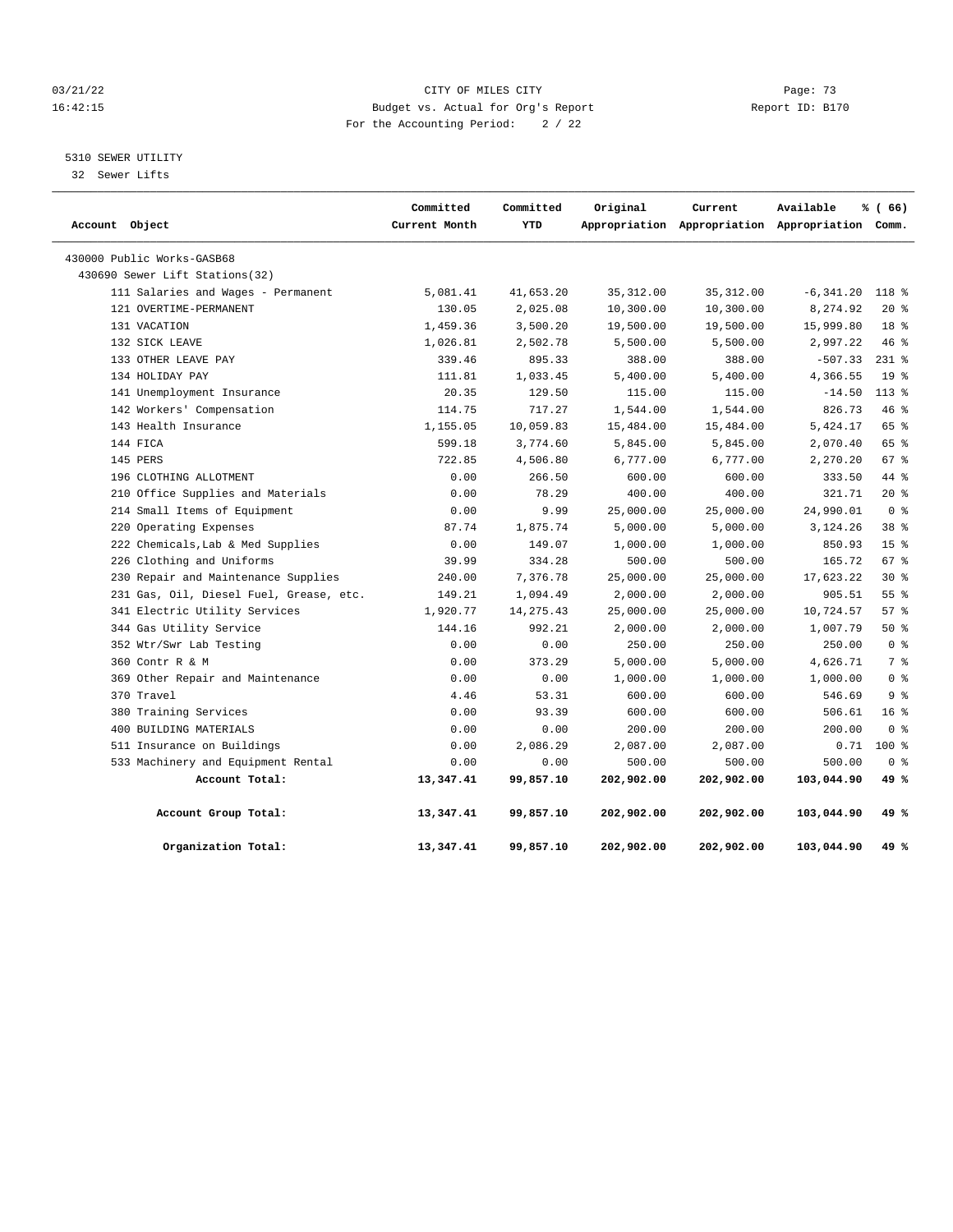#### 03/21/22 Page: 74 16:42:15 Budget vs. Actual for Org's Report Report ID: B170 For the Accounting Period: 2 / 22

## 5310 SEWER UTILITY

33 Sewer Plant

| Account Object                          | Committed<br>Current Month | Committed<br>YTD | Original   | Current    | Available<br>Appropriation Appropriation Appropriation Comm. | % (66)             |
|-----------------------------------------|----------------------------|------------------|------------|------------|--------------------------------------------------------------|--------------------|
| 430000 Public Works-GASB68              |                            |                  |            |            |                                                              |                    |
| 430640 Sewer Treatment and Disposal(33) |                            |                  |            |            |                                                              |                    |
| 111 Salaries and Wages - Permanent      | 7,826.73                   | 65,468.22        | 70,664.00  | 70,664.00  | 5,195.78                                                     | 93 %               |
| 121 OVERTIME-PERMANENT                  | 194.05                     | 3,036.07         | 10,300.00  | 10,300.00  | 7,263.93                                                     | 29%                |
| 131 VACATION                            | 2,355.37                   | 5,553.16         | 19,500.00  | 19,500.00  | 13,946.84                                                    | $28$ %             |
| 132 SICK LEAVE                          | 1,540.37                   | 3,847.37         | 5,500.00   | 5,500.00   | 1,652.63                                                     | 70 %               |
| 133 OTHER LEAVE PAY                     | 568.98                     | 1,402.82         | 582.00     | 582.00     | $-820.82$                                                    | $241$ %            |
| 134 HOLIDAY PAY                         | 168.24                     | 1,551.59         | 5,400.00   | 5,400.00   | 3,848.41                                                     | 29%                |
| 141 Unemployment Insurance              | 31.58                      | 202.78           | 168.00     | 168.00     | $-34.78$                                                     | 121 %              |
| 142 Workers' Compensation               | 174.58                     | 1,096.01         | 2,261.00   | 2,261.00   | 1,164.99                                                     | 48 %               |
| 143 Health Insurance                    | 1,796.95                   | 15,603.69        | 23,994.00  | 23,994.00  | 8,390.31                                                     | 65 %               |
| 144 FICA                                | 927.95                     | 5,896.34         | 8,564.00   | 8,564.00   | 2,667.66                                                     | 69 %               |
| 145 PERS                                | 1,122.44                   | 7,065.46         | 9,930.00   | 9,930.00   | 2,864.54                                                     | 71 %               |
| 196 CLOTHING ALLOTMENT                  | 0.00                       | 411.00           | 500.00     | 500.00     | 89.00                                                        | 82 %               |
| 210 Office Supplies and Materials       | 0.00                       | 133.10           | 250.00     | 250.00     | 116.90                                                       | 53%                |
| 214 Small Items of Equipment            | 0.00                       | 2,721.96         | 15,000.00  | 15,000.00  | 12,278.04                                                    | 18 <sup>8</sup>    |
| 220 Operating Expenses                  | 2,483.66                   | 3,751.81         | 18,000.00  | 18,000.00  | 14,248.19                                                    | $21$ %             |
| 222 Chemicals, Lab & Med Supplies       | 6,395.10                   | 9,320.72         | 30,000.00  | 30,000.00  | 20,679.28                                                    | $31$ %             |
| 226 Clothing and Uniforms               | 78.00                      | 840.37           | 600.00     | 600.00     | $-240.37$                                                    | $140*$             |
| 230 Repair and Maintenance Supplies     | 240.00                     | 5,012.55         | 20,000.00  | 20,000.00  | 14,987.45                                                    | 25%                |
| 231 Gas, Oil, Diesel Fuel, Grease, etc. | 162.48                     | 983.44           | 5,000.00   | 5,000.00   | 4,016.56                                                     | $20*$              |
| 311 Postage, Box Rent, Etc.             | 22.51                      | 92.88            | 100.00     | 100.00     | 7.12                                                         | 93%                |
| 320 Printing, Duplicating, Typing &     | 0.00                       | 0.00             | 100.00     | 100.00     | 100.00                                                       | 0 <sup>8</sup>     |
| 330 Publicity, Subscriptions & Dues     | 0.00                       | 0.00             | 500.00     | 500.00     | 500.00                                                       | 0 <sup>8</sup>     |
| 334 Memberships, Registrations & Dues   | 0.00                       | 70.00            | 400.00     | 400.00     | 330.00                                                       | 18 %               |
| 341 Electric Utility Services           | 14,265.45                  | 84, 405.36       | 130,000.00 | 130,000.00 | 45,594.64                                                    | 65 %               |
| 342 Water Utility Services              | 0.00                       | 40.71            | 1,500.00   | 1,500.00   | 1,459.29                                                     | 3%                 |
| 345 Telephone                           | 75.84                      | 526.63           | 800.00     | 800.00     | 273.37                                                       | 66 %               |
| 346 Garbage Service                     | 0.00                       | 1,546.84         | 2,000.00   | 2,000.00   | 453.16                                                       | $77$ $\frac{6}{9}$ |
| 347 Internet                            | 44.95                      | 314.65           | 650.00     | 650.00     | 335.35                                                       | 48 %               |
| 350 Professional Services               | 0.00                       | 317.20           | 5,000.00   | 5,000.00   | 4,682.80                                                     | 6 %                |
| 352 Wtr/Swr Lab Testing                 | 142.23                     | 3,368.29         | 8,000.00   | 8,000.00   | 4,631.71                                                     | $42$ %             |
| 357 Architectual, Engineering Serv Etc. | 0.00                       | 0.00             | 10,000.00  | 10,000.00  | 10,000.00                                                    | 0 <sup>8</sup>     |
| 360 Contr R & M                         | 15.00                      | 1,513.35         | 10,000.00  | 10,000.00  | 8,486.65                                                     | 15 <sup>8</sup>    |
| 363 R&M Vehicles/Equip/Labor-PW         | 150.45                     | 3,773.51         | 7,500.00   | 7,500.00   | 3,726.49                                                     | 50%                |
| 370 Travel                              | 7.43                       | 7.43             | 1,000.00   | 1,000.00   | 992.57                                                       | 1 <sup>8</sup>     |
| 380 Training Services                   | 20.00                      | 147.15           | 1,000.00   | 1,000.00   | 852.85                                                       | 15 <sup>°</sup>    |
| 382 Books                               | 0.00                       | 0.00             | 200.00     | 200.00     | 200.00                                                       | 0 <sup>8</sup>     |
| 400 BUILDING MATERIALS                  | 0.00                       | 68.54            | 500.00     | 500.00     | 431.46                                                       | $14*$              |
| 511 Insurance on Buildings              | 0.00                       | 12,793.83        | 12,794.00  | 12,794.00  | 0.17                                                         | 100 %              |
| 512 Insurance on Vehicles & Equipment   | 0.00                       | 157.14           | 158.00     | 158.00     | 0.86                                                         | 99 %               |
| 533 Machinery and Equipment Rental      | 0.00                       | 0.00             | 1,000.00   | 1,000.00   | 1,000.00                                                     | 0 <sup>8</sup>     |
| 940 Machinery & Equipment               | 0.00                       | 20,670.39        | 150,000.00 | 150,000.00 | 129,329.61                                                   | 14 %               |
| Account Total:                          | 40,810.34                  | 263,712.36       | 589,415.00 | 589,415.00 | 325,702.64                                                   | 45 %               |
| Account Group Total:                    | 40,810.34                  | 263,712.36       | 589,415.00 | 589,415.00 | 325,702.64                                                   | 45 %               |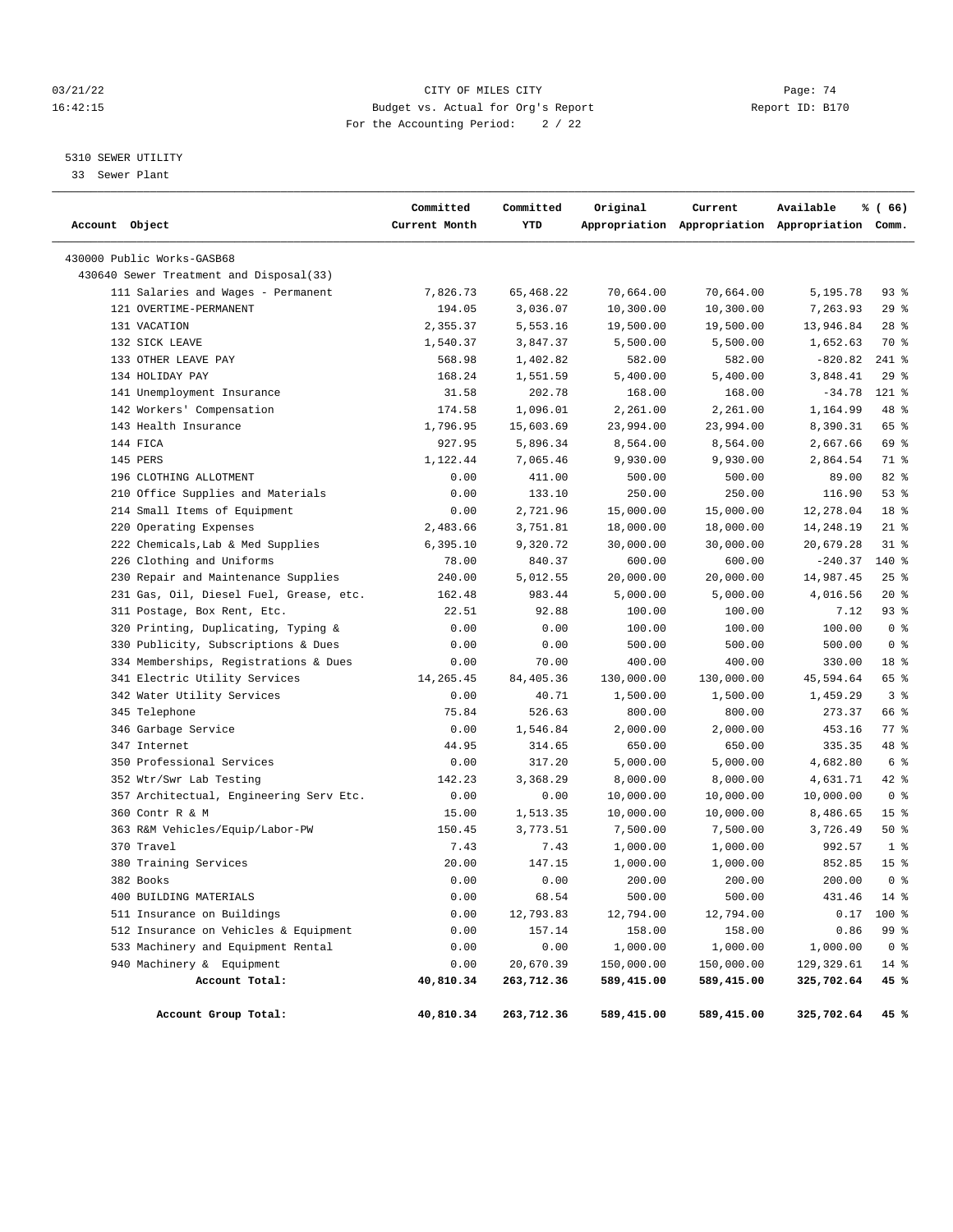#### 03/21/22 Page: 75 16:42:15 Budget vs. Actual for Org's Report Report ID: B170 For the Accounting Period: 2 / 22

# 5310 SEWER UTILITY

33 Sewer Plant

| Account Object |                     | Committed<br>Current Month | Committed<br>YTD | Original     | Current      | Available<br>Appropriation Appropriation Appropriation Comm. | % (66) |
|----------------|---------------------|----------------------------|------------------|--------------|--------------|--------------------------------------------------------------|--------|
|                | Organization Total: | 40,810.34                  | 263,712.36       | 589,415.00   | 589,415.00   | 325,702.64                                                   | 45 %   |
|                | Fund Total:         | 112,878.94                 | 1,065,280.15     | 4,032,374.00 | 4,032,374.00 | 2,967,093.85 26 %                                            |        |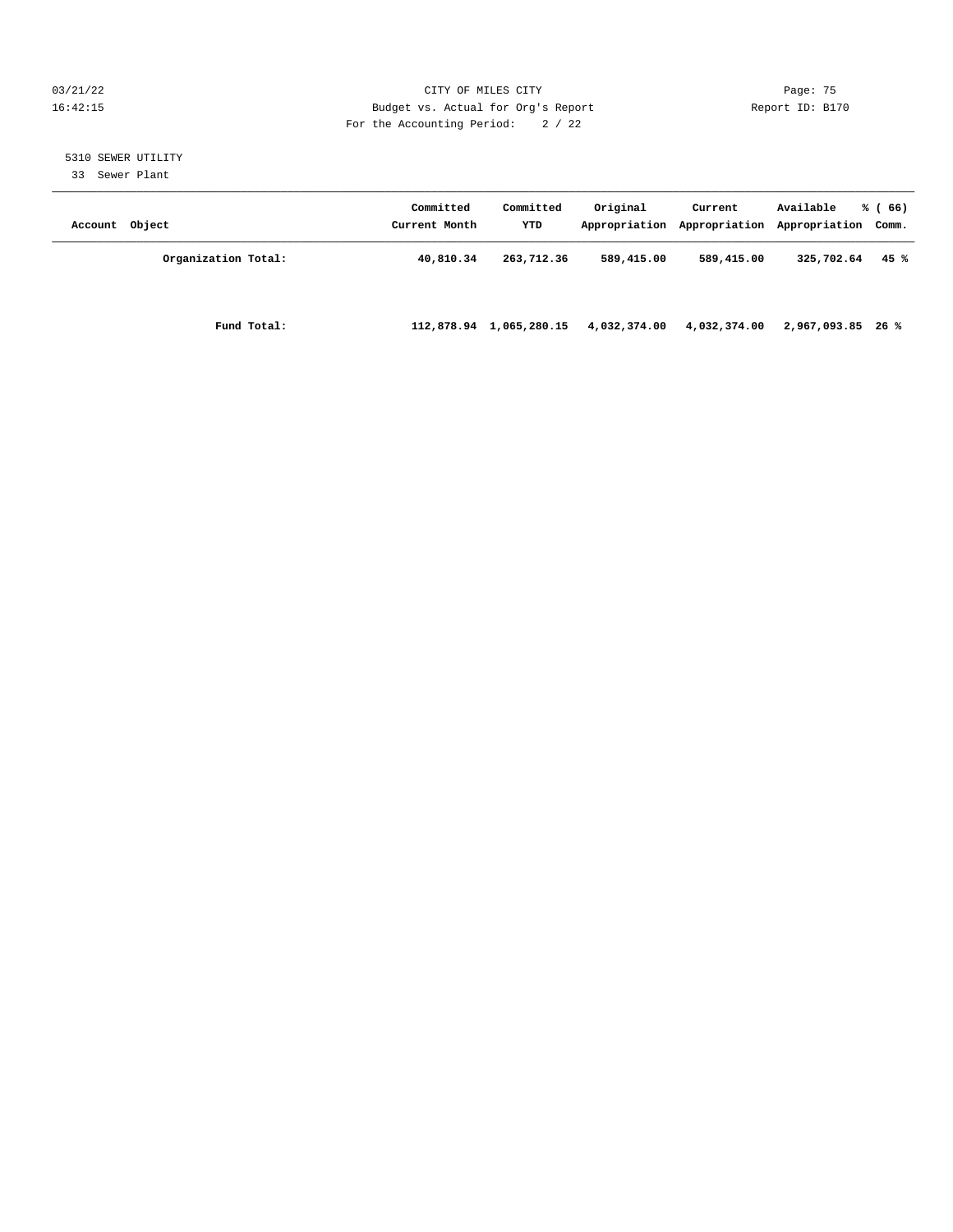#### 03/21/22 Page: 76 16:42:15 Budget vs. Actual for Org's Report Report ID: B170 For the Accounting Period: 2 / 22

————————————————————————————————————————————————————————————————————————————————————————————————————————————————————————————————————

## 5510 AMBULANCE FUND

10 Ambulance

|                                             | Committed     | Committed   | Original     | Current      | Available                                       | % (66)          |
|---------------------------------------------|---------------|-------------|--------------|--------------|-------------------------------------------------|-----------------|
| Account Object                              | Current Month | YTD         |              |              | Appropriation Appropriation Appropriation Comm. |                 |
| 420000 PUBLIC SAFETY-GASB68                 |               |             |              |              |                                                 |                 |
| 420730 Emergency Medical Services-Ambulance |               |             |              |              |                                                 |                 |
| 111 Salaries and Wages - Permanent          | 22,946.92     | 187,668.99  | 293,676.00   | 293,676.00   | 106,007.01                                      | 64 %            |
| 112 SALARIES AND WAGES - PART PAID          | 1,727.35      | 13,917.87   | 20,000.00    | 20,000.00    | 6,082.13                                        | 70 %            |
| 121 OVERTIME-PERMANENT                      | 2,748.38      | 22,547.34   | 65,780.00    | 65,780.00    | 43,232.66                                       | 34 %            |
| 124 Amb OT Trips                            | 4,842.16      | 27,802.20   | 40,796.00    | 40,796.00    | 12,993.80                                       | 68 %            |
| 131 VACATION                                | 2,193.24      | 22, 211.52  | 22,500.00    | 22,500.00    | 288.48                                          | 99 %            |
| 132 SICK LEAVE                              | 4,084.68      | 15,005.43   | 12,700.00    | 12,700.00    | $-2, 305.43$                                    | 118 %           |
| 133 OTHER LEAVE PAY                         | 0.00          | 1,506.05    | 9,729.00     | 9,729.00     | 8,222.95                                        | 15 <sup>°</sup> |
| 134 HOLIDAY PAY                             | 637.29        | 6,084.68    | 12,000.00    | 12,000.00    | 5,915.32                                        | $51$ %          |
| 141 Unemployment Insurance                  | 97.83         | 741.52      | 658.00       | 658.00       | $-83.52$                                        | $113*$          |
| 142 Workers' Compensation                   | 2,340.53      | 17,591.72   | 21,209.00    | 21,209.00    | 3,617.28                                        | 83 %            |
| 143 Health Insurance                        | 4,851.42      | 40, 473. 42 | 59,986.00    | 59,986.00    | 19,512.58                                       | 67%             |
| 144 FICA                                    | 683.70        | 5,253.76    | 6,353.00     | 6,353.00     | 1,099.24                                        | 83%             |
| 147 Firemen's Pension                       | 3,850.03      | 31,866.16   | 48,623.00    | 48,623.00    | 16,756.84                                       | 66 %            |
| 149 Firemen's 457B Match                    | 325.71        | 2,631.69    | 4,328.00     | 4,328.00     | 1,696.31                                        | 61 %            |
| 196 CLOTHING ALLOTMENT                      | 0.00          | 0.00        | 4,500.00     | 4,500.00     | 4,500.00                                        | 0 <sup>8</sup>  |
| 210 Office Supplies and Materials           | 0.00          | 82.85       | 0.00         | 0.00         | $-82.85$                                        | $***$ $_{8}$    |
| 214 Small Items of Equipment                | 29.07         | 319.73      | 5,000.00     | 5,000.00     | 4,680.27                                        | 6 %             |
| 220 Operating Expenses                      | 189.41        | 504.53      | 59,661.00    | 59,661.00    | 59,156.47                                       | 1 <sup>8</sup>  |
| 222 Chemicals, Lab & Med Supplies           | 6,131.05      | 22,959.12   | 40,000.00    | 40,000.00    | 17,040.88                                       | 57%             |
| 226 Clothing and Uniforms                   | $-6,540.00$   | 0.00        | 0.00         | 0.00         | 0.00                                            | 0 <sup>8</sup>  |
| 230 Repair and Maintenance Supplies         | 41.86         | 225.82      | 3,000.00     | 3,000.00     | 2,774.18                                        | 8 %             |
| 231 Gas, Oil, Diesel Fuel, Grease, etc.     | 1,135.49      | 7,786.27    | 15,000.00    | 15,000.00    | 7,213.73                                        | $52$ $%$        |
| 241 Consumable Tools                        | 0.00          | 616.83      | 3,000.00     | 3,000.00     | 2,383.17                                        | 21 %            |
| 300 PURCHASED SERVICES                      | 0.00          | 0.00        | 3,000.00     | 3,000.00     | 3,000.00                                        | 0 <sup>8</sup>  |
| 311 Postage, Box Rent, Etc.                 | 0.00          | 0.00        | 100.00       | 100.00       | 100.00                                          | 0 <sup>8</sup>  |
| 320 Printing, Duplicating, Typing &         | 0.00          | 0.00        | 350.00       | 350.00       | 350.00                                          | 0 <sup>8</sup>  |
| 330 Publicity, Subscriptions & Dues         | 400.00        | 400.00      | 0.00         | 0.00         | $-400.00$                                       | $***$ $-$       |
| 341 Electric Utility Services               | 182.29        | 1,747.50    | 2,750.00     | 2,750.00     | 1,002.50                                        | 64 %            |
| 342 Water Utility Services                  | 24.25         | 192.81      | 400.00       | 400.00       | 207.19                                          | 48 %            |
| 343 Sewer Utility Services                  | 28.12         | 221.66      | 400.00       | 400.00       | 178.34                                          | 55%             |
| 344 Gas Utility Service                     | 289.65        | 1,083.03    | 1,250.00     | 1,250.00     | 166.97                                          | 87%             |
| 345 Telephone                               | 203.80        | 1,215.08    | 1,850.00     | 1,850.00     | 634.92                                          | 66 %            |
| 346 Garbage Service                         | 0.00          | 94.82       | 1,000.00     | 1,000.00     | 905.18                                          | 9 <sup>8</sup>  |
| 347 Internet                                | 24.96         | 210.57      | 600.00       | 600.00       | 389.43                                          | 35 <sup>8</sup> |
| 350 Professional Services                   | 4,268.63      | 29,828.70   | 65,000.00    | 65,000.00    | 35, 171.30                                      | 46%             |
| 360 Contr R & M                             | 0.00          | 7,540.83    | 15,000.00    | 15,000.00    | 7,459.17                                        | 50%             |
| 364 R&M Vehicles - Fire/Amb                 | 422.95        | 9,145.20    | 15,000.00    | 15,000.00    | 5,854.80                                        | 61 %            |
| 370 Travel                                  | 0.00          | 0.00        | 2,500.00     | 2,500.00     | 2,500.00                                        | 0 <sup>8</sup>  |
| 380 Training Services                       | 11, 179.55    | 14,896.81   | 6,000.00     | 6,000.00     | $-8,896.81$                                     | 248 %           |
| 382 Books                                   | 1,139.55      | 1,889.25    | 2,000.00     | 2,000.00     | 110.75                                          | 94 %            |
| 400 BUILDING MATERIALS                      | 219.18        | 1,067.43    | 5,000.00     | 5,000.00     | 3,932.57                                        | $21$ %          |
| 511 Insurance on Buildings                  | 0.00          | 943.62      | 944.00       | 944.00       | 0.38                                            | 100 %           |
| 512 Insurance on Vehicles & Equipment       | 0.00          | 2,761.90    | 2,762.00     | 2,762.00     | 0.10                                            | 100 %           |
| 810 Losses (Bad debt expense - Enterprise   | $-3,708.03$   | 5,416.92    | 123,699.00   | 123,699.00   | 118,282.08                                      | 4%              |
| 811 Contractual Allowances (Ambl)           | 30,752.38     | 283,210.83  | 425,000.00   | 425,000.00   | 141,789.17                                      | 67 %            |
| 940 Machinery & Equipment                   | 0.00          | 44,434.00   | 10,000.00    | 10,000.00    | $-34, 434.00$                                   | 444 %           |
| Account Total:                              | 97,743.40     | 834,098.46  | 1,433,104.00 | 1,433,104.00 | 599,005.54                                      | 58%             |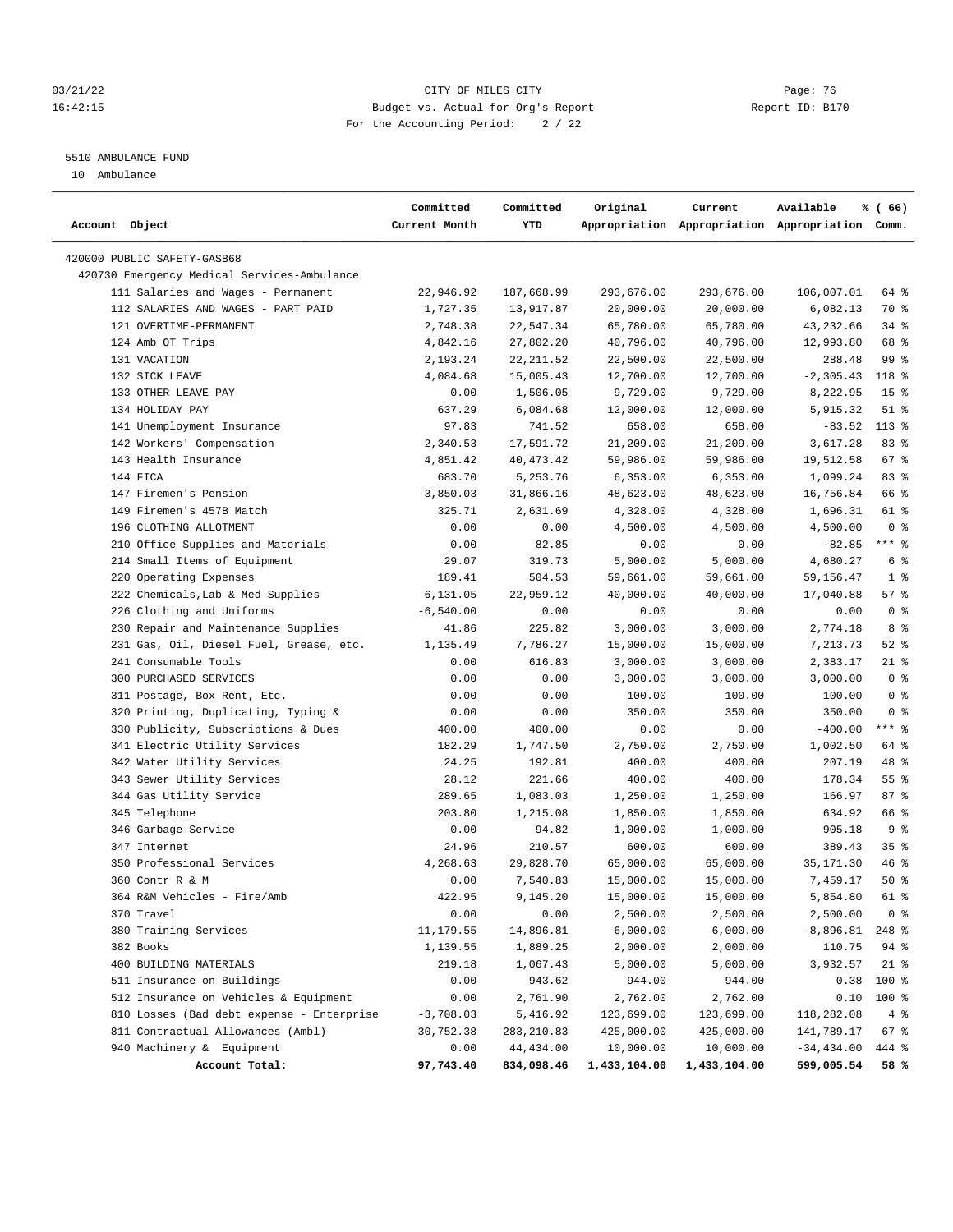#### $03/21/22$  Page: 77 16:42:15 Budget vs. Actual for Org's Report Report ID: B170 For the Accounting Period: 2 / 22

### 5510 AMBULANCE FUND

10 Ambulance

| Account Object                           | Committed<br>Current Month | Committed<br>YTD | Original     | Current<br>Appropriation Appropriation | Available<br>Appropriation | % (66)<br>Comm.  |  |
|------------------------------------------|----------------------------|------------------|--------------|----------------------------------------|----------------------------|------------------|--|
| Account Group Total:                     | 97,743.40                  | 834,098.46       | 1,433,104.00 | 1,433,104.00                           | 599,005.54                 | 58 %             |  |
| 510000 MISCELLANEOUS                     |                            |                  |              |                                        |                            |                  |  |
| 510330 Comprehensive Liability Insurance |                            |                  |              |                                        |                            |                  |  |
| 513 Liability                            | 0.00                       | 6,728.68         | 6,311.00     | 6,311.00                               | $-417.68$                  | 107 <sub>8</sub> |  |
| Account Total:                           | 0.00                       | 6,728.68         | 6,311.00     | 6,311.00                               | $-417.68$                  | 107 %            |  |
| Account Group Total:                     | 0.00                       | 6,728.68         | 6,311.00     | 6,311.00                               | $-417.68$ 107 %            |                  |  |
| 520000 OTHER FINANCING USES              |                            |                  |              |                                        |                            |                  |  |
| 521000 Interfund Operating Transfers Out |                            |                  |              |                                        |                            |                  |  |
| 820 Transfers to Other Funds             | 2,874.18                   | 77,993.44        | 94,491.00    | 94,491.00                              | 16,497.56                  | 83%              |  |
| Account Total:                           | 2,874.18                   | 77,993.44        | 94,491.00    | 94,491.00                              | 16,497.56                  | 83%              |  |
| Account Group Total:                     | 2,874.18                   | 77,993.44        | 94,491.00    | 94,491.00                              | 16,497.56                  | 83%              |  |
| Organization Total:                      | 100,617.58                 | 918,820.58       | 1,533,906.00 | 1,533,906.00                           | 615,085.42                 | 60%              |  |
|                                          |                            |                  |              |                                        |                            |                  |  |
| Fund Total:                              | 100,617.58                 | 918,820.58       | 1,533,906.00 | 1,533,906.00                           | 615,085.42                 | 60 %             |  |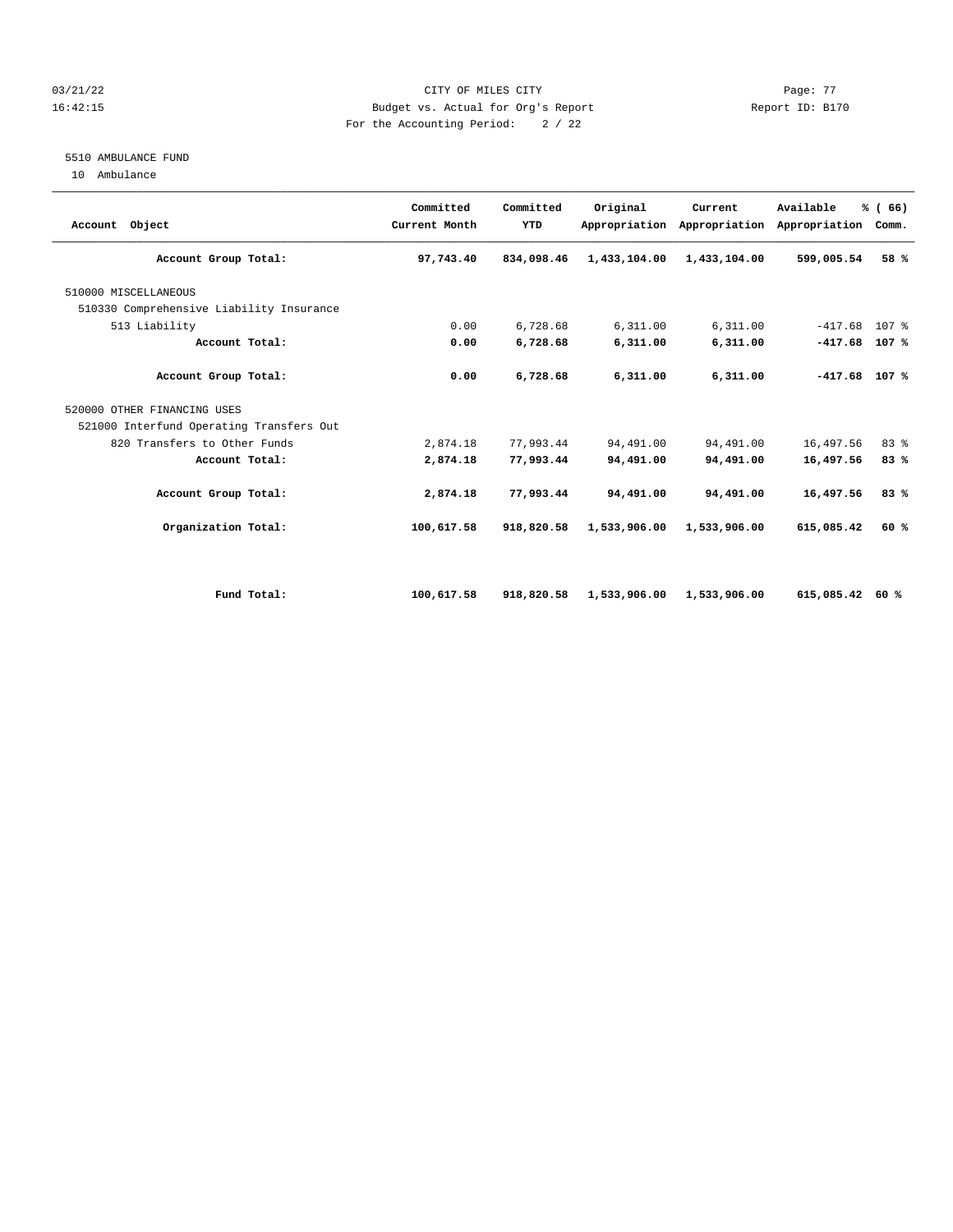#### 03/21/22 Page: 78 16:42:15 Budget vs. Actual for Org's Report Report ID: B170 For the Accounting Period: 2 / 22

## 5610 AIRPORT OPERATING

87 Airport

| Account Object                             | Committed<br>Current Month | Committed<br>YTD          | Original     | Current      | Available<br>Appropriation Appropriation Appropriation Comm. | % (66)          |
|--------------------------------------------|----------------------------|---------------------------|--------------|--------------|--------------------------------------------------------------|-----------------|
| 430000 Public Works-GASB68                 |                            |                           |              |              |                                                              |                 |
| 430300 Airport(87)                         |                            |                           |              |              |                                                              |                 |
| 111 Salaries and Wages - Permanent         | 6,030.45                   | 57,848.63                 | 101,844.00   | 101,844.00   | 43,995.37                                                    | 57%             |
| 121 OVERTIME-PERMANENT                     | 55.29                      | 2,420.71                  | 2,800.00     | 2,800.00     | 379.29                                                       | 86 %            |
| 131 VACATION                               | 1,356.57                   | 5,169.92                  | 2,100.00     | 2,100.00     | $-3,069.92$                                                  | $246$ %         |
| 132 SICK LEAVE                             | 264.99                     | 6,307.12                  | 1,800.00     | 1,800.00     | $-4,507.12$                                                  | 350%            |
| 133 OTHER LEAVE PAY                        | 361.49                     | 2,833.69                  | 3,302.00     | 3,302.00     | 468.31                                                       | 86 %            |
| 134 HOLIDAY PAY                            | 73.72                      | 249.72                    | 1,600.00     | 1,600.00     | 1,350.28                                                     | 16 <sup>8</sup> |
| 141 Unemployment Insurance                 | 20.35                      | 188.00                    | 170.00       | 170.00       | $-18.00$                                                     | 111 %           |
| 142 Workers' Compensation                  | 103.59                     | 949.95                    | 2,203.00     | 2,203.00     | 1,253.05                                                     | $43$ %          |
| 143 Health Insurance                       | 1,711.43                   | 13,688.92                 | 20,508.00    | 20,508.00    | 6,819.08                                                     | 67 %            |
| 144 FICA                                   | 561.09                     | 5,258.69                  | 8,679.00     | 8,679.00     | 3,420.31                                                     | 61 %            |
| 145 PERS                                   | 722.24                     | 5,913.59                  | 10,063.00    | 10,063.00    | 4,149.41                                                     | 59 %            |
| 196 CLOTHING ALLOTMENT                     | 0.00                       | 375.00                    | 375.00       | 375.00       | 0.00                                                         | $100*$          |
| 210 Office Supplies and Materials          | 0.00                       | 397.80                    | 700.00       | 700.00       | 302.20                                                       | 57%             |
| 214 Small Items of Equipment               | 0.00                       | 0.00                      | 250.00       | 250.00       | 250.00                                                       | 0 <sup>8</sup>  |
| 220 Operating Expenses                     | 125.54                     | 974.20                    | 4,000.00     | 4,000.00     | 3,025.80                                                     | 24%             |
| 230 Repair and Maintenance Supplies        | 1,711.49                   | 25,769.87                 | 40,000.00    | 40,000.00    | 14,230.13                                                    | 64 %            |
| 231 Gas, Oil, Diesel Fuel, Grease, etc.    | 667.47                     | 2,546.35                  | 3,000.00     | 3,000.00     | 453.65                                                       | 85 %            |
| 237 Aviation Fuel                          | 34,826.49                  | 407,991.32                | 300,000.00   | 300,000.00   | $-107,991.32$                                                | $136$ %         |
| 239 Tires, Tubes Etc.                      | 0.00                       | 277.30                    | 2,500.00     | 2,500.00     | 2,222.70                                                     | $11$ %          |
| 250 Supplies for Resale                    | 729.46                     | 1,481.54                  | 1,500.00     | 1,500.00     | 18.46                                                        | 99 %            |
| 311 Postage, Box Rent, Etc.                | 58.00                      | 74.20                     | 250.00       | 250.00       | 175.80                                                       | $30*$           |
| 319 Other Communication and Transportation | 156.95                     | 1,039.65                  | 1,500.00     | 1,500.00     | 460.35                                                       | 69 %            |
| 330 Publicity, Subscriptions & Dues        | 0.00                       | 1,062.99                  | 1,200.00     | 1,200.00     | 137.01                                                       | 89 %            |
| 334 Memberships, Registrations & Dues      | 0.00                       | 694.00                    | 800.00       | 800.00       | 106.00                                                       | 87%             |
| 341 Electric Utility Services              | 1,127.60                   | 8,556.01                  | 12,000.00    | 12,000.00    | 3,443.99                                                     | 71 %            |
| 344 Gas Utility Service                    | 1,794.53                   | 6,390.52                  | 5,000.00     | 5,000.00     | $-1,390.52$                                                  | $128$ %         |
| 345 Telephone                              | 222.77                     | 1,782.52                  | 2,500.00     | 2,500.00     | 717.48                                                       | 71 %            |
| 347 Internet                               | 21.00                      | 153.37                    | 300.00       | 300.00       | 146.63                                                       | $51$ %          |
| 350 Professional Services                  | 0.00                       | 13.50                     | 1,000.00     | 1,000.00     | 986.50                                                       | 1 <sup>8</sup>  |
| 360 Contr R & M                            | 0.00                       | 0.00                      | 30,000.00    | 30,000.00    | 30,000.00                                                    | 0 <sup>8</sup>  |
| 363 R&M Vehicles/Equip/Labor-PW            | 219.62                     | 6,658.87                  | 10,000.00    | 10,000.00    | 3,341.13                                                     | 67 %            |
| 367 Plumbing, Heating, Electrical          | 0.00                       | 0.00                      | 1,000.00     | 1,000.00     | 1,000.00                                                     | 0 <sup>8</sup>  |
| 380 Training Services                      | 0.00                       | 297.00                    | 250.00       | 250.00       | $-47.00$                                                     | 119 %           |
| 511 Insurance on Buildings                 | 0.00                       | 4,036.38                  | 4,037.00     | 4,037.00     | 0.62                                                         | 100 %           |
| 512 Insurance on Vehicles & Equipment      | 0.00                       | 2,216.03                  | 2,217.00     | 2,217.00     | 0.97                                                         | 100 %           |
| 513 Liability                              | 0.00                       | 0.00                      | 4,800.00     | 4,800.00     | 4,800.00                                                     | 0 <sup>8</sup>  |
| 937 AIP 020-2021                           |                            | 17, 156.95 3, 520, 384.08 | 4,296,975.00 | 4,296,975.00 | 776,590.92                                                   | 82 %            |
| 944 017-2018 Environment                   | 0.00                       | 61,383.61                 | 0.00         | 0.00         | $-61, 383.61$                                                | $***$ $_{8}$    |
| Account Total:                             |                            | 70,079.08 4,155,385.05    | 4,881,223.00 | 4,881,223.00 | 725,837.95                                                   | 85%             |
| 430320 Airport - Improvements              |                            |                           |              |              |                                                              |                 |
| 940 Machinery & Equipment                  | 0.00                       | 50,000.00                 | 1,338,495.00 | 1,338,495.00 | 1,288,495.00                                                 | $4\degree$      |
| Account Total:                             | 0.00                       | 50,000.00                 | 1,338,495.00 | 1,338,495.00 | 1,288,495.00                                                 | 4 %             |
| Account Group Total:                       |                            | 70,079.08 4,205,385.05    | 6,219,718.00 | 6,219,718.00 | 2,014,332.95                                                 | 68 %            |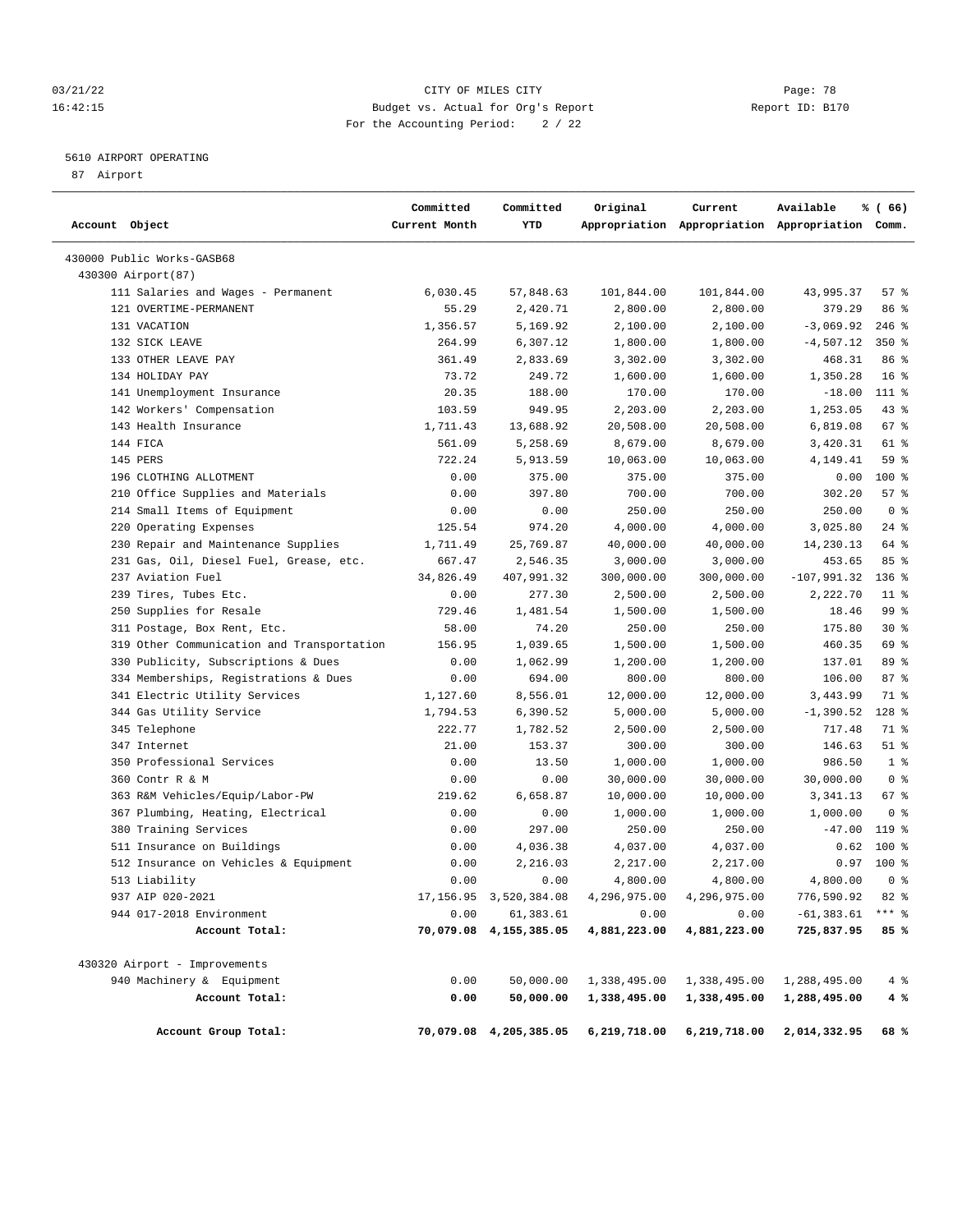#### 03/21/22 Page: 79 16:42:15 Budget vs. Actual for Org's Report Report ID: B170 For the Accounting Period: 2 / 22

## 5610 AIRPORT OPERATING

87 Airport

|                                          | Committed     | Committed    | Original     | Current                                   | Available         | % (66)          |  |
|------------------------------------------|---------------|--------------|--------------|-------------------------------------------|-------------------|-----------------|--|
| Account Object                           | Current Month | YTD          |              | Appropriation Appropriation Appropriation |                   | Comm.           |  |
| 490000 DEBT SERVICE                      |               |              |              |                                           |                   |                 |  |
| 490500 Other Debt Service Payments       |               |              |              |                                           |                   |                 |  |
| 635 Principle- Hanger 8 Door Loan        | 0.00          | 1,500.00     | 1,500.00     | 1,500.00                                  | 0.00              | 100 %           |  |
| 636 Interest-Hanger 8 Door Loan          | 0.00          | 320.63       | 321.00       | 321.00                                    | 0.37              | $100*$          |  |
| 648 MT Aero Principle 06-2015            | 0.00          | 16,953.00    | 16,953.00    | 16,953.00                                 | 0.00              | $100*$          |  |
| 649 MT Aero Interest06-2015              | 0.00          | 1,101.92     | 1,102.00     | 1,102.00                                  | 0.08              | $100*$          |  |
| 650 Principle-Purchase Fuel Truck        | 971.13        | 6,058.64     | 0.00         | 0.00                                      | $-6,058.64$       | $***$ $%$       |  |
| 651 Interest-Purchase Fuel Truck         | 255.60        | 1,301.74     | 0.00         | 0.00                                      | $-1.301.74$       | $***$ $%$       |  |
| Account Total:                           | 1,226.73      | 27,235.93    | 19,876.00    | 19,876.00                                 | $-7,359.93$ 137 % |                 |  |
| Account Group Total:                     | 1,226.73      | 27,235.93    | 19,876.00    | 19,876.00                                 | $-7,359.93$ 137 % |                 |  |
| 520000 OTHER FINANCING USES              |               |              |              |                                           |                   |                 |  |
| 521000 Interfund Operating Transfers Out |               |              |              |                                           |                   |                 |  |
| 820 Transfers to Other Funds             | 1,716.86      | 13,734.88    | 20,603.00    | 20,603.00                                 | 6,868.12          | 67 <sup>8</sup> |  |
| Account Total:                           | 1,716.86      | 13,734.88    | 20,603.00    | 20,603.00                                 | 6,868.12          | 67%             |  |
| Account Group Total:                     | 1,716.86      | 13,734.88    | 20,603.00    | 20,603.00                                 | 6,868.12          | 67%             |  |
| Organization Total:                      | 73,022.67     | 4,246,355.86 | 6,260,197.00 | 6,260,197.00                              | 2,013,841.14      | 68%             |  |
|                                          |               |              |              |                                           |                   |                 |  |
|                                          |               |              |              |                                           |                   |                 |  |

 **Fund Total: 73,022.67 4,246,355.86 6,260,197.00 6,260,197.00 2,013,841.14 68 %**